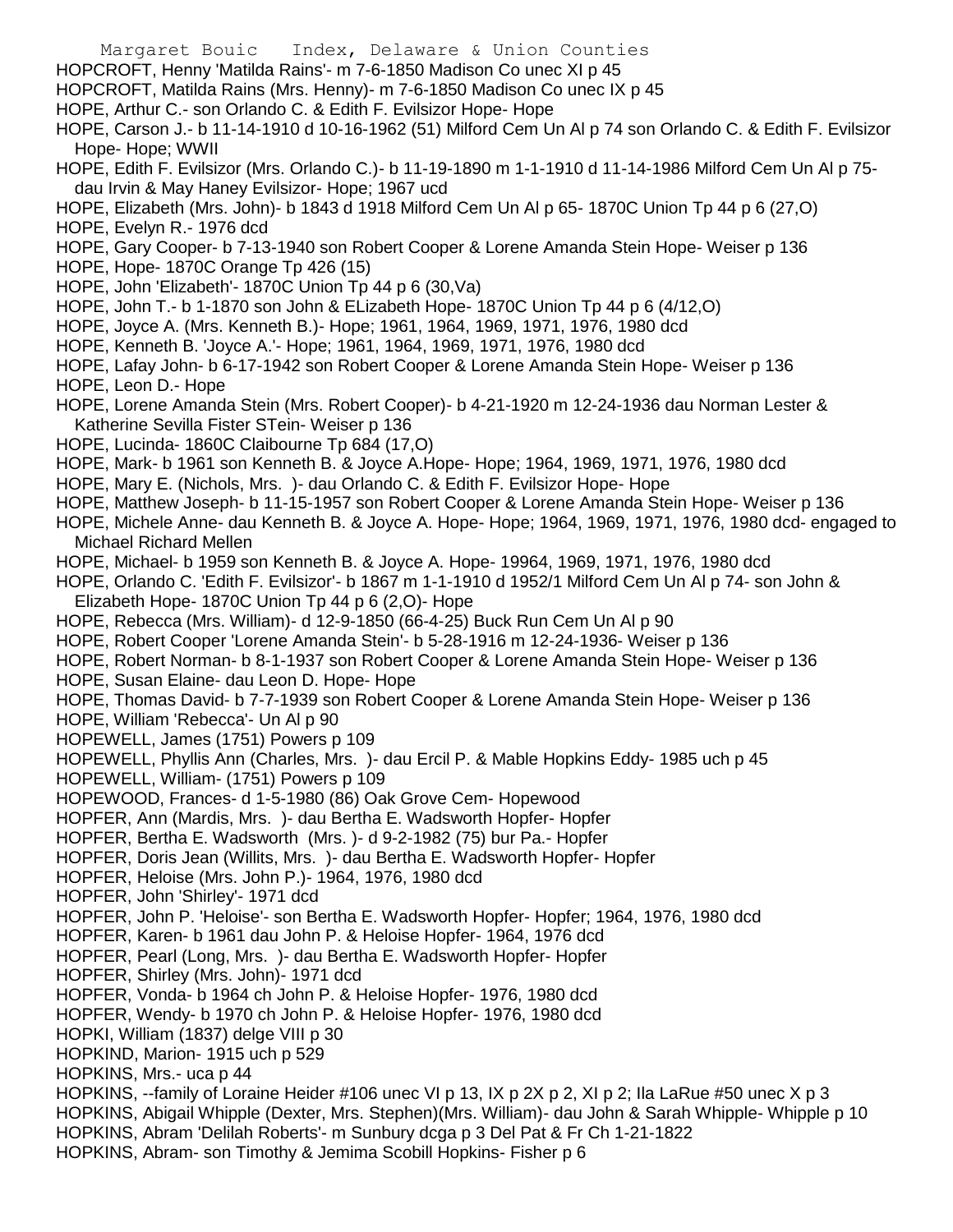- HOPKINS, Abraham- b 1784 d 7-18-1860 (76-4-5) Westfield Bap, Cem, Powell p 350- son Timothy Hopkins, Jr.- 1820C Kingston Tp; hadc p 58; 1835 men p 65 #124 p 122 Westfield Tp
- HOPKINS, Ada R. (Cavis, Mrs. Charles F.)- m 4-24-1877 ucm 6058; 1860C Union Tp 608-614 p 85 (1,O); 1870C Union Tp 65-64 p 10 (11,O)
- HOPKINS, Adaline Sherman (Mrs. Samuel)- m 6-14-1863 dcm; 1870C Berlin Tp 235 (22)
- HOPKINS, Adelia Marie- Hopkins Bible- delge IX p 54
- HOPKINS, Adeline (Mrs. Peter D.)- 1980 dcd
- HOPKINS, Alfred- son James & Amelia Angeline Maine Hopkins- Asp 1743
- HOPKINS, Alice S.- b 1862 Scioto Co. d 10-31-1887 (15y4m) Oakdale Cem 356 I p 83 (D-R4-7)
- HOPKINS, Rev. Alonzo 'Lucinda Maine'- m 10-16-1837 Asp (838)
- HOPKINS, Amelia Angeline Maine (Mrs. James)- b 10-30-1832 dau Alfred & Samantha Stillman Maine- Asp 858
- HOPKINS, Andrew- b 1853 d 1890 Milford Cem Un Al p 32; 1870C Union Tp 33 p 6 (17,O)
- HOPKINS, Ann J.- d 9-21-1856 (11y10m) Sunbury Cem Powell p 40 dau G. A. & Julia Hopkins- 1850C Berkshire Tp 107 p 11 (5,O)
- HOPKINS, Anna Jeanette Hoffman (Mrs. Robert F.)- b 3-21-1899 m 3-21-1922 dau John Weiser & Caroline Louisa Paulton Hoffman- Weiser p 405
- HOPKINS, Anna R. (Snider, Mrs. Adam)- m 9-24-1878 ucm 6317; dumch p 14
- HOPKINS, Annette Miller (Mrs. Asa G.)- dau James C. Jr. & Emeline Burnham Miller- dumch p 117
- HOPKINS, Archibald 'Mary Curtis'- son Mark & Electa Sargent Hopkins- p 6
- HOPKINS, Ardilla/Adilla (Crane, Mrs. Anna)- 1908 dch p 616; ped Estelle Crane Keefer 17, delge III p 53
- HOPKINS, Arthur- son James & Amelia Angenline Maine Hopkins- Asp 1744
- HOPKINS, Arthur- heir of John Watts- dcw Bk 2 p 402
- HOPKINS, Asa G. 'Annette Miller'- m 12-31-1874 ucm 5616; 1883 uch IV p 512 dumch p 117; mt 3 p 6; uca p 102
- HOPKINS, Atwin- son john & Hannan Hopkins- Fishter p 5
- HOPKINS, Audrey- 1976 dcd
- HOPKINS, Benjamin 'Elizabaeth Williams'- b 5-9-1789 d 6-9-1859/7 Hathaway Cem Un Al p 82; dumch p 74; 1915 uch p 119, 682; 1883 uch III p 318, V p 181, 184, 196, 198. 202; ped Loraine Miller Heider 12, unec III p 61, IV p 32; VII p 29; mt 12-27-1854; mt 3 p 8; 1830C Union Tp 176 (30-40); 1850C Union Tp 1251-1269 p 187 (61,RI)
- HOPKINS, Benjamin L.- son John H. & Lucinda Porter Hopkins- 1850C Mildord 1195-1213 p 178 (6,O); 1860C Union Tp 608-614 p 85 (16,O)
- HOPKINS, Bert A. d 2-11-1895 (21-4-28) Price Cem djlm p 34- son George H. & Eva Sifritt Hopkins
- HOPKINS, Bertha (Mrs. )- teacher- Hopkins
- HOPKINS, Bertha A.- dau Forrest D. & Etta Whetsel Hopkins-1880C Marysville 440-485 p 33 (2,O,O,O)
- HOPKINS, Betsy- 1870C Berkshire Tp 204 (9)
- HOPKINS, Betty Lou Parker (Mrs. George Francis,Sr.)- Hopkins; 1971 dcd
- HOPKINS, Betty (Mrs. William)- 1971, 1980 dcd
- HOPKINS, Brenda Elaine Martin (Mrs. Stephen J.)- m 5-14-1977 dau Benjamin F. Martin,Sr.- Hopkins
- HOPKINS, Carl L.'Grace Morse'- m 8-1930 d 4-29-1986 (77) Supt. Delaware Schools- Hopkins
- HOPKINS, Caroline- 1870C Porter Tp 451 (19)
- HOPKINS, Carolyn Elizabeth Wallace (Mrs. John Hoffman)- b 5-21-1928 m 9-9-1950 Weiser p 405
- HOPKINS, Carolyn Susanne- b 6-5-1958 dau John Hoffman & Carolyn Elizabeth Wallace Hopkins- Weiser p 406
- HOPKINS, Celestine Conner (Mrs. F. Marion)- b 1848 m 11-4-1870 d 1906 Milford Cem Un Al p 32; 1870C Union Tp 25 p 4 (22,O)
- HOPKINS, Cena Yarrington (Mrs. James E.)- m 1899 unec V p 10
- HOPKINS, Charles 'Ellan J'-b 1865 Un Co d 11-19-1928 (63) Oakdale Cem 4084(D85) I p 83 (D-R4-7); Marysville p 63; Hopkins
- HOPKINS, Charles Alfred 'Clara May Smith'- Hopkins
- HOPKINS, Charles A.- son William & Hester Ann Hopkins- 1915 uch p 318 1870C Marysville 23 p 23 (4,O); 1880C Marysville 301-330 p 21 (14,O,Eng,Md)
- HOPKINS, Charles- son Charles Alfred & Clara May Smith Hopkins- Hopkins
- HOPKINS, Charles- son James & Amelia Angeline maine Hopkins- Asp 1745
- HOPKINS, Charles T. 'Susannah Bruffett'- m 10-31-1841 Madison Co unec IX p 56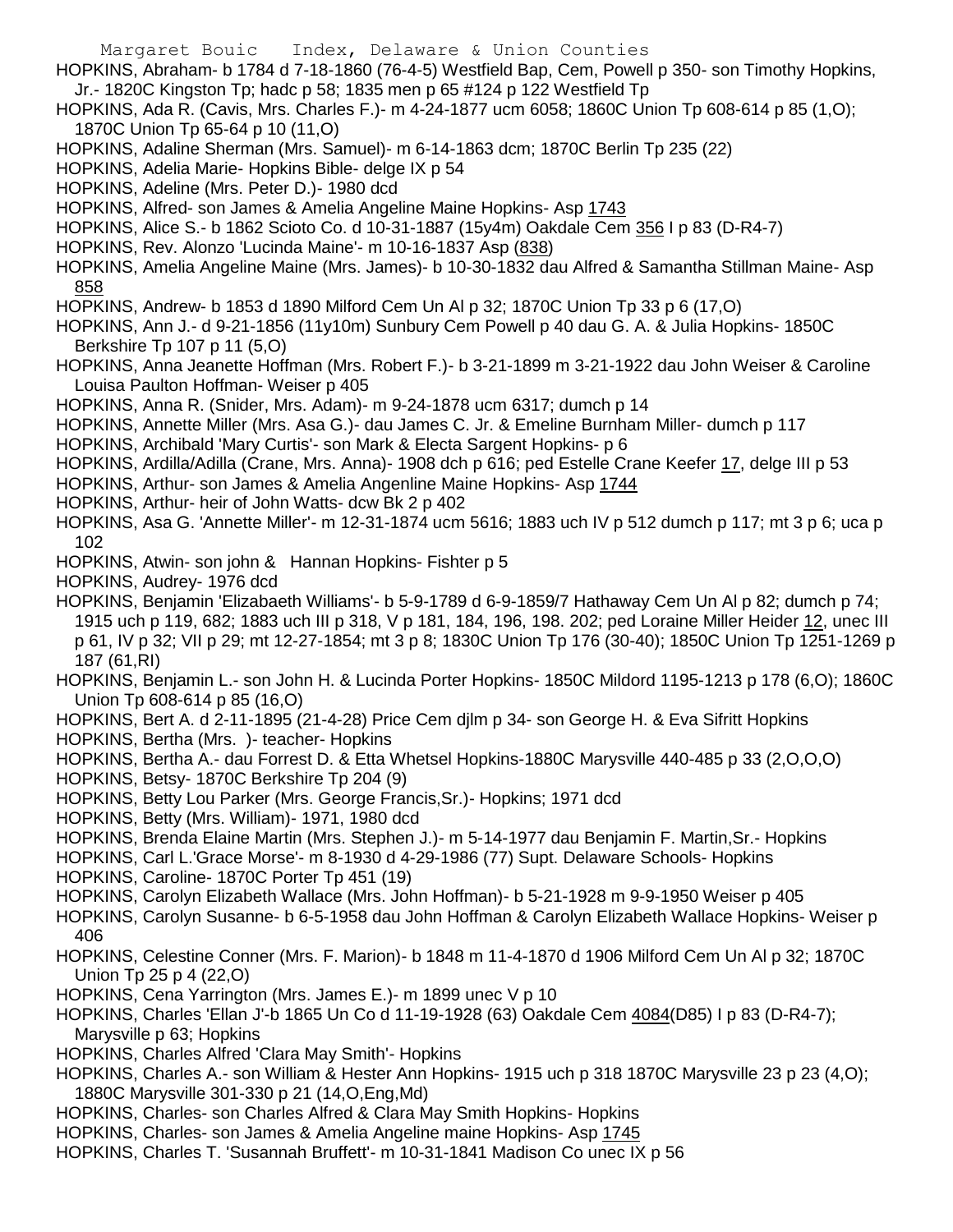Margaret Bouic Index, Delaware & Union Counties HOPKINS, Charles- lived with William & Mary Hopkins- 1870C Jackson Tp 108-105 p 15 (8,O); 1880C Jack. Tp 3 p 2 (19,O,?,O) HOPKINS, Chauncey 'Lydia Huff'- Genther p 152 HOPKINS, Clara- 1870C Berkshire Tp 204 (17) HOPKINS, Clara Dell (Hook, Mrs. William Afred)- b 1886 m 4-2-1904 d 1936 dau Francis Thomas & Rosina Andrews Hopkins- ped Ila Brown LaRue 7; delge IV p 15, unec IV p 31- 1985 uch p 19 HOPKINS, Clara May Smith (Mrs. Charles Alfred)- Hopkins HOPKINS, Clara (Snodgrass, Mrs. William H.)- b 1878 d 1951 Milford Cem Un Al p 59 HOPKINS, Consider- ch john & Hannan Hopkins- Fisher p 5 HOPKINS, Constance (Snow, Mrs. Nicholas)- dau Stephen Hopkins= Powers Pat p 123 HOPKINS, C.W. 'Lydia A. Huff'- m 6-2-1863 ucm 3452 HOPKINS, Dan- unec XII p 21 HOPKINS, Daniel- d 6-27-1861 (21-9-200 Westfield Bapt. Cem Powell p 350, 368 GAR HOPKINS, Daniel- 1870C Oxford Tp 432 (5) HOPKINS, Daniel Edmund- Hopkins Bible- delge IX p 54 HOPKINS, Daniel- son Timothy & Mary Judd Hopkins- Fisher p 6 HOPKINS, David- delge II p 37 HOPKINS, David (colored)- 1883 uch V p 204; 1870C Marysville 176 p 20 (42,Tn); 1880C Milford 94 p 39 (53,Tn,Va,Va) HOPKINS, David- d 6-4-1892 (73) Milford Cem Un Al p 27; uca p 22 HOPKINS, Dr. David- son Carl & Grace Morse Hopkins- Hopkins HOPKINS, David Morse 'Mary Roberta Twinem'- m 8-17-1963 son Carl L. & Grace Hopkins- Hopkins HOPKINS, David- son Robert A. & Vera Hopkins- 1964 dcd HOPKINS, David 'Roxy M.'- d 3-20-1892 (41-1-12) Price Cem djlm p 36; 1870C Jackson Tp 45-44 p 7 (19,O); 1880C Jackson Tp 3 p 20 (28,O,NY,O) unec XIII p 4 HOPKINS, Debbie- dau Robert A. & Vera L. Hopkins- 1964 dcd (10) HOPKINS, Delilah Roberts (Mrs. Abram)- m Sunbury- dcga p 3 Del Pat & Fr. Chronicle 1-21-1822; heir of Jeremiah Roberts- dcw Bk 2 p 150 HOPKINS, Denise- b 1960 dau George F. & Betty Lou Parker Hopkins- 1971 dcd HOPKINS, Diane- 1880C Brown Tp p 376 HOPKINS, Dora E. (Mrs. Francis)- 1964, 1969, 1971, 1976, 1980 dcd HOPKINS, Dorcas (Porter, Mrs. James)- son John & Hannan Hopkins- Fisher p 5 HOPKINS, Dorcas- dau Timothy & Jemima Scobill Hopkins- Fisher p6 HOPKINS, D. 'R. M.'- djlm p 36; uca p 103 HOPKINS, Edith (Schwenke, Mrs. )- b 1881 d 1965 Milford Cem Un Al p 32 HOPKINS, Edward- son James & Amelia Angeline Maine Hopkins- Asp 1741 HOPKINS, Edwin F.- son L. B. & Nancy E. Hopkins- 1870C Union Tp 66-65 p 10 (1,O) HOPKINS, Electa Sargent (Mrs. Mark)- Fisher p 6 HOPKINS, Eliza Jane- dau William & Hester Ann Hopkins- 1870c Marysville 23 p 23 (7,O); 1880C Marsyville 301-330 (16,O,Eng,Md) HOPKINS, Eliza Worley (Mrs. William C.)- m 9-16-1874 ucm 5539; mt 3 p 2 HOPKINS, Elizabeth- d 10-28-1874 (53y8d) dg 11-12-1874 Cryder Abst. p 121 HOPKINS, Elizabeth- 1870C Porter Tp 451 (46) HOPKINS, Elizabeth Ann- b 8-1-1951 dau John Hoffman & Carolyn Elizabeth Wallace Hopkins- Weiser p 406 HOPKINS, Elizabeth (Curren, Mrs. Joseph)- delge VIII p 69 HOPKINS, Elisabeth E.- dau John H. & Lucinda Porter Hopkins- 1850C Milford 1195-1213 p 178 (3,O); 1860C Union Tp 608-615 p 85 (13,O) HOPKINS, Elizabeth (Mrs. Joseph)- d 10-28-1874 (3y8d) Mt. Pleasant Cem Porter Tp Powell p 197; dg 10-20- 1881 Cryder Abst. p 59; 1880 dch p 698; 1850C Porter Tp 3098 p 167 (5,O) HOPKINS, Elizabeth- dau Joseph & Elizabeth Hopkins- 1850C Porter Tp 3098 p 167 (5,O) HOPKINS, Elizabeth Moore (Mrs. Sanford D)- m 11-3-1839 dcm HOPKINS, Elizabeth Williams (Mrs. Benjamin)- b 1794 d 10-12-1871 Hathaway Cem Un Al p 82; ped Loraine

Miller Heider 13, unec VII p 29; 1830C Union Tp 176 (30-40); 1850C Union Tp 1251-1269 p 187 (56,Eng)

HOPKINS, Ella J. (Mrs. Charles)- b 1871 d 1958 Oakdale Cem I p 83 (D-R4-7)

HOPKINS, Ella M.- 1870C Oxford Tp 432 (9)

HOPKINS, Ellen- dau Harvey & Lucetta Maine Hopkins- Asp 1580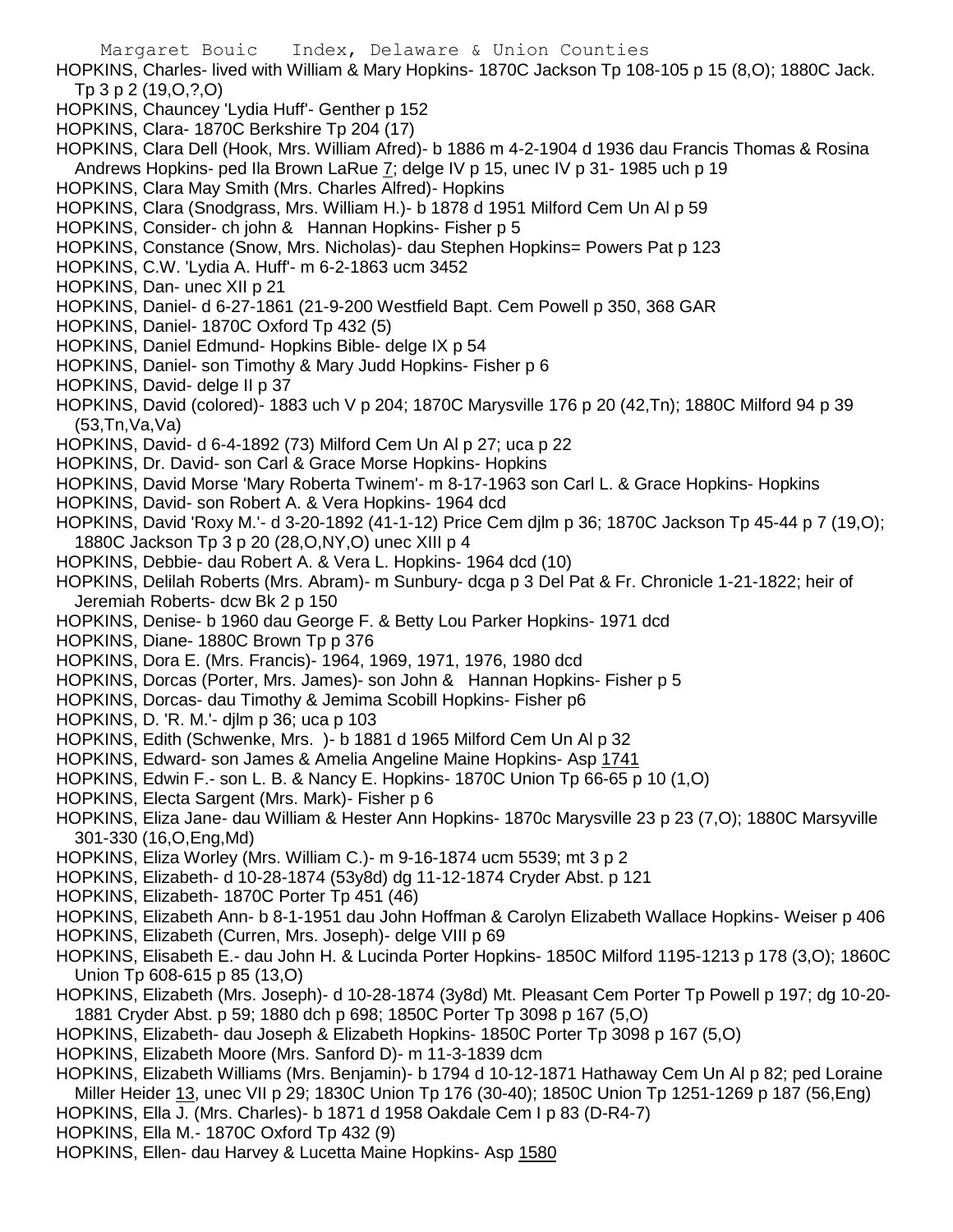- Margaret Bouic Index, Delaware & Union Counties HOPKINS, Elvira (Cavender, Mrs. Abraham Hoomes)- 1883 uch V p 461 HOPKINS, Emiline C/E. (Burnham, Mrs. Nicholas H.)- m 2-13-1851 ucm 1631- 1883 uch V p 202; 1915 uch p 651, 864- dau Benjamin & Elizabeth Williams Hopkins- 1850C Union Tp 1251-1269 p 187 (19,O) HOPKINS, Emeline (Durkee, Mrs. Thomas C.)- m 2-21-1867 ucm 4144 HOPKINS, Emily J.- 1870C Berkshire Tp 204 (14) HOPKINS, Emily (Wilson, Mrs. William)- m 1-1-1849 ucm 1373; unec VII p 40 HOPKINS, Emma Gates- descendant Dr. Timothy Rogers- Pabst Pion II p 216 HOPKINS, Esther Edwards (Mrs. Samuel)- Fisher p 5 HOPKINS, Esther- dau Samuel & Esther Edwards Hopkins- Fisher p 5 HOPKINS, Esther- dau Timothy & Jemima Scovill Hopkins- Fisher p 6 HOPKINS, Ethel V. (Mrs. F. Marion)- b 1893 d 1979 Price Cem djlm p 51 HOPKINS, Ettie Whetsel (Mrs. Forrest D.)- m 7-11-1874 ucm 5516; 1880C Marysville 440-485 p 33 (23,O,O,O) HOPKINS, Eva Sifritt (Mrs. George H.)- b 5-6-1877 (22-4-20) Price Cem djlm p 34 HOPKINS, Fanny- dau James & Amelia Angeline Maine Hopkins- Asp 1740 HOPKINS, Forrest D. 'Ettie Whetsel'- son John W. & Lucinda Porter Hopkins- 1860C Union Tp 608-614 p 85 (6,o); 1870C Union Tp 65-64 p 10 (16,O); 1880C Marysville 440-485 p 33 (26,o,O,O) HOPKINS, Francis 'Dora E.'- 1964, 1969, 1971, 1980 dcd HOPKINS, Francis M.- son George & Sarah Hopkins- 1850C Union Tp 1326-1344 p 198 (6,O) HOPKINS, Francis- son Susan Hopkins- 1870C Jackson Tp 45-44 p 7 HOPKINS, Francis Thomas 'Rosina Andrews'- b 7-25-1857 m 7-19-1871 ucm 4854 d 7-27-1909 son Peter & Susanna Harriman Hopkins- ped Ila Brown LaRue #50 14; ped Dollie hook Brown #60 6, unec IV p 31, V p 31; delge IV p 15 HOPKINS, Frank (19-1890) Jackson Tp uninf p 6 HOPKINS, G. A. 'Julia'- 1850C Berkshire Tp 107 p 11 (34,NY); delge III p 17 HOPKINS, Gary L.- 1980 dcd HOPKINS, George- 1976 dcd Orange Tp HOPKINS, George- 1883 ucy IV p 520; Powell p 368 HOPKINS, George- d 7-8-1864 (22-2-25) Westfield Bap. Cem Powell p 350 HOPKINS, George A.- son George & Sarah Hopkins- 1850C Union Tp 1326-1344 p 198 (4,O) HOPKINS, George Francis,Sr. 'Betty Lou Parker'- b 4-8-1922 d 10-28-1992 (70) byr LaRue- son Charles Alfred & Clara may Smith Hopkins- Hopkins HOPKINS, George F.,Jr.- son George Francis Hopkins-,Sr.- Hopkins HOPKINS, George H. 'Eva Sifritt'- d 3-25-1882 (28-9-3) Price Cem djlm p 34 HOPKINS, Dr. George H.'Margaret'- d 2-27-1981 (66) cremated- Hopkins HOPKINS, George R.- mt 9-16-1858; Union Tp 1850, unec XIII p 47 HOPKINS, George Reed 'Sarah Pates'- b 1822 m 11-9-1843 ucm 920 d 1857 Milford Cem Un Al p 32 son Benjamin & Elizabeth Williams Hopkins- ped Loraine Miller Heider 6; dumch p 118; 1915 uch p 682; unec VI p 4, VII p 29 HOPKINS, George 'Sarah'- 1850C Union Tp 1326-1344 p 198 (28,O) HOPKINS, Grace Morse (Mrs. Carl L.)- b 5-5-1908 d 5-27-1992 (84) bur Akron- dau Carol & Mildred Morse-Hopkins HOPKINS, Gustan A.- 1870C Berkshire Tp 204 (56) HOPKINS, Gustavus Adolphys- Sunbury p 1,2; 1880C Berkshire Tp p 424C HOPKINS, Hannah- dau John & Hannan Hopkins- Fisher p 5 HOPKINS, Hannan- ch Samuel & Esther Edwards Hopkins- Fisher p 5 HOPKINS, Hannan (Upson, Mrs. Thomas)- dau Timothy & Mary Judd Hopkins- Fisher p 6
- HOPKINS, Harriet (Robinson, mrs. Warren)- b 9-30-1836 m 1-24-1860 ucm 2981- d 10-12-1881 Hathaway Cem un Al p 82 dau Benjamin & Elizabeth Williams Hopkins- 1915 uch p 682 1850C Union Tp 1251-1269 p 187 (13,O)
- HOPKINS, Harrison G. 'Nancy A. Sanders'- m 10-13-1868 ucm 4447
- HOPKINS, Harrison 'Rhoda Sanaft'- 1915 uch p 1012
- HOPKINS, Harry H.- d 1-15-1894 (18-6-6) Price Cem djlm p 34- son George & Eva Sifritt Hopkins
- HOPKINS, Harvey 'Lucetta Maine'- Asp (724)
- HOPKINS, Helen R. (Mrs. Vance J.)- d 1-23-1973 Ashley Union Cem- Hopkins
- HOPKINS, H. C.- 1908 dch p 427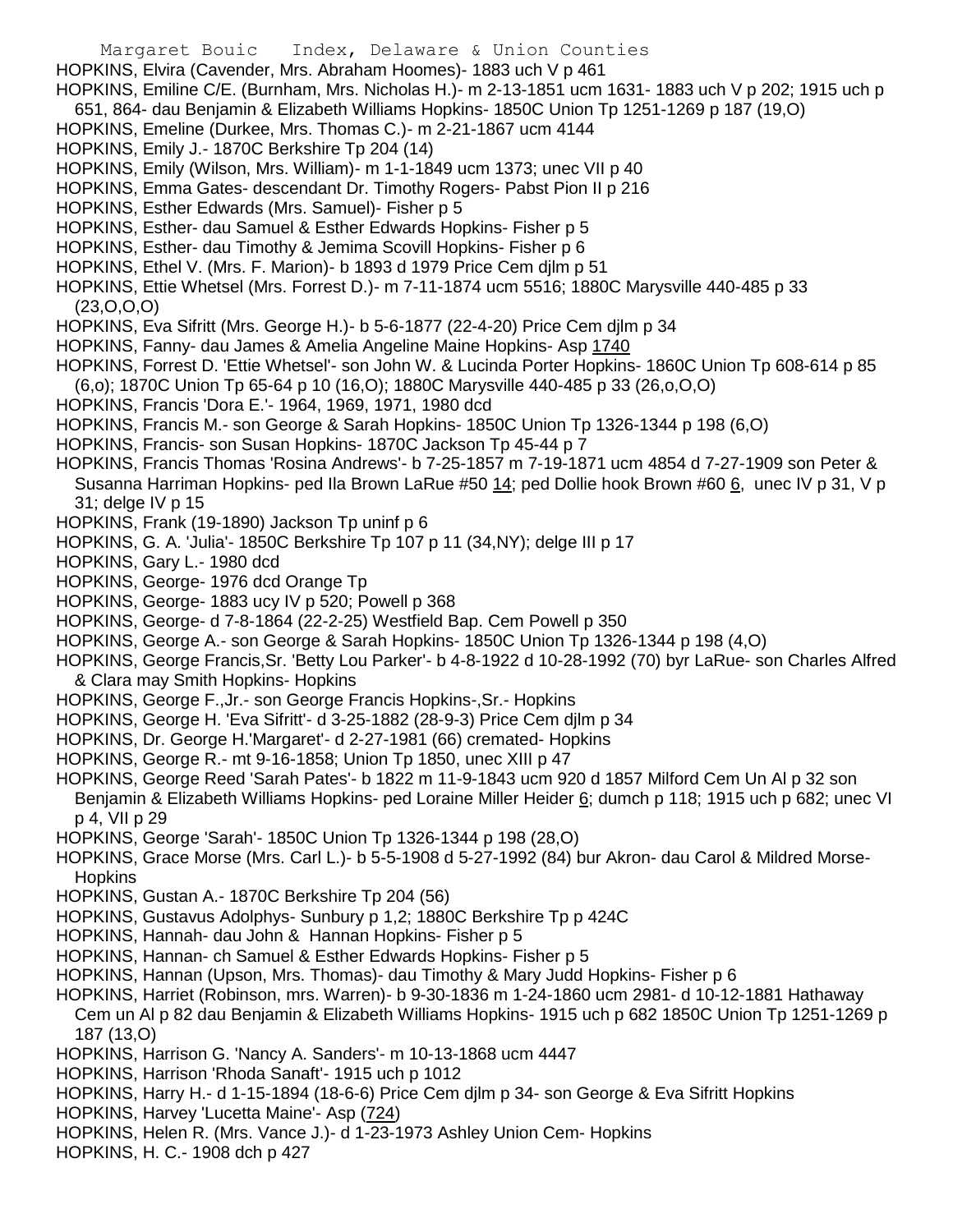- Margaret Bouic Index, Delaware & Union Counties
- HOPKINS, Henry- 1870C Oxford Tp 432 (7)
- HOPKINS, (Mrs. )- dau Capt. Jeremiah Gillis- dg 11-7-1893; Cryder Abstract p 138
- HOPKINS, Henry H. 'Lillie M.'- b 9-9-1862 d 3-14-1906 Marlborough Cem p 174
- HOPKINS, Hester Ann (Mrs. William)- b 1832 Md d 9-25-1874 (45) Oakdale Cem I p 83 (D-R4-7) removal 2- 23-1881; mt 3 p 1; 1870c Marysville 23 p 23 (40,Md)
- HOPKINS, Hobart F. 'Anna Jeanette Hoffman'- b 8-31-1895 m 3-21-1922- Weiser p 405
- HOPKINS, Hosea C.- d 12-12-1952 (82) dg;brother Joseph Hopkins- Hopkins; Sunbury p 143
- HOPKINS, Huldah'Abigail Richards'- son Timothy & Mary Judd Hopkins- Fisher p 6
- HOPKINS, Ichabod- son Timothy & Jemima Scovill Hopkins- Fisher p 6
- HOPKINS, Ideallia- dau John H. & Lucinda Porter Hopkins- 1850C Milford 1195-1213 p 178 (8/12,O); 1860C Union Tp 608-614 p 85 (10,O); 1870c Union Tp 65-64 p 10 (20,O)
- HOPKINS, Isaac H. 'Rhoda sanaft'- m 12-29-1839 ucm 602; unec V p 23; 1840C Union Tp 604 (20-30)
- HOPKINS, Isaac- 1820C Genoa Tp; Pabst 6 p 30 son Timoty & Phebe Marvin Hopkins- Fisher p 6; 1835 men p 63 #16 p 118 Wstfield Tp
- HOPKINS, Isaac- d 10-10-1846 (21-11-14) Westfield Bap Cem Powell p 350 son A. & D.
- HOPKINS, Ivah Jane- Hopkins Bible- delge IX p 54
- HOPKINS, I. W.- 1883 uch V p 197
- HOPKINS, J.- mentioned will of Hiram A. Fuller- dcw Bk 4 p 168 (19)
- HOPKINS, Jackson- d 12-11-1846 (18-9-23) Westfield Bap Cem Powell p 350
- HOPKINS, Jacob (1881) Fleming Reunion- Powers p 125
- HOPKINS, James- delge II p 37; (1805) delge III p 24
- HOPKINS, James 'Amelia Angeline Maine'- Asp (858)
- HOPKINS, James E.'Cena Yarrington'- b 8-1879 m 1899 son David & Roxy M. Hopkins- unec V p 10; 1880C Jackson Tp 3 p 20 (9/12,O,O,O)
- HOPKINS, James- son Timothy & Jemima Scovill Hopkins- Fisher p 6
- HOPKINS, James- son Timothy & Mary Judd Hopkins- Fisher p 6
- HOPKINS, James W.- d 5-17-1931 (74) Oakdale Cem 4342(D103) son William & Hester Ann Hopkins- 1870C Marysville 23 p 23 (13,O)
- HOPKINS, Jane (Bartram, Mrs. Judge John)- b 1827 Powell p 302
- HOPKINS, Jane (Rosecrans, Mrs. Crandall)- granddau Timothy Hopkins- dg 10-24-1878 Cryder Abst p 33
- HOPKINS, Jason- b 1972 son Ronald J. & Karen R. Hopkins- 1976 dcd
- HOPKINS, Jemima (Rosecrans, Mrs. Crandall)- dau Timothy & Phebe Marvin Hopkins- Fisher p 6; Powell p 147
- HOPKINS, Jemima Scovil (Mrs. Timothy)- dau Abraham Scovill- Fisher p 6
- HOPKINS, Jemima- dau Timothy & Jemima Scovill Hopkins- Fisher p 6
- HOPKINS, J. H.- 1908 dch p 427
- HOPKINS, J. M.- 1883 ucy IV p 535
- HOPKINS, John- Powers Pat p 46
- HOPKINS, John- 1842 squirrel hunt- unec XI p 67
- HOPKINS, John- will (1838) unec III p 38, 39, 46
- HOPKINS, John- 1870C Porter Tp 451 (8)
- HOPKINS, John- Fisher p 5
- HOPKINS, John- d 10-1-1838 (2m19d) son A. & D. Westfield Bap. Cem Powell p 350
- HOPKINS, John- son Benjamin & Elizabeth Williams Hopkins- 1915 uch p 682
- HOPKINS, John H. 'Lucinda'- 1850C Milford 1195-1213 p 178 (32,Pa); 1860C Union Tp 608-614 p 85 (42,Pa)
- HOPKINS, John Hoffman 'Carolyn Elizabeth Wallace'- b 5-1-1924 m 9-9-1950 son Hobart F. & Anna Jeanette Hoffman Hopkins- Weiser p 405
- HOPKINS, John W. 'Lucinda Porter'- m 6-6/7-1839 ucm 556; unec III p 38
- HOPKINS, John Wallace- b 11-25-1952 son John Hoffman & Carolyn Elizabeth Wallace Hopkins- Weiser p 406
- HOPKINS, John- son John & Hannan Hopkins- Fisher p 5
- HOPKINS, John ' Hannan'- son Stpehen Hopkins- Fisher p 5
- HOPKINS, John M.- 1870C Jackson Tp 82-81 p 121 (5,O)
- HOPKINS, John W.- d 5-14-1869 (51-4-7) Milford Cem Un Al p 21; 1883 uch V p 197
- HOPKINS, John W.- son David & Roxy M. Hopkins- 1880C Jackson Tp 3 p 20 (2,O,O,O)
- HOPKINS, Joseph 'Elizabeth'-Pabst Pion I p 53; 1850C Porter Tp 3098 p 167 (33,Ma); 1870C Porter Tp 451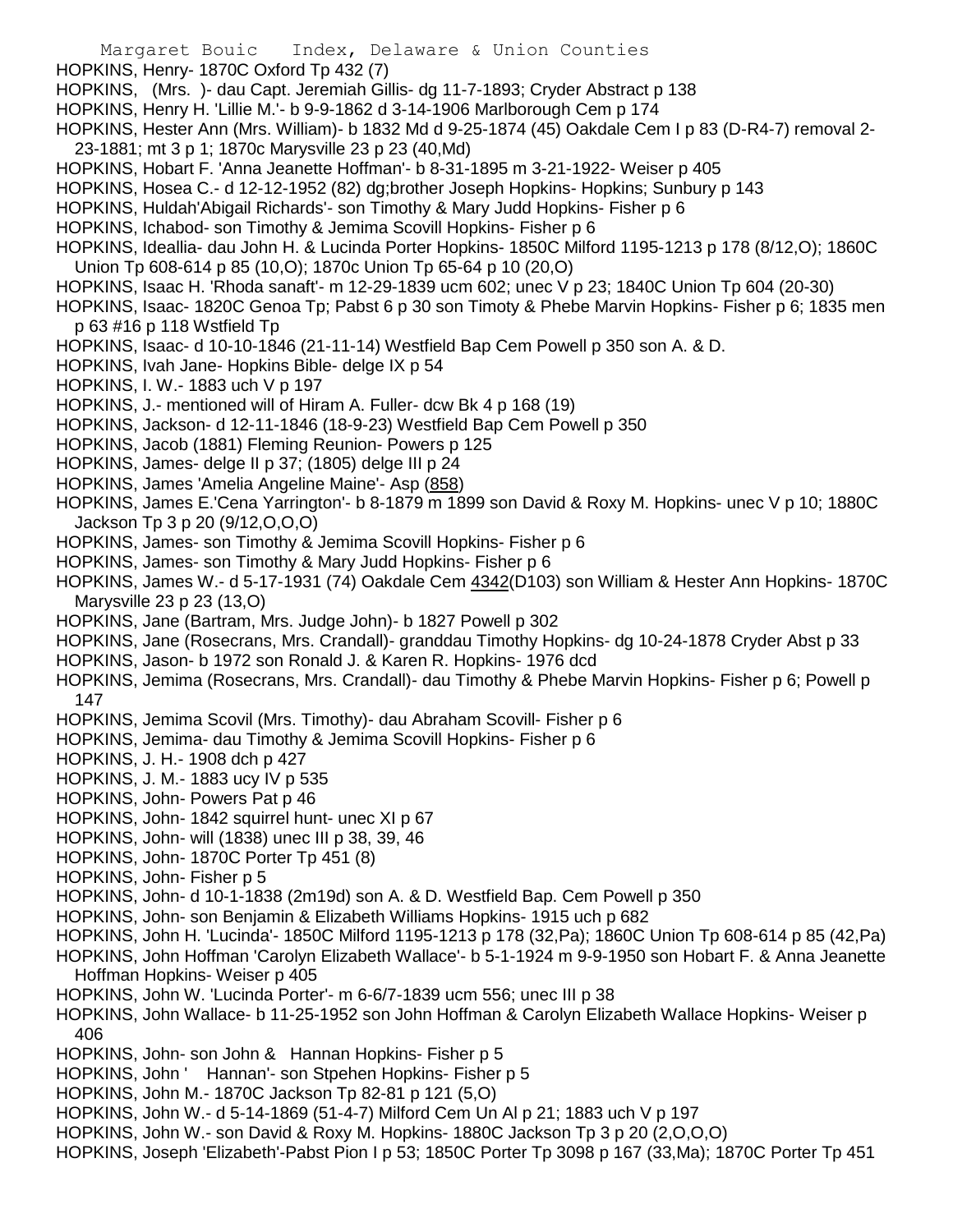Margaret Bouic Index, Delaware & Union Counties (56); dg 10-20-1881 Cryder Abst. p 59; brother Hosea Hopkins HOPKINS, Joseph- 1880C Brown Tp p 415A HOPKINS, Joseph H.- 1870C Berlin Tp 235 (6) HOPKINS, Joseph- grandson of William Pearce- Nash p 237 HOPKINS, Josephine- 1870C Porter Tp 451 (12) HOPKINS, Josie- Pabst 2 p 64 HOPKINS, Joyce- dau Robert A. & Vera L. Hopkins- 1964 dcd (9) HOPKINS, Julia- 1870C Berkshire Tp 204 (19) HOPKINS, Julia (Mrs. G. A.)- 1850C Berkshire Tp 107 p 11 (33,Nova Scotia) HOPKINS, Karen Ann- dau Peter D. Hopkins- Hopkins- engaged to Daniel Allen Rhodes HOPKINS, Karen (Mrs. Mike)- 1991 ucd HOPKINS, Karen- b 1965 dau Peter D. & Adelin Hopkins- 1980 dcd HOPKINS, Karen R. (Mrs. Ronald J.)- 1976 dcd HOPKINS, L.- 1883 ucy IV p 492; uca p 45 HOPKINS, Lafayette B.- hjt p 196 HOPKINS, Lavier Zee (Freshwater, Mrs. William David)- Freshwater p 240 HOPKINS, L. B.'Nancy E.'- 1883 uch IV p 494; 1870C Union Tp 66-65 p 10 (26,o); uca p 102 HOPKINS, Leannah R. (Snider, Mrs. Adam)- dau William & Hester Ann Hopkins- 1870c Marysville 23 p 23 (16,O); unec V p 33 HOPKINS, Lena (Rowe, Mrs. Claude)- Weiser p 314 HOPKINS, Lennie- son Forrest D. & Etta Whetsel Hopkins- 1880C Marysville 440-485 p 33 (9,O,O,O) HOPKINS, Lewis- son George & Sarah Hopkins- 1850C Union Tp 199 (1,O) HOPKINS, Lilla- 1870C Union Tp 64-63 p 9 (14,O); lived with Thomas & Rose Conner HOPKINS, Lillian M. (Conner, Mrs. George G.)- m 10-7-1880 ucm 6812 HOPKINS, Lillie M. (Mrs. Henry H.)- b 5-21-1864 d 2-28-1906 Marlborough Cem p 174 HOPKINS, Lisa- b 1968 dau Ronald J. & Karen R. Hopkins- 1976 dcd HOPKINS, Lizzie- 1870C Delaware Town 304 (18) HOPKINS, Lizzie- 1870C Berkshire Tp 204 (19) HOPKINS, Louise- dau James & Amelia Angeline Maine- Asp 1742 HOPKINS, Lucinda Maine (Mrs. Alonzo)- b 4-22-1811 m 10-16-1837 d 1-11-1875 dau Stephen & Lucinda Ray Hopkins- Asp 838 HOPKINS, Lucetta Maine (Mrs. Harvey)- b 8-5-1835 dau Isaac & Mercy Heath Maine- Asp 724 HOPKINS, Lucinda J. Porter (Mrs. John H.)- dau John & Susannah Piper Porter- 1883 uch V p 214; 1850C Milford 1195-1213 p 178 (30,O); 1860C Union Tp 608-614 p 85 (40,O); 1870C Union Tp 65-64 p 10 (50,O) HOPKINS, Ludwick- son G. A. & Julia Hopkins- 1850C Berkshire Tp 107 p 11 (8,O) HOPKINS, Ludwig- 1908 dch p 396 HOPKINS, Lydia A. Huff (Mrs. Chauncey W.)- m 6-2-1863 ucm 3452- dau James R. & Lydia Austin Huff-Genther p 152 HOPKINS, Mable Irene (Eddy, Mrs. Ercil Peter)- b 7-11-1908 m 2-7-1925 dau Thomas Francis & Retta Holycross Hopkins- 1985 uch p 45 HOPKINS, Margaret B. (Harshberger, Mrs. Leonard)- d 6-4-1874 dau G. R. Hopkins- Prospect Cem Powell p 301 HOPKINS, Margaret D. (Mrs.Dr. George H.)(Evans, Mrs. Allen E.)- m(2) 8-15-1981- Hopkins HOPKINS, Margery (Webster, Mrs. )- sister Dr. George H. Hopkins- Hopkins HOPKINS, Marion- 1883 uch IV p 536 HOPKINS, F. Marion 'Celestine Conner'- b 1844 m 11-4-1870 ucm 472 d 1928 Milford Cem Un Al p 32 dumch p 450; 1915 uch p 135, 329; 1883 uch IV p 472; 1870C Union Tp 25 p 3 (25,O); uca p 102 HOPKINS, F. Marion 'Ethel V.'- b 1885 d 1954 Price Cem djlm p 51 HOPKINS, Marjorie Claire- dau Pearl Rowland McKitrick - McKitrick p 278 HOPKINS, Marjorie Ann (Hay, Mrs. Claire)- dau Dr. George H. & Margaret Hopkins- Hopkins HOPKINS, Mark 'Electa Sargent'- son Timothy & MaryJudd Hopkins- Fisher p 6 HOPKINS, Mark 'Mary Hubbell'- son Archibald & Mary Curtis Hopkins- Fisher p 6 HOPKINS, Martha A. (Mrs. Milton)- b 1890 d 1962 Price Cem djlm p 66 HOPKINS, Mary- 1870C Porter Tp 451 (16) HOPKINS, Mary- 1870C Porter Tp 432 (40) HOPKINS, Mary- 1870C Union Tp 664-63 p 9 (19,O)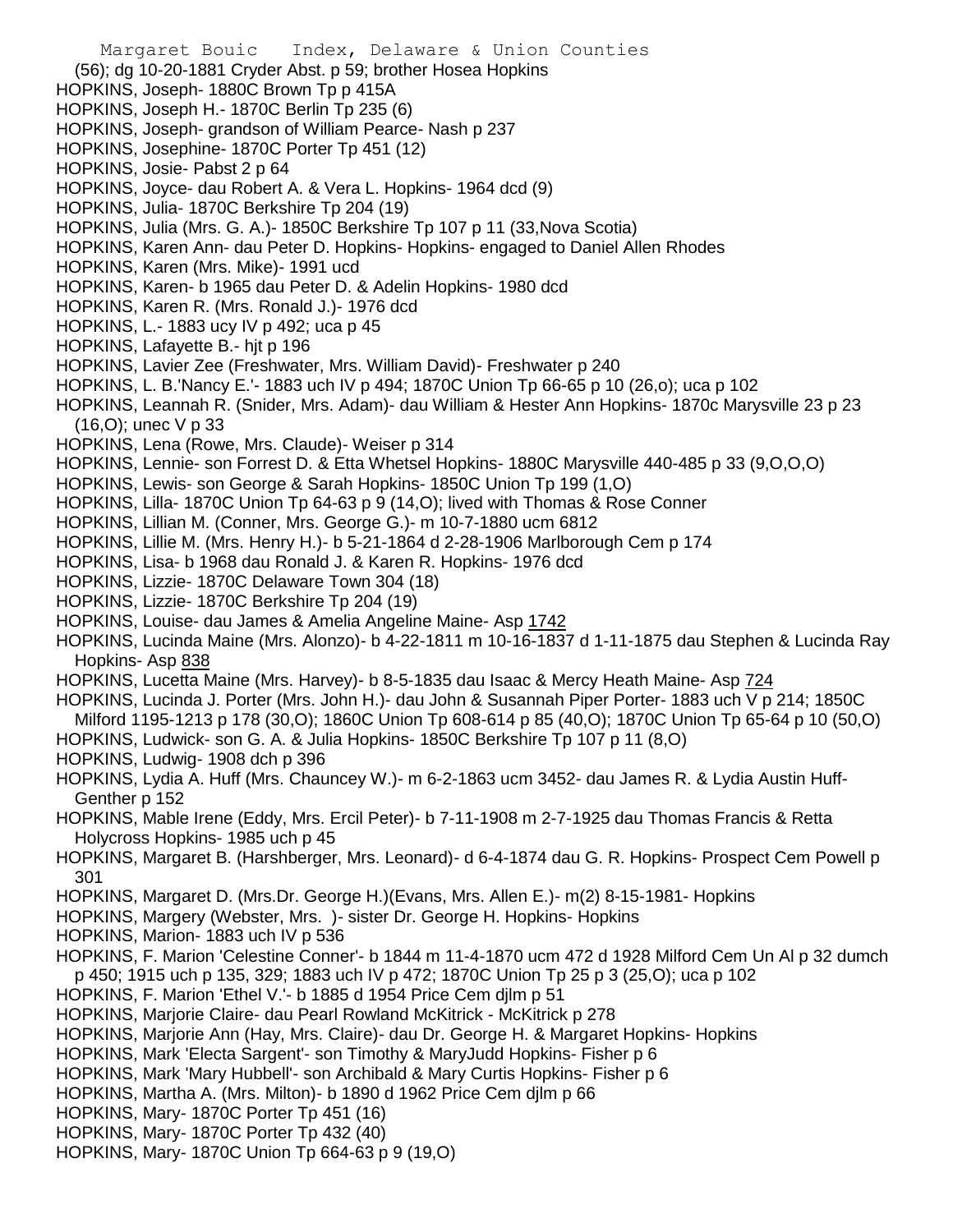- HOPKINS, Mary- 1870C Union Tp 25 p 4 (18,O)
- HOPKINS, Mary A. (Hathaway, Mrs. Ebenezer P.)- dau Benjamin & Elizabeth Hopkins- dumch p 74; 1915 uch p 906
- HOPKINS, Mary A.- dau John H. & Lucinda Hopkins- 1850C Milford 1195-1213 p 178 (10,O)
- HOPKINS, Mary Ann- dau Benjamin & Elizabeth Williams Hopkins- 1915 uch p 682
- HOPKINS, Mary (Cassett, Mrs. John)- dau Timothy & Mary Judd Hopkins- Fisher p 6
- HOPKINS, Mary- dau G. A. & Julia Hopkins- 1850C Berkshire Tp 107 p 11 (2,O)
- HOPKINS, Mary E. (Miller, Mrs. John)- m 1871 d 4-8-1883 dau George & Sarah Hopkins- dumch p 118
- HOPKINS, Mary Eva (Reinbold, Mrs. Homer Grover)- b 9-16-1893 m 5-13-1917- McKitrick p 105
- HOPKINS, Mary (Hickcox, Mrs. Samuel)- dau John & Hannan Hopkins- Fisher p 5
- HOPKINS, Mary Hubbell (Mrs. Mark)- dau Lyman Hubbell- Fisher p 6
- HOPKINS, Mary (Judd, Mrs. Frederick C.)- m 4-22-1874 ucm 5480
- HOPKINS, Mary Judd (Mrs. Timothy)- Fisher p 5
- HOPKINS, Mary Lou (Crosbie, Mrs. John Gilbert)- m 6-20-1970 (div) dau Dr. George H. & Margaret Hopkins-**Hopkins**
- HOPKINS, Mary (Smith, Mrs. Philip)- m 6-21-1858 ucm 2743; unec XII p 30
- HOPKINS, Mary (Mrs. Peter)- d 8-26-1872 (42) Price Cem djlm p 31
- HOPKINS, Mary- dau Susan Hopkins- 1870C Jackson Tp 45-44 p 7 (15,O)
- HOPKINS, Mary (Mrs. Timothy)- b 1-10-1829 d 12-27-1912 Winsor Corners Cem Powell p 192
- HOPKINS, Mary (Mrs. William)- m 10-1869 1870C Jackson Tp 108-105 p 15 (48); 1880C Jackson Tp 3 p 2 (52,O,O,O)
- HOPKINS, Mary (Young, Mrs. David)- dau Timothy & Jemima Scovill Hopkins- Fisher p 6
- HOPKINS, Maud- dau Timothy & Jemima Scovill Hopkins- Fisher p 6
- HOPKINS, Maurice G.- 1870C Berkshire Tp 204 (11)
- HOPKINS, Mike 'Karen'- 1991 ucd
- HOPKINS, Mildred Kate (Huffman, Mrs. Clark W.)- b 6-20-1911 d 6-1989 bur Leipsic- dau Mamie Hopkins-**Hopkins**
- HOPKINS, Milton 'Martha A.'- b 1888 d 1978 Price Cem djlm p 66
- HOPKINS, Nancy A. Sanders (Mrs. Harrison G.)- m 10-13-1868 ucm 4447
- HOPKINS, Nancy Booth- Hopkins Bible- delge IX p 54
- HOPKINS, Nancy (Carns, Mrs. W. F.)- b 4-20-1848 d 10-4-1881 dg 10-20-1881 Cryder Abst. p 59- dau Joseph & Elizabeth Hopkins- 1880 dch p 698
- HOPKINS, Nancy (Dunham, Mrs. Samuel)- m 3-27-1856 dcm
- HOPKINS, Nancy E. (Mrs. L. B.)- 1870C Union Tp 66-65 p 10 (23,O)
- HOPKINS, Nancy- dau Joseph & Elizabeth Hopkins- 1850C Porter Tp 3098 p 167 (3,O)
- HOPKINS, Nancy Lee (Frentsos, Mrs.Thomas)- m 3-21-1970 dau Dr. George H. & Margaret Hopkins- Hopkins
- HOPKINS, Nettie C. Miller (Mrs. Asa G.)- m 12-31-1874 ucm 5616; mt 3 p 6
- HOPKINS, Orin L.- Hopkins Bible- delge IX p 54
- HOPKINS, Orra- d 4-12-1879 92-3-18) dau d. & R. M. Hopkins- Price Cem djlm p 36
- HOPKINS, Patricia (Davis, Mrs. James P.)(Wallace, Mrs. William M.)- dau Carl L. & Grace Morse Hopkins-**Hopkins**
- HOPKINS, Patty- dau Robert A. & Vera L. Hopkins- 1964 dcd (2)
- HOPKINS, Peggy (Sanders, Mrs. Samuel)- 1883 uch V p 648
- HOPKINS, Peter D.- Hopkins
- HOPKINS, Peter 'Mary'- djlm p 31
- HOPKINS, Peter- 1860C Jackson Tp 1046-1061 p 139 (65,Ky)
- HOPKINS, Peter 'Susannah Harriman'- ped Ila Brown LaRue 28, delge IV p 15; ped Dollie Hook Brown 12 unec IV p 31
- HOPKINS, Phebe (Fisher, Mrs. George)- dau Timothy & Phebe Marvin Hopkins- Fisher p 6
- HOPKINS, Phebe (Mrs. Timothy)- d 11-20-1840 (81-9-2) Westfield Bap.Cem Powell p 350; 1810 Sunbury Tp delge VIII p 55
- HOPKINS, Phoebe (Fisher, Mrs. George)- dau George Hopkins- 1880 dch p 682; Fisher p 2,3,4; dcq Bernice Utley Webb 19
- HOPKINS, Phoebe Nesbit Hopkins- Fisher p 2
- HOPKINS, Phyllis (Mrs. Theodore A.)- 1976, 1980 dcd
- HOPKINS, Polly Roberts- dau Jeremiah Roberts- dcw Bk 2 p 150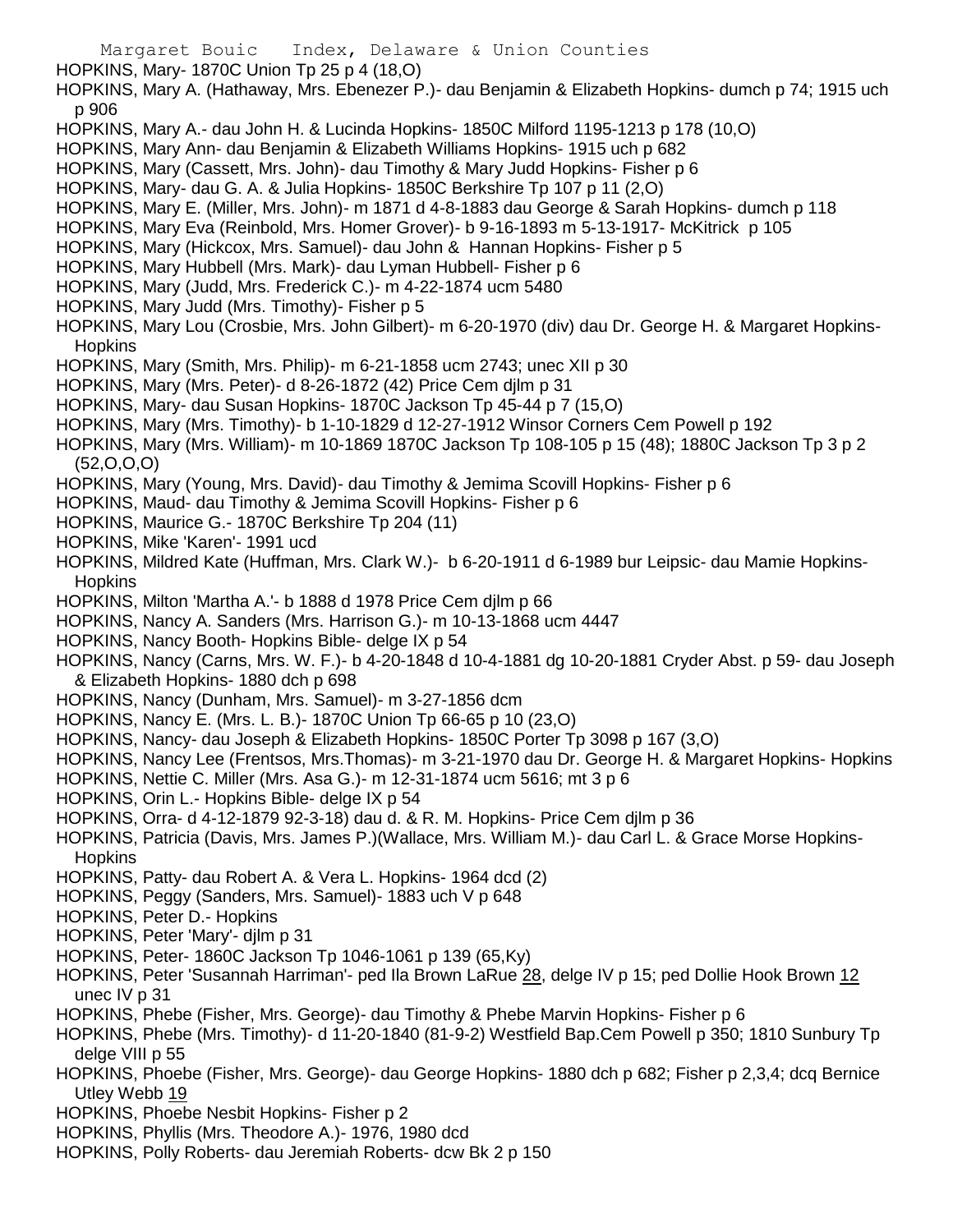- Margaret Bouic Index, Delaware & Union Counties
- HOPKINS, Prom S. 'Nancy'- dcw Bk 2 p 364
- HOPKINS, Raymond G. 'Thelma M.'- 1969 dcd
- HOPKINS, Retta Holycross (Mrs. Thomas Francis)- 1985 uch p 45
- HOPKINS, Rhoda B. Sanaft (Mrs. Isaac Harrison)- m 12-29-1839 ucm 602 dau Henry & Jane Bodie Davis Sanaft- 1915 uch p 1012; unec V p 23
- HOPKINS, Dr. Richard 'Sarah'- b 1801 Eng. d 5-2-1884 Oakdale Cem 173 I p 83 (D-R4-7); 1870C Marysville 23 p 3 (69,Eng); 1880C Marysville 301-330 p 21 (79,Eng,Eng,Eng)
- HOPKINS, Richard J.- son Vance J. & Helen Hopkins- Hopkins
- HOPKINS, Robert- 1908 dch p 98, 99
- HOPKINS, Robert R. 'Vera L.'- 1964 dcd
- HOPKINS, Robert- b 1957 son Raymond G. & Thelma M. Hopkins- 1969 dcd
- HOPKINS, Ronald J. 'Karen R.'- 1976 dcd
- HOPKINS, Roxanna Sue (Knox, Mrs. Timothy Allen)- m 2-11-1989 dau Joseph Hopkins- Hopkins
- HOPKINS, Roxy M. (Mrs. David)- djlm p 36; 1880C Jackson Tp 3 p 20 (24,O,O,O)
- HOPKINS, Rozinda J. Andrews (Mrs. Francis)- b 7-9-1852 m 1-19-1871 ucm 4854 d 12-9-1914 dau Thomas & ELizabeth Dixon Andrews- delge IV p 15, unec IV p 31, V p 31 ped Ila Brown LaRue 5; ped Dollie Hook Brown #60 7
- HOPKINS, Salah H./Lela Ann (Jones, Mrs. Solomon)- m 9-28-1843 ucm 907; unec VI p 4
- HOPKINS, Sally Maria (Lower, mrs. George W.)- m 4-2-1848 dcm
- HOPKINS, Samuel 1908 dch p 437; hmp p 17; Sunbury p 143; delge VII p 10
- HOPKINS, Samuel- 1870C Berlin Tp 235 (29)
- HOPKINS, Samuel 'Adaline Sherman'- m 6-14-1863 dcm
- HOPKINS, Samuel 'Esther Edwards'- son John & Hannah Hopkins- Fisher p 5
- HOPKINS, Samuel- son Joseph & Elizabeth Hopkins- 1850C Porter Tp 3098 p 167 (10,O); Hopkins
- HOPKINS, Samuel- son Samuel & Esther Edwards Hopkins- Fisher p 2
- HOPKINS, Samuel- son Timothy & Mary Judd Hopkins- Fisher p 6
- HOPKINS, Sanford D. 'Elizabeth Moore'- m 11-3-1839 dcm
- HOPKINS, Sarah A.- dau William & Hester Ann Hopkins- 1870C Marysville 23 p 23 (11,O); 1880C Marysville 301-330 p 21 (20,O,Eng,Md)
- HOPKINS, Sarah B/Pates (Mrs. George Reed)- b 1820 m 11-9-1843 ucm 920 d 1866 Milford Cem Un Al p 21 dau Cranston & Martha Ross Bates- ped Loraine Miller Heider 7, unec VI p 4, VII p 29
- HOPKINS, Sarah (Clarke, Mrs. Timothy)- dau Timothy & Mary Judd Hopkins- Fisher p 5
- HOPKINS, Sarah (Frink, Mrs. Thomas)- Asp p 140
- HOPKINS, Sarah (Mrs. George)- 1850C Union Tp 1326-1344 p 198 (30,RI); unec IX p 26
- HOPKINS, Sarah Lewes (Mrs. William P.)- b 4-25-1834 d 12-21-1908 milford Cem Un Al p 35
- HOPKINS, Sarah (Mrs. Dr. Richard)- d 4-9-1877 (70) b 1809 Eng removal 2-23-1881 Oakdale Cem I p 83 (D-R4-7); 1870C Marysville 23 p 23 (62,Eng); uca p 65
- HOPKINS, Sarah (Rogers, Mrs. John)- dau William Pearce- Nash p 237
- HOPKINS, Sarah (Mrs. William I.)- 1880C Union Tp 16 p 4 (46,Pa,NY,Eng)
- HOPKINS, Sarepta- dau John W. & Lucinda Porter Hopkins- 1860C Union Tp 608-614 p 85 (3,O)
- HOPKINS, Selestine Conner (Mrs. Marion)- m 11-4-1870 ucm 4636- dau John & Catharine Connely Connerdumch p 450
- HOPKINS, Smith- Hopkins Bible- delge IX p 54
- HOPKINS, Stacey- b 1955 ch Raymond G. & Thelma M. Hopkins- 1969 dcd
- HOPKINS, Stanley- b 1953 son Raymond G. & Thelma M. Hopkins- 1969 dcd
- HOPKINS, Stephen- Powers Pat p 115, 120
- HOPKINS, Stephen J. 'Brenda Elaine Martin'- m 5-14-1977 son Dr. George H. & Margaret Hopkins- Hopkins
- HOPKINS, Stephen 'Susannah Peck'- son John Hopkins- Fisher p 5; 1880 dch p 682
- HOPKINS, Steven- b 1951 son Raymond G. & Thelma M. Hopkins- 1969 dcd
- HOPKINS, Susan- 1860C Jackson Tp 1082-1097 p 144 (44,O; 1870C Jackson Tp 45-44 p 7 (55,O)
- HOPKINS, Susan Miranda- Hopkins Bible- delge IX p 54
- HOPKINS, Susannah Bruffett (Mrs. Charles T.)- m 10-31-1841 Madison Co unec IX p 56
- HOPKINS, Susannah Harriman (Mrs. Peter)- ped Ila Brown LaRue 29 delge IV p 15; ped Dollie Hook Brown 13 unec IV [ 31, V p 31
- HOPKINS, Susannah Peck (Mrs. Stephen)- Fisher p 5
- HOPKINS, Terri- b 1965 ch Theodore A. & Phyllis Hopkins- 1976, 1980 dcd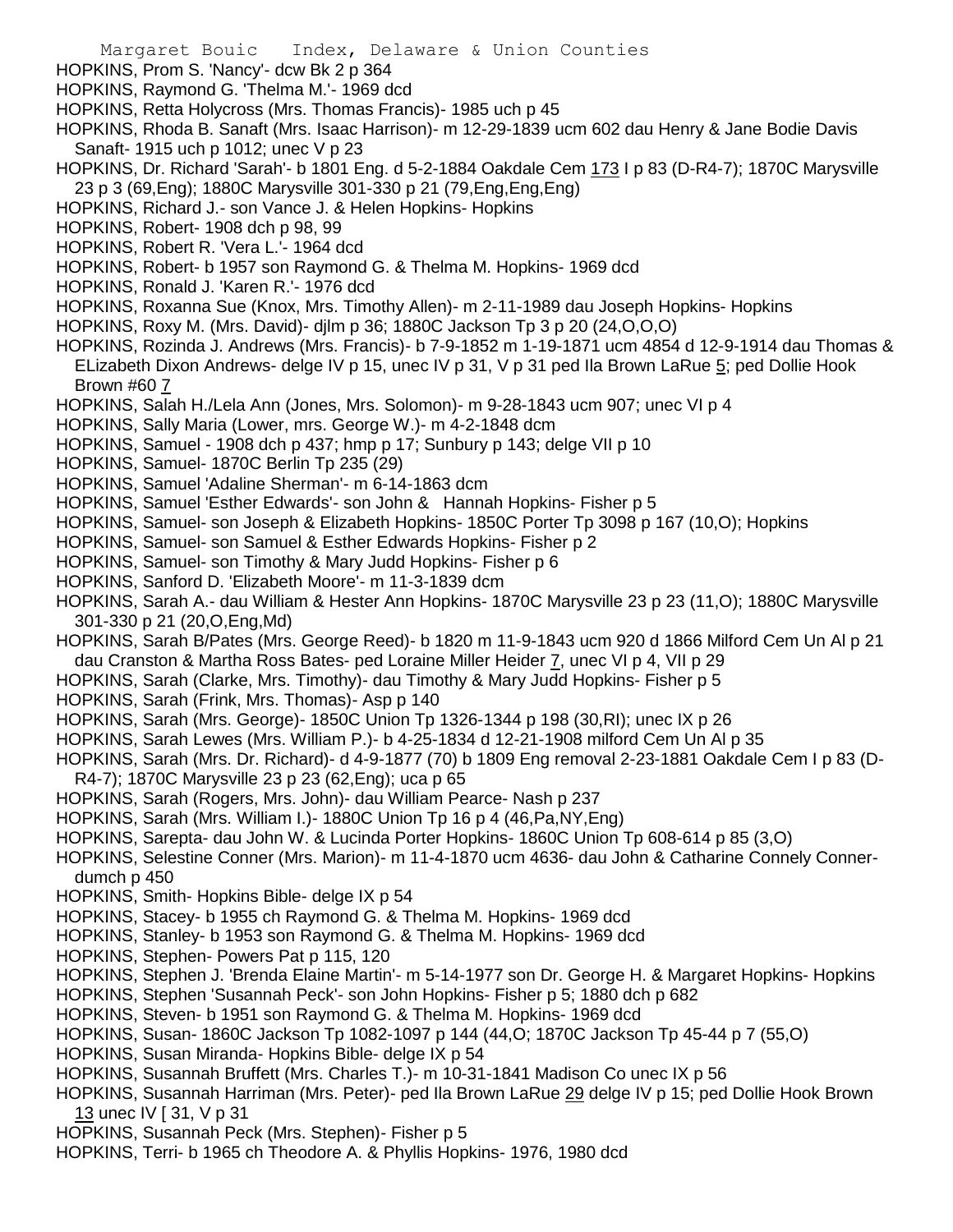Margaret Bouic Index, Delaware & Union Counties HOPKINS, Thelma M. (Mrs. Raymond G.)- 1969 dcd HOPKINS, Theodore A. 'Phyllis'- 1976, 1980 dcd HOPKINS, Rev. Thomas- hmp p 59 HOPKINS, Thomas- 1870C Delaware Town 320 (23) HOPKINS, Thomas Francis 'Retta Holycross'- 1985 uch p 45 HOPKINS, Timothy- Fisher p 2; Powell p 147, 354 (Signer of Independenct) HOPKINS, Timothy- 1870C Oxford Tp 432 (38); 1880C oxford Tp p 389A HOPKINS, Timothy- 1810 Berkshire Tp delge VIII p 54 HOPKINS, Timothy 'Jemima Scovill'- son Timothy & Mary Judd Hopkins- Fisher p 6 HOPKINS, Timothy 'Mary Judd'- son John & Hannen Hopkins- Fisher p 5 HOPKINS, Timothy 'Mary'- b 1-1-1831 d 5-16-1898 Winsor Corners Cem Powell p 192 HOPKINS, Timothy- grandfather of William Starke Rosecrans- delge III p 22; dg 10-24-1878 Cryder Abst p 135 HOPKINS, Tina- b 1967 dau Theodore A. & Phyllis Hopkins- 1976, 1980 dcd HOPKINS, Tracy- b 1962 son Theodore A. & Phyllis Hopkins- 1976 dcd HOPKINS, Vance J. "Skip" 'Helen'- d 3-23-1983 (91) Ashley Union Cem- Hopkins HOPKINS, Vera L. (Mrs. Robert R.)- 1964 dcd HOPKINS, Viola- 1870C Oxford Tp 432 (11) HOPKINS, Vialy- 1880C Marlborough Tp p 343A HOPKINS, V. J. 'Helen H.'- Hopkins HOPKINS, Walter- d 4-21-1878 (6m9d) son H. & C. Milford Cem Un Al p 32 HOPKINS, Walter L.- b 1899 d 1930 Milford Cem Un Al p 32 HOPKINS, Walton B.- b 1874 d 1914 Milford Cem Un Al p 32 HOPKINS, William- 1837 delge VIII p 67 HOPKINS, William- 1883 uch IV p 557 HOPKINS, William 'Abigail Whipple'- Whipple p 10 HOPKINS, William B.- son Benjamin & Elisabeth Williams Hopkins- 1850C Union Tp 1251-1269 p 187 (22,O); 1870C Union Tp 19 p 3 (43,O) HOPKINS, William C. 'Eliza Worley'- m 9-16-1874 ucm 5539; mt 3 p 2 HOPKINS, William 'Hester Ann'- b 1830 Md d 8-18-1899 (69y10m) Oakdale Cem I p 83 (D-R4-7); 1870C Marysville 23 p 23 (40,Eng); 1880C Marysville 301-330 p 21 (49,Eng, Eng, Eng) HOPKINS, William- son John W. & Lucinda Porter Hopkins- 1860C Union Tp 608-614 p 85 (8,O) HOPKINS, William 'Mary'- m 10-1869; 1870C Jackson Tp 108-105 p 15 (51,Ky); 1880C Jackson Tp 3 p 2 (61,- --) HOPKINS, William P. 'Sarah Lewis'- b 10-22-1827 m 10-31-1871 ucm 5003 d 1-20-1904 Milford Cem Un Al p 35; 1880C Union Tp 16 p 4 (52,O,RI,Eng); uca p 253 HOPKINS, Williama- b 1965 son Raymond G. & Thelma Hopkins- 1969 dcd HOPKINS, William R.- son William & Hester Ann Hopkins- 1870C Marysville 23 p23 (7,O); 1880C Marysville 301-330 p 21 (16,O,Eng,Md) HOPKINS, William- son Dr. Richard Hopkins- 1880C Marysville 301-330 p 21 (49,Eng,Eng,Eng) HOPKINS, William R.- (59-1890) b Eng.; Paris Tp uninf p 6 HOPKINS, Zerah- d 9-5-1827?(4-10-28) Westfield Bap. Cem Powell p 350 HOPPE, Carol (Mrs. Dean R.)- 1976, 1980 dcd HOPPE, Carrie Evelyn Smith (Mrs. Charles Henry)- (34-1902) dcb late (Harry Don) HOPPE, Charles Henry 'Carrie Evelyn Smith'(39-1902) dcb late (Harry Don) HOPPE, Cheryl- b 1964 dau Dean R. & Carol Hoppe- 1976, 1980 dcd HOPPE, Dean R. 'Carol'- 1976, 1980 dcd HOPPE, Deana- b 1972 dau Dean R. & Carol Hoppe- 1976, 1980 dcd HOPPE, Harry Don- b 4-13-1902 son Charles Henry & Carrie Evelyn Smith Hopper- dcb late HOPPE, Lisa- b 1965 dau Dean R. & Carol Hoppe- 1976, 1980 dcd0 HOPPE, Mary Alice Bainart (Mrs. Chancy J.) (25-1903) dcb late (Alberta Estella) HOPPEL, Margaret- b 12-25-1838 Ger d 5-24-1911 Oakdale Cem I p 8 (E-R10-3) HOPPER, Alberta Estella (Haag, Mrs. )- b 8-16-1903 dau Chauncy J. & Mary Alice Baionart Hopper- dcb late HOPPER, Alma- hit p 62 HOPPER, Arlie 'Doris M.'- 1964, 1969 dcd HOPPER, Barbara J. -dau Robert W. & Doris Hopper- Hopper; 1964, 1969, 1971, 1976 dcd- engaged to Jeffrey W. Curler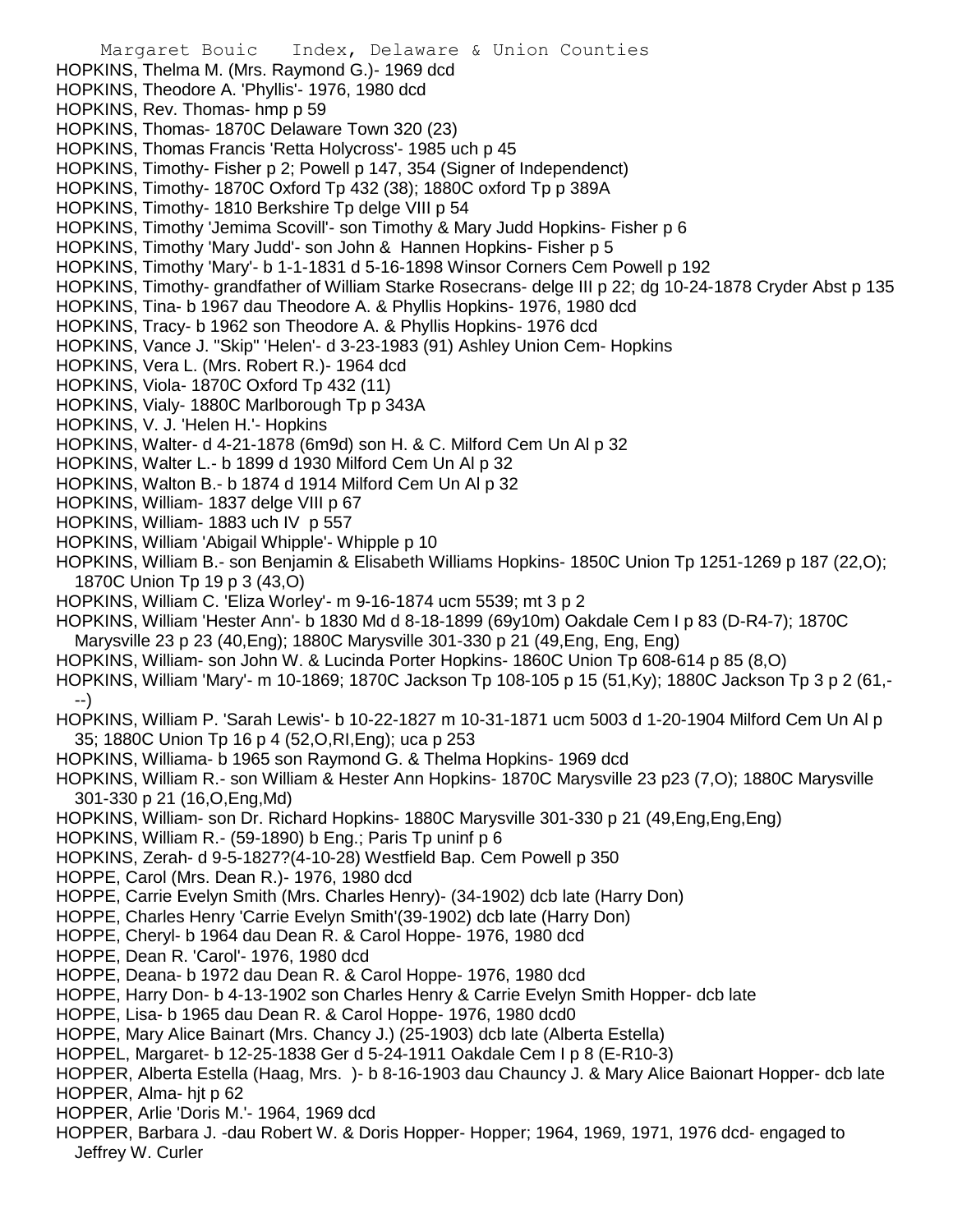- Margaret Bouic Index, Delaware & Union Counties
- HOPPER, Beverly Jean McDaniel (Mrs. James Russell)- m 6-22-1986 dau Dick & Ruth McDaniel- Hopper HOPPER, Bill/William Dean 'Nola Lea Askins'-m 6-26-19 son Charles A. & Ruth May Clifford Hopper- Askins;
- Hopper; 1964, 1969, 1971, 1976 dcd
- HOPPER, Charlene (Baggs, Mrs. )- dau Charles A. & Ruth May Clifford Hopper- Hopper
- HOPPER, Charlene- dau Charles E. & Opal Hopper- 1964 dcd
- HOPPER, Charles- 1870C Oxford Tp 442 (8)
- HOPPER, Charles A. "Nick"'Ruth May Clifford'- d 5-28-1981 (76) Oak Grove Cem- Hopper; 1964, 1969, 1971, 1976, 1980 dcd
- HOPPER, Charles- b 1956 son Charles E. & Opal Hopper- 1964, 1969 dcd
- HOPPER, Charles E.- son Charles A. & Ruth May Clfford Hopper- Hopper; 1964, 1969, 1971, 1976 dcd
- HOPPER, Charles- son George W. & Margaret S. Hopper- 1961 dcd
- HOPPER, Chauncy J. 'Mary Alice Bainart'- (32-1903) dcb late (Alberta Estella)
- HOPPER, Chet- b 1963 son Charles E. & O pal M. Hopper- 1964, 1971, 1976 dcd
- HOPPER, Christine A. (Zvansky, Mrs. Michael A.)- b 1962 m 3-28-1981 dau Bill D. & Nola L. Hopper- Hopper; 1969, 1971, 1976 dcd
- HOPPER, Clyde 'Lola Parker'- Weiser p 580
- HOPPER, Daniel D.- 1908 dch p 396
- HOPPER, David- son Harry Don & Mary Ellen Moore Hopper- Hopper
- HOPPER, David M. 'Marjorie'- son George W. & Margaret Hopper- 1961, 1964, 1969, 1971, 1976, 1980 dcd
- HOPPER, Delores (Geisler, Mrs. )- dau Charles A. & Ruth May Clifford Hopper- Hopper
- HOPPER, Dennis- b 1960 son Charles E. & Opal Hopper- 1964, 1969, 1971, 1976 dcd
- HOPPER, Doris M. (Mrs. Arlie)- 1964, 1969, 1971 dcd
- HOPPER, Doris M. (Mrs. Robert W.)- 1964, 1969, 1971, 1976, 1980 dcd
- HOPPER, Douglas- b 1954 son Robert W. & Doris Hopper- 1964, 1971 dcd
- HOPPER, Ellen Louise (Allen, Mrs. Robert Shaw)- m 5-29-1982 dau Jeff Hopper- Hopper
- HOPPER, Ota Ellen (Miller, Mrs. Vernon)- b 11-4-1912 m 12-25-1929 d 5-8-1989 (76) Forest Grove Cem- dau Thirl & Leah Tracy Hopper
- HOPPER, Emily- 1870C Oxford Tp 442 (29)
- HOPPER, Emily S. Higley (Mrs. Peter Z.)- m 12-24-1859 dcm
- HOPPER, Emma (Taylor, Mrs. )- sister Charles A. Hopper- Hopper
- HOPPER, Florence M.- 1969 dcd
- HOPPER, Fred A.-b 1955 son Charles E. & Opal M. Hopper- 1971, 1976 dcd
- HOPPER, Geneva (North, Mrs. )(Wilcox, Mrs )- dau Thirl & Leah Tracy Hopper- Hopper
- HOPPER, George- b 1974 son David M. & Marjorie Hopper- 1976, 1980 dcd
- HOPPER, George W. 'Mary'- 1964 dcd
- HOPPER, George W. 'Margaret'- 1961, 1969, 1971, 1976, 1980 dcd
- HOPPER, Harold- son Tracy & Viola Craig Hopper- Hopper
- HOPPER, Harry Don'Mary Ellen Moore'- m 12-1927 d 1-1-1984 Ashley Union Cem- brother Charles A. Hopper- Hopper
- HOPPER, James Robert- son Charles A. & Ruth May Clifford Hopper- Hopper
- HOPPER, James C.'Melba'- Hopper; 1964, 1969, 1971, 1976, 1980 dcd
- HOPPER, James Russell 'Beverly Jean McDaniel'- b 1964 m 6-22-1986 son James C. & Melba Hopper-Hopper
- HOPPER, Jean I. (Mrs. Jeffrey A.)- 1980 dcd
- HOPPER, Dr. Jeff- Hopper
- HOPPER, Jeffrey A. 'Jean I.'- 1980 dcd
- HOPPER, Mrs.Jeffrey- Pabst 8 p 39, 41
- HOPPER, Jerry- son Charles A. & Ruth May Clifford Hopper- Hopper
- HOPPER, Jerry- son James C. & Melba Hopper- 1964 dcd
- HOPPER, Joseph- b 1958 son Charles E. & Opal Hopper- 1964, 1969 dcd
- HOPPER, Kathryn Ann (Higgins, mrs. William Joseph)- m 5-15-1976 dau Dr. Jeffery Hopper- Hopper
- HOPPER, Larry- son James C. & Melba Hopper- 1964(16),1969 dcd
- HOPPER, Leah Tracy (Mrs. Thirl)- Hopper
- HOPPER, Leigh Ann (Jackson, Mrs. Richard A.)- b 1964 m 12-31-1983- dau Bill D. & Nola Hopper- Hopper; 1969, 1971, 1976 dcd
- HOPPER, Leland- son Tracy & Viola Craig Hopper- Hopper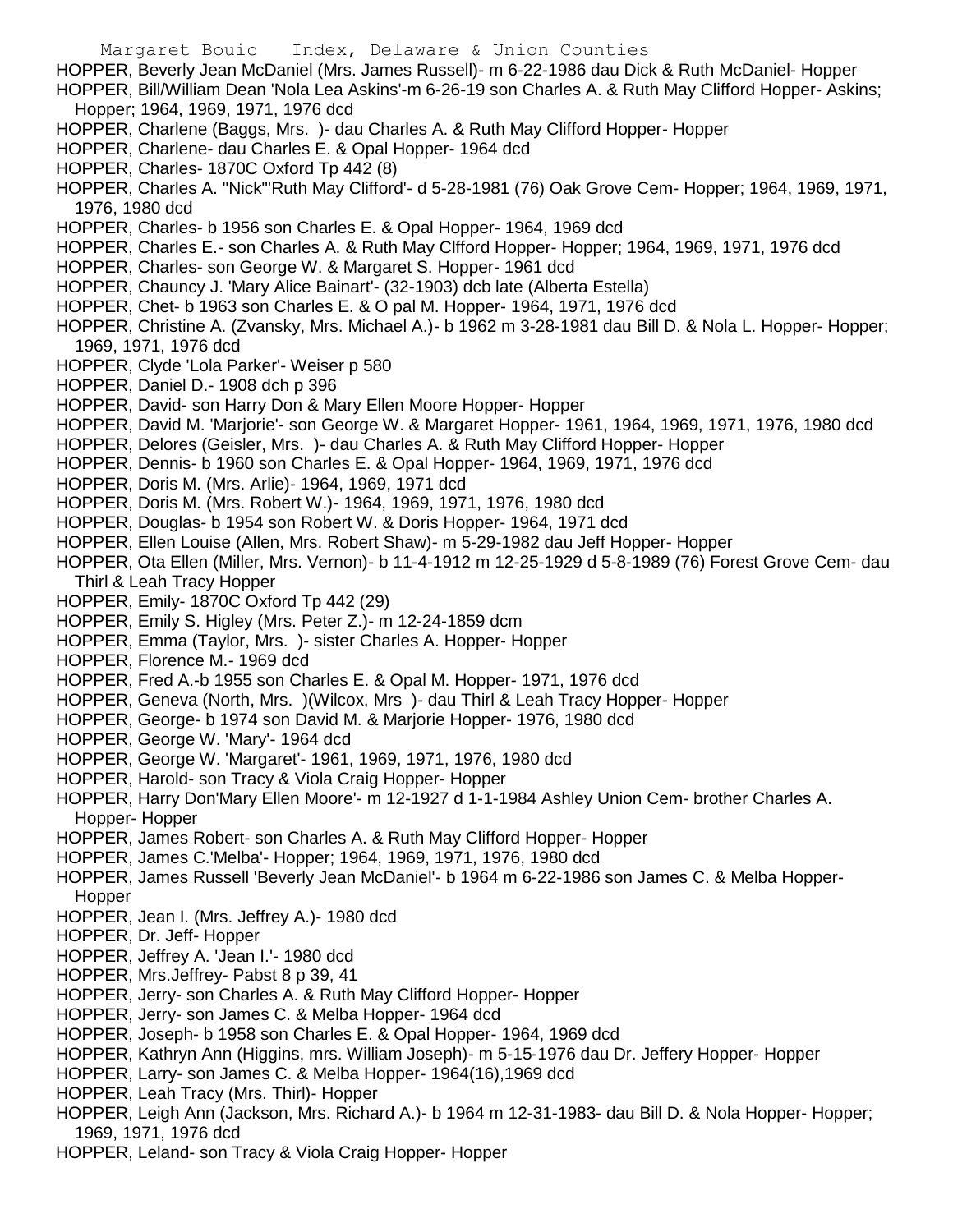- HOPPER, Leroy- 1870C Oxford Tp 442 (4)
- HOPPER, Linda- b 1952 dau James C. & Melba Hopper- 1964, 1969 dcd
- HOPPER, Lola Parker- dau Ira & Bertha E. Erhard Parker- Weiser p 580
- HOPPER, Marcella (Cahill, Mrs. )- dau Charles A. & Ruth May Clifford Hopper- Hopper
- HOPPER, Margaret A. E.- 1870C Oxford Tp 442 (5)
- HOPPER, Margaret (Mrs. George W.)- 1961, 1969, 1971, 1976, 1980 dcd
- HOPPER, Marget- d 5-24-1911 (72y4m) Oakdale Cem 2386 (4E)
- HOPPER, Marjorie (Mrs. David M.)- 199969, 1971, 1976, 1980 dcd
- HOPPER, Marjorie (DeLeon, Mrs. Charles F.)(Lohr, Mrs. )- dau Thirl & Leah Tracy Hopper- Hopper
- HOPPER, Mary Ellen Moore (Mrs. Harry Don) m 12-1927- Hopper
- HOPPER, Mary (Mrs. George W.)- 1964 dcd
- HOPPER, Maty (Skidmore, Mrs. John)- m 5-26-1807 onwq
- HOPPER, Melba (Mrs. James)- Hopper; 1964, 1969, 1971, 1976, 1980 dcd
- HOPPER, Michael A.-b 1957 son Robert W. & Doris Hopper- Hopper; 1964, 1969, 1971, 1976 dcd- engaged to Betty Jo Doughty
- HOPPER, Michael b 1970 son David M. & Marjorie Hopper- 1971, 1976, 1980 dcd
- HOPPER, Nelly (Skidmore, Mrs. Joshua)- m 8-30-1810 onwq I
- HOPPER, Nick E.- b 1958 son Charles E. & Opal M. Hopper- 1971, 1976 dcd
- HOPPER, Nola Lea Askins (Mrs. William/Bill Dean)(Jende, Mrs. )- m 6-26-19--dau Louis Craig Askins- Askins; Hopper; 1969, 1971, 1976 dcd
- HOPPER, Opal (Mrs. Charles E.)- 1964, 1969, 1971, 1976 dcd
- HOPPER, Peggy (Culbertson, Mrs. )- dau Charles A. & Ruth May Clifford Hopper- Hopper
- HOPPER, Peggy/Margaret (Mutchler, Mrs. Calvin)- dau Harry Don & Mary Ellen Moore Hopper- Hopper
- HOPPER, Peter J.'Emily'- 1908 dch p 396; 1870C Oxford Tp 442 (39)
- HOPPER, Peter Z. 'Emily S. Higley'- m 12-24-1859 dcm; 1880c Oxford Tp p 395A
- HOPPER, Phillip- b 1964 son David M. & Marjorie Hopper- 1969, 1971, 1976, 1980 dcd
- HOPPER, Ray Leroy 'Verlma E. Williams'- (25-1912) dcb late (Ware Malcolm)
- HOPPER, Richard- son Harry Don & Mary Ellen Moore Hopper- Hopper
- HOPPER, James Robert- son Charles A. & Ruth May Clifford Hopper- Hopper
- HOPPER, Robert W.'Doris'- Hopper; 1964, 1969, 1971, 1976, 1980 dcd
- HOPPER, Ruby A. (Westbrook, Mrs. Donald F.)- m 12-9-1938- Hopper
- HOPPER, Ruth May Clifford (Mrs. Charles A.)- d 6-8-1980 (73) Fairview Mem. Pk sister Byron Clifford-Hopper; 1964, 1969, 1971, 1976, 1980 dcd
- HOPPER, Susan Cooper (Mrs. William)- m 2-6-1812 onwq I
- HOPPER, Susan (Lytle, Mrs. Elmer Ellsworth)- b 9-19-1863 m 7-6-1889 d 4-30-1955 bur Pa.- Weiser p 377
- HOPPER, Suzanne- b 1966 dau David M. & Marjoire Hopper- 1969, 1971, 1976, 1980 dcd
- HOPPER, Thirl 'Leah Tracy'- Hopper
- HOPPER, Thom- son Harry Don & Mary Ellen Moore Hopper- Hopper
- HOPPER, Tracy 'Viola Craig'- b 2-7-1903 d 1-27-1982 (78) bur W. Jefferson- son Thirl & Leah Tracy Hopper-Hopper
- HOPPER, Velma E. William (Mrs. Ray Leroy) (20-1912) dcb late (Ward Malcolm)
- HOPPER, Viola Craig (Mrs. Tracy)- Hopper
- HOPPER, Ward Malcolm- b 12-26-1912 son Ray Leroy & Velma E. Williams Hopper- dcb late
- HOPPER, William- 1915 uch p 272; 1883 uch IV p 433; mt 10-8-1859 (72) unec XIII p 34
- HOPPER, William 'Susan Cooper'- m 2-6-1812 onwq I
- HOPPES, Amanda J. (Mrs. William G.)- d 4-14-1982 (81)- Galena Cem- Hopppes; 1976, 1980 dcd
- HOPPES, Angelique- b 1972 ch Roxanne Hoppes- 1976 dcd
- HOPPES, Antonio- b 1971 son Roxanne Hoppes- 1976 dcd
- HOPPES, Charles- son Mary Hoppes- Hoppes; 1961 dcd (14)
- HOPPES, Dimitri- b 1970 ch Roxanne Hoppes- 1976 dcd
- HOPPER, Donna (Breece, Mrs. )- dau William G. & Amanda Hoppes- Hoppes
- HOPPES, Edward -d 8-8-1961 (13) bur Galena son Mary Hoppes- Hoppes
- HOPPES, Gail "Bridget" (Mrs. Steven C.)- Hoppes
- HOPPES, Helen (Gillum, Mrs. )- dau Mary Hoppes- Hoppes
- HOPPES, Mary G.(Mrs. )- Hoppes; 1964, 1969 dcd
- HOPPES, Nadine- dau Mary Hoppes- Hoppes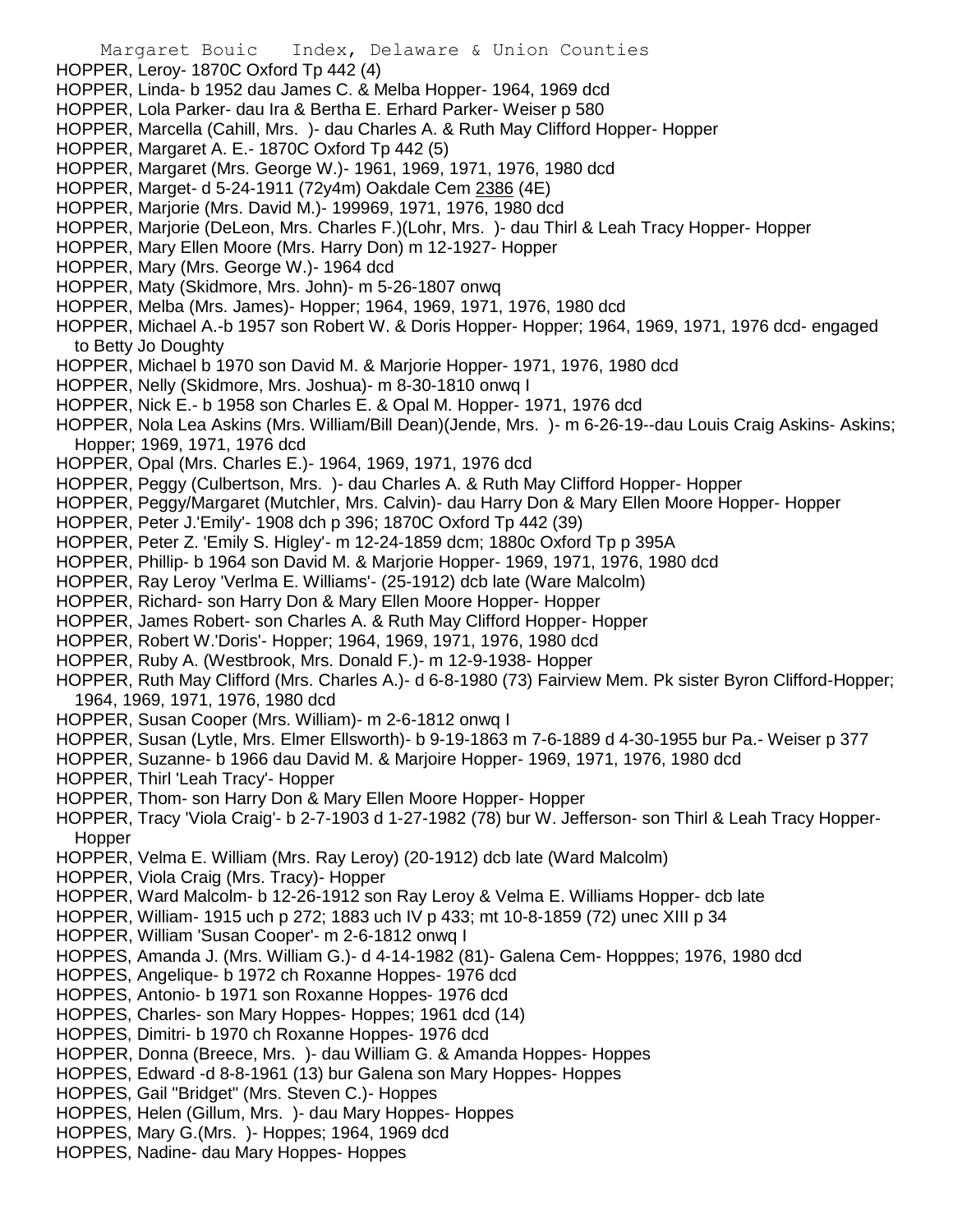Margaret Bouic Index, Delaware & Union Counties HOPPER, Richard Carpenter- son Mary Hoppes- Hoppes HOPPES, Robert Daniels- son Mary Hoppes- Hoppes; 1964 dcd (15) HOPPES, Roxanne- 1976 dcd; Sunbury HOPPER, Steven C. 'Gai; "Bridget"- b 6-13-1951 d 6-13-1990 (39) Cheshire Cem- son Mary Hoppes- Hoppes; 1961 dcd (13) HOPPES, Susan (Feazel, Mrs. )- dau Mary Hoppes- Hoppes; 1964 dcd (17) HOPPES, Tamisha- dau Steven C. Hoppes- Hoppes HOPPES, William G 'Amanda J.'- d 7-26-1978 (77)- Hoppes; 1976, 1980 dcd HOPPIN, Anna Elizabeth Sprogle (Mrs. Pastor)- dcq Thomas Graham 203 HOPPIN, Etta (Main, Mrs. Vernon W.)- m 12-18-1915- Howison (1189) HOPPIN, Pastor 'Anna Elizabeth Sprogle'- dcq Thomas Graham 202 HOPPIN, Susanna Margaretta (Guster, Mrs. Nicholas)- dau Pastor & Anna Elizabeth Sprogle Hoppin- dcq Thomas Graham 101 HOPPING, Beulah Loyetta Pontius (Mrs. Walter Klots)- b 6-24-1892 dau John Henry & Anna Maria Shoop Pontius- Weiser p 342 HOPPING, Walter Klots 'Beulah Loyetta Pontius'- b 11-23-1889- Weiser p 342 HOPPLE, Cindy (Fogel, Mrs. )(McNulty, Mrs. Charles Dennis)- m 7-3-1972 dau Roy & Janice Fogel- Genther p 194 HOPPLE, Maggie- 1880C Marysville 510-557 p 40 (40,Ger,Ger,Ger) HOPPER, Mary (Winkleman, Mrs. Ellwood Bellmont)- b 3-27-1878 m 10-30-1911 d 3-3-1955- Weiser p 763 HOPPOCk, Howard S.- b 1869 d 1929 Oller Cem p 26 HOPPOCK, Vella V.- b 1884 Oller Cem p 26 HOPPUS, George Washington 'Mary Crossley'- b 2-4-1845 m 8-3-1866 d 3-28-1925 ped Kay Glenn Harrison 28; delge V p 28 HOPPUS, Grace Pearl (Collier, Mrs. George Abram)- b 5-25-1895 m 8-16-1913 d 8-12-1923 dau Harvey Harrison & Pearl Lula Marshall Hoppus- ped Kay Glenn Harrison 7; delge V p 28 HOPPUS, Harvey Harrison 'Pearl Lula Marshall'- b 8-5-1870 m 6-28-1894 d 10-5-1948 son George Washington & Mary Crossly Hoppus- ped Kay Glenn Harrison 14; delge V p 28 HOPPER, Mary Crossley (Mrs. George Washington)- b 11-1-1849 m 8-30-1866 d 1-23-1832 ped Kay Glen Hopper- 29; delge V p 28 HOPPUS, Pearl Lula Marshall (Mrs. Harvey Harrison)- b 4-30-1878 m 6-28-1894 d 5-28-1958 dau Cyrus A.& Emma Young Marshall- ped Kay Glenn Harrison 15; delge V p 28 HOPSACK, D.- 1840C Liberty Tp Un Co 397 (30-40) HOPSACK, J. S.- 1840C Liberty Tp Un Co 413 (60-70) HOPSON, Rebecca L.- 1991 ucd HOPWOOD, Dorothy (Cannode, Mrs. Willard T.)- d Wed 11-12-1947 dg HOPWOOD, J.- uca p 83 HOPWOOD, Maggie Belle Wilkinson (Mrs. Ol B.)- b -6-21-1895 m 6-29-1913 d 10-5-1913 dau John Smiley & Mary Howison Wilkinson Howison- Howison 886 HOPWOOD, O. B. 'Maggie Belle Wilkinson'- m 7-29-1913- Howison (886) HOR, Calvin A. 'Mazry Ann Owens'- m 7-9-1835 Madison Co unec VIII p 67 HOR, John- Pabst 2 p 46 HOR, Mazry Ann Owens (Mrs. Calvin A.)- m 7-9-1835 Madison Co unec VIII p 67 HORACK, R. (1844) delge VII p 65 HORBACH, Elvina I. (Johnson, Mrs. Harris)- 1880 dch p 851 HORBECK, Mrs. )(Olney, Mrs. Joel)- dg 5-13-1892 Cryder Abst. p 94 HORCH, Albert M.- b 1909 Ind d 12-22-1921 (12y6m) Oakdale Cem II p 41 (G-R6-3) HORCH, Alicia Ann- b 11-1-19 dau Thomas & Horch- Horch HORCH, Amy (8-1981)- dau Bill & Gayle Horch- Horch HORCH, Anne M. (Mrs. harold L.)- 1967, 1971, 1973, 1975, 1977 ucd HORCH, Ashley Nicole- b 9-14-1986 dau Steven L. & Knotts Horch- Horch00 HORCH, Becky (Mrs. Harold L.)- 1991 ucd HORCH, Bill 'Gayle'- Horch HORCH, Caroline (Rausch, Mrs. John)- Rausch (16); 1915 uch p 755, 847 1880C Millcreek Tp 95 HORCH, Chester- Nephew of Fred C. Horch- Horch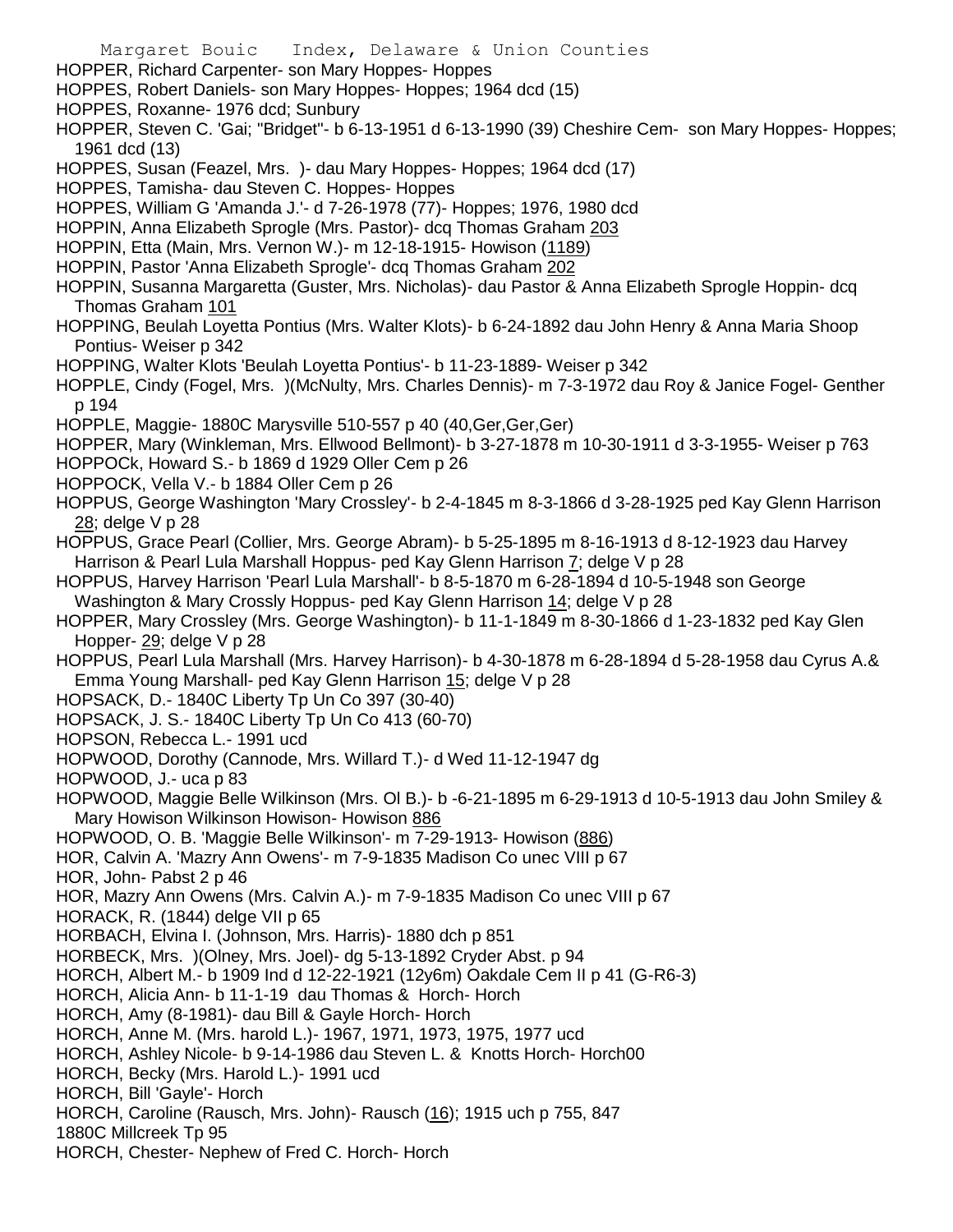- Margaret Bouic Index, Delaware & Union Counties HORCH, Edward J. 'Kathryn Thomas 'Florence Hawes'- b 2-13-1899 d 10-8-1990 (91) Forest Grove Cemson William & Emily Elizabeth Finch Horch- Horch HORCH, Emily Elizabeth Finch (Mrs. William)- b 1-12-1878 m 12-25-1895 d 1-17-1967 Oakdale Cem II p 102 (H-RG-27)- dau James & Elizabeth Cosgray Finch- Horch HORCH, Florence Hawes (Mrs. Edward)- b 3-9-1904- Horch HORCH, Fred C. - d 8-14-1982 (92) Dublin Cem - brother Elizabeth Horch- Horch HORCH, Gayle (Mrs. Bill)- Horch HORCH, Harold L. 'Kay''Anne M.''Becky'- son Melvin George & Verna F. Ell Horch- Horch; 1962, 1967, 1971, 1973, 1975, 1977, 1991 ucd HORCH, Ida (Moder, Mrs. Carl)- dau William & Emily Elizabeth Finch Horch- Horch HORCH, Jeanne Shirk (Mrs. Thomas Lutrelle)- m 6-8-1969 dau Harold M. Shirk- Horch; 1979, 1981, 1983, 1991 ucd HORCH, Jennifer- b 1983 dau Thomas L. & Jeanne Shirk Horch- 1983, 1991 ucd HORCH, Kathryn Thomas (Mrs. Edward J.)- b 4-19-1898 d 10-3-1971-Forest Grove Cem- dau William & Hannah Thomas- Horch HORCH, Kay (Mrs. Harold L.)- 1962 ucd HORCH, Kellie Jo- b 7-31-1979 dau Thomas l. & Jeanne Shirk Horch- Horch; 1983, 1991 ucd HORCH, Kimberly- b 1962 dau Harold L. & Anna M. Horch- 1967, 1971, 1973, 1975, 1977, 1981 ucd HORCH, Mary Fladt (Mrs. )- dau Mathias & Barbara Luch Fladt- 1915 uch p 806 HORCH, Melvin George 'Verna F. Ell'- b 9-20-1905 m 7-28-1931 d 12-13-1965 Oakdale Cem II p 1138 (M-R4- 13)-son William & Emily Finch Horch- Horch HORCH, Mollie- b 1979 ch Thomas L. & Jeanne Shirk Horch- 1983, 1991 ucd HORCH, Phillip A.- 1980 dcd HORCH, Steven L. ' Knotts'- b 1967 son Harold L. & Anne Horch- Horch; 1971, 1973, 1975, 1977 ucd HORCH, T. 1977 ucd (Paris Tp) HORCH, Terry- son Edward J. & Kathryn Thomas Horch- Horch HORCH, Thomas L. - son Melvin George & Verna F. Ell Horch- Horch; Marysville p 22 HORCH, Todd (11-1981) son Bill & Gayle Horch- Horch HORCH, Thomas ' Shirk'- son Melvin Horch- Horch HORCH, Verna F. Ell (Mrs. Melvin George)- b 1905 Oakdale Cem II p 138 (M-R4-13)- Horch HORCH, William 'Emily Elizabeth Finch'- b 1870 m 12-25-1895 d 1949 Oakdale Cem II p 102 (RG-27)- Horch HORD, Adelia (Mrs. )- d 2-17-1918 opc 558 HORD, Anna M. (Griffith, Mrs. John (McKinley, Mrs. )- d 1888 -1880 dch p 754l dumch p 79 HORD, Bodiski M.- 1908 dch p 396; 1880C Radnor Tp p 478A; hadc p 117 (1900 Radnor Tp HORD, B. R.- hadc p 117 (1900 Radnor Tp) HORD, Edith (Kalb, Mrs. Kerwin K.)- d 3-8-1950 Prospect Dem dau Adelia Hord- opc 558 HORD, Ellen (Thomas, Mrs. David R.)- m 2-25-1853 Olentangy Gaz 2-4-1853 Reed Abs p 125 HORD, Ivaloo Curry (Mrs. Lorin)- b 3-3-1874 m 11-22-1904 dau William & Martha jane Robinson Curry- 1915 uch p 883 HORD, J. M.- 1908 dch p 396 HORD, John K.'Rose A. Mason'- b 1854 d 1926 1985 uch p 10 HORD, Lorin 'Ivaloo Curry'- m 11-22-1904; 1915 uch p 883 HORD, Martha Bess Rexroth (Mrs. Oscar J.)- b 8-1879 d 10-26-1946 dau David & Magdalene Burkepile Rexroth- 1985 uch p 10 HORD, Norma N. (Beery, Mrs. Stanley B.)- b 6-10-19223 m 11-7-1943 dau Oscar J. & Martha Bess Rexroth Hord- 1985 uch p 9, 10 HORD, Olive (Peters, Mrs. George F.)- m 10-20-1867 ucm 4264 HORD, Oliver W.- 1908 dch p 396 HORD, Oscar J. 'Martha Bewss Rexroth'- b 10-1877 d 2-10-1943 son John K. & Rosa A. Mason Hord- 1985 uch p 10
	- HORD, Rose A. Mason (Mrs. John K.)- b 1858 d 1939- 1985 uch p 10
	- HORD, S. A. Scioto Tp 1850; Powell p 260
	- HORD, Severius- 1908 dch p 396
	- HORD, Thomas E.- 1908 dch p 396
	- HORD, Venton 'Zelda I. Redmon'- m 3-15-1969 d 6-1977 Hord
	- HORD, Zelda I. Redmon Jones, Mrs. Clarence E.)(Mrs. Venton)- b 5-22-1916 m 4-14-1935 m(2) 3-15- 1969 d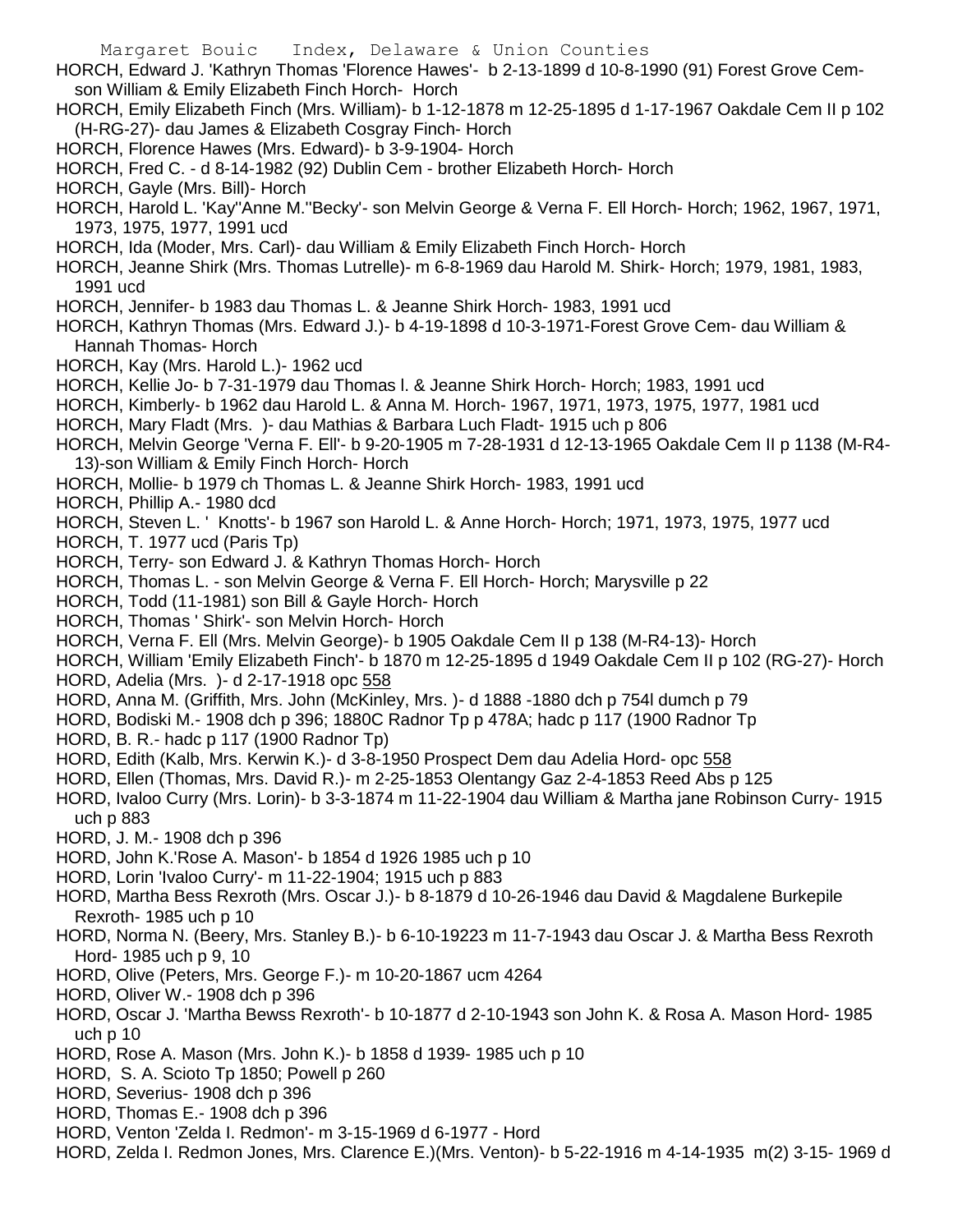- Margaret Bouic Index, Delaware & Union Counties
- 12-29-1988 (72) bur Marion- dau William & Sarah Gorenflo Redmon- Hord
- HORE, E.- Boiler accident- dg 10-3-1856 Reec Abs p 168
- HOREL, Ardelia (Mrs. Severus)- Pabst 3 p 8, 18
- HOREL, Severus 'Ardelia'- Pabst 3 p 8,18
- HORENDERFOR, Frederick- 1860C Paris Tp 1394-1384 p 184 (22,O)
- HORENDERFOR, Gottlieb- 1860C Paris Tp 1394-1384 p 184 (15,O)
- HOREVAY, Darlene (Kellogg, Mrs. )- dau Helen Marie Cordell Horevay- Horevay
- HOREVAY, David- son Helen Marie Cordell Horevay- Horevay
- HOREVAY, Helen Marie Cordell (Mrs. )- d 8-3-1980 (65) bur Allegheny County Mem. Pk- sister Wayne Cordell- Horevay
- HORIE, Cynthia Jean- dau William & Vergene E. Braithwaite Horie- 1985 uch p 17
- HORIE, Douglas W.- son William & Vergene E. Braithwaite Horie- 1985 uch p 17
- HORIE, Jennifer Ann- dau William & Vergene E. Braithwaite Horie- 1985 uch p 17
- HORIE, Kindra Beth- dau William & Vergene E. Braithwaite Horie- 1985 uch p 17
- HORIE, Nanci Jo- dau William & Vergene E. Braithwaite Horie- 1985 uch p 17
- HORIE, Vergene E. Braithwaite (Mrs. William)- dau Joseph Clyde & Agnes Erdene Larcomb Braithwaite- 1985 uch p 17
- HORIE, Wendy Lee- dau William & Vergene E. Braithwaite Horie- 1985 uch p 17
- HORIE, William 'Vergene E. Braithwaite'- 1985 uch p 11
- HORINE, Alice (Mrs. )- Pabst 2 p 98
- HORINE, Catherine (Mrs. Tobias)- Maugans Anc p 5
- HORINE, Mary Alice- b 10-17-1864 d 9-29-1965 Oak Grove Cem -Horine
- HORINE, Sarah (Maugans, Mrs. Joseph)- b 2-23-1802 m 3-21-1820 d 12-18-1876 (74-9-25) New Millcreek Cem p 21, Powell p 249- dau Tobias & Catherine Horine- Maugans Anc p 5; 1908 dch p 730, 731; dcq Roy Weaver 15
- HORINE, Tobias 'Catherine'- Maugans Anc p 5
- HORLEY, LaMar Victor 'Marian Jean Chubb'- b 1-3-1897 m 2-7-1946- Weiser p 322
- HORLEY, Marian Jean Chubb (Mrs. LaMar Victor)- b 3-8-1925 m 2-7-1946- dau Charles Clayton & Crace Alvest Koppenhaver chubb- Weiser p 322
- HORLEY, Susan Lynn- b 8-28-1952 dau LaMar Victor & Marian Jean Chubb Horley- Weiser p 322
- HORLEY, Terry LaMar- b 1-23-1950 son LaMar Victor & Marian Jean Chubb Horley- Weiser p 322
- HORLEY, Tommie Charles- b 7-14-1948 son laMar Victor & Marian Jean Chubb Horley- Weiser p 322
- HORLOCKER, Anna Jean (Hughes, Mrs. Russell)- dau Wayne E. & Hazel Horlocker- Horlocker
- HORLOCKER, Catherine (Mrs. John)- d 11-11-1850 (43-11-16) Fancher Cem Powell p 128
- HORLOCKER, Daniel 'Elizabeth'- Powell p 125
- HORLOCKER, Elizabeth (Mrs. Daniel)- Powell p 125
- HORLOCKER, Georgianna (Mrs. )- Pabst 5 p 19
- HORLOCKER, Hazel (Mrs. Wayne E.)- Horlocker
- HORLOCKER, H. E.- 1980 dcd
- HORLOCKER, Jacob- 1880C Harlem Tp p 437C
- HORLOCKER, John 'Catherine'- Powell p 128
- HORLOCKER, John J. 'nina'- 1961, 1964, 1969, 1971 dcd
- HORLOCKER, Josephine (Hart, Mrs. Harley)- dayu Wayne E. & Hazel Horlocker- Horlocker
- HORLOCKER, Lintner- b 18423 d 1844 Fancher Cem son Daniel & Elizabeth Horlocker- Powell p 125
- HORLOCKER, Maude Stockwell (Mrs. Reay C.)- d 12-23-1963 (77) bur Sunbury- Horlocker
- HORLOCKER, M. H.- Pabst 1 p 59; here 1823 Galena, Powell p 45
- HORLOCKER, Nina (Mrs. John J.)- 1961, 1964, 1969, 1981 dcd
- HORLOCKER, Norris D.- son Wayne E. & Hazel Horlocker- Horlocker
- HORLOCKER, Reay C. 'Made Stockwell'- Horlocker
- HORLOCKER, Samuel- 1880C Berkshire Tp p 411A
- HORLOCKER, Wayne E. 'Hazel'- d 6-28-1971 (60) bur Marengo- Horlocker
- HORMAL, Horace- 1870C Delaware Town 314 (19)
- HORMAN, Elizabeth (Osborn, Mrs. David)- m 4-24-1837 Madison Co unec VIII p 68
- HORMELL, Mrs. Prof.- 1908 dch p 177
- HORMELL, Mary Carolyn (McKay, Mrs. Oscar F.)- dcc Marilyn Mauck West 11
- HORMELL, William Garfield- b 1889 Hormell; 1908 dch p 232,233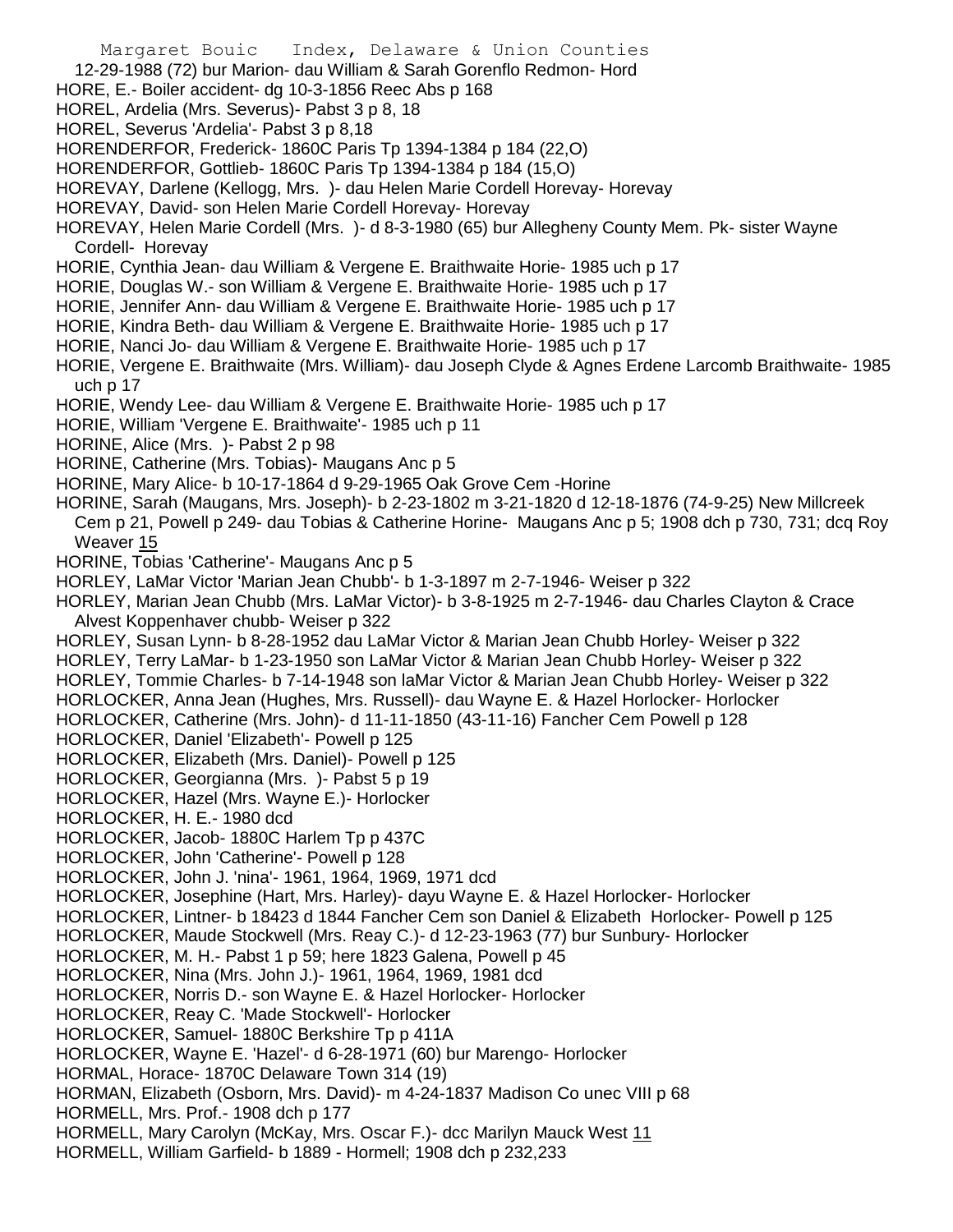- Margaret Bouic Index, Delaware & Union Counties HORN, HORN & Son- unec VIII p 53 HORN & BROS- uca p 16, 21 HORN, --family of Richard Phillips #174 unec VII p 8; famaily of Robert Clendenen #18 unec V p 1, VI p 13 HORN, Alford D.- 1870C York Tp 203-198 p 27 (3,O); lived with David & Melinda Johnson HORN, Alice Walker (Mrs. Walton /Walter)- b 7-1856 m 11-19-1879 ucm 4592; 1900C Darby Tp 67-72 p 3A (43,O,Penn, Scotland)- m 20y 2 ch HORN, Alphes- son Gary & Sarah Horn- 1860C York Tp 1286-1295 p 173 (12,O) HORN, Alston- (3-1988) son Doug Horn- Horn HORN, Alta Worthington (Mrs. )- unec V p 26 HORN, Alverara/Alvero- dau John Horn- 1850C Harlem Tp 649 p 58 (2,O); 1880C Harlem tp 437C HORN, Alvin R. 'Vergie'- son William & Daisy Evans Horn- Horn; 1964, 1969, 1971, 1976, 1980 dcd HORN, Amy J.- dau Noah C. & Catharine M. Horn- 1880C Richwood 288-304 p 27 (3,Penn,Penn,Penn) HORN, Andrew James- b 10-16-1984 son Richard J. & Gilda Joyce Snider Horn- Horn HORN, Andrew- son Richard L. Horn- Horn HORN, Ann (Chappell, Mrs. Thomas)- 1915 uch p 1108 HORN, Ann (Mrs. Martin)- Famcer Cem Powell p 127 HORN, Anna L. (Mrs. John W.)- b 9-1870 1900C Jerome Tp 89-96 p 4A (28, Ill,O,Penn); m 4 y 2 ch] HORN, Anna M.- b 5-1899 dau John W. & Anna L. Horn- 1900C Jerome Tp 89-96 p 4A (1,O,O,O) HORN, Anna Post- dau David & Elizabeth McCollum Post- Thompson p 2 HORN, Anne (Mrs. Martin)- Fancher Cem Powell p 127 HORN, Anthony- son Homer & Selma A. Horn- 1964 dcd (3) HORN, Armedian- dau Gary & Sarah Horn- 1860C York Tp 1286-1295 p 173 (8,O) HORN, Audra Lucille Dowden (Mrs. ) b 4-24-1918 d 2-12-1991 (72) bur Bellefontaine- dau Ted & Abigail Taylor Dowden- Horn HORN, A.Y.'Lena T. Curry'- 1915 uch p 870 HORN, Bertha (13-1882)- unec III p 3 HORN, Beulah- dau Clarence J. & Zenetta Belle Debolt Selby- dcq Zenetta Debolt Selby 1 HORN, Boyd- b 12-1879 son Noah C. & Catharine M. Horn- 1880C Richwood 288-304 p 27 (7/12,Penn,Penn,Penn) HORN, Burton-b 10-21-1908 d 8-9-1992 (83) son William & Daisy Evans Horn- Horn; 1961, 1964 dcd Trenton Tp HORN, C. A.- 1915 uch p 425 HORN, Carl- son Horace & Audra Lucille Dowden Horn- Horn HORN, Carl E. 'Evelyn F. ' d 10-31-1943 Horn HORN, Carol (Witter, Mrs. Don)- dau Harold D. Horn- Horn HORN, Carole Ann (Phillips, Mrs. Robert Keith)- m 12-21-1963 dau William La Velle & Mary C. Davin Horn-Horn HORN, Catharine (Mrs. Noah C.)- 1880C Richwood 288-304 p 27 (26, Penn,Penn,Penn) HORN, Charles- property Plain City- 1985 uch p 49 HORN, Charles C- son Rev. Samuel & Ellen Purdue Horn- 1880 dch p 712; 1870C Orange Tp 418 (12) HORN, Charles W.- son Gary & Sarah Horn- 1860C york Tp 1286-1295 p 173 (3,O)
- HORN, Christopher- son Judge Jacob Horn- McKitrick p 51
- HORN, Cindy/Cynthia- b 1965 dau George E. & Marjorie M. Horn- 1971, 1973, 1975, 1979, 1981, 1983 ucd
- HORN, D,.- uca p 87 Claibourne Tp
- HORN, Daisy- b 4-3-1887 d 2-12-1903 Sunbury Cem Powell p 44
- HORN, Daisy L. Evans (Mrs. William)- Horn; dcb late (Robert Alvin)
- HORN, David C.- son Harold D. Horn- Horn
- HORN, Deborah Kay- dau Loretta V. Horn- Horn
- HORN, Debra (Duncan, Mrs. )- dau Harold D. Horn- Horn
- HORN, Debra- b 1953 dau George E. & Marjorie M. Horn- 1971, 1973, 1975, 1977, 1979, 1981, 1983 ucd
- HORN, Debra/Deborah- b 1953 dau Loretta V. Horn- 1961, 1969, 1971 dcd
- HORN, Diana- b 1954 dau Loretta V. Horn- 1961, 1969, 1971 dcd
- HORN, Dianne (Van Hoose, Mrs. )(Clingerman, Mrs. Gary Lee)- m 6-25-1988 dau Luther Horn & Mrs. Kenneth Mullins- Horn
- HORN, Donna- b 1954 dau Loretta V. Horn- 1961, 1969, 1971 dcd
- HORN, Dorothy Schafer (Ms. Harold D.)(Brown, Mrs. )- Horn
- HORN, Douglas Paul 'Sonja Yvonne Webb'- m 10-3-1981 son Robert H. Horn- Horn; 1981, 1983 ucd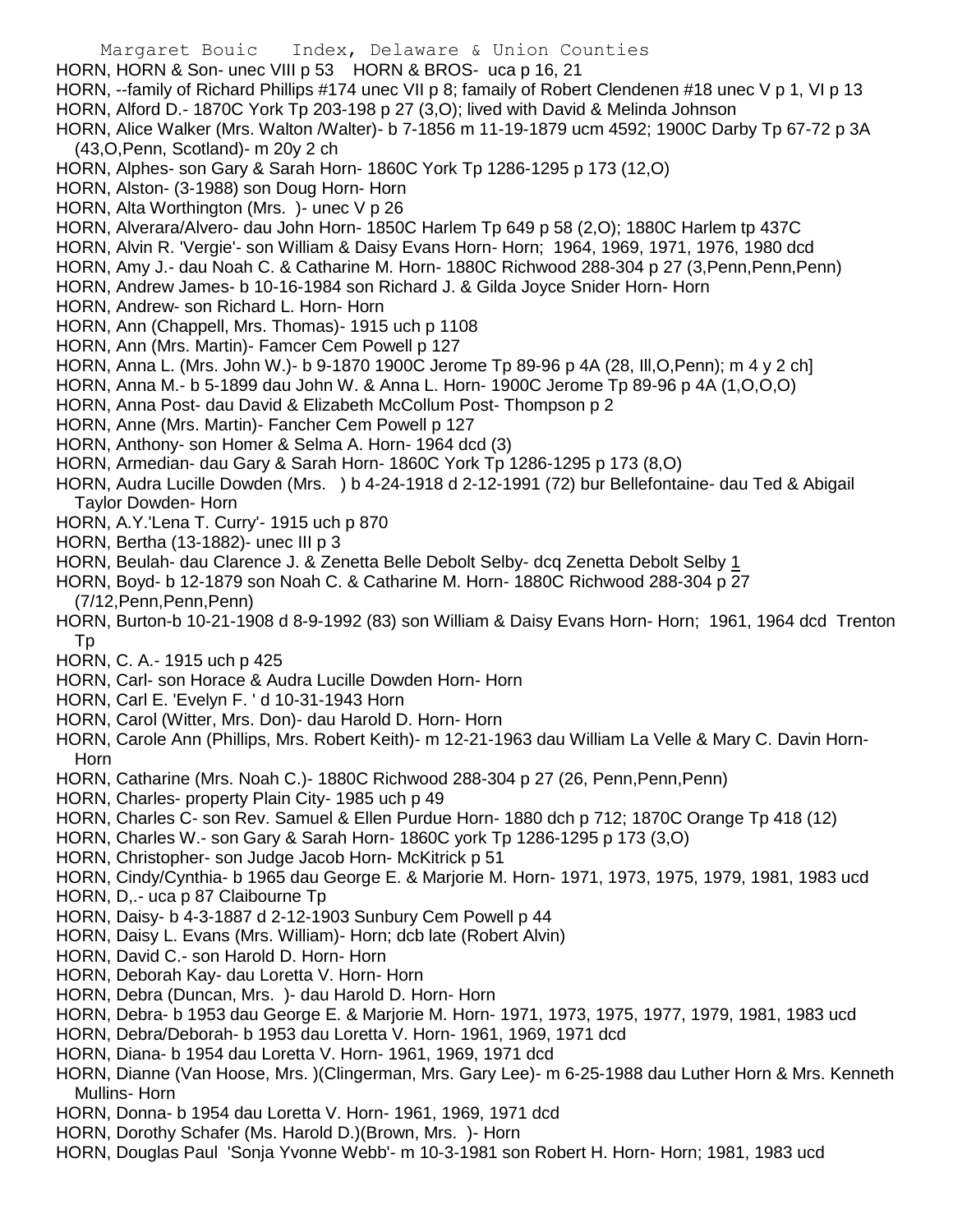Margaret Bouic Index, Delaware & Union Counties HORN, Dudley D.- 1969, 1971 dcd HORN, Edgar A.-son Herman L. Horn- Horn HORN, Edgar 'Invella'- b 6-1849 1900C Richwood 414-445 p 16A, (50,O,O,Va) m 5y HORN, Edgar M.'Linda E. McAdow'- m 10-25-1877 ucm 6148; 1883 uch V p 596; 1870C York Tp 197-192 p 26 (19,O); uca p 86, 92, 98 HORN, Edith Rachel Heacock (Mrs. Jonathan Searles)- b 4-9-1923 Scioto Co O. m 8-3-1946 d 7-29-1983 Oakdale Cem II p 139 (M-R5-7) dau Lorin & Opal Lutz Heacock- Horn HORN, Edward- son William & Daisy Evans Horn- Horn HORN, Elizabeth (Mrs. James)- 1969, 1971, 1976 dcd HORN, Elizabeth Veit (Mrs. )- d 4-15-1992 (81) bur Ky HORN, Ellen Purdue (Mrs. Samuel)- b 10-10-1828 -1880 dch p 712; 1870C Orange Tp 418 (42) HORN, Elnora (Mrs. James)- 1850C York Tp 461-469 p 71 (37,O) HORN, Emma Reynolds (Mrs. Joseph)- Horn HORN, Enid L. (Mrs. Harry D.)- 1980 dcd HORN, Ernestine (Eversole, Mrs. Lee)- m 1928- dau A. V. & Lena T. Curry Horn- 1915 uch p 870 HORN, Esther (Jay, Mrs. )- sister Herman L. Horn- Horn HORN, Esther (Mrs. J. L.)- b 6-1855 1900C Richwood 403-433 p 16A (44,O,Irel,Irel) HORN, Ettie McElroy (Mrs. Jacob L.)- m 11-15-1873 ucm 5379- 1880C Claibourne Tp 35-38 (25,O,Irel,Irel) HORN, Evelyn F. (Mrs. Carl E.)- d 6-11-1986 (79) bur Marion- Horn HORN, Fanny Foreshoe (Mrs. Francis)- m 11-4-1873 ucm 5369 HORN, Francis 'Fanny Foreshoe'- m 11-4-1873 ucm 5369 HORN, Franklin- 1880C Troy Tp p 333A HORN, Gary 'Gertrude Morgan'- Horn HORN, Gary- son Moses & Verlinda A. Horn- 1860C York Tp 1277-1285 p 172 (4,O) HORN, Gary 'Sarah'- 1860C York Tp 1277-1285 p 173 (37,O) HORN, George E. 'Marjorie M.'- 1971, 1973, 1975, 1977, 1979, 1981, 1983, 1991 ucd HORN, George W.- b 6-1887 son Walter & Alice Walker Horn- 1900C Darby Tp 67-72 HORN, Gertrude H Morgan (Mrs. Gary)- b 9-9-1889 d 5-17-1964 bur Forest Grove- dau Harry D. & Martha Ebright Morgan- Horn; unvmec p 25, 28, 30 HORN, Gilda Joyce Snider (Mrs. Richard J.)- m 7-24-1982 dau James R. & Lya Snider- Horn HORN, Gordon Leonard- b 10-26-1990 son Richard J. & Gilda Joyce Snider- Horn HORN, G. W.- 1883 uch IV p 470 HORN, Harold D. 'Dorothy Schafer'- Horn HORN, Harold D.- son Harold D. Horn- Horn HORN, Harry D. 'Enid L.'- 19964, 1969, 1980 dcd HORN, Helen M.-b 8-1897 dau John W. & Anna L. Horn- 1900C Jerome Tp 89-96 p 4A (2,O,O,ILL) HORN, Henry 'Mary Park'-d 1-14-1846 (45y) 1880 dch p 712 HORN, Herman L. - d 12-24-1988 (73) bur Johnstown - Horn HORN, Homer 'Selma A.'- 1964 dcd HORN, Horace 'Audra Lucille Dowden'- b 12-30-1896 d bur Bellefontaine- Horn HORN, Huldah Williams DeNune (23-1882) dcb late (Wade Hampton) HORN, Ian Royce- b 8-6-1988 son Douglas Paul & Sonja Yvonne Webb Horn- Horn HORN, Invella (Mrs. Edgar)- b 1871 1900C Richwood 403-433 p 16A (29,O,O,O)- m 5y, 1 ch HORN, Ira- d Thurs. dg 4-17-1947 (66) Oak Grove- son John Horn- Horn HORN, Irene (Routsong, Mrs. )- sister Herman L. Horn- Horn HORN, Isabella- 1850C Harlem Tp 649 p 58 (4,O) HORN, Isabella Ettrick (Mrs. Robert)- dau Rev. William & Elizabeth Bishop Ettrick- McKitrick p 35 HORN, Ivan- d 8-17-1883 (1-3-12) Claibourne Cem p 21 son J. M. & Lucinda Spratt Horn- 1883 uch V p 635 HORN, Judge Jacob- d 1778 McKitrick p 51 HORN, Jacob- son John Horn- Horn HORN, Jacob L. 'Ettie McElroy;- m 11-15-1873 ucm 5379; 1880C Claibourne Tp 35-38 (33,O,Pa,Md) HORN, James- (1853) unec IV p 50 HORN, James- moved to Ks- unec VIII p 30 HORN, James 'Elnora'- 1850C York Tp 461-469 p 71 (45,Del) HORN, James J. 'Elizabeth'- 1969, 1971, 1976 dcd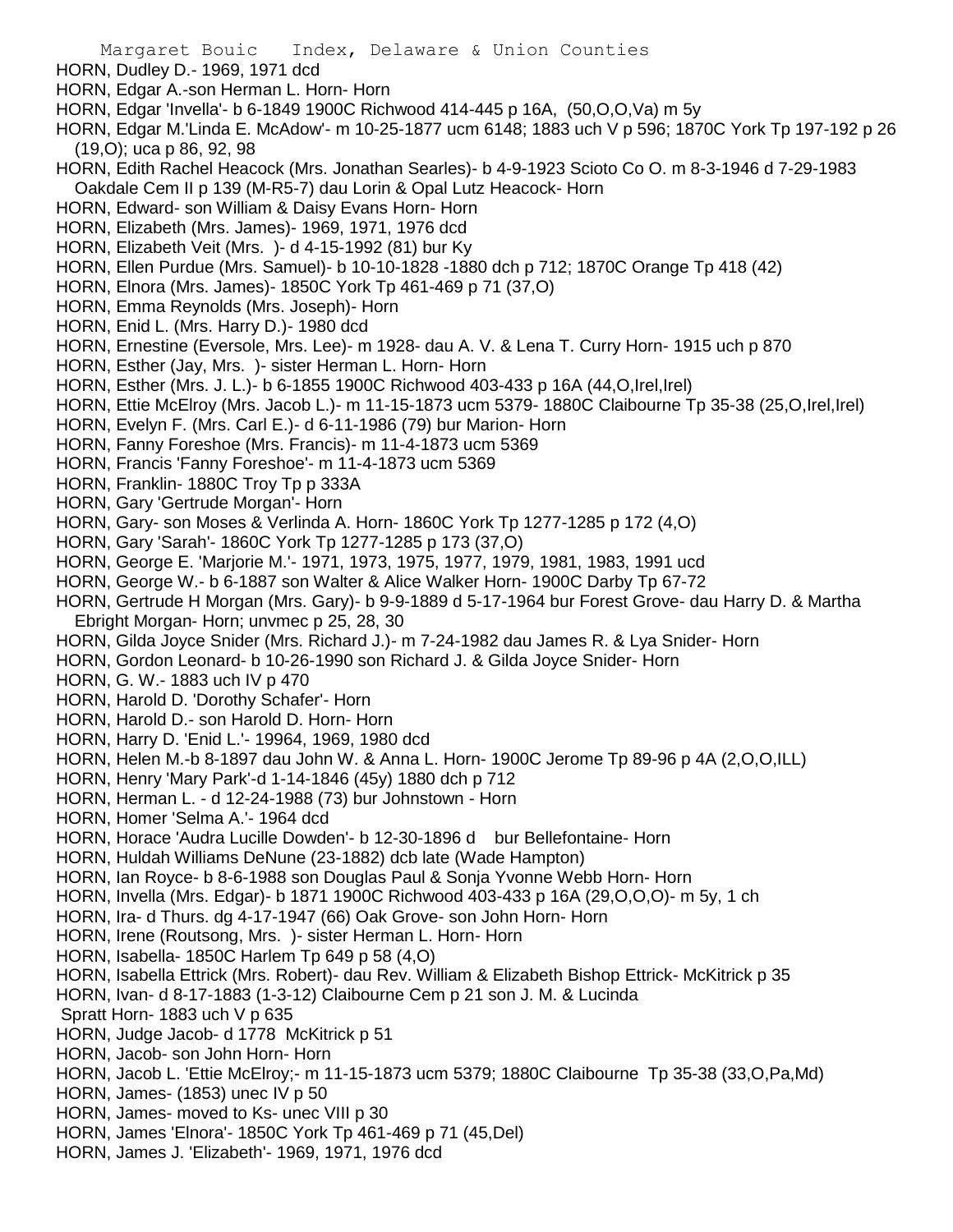- HORN, James- 1860C Harlem tp 374 (42)
- HORN, James- son Lester C. & Lucille Mary Foraker Horn- Horn
- HORN, James 'Martha Stilley'- m 1-8-1852 dcm
- HORN, James W.- son Moses & Verlinda Horn- 1860C York Tp 1277-1285 p 172 (21,O)
- HORN, Jane- 1870C Harlem Tp 374 (29)
- HORN, Jeffrey- son Homer & Selma A. Horn- 1964 dcd (10)
- HORN, J. F.- brother Ira Horn- dg 4-17-1947
- HORN, J. L. 'Esther'- b 12-1846- 1883 uch V p 592; 1900C Richwood 403-433 p 16A (53,O,-,-) m 26y
- HORN, John- 1908 dch p 704, 844
- HORN, John- 1850C Harlem Tp 649 p 58 (26,O); 1880C Harlem Tp p 437C
- HORN, John- d 6-1916 (63)- Horn
- HORN, John David- nephew of Ira Horn- dg 4-17-1947
- HORN, John- son James & Elnora Horn- 1850C York Tp 461-469 p 71 (14,O)
- HORN, John B.- b 12-11-1879 d 2-15-1895 Sunbury Cem Powell p 44
- HORN, John H. 'Nettie Brackney'- Horn
- HORN, John M. 'Lucinda Spratt'- b 9-8-1852 m 2-17-1881 ucm 6913 d 1925 Claibourne Cem p 21 son Noah & Rebecca Tucker Horn- 1883 uch V p 596, 604; 1870C York Tp 197-192 p 26 (17,O); 1880C Richwood 290- 307 p 27 (25,O,Md,Pa); 1900C Richwood 3 p 1 (47,O,Md,Md) m 19y
- HORN, John Purdue 'Huldah Williams DeNune'- 929-1882- son Rev. Samuel & Ellen Purdue Horn- 1880 dch p 712; dcb late (Wade Hampton)
- HORN, John 'Sally Ann Needles'- m 10-3-1850 dcm
- HORN, John W. 'Anna L.'- b 5-1868 1900C Jerome Tp 89-96 p 4A (32,O,O,O) m 4y
- HORN, John W.- 1870C Harlem Tp 374 (2)
- HORN, John W. 'Sarah Ann'- b 10-1-1823 d 3-15-1896 Hanover 1-3-3 Fancher Cem Powell p 132
- HORN, Jonathan E.- son Rev. Samuel & Ellen Purdue Horn- 1880 dch p 712; 1870C Orange Tp 418 (20)
- HORN, Jonathan Searles 'Edith Rachel Heacock'- b 5-19-1912 m 8-3-1946 d 11-12-1983 (71) Oakdale Cem Cem ZII p 139 (M-RS-7) son John H. & Nettie Brackney Horn; Horn
- HORN, Joseph C.- son Moses & Verlinda A. Horn- 1860C York Tp 1277-1285 p 172 (7/12,O)
- HORN, Joseph 'Emma Reynolds'- Horn
- HORN, Joseph 'Mary Simmons' Peru Tp dg 1-5-1832 Reed Abst. p 14
- HORN, Josephine- dau Rev. Samuel & Ellen Purdue Horn- 1880 dch p 712; 1870C Orange Tp 418 (6)
- HORN, Josephus- son Rev. Samuel & Ellen Purdue Horn- 1880 dch p 712; 1870C Orange Tp 418 (6)
- HORN, Kenneth L.- b 6-1890 son Walter & Alice O. Walker Horn- 1900C Darby Tp 67-72 p 3A (9,O,O,O)
- HORN, William LaVelle 'Mary C. Davin'- b 5-19-1917 m 9-3-1940 d 5-9-1991 (73) son Gary & Gertrude H.
- Morgan Horn- Horn; 1967, 1971, 1973, 1975, 1977, 1979, 1981, 1983 ucd
- HORN, Lawrence Foster- b 2-24-1908 d 1-11-1963 (54) bur Ridge Hill, Centerburg- son Joseph & Emma Reynolds Horn- Horn
- HORN, Leah (Taylor, Mrs. )- dau Horace & Audra Dowden Horn- Horn
- HORN, Leigh Clarke- son Edward Horn- engaged to Karen Lea Weiser- Horn
- HORN, Lena T. Curry (Mrs. A. V.)- dau Otway & Georgianna Robinson Curry- 1915 uch p 870
- HORN, Leroy- 1908 dch p 396; 1850C Harlem Tp 649 p 58 (5,O)
- HORN, Lester C. 'Lucille Mary Foraker'- m 10-11-1911- Horn
- HORN, Levi- son James & ELnora Horn- 1850C York Tp 461-469 p 71 (5,O)
- HORN, Linda E. McAdow (Mrs. Edgar M.)- m 10-25-1897 ucm 6148
- HORN, Lloyd- son Lester C. & Lucille Mary Foraker Horn- Horn
- HORN, Loretta V.- Horn; 1961, 1964, 1969, 1971 dcd
- HORN, Lucille Mary Foraker (Mrs. Lester C.)- b 11-12-1892 m 10-11-1911 d 4-26-1960 bur Woodstock- dau Oliver & Ella Gasset Foraker- Horn
- HORN, Lucinda Spratt (Mrs. John)- b 5-1858 m 2-17-1882 ucm 6913 d 1935 Claibourne Cem p 21 dau Andrew Spratt- 1883 uch V p 635; 1900C Richwood 3 p 1 (42,O,O,O) m 19y 1 ch 0 living
- HORN, Lucinda (Taylor, Mrs. John)- m 12-23-1853 ucm 2047; 1850C York Tp 461-469 p 71 (17,O); unec VIII p 10
- HORN, Luther- Horn
- HORN, Lydia- 1880C Radnor Tp p 474A
- HORN, Malin W.- son Gary & Sarah Horn- 1860C York Tp 1286-1295 p 174 (3,O)
- HORN, Malinda- 1870C harlem tp 374 (4)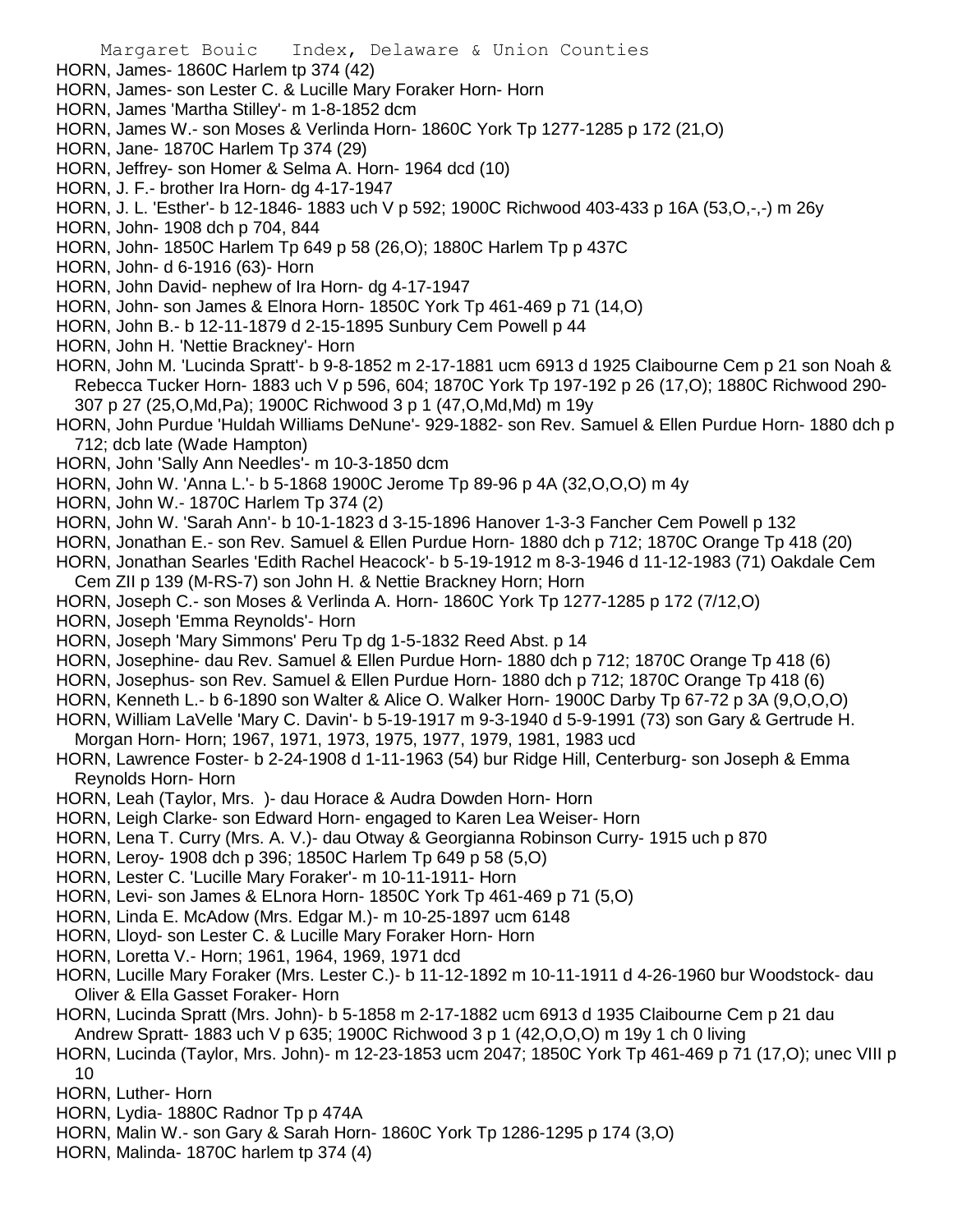Margaret Bouic Index, Delaware & Union Counties HORN, Margaret- 1850C Union Tp 1225-1243 p 182 (10,O) lived with Reuben Mann HORN, Margaret (Mitchell, Mrs. Curry)- Mitchell (1128423) HORN, Maria J. (Rice, Mrs. Francis)- m 1-21-1864 ucm 3521; dau Moses & Verlinda A. Horn- 1860C York Tp 1277-1285 p 172 (17,O) HORN, Marjorie M. (Mrs. George E.)- 1971, 1973, 1975, 1977, 1979, 1981, 1983 ucd HORN, Mark Allen- son Harold D. Horn- Horn HORN, Martha A.- b 5-1900 dau Edgar & Invella Horn- 1900C Richwood 414-445 (1/12,O,O,O) HORN, Martha M. - dau Moses & Verlinda A. Horn- 1860C York Tp 1277-1285 p 172 (6,o) HORN, Martha Stilley (Mrs. James)- m 1-8-1852 dcm HORN, Martha W.- b 9-5-1865 d 3-9-1885 dau J. W. & S. A. Horn- Hanover Cem 1-3-1; Powell p 132 HORN, Mary (Mrs. )- teacher at Fairbanks- Horn HORN, Mary A. Johnson (Mrs. Thornton)- m 4-4-1866 ucm 3941 HORN, Mary Ann- 1850C Harlem Tp 649 p 58 (16,O) HORN, Mary C Davin (Mrs. W. LaVell)- m 9-3-1940 Horn; 1971, 1973, 1975, 1977, 1979, 1981, 1983 ucd HORN, Mary J.- dau James & Elnora Horn- 1850C York Tp 461-469 p 71 (10,O) HORN, Mary- dau Jacob & Ettie/Esther McElroy Horn- 1880C Claibourne Tp 35-38 (5,O,O,Pa) HORN, Mary M.- 1870C Harlem Tp 374 (9) HORN, Mary Park (Mrs. Henry)- d 3-1859 1880 dch p 712; 1850C Harlem Tp 649 p 58 (44, Va) HORN, Mary Simmons (Mrs. Joseph)- dg 1-5-1832 Reed Abst.p 14 HORN, Mary S. (Maddox, Mrs. Bennet D.)- dau John Horn- 1880 dch p 667; 1908 dch p 884 HORN, Michael Richard- (3-1990)- son Richard L. & Gilda Joyce Snider Horn- Horn HORN, Mildred T.- b 4-1887 dau J. L. & Esther Horn- 1900C Richwood 403-433 p 16A (13,O,O,O) HORN, Molly- b 1973 dau Harry D. & Enid L. Horn- 1980 dcd HORN, Moses 'Sarah'-1915 uch p 227l; 1883 uch V p 535, 545 HORN, Moses 'Verlinda A.'- 1860C York Tp 1277-1285 p 172 (41,O) HORN, M. W.- 1915 uch p 412 HORN, Nancy- 1850C Harlem Tp 649 p 58 (4,O) HORN, Nancy (Green, Mrs. Russell)- m 3-17-1864 dcm HORN, Nancy (Hartsock, Mrs. Casper)- m 10-25-1849 dcm HORN, Nancy (Lester, Mrs. )- dau Horace & Audra Lucille Dowden Horn- Horn HORN, Nathan H.- son Moses & Verlinda A. Horn- 1860C York Tp 1277-1285 p 172 (12,O) HORN, Nettie Brackney (Mrs. John H.)- Horn HORN, Noah 'Catharine M.'- 1880C Richwood 288-304 p 27 (28, Penn,O,Penn) HORN, Noah 'Rebecca Tucker'- 1883 uch V p 635 HORN, N. R.- York Cem p 8 HORN, Orlando- b 2-5-1852 d 7-29-1907 Sunbury Cem Powell p 44; 1880C Harlem Tp p 438A HORN, Palmyra- d 2-15-1861 (16y) E. york Cem p 8; dau N. & R. HORN, Paul- son Lester C. & Lucille Mary Foraker Horn- Horn HORN, Pearl (Nichols, Mrs. )- dau William & Daisy Evans Horn- Horn HORN, Peggy- dau Harold D. Horn- Horn HORN, Perdue- 1870C Orange Tp 418 (18) HORN, R. (Mrs. N.)- York Cem p 8 HORN, Rebecca- dau Moses & Verlinda A. Horn- 1860C York Tp 1277-1285 p 172 (9,O) HORN, Rebecca Tucker (Mrs. Noah)- b 1820 d 1892 Claibourne Cem p 21; 1883 uch V p 635; 1870C York Tp 197-122 p 26 (52,Va); 1880C Richwood 290-307 p 27 (62,Va,Md,Md); York Cem p 8 HORN, Richard- brother Herman L. Horn- Horn HORN, Richard J. 'Gilda Joyce Snider'- m 7-24-1982 son Richard L. Horn- Horn HORN, Richard L.- Horn HORN, Robert Alvin- b 7-17-1913 son William M. & Diasy L. Evans Horn- dcb late HORN, Robert 'Isabella Ettrick'- McKitrick p 35 HORN, Rosetta- b 3-5-1854 Sunbury Cem Powell p 44 HORN, Ruth (Cramer, Mrs. )- sister Herman L. Horn- Horn HORN, S.- 1875 Orange Tp CCC

- HORN, Sally Ann Needles (Mrs. John)- m 10-3-1850 dcm
- HORN, Sally (Vandierdonck, Mrs. Michael)- dau Jonathan & Edith Heacock Horn- Horn
- HORN, Rev. Samuel' Ellen Purdue'- b 5-9-1826 son Henry & Mary Park Horn- 1880 dch p 712; 1915 uch p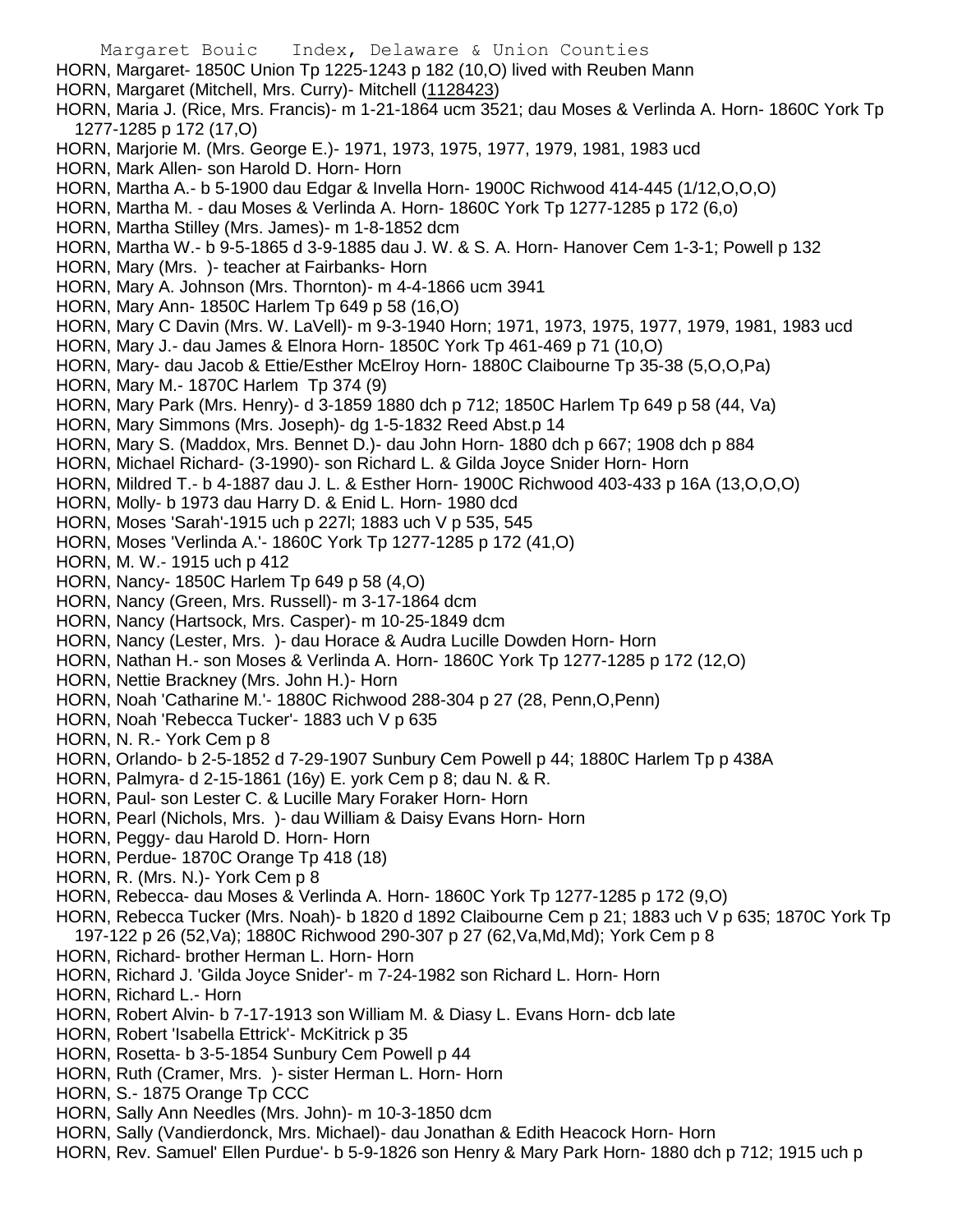- 234; dumch p 415; 1870C Orange Tp 418 (43)
- HORN, Elder Samuel- 1883 uch V p 338, 365
- HORN, Samuel- b 1818 d 1886 Hanover Cem 2-9-1 Powell p 134; 1850C Harlem Tp 649 p 58 (30,Va)
- HORN, Sarah A.- b 1826 d 1902 Hanover Cem 2-9-2
- HORN, Sarah Ann (Mrs. John W.)- b 1-17-1829 d 6-2-1889 Hanover Cem 1-3-2, Powell p 134
- HORN, Sarah (Bolinger, Mrs. Peter)- dau Samuel Horn- dumch p 415
- HORN, Sarah e.- 1870C Harlem Tp 374 (7)
- HORN, Sarah (Mrs. Gary)- 1860C York Tp 1286-1295 p 173 (30,Va)
- HORN, Sarah- dau James & Elnora Horn- 1850C York Tp 461-469 p 71 (11,O)
- HORN, Sarah (Mrs. John W.)- b 1-17-1829 d 6-12-1889 (60-4-16) Fancher Cem- Powell p 132
- HORN, Sarah- dau Moses & Verlinda A. Horn- 1860C York Tp 1277-1285 p 172 (15,O)
- HORN, Sarah (Mrs. Moses)- 1883 uch V p 545
- HORN, Sarah Nancy (Vandierdonck, Mrs. Michael Jan)- m 5-22-1981 dau Jonathan Searles & Edith Heacock Horn
- HORN, Sarah (Needles, Mrs. James F.)- b 10-25-1815 m 4-16-1835 dau Moses & Sarah Horn- 1883 uch V p 545
- HORN, Selma A. (Mrs. Homer A.)- 1964 dcd
- HORN, Sheldon- 1850C Harlem Tp 649 p 58 (2,O)
- HORN, Sonja Yvonne Webb (Mrs. Douglas Paul)- m 10-3-1981 dau Royal O. Webb- Horn; 1981, 1983 ucd
- HORN, Thomas- 1883 uch IV p 536; uca p 21, 104
- HORN, Thomas A.- son Moses & Verlinda A. Horn- 1883 uch IV p 491; 1860C York Tp 1277-1285 p 172 (19,O)
- HORN, Thomas 'Sarah Price'- m 2-28-1864 ucm 353
- HORN, Thornton- 1883 uch IV p 491, 536
- HORN, Timothy J.- d 12-5-1980 (23) son Harold D. & Dorothy Schafer Horn- Horn
- HORN, Uriah- 1850C Union Tp 1225-1243 p 182 (8,O) lived with Reuben Mann
- HORN, Vergie (Mrs. Alvin R.)- 1964, 1969, 1971, 1976, 1980 dcd
- HORN, Verlin- son Homer & Selma A. Horn- 1964 dcd (2)
- HORN, Verlinda A. (Mrs. Moses)- 1860C York Tp 1277-1285 p 172 (40,Va)
- HORN, Virginia (Eckurd, Mrs. )- dau Lester C. & Lucille M. Foraker Horn- Horn
- HORN, W.- mt 8-15-1860 (71) Licking Co
- HORN, W. A.- McKitrick p 51
- HORN, Wade Hampton- b 7-6-1882 Orange Tp son John Purdue & Huldah Williams DeNune Horn- dcb late
- HORN, Walter/Walton 'Alice Walker'- b 8-1857 m 11-19-1879 ucm 6592 1900C Darby Tp 67-72 p 3A
- (42,O,o,O) m 20y
- HORN, Wesley- b 1952 son Loretta V. Horn- 1961, 1969, 1971 dcd
- HORN, William- 1880C Marsyville 411-454 p 30 (53,Va,Va,Va)
- HORN, William M.'Daisy L. Evans'- Horn; dcb late (Robert Alvin)
- HORN, William T.- 1980 dcd
- HORN, Mrs. W. L.- dau Tinnie Davin- unvmec p 34
- HORN, Xera- son James & Elnora Horn- 1850C York Tp 461-169 p 7 (2,O)
- HORNADAY, Constance Clark (Mrs. Paul Waldorf)- b 12-24-1903 m 12-24-1921 dau Amos Zachariah & Emma Jane Everett Clark- Maugans Anc p 149
- HORNADAY, John Crittendon 'Mary Caroline Price'- Maugans Anc p 149
- HORNADAY, Mary Caroline Price (Mrs. John Crittendon)- Maugans Anc p 149
- HORNADAY, Pat- researching Daly, Friel; unec XII p 5, XIII p 6
- HORNADAY, Paul Waldorf 'Constance Clark'- b 8-25-1898 m 12-24-1921 d 12-31-1959 son John Crittendon & Mary Caroline Price Hornaday- Maugans Anc p 149
- HORNBAKER, Catherine (Seede, Mrs. Robert)- m 9-4-1811 onwq I
- HORND, Lydia- 1870C Marlborough Tp 411 (12)HORNBACK, George 'Polly Dawson'- m 6-5-1814 Madison Co unec IV p 22
- HORNBACK, Mary E. "Polly" (Killion, Mrs. John)- b 1820 d 1873 ped Judith Killion Weber #91 3- unec VI p 64 HORNBACK, Polly Dawson (Mrs. George)- m 6-5-1814 Madison Co unec IV p 22
- HORNBECK, references to Hornbeck Bible are from Emma Pritchard
- HORNBECK, --family of Daniel Wise #284; unec X p 37, XII p 26
- HORNBECK, Mrs. d 9-2-1884 dg 9-3-1884 Cryder Abst. p 99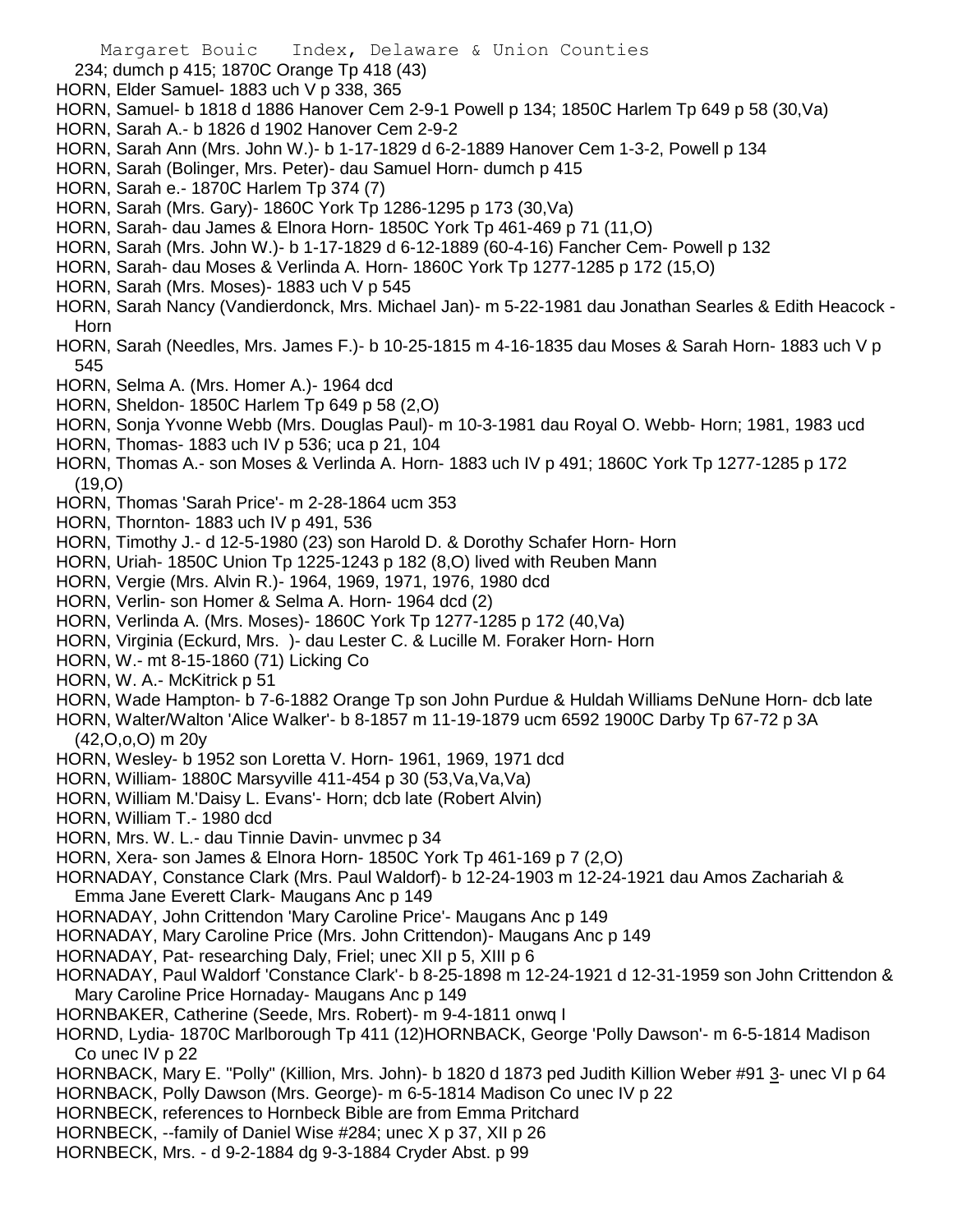Margaret Bouic Index, Delaware & Union Counties HORNBECK, A.- 1883 uch IV p 494; uca p 59, 102 HORNBECK, Abraham 'Eliza Dynes'- b 12-11-1833 Pickaway Co m 11-20-1860 ucm 3107 d 5-30-1895 Oakdale Cem I p 21 (E-R17-3) son George & Lucy Michelfish Hornbeck- 1883 uch V p 116; 1850C Liberty Tp Un Co 1062-1079 p 158 (16,O); 1870C Paris Tp 219-220 p 29 (37,O);1880C Paris Tp 110-113 p 12 (47,O,Ky,O); uca p 23 HORNBECK, Alexander Smith- b 3-17-1846 son James & Mary Hornbeck- Hornbeck Bible- 1883 uch IV p 518; 1850C Liberty Tp Un Co 894-911 p 134 (4,O); 1860C York Tp 1220-1230 p 165 (14,O); unec VIII p 27 HORNBECK, Alice- b 12-3-1853 dau James & Mary Hornbeck- Hornbeck Bible HORNBECK, Allen W.- son Michael & Isabel Hornbeck- 1860C Paris Tp 1302-1291 p 173 (5/12,O) HORNBECK, Alonso- b 4-1870 son Thomas & Elizabeth Hornbeck- 1870C York Tp 148-145 p 19 (2/12,O); 1880C York Tp 279 p 27 (10,O,O,O) HORNBECK, Andrew 'Clarissa Correll'- m 12-8-1842 Madison Co unec IX p 65 HORNBECK, Andrew V.- b 4-17-1918 d 5-7-1987 (69) cremated, Milford Cem- son Zacharias & Helen Reeder Hornbeck- Hornbeck 1979, 1981, 1983 ucd HORNBECK, Ann Elisa Olney (Mrs. Benjamin)- m 10-27-1861 dcm HORNBECK, Benjamin 'Ann Eliza Olney'- m 10-27-1861 dcm HORNBECK, Bette (McMahon, Mrs. )(Warner, Mrs. )- dau Howard Everett & Fern Reed Hornbeck- Hornbeck HORNBECK, Betty (Warren, Mrs. )- dau Howard Everett & Fern Reed Hornbeck- Hornbeck HORNBECK, Bonnie (Hamblin, Mrs. )- dau Marvin H. & Geneva Marie Howison Hornbeck- ped 1 #71 unec VI p 27; 1985 uch p 149 HORNBECK, C.- 1883 uch IV p 457 HORNBECK, Carrie Wood (Mrs. George Wood)- b 1863 Un Co d 10-15-1946 Oakdale Cem I p 145 (C-12) HORNBECK, C. H.- 1883 uch IV p 519; uca p 102 HORNBECK, Charles- dg 6-18-1888 Cryder Abst. p 195 HORNBECK, Charles E. 'Louise Hill'- b 1877 d 2-17-1939 York Cem p 65 son Thomas & Elizabeth Thomas Hornbeck- ped Bonnie Hornbeck Hamblin 4; unec VI p 27; 1880C York Tp 279 p 27 (3,0,0,0) HORNBECK, Charles 'Lola May Fausnaugh'- m 11-11-1897 unec III p 6, IV p 18 HORNBECK, Cheryl Ann- dau Howard Martin & Donna Winkle Hornbeck- Hornbeck; engaged to Jeff Daniels HORNBECK, Clara Louise (Fogle, Mrs. Harvey)- m 3-28-1937 dau James Leonard & Weltha Mozzella "Zella" Hicks Hornbeck- Hornbeck; Fogle HORNBECK, Claris H./Clarissa- b 11-23-1829 m 7-13-1854 Hornbeck Bible- dau James H. & Mary Hornbeck-1850C Liberty Tp Un Co 894-911 p 134 (20,O) HORNBECK, Clarissa Correll (Mrs. Andrew)- m 12-8-1842 Madison Co unec IX p 65 HORNBECK, Clement- b 3-15-1836 d 3-28-1868 son James & Mary Hornbeck- Hornbeck Bible; 1850C Liberty Tp Un Co 894-911 p 134 (14,O) HORNBECK, Cleta V.- dau James Leonard & Zella Hornbeck- Hornbeck; 1959, 1962, 1967, 1971, 1973 ucd HORNBECK, Curtis- son George & Lucy Michelfish Hornbeck- 1850C Liberty Tp Un Co 1062-1079 p 158  $(12,0)$ HORNBECK, Deborah- dau Thomas & Elizabeth Hornbeck- 1880C York Tp 279 p 27 (18,O,O,O); see Zipporah HORNBECK, Donna (Bringardner, Mrs. Glen F.)- Hornbeck; Bringardner HORNBECK, Donna Winkle (Mrs. Howard Martin)- m 1949 Hornbeck HORNBECK, Doris Fisher (Mrs. Lloyd)- m 1957 d 11-10-1980 (57)- Hornbeck HORNBECK, Dwight- son Marvin & Geneva Marie Howison Hornbeck- 1985 uch p 149 HORNBECK, Edith D. (Turner, Mrs. Luther M.)- b 9-10-1894 m 4-20-1920 d 1-31-1987 (92)- dau William & Mary Wise Hornbeck- Hornbeck; 1900C Paris Tp 138-141 p 8B (5,O,O,O) HORNBECK, Effa D.- dau Thomas & Elizabeth Hornbeck- 1880C York Tp 279 p 27 (6,O,O,O) HORNBECK, Eliza Dynes (Mrs. Abraham)- b 12-17-1827 Clark Co m 11-20 -1860 ucm 3107 d 10-10-1910/6 Oakdale Cem 2331 (92E) I p 21 (E-R17-3); 1870C Paris Tp 219-220 p 29 (38,O); 1900C Paris Tp 138-141 p 8B (72, O,Ky,KY) HORNBECK, Eliza R.- 1850C Delaware Town 1194 p 89 (10,O); 1880C Delaware Town p 524A HORNBECK, Elizabeth Abigail Fisher (Mrs. Jeptha)- m 2-17-1855 ucm 2240; 1860C Union Tp 696-702 p 96 (25,O) HORNBECK, Elizabeth (Ennis, Mrs. Lorenzo)- b 9-25-1838 m 12-28-1858 ucm 2817 d 2-16-1868; dau James & Mary Hornbeck- Hornbeck Bible; 1850C Liberty Tp Un Co 894-911 p 134 (12,O); unec IV p 28; XII p 29 HORNBECK, Elizabeth H. Thomas (Mrs. Thomas)- b 1838 d 8-10-1912 York Cem p 65- dau Leonard &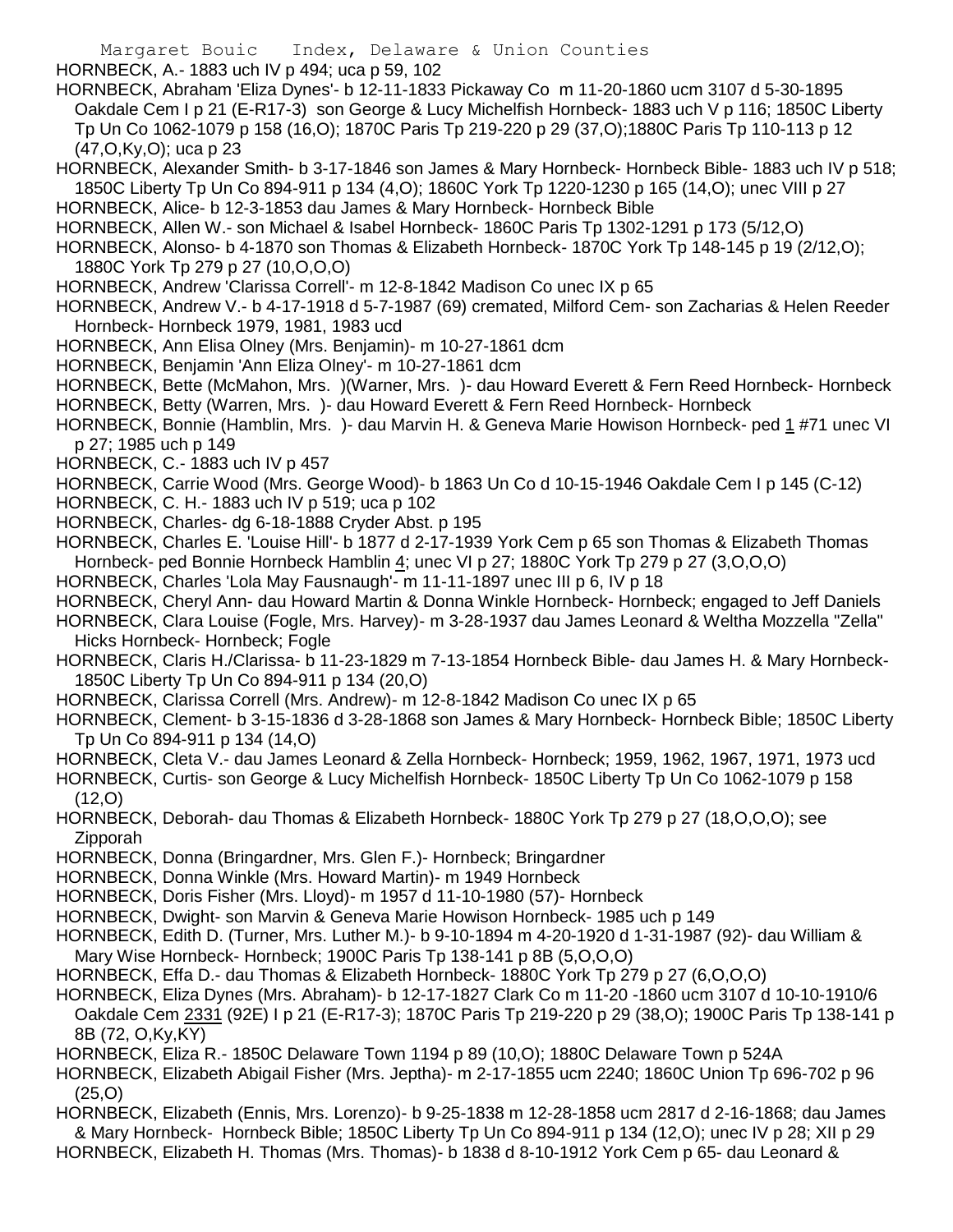Elizabeth Rowland Thomas- ped Bonnie Hornbeck Hamblin #71 9; unec VI p 27; 1870C York Tp 148-145 p 19 (31,O); 1880C York Tp 279 p 27 (44,O,O,O)

- HORNBECK, Elizabeth (Thomas, Mrs. Creighton)- m 9-31-1845 Madison Co unec XI p 17
- HORNBECK, Elizabeth (Wilgus, Mrs. Laruel)- b 12-30-1915 m 6-7-1934 d 1-21-1993 Greenlawn Cem- dau Harry & Elsie Sherman Hornbeck- Hornbeck

HORNBECK, Ellen E.- d 4-1-1866 (10m) Oakdale Cem 813 (D177) I p 98 (D-R9-7)

HORNBECK, Ellen E.- dau Jeptha & ELizabeth Abigail Fisher Hornbeck- 1860C Union Tp 696-702 p 96 (4,O)

HORNBECK, Elsie Grace Sherman (Mrs. Harry)- b 3-17-1885 m 12-21-1905 d 9-4-1959 York Cem- dau

- Lemuel & Margaret Lewis Sherman- Hornbeck; 1949, 1959 ucd
- HORNBECK, Emery- dg 7-22-1887 Cryder Ab. p 159
- HORNBECK, Erma (Galloway, Mrs. )- b 1921 Oakdale Cem II p 132 (M-RF-5)- dau Howard Everett & Fern Reed Hornbeck- Hornbeck
- HORNBECK, Esther (Martin, Mrs. Jacob)- b 8-17-1899 d 12-23-1982 (83) dau William & Mary Wise Hornbeck-Hornbeck; 1900C Paris Tp 138-141 p 9B (9/12,O)
- HORNBECK, Fern Reed (Mrs. Howard Martin)- d 6-18-1985 (96) Oakdale Cem
- HORNBECK, Flora Della b 6-18-1882 d 7-26-1882 York Cem p 43
- HORNBECK, Floradelle (Gordon, Mrs. Robert)- dau Harry & Elsie Sherman Hornbeck- Hornbeck
- HORNBECK, F. M.- 1915 uch p 482
- HORNBECK, Francis M.- b 6-23-1848 son James & Mary Hornbeck- Hornbeck Bible; 1850C Liberty Tp Un Co 894-911 p 134 (1,O); 1860C Paris Tp 1302-1291 p 173 (11,O); 1870C York Tp 69-68 p 9 (20,O)
- HORNBECK, Francis W.- son James Leonard & Weltha Mozzella "Zella" Hicks Hornbeck- Hornbeck
- HORNBECK, Frank/Francis M.'Josephine Evans'- b 1856 m lice 2-5-1881 ucm 6907 d 11-2-1931 York Cem p 43 son Thomas & Elizabeth Hornbeck- 1880C York Tp 279 p 27 (24,O,O,O)
- HORNBECK, Geneva Howison (Mrs. Marvin)- b 1907 m 6-25-1925 dau Sanford Harrison & Edith Laura Woods Howison- 1985 uch p 149; ped Bonnie Hornbeck Hamblin #71 3; unec VI p 27
- HORNBECK, George- 1883 uch V p 528
- HORNBECK, Georgie- d age 15m son Charles Hornbeck- dg 6-18-1888 Cryder Abst p 195
- HORNBECK, George 'Lucy Michelfish'- b 5-6-1795 m 1820 d 3-7-1854- lptw p 9; 1883 uch V p 116; 1850C Liberty Tp Un Co 1062-1079 p 158 (48, Ky)
- HORNBECK, George- son George & Lucy Michelfish Hornbeck- 1850C Liberty Tp Un C0 1062-1079 p 158 (6,O)
- HORNBECK, George W.'Carrie Wood'- b 1850 Piqua Co Ill d 3-13-1914 (63) Oakdale Cem I 2641 (C-20)
- HORNBECK, Gladys (Turner, Mrs. )- dau Smith Alexander Hornbeck- Pritchard letter
- HORNBECK, Grace Elsie- 9-6-1959 Sexton Record York Cem p 43
- HORNBECK, Harry- 2-16-1965 Sexton Record York Cem p 43
- HORNBECK, Harry 'Elsie Sherman'- b 2-29-1884 m 12-21-1905 d 2-13-1965 bur York Cem- son Francis M. & Josephine Evans Hornbeck -Hornbeck; 1949, 1959, 1962 ucd
- HORNBECK, Howard Everett 'Fern Reed'- b 2-11-1891 d 1-21-1963 Oakdale Cem son William & Mary Wise Hornbeck- Hornbeck; 1900C Paris Tp 138-141 p 8B (8,O,O,O)
- HORNBECK, Howard Martin 'Donna Winkle'- b 2-18-1925 m 1949 d 1971 WWII-Oakdale Cem II p 133 (M-RE-4)- son Howard Everett & Fern Reed Hornbeck- Hornbeck; Marysville p 22
- HORNBECK, Isabel Elliott (Mrs. Michael)- m 10-2-1855 ucm 2337; mt 10-10-1855; unec VIII p 35; 1860C Paris Tp 1302-1291 p 173 (24,O)
- HORNBECK, J.- 1883 uch IV p 492
- HORNBECK, James H. 'Mary' b 11-2-1803 m 2-15-1829 d 2-28/25-1865 Sexton Record York Cem p 43; lptw p 6; Hornbeck Bible; ped Bonnie Hornbeck Hamblin #71 16; unec VI p 23, 27, VIII o 27; 1850C Liberty Tp Un Co 894-911 p 134 (47, Ky); 1860C York Tp 1220-1230 p 165 (51,Ky)
- HORNBECK, James Leonard 'Zella'- b 1875 m 1906 d 10-6-1955 York Cem p 63; Hornbeck; 1949 ucd HORNBECK, James 'Lydia Thomas'- m 8-3-1844 Madison Co unec X p 8
- HORNBECK, James- son Marvin & Geneva Marie Howison Hornbeck- 1985 uch p 149
- HORNBECK, James- son Michael & Isabel Elliott Hornbeck- 1860C Paris Tp 1302-1291 (4,O)
- HORNBECK, James S.- son Thomas & ELizabeth Hornbeck- 1880C York Tp 279 p 27 (4,O,O,O)
- HORNBECK, Jane- dau Lloyd & Doris Hornbeck- Hornbeck
- HORNBECK, Jeptha 'Elizabeth Abigail Fisher'- m 2-17-1855 ucm 2240 son George & Lucy Michelfish Hornbeck- 1850C Liberty Tp Un Co 1062-1079 p 158 (17,O); 1860C Union Tp 696-702 p 96 (28,O) HORNBECK, John- son Lloyd & Doris Hornbeck- Hornbeck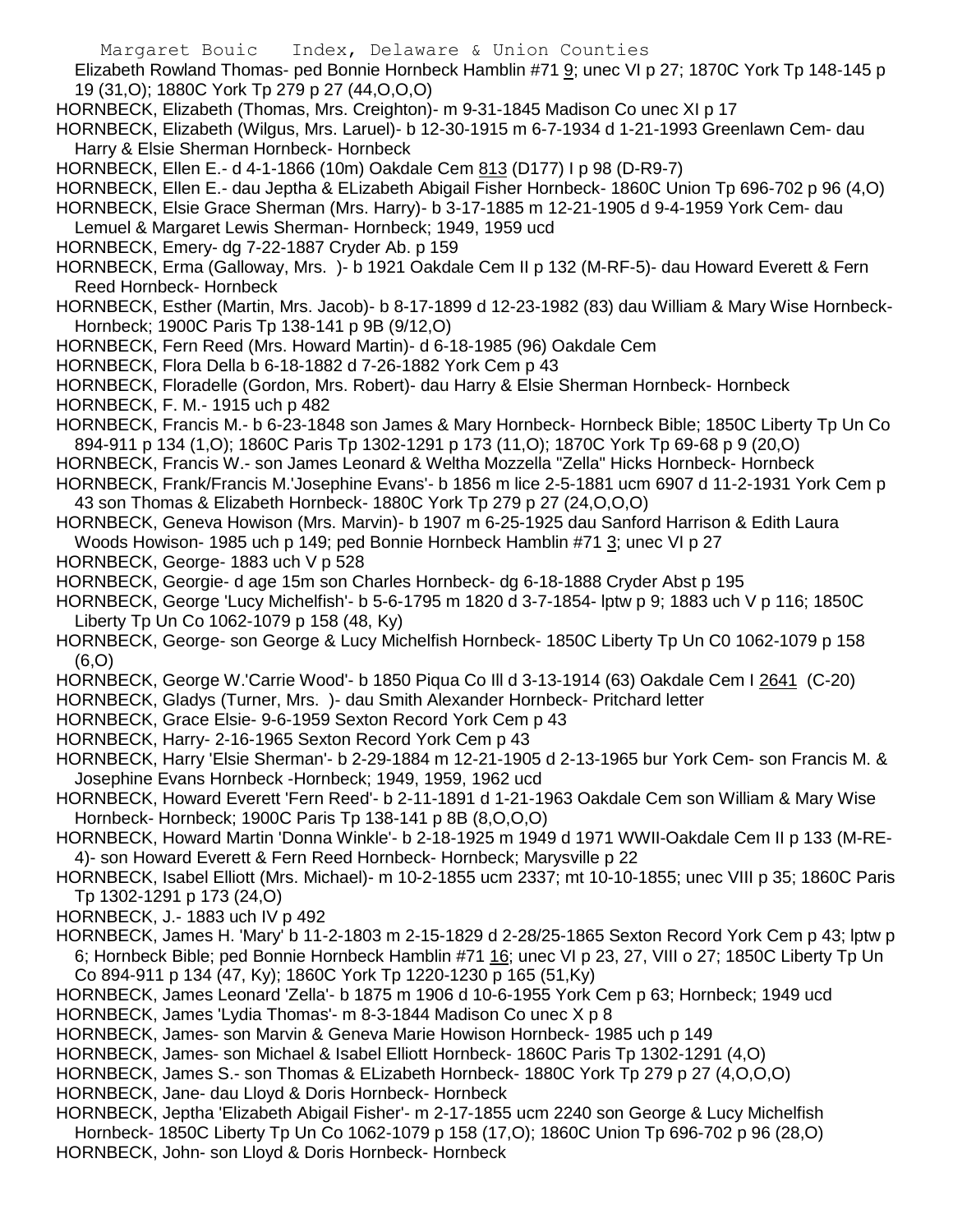- Margaret Bouic Index, Delaware & Union Counties HORNBECK, John 'Virginia Cothern'- m 11-12-1850 Madison Co unec XI p 46 HORNBECK, Jon- son Lloyd W. & Doris Fisher Hornbeck- Hornbeck HORNBECK, Joseph- 1842- unec XII p 7 HORNBECK, Joseph- d 6-11-1843 (2y 3d) son G. & L. Baughan Cem- lptw p 9 HORNBECK, Joseph 'Sarah Pike'- m 10-17-1841 dcm; 1880C Oxford Tp p 389A HORNBECK, Josephine Evans (Mrs. Frank/Francis M.)- b 1860 m lic 2-5-1881 ucm 6907 d 5-11-1903 York Cem p 43 HORNBECK, Josephine (Hindall, Mrs. )- d 1958- dau Harry & Elsie Sherman Hornbeck- Hornbeck HORNBECK, Lenora (Cole, Mrs. Charles)- 1883 uch V p 808 HORNBECK, Lewis F.- son Michael & Isabel Elliott Hornbeck- 1860C Paris Tp 1302-1291 p 173 (2,O) HORNBECK, Lewis H.- son Abraham & ELiza Dynes Hornbeck- 1870C Paris Tp 219-220 p 29 (3,O); 1880C Paris Tp 110-113 p 11 (18,O,O,O) HORNBECK, Lloyd W. 'Doris Fisher'- b 4-11-1829 d 7-19-1992 (72) Sunset Cem- son Howard Everett & Fern Reed Hornbeck- Hornbeck HORNBECK, Lola (Latham, Mrs. William)- m 1902 unec IV p 28 HORNBECK, Lola May Fausnaugh (Mrs. Charles)- m 11-11-1897 dau Adam Fasnaugh- unec III p 6, IV p 18 HORNBECK, Louise Hill (Mrs. Charles E.)- b 1874 d 5-29-1944 York Cem p 65- dau Peter & Martha Elliott Hillped Bonnie Hornbeck Hamblin #71 5; unec VI p 27 HORNBECK, Lucy Michelfish (Mrs. George)- b 11-21-1805 m 1820- lptw p 9; 1883 uch V p 116; 1850C Liberty Tp Un Co 1062-1079 p 158 (39, O) HORNBECK, Lydia (Decker, Mrs. George)- m 10-3-1850 dcm HORNBECK, Lydia Thomas (Mrs. James)- m 8-3-1844 Madison Co unec X p 8 HORNBECK, Mae/Mary (Mrs. James Leonard)- b 1879 d 2-6-1905 York Cem p 65 HORNBECK, Margaret (Gordy, Mrs. Cyrus)- m 1-15-1839 Madison Co unec IX p 17 HORNBECK, Margaret (Reed, Mrs. Newton)- m 3-14-1855 ucm 2256; unec IV p 28, VIII p 35 HORNBECK, Marie- 1915 uch p 149 HORNBECK, Marion Louise- dau Marvin & Geneva Marie Howison Hornbeck- 1985 uch p 149 HORNBECK, Marjorie June- dau Marvin & Geneva Marie Howison Hornbeck- 1985 uch p 149 HORNBECK, Martha E.(Seaman, Mrs. Mike) (Burba, Mrs.Raymond)- b 7-24-1912 d 2-14-1993 (80) York Cemdau James Leonard & Weltha Mozzella "Zella" Hicks Hornbeck- Hornbeck HORNBECK, Martha (Olney, Mrs. Joel)- m 11-24-1850 dcm HORNBECK, Marvin 'Geneva Marie Howison'- b 1906 m 6-25-1925 d 5-1983 ped Bonnie Hornbeck Hamblin #71 2; 1985 uch p 149; unec VI p 27 HORNBECK, Mary B. Wise (Mrs. William W.)- b 1-1872 d 1955 Oakdale Cem I p 21 (E-R17-3); 1900C Paris Tp 138-141 p 8B (28,O,Ger,O) HORNBECK, Mary (Ennis, Mrs. Franklin)- b 9-25-1844 m 1-2-1862 ucm 3273 dau James & Mary Hornbeck-Hornbeck Bible; 1850C Liberty Tp Un Co 894-911 p 134 (5,O); 1860C York Tp 1220-1230 p 165 (16,O) HORNBECK, infant son James & Mary Hornbeck- b 9-25-1844 d 9-27-1844 Baughan Cem lptw p 6; Hornbeck Bible HORNBECK, Mary- weathered stone Baughan Cem lptw p 6 HORNBECK, Mary (Mrs. James H.)- b 2-12-1808 m 2-15-1829 lptw p 6; Hornbeck Bible; ped Bonnie Hornbeck Hamblin #71 17 unec VI p 17, VIII p 27; 1850C Liberty Tp Un Co 894-911 p 134 (41,O); 1860C Lib. Tp 1220-1230 p 165 (41,O); 1870C York Tp 69-68 p 9 (60,O) HORNBECK, Mary (Pierce, Mrs. )- dau Smith Alexander Hornbeck- Pritchard letter HORNBECK, Mary Taylor (Mrs. Zachariah T)- m 1-2-1875 ucm 5618; mt 3 p 6 HORNBECK, Milcah/Melchey A. (Timmons, Mrs. John)- b 9-21-1834 m 10-15-1862 ucm 3366 dau James & Mary Hornbeck- Hornbeck Bible; 1850C Liberty Tp Un C 894-911 p 134 (15,O); 1860C York Tp 1220-1230 p 165 (25,O) HORNBECK, Michael 'Isabel Elliott'- b 3-15-1833 m 10-2/4-1855 ucm 2337; mt 10-10-1855; Hornbeck Bible son James & Mary Hornbeck; 1850C Liberty Tp Un Co 894-911 p 134 (17,O); 1860C Paris Tp 1302-1291 p
	- 173 (27,O); unec VIII p 35
- HORNBECK, Nancy- b 3-7-1843 d 10-13-1851 Baughan Cem lptw p 6- Hornbeck Bible dau James & Mary Hornbeck- 1850C Liberty Tp Un Co 894-911 p 134 (7,O)
- HORNBECK, Norton- 1908 dch p 396; delge VIII p 43

HORNBECK, Ora Blanche b 12-6-1871 Un Co d 2-2-1929 Texas- dau Alexander Hornbeck- Pritchard Letter HORNBECK, Parmelia (Stout, Mrs. Thomas)- m 5-18-1852 ucm 1806 dau George & Lucy Michelfish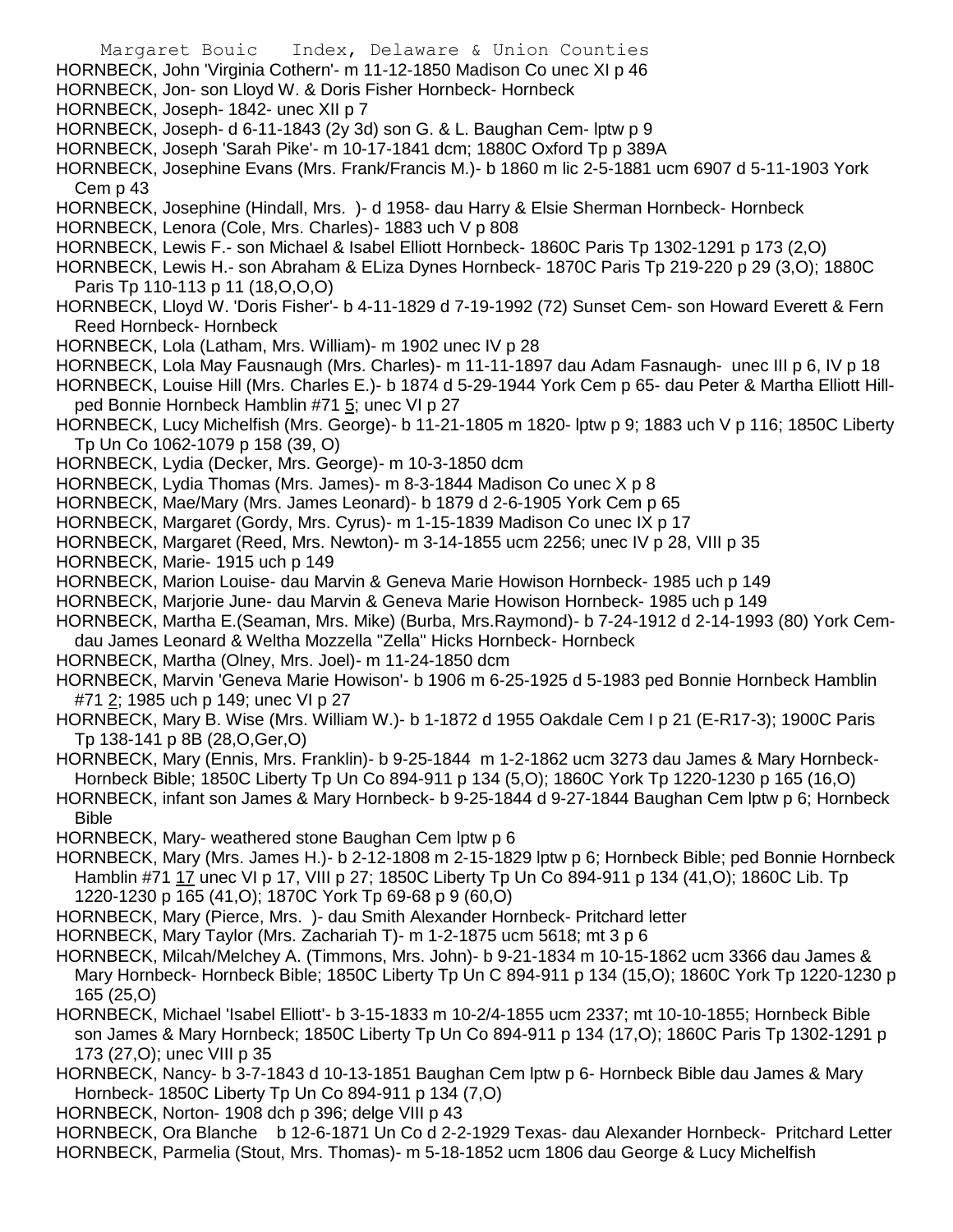Hornbeck- 1850C Liberty Tp Un Co 1062-1079 (14,O)

HORNBECK, Phoebe (Shirk, Mrs. John H.)- b 3-4-1840 m 4-5-1862 ucm 3312- dau James & Mary Hornbeck-Hornbeck Bible- dumch p 314, 315, 316; 1850C Liberty Tp Un C0 894-911 p 134 (10,O); 1860C York Tp 1220-1230 p 165 (20,O)

HORNBECK, Richard L.- son Howard Everett & Fern Reed Hornbeck- Hornbeck

HORNBECK, Rodolpha- 1850C Liberty Tp Un Co 1649 p 108 (9,O)

HORNBECK, Ruby- b 4- 1898 granddau Adam & Bell Fosnaugh- dau Lola Fosnaugh Hornbeck?- 1900C Claibourne Tp 107-115 p 5A (2,O,O,O)

HORNBECK, Samuel 'Sarah Conell'- m 12-23-1840 Madison Co unec IX p 32

HORNBECK, Sarah A.- dau James & Mary Hornbeck- 1860C York tp 1220-1230 p 165 (7,O)

HORNBECK, Sarah Conell (Mrs. Samuel)- m 12-23-1840 Madison Co unec IX p 32

HORNBECK, Sarah- 1908 dch p 272

HORNBECK, Sarah J. (McHenry, Mrs. William H.)- m 4-9-1849 Madison Co unec XI p 9

HORNBECK, Sarah Pike (Mrs. Joseph)- m 10-17-1841 dcm

HORNBECK, T.- 1883 uch IV p 533; uca p 98, 102

HORNBECK, Tayler- son George & Lucy A. Michelfish Hornbeck- 1850C Liberty Tp Un Co 1062-1079 p 158 (4,O)

HORNBECK, Thomas- son George & Lucy A. Michelfish Hornbeck- 1850C Liberty Tp Un Co 1062-1079 p 158 (4,O)

HORNBECK, Thomas T. 'Elizabeth H. Thomas'- b 12-2-1831 m 5-13-1855 d 3-16-1923 York Cem p 65- son James & Mary Hornbeck- 1915 uch p 482; ped Bonnie Hornbeck Hamblin #71 8, unec VI p 27; 1850C Liberty Tp Un Co 894-911 p 134 (19,O); 1870C York Tp 148-145 p 19 (37,O); 1880C York Tp 279 p 27 (59,O,Ky,O); unec IV p 18

HORNBECK, Thurza- ch Marvin & Geneva Marie Howison Hornbeck- 1985 uch p 149

HORNBECK, Verlo (Baker, Mrs. William)- dau Zacharias & Helen Reeder Hornbeck- Hornbeck

HORNBECK, Virginia Cothern (Mrs. John)- m 11-12-1850 unec XI p 46

HORNBECK, Weltha Mozzella Hicks (Mrs. James Leonard)- Hornbeck; Burba

HORNBECK, William- son Abraham & Eliza Dynes Hornbeck- 1870C Paris Tp 219-220 p 29 (6,O); 1880C Paris Tp 110-113 p 12 (15,O,O,O)

HORNBECK, William H.- son Jeptha & Elizabeth Abigail Fisher Hornbeck- 1860C union Tp 696-702 p 96 (2,O)

HORNBECK, William W. 'Mary B. Wise'- b 1864 d 1950 Oakdale Cem I p 21 (E-R17-3); 1900C Paris Tp 138- 141 p 8B (25,O,O,O) m 10y

HORNBECK, Zachariah T. 'Mary Taylor'- m 1-2-1875 ucm 5618

HORNBECK, Zella (Mrs. James Leonard)- b 7-17-1885 Delaware Co m 1906 d 11-16-1971 York Cem-Hornbeck; 1949, 1959, 1962, 1967, 1971 ucd

HORNBECK, Zeppora- b 12-4-1851 dau James & Mary Hornbeck- Hornbeck Bible; 1860C York Tp 1220-1230 p 165 (9,O); 1870C York Tp 69-68 p 9 (18,O)

HORNBECK, Zipporah- dau Thomas & Elizabeth H. Thomas Hornbeck- 1870C York Tp 148-145 p 19 (8,O) see Deborah

HORNBERGER, Anna M. (Mrs. Donald J.)- d 5-4-1982 (88) Oak Grove Cem- Hornberger; Pabst 8 p 31, 39, 41

HORNBERBER, Christine (Walz, Mrs. Johannes)- b 1833 ped James T. Livingston #218 27, unec X p 55

HORNBERGER, Clarence Ira 'Sarah Renee Koppenheffer'- b 7-13-1905 m 2-27-1927- Weiser p 400

HORNBERGER, Donald Jay 'Anna M.'- d 11-1-7-1986 (89) - Hornberger

HORNBERGER, Grace (Weiser, Mrs. Harold Martin)- m 5-14-1921- Weiser p 678

HORNBERGER, Howard D.- son Donald J. & Anna M. Hornberger- Hornberger

HORNBERBER, James L. 'Sheri'- 1971 dcd

HORNBERGER, Jean H. (Kerstetter, Mrs. Glenn)- b 11-9-1926 m 11-25-1946 dau Clarence Ira & Sarah Renee Koppnebegger Hornberger- Weiser p 400

HORNBERGER, Margaret (Fillmore, Mrs. Truesdell)- dau Donald J. & Anna M. Hornberger- Hornberger HORNBERBER, Martha K. (Mrs. Ralph B.)- 1969, 1971, 1976, 1980 dcd

HORNBERBER, Ralph B. 'Martha K.'- 1969, 1971, 1976, 1980 dcd

HORNBERGER, Sarah Renee Koppenheffer (Mrs. Clarence Ira)- b 6-16-1906 m 2-27-1927 dau Jonathan Daniel & Mary Rebecca Witmer Koppenheffer- Weiser p 400

HORNBERBER, Sheri (Mrs. James L.)- 1971 dcd

HORNBY, Joseph - 1820C Big Rock Tp

HORNE, --Powers p 169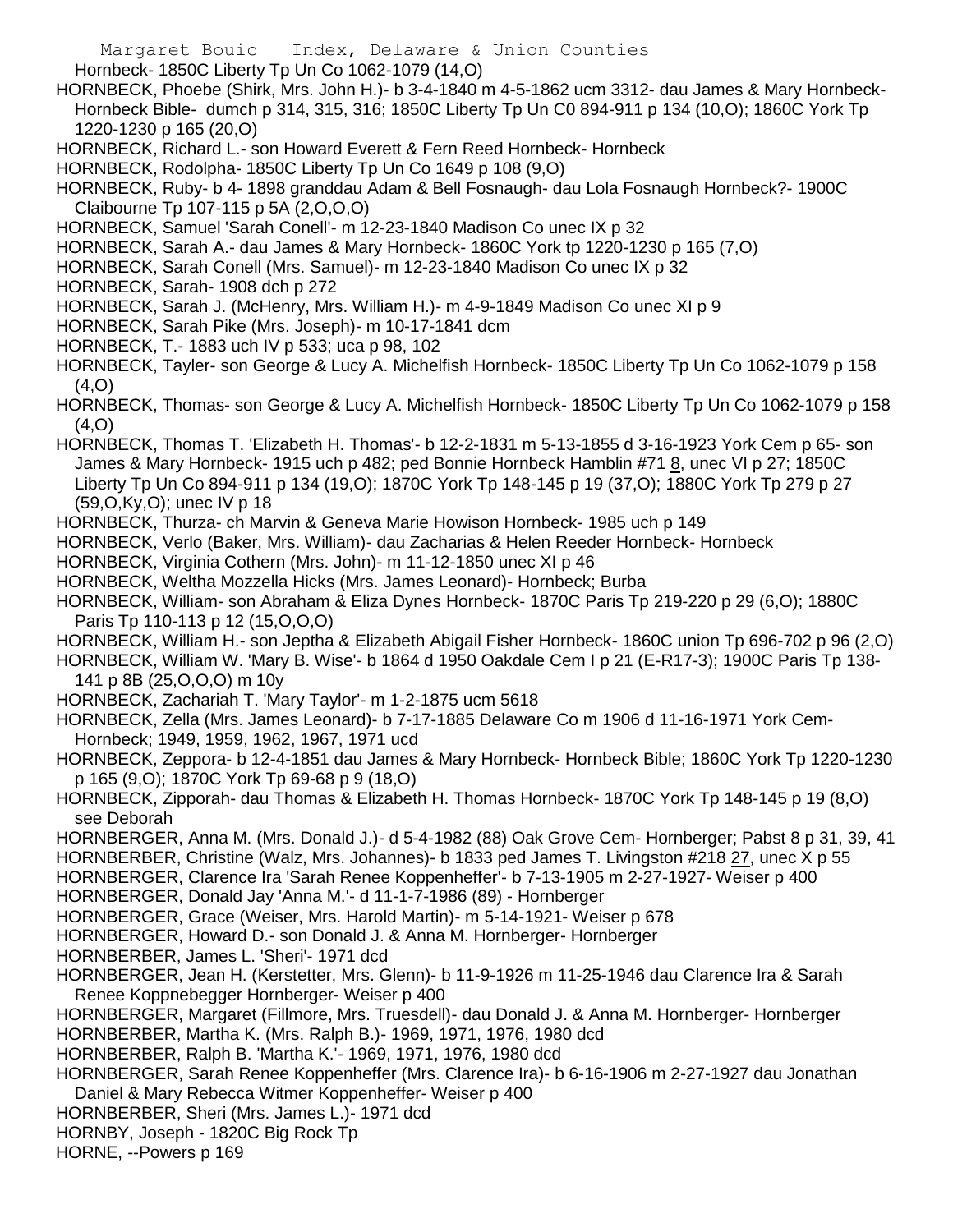- Margaret Bouic Index, Delaware & Union Counties HORNE, Catherine Shuster (Mrs. George)- dau George & Alvira Stickney Shuster- 1908 dch p 704 HORNE?, Charles- son F. W. & Sophia B. Horne- 1860C Marysville 1463-1453 p 192 (13,O) HORNE, David Eric- b 10-20-1968 son William Bruce & Ruth Ann Hutchins Horne- McKitrick p 151 HORNER, Deanne- b 2-11-1966 ch William Bruce & Ruth Ann Hutchins Horne- McKitrick p 151 HORNE, Donald M. 'Gladys Adams'- Horne; 1980 dcd HORNE, Donna C. (Roach, Mrs. Matthew)- b 1963 dau Donald M. & Gladys Adams Horne- Horne; 1980 dcd HORNE?, Edwin- son F. W. & Sophia B. Horne- 1860C Marysville 1463-1453 p 192 (14,O) HORNE, Enid L. (Mrs. Harry D.)- 1976 dcd HORNE, Esther A. McElroy- b 1855 d 1920 (Mrs. Jacob L.)- Claibourne Cem p 27 HORNE, Freda Mae Gibson (Mrs. John Theodore), McKitrick p 151 HORNE?, F. W. 'Sophia B.'- 1860C Marysville 1463-1453 p 192 (39,Vt) HORNE, George 'Catherine Shuster'- 1908 dch p 704 HORNE, Gladys Adams (Mrs. Donald M.)- b 9-10-1941 d 6-27-1993 bur Sunbury Mem.- dau Lawrence & Hulda Spradlin Adams- Horne; 1980 dcd HORNE, Harry D. 'Enid L.'- 1976 dcd HORNE, Jacob L. 'Esther A. McElroy)- b 1847 d 1937 Claibourne Cem p 27; unec I p 14 York Pres. Ch HORNER, Jason Tyler- b 11-7-1971 son William Bruce & Ruth Ann Hutchins Horne- McKitrick p 151 HORNE, Jeff- b 1968 son Donald M. & Gladys Adams Horne- Horne; 1980 dcd HORNE?, Joel W.- son F. W. & Sophia B. Horne- 1860C Marysville 1463-1453 p 192 (17,O) HORNE, John Theodore'Freda Mae Gibson'- McKitrick p 151
- HORNE, Julia E. (Mrs. Samuel)- 1850C Jerome Tp 1860-1881 p 272 (19,O) m within year
- HORNE, Lisa A. (Boyd, Mrs. Fred)- b 1965 dau Donald M. & Gladys Adams Horne- Horne; 1980 dcd
- HORNE, Mary Ann (Needles, Mrs. Elijah S.)- m 12-26-1852 dcm
- HORNE, Molly- b 1973 dau Harry D. & Enid L. Horne- 1976 dcd
- HORNE?, Rose L.- dau F. W. & Sophia B. Horne- 1860C Marysville 1463-1453 p 192 (2,O)
- HORNE, Ruth Ann Hutchins (Mrs. William Bruce)- b 12-27-1944 m 4-17-1964 dau Earl James,Sr. & Berniece Snow Hutchins- McKitrick p 150, 151
- HORNE, Samuel 'Julia E.'- 1850C Jerome Tp 1860-1881 p 272 (20,O)
- HORNE?, Sophia B.(Mrs. F. W.)-1860C Marysville 1463-1453 p 192 (35,Vt)
- HORNE?, Sophie E.- dau F. W. & SOphia B. Horne- 1860C Marysville 1463-1453 p 192 (11,O)
- HORNE, William Bruce 'Ruth Ann Hutchins'- b 1-29-1942 m 4-17-1964 son John Theodore & Freda Mae Gibson Horne- McKitrick p 151
- HORNE, William Eugene- b 1-28-1965 son William Bruce & Ruth Ann Hutchins Horne- McKitrick p 151
- HORNE?, Willie- son F. W. & Sophia B. Horne- 1860C Marysville 1463-1453 p 192 (7,O)
- HORNER, Andrew- b 1974 son Beverly Horner- 1976 dcd
- HORNER, Angela- b 1969 dau Beverly Horner- 1976 dcd
- HORNER, Anita (Knisley, Mrs. Wayne)- dau Mavin A. & Lois I. Mobley Horner- Horner
- HORNER, Benjamin Frank 'Bessie Florence Mouser'- b 1868 d 1944 Oakdale Cem II p 52 (G-R10-9); 1985 uch p 100
- HORNER, Bessie Florence Mouser (Mrs. Benjamin Frank)- b 1878 d 3-26-1908 (89 Oakdale Cem II p 52 (G-R10-9); 1985 uch p 100
- HORNER, Beverly- 1976, 1980 dcd
- HORNER, infant of B. F.- d 9-1-1920 Oakdale Cem I p 18 (E)
- HORNER, Brett- son Don & Juanita Rausch Horner- Rausch 138426, III p 274
- HORNER, Bruce- son Don & Juanita Rausch Horner- Rausch 138425, III p 274
- HORNER, Carl E. 'Dorothy Jaycox'- d 8-5-1987 (71) Oak Grove Cem- son Benjamin Frank & Bessie Florence Mouser Horner- Horner; 1985 uch p 100
- HORNER, Charlotte (Mrs. Donald)- Horner
- HORNER, Clara Mrs. Donald)(Oller, Mrs. Robert)- Horner
- HORNER, Clarence W.'Lucille'- b 1905 d 8-14-1980 (75) Oakdale Cem I p 62 ()-R1-4)- son Benjamin Frank & Bessie Mouser Horner- Horner; 1985 uch p 100; 1969, 1971, 1976 dcd
- HORNER, Connie (Tucker, Mrs. )- dau Clarence W. Horner- Horner
- HORNER, Dana (DeWitt, Mrs. )- dau Benjamin Frank & Bessie Florence Mouser Horner- Horner; 1985 uch p 100
- HORNER, Daniel P.- d 1-8-1862 (6-9-27) son P. & D. Horney- Un Christian Ch Cem lptw p 90
- HORNER, Darlene (Mitchell, Mrs. )- dau Marvin A. & Lois I. Mobley Horner- Horner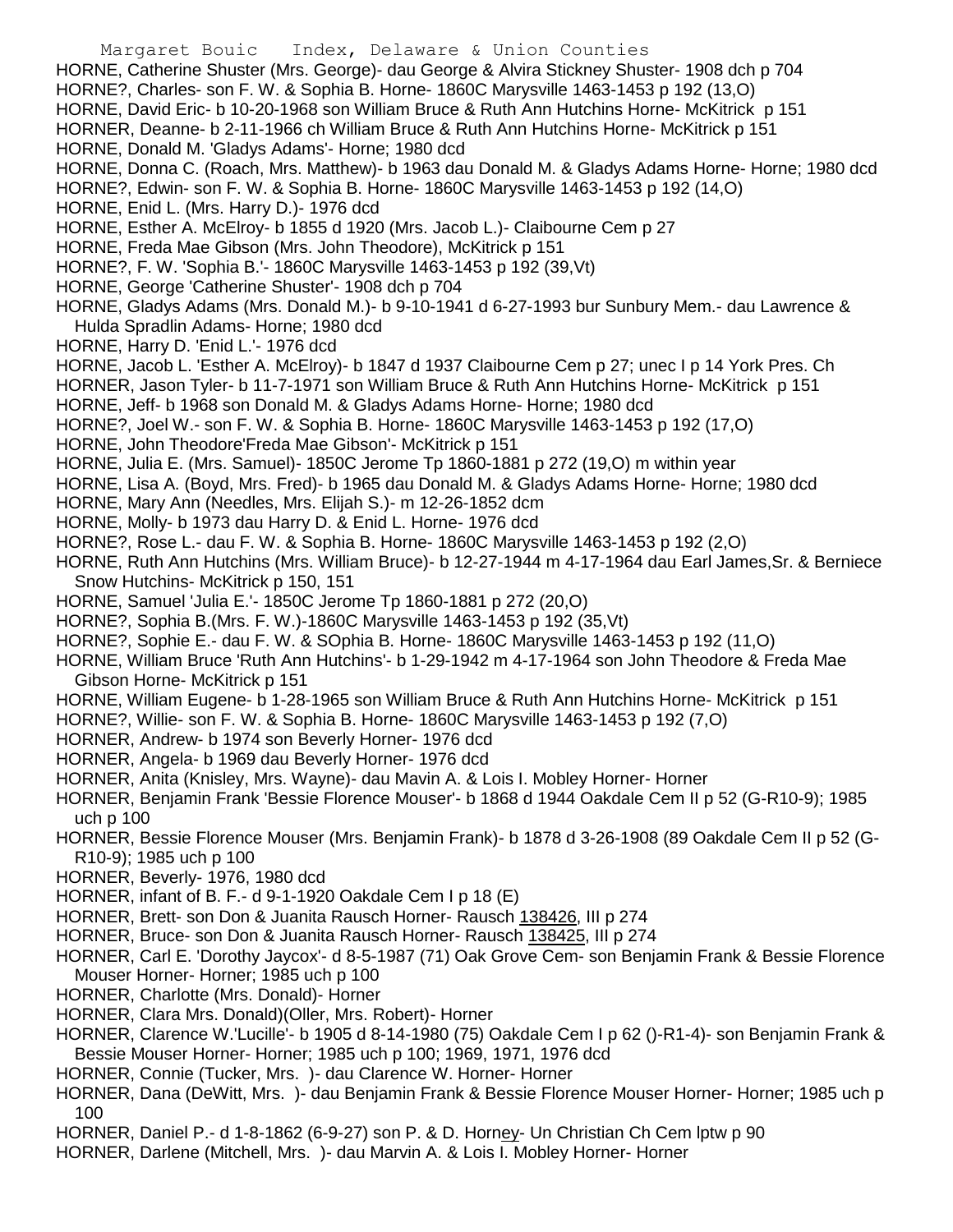Margaret Bouic Index, Delaware & Union Counties HORNER, Debbie (Mrs. Michael L.)- 1980 dcd HORNER, Donald 'Clara''Charlotte'- Horner HORNER, Donald- son Clarence W. Horner- Horner HORNER, Don 'Juanita Rausch'- m 1948; Rausch (13842) HORNER, Donna (Mrs. Jerry E.)- Horner HORNER, Dorothy (Mrs. Carl E.)- Horner HORNER, George- son Don & Juanita Rausch Horner- Rausch 138423 III p 274 HORNER, Hettei Fritz (Mrs. James)- m 8-3-1865 dcm HORNER, James A. - d 7-8-1975 (89) bur Kenton- Horner; 1961, 1964, 1969, 1971 dcd HORNER, James 'Hettei Fritz'- m 8-3-1865 dcm HORNER, Jean (Reisinger, Mrs. )- dau Marvin A. & Lois I. Mobley Horner- Horner HORNER, Jerry 'Donna'- b 8-30-1939 d 10-24-1992 (53) Blendon Central Cem- son Carl E. & Dorothy Jaycox Horner- Horner HORNER, Jethro- d 5-20-1866 (23-3-2) Union Christian Ch Cem lptw p 90 HORNER, Joan (Shanahan, Mrs. Pete)- dau Marvin A. & Lois I. Mobley Horner- Horner HORNER, Jody Lynn- dau Donald & Clara Horner- Horner- engaged to Charles Bruckner Shower HORNER, John- 1908 dch p 380 HORNER, Joshua David- b 5-19-1992 son Michael & Cindy Stover Horner- Horner HORNER, Juanita Rausch (Mrs. Don)- b 9-4-1927 m 1948 dau Arthur J. & Rachel Nicol Rausch- Rausch 13842 II p 266, III p 274 HORNER, Karen (Kincaid, Mrs. )- dau Carl E. & Dorothy Jaycox Horner- Horner HORNER, Kimberlie- ch Don & Juanita Rausch Horner- Rausch 18424 III p 274 HORNER, Christine- b 1967 dau Rodney E. & Verna J. Horner- 1976, 1980 dcd HORNER, Laura (Deumey, Mrs. )- dau Jerry E. & Donna Horner- Horner HORNER, Lee- b 1977 ch Michael L. & Debbie Horner- 1980 dcd HORNER, Lisa (Spicer, Mrs. )- dau Jerry E. & Donna Horner- Horner HORNER, Lizabeth- b 1979 dau Ronald L. & Teresa Horner- 1983 ucd HORNER, Lois I. Mobley (Mrs. Marvin A.)- b 1-26-1904 m 7-31-1931 d 4-8-1990 (86) Radnor Cem- dau Christopher C. & Sarah Hux Mobley- Horner; 1976, 1980 dcd HORNER, Louise (Newman, Ms. Ralph)- dau James A. Horner- Horner HORNER, Lucille (Mrs. Clarence W.)- 1969, 1971, 1976 dcd HORNER, Lucille (DeWitt, Mrs. Dana)- dau Benjamin Frank & Bessie Florence Mouser Horner- Horner; 1985 uch p 100 HORNER, Marvin A/L. "Buck"'Lois Mobley'- d 2-26-1984 (83) Radnor Cem- son Benjamin Frank & Bessie Florence Mouser Horner- Horner; 1985 uch p 100; 1980 dcd HORNER, Marvin E.- son Marvin A. & Lois I. Mobley Horner- Horner HORNER, Michael- son Clarence W. Horner- Horner HORNER, Michael 'Cindy Stover'- Horner son Rod & Verna Horner- Horner HORNER, Michael L. 'Debbie'- 1980 dcd HORNER, Michael- b 1964 son Rodney E. & Verna J. Horner- 1976, 1980 dcd HORNER, Natalie- dau Don & Juanita Rausch Horner- Rausch 138422, III p 274 HORNER, Richard- d age 28, committed suicide- dg 5-17-1887 Cryder Abst. p 157; 1880C Troy Tp p 338C HORNER, Robert- b 1969 son Rodney E. & Verna J. Horner- 1976, 1980 dcd HORNER, Rodney E. 'Verna J.'- son Carl E. & Dorothy Jaycox Horner- Horner; 1976, 1980 dcd HORNER, Ronald L. 'Teresa'- 1983 ucd HORNER, Sandra- b 1950 dau Don & Juanita Rausch Horner- Rausch 138421, III p 274 HORNER, Sara- b 1981 dau Ronald L. & Teresa Horner- 1983 ucd HORNER, Scott- son Jerry E. & Donna Horner- Horner HORNER, Sue (Green, Mrs. James)- dau Marvin A. & Lois I. Mobley Horner- Horner HORNER, Susie (Amato, Mrs. )-dau Carl E. & Dorothy Jaycox Horner- Horner HORNER, Teresa (Mrs. Ronald L.)- 1983 ucd HORNER, Tina (Hawley, Mrs. )- dau Jerry E. & Donna Horner- Horner HORNER, Verna J. (Mrs. Rodney E.)- 1976, 1980 dcd HORNER, Vina (Weaver, Mrs. Arthur,Sr.)- m 11-23-1932- Horner; Weaver HORNER, William H.- 1883 uch V p 44 HORNES, Samuel- 1880C Berkshire Tp p 411A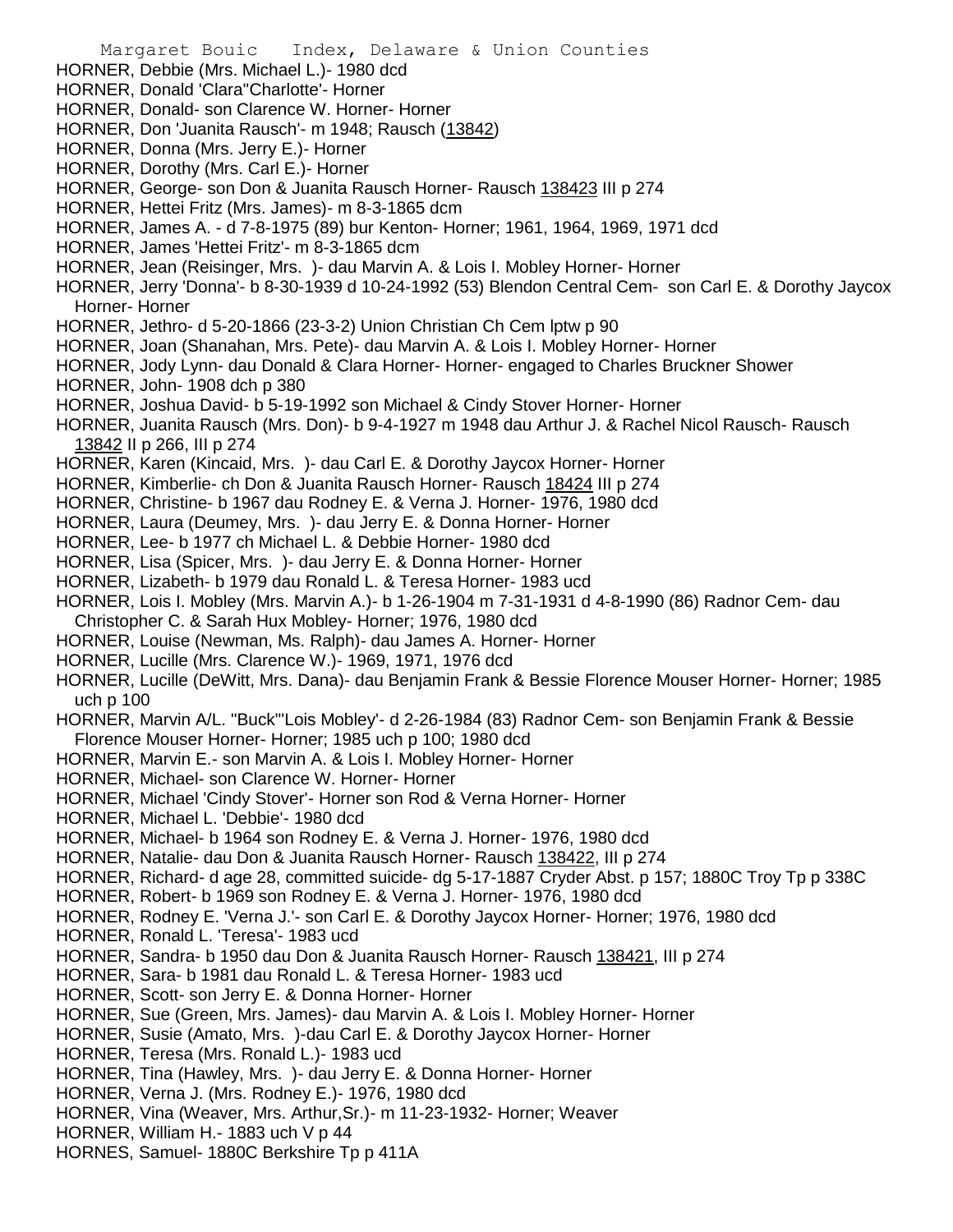- HORNET, Lydia (Densmore, Mrs. Jonathan)- b 2-16-1822 d 12-28-1885 ped Gertrude Mary Weidner 13, delge III p $\overline{7}$
- HORNEY, Alice G. (Mrs. Raymond Edward)- d 11-12-1977 (73) Union Cem- Horney
- HORNEY, Annette Powers (Mrs. John)- b 2-26-1842/4 Clark Co m 3-26-1863 ucm 3425 d 5-7-1909 (66y3m) Oakdale Cem 2227 (138F) I p 127 (F-R8-1); dau Edward & Polly Dines Powers- 1883 uch V p 131; 1870C Paris Tp 115-116 p 17 (26,O); 1880C Paris Tp 90-92 p 10 (37,O,O,O); 1900C Liberty Tp 241-245 p 11A (56,O,O,O) no ch
- HORNEY, Cassius John 'Jennie Worthington'- b 5-22-1889/8 m 12-22-1907 d 9-2-1961 York Cem p 50 son Jessie & Zella Rhodes Horney- Horney; dumch p 106
- HORNEY, Charles- son John Cassius & Helen Haines Horney- Horney
- HORNEY, Debbie- b 1962 dau Robert Gene & Roselyn L. Horney- 1973, 1975, 1977, 1979, 1981, 1983 ucd HORNEY, Deborah (Mrs. John M.)- 1870C Paris Tp 115-116 p 17 (49,O)
- HORNING, Deborah Horner (Mrs. Paris)- b 8-25-1811 d 6-5-1893 Union Christian Ch Cem lptw p 90
- HORNEY, Eliza- 1860C Dover Tp 208 (38,O)
- HORNEY, Eliza Mills (Mrs. Jethro)- m 8-17-1865 ucm 3768
- HORNEY, Eliza (Turner, Mrs. Joshua)- m 4-3-1869 ucm 4530, unec VI p 28
- HORNEY, Frederick- adopted son John & Annette Powers Horney- 1880C Paris Tp 90-92 p 10 (4,O,O,O)
- HORNEY, Robert Gene 'Roselyn L.'- son John Cassius & Helen Haines Horney- Horney; 1973, 1975, 1977, 1979, 1981, 1983, 1991 ucd
- HORNEY, Hazel Ruth (Thompson, Mrs. )- dau Cassius John & Jennie Worthington Horney- Horney
- HORNEY, Helen Haines (Mrs. John Cassius)- m 3-19-1938- Horney
- HORNEY, Helen (Schirtzinger, Mrs. )- dau Raymond Edward & Alice G. Horney- Horney
- HORNEY, Hester J.- 1870C Paris Tp 115-116 p 17 (17,O)
- HORNEY, James- 1883 uch IV p 458
- HORNEY, Jeff- b 1970 son Robert Gene & Roselyn L. Horney- 1973, 1975, 1977, 1979, 1981, 1983, 1991 ucd
- HORNEY, Jennie Worthington (Mrs. Cassius John)- b 1890 m 12-22-1907 d 12-1945 York Cem p 50- Horney
- HORNEY, Jessie (Blue, Mrs. Philis E.)- b 7-1893 Oakdale Cem II p 144 (M-R9-6)- dau Jessie & Nellie Amrine Horney- 1900C Paris Tp 136-139 p 8B (6,O,O,O); Marysville p 71; 1949 ucd
- HORNEY, Jessie'Nellie Amrine'- b 9-1864/6 d 10-25-1924 (58) Oakdale Cem 3678 (D47) I p 8 9D-R3-1)- sonin-law of Alfred & Lucy Amrine- 1900C Paris Tp 136-139 p 8B (32,O,O,O) m 10y
- HORNEY, Jethro 'Eliza Mills'- m 8-17-1865 ucm 3768; 1883 uch IV p 492
- HORNEY, Jethro- stepson Joshua & Elizabeth Turner- 1870C Allen Tp 12 p 1 (3,O); 1880C Paris Tp 73-75 p 8 (13,O,O,O)
- HORNEY, John 'Annette Powers'- m 3-26-1863 ucm 3425; 1880C Paris Tp 90-92 p 10 (40,O,O,O)
- HORNEY, John Cassius 'Helen Haines'- b 2-9-1919 m 3-19-1938 d 4-18-1975 (56) E. Liberty Cem- son Cassius John & Jennie Worthington Horney- Horney
- HORNEY, John M.'Deborah'- b 3-1839 d 10-14-1910 (71y3m) O 2330 (138F) I p 127 (F-R8-1); 1883 uch IV p 457, 492; 1870C Paris Tp 1115-116 p 17 (30,O); 1900C Liberty Tp 241-245 p 11A (61,O,O,O) m 37y
- HORNEY, Julian- 1870C Paris Tp 115-116 p 17 (19,O)
- HORNEY, J. 'Zella Rhoades'- d 6-16-1864- dumch p 106; 1883 uch IV p 485, 494, 536; uca p 102
- HORNING, Katharine Brian- b 1890 d 1976 Our Lady of Lourdes, lptw p 52
- HORNEY, Lloyd- son Cassius John & Jennie Worthington Horney- Horney
- HORNEY, Lloyd W.- b 5-26-1924 d 2-24-1972 York Cem p 50 WWII
- HORNEY, Lydia (Rakestraw, Mrs. Jesse)- m 6-26-1845 Madison Co unec X p 17
- HORNEY, Maxwell- b 2-1891 son Jessie & Nellie Amrine Horney- 1900C Paris Tp 136-139 p 8B (9,O,O,O)
- HORNEY, Milo L.- 1860C Dover Tp 208 (8,O)
- HORNEY, Nellie Amrine (Mrs. Jesie)- b 12-1871 dau Alfred & Lucy Amrine- 1900C Paris Tp 1136-139 p 8B (28,O,O,O) m 10y
- HORNEY, Nelson- 1870C Orange Tp 423 (22)
- HORNEY, Paris 'Deborah Horner'- b 2-22-1810 d 5-3-1855 Union Christian Ch. Cem. lptw p 90
- HORNEY, Raymond Edward 'Alice G.'- d 2-14-1971 (70) Union Cem- Horney
- HORNEY, Rebecca (Fox, Mrs. )- dau Cassius John & Jennie Worthington Horney- Horney
- HORNEY, Rhonda- b 1960- dau Robert Gene & Roselyn L. Horney- 1975, 1977, 1979, 1981 ucd
- HORNEY, Robert "Robbie"- b 1969 son Robert Gene & Roselyn L. Horney- 1973, 1977, 1979, 1981, 1983 ucd
- HORNEY, Roselyn L. (Mrs. Robert Gene)- 1973, 1975, 1977, 1979, 1981, 1983, 1991 ucd
- HORNEY, Roxana Rader (Mrs. ) b 11-11-1899 d 1-24-1981 (81) dau Peter & Mary Bobb Rader- Horney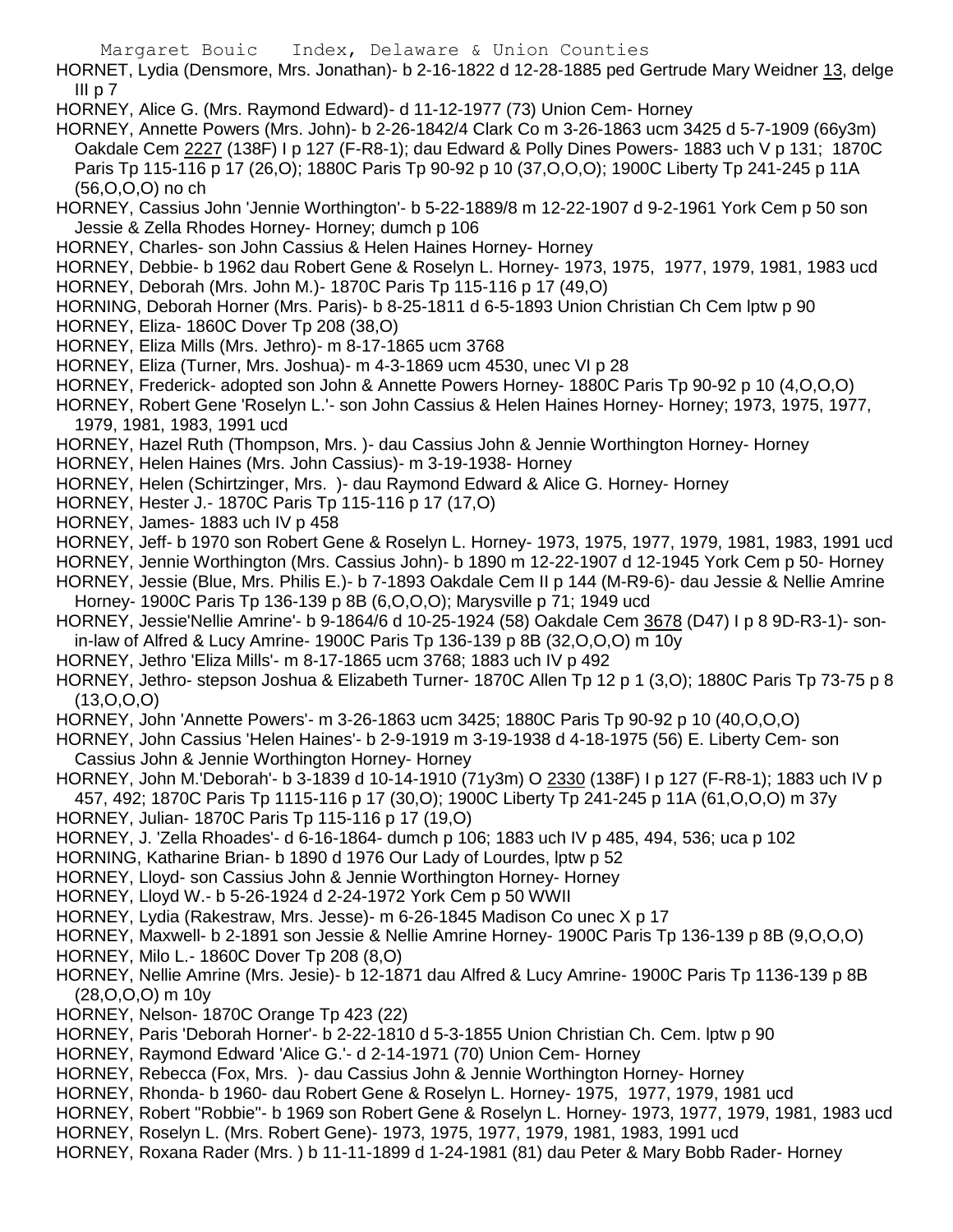Margaret Bouic Index, Delaware & Union Counties HORNEY, Sarah I.- 1860C Dover Tp 208 (12,O) HORNEY, Sherry- dau John Cassius & Helen Haines Horney- Horney HORNEY, William- 1860C Dover Tp 208 (21,O) HORNEY, Zella B.- b 1876 d 5-25-1888 (17y4m) Oakdale Cem 396 I p 81 (D-R3-1) HORNEY, Zella B. (Thomas, Mrs. )- dau Cassius John & Jennie Worthington Horney- Horney HORNEY, Zella Rhoades (Mrs. J.)- dau Walter W. & Rebecca Johnson Rhoades- dumch p 106 HORNICKLE, Elva (Ulrich, Mrs. Arnot Stanley)- m 1911 Weiser p 44 HORNING, Amy- b 1958 dau Curtis C. & Janet C. Horning- 1964, 1969, 1971 dcd HORNING, Carlyn- b 1951 dau Curtis C. & Janet C. Horning- 1964, 1969, 1971 dcd HORNING, Cathy- 1980 dcd HORNING, Curtis C. 'Janet C.' 1964, 1969, 1971, 1976, 1980 dcd HORNING, David- b 1953 son Curtis C. & Janet C. Horning- 1964, 1969, 1971 dcd HORNING, Dorothy (Copenhaver, Mrs. Robert Elwood) div Weiser p 347 HORNING, Elizabeth- b 1963 dau Curtis C. & Janet C. Horning- 1964, 1969, 1971 dcd HORNING, Janet C. (Mrs. Curtis C.)- 1964, 1969, 1971 dcd HORNIS, Alexander M.- Hornis HORNIS, Alexander- son Alexander M. Hornis- Hornis HORNISH, Chloe H. Vanatta (Mrs. Ken M.)- Hornish; 1980 dcd HORNISH, George R.- son Kern M. & Chloe Vanata Hornish- Hornish HORNISH, Kern M. "Jack" 'Chloe Vanatta'- d 3-31-1977 (76) bur Akron- Hornish HORNS, Alvira- dau Christopher & Cintha Horns- 1850C Kingston Tp 3189 p 170 (1,O) HORNS, Christopher 'Cintha'- 1850C Kingston Tp 3189 p 170 (31,Pa) HORNS, Cintha (Mrs. Christopher)- 1850C Kingston Tp 3189 p 170 (27,O) HORNS, Harriett E.- dau Christopher & Cintha Horns- 1850C Kingston Tp 3189 p 170 (6,O) HORNS, Jane- dau Christopher & Cintha Horns- 1850C Kingston Tp 3189 p 170 (8,O) HORNS, Munroe- son Christopher & Cintha Horns- 1850C Kingston Tp 3189 p 170 (4,O) HORNSBY, Amy - dau Fred C. & Betty E. Hornsby- 1976 dcd HORNSBY, Betty E. (Mrs. Fred C.)- 1976, 1980 dcd HORNSBY, Craig E. 'Helen L.'- son John Lewis,Sr. & Levinia Hornsby- Hornsby; 1979 ucd HORNSBY, Dawn A. White (Mrs. Ted Richard)- m 7-1-1989 dau Ralph & Bonnie White- Hornsby HORNSBY, Fred C. 'Betty E.'- son Ray & Lela A. Hornsby- Hornsby; 1976, 1980 dcd HORNSBY, Geraldine (Mrs. Howard S.)- 1961, 1964, 1976, 1980 dcd HORNSBY, Hazel M. (Mrs. John W.) - Hornsby; 1961, 1964, 1969 ucd HORNSBY, Helen L. (Mrs. Craig E.)- 1979 ucd HORNSBY, Howard S.'Geraldine'- son Ray & Lela Hornsby- Hornsby; 1961, 1964, 1969, 1971, 1976, 1980 dcd HORNSBY, John Lewis,Sr. 'Levinia'- d 1-27-1984 (49) Waldor Cem- son John W. & Hazel Hornsby- Hornsby HORNSBY, John Lewis,Jr.- son John Lewis,Sr & Levinia Hornsby- Hornsby HORNSBY, John W. 'Hazel'- d 8-11-1977 (83) Fargo Cem- Hornsby; 1961, 1964, 1969, 1971, 1976, 1980 dcd HORNSBY, Julie- b 1963 dau Fred C. & Betty E. Hornsby- 1976, 1980 dcd HORNSBY, Lela A. (Mrs. Ray)- d 9-11-1986 (87) Radnor Cem- Hornsby HORNSBY, Leland- son John W. & Hazel Hornsby- Hornsby HORNSBY, Levinia (Mrs. John Lewis,Sr.)- Hornsby HORNSBY, Lucille (Hessey, Mrs. Thomas)- dau John W. & Hazel Hornsby- Hornsby HORNSBY, Melinda A. Schrote (Mrs. Steven R.)- m 8-21-1981 dau Gerlad H. Schrote- Hornsby HORNSBY, Michael Alan 'Theresa Lynn Hall'- b 1960 son Howard S. & Geraldine Hornsby- 1961, 1964, 1976, 1980 dcd HORNSBY, Naomi F.- dau Ray & Lela A. Hornsby- Hornsby HORNSBY, Paul E.- son Ray & Lela A. Hornsby- Hornsby HORNSBY, Mrs. Paul- Pabst 8 p 39 HORNSBY, Ray 'Lela A.'- Hornsby HORNSBY, Robert Allen- b, d 9-15-1960 Marengo Cem- son John Hornsby- Hornsby HORNSBY, Roy- son John W. & Hazel M. Hornsby- Hornsby; 1961 dcd (16) HORNSBY, Ruth- dau Ray & Lela A. Hornsby- Hornsby HORNSBY, Stella M. (Tillman, Mrs. Bernard)- m 9-1-1950- Hornsby; Graham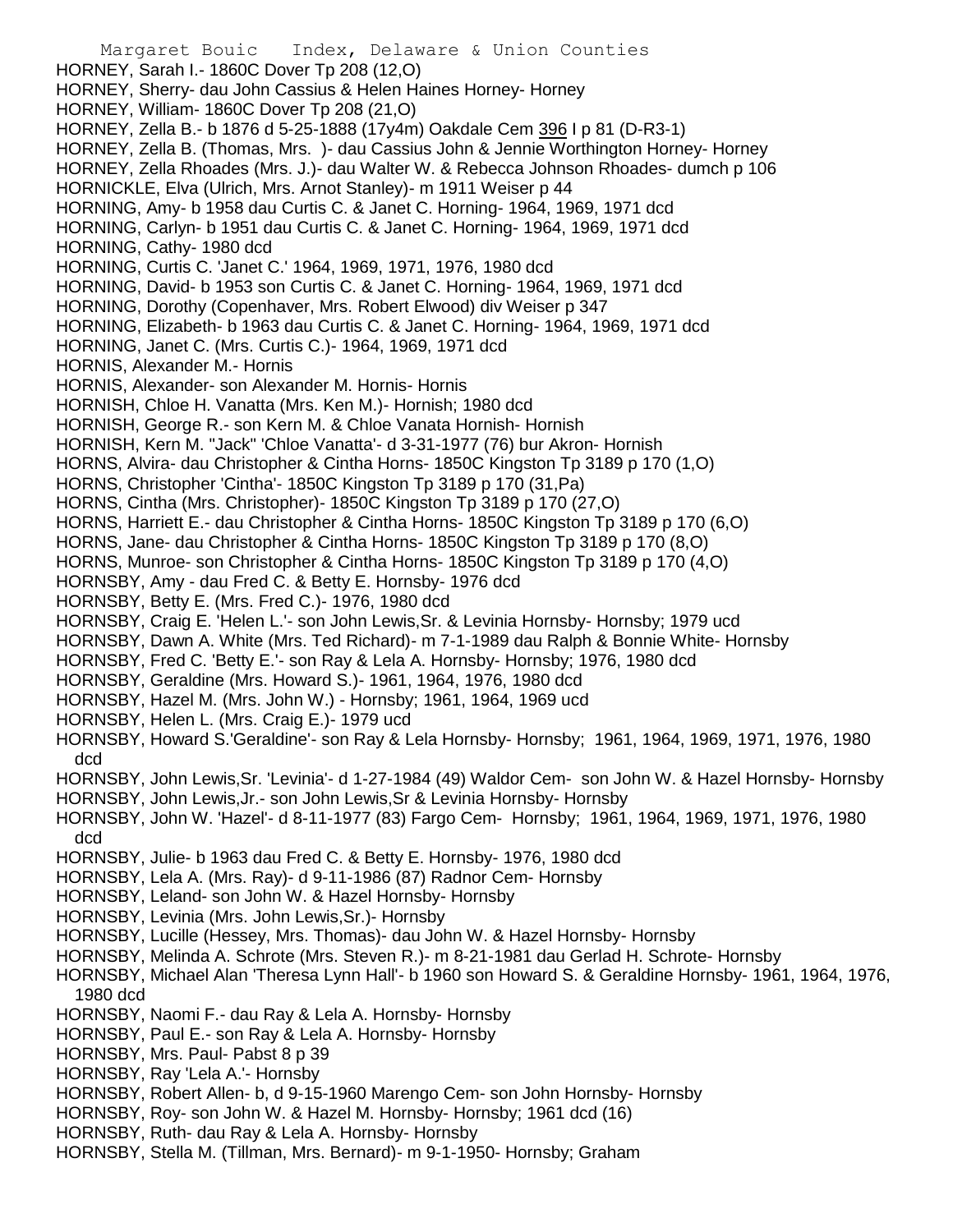- HORNSBY, Steven R.'Melinda A. Schrote'- b 1958 m 8-21-1981 son Howard S. & Geraldine Hornsby-Hornsby; 1961, 1964, 1976, 1980 dcd
- HORNSBY, Susan Rachel (Mrs. )- d Friday dg 2-2-1950 Oak Grove Cem
- HORNSBY, Ted Richard 'Dawn A. White'- b 1967 m 7-1-1989 son Howard S. & Geraldine Hornsby- Hornsby; 1976, 1980 dcd
- HORNSBY, Theresa Lynn Hall (Mrs. Michael Alan)- dau Ted Hall- Hornsby
- HORNSBY, Timothy Edward- b 10-30-1986- son Steven R. & Melinda A. Schrote Hornsby- Hornsby
- HORNSBY, Vickie (Davis, Mrs. Richard)- dau Paul Hornsby- Hornsby
- HORONU- Cherokee Indian- d 3-12-1828 (90y)- dcg p 42 Del Pat & Fr Chronicle or chief of Wyandot Indians Del Patron 3-27-1828 Reed Abst. p 89
- HOROW, Malillda- 180C Concord Tp 265 (10)
- HOROWITZ, Barbara M. Davis (Mrs. )- d 8-13-1991 (64) Horowitz
- HOROWITZ, Mark- son Barbara M. Davis Horowitz- Horowitz
- HOROWITZ, Marti (Bekey, Mrs. Stanley Zolton)- 1915 uch p 150
- HOROWITZ, Susan (Gueye, Ms. )- dau Barbara M. Davis Horowitz- Horowitz
- HORR, ---wsc Grah p 27
- HORR, ALLEN & delge IV p 9
- HORR, Alice Hyde- dg 10-6-1891 Cryder Abst. p 69
- HORR, Alice Langdon (Mrs. Quentin Durward)- Pabst 2 p 48- sister Mrs. A. G. Swam- dg 2-13-1892 Cryder Abst p 46
- HORR, Amanda (White, Mrs. James M.)- m 1-14-1847 dcm
- HORR, Andrew C.- 1908 dch p 396
- HORR, Anna Alice (Jones, Mrs. Leroy R.)- Pabst 2 p 49
- HORR, Anna Starr (Kamper, Mrs. William George)- dau Quentin Durward & Alice Langdon Horr- Pabst 2 p 48, 49
- HORR, Austin (23-1890) b Michigan, Allen Tp, uninf p 6
- HORR, Austin- 1880C Liberty Tp Un Co 59-60 p 7 (11,Mich,O,O)
- HORR, Ostin- son Calvin & Mary J. Horr- 1880C York Tp 259 p 25 (12,Mich,NY,Mich)
- HORR, C. A.- guardian of Elijah Horr unec IV p 9
- HORR, Calvin 'Mary J.'- 1880C York Tp 259 p 25 (48,NY,NY,NY)
- HORR, C. S.- d 7-26-1892 SR York Cem p 58; 1883 uch IV p 533
- HORR, Eber- Pabst 5 p 3
- HORR, E. C.- d 12-28-1861; 1883 uch IV p 473
- HORR, Elijah 'Myrtle Amrine; m 1897 unec IV p 9
- HORR, Emma (Mrs. )- (WCTU)- unec III p 57
- HORR, L. Estelle- dau Quentin & Alice Langdon Horr- Pabst 2 p 48; grad DHS 1888; delge VII p 26, IV p 46, 47
- HORR, F.- 1880 dch p 366
- HORR, Francis Grant 'Ruth Darby Allen;- m 2-26-1832 Ohio St. Gaz 3-1-1832 Cryder Abs p 15- son Josiah & Lucy Powers Horr- Pabst 2 p 48,49; delge II, IX p 53 p 30; 1835 men p 25 #219 p 41 Delaware Tp
- HORR, Francis T.- b 1845 d 1846 Oak Grove Powell p 433
- HORR, Isaac- Pabst 2 p 47
- HORR, J.- 1857 Lincoln Tp, delge V p 300
- HORR, John- Pabst 2 p 46; delge IX p 34
- HORR, Joseph 'Mary Simmons'- m 1-1832 Peru Tp dcga p 56 Ohio St Gaz
- HORR, Josiah- d 8-31-1886 (84-1-17) Marengo Cem Powell p 373
- HORR, Josiah 'Lucy Powers'- son Jonathan & Sarah Heard Horr- Pabst 2 p 46, 49
- HORR, Lucy- d 1-3-1866 (88) Marengo Cem Powell p 373
- HORR, Lucy- dau Francis G. & Ruth Darby Horr- Pabst 2 p 46, 47; 1850C Delaware Town 1039 p 82 (8,O)
- HORR, Lucy (Griffin, Mrs. Stockton Lee)- m 12-17-1863 dcm
- HORR, Lucy Powers (Mrs. Josiah)- Pabst 2 p 49
- HORR, Mahala (Board, Mrs. Commodore)- m 3-1-1836 dcm
- HORR, Mary Ann (Mrs. Joseph)- Pabst 2 p 47
- HORR, Mary J. (Mrs. Calvin)- 1880C York Tp 259 p 25 (31,O,O,NY)
- HORR, Mary Simmons (Mrs. Joseph)- m 1-1832 Peru Tp dcga p 56 Ohio St. Gazette
- HORR, Maxine Estelle- Pabst 2 p 49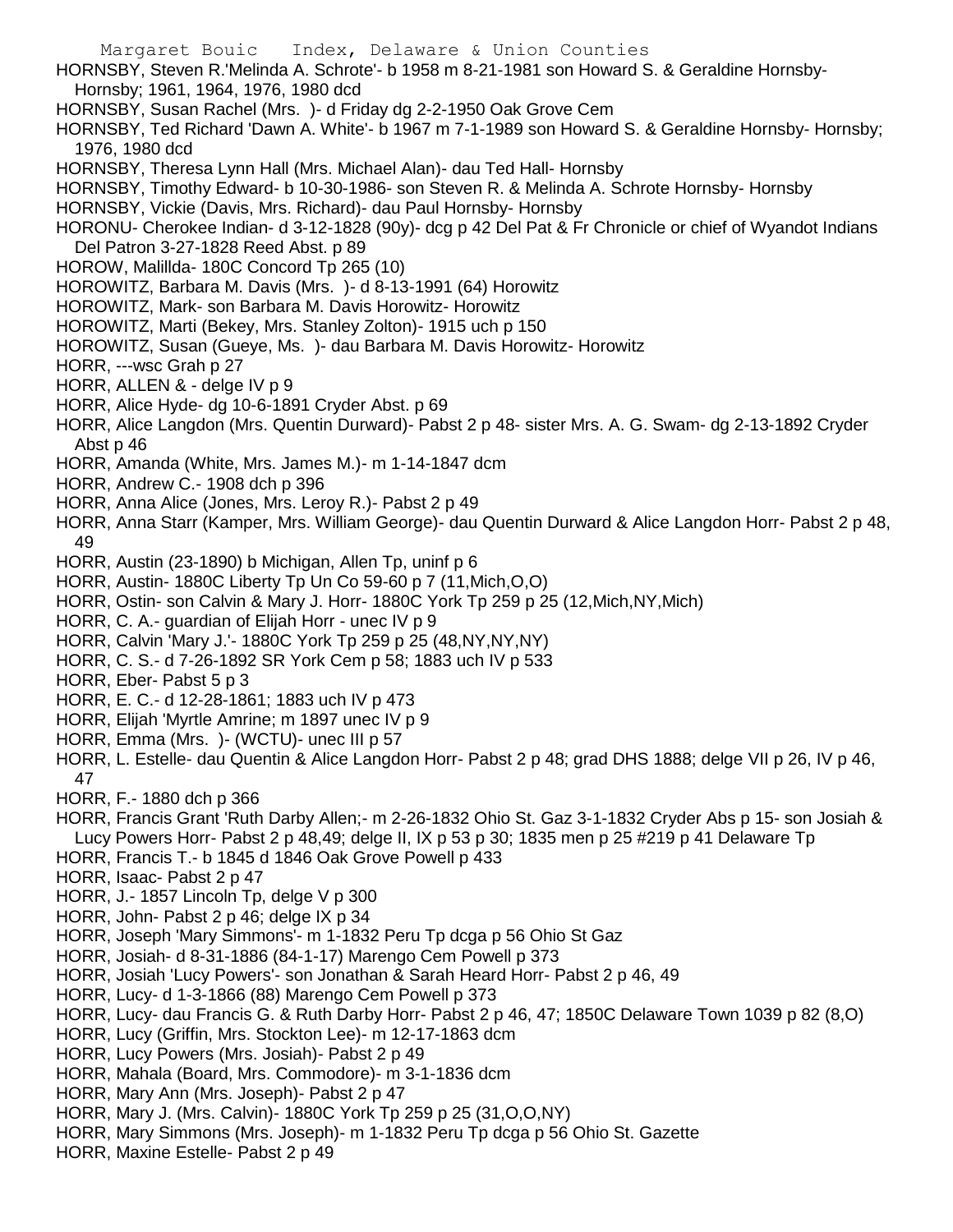- Margaret Bouic Index, Delaware & Union Counties
- HORR, Myrtle Amrine (Mrs. Elijah)- m 1897 unec IV p 9
- HORR, Myrtle Miller- b 1879 d 1965 Oakdale Cem (C-1) I p 142
- HORR, Olive- dau Francis G. & Ruth Darby Horr- Pabst 2 p 48; 1850C Delaware Town 1039 p 82 (12,O)
- HORR, Olive L. (Starr, Mrs. Nathan W/V.)- m 11-10-1859 dcm; Sand p 2
- HORR, Quentin D. 'Alice Langdon'- son Francis G. & Ruth Darby Horr -Pabst 2 p 48; 1850C Delaware Town 1039 p 82 (17,O); 1880C Delaware Town p 486C
- HORR, Robert H.- son Quentin Durward & Alice Langdon Horr- Pabst 2 p 48; Grad DHS 1882, delge VII p 6
- HORR, Ruth Darby Allen (Mrs. Francis Grant)- dau Col B. F. Allen- dg 4-6-1866 Cryder Abst p 54.;Pabst 2 p 46, 48; 1850C Delaware Town 1039 p 82 (34,O); 1870C Delaware Town 303 (54); 1880C Del. Town p 534A; delge II p 30; 1869 wsc p 6; Pabst 8 p 17
- HORR, Sarah H.- d 10-3-1866 (26)-dau Francis Grant & Ruth Darby Horr- Cryder Ab p 58; 1850C Delaware Town 1039 p 82 (9,O)
- HORR, Sarah Heard (Mrs. Jonathan)- Pabst 2 p 49
- HORR, Silvester- son Calvin & Mary J. Horr- 1880C York Tp 259 p 25 (7,Mich,NY,Mich) also 1880C Liberty Tp 235-246 (7,Mich,-,-)
- HORR, Sophronia/Soppronia (Mrs. Joseph)- Pabst 2 p 46
- HORR, Sophronia Lawrence (Mrs. Josiah)- d 8-12-1898 (91-7-26) Marengo Cem, Powell p 373; Pabst 2 p 46
- HORR, Vina- 1880C Troy Tp p 337A
- HORR, Wilhrlmina- Pabst 2 p 49
- HORRACE, James- 1880C Delaware Town p 524A
- HORRALL, Christopher 'Grace Riddle'- m 5-4-1815 Madison Co unec IX p 29
- HORRALL, Grace Riddle (Mrs. Christopher)- m 5-4-1815 Madison Co unec IX p 29
- HORRELL, Maurice W. 'Vivian'- 1976 dcd
- HORRELL, Vivian (Mrs. Maurice W.)- 1976 dcd
- HORRICKS, Margaret (Tanner, Mrs. James)- m 7-29-1870 ucm 5905
- HORRMAN, Rob- grad Buckeye Valley- Horrman
- HORRMANN, Lisa- b 1971 dau William C. & Sandra Horrmann- 1976, 1980 dcd
- HORRMANN, Raymond- b 1963 son Sandra E. Horrmann- 19969, 1976, 1980 dcd
- HORRMANN, Robert- b 1966 son Sandra E. Horrmann- 1969, 1976, 1980 dcd
- HORRMANN, Sandra E. (Mrs, William C.)- 1976, 1980 dcd
- HORRMANN, William C. 'Sandra'- 1976, 1980 dcd
- HORROCHS, Dr. John E.- Horrocks
- HORROCHS, Mrs. Dr. John E.- d 8-23-1961 (46) dau Mrs. Wyllis A. Bellinger, bur St. Joseph Cem, Cols. **Horrocks**
- HORRWORTH/HOORWITCH, E. A. -b 1902 d 1961 Oakdale Cem I p 142 son Myrtle Mill Horr
- HORSEFIELD, Kkevin C.- 1991 ucd
- HORSEY, Carol Ruth- b 11-2-5-1945 dau James Frederick,Jr. & Myra May Kahle Horsey- Weiser p 684
- HORSEY, James Frederick,Jr. 'Myra May Kahle'- Weiser p 684
- HORSEY, James Frederick III p son James Frederick,Jr. & Myra May Kahle Horsey- Weiser p 684
- HORSEY, Katherine Dale- b 3-11-1953 dau James Frederick, Jr. & Myra May Kahle Horsey- Weiser p 684
- HORSEY, Myra May Kahle (Mrs. James Frederick,Jr.)- b 5-1-1924 dau Richard Benton & Ruth Dodd Kahle-Weiser p 684
- HORSFALL, Elizabeth (Mrs. Jonathan)- ped Doris Wright Tice 11
- HORSFALL, Ella Mae (Wright, Mrs. Eugene)- b 1860 Ky dau Jonathan,Sr. & Elizaabeth Horsfall- ped Doris Wright Tice 5
- HORSFALL, Jonas 'Susanah'- d 3-24-1880 Ky- ped Doris Wright Tice 20
- HORSFALL, Jonathan 'Elizabeth'- d 10-15-1886 Ky- son Jonas & Susanah Horsfall- ped Doris Wright Tice 10
- HORSFALL, Susanah (Mrs. Jonas)- b 1786 d 12-19-1863 (77) ped Doris Wright Tice 21
- HORSHAW, Phillip- 1880 dch p 193, 200, 484; 1908 dch p 132, 140, 485; Powell p 260, Scioto Tp
- HORSLEY, Ann (Counts, Mrs. )- dau Odis E.,Sr. & Marjorie M. Conkle Horsley- Horsley
- HORSLEY, Dorothy (Waugh, Mrs.) sister William M. Horsley, Sr.- Horsley
- HORSLEY, Dwayne- b 1961 son Odis E. & Marjorie Horsley- 1964, 1976 dcd
- HORSLEY, Edna (Perry, Mrs. Hollice R.)- b 4-10-1911 m 4-26-1969 d 7-2-1989 (78) dau Elmer E. & Lou-Carrie Annis Jarvis Horsley- Horsley
- HORSLEY, Elbert 'Mary'- 1983, 1991 ucd
- HORSLEY, Elmer E. 'Lou-Carrie Annis Jarvis'- Horsley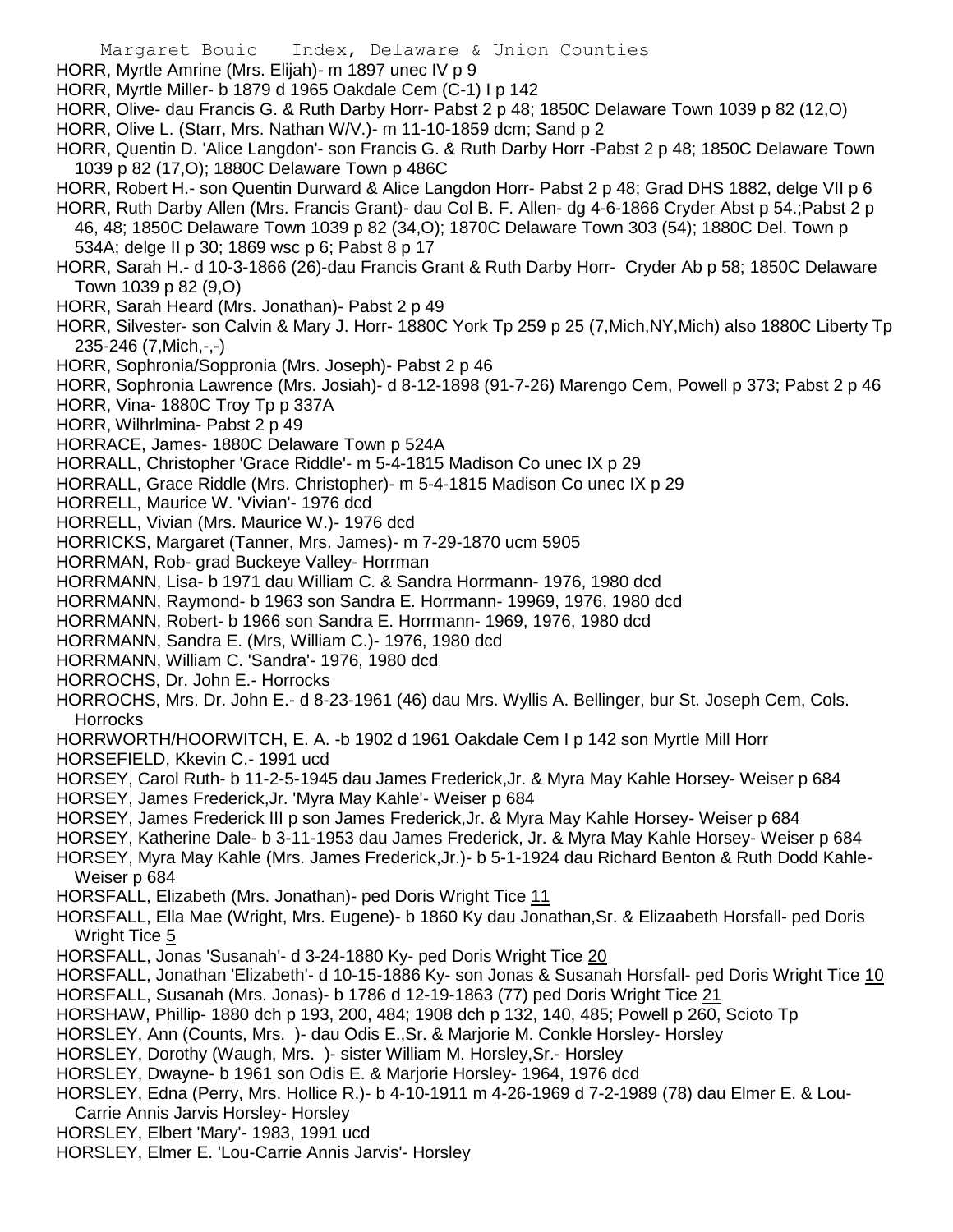Margaret Bouic Index, Delaware & Union Counties HORSLEY, Ethel (Davis, Mrs. )- sister William M. Horsley,Sr.- Horsley HORSLEY, Gretchen- b 1974 dau Elbert & Mary Horsley- 1983, 1991 ucd HORSLEY, James Allen- b d 7-12-1970 bur Sunbury son Henry K. Horsley- Horsley HORSLEY, Ida Snider (Mrs. James)- Horsley HORSLEY, Irmgard Sailer (Mrs. William M,Sr)- m 3-7-1945- Horsley HORSLEY, James 'Ida Snider'- Horsley HORSLEY, Jessie- b 1980 ch Elbert & Mary Horsley- 1983, 1991 ucd HORSLEY, Linda (Evilsizor, Mrs. )- dau William M.,Sr. & Irmgard Sailer Horsley- Horsley HORSLEY, Lou-Carrie Annis Jarvis (Mrs. Elmer E.)- Horsley HORSLEY, Margaret/Marjorie- b 1958 dau Odis E. & Marjorie Horsley 1959 ucd; 1961, 1964, 1976 dcd HORSLEY, Marjorie M. Conkle (Mrs. Odis E.,Sr)- d 4-2-1986 (49) Sunbury Mem. Pk.- dau William Conkle-Horsley; 1959 ucd; 1961, 1964, 1976, 1980 dcd HORSLEY, Marjorie- dau William M.Sr. & Irmgard Sailer Horsley- Horsley HORSLEY, Mary (Mrs. Elbert)- 1983, 1991 ucd HORSLEY, Nancy J. (Mrs. Odis E.)- 1976 dcd HORSLEY, Odis E.,Sr. 'Marjorie M. Conkle'- Horsley; 1959 ucd; 1961, 1964, 1976, 1980 dcd HORSLEY, Odis E.,Jr.'Nancy J.'- son Odis E.,Sr. & Marjorie M. Conkle Horsley- Horsley; 1959 ucd; 1961(5), 1964, 1976 dcd HORSLEY, Sandra (Ward, Mrs. )- dau William M.,Sr. & Irmgard Sailer Horsley- Horsley HORSLEY, Tammy- dau Henry K. Horsley- Horsley HORSLEY, Tracy- dau Henry K. Horsley- Horsley HORSLEY, William M.,Sr. 'Irmgard Sailer'- b 8-4-1921 m 3-7-1945 d 6-14-1990 (68) bur Champaign Co- son James & Ida Snider Horsley- Horsley HORSLEY, William H.,Jr- son William M.,Sr. & Irmgard Sailer Horsley- Horsley HORSNELL, Edna Russell (Mrs. James)- b 1889 d 1918 dau James & Grace E. Cox Russell- McKitrick p 451 HORSNELL, James 'Edna Russell'- McKitrick p 451 HORSNELL, James- b 1918 son James & Edna Russell Horsnell- McKitrick p 451 HORST, Rev. - 1915 uch p 221 HORST, Alice Barbara (William, Mrs. Elmer Emery)- m 1892 unec IV p 28 HORST, Annette- b 1963 dau Philip & Janet Horst- 1971 dcd HORST, Clara E. (Carpenter, Mrs. Ulysses James)- m 6-19-1890 Un Co- Jansen letter HORST, Conrad 'Margaret Zoellner'- b 1836 d 9-8-1896 Trinity Cem DJ p 80; uninf p 8,9 HORST, Diane Louise- dau Dr. George Horst- Horst- engaged to Emerson D. Miller HORST, Eileen- b 1962 dau Philip & Janet Horst- 1971 dcd HORST, Dr. George- Horst HORST, James- son Martin & Ruth Horst- Horst HORST, Margaret- b 5-1-1880 d 7-29-1971 dau Conrad & Margaret Zoellner Horst- Horst HORST, Margaret Zoellner (Mrs. Conrad)- Horst HORST, Janet (Mrs. Philip)- 1971 dcd HORST, Margaret (Shaw, Mrs. )- dau Martin & Ruth Horst- Horst HORST, Martin 'Ruth'- Horst HORST, Mary Jo (McCaw, Mrs. )- dau Martin & Ruth Horst- Horst HORST, Mary (Linzinmiere, Mrs. Frank)(Maegerlein, Mrs. Leonard)- 1915 uch p 630, 635 HORST, Mary (Ruhl, Mrs. George)- m 1859 unec IV p 28 HORST, Michael- b 1966 son Philip & Janet Horst- 1971 dcd HORST, Philip 'Janet'- 1971 dcd HORST, Ruth E. (Mrs. Martin)- d 1-18-1986 (86) bur Fairview Mem. Pk- Horst HORST, Suzannah- b 1971 dau Philip & Janet Horst- 1971 dcd HORST, William- son Martin & Ruth Horst- Horst HORSTMEYER, John- Horstmeyer HORSTMEYER, Lisa (Fitzgerald, Mrs. James L.)- m 6-9-1989 dau John Horstmeyer- Horstmeyer; Fitzgerald HORT, Francis- b 1808 d 1846 Oak Grove Powell p 433 HORTH, Douglas- Horth HORTH, Tracey- dau Douglas Horth- Horth- engaged to Jere Kreuger HORTNEY, Joe- DJ p 123

HORTON, Aaron- b 1974 son John H. & Florence Horton- 1975, 1977 ucd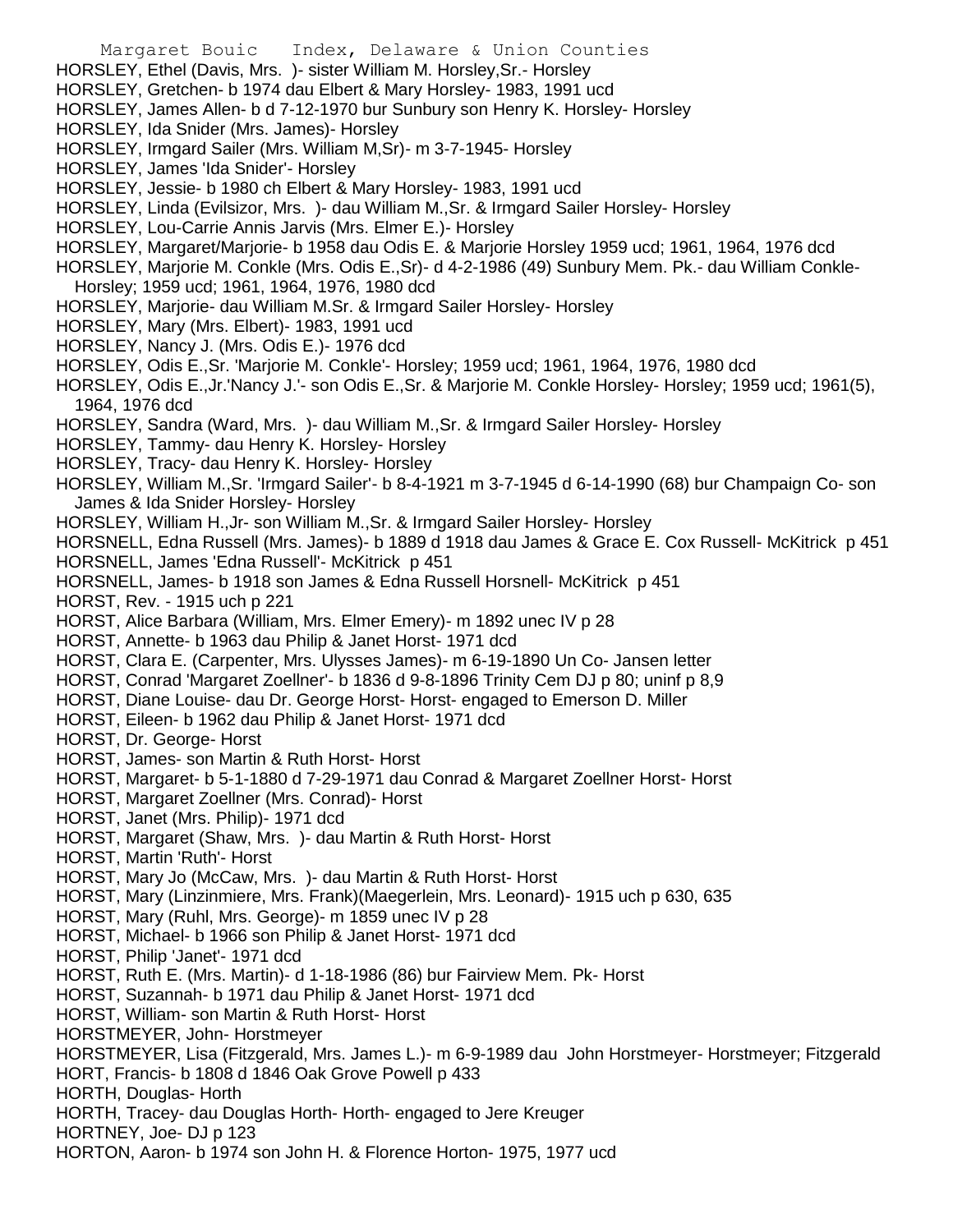- Margaret Bouic Index, Delaware & Union Counties
- HORTON, Alexander- dcw Bk 4 p 345 (36) surety
- HORTON, Alfred Ziba 'Mary Ann Goodwin'- Asp p 125a
- HORTON, Allen D.- son Harlan W. & Cleo Horton- 1961, 1964(16), 1980 dcd
- HORTON, Alma (Cleaver, Mrs. Ashley)- White II (68)
- HORTON, Andrew E. 'Maude Eliza Atkin'- b 11-14-1877 m 4-8-1902 d 9-2-1920 son Benjamin Jr. & Mary Jane Palmateer Horton- ped Michael Madden #215 14, unec X p 58; delge IV p 33
- HORTON, Benjamin,Jr. 'Mary Jane Palmateer'- b 7-18-1834 m 3-29-185- d 9-20-1897; ped Michael Madden #215 28; unec X p 59; delge IV p 33
- HORTON, Blake- son Harlan W. & Cleo Horton- 1961, 1964(12) dcd
- HORTON, Blanche- b 10-1884 dau Frank & Jennie White Horton- 1915 uch p 948; 1900C Jackson Tp 91-93 p 4B (15,O,O,O)
- HORTON, Catharine Kelley (Mrs. Michael)- m 9-7-1860 ucm 3062
- HORTON, Charles- 1980 dcd Genoa Tp
- HORTON, Charles- to US 11-4-1881 from Eng. Naturalization 3-5-1877
- HORTON, Charles- 1908 dch p 160;delge III p 63, IV p 4i
- HORTON, Charlotte M.- dau Thomas & Mary Horton- 1883 uch V p 507
- HORTON, Clara Eldora (Maine, mrs. Herbert Ephraim)- b 2-19-1858 m 1-29-1879 dau Alfred Ziba & Mary Ann Goodwin Horton- Asp (1274)
- HORTON, Cleo (Mrs. Harlan W.)- 1961, 1964 dcd
- HORTON, Craven- heir of John Watts- dcw Bk 2 p 402
- HORTON, Cyrus Wheeler 'Julia Edgecomb'- Asp p 125a
- HORTON, Dorothy Burger (Mrs. Edward)- b 10-22-1928 m 1951- Rausch 14735 II p 272, III p 288
- HORTON, Edgar D.'Sarah U. Criswell'- b 9-5-1836 m 4-23-1864 son Thomas & Mary Horton- 1915 uch p 264,
- 439; 1883 uch IV p 503, V p 501, 507; 1880C Jackson Tp 10 p 23 (45,O,Vt,Ct); uca p 103, 104
- HORTON, Edwin- son Thomas & Mary Horton- 1883 uch V p 507
- HORTON, Elizabeth Smith (Mrs. Roy C.)- m 1895- unec IV p 66
- HORTON, Emily A.- dau Thomas & Mary Horton- 1883 uch V p 507
- HORTON, Ethel (Hirst, Mrs. )- sister Lucy Horton- Horton
- HORTON, Ethel L. (Coons, Mrs. Arland T.)- b 8-1882 m 1-9-1902 dau Frank & Jennie White Horton- 1915 uch p 948; 1900C Jackson Tp 91-93 p 13 (17,O,O,O)
- HORTON, Florence (Mrs.John H.)- 1975, 1977 ucd
- HORTON, Florence P. Haffner (Mrs. James Blair,Jr.)- m 8-1-1953- Weiser p 41
- HORTON, Frank- son Edward D. & Sarah U. Criswell Horton- 1883 uch V p 507
- HORTON, Frank 'Jennie/Jemima White'- b 1855 m 8-28-1879 ucm 6520 d 1925 Price Cem djlm p 53- 1915 uch p 948; 1880C Jackson Tp 4 p 10 (23,O,O,O); 1900C jackson Tp 91-93 p 4B (45,O,O,O) m 21y
- HORTON, Gladys (Eddy, Mrs. )- b 1900 d 1972 Price Cem djlm p 53- dau Frank & Jennie White Horton- 1915
- uch p 948 HORTON, Harlan W. 'Thelma''Cleo'- 19961, 1964, 1976, 1980 dcd
- HORTON, Harriette Frances (Maine, Mrs. William Edgecomb)- b 1-10-1872 m 6-26-1895 dau Cyrus Wheeler & Julia Edgecomb Marine- Asp (1283)
- HORTON, Helen M.- dau Thomas & Mary Horton- 1883 uch V p 507
- HORTON, Howard- Pabst 5 p 1
- HORTON, Idella- b 1882 d 1885 Oak Grove Cem Powell p 433
- HORTON, James Blair 'Laura Emma Richter Schoch'- b 12-14-1897 m 7-89-1924- Weiser p 41
- HORTON, James Blair,Jr. 'Florence P. Haffner'- b 11-20-1926 m 8-1-1953 son James Blair & Laura Emma Richter Schoch Horton- Weiser p 41
- HORTON, James C.- b 3-3-1956 son James Blair,Jr. & Florence P. Haffner Horton- Weiser p 41
- HORTON, Jennie/Jemima White (Mrs. Frank)- b 1857 m 8-28-1879 ucm 6520 d 1930 Price Cem djlm p 53- 1915 uch p 948; 1880C Jackson Tp 4 p 10 (22,O,O,O); 1900C Jack. Tp 91-93 p 4B (42,O,O,O) m 21y, 3 ch;
- prob. dau D. R. & Alice J. White
- HORTON, John- 1908 dch p 412
- HORTON, John H. 'Florence'- 1975, 1977 ucd
- HORTON, John 'Josephine'- 1870C Delaware Town 330 (30)
- HORTON, John 'Philena Maine'- Asp (662)
- HORTON, Josephine (Mrs. John)- 1870C Delaware Town 330 (21)
- HORTON, Julia Edgecomb (Mrs. Cyrus Wheeler)- Asp p 125a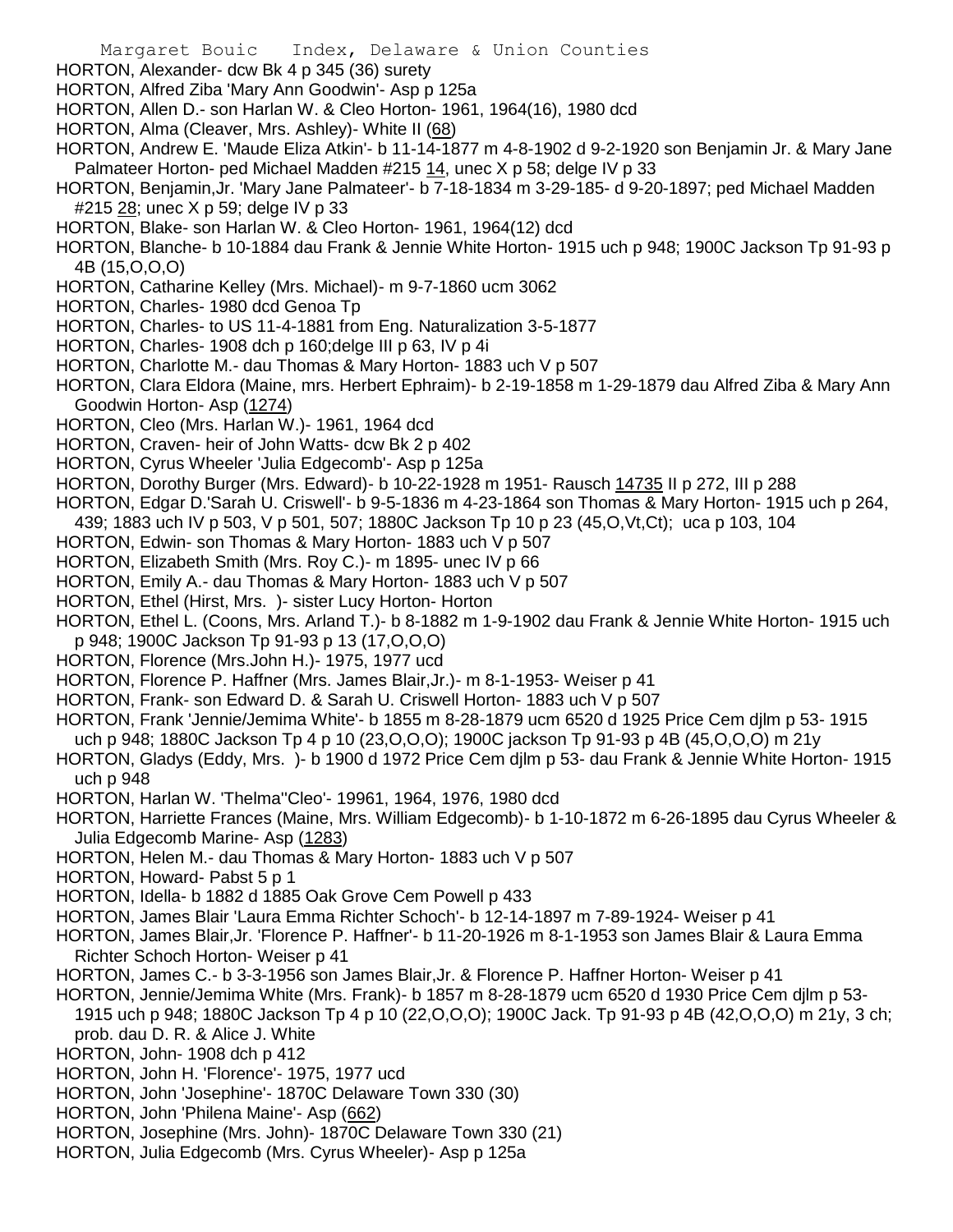- HORTON, Laura- 1880C Scioto Tp
- HORTON, Laura Emma Richter Schoch (Mrs. James Blair)- b 4-16-1903 m 7-9-1924 dau Ira C. & Laura Edith Richter Schoch- Weiser p 41
- HORTON, Lottie A.- dau Edgar D. & Sarah U. Criswell Horton- 1883 uch V p 507
- HORTON, Lucinda E. (Maine, Mrs. James Taylor)- m 5-2-1863 Asp (1292)
- HORTON, Lucy- d 11-29-1962 (79) bur Galena- Horton
- HORTON, Margaret- b 1840 Ger d 1-23-1916 (76y3m) Oakdale Cem I p 130 (F-R8-15)
- HORTON, Margaret E.- b 1880 d 1971 Oakdale Cem I p 130 (F-R8-15)
- HORTON, Mary Ann Goodwin (Mrs. Alfred Ziba)- Asp p 125a
- HORTON, Mary Areta (Kreager, Mrs. Rev. F. S.)- hmp p 298
- HORTON, Mary B.- dau John & Josepnine Horton- 1870C Delaware Town 330 (3m)
- HORTON, Mary Jane Palmateer (Mrs. Benjamin,Jr.)- b 10-20-1836 d 4-16-1913 ped Michael Madden #215 29 unec  $X$  p 59, delge IV p 33
- HORTON, Mary (Meek, Mrs. Eli)- m 3-5-1854 ucm 2081
- HORTON, Mary (Mrs. Thomas)- 1883 uch V p 507
- HORTON, Mayde Eliza (Mrs. Andrew E.)- b 4-4-1884 m 4-8-1902 d 11-16-1956 dau William & Almina Bird Atkin- ped Michael Madden #215 15; unec X p 59; delge IV p 35
- HORTON, Michael 'Catharine Kelley'- m 9-7-1860 ucm 3062
- HORTON, Mildred L.- 1980 dcd Oxford Tp
- HORTON, Milton- unclaimed letter 1853; unec V p 22
- HORTON, Nellie- dau Edgar E. & Sarah U. Criswell Horton- 1880C Jackson Tp 10 p 23 (21,O,O,O)
- HORTON, Orson- son Thomas & Mary Horton- 1883 uch V p 507
- HORTON, Paschal I.- son Thomas & Mary Horton- 1883 uch V p 507
- HORTON, Pattie A.- b 11-15-1954 dau James Blair,Jr. & Florence P. Haffner Horton- Weiser p 41
- HORTON, Philena Maine (Mrs. John)- b 6-13-1807 dau Jared Maine- Asp 662
- HORTON, Ralph- b 1-1891 son Frank & Jennie White Horton- 1915 uch p 948; 1900C Jackson Tp 91-93 p 4B (9,O,O,O)
- HORTON, Richard- 1908 dch p 282
- HORTON, Rita K.- query- delge IX p 44- Clark
- HORTON, Roy C. 'Elizabeth Smith'- m 1895 unec IV p 66
- HORTON, Sarah U. Criswell (Mrs. Edgar D.)- m 4-23-1864 dau William & Tacy Criswell- 1883 uch V p 507; 1880C Jackson Tp 10 p 23 (46,O,Pa,Va)
- HORTON, Sophia J.- dau Thomas & Mary Horton- 1883 uch V p 507
- HORTON, Susan- dau Harlan & Cleo?- 1961(15), 1964 dcd Berlin Tp
- HORTON, Thelma (Mrs. Harlan W.)- 1976, 1980 dcd
- HORTON, Thomas J.- son Edgar D. & Sarah U. Criswell Horton- 1915 uch p 507; 1880C Jackson Tp 10 p 23 (19,O,O,O)
- HORTON, Thomas- b 6-30-1958 son James Blair,Jr. & Florence P. Haffner Horton- Weiser p 41
- HORTON, Thomas 'Mary'- 1883 uch V p 507
- HORTON, Thomas- son Thomas & Mary Horton- 1883 uch V p 507
- HORTON, T. W.- unec III p 18
- HORTON, Vera Mae (Colling, Mrs. Harold J.)- b 5-7-1909 m 7-31-1954 dau Andrew E. & Maude Eliza Atkin Horton- ped Michael Madden  $#215$   $\overline{7}$  unec  $X$  p 58, delge IV p 33
- HORTON, W. H.- 1908 dch p 396
- HORTRUN, Elizabeth (Mrs. George)- 1870C Harlem Tp 372 (69)
- HORTURN, George 'Elizabeth'- 1870C Harlem Tp 372 (76)
- HORTSOOK, Cassander H. (Olney, Mrs. George B)- m 7-4-1837 Madison Co unec VIII p 38
- HORVATH, Barbara (Brooks, Mrs. )- sister John Horvath- Horvath
- HORVATH, Barbara Julia (Pataki, Mrs. William V.)- m 3-15-1969 dau John & Agnes Horvath- Horvath
- HORVATH, Brook- 1980 dcd
- HORVATH, Edward 'Sharon'- son Margaret Horvath- Horvath
- HORVATH, Elizabeth (Mazurek, Mrs. )- sister John Horvath- Horvath
- HORVATH, Hanna- dau Edward & Sharon Horvath- Horvath
- HORVATH, Helen (Figel, Mrs. )- sister John Horvath- Horvath
- HORVATH, Irene Prouty b 1929 dau Leo Clayton & Irene Agnes Follow Prouty- #305; unec X p 62, XII p 2,3,28; XIII p 3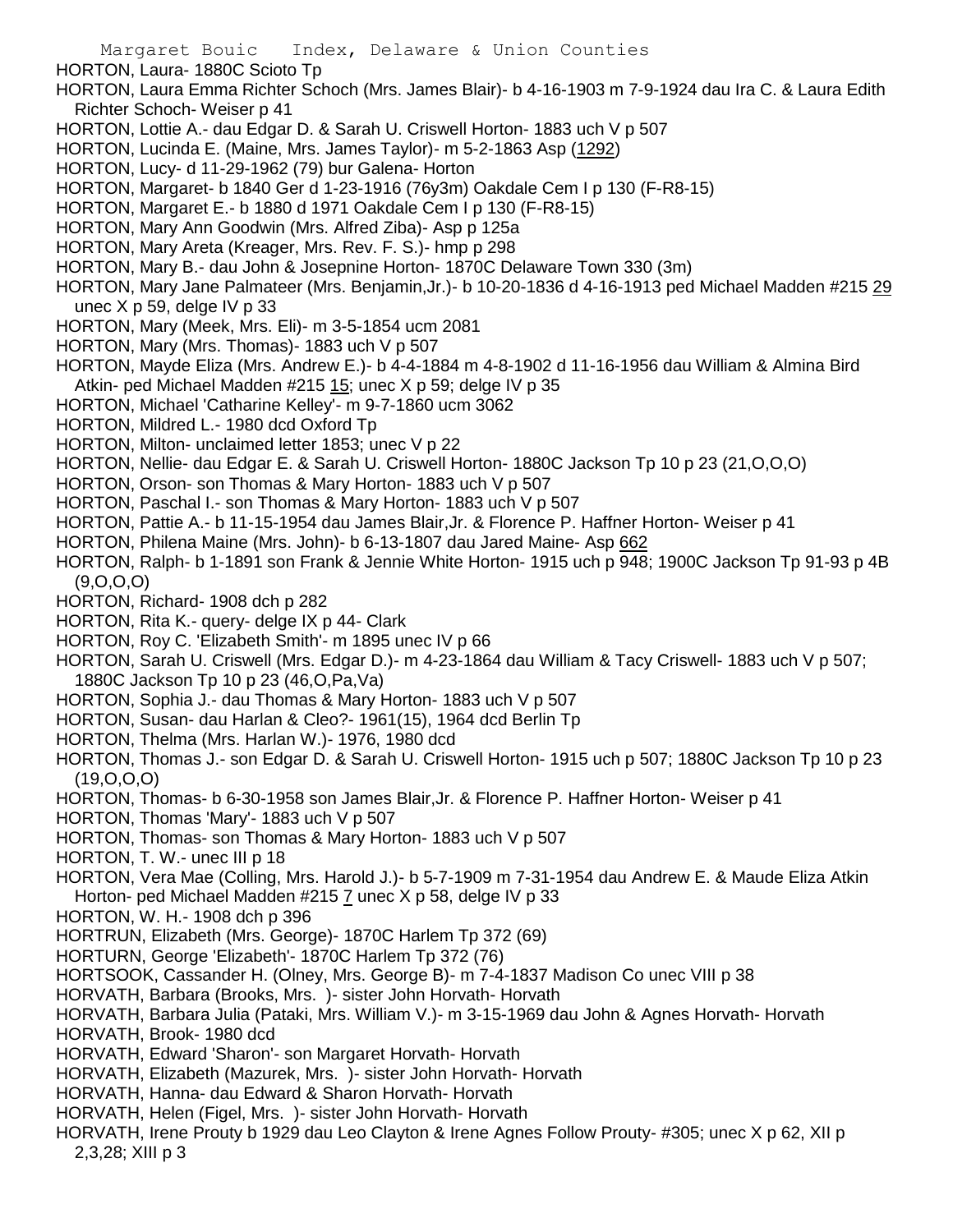HORVATH, Joe- brother John Horvath- Horbath

HORVATH, John 'Agnes'- Horvath

- HORVATH, Joshua- son Edward & Sharon Horvath- Horvath
- HORVATH, Margaret (Mrs. )- Horvath
- HORVATH, Margaret (Freshwater, Mrs. Robert Glen)- m 9-7-1948- Freshwater p 149
- HORVATH, Matthew James- d 7-9-1987 (5m) bur Westfiel Cem- son Edward & Sharon Horvath- Horvath
- HORVATH, Nancy Marlene Eberly (Mrs. Richard Alan)- b 11-10-1934 m 11-12-1955 dau Myron Francis &
- Mable Irene Schell Eberly- Weiser p 719
- HORVATH, Paul- brother John Horvath- Horvath
- HORVATH, Richard Alan 'Nancy Marlene Eberly'- b 7-28-1937 m 11-12-1955- Weiser p 719
- HORVATH, Richard Alan b 10-26-1956 son Richard Alan & Nancy Marlene Eberly Norvath- Weiser p 719
- HORVATH, Rose Ann (Strohm, Mrs. William M.)- dau John & Agnes Horvath- Horvath
- HORVATH, Sharon Curry (Mrs. Edward)- dau James & Susan Curry- Horvath
- HORVATH, Sherry Marie (Weiser, Mrs. James Allison)- b 6-1-1943 m 3-14-1959- Weiser p 501
- HORVATH, Steve- brother John Horvath- Horvath
- HORVEIL, Hiram 'Mary J. Johnson'- m 7-31-1851 ucm 1693
- HORVEIL, Mary J. Johnson (Mrs. Hiram)- m 7-31-1851 ucm 1693
- HORVEY, Deborah King (Mrs. Paris)- m 10-16-1836 Madison Co unec VII p 24
- HORVEY, Paris 'Deborah King'- m 10-16-1836 Madison Co unec VII p 24
- HOSACK, Ada 'Eunice Sloper'- m 12-13-1805 onwq I; Powers Pat p 169
- HOSACK, Caroline M. (Skidmore, Mrs. Josiah C.)- m 11-16-1878 ucm 6360; dau Weiser David & Mary Gibson Hosack- 1883 uch V p 388; 1870C Liberty Tp Un Co 235 p 28 (17,O)
- HOSACK, Charity (Mrs. John)- 1883 uch V p 388
- HOSACK, David- d 1-13-1944 (80) Washington Tp uninf p 27
- HOSACK, David 'Mary Gibson'- son John & Charity Hosack- 1915 uch p 443; unec X p 66, XII p 51; unec p 83; 1850C Liberty Tp Un Co 961-978 p 143 (42,O); 1870C Lib. Tp 235 p 28 (62,O); 1880C Lib. Tp 269-279 p 27 (73,O,Va,Va)
- HOSACK, Eunice Sloper (Mrs. Adam)- m 12-13-1805 onwq I; Powers Pat p 169
- HOSACK, Harrison- d 10-27-1863 son David & Mary Gibson Hosack- 1883 uch IV p 469, 470, V p 388; 1850C Liberty Tp Un Co 961-978 p 144 (9,O)
- HOSACK, Herbert 'Ruth Daum'- Hosack
- HOSACK, J.- uca p 83, Liberty Tp
- HOSACK, James- son David & Mary Gibson Hosack- 1883 uch V p 388; 1850C Liberty Tp Un Co 961-978 p 143 (12,O)
- HOSACK, Janus S.- uca p 102
- HOSACK, John 'Charity'- d 1842; 1883 uch IV p 512,V p 388
- HOSACK, John- son David & Mary Gibson Hosack- 1883 uch V p 388; 1850C Liberty Tp Un Co 961-978 p 143 (12,O); 1870C Lib. Tp 235 p 28 (39,O); 1880C Lib. Tp 269-279 p 27 (49,O,O,O); delge V p 55; uca p 23, 102
- HOSACK, Lafayette- son David & Mary Gibson Hosack- 1883 uch V p 388; 1850C Liberty Tp Un Co 961-978 p
- 144 (3,O); 1870C Lib. Tp 235 p 28 (23,O); 1880C Lib. Tp 269-279 p 27 (33,O,O,O)
- HOSACK, Mary- d 8-31-1916 (56) Washington Tp uninf p 16
- HOSACK, Mary Gibson (Mrs. David)- 1883 uch V p 388; 1850C Liberty Tp Un Cp 961-98 p 143 (39,O); 1870C Lib. Tp 235 p 28 (59,O); 1880C Lib. Tp 269-279 p 27 (69,O,O,O)
- HOSACK, Mary Jane Moore (Mrs. William)- m 4-1-1859 ucm 2865; unec IV p 54
- HOSACK, Mary Jane- dau David & Mary Gibson Hosack- 1883 uch V p 388; 1850C Liberty Tp Un Co 961-978 p 143 (7,O)
- HOSACK, Mary Jane (Timmons, Mrs. Lewis)- m 3-18-1862 ucm 3302
- HOSACK, Nancy- dau David & Mary Gibson Hosack- 1883 uch V p 388; 1850C Liberty Tp Un Co 961-978 p 143 (17,O)
- HOSACK, Nancy (Moore, Mrs. John)- m 1-19-1854 ucm 2067; unec VIII p 19
- HOSACK Ruth Daum (Mrs. Herbert)- b 5-18-1923 d 9-1-1991 (68) Milford Cem- dau Carl H. & Edna Lucille Ray Daum- Hosack
- HOSACK, William- son David & Mary Gibson Hosack- 1883 uch V p 388; 1850C Liberty Tp Un Co 961-978 p 143 (14,O); 1880C Lib. Tp 269-279 p 27 (44,O,O,O); uca p 102
- HOSACK, William 'Mary Jane Moore'- m 4-1-1859 ucm 2865; 1883 ucy IV p 512; unec IV p 54 HOSEA, Abraham (wit 1753)- Freshwaterp 236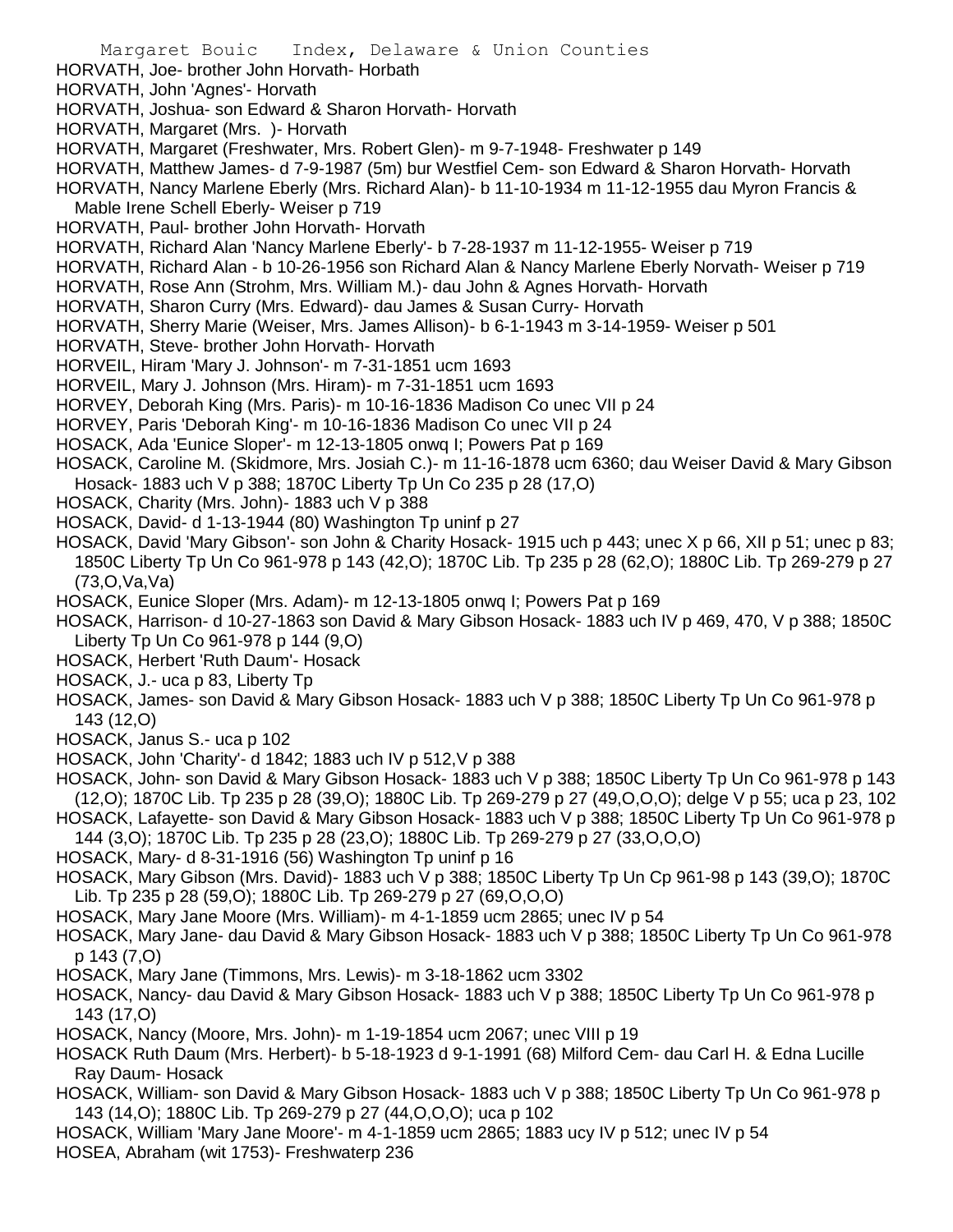Margaret Bouic Index, Delaware & Union Counties HOSEA, Edith M. (Maine, Mrs. Burdette L.)- Asp (1946) HOSENFELD, Ronald A.- 1980 dcd HOSFORD, Rev A. E.- 1915 uch p 217 HOSFORD (HOSSORD?) Catherine (Mrs. William)- 1850C Orange Tp 1674 p 109 (30,Pa) HOSFORD, Eliza (Coe, Mrs. Adam)- Poe p 11 HOSFORD, Maria- dau Dr. William & Catherine Hosford- 1850C Orange Tp 1674 p 109 (10,O) HOSFORD, Naomi- dau Dr. William & Catherine Hosford- 1850C Orange Tp 1674 p 109 (10,O) HOSFORD, Ovando- ch Dr. William & Catherine Hosford- 1850C Orange Tp 1674 p 109 (2,O) HOSFORD, Dr, Sewall- 1883 uch V p 24, 32; Dr. Sewell; 1915 uch p 164; 1840C Paris Tp 861 (40-50) HOSFORD, Dr. William 'Catherine'- 1850C Orange Tp 1674 p 109 (42. Ct) HOSHALL, Clifford Earle 'Edna'- d 10-4-1981 (76) bur Oregon- Hoshall HOSHALL, Edna (Mrs. Clifford Earle)- Hoshall HOSHALL, Erle (Daniher, Mrs. John)- dau Clifford Earle & Edna Hoshall- Hoshall HOSHALL, Lillian (Trost, Mrs. )- sister Clifford Earle Hoshall- Hoshall HOSHALL, Lola (Boring, Mrs. )- sister Clifford Earle Hoshall- Hoshall HOSHALL, Maryanne (Prock, Mrs. )- dau Clifford Earle & Edna Hoshall- Hoshall HOSHALL, Mildred (Green, Mrs. Samuel Alexander)- m 6-28-1942- Howison (492) HOSHALL, Paul C.- son Clifford Earle & Edna Hoshall- Hoshall HOSHALL, Sally (Schock, Mrs. Hans)- dau Clifford Earle & Edna Hoshall- Hoshall HOSHI, Mieko (McNew, Mrs. William Steward)- b 11-18-1942 China m 11-11-1972 Japan- Cowgill p 37 HOSIER, Theodore F.- d 1-5-1863 (18-3-2) Burnside Cem- Powell p 106 HOSKER, J. D.- uca p 92 HOSKINGSON, Florence- 1969 dcd HOSKIN, Bernadine (Mrs. William Henry)- Hoskin HOSKIN, Flora (Myers, Mrs. )- sister William Henry Hoskin- Hoskin HOSKIN, Fred- brotheer William Henry Hoskin- Hoskin HOSKIN, Harold Marcus- son William Henry & Bernadine Hoskin- Hoskin HOSKIN, Harold- brother William Henry Hoskin- Hoskin HOSKIN, R. Keith- brother William Henry Hoskin- Hoskin HOSKIN, Mima (Basinski, Mrs. )- sister William Henry Hoskin- Hoskin HOSKIN, Nellie- sister William Henry Hoskins- Hoskin HOSKIN, Orlin- unclaimed letter 1842; unec XI p 42 HOSKIN, Sue (Leidke, Mrs. )- dau William Henry & Bernadine Hoskin- Hoskin HOSKIN, Vera (Bateman, Mrs. )- sister William Henry Hoskin- Hoskin HOSKIN, William Henry "Harry"'Bernadine'- b 8-4-1910 Can. d 7-4-1991 (80) -son Richard & Effie York Hoskin- Hoskin HOSKINS, ---family of Twila Smidt #172; unec V p 2, VI p 14; family of Larry Newhouse; delge IV p 58 HOSKINS, Alice- dau Jacob & Elizabeth Fleming Hoskins- 1908 dch p 679; Hoskins 4; 1870C Thompson Tp 504 (17) HOSKINS, Allen Hamilton- b 7-10-1895 d 1-5-1921 Claibourne Cem p 11- son Samuel Allen & Clara Anna Hamilton Hoskins- Newhouse p 75; Hoskins p 4, Hoskins 5 HOSKINS, Alonzo Fleming 'Jennie Fields'- d 10-1929 son Jacob & Elizabeth Fleming Hoskins- 1908 dch p 679; Hoskins 4,5; 1870C Thompson Tp 504 (14) HOSKINS, Alpheus- 1840C Allen Tp 750 (40-50); unec XI p 69 HOSKINS, Ann- d 8-2-1836 (17m) Shoup Cem Powell p 268 HOSKINS, Ann H. Martin (Mrs. Richard)- m 10-25-1827 ucm 139 d 8-28-1865 (60-11-7) Hopewell Cem djlm p 83, Powell p 262; ped Twila Hendrickson Smidt #127 26 unec IV p 62, VIII p 45; 1915 uch p 452; 1840C Leesburg Tp 103 (30-40); 1850C Leesb. Tp 287-290 p 44 (46,Va); 1860C Leesb. Tp 480 (55,Va) HOSKINS, Ann (Meyer, Mrs. George)- dau John & Jane Perry Hoskins- Hoskins p 2; Hoskins 3; 1908 dch p 679; 1915 uch p 662 HOSKINS, Anna Macklin (Wilson, Mrs. Robert Wendell)(Mrs Curtis Fay)- b 9-24-1923 d 3-17-1993 (69) Oak Grove Cem- dau Sylvester & Bertha Shannon Macklin- Hoskins;Hoskins 5,6; Pounds 5 HOSKINS, Anne Elizabeth (Leeper, Mrs. James D.)- b 8-5-1842 m 1-3-1867 d 2-12-1890 - dau Richard & Ann H. Martin Hoskins- 1883 uch V p 421; unec IV p 62; dg 2-21-1890 Cryder Abs. p 8; Hoskins p 3; Hoskins 3,4; Powell p 262; 1850C Leesburg Tp 287-290 p 44 98,O); 1860C Leesburg 480 (17,O)

HOSKINS, Annie B. (Keef, Mrs. Albert B.)- dau Alonzo Fleming & Jennie Fields Hoskins- 1908 dch p 679;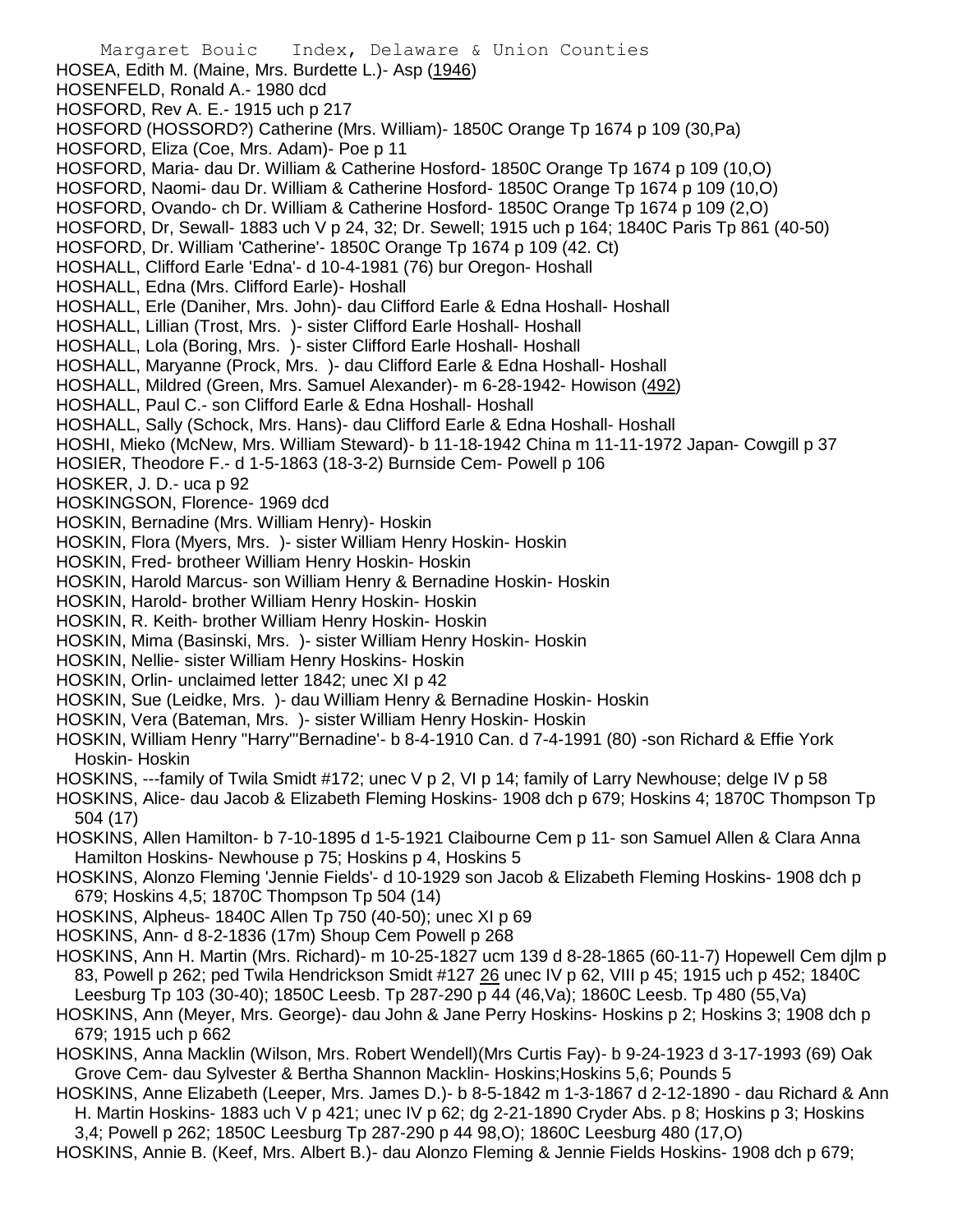- HOSKINS, Barbara Jane- b 11-25-1946 dau Curtis Fay & Anna Mae Macklin Hoskins- Hoskins 6
- HOSKINS, Barbara Julie- b 7-16-1927 d 8-1941 (14)Claibourne Cem p 12 dau Donald Hoskins- Hoskins 6
- HOSKINS, Barbara (Riemenschneider, Mrs. Don)- dau Curtis & Anna Macklin Hoskins- Hoskins
- HOSKINS, Benjamin- d 10-9-1784son William & Ellen Hoskins- Hoskins p 1; Hoskins 1
- HOSKINS, Betsey (Avery, Mrs. Owen)- dau John & Jane Perry Hoskins- Hoskins p 2; Hoskins 3; 1908 dch p 679
- HOSKINS, Caroline (Jones, Mrs. William W.)- dau William & Mary Wynegar Hoskins- Hoskins p 2; Hoskins 3; 1860C Leesburg Tp 431 (18,O); 1870C Leesb. Tp 265-173 p 34 (26,O); 1880C Richwood 196-209 p 19 (36,O,Md,Va)
- HOSKINS, Catherine (Mathers, Mrs. C. Lowell)- dau William C. & Isabelle Ross Hoskins- 1915 uch p 825
- HOSKINS, Catherine (Pentney, Mrs. Michael)- dau William & Ellen Hoskins- Hoskins p 1; Hoskins 1
- HOSKINS, Celia Blanche Stultz (Mrs. William Ned)- b 8-15-1895 m 5-8-1916 d 10-30-1922 Hopewell Cem djlm p 81; Stultz Bible unec XI p 32
- HOSKINS, Charles Corydon- b 3-22-1920 son Fred & Minnie Berringer Hoskins- Hoskins p 29
- HOSKINS, Clara Hamilton (Mrs. Samuel Allen)- b 4-6-1864 d 4-18-1918 Claibourne Cem p 11 dau George B. Hamilton; Newhouse p 75 (13521); dumch p 290; Hoskins p 4; Hoskins 4,5; 1985 uch p 76
- HOSKINS, Clara Sophia (Scott, Mrs. Leroy B.)- b 1-21-1867 dau Rev. Jacob W. & Martha Newhouse Hoskins-Newhouse p 73, 13522; Hoskins p 4; Hoskins 4,5; 1870C Leesburg Tp 188-195 p 23 (3,O); 1900C Magnetic Springs 308-311 p 13B (33,O,O,O) m 15y 2 ch, 1 living
- HOSKINS, Clyde G. 'Bernice Imboden'- b 11-13-1890 son James Fleming & Kate L. Graham Hoskins- Hoskins p 4; Hoskins 5
- HOSKINS, W. Coradine/Coydon 'Isabelle'- son William & Mary Wynegar Hoskins- 1850C Leesburg Tp 226 p 35 (1,O); 1880C Leesb. Tp 13 p 175B (30,O,Va,Va)
- HOSKINS, Culwell- b 1832 son Richard & Ann Martin Hoskins- 1883 uch V p 421; 1840C Leesburg Tp 103 (5- 10); 1850C Leesb. Tp 287-290 p 44 (18,O); 1860C Leesb. Tp 480 (27,O); unec IV p 62
- HOSKINS, Curtis Fay 'Anna May Macklin'- b 10-28-1919 m 5-5-1946 d 3-21-1979 (59) Oak Grove Cem- son William & Celia Stultz Hoskins- Hoskins p 29; Hoskins 5,6; Hoskins
- HOSKINS, David Jones- rcc p 1
- HOSKINS, Deborah Ann (Bauder, Mrs. Jon)- b 7-12-1950 dau Curtis & Anna Macklin Hoskins- Hoskins; 1959 ucd; Hoskins 6
- HOSKINS, Deborah- dau Donald Jacob & Dorothy Iliff Hoskins- 1959, 1962 ucd
- HOSKINS, Deborah J. (Edwards, Mrs. )- 1985 uch p 76
- HOSKINS, Donald Jacob 'Dorothy Iliff'- b 1-8-1898 m 12-25-1925 d 12-3-1975 Claibourne Cem p 1; son Samuel Allen & Clara Anna Hamilton Hoskins- Newhouse p 75 1135213; 1985 uch p 76; Hoskins 5,6; 1959, 1962, 1967, 1971 ucd
- HOSKINS, Don Purdey- b 8-25-1878 d 11-20-1881 (3-2-27) Hopewell Cem djlm p 83- son Henry Culwell & Rebecca Harrod Hoskins- 1883 uch V p 438' Hoskins 4; 1880C Leesburg Tp 247 p 25 (2,O,O,O)
- HOSKINS, Dora McFadden (Mrs. John Richard)- Hoskins 4; Hoskins p 4
- HOSKINS, Dorothy Martha Iliff (Mrs. Donald Jacob)- b 2-20-1896 d 1-26-1969 Claibourne Cem p 12- 1985 uch p 76; Hoskins p 34; Hoskins 5,6; 1959, 1962, 1967 ucd
- HOSKINS, Dwight- son John Richard & Lillian May Strider Hoskins- Hoskins p 4; Hoskins 5
- HOSKINS, Ebenezer- son John & Jane Perry Hoskins- Hoskins p 2; Hoskins 3; 1908 dch p 679; 1915 uch p 662; dcw Bk 2 p 176; 1850C Thomson Tp 35 p 187 (13,O)
- HOSKINS, Edna Rosanne Stultz (Mrs. Robert R.)- b 3-8-1894 m 4-1-1916 d 3-26-1964 Oakdale Cem II p 103 (H-RH-13)- son Phineas & Jennie Currie Stultz- Hoskins p 27; Hoskins 4,5; Stultz Bible, unec XI p 32; 1949 ucd
- HOSKINS, Elizabeth- 1883 uch V p 425
- HOSKINS, Elizabeth (Avery, Mrs. Aaron F.)- m 12-3-1837 dcm
- HOSKINS, Elizabeth Fleming (Mrs. Jacob)- dau Crozier Fleming- Hoskins 3,4; 1908 dch p 679; 1850C Thomson Tp 35 p 187 (22,O)
- HOSKINS, Elizabeth- dau John & Jane Perry Hoskins- 1915 uch p 662
- HOSKINS, Elizabeth (Pitts, Mrs. Ephraim) dau Richard & Ann H. Martin Hoskins- 1883 uch V p 421; Powell p 262
- HOSKINS, Ellen Creek (Mrs. Oliver)- Hoskins 4; 1908 dch p 679
- HOSKINS, Ellen (Mrs. William)- d 10-18-1874 dcw William Cross 117; Hoskins p 1; Hoskins 1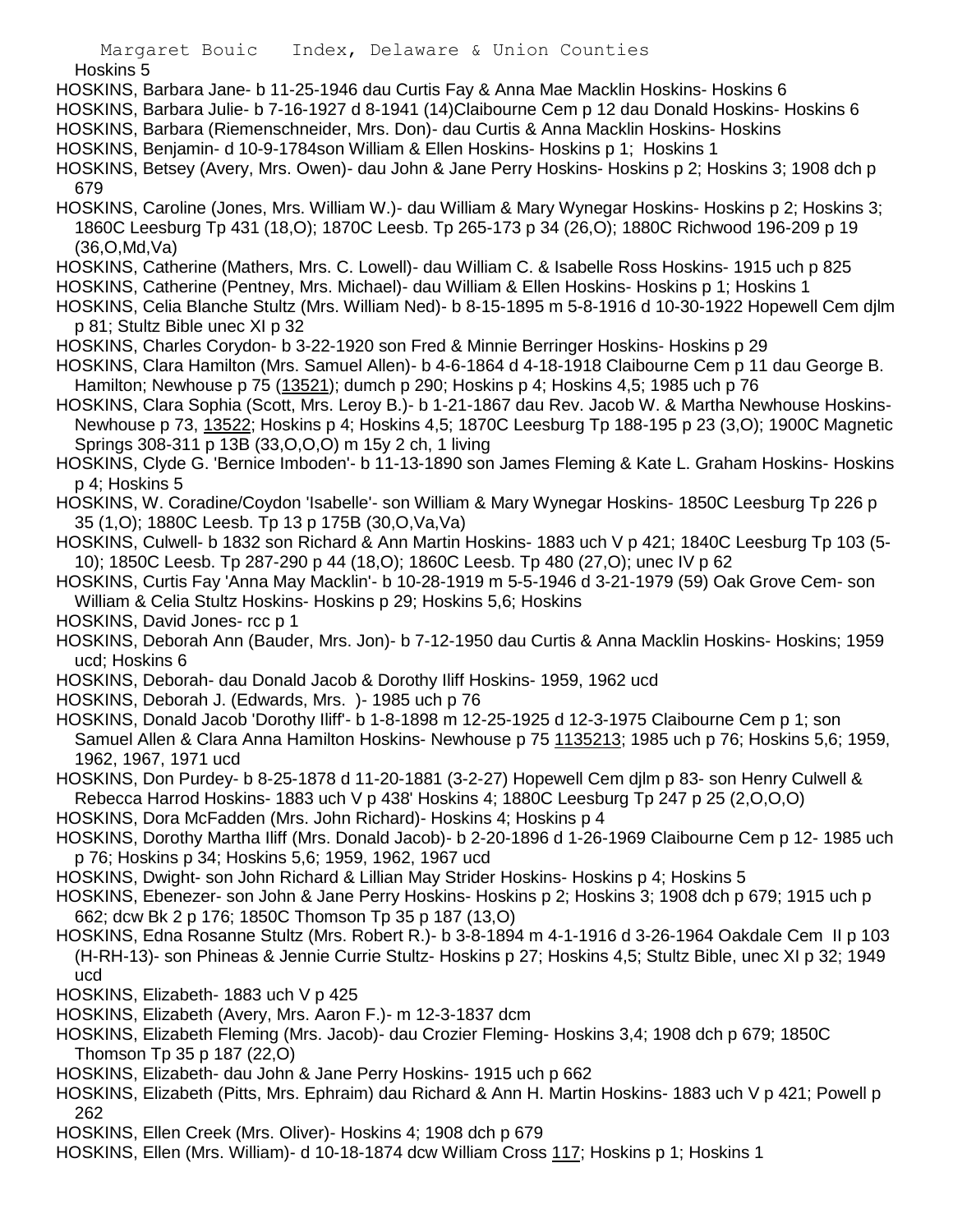Margaret Bouic Index, Delaware & Union Counties HOSKINS, Ellen- b 1784 dau William & Ellen Hoskins- Hoskins p 1; Hoskins 1 HOSKINS, Emery- unec IV p 62 HOSKINS, Emma Adele (Joliff, Mrs. J. L.)- b 4-18-1858 m 4-11-1880 ucm 6698 d 6-30-1920 dau James M. & Jane Elizabeth Fleming Hoskins- Hoskins p 3; Hoskins 4,5; 1883 uch V p 441; 1870C Leesburg Tp 185-192 p 23 (12,O) HOSKINS, Emory LLewellyn'Lllian E. Barcus'- b 8-4-1856 m 10-18-1882 d 4-5-1909 son James M. & Jane Elizabeth Fleming Hoskins- Hoskins p 3; Pabst 4,5; 1915 uch p 198, 199; 1883 uch III p 392, 393, IV p 557- 1870C Leesburg Tp 185-192 p 23 913,O); 1880C Leesburg Tp 247 p 25 (23,O,O,O) HOSKINS, Ethel- dau Alonzo F. & Jennie Fields Hoskins- 1908 dch p 679; Hoskins 5 HOSKINS, Evangline Okla- b 5-16-1921 d 11-13-1922 Hopewell Cem djlm p 81- dau William Ned & Celia Stultz Hoskins- Hoskins p 31 HOSKINS, Everett,Jr. 'Mary J.'- 1961, 1964, 1969, 1971, 1976, 1980 dcd HOSKINS, Fred F.- m 4-16-1914 d 7-1-1945 bur Columbus O HOSKINS, Dr. George Owen- b 12-14-1891 son Samuel Allen & Clara Anna Hamilton Hoskins- Newhouse p 75 135211; Hoskins p 4; Hoskins 5; 1985 uch p 76 HOSKINS, G. W.- uca p 75, 102 HOSKINS, Hallie Barcus (Lytle, Mrs. Robert William)- b 2-22-1888 m 8-19-1928 dau Emery Llewellyn & Lillian E. Barcus Hoskins- Hoskins p 35; Hoskins 5 HOSKINS, Hannah S. Deck (Mrs. Perry)- b 9-27-1832 m 9-20-1860 d 11-27-1907 Shoup Cem Powell p 264; 1908 dch p 679; 1900C Claibourne Tp 257-273 p 11B (67,O,Pa,Md) m 40y 3 ch, 2 liv; unec IV p 17 HOSKINS, Helen Hamilton- dau Samuel Allen & Clara Anna Hamilton Hoskins- Hoskins 5; Newhouse p 75 HOSKINS, Henry- 135 men p 57 #45 p 105 Thompson Tp HOSKINS, Henry- d 7-1-1859 Shoup Cem Powell p 268 HOSKINS, Henry Culwell 'Talitha Welsh''Rebecca Harrod'- b 1-18-1832 d 3-28-1888 Hopewell Cem djlm p 83 son Richard & Ann H. Martin Hoskins- 1883 uch V p 425, 438; Hoskins p 3; Hoskins 3,4; hadc p 52; 1870C Leesburg Tp 187-194 p 23 (37,O); 1880C Leesburg Tp 247 p 25 (48,O,O,Va); uca p 75 HOSKINS, d 12-19-1869 infant son of Henry Culwell & Telitha Welsh Hoskins- Hopewell Cem djlm p 83 HOSKINS, Henry 'Lucy Fields'- son John & Jane Perry Hoskins- Hoskins 3; 1908 dch p 79; dcw Bk 2 p 87, 176 HOSKINS, Herman Howard 'Okla Blanch'- b 12-4-1883 d 5-19-1959 Hopewell Cem djlm p 91- son William C. & Isabel Hoskins- Hoskins 4; Hoskins p 13; 1915 uch p 825; uninf p 32; 1900C Leesburg Tp 165-166 o 7B (17,O,O,O); 1959 ucd HOSKINS, Ida- dau Jacob & Elizabeth Fleming Hoskins- 1908 dch p 6679; Hoskins 4; 1870C Thompson Tp 504 (1) HOSKINS, Imogene- b 7-3-1925 dau Fred & Minnie Berringer Hoskins- Hoskins p 34; Hoskins 5 HOSKINS, Imogene (Hull, Mrs. Sylvester)- b 3-13-1881 dau William C. & Isabelle Ross Hoskins- Hoskins p 18; Hoskins 4; 1915 uch p 825; 1900C Leesburg Tp 165-166 p 7B (19,O,O,O) HOSKINS, Isabella (Mrs. William C.)- b 1854 d 1926 Hopewell Cem djlm p 81; 1880C Leesburg Tp 13 p 2, 175B (24,Va,Va,va) HOSKINS, Isabelle Ross (Mrs. William C.)- b 12-1854 d 1926 Hopewell Cem- 1900C Leesburg Tp 165-166 p 7 B (45,O,Md,Pa); m 20y HOSKINS, Jacob 'Jane E. Fleming'- m 4-23-1846 dcm; 1870C Thompson Tp 504 (47) HOSKINS, Rev. Jacob- 1883 uch V p 432; 1880C Leesburg Tp 246 p 24 (48,O,O,Va) HOSKINS, Jacob D.- b 1801 d 1-14-1821 (20-7-7) Bokescreek Cem p 49; son Richard & Jane Hoskins-Hoskins 2; Hoskins p 1; Powell p 241 HOSKINS, Jacob 'Elizabeth Fleming'- son John & Jane Perry Hoskins- Hoskins 3,4; Hoskins p 2; 1908 dch p 679; 1915 uch p 662; dcw Bk 2 p 87, 176; 1850C Thomson Tp 35 p 187 (27,O) HOSKINS, Rev. Jacob W. 'Martha Newhouse'- b 7-22-1830 m 7-17-1851 ucm 1689 d 11-11-1881 Claibourne Cem p 11- djlm p 83; son Richard & Ann Martin Hoskins- Newhouse p 73 (1352); Hoskins 3,4; Hoskins p 3; 1880 dch p 488; 1908 dch p 287; 1915 uch p 455; rec p 2; uca p 75; 1840C Leesburg Tp 103 (10-15);

1850C Leesb. Tp 287-290 p 44 (20,O): 1860C Leesb. 432 (30,O); 1870C Leesb. Tp 188-195 p 24 (40,O) HOSKINS, James G.- d 2-22-1828 (1m23d)- son John & Jane Hoskins- Shoupd Cem Powell p 268

HOSKINS, James Fleming 'Kate L. Graham'- b 8-11-1864 m 9-4-1889 d 7-17-1928 bur Sidney- son James Martin & Jane Elizabeth Fleming Hoskins- Hoskins 3,4; Hoskins p 3; 1870C Leesburg Tp 185-192 p 23 (5,O); 1880C Leesb. Tp 325 p 32 (15,O,O,O)

HOSKINS, James Martin 'Jane Elizabeth Fleming'- b 8-18-1828 m 12-22-1855 d 11-1-1901 (73-2-12) Hopewell Cem djlm p 79- son Richard & Ann Martin Hoskins- Hoskins 3.4; Hoskins p 3; 1883 uch V p 421, 426. 427.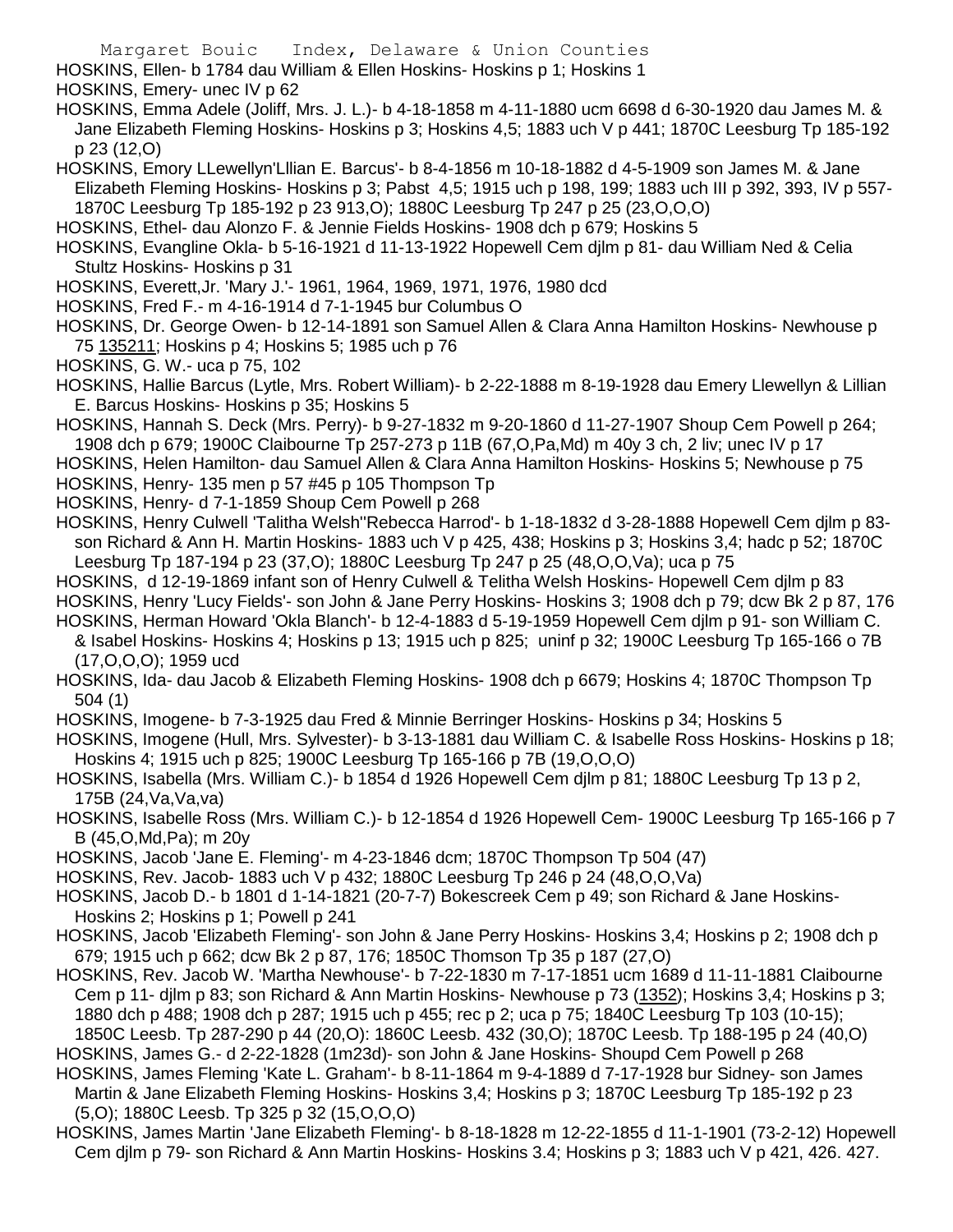441; 1915 uch p 456; uca p 23, 75; unec IV p 62; 1840C Leesburg Tp 103 (10-15); 1850C Leesb. Tp 287- 290 p 44 (22,O); 1870C Leesb. Tp 185-192 p 23 (41,O); 1880C Leesburg Tp 326 p 32 (51,O,O,Va); 1900C Magnetic 351-354 p 14B (71,O,O,Va); Powers p 131; dg 2-21-1890 Cryder Abs. p 8

- HOSKINS, Jane Elizabeth Fleming (Mrs. James Martin)- b 5-25-1835 m 11-22-18551- d 1-25-1920 Hopewell Cem djlm p 79 dau John & Phebe Minter Fleming- Powers p 131; 1883 uch V p 441; 1870C Leesburg Tp 185-192 p 23 (35,O); 1880C Leesb. Tp 326 p 32 (45,O,O,O) 1900C Magentic Springs 351-354 p 14B (65,O,O,O); m 45y, 5 ch, 4 liv.
- HOSKINS, Jane (Mrs. Jacob)- 1870C Thompson Tp 504 (40)
- HOSKINS, Jane Perry (Mrs. John)- d 11-22-1845 (51-1-4) Shoup Cem p 268; Hoskins p 1; Hoskins 2,3; 1915 uch p 662; dcw Bk 2 p 176
- HOSKINS, Jane (Randall, Mrs. John)- m 2-16-1837 dcm dau John & Jane Perry Hoskins- 1908 dch p 679; 1915 uch p 662; Hoskins p 2; Hoskins 3
- HOSKINS, Jane (Mrs. Richard)- d 1-23-1835 (72-7-6) Bokescreek Cem p 49; dcq William Cross 59; Hoskins 1,2; Hoskins p 1; dcga p 65 Ohio State Gaz. Powell p 241
- HOSKINS, Janet (Miller, Mrs. Gilbert)- b 2-13-1916 m 2- 1935 dau Fred & Minnie Berringer Hoskins- Hoskins 5 HOSKINS, Jennie Fields (Mrs. Alonzo)- Hoskins 4,5; 1908 dch p 679
- HOSKINS, Jennie- dau Jacob & Elizabeth Fleming Hoskins- Hoskins 4; 1908 dch p 679
- HOSKINS, J. H.- 1915 uch p 264
- HOSKINS, John A.- son Samuel & CLara Hamilton Hoskins- 1985 uch p 76; 1983, 1991 ucd
- HOSKINS, John 'Jane Perry'- b 1786 d 1-28-1842 (55-10-14) Shoup Cem Powell p 268, 269; son Richard & Jane Hoskins-delge III p 71, IV p 31, VII p 61; 1880 dch p 507; 1908 dch p 287, 679; Pabst 7 p 3; 1915 uch p 662; Hoskins p 1; Hoskins 2,3; dcw Bk 2 p 87; 1820C Thompson Tp; 1830C Thompson Tp; 1835 men p 57 #47 p 105 Thompson Tp; adm Richard Hoskins- Ohio State Gaz 5-17-1834
- HOSKINS, John Richard 'Dora McFadden;- b 4-12-1873 m 10-28-1896 son James M. & Jane Elizabeth Flemming Hoskins- Hoskins p 4; Hoskins 4; 1880C Leesburg Tp 326 p 32 (7,O,O,O)
- HOSKINS, John Richard- b 10-1-1872 m 12-14-1892 son Henry Culwell & Rebecca Harrod Hoskins- 1883 uch V p 438; Hoskins 4
- HOSKINS, John- d 7-4-1846 (1-8- ) or 7-14-1848 (1y3m) Hopewell Cem- djlm p 84 son William & Mary Wynegar Hoskins- 1915 uch p 825
- HOSKINS, Joseph- Hoskins
- HOSKINS, Julia (Johnson, Mrs. John)- dumch p 416
- HOSKINS, J. W.- 1883 uch V p 425
- HOSKINS, Kate Elizabeth (Stralhm, Mrs. Otto)- b 8-20-1883 m 1-1904 dau Emory Llewellyn & Lillian E. Barcus Hoskins- Hoskins p 3; Hoskins 5
- HOSKINS, Kate L. Graham (Mrs. James M.)- Hoskins p 3; Hoskins 3,4
- HOSKINS, Kate (Mather, Mrs. C. Lowell)- b 4-23-1885 m 8-20-1952 d 8-20-1952 dau William C. & Isabelle Rosa Hoskins- Hoskins p 18; 1900C Leesburg Tp 165-166 p 7B (15,O,O,O)
- HOSKINS, Lavonia- dau John & Jane Hoskins- 1915 uch p 662
- HOSKINS, Lawrence T. Neal- son Emory Llewellyn & Lillian E. Barcus Hoskins- Hoskins p 3; Hoskins 5
- HOSKINS, Leah (Howser, mrs. Dillon)- dau Alonzo Fleming & Jennie Fields Hoskins- 1908 dch p 680; Hoskins 5
- HOSKINS, Lela Lamonte (Robinson, Mrs. Bernard)- b 4-7-1921 m 1-2-1940- Hoskins 5,6
- HOSKINS, Lillian E. Barcus (Mrs. Emory Llewellyn)- m 10-18-1882 dau Col. John M. Barcus- Hoskins 4,5
- HOSKINS, Lillian Evelyn (Middlemas, Mrs. Laurence McClean)- b 1-10-1898 dau Emory Llewellyn & Lillian E. Barcus Hoskins- Hoskins p 31; Hoskins 5
- HOSKINS, Lillian Mary Strider/Crider (Mrs. John Richard)- m 12-14-1892- Hoskins p 4; Hoskins 4,5
- HOSKINS, Linda- dau Joseph Hoskins- Hoskins
- HOSKINS, Livonia- d 7-31-1847 (12-11-19) Shoup Cem Powell p 268; dau John & Jane Hoskins-
- HOSKINS, Lola M.- d 8-16-1889 (28-9-28) Hopewell Cem djlm p 79 dau James M. & Jane Elizabeth Flemming
- Hoskins- 1883 uch V p 427; 1880C Leesburg Tp 326 p 32 (20,O,O,O); dg 8-23-1889 Cryder Ab. p 239, 240
- HOSKINS, Louisa- dau William & Mary Wynegar Hoskins- 1850c Leesburg Tp 2226 p 35 (6,O); 1860C Leesburg Tp 431 (16,O)
- HOSKINS, Lucy (Mrs. Henry)- dcw Bk 2 p 87
- HOSKINS, Lucy (Kilfian, Mrs. Thomas)- m 7-6-1879 ucm 6500 dau William & Mary Wynegar Hoskins- Hoskins p 2; Hoskins 3; 1915 uch p 825; 1870C Leesburg Tp 265-273 p 34 (24,O)
- HOSKINS, Lucy (Money, Mrs. William)- m 4-18-1843 dcm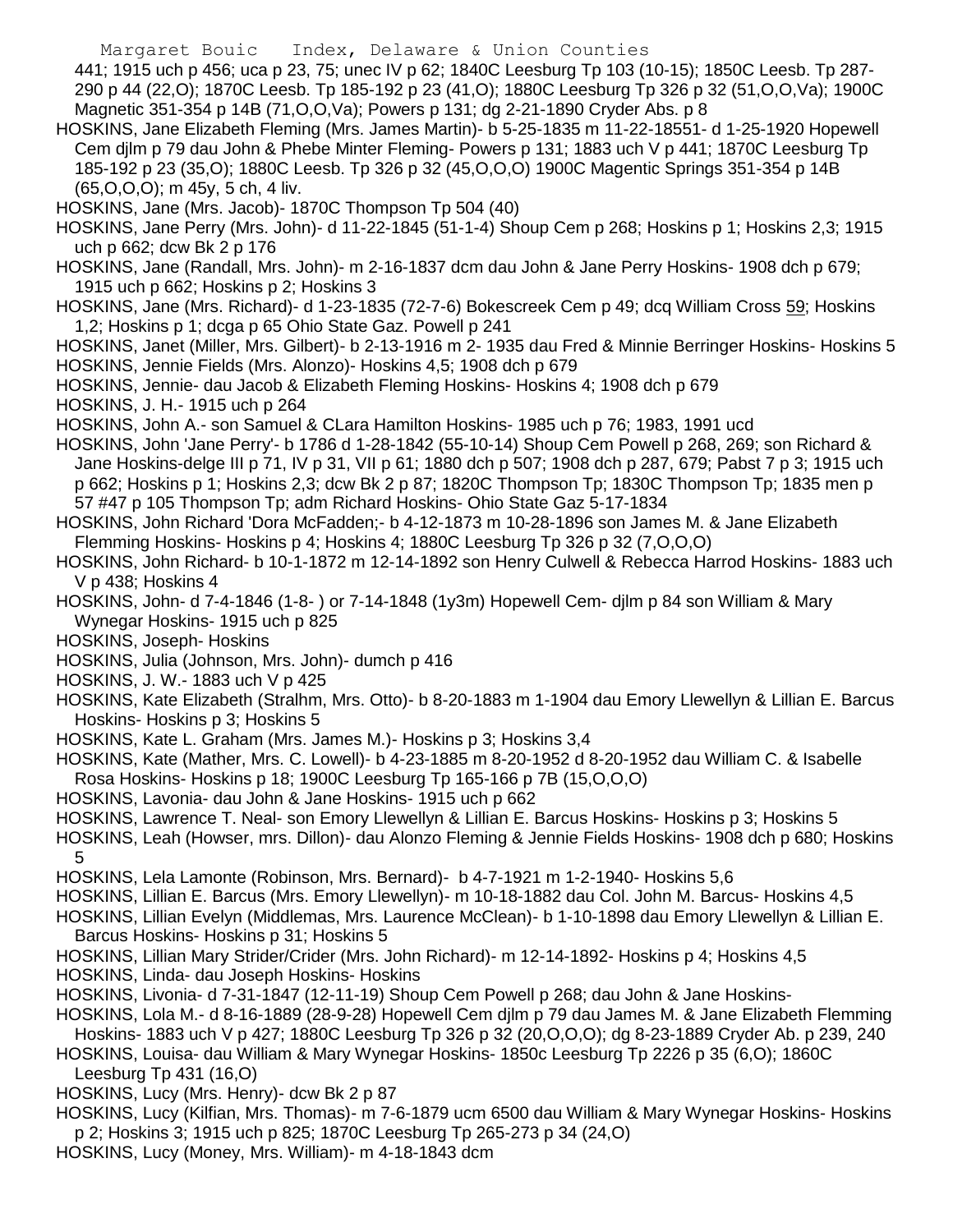HOSKINS, Margaret- delge II p 37 (1805)

- HOSKINS, Margaret Eleanor (Pitts, Mrs. Ephraim Downey)- b 4-17-1840 m 12-9-1862 ucm 3387 d 4-27-1909 bur Kidderville Ks- dau Richard & Anna H. Martin Hoskins- Hoskins p 3; Hoskins 3,4; unec IV p 62; ped Twila Hendrickson Smidt 13; 1850C Leesburg Tp 287-290 p 44 (10,O)
- HOSKINS, Margaret Lola- b 10-18-1860 d 8-16-1889 dau James M. & Jane Elizabeth Flemming Hoskins-Hoskins p 3; Hoskins 4; 1870C Leesburg Tp 185-192 p 223 (9,O)
- HOSKINS, Margaret (McBratney, Mrs. Robert)- b 1786 dau Richard & Jane Hoskins- Hoskins p 1,2; Hoskins 2 HOSKINS, Maria Sophia- b 7-27-1849 d 8-16-1851 dau Richard & Ann H. Martin Hoskins- Hoskins p 3;
- Hoskins 3; unec IV p 62; 1850C Leesburg Tp 287-290 p 44 (1,O)
- HOSKINS, Martha Hamilton- b 8-17-1907 d 12-14-1907 Claibourne Cem p 11 dau Samuel Allen & Clara Hamilton Hoskins- Newhouse p 75 135215; Hoskins 5
- HOSKINS, Martha Newhouse (Mrs. Rev. Jacob W.)- b 8-25-1833 m 7-17-1851 ucm 1689 d 4-22-1902 Claibourne Cem p 11; djlm p 83 dau John & Sophia McCune Martin Newhouse- Newhouse p 73 1352; 1860C Leesburg Tp 432 (27,O); 1870C Leesburg Tp 186-195 p 24 (37,O); 1880C Leesb. 246 p 24 (46,O,O,Va); 1900C Magnetic 308-311 p 13A (66,O,O,O) 3 ch, 2 living
- HOSKINS, Mary (Hooper, Mrs. J. P.)- dau William & Ellen Hoskins- Hoskins p 1; Hoskins 1
- HOSKINS, Mary J. (Mrs. Everett)- 1961, 1964, 1969, 1971, 1980 dcd
- HOSKINS, Mary (Perry, Mrs. Eben)- dau Richard & Jane Hoskins- Hoskins p 1; Hoskins 2
- HOSKINS, Mary S.- d -16-1851 92-0-20) Hopewell Cem djlm p 83; dau Richard & Ann H. Martin Hoskins
- HOSKINS, Mary Wynegar (Mrs. William)- m 8-23-1838 ucm 503 d 1-12-1894 (84-1-7) Hopewell Cem; djlm p 84; 1915 uch p 825; Hoskins p 2; Hoskins 2,3; unec III p 37; 1840C Leesburg 185 (20-30); 1850C Leesb. Tp 226 p 35 (40,Va); 1860C Leesb. 431 (50,Va):; 1870 Leesb. 265 p 34 (59,Va:; 1880C Leesb. 13 p 175B (61,Va,Va,Va)
- HOSKINS, Mary- dau William & Mary Wynegar Hoskins- 1850C Leesburg Tp 226 p 35 (8,O)
- HOSKINS, Maude Bunn (Mrs. )- b 5-27-1877 dau Reese H. & Mary M. Weiser Bunn- Weiser p 657
- HOSKINS, Maude Milliner- unec X p 15 Quaker minister
- HOSKINS, Max 'Lucile Lombard'- Hoskins p 13; Hoskins 5
- HOSKINS, Maybelle J.- 1961, 1964, 1969, 1971, 1976, 1980 dcd
- HOSKINS, Minnie Berringer (Mrs. Fred)- m 4-16-1914 d 4-6-1933 Hoskins p 25; Hoskins 4,5; 1915 uch p 826
- HOSKINS, Minnie Orpha- b 11-9-1872 d 10-9-1873 Hopewell Cem djlm p 83 dau Rev. Jacob & Martha
- Newhouse Hoskins- Newhouse p 73 13523; Hoskins p 4; Hoskins 4
- HOSKINS, Nancy- b 1793 d 8y dau Richard & Jane Hoskins- Hoskins p 1; Hoskins 2
- HOSKINS, Oliver 'Ellen Greek'- son Jacob & ELizabeth Fleming Hoskins- 1908 dch p 679; Hoskins 4; 1850C Thomson Tp 35 p 187 (17,O)
- HOSKINS, Ollie- 1870C Thompson Tp 504 (21)
- HOSKINS, Orlin A. 'Rosette Draper'- m 11-29-1843 ucm 924; unec VI p 4, XII p 51
- HOSKINS, Owen Thomas- b 1797 d inf. son Richard & Jane Hoskins- Hoskins p 1 Hoskins 2
- HOSKINS, Paul Llewellyn- b 2-25-1886 son Emory Llewellyn & Lillian E. Barcus Hoskins- Hoskins p 3; Hoskins 5
- HOSKINS, Perry C.- b 1883 d 1903 Hopewell Cem djlm p 83 (Perly G.)
- HOSKINS, Perry 'Hannah Deck'- m 9-20-1860 ucm 3067 son James & Jane Pery Hoskins- Hoskins p 2; Hoskins 3; 1915 uch p 662; dcw Bk 2 p 176; unec IV p 17; 1850C Thomson Tp 35 p 187 (19,O); 1900C Hoskins Tp 257-273 p 11B (70,O,Eng,Wales)- m 40y
- HOSKINS, Rachel (Lenox, Mrs. Lemuel/John)- m 2-12-1840 dcm dau John & Jane Perry Hoskins- Hoskins p 2, 12; Hoskins 3; 1908 dch p 679; 1915 uch p 662
- HOSKINS, Rebecca Herrod (Mrs. Henry Culwell)- b 1848 m 7-20-1871 d 1888 Hopewell Cem djlm p 83 dau John & Telitha Prichard Harrod- 1883 uch V p 438; Hoskins p 4; Hoskins 3,4; 1880C Leesburg Tp 247 p 25 (29,O,O,O)
- HOSKINS, Richard 'Ann H. Martin'- b 1804 m 10-25-1827 ucm 139 d 11-19-1870 (66-7-15) Hopewell Cem son Richard & Jane Hoskins- 1883 uch III p 287 V p 418, 421, 432, 438; 1880 dch p 192, 483, 484, 486, 503, 546; 1908 dch p 75, 132, 287, 483, 485, 490; 1915 uch p 492; Powell p 241, 260, 272; Pabst Pion I p 132; delge II p 37, VII p 48, 50, 61; unec IV p 62, XI p 10; Hoskins p 2; Hoskins 2,3; 1830C Leesburg 497 p 295 (20-30); 1850C Leesb. Tp 287-290 p 44 (46,O); 1860C Leesb. 480 (56,O); ped Twila Hendrickson Smidt #127 26; unec VIII p 45; Ohio State Gaz 5-17-1834; Reed Abs. p 25
- HOSKINS, Richard- son Henry Culwell & Rebecca Harrod Hoskins- 1880C Leesburg Tp 247 p 25 (7,O,O,O) HOSKINS, Richard 'Jane'- d 3-29-1834 (72-7-12) Bokescreek p 49 Powell p 24 son William & Ellen Hoskins-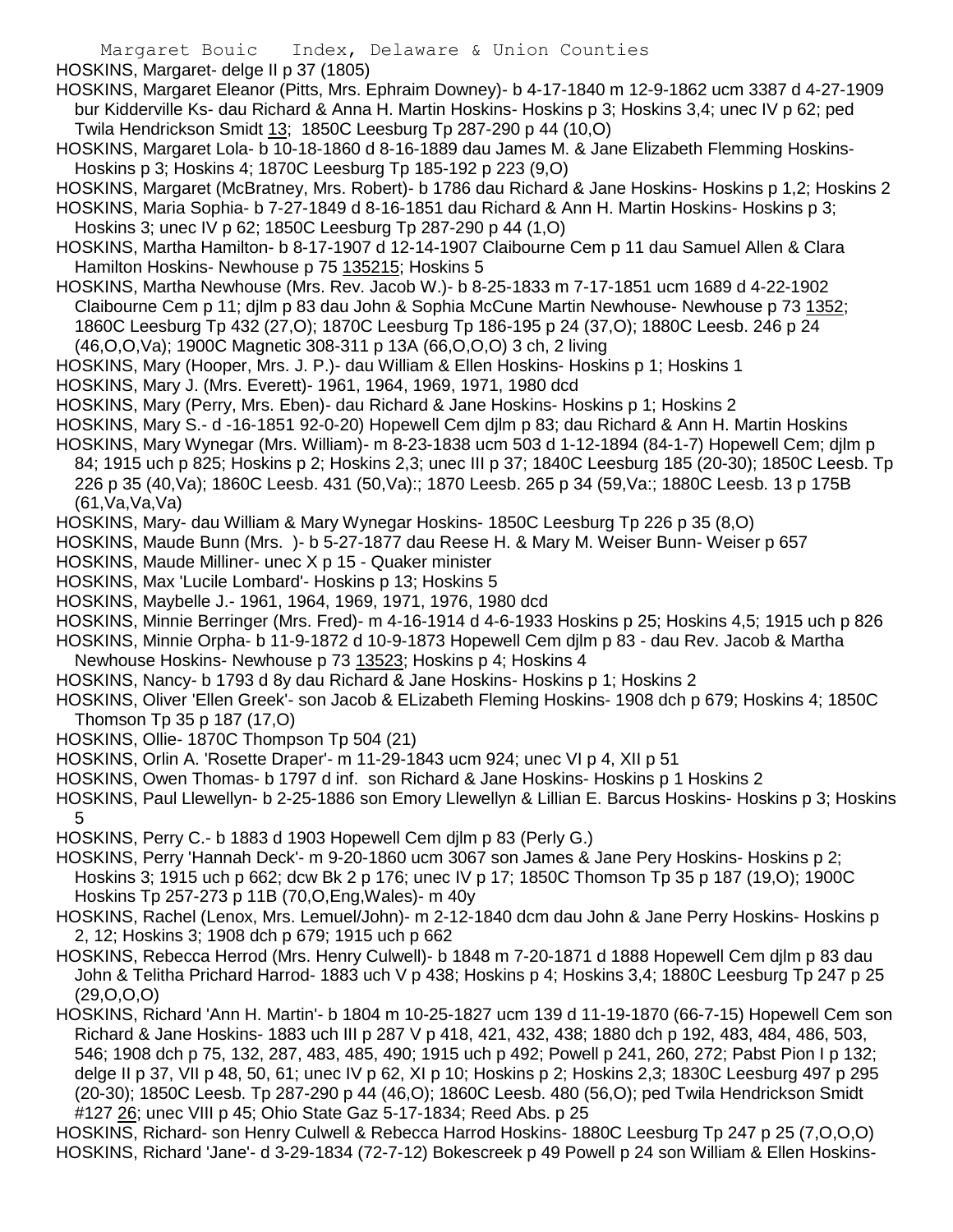Hoskins 1 ; Hoskins 1,2; Pabst 7 p 3; hmp p 120; 1820C Scioto Tp (45+); 1830C Scioto Tp (60-70); dcga p 63; rec p 5, 9

- HOSKINS, Richard T.- b 1-5-1835 d 1-8-1865 Hopewell Cem- son Richard & Ann H. Martin Hoskins- Hoskins 3; Hoskins p 3; unec IV p 62; djlm p 83; 1840C Leesb. Tp 103 (-5); 1850C Leesburg Tp 287-290 p 44 (16,O); 1860C Leesb. Tp 485 (25,O)
- HOSKINS, Robert R.'Edna Stultz'- b 1-10-1887 m 4-1-1916 d 3-3-1954 Oakdale Cem II p 103 9H-RH-13) son William C. & Isabell Hoskins-= Hoskins p 13; Hoskins 4,5; 1915 uch p 825; 1900C Leesburg Tp 165-166 p 7B (13,O,O,O); 1949 ucd
- HOSKINS, Rosette Draper (Mrs. Orlin A.)- m 11-29-1843 ucm 924; unec VI p 4
- HOSKINS, Rua Violly- d 8-25-1862 (1y8d) dau Perry & Hannah S. Deck Hoskins- Shoup Cem Powell p 264 HOSKINS, Ruben- d 5-9-1831/4 (6-1-22) Shoup Cem Powell p 268 son John & Jane Hoskins
- HOSKINS, Samuel A.- b 5-31-1838 d 7-10-1862 (24-1-10) Hopewell Cem djlm p 83 (or 1-8-1865) son Richard & Ann H. Martin Hoskins- Hoskins p 3; Hoskins 3; 1840C Leesburg Tp 103 (-5); 1850C Leesb. Tp 287-290 p 44 (12,O0; 1860C Leesb. Tp 480 (22,O)
- HOSKINS, Samuel Allen 'Clara Hamilton'- b 3-5-1863 m 9-10-1890 d 12-9/11-1935 Claibourne Cem p 11 son Rev. Jacob W. & Martha Newhouse Hoskins- Newhouse p 74 13521; Hoskins 4,5; dumch p 290; 1915 uch p 267, 356; 1985 uch p 76; dg 8-23-1889 Cyrder Ab. p 239; 1870C Leesburg Tp 188-195 (7,O); 1880C Leesb. Tp 246 p 24 (17,O,O,O)
- HOSKINS, Sarah Jane (Hudson, Mrs. John)- b 2-1-1836 m 11-17-1861 ucm 3252 d 1870 Hopewell Cem dau Richard & Ann H. Martin Hoskins- Hoskins p 3,5; Hoskins 3,4; unec IX p 62; 1840C Leesburg Tp 480 (24,O); 1850C Leesb. 287-290 p 44 (14,O); 1860C Leesb. 480 (24,O)
- HOSKINS, Sarah (Perry, Mrs. Robert)- b 1788 dau Richard & Jane Hoskins- Hoskins 2,3; dcq William Cross 29; 1880 dch p 485; 1908 dch p 486. 683; rec p 5; delge II p 37 (1805)
- HOSKINS, Sarah- d 1-19-1784 Hopewell Cem- dau William & Ellen Hoskins- Hoskins p 1; Hoskins 1
- HOSKINS, Sophia- dau Richard & Ann Martin Hoskins- 1850C Leesburg Tp 287-290 p 44 (1,O)
- HOSKINS, Telitha Welsh (Mrs. Henry Culwell)- b 1842 m 10-8-1868 d 1-8-1870 (30-8-7) Hopewell Cem djlm p 83; 1883 uch V p 438; Hoskins p 4; Hoskins 3,4
- HOSKINS, Thomas- d 7-21-1825 (1m3d) son John & Jane Hoskins Shoup Cem Powell p 268
- HOSKINS, Thomas- son William & Ellen Hoskins-Hoskins 1; Hoskins p 1
- HOSKINS, William- 1883 uch IV p 433, 434; Hopewell Cem
- HOSKINS, William- 1835 men p 58 #70 p 102 Scioto Tp
- HOSKINS, William 'Ellen'- d 1-19-1784; Hoskins 1; Hoskins p 1; dcw William Cross 116
- HOSKINS, William C. 'Isabelle Ross'- b 8-28-1849 m 5-30-1880 d 1923 Hopewell Cem djlm p 81 son William & Mary Wnegar Hoskins- Hoskins p 2; Hoskins 3,4; uca p 75; 1860C Leesburg Tp 431 (11,O); 1870C Leesb. Tpo 265-273 p 34 (21,O); 1900C Leesb. Tp 165-166 p 7B (50,O,Pa,Pa) m 20y
- HOSKINS, William 'Mary Wynegar'- b 1795 m 8-23-1838 ucm 503 d 1-9-1851 (55-6-12) Hopewell Cem djlm p 84- son Richard & Jane Hoskins- Hoskins p 1; Hoskins 2,3; 1915 uch p 273, 825; unec III p 37; 1840C
- Leesburg Tp 185 (30-40); 1850C Leesb. 226-p 35 (55,Va); Cryder Abs. p 25; Ohio State Gaz 5-17-1834
- HOSKINS, William Ned 'Celia Stultz'- b 1-31-1893 m 5-8-1916 d 10-17-1960 Hopewell Cem djlm p 81- son William C. & Isabelle Ross Hopkins- 1915 uch p 826; Hoskins 4; Hoskins p 13; 1900C Leesburg Tp 165-166 p 7B (17,O,O,O)
- HOSKINS, William- son Richard & Jane Hoskins- b d 1783- Hoskins
- HOSKINSON, Bernice (Hobbs, Mrs. Ralph)- sister Raymond E. Hoskinson- Hoskinson
- HOSKINSON, Betty (Mrs. Robert E.)- 1969, 1971, 1976, 1980 dcd
- HOSKINSON, Boyd W. 'Ruth'- d 5-25-1979 (71) Trenton Cem- brother William Harold Hoskinson- Hoskinson
- HOSKINSON, Bret T.- son Thomas O. Hoskinson- Hoskinson
- HOSKINSON, Carri (Brenner, Mrs. Ivan Graeff)- b 3-5-1905 m 6-1942- Weiser p 655
- HOSKINSON, Charles- son Harold & Gertrude E. Hoskinson- Hoskinson
- HOSKINSON, Charles R.- son William Harold Hoskinson- Hoskinson
- HOSKINSON, David L. 'Sharon L.'- 1983, 1991 ucd
- HOSKINSON, Delmer- son Ida Hoskinson- Hoskinson
- HOSKINSON, Rev. Edgar R.- brother Raymond E. Hoskinson- Hoskinson
- HOSKINSON, Erika- b 1977 dau David L. & Sharon L. Hoskinson- 1983, 1991 ucd
- HOSKINSON, Esther (Davis, Mrs. )- dau Virgil T. & Florence Hoskinson- Hoskinson
- HOSKINSON, Florence (Mrs. Virgil T.)- Hoskinson; 1964, 1971 dcd
- HOSKINSON, Gene- 1969 dcd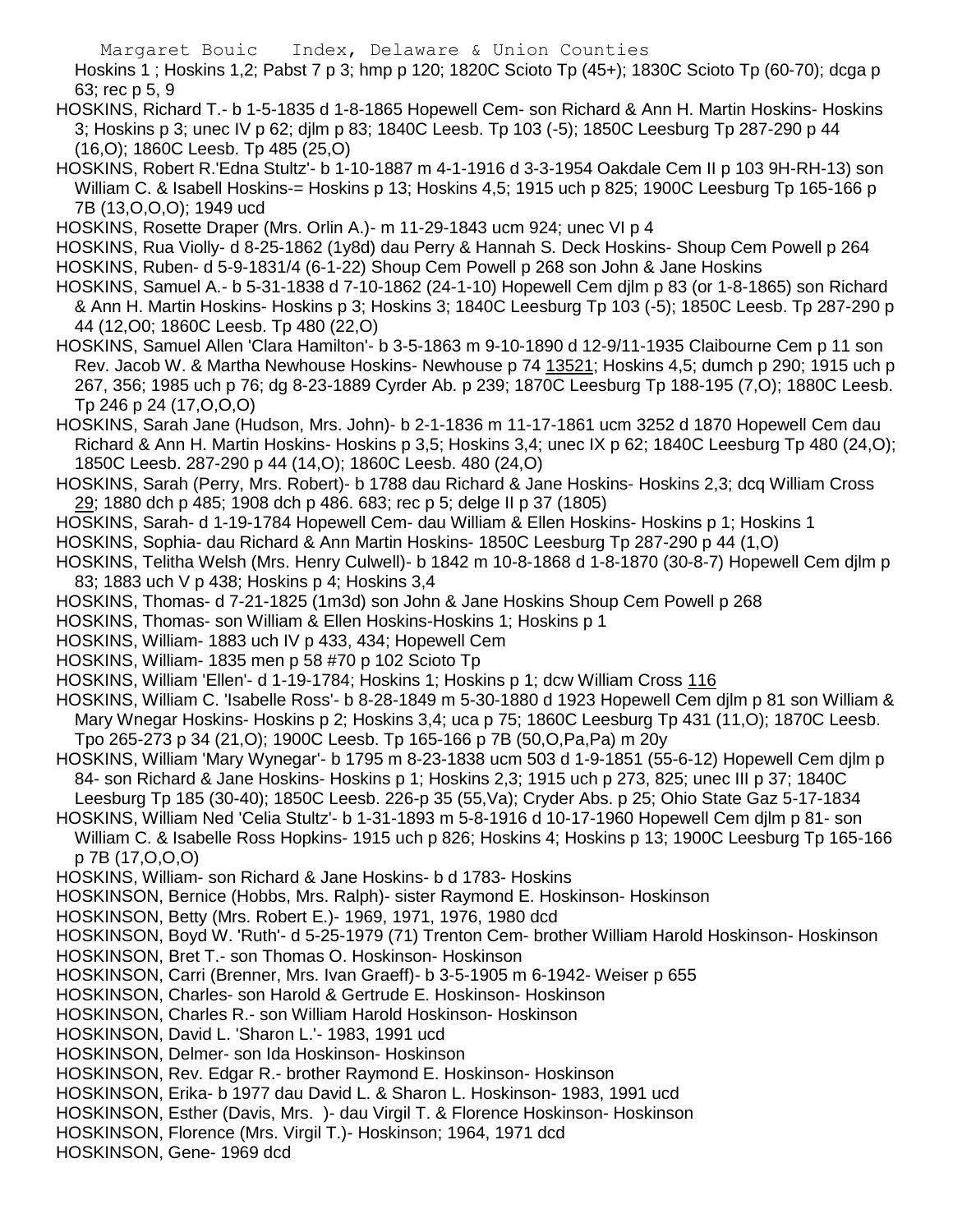Margaret Bouic Index, Delaware & Union Counties HOSKINSON, Gertrude E. (Mrs. William Harold)- d 12-24-1960 Trenton Cem- Hoskinson HOSKINSON, Glen H.- son William Harold & Gertrude E. Hoskinson- Hoskinson HOSKINSON, William Harold 'Gertrude E.'- d 3-14-1968 (69) Trenton Cem- Hoskinson HOSKINSON, Ida (Mrs. )- Hoskinson HOSKINSON, James R.- 1980 dcd HOSKINSON, Jeremiah- uca p 23 HOSKINSON, Joan (Davis, Mrs. )-dau William Harold & Gertrude E. Hoskinson- Hoskinson HOSKINSON, Kay- dau Harold & Gertrude E. Hoskinson- Hoskinson HOSKINSON, Keith M.- son William Harold & Gertrude E. Hoskinson- Hoskinson HOSKINSON, Margaret R. (Mrs. Thomas O.)- Hoskinson HOSKINSON, Marie Thompson (Mrs. Raymond)- Hoskinson; 1980 dcd HOSKINSON, Michael- b 1965 son Robert M. & Betty A. Hoskinson- 1971 dcd HOSKINSON, Nancy Lea (Trace, Mrs. Larry)- dau Raymond E. & Marie Thompson Hoskinson- Hoskinson HOSKINSON, Opel (Disbennett, Mrs. Ralph)- sister Raymond E. Hoskinson- Hoskinson HOSKINSON, Otto H.- son Virgil T. & Florence Hoskinson- Hoskinson HOSKINSON, Raymond E. 'Marie Thompson'- d 11-14-1983 (63) Cedar Hill Cem, Newark- Hoskinson; 1980 dcd HOSKINSON, Raymond W.- son Virgil T. & Florence Hoskinson- Hoskinson HOSKINSON, Robert E. 'Betty'- 1969, 1971, 1976, 1980 dcd HOSKINSON, Robert- b 1967 son Robert M. & Betty A. Hoskinson- 1971 dcd HOSKINSON, Rodney Ray- son Raymond E. & Marie Thompson Hoskinson- Hoskinson HOSKINSON, Ruth (Mrs. Boyd W.)- Hoskinson HOSKINSON, Sharon L. (Mrs. David L.)- 1983, 1991 ucd HOSKINSON, Thomas O. 'Margaret R.'- b 3-31-1926 d 6-24-1988 Marengo Cem -son William Harold & Gertrude E. Hoskinson- Hoskinson HOSKINSON, Virgil T. 'Florence'- d 4-27-1961 (71) Greenlawn Cem- Hoskinson HOSKINSON, Wilber E.- d 4-7-1969 (62) Trenton Cem son Ida Hoskinson- Hoskinson HOSKINSON, William- b 1981 son David L. & Sharon L. Hoskinson- 1983, 1991 ucd HOSKINSON, William J.- son William Harold & Gertrude E. Hoskinson- Hoskinson HOSL, Hildegard (Wasilewshi, Mrs. Erwin von)- Weiser p 196 HOSLER, Anna- dau George & Wilhelmina Hosler- 1870C Delaware Tp 279 (7) HOSLER, Benjamin 'Lydia Shively'- 1883 uch V p 635 HOSLER, Charles S.- son Jesse D. & Mary Sabin Hosler- 1915 uch p 635 HOSLER, Debbie (Mrs. Michael)- 1980 dcd HOSLER, Frank- brother Jesse D. Hosler- 1880C Richwood 321-338 p 30 (20,Ind,Pa,Pa) HOSLER, George 'Wilhelmina'- 1870C Delaware Tp 279 (34) HOSLER, George- son George & Wilhelmina Hosler- 1870C Delaware Tp 279 (2) HOSLER, Jesse D.'Mary Sabin'- b 1-18-1846 m 1874 son Benjmain & Lydia Shivley Hosler- 1883 uch V p 635; uca p 104; 1880C Richwood 321-338 p 30 (34,Ind,Pa,Pa) HOSLER, John- son George & Wilhelmina Hosler- 1870C Delaware Tp 279 (4) HOSLER, Kimberly A. Baker (Mrs. Robert)- Hosler; 1991 ucd HOSLER, Lucy C.- dau Jesse D. & Mary Sabin Hosler- 1883 uch V p 635; 1880C Richwood 321-338 p 30 (4,O,Ind,O) HOSLER, Lydia Shively (Mrs. Benjamin)- 1883 uch V p 635 HOSLER, Mary Sabin (Mrs. Jesse D.)- b 1845 m 1874 d 2-3-1833 Claibourne Cem p15 dau Dr. Roswell Sabin- 1883 uch V p 635; 1880C Richwood 321-338 p 30 (34, O,NY,Mass) HOSLER, Michael 'Debbie'- 1980 dcd HOSLER, Olivia- b 1991 dau Robert & Kimberly A. Baker Hosler- Hosler HOSLER, Robert 'Kimberly A. Baker'- Hosler; 1991 ucd HOSLER, Wilhelmina (Mrs. George)- 1870C Delaware Tp 279 (30) HOSLER, Wilhelmina- dau George & Wilhelmina Hosler- 1870C Delaware Tp 279 (11) HOSLETTER, Rose- d 7-7-1914 (65y) Oakdale Cem 2667(F-148) HOSMAN, Allen- 1870C Concord Tp 254 (25) HOSMAN, Byron- 1870C Concord Tp 254 (8) HOSMAN, Frank- 1870C Concord Tp 254 (4) HOSMAN, Harriet- 1870C Concord Tp 254 (26)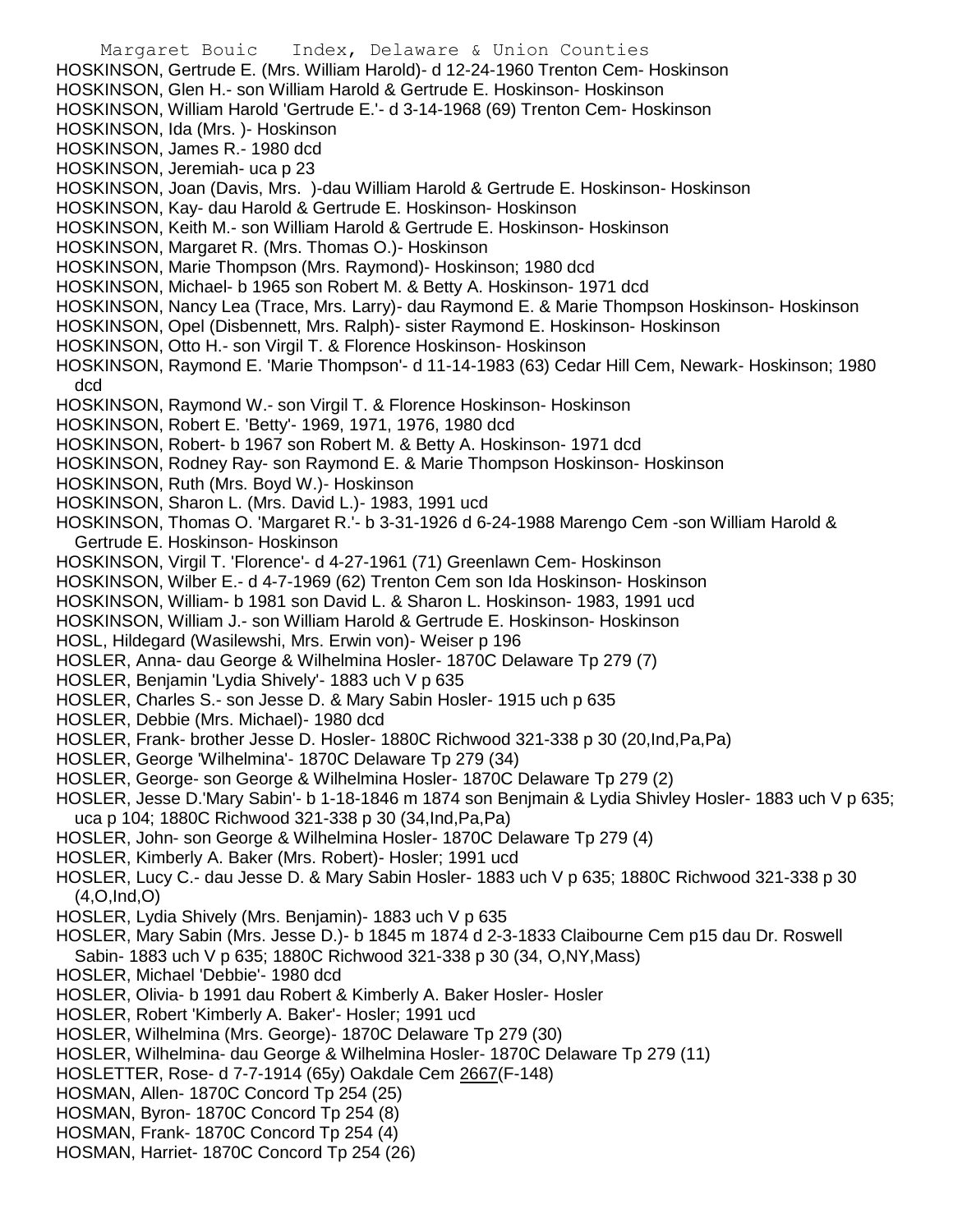Margaret Bouic Index, Delaware & Union Counties HOSMAN, Marvey- 1870C Concord Tp 254 (3) HOSMAN, Ina V. (Maugans, Mrs. William Franklin)- b 7-22-1876 d 8-29-1965- Maugans Anc p 65 HOSMAN, Ira'- 1870C Concord Tp 254 (28) HOSMAN, Josephine- 1870C Concord Tp 254 (24) HOSMER, S. R.- 1880 dch p 217 HOSMER, Thomas- Powers Pat p 47 HOSPELT, Amber Nicole- b 1-14-1977 dau Gary & Elaine McCarter Hospelt- Genther p a13 HOSPELT, Beth Marie- b 1-10-1980 dau Gary & Elaine McCarter Hospelt- Genther p a13 HOSPELT, Elaine McCarter (Mrs. Gary Lee)- b 3-27-1959 dau John T. & VIrginia Janes McCarter- Genther p a13 HOSPELT, Gary Lee 'Elaine McCarter- Genther p a13 HOSPERS, Janet- probation officer- Hospers HOSS, Jeremiah- b 1979 son Patricia A. Hoss- 1980 dcd HOSS, John- 1883 uch IV p 453 J. A. uca p 87 HOSS, Patricia A.- 1980 dcd HOSS, Troy- b 1976 son Patricia A. Hoss- 1980 dcd HOSSEY, Eliza McLene (Mrs. Smith)- m 7-11-1831 Madison Co unec V p 48 HOSSEY, Smith 'Elizabeth McLene'- m 7-11-1831 Madison Co unec V p 48 HOSSICK, Mary- b 1860 Logan Co d 9-1-1916 Oakdale Cem p 18 (E) HOSSLER, Benjamin Ray 'Verna Marcella Koppenheffer'- b 1-6-1896 m 6-3-1930 Weiser p 400 HOSSLER, Florence V. (Mrs. John L.)- 1976, 1980 dcd HOSSLER, John L. 'Florence V.'- 1976, 1980 dcd HOSSLER, John W. 'Virginia'- 1964, 1969, 1971, 1976 dcd HOSSLER, Katherine- b 1960 dau Ronald L. & Mary Hossler- 1964, 1969, 1971, 1976 dcd HOSSLER, Mary (Mrs. Ronald L.)- 1964, 1969, 1971, 1976, 1980 dcd HOSSLER, Robert- son John & Virginia Hossler- 1964 (16), 1969 dcd HOSSLER, Ronald L. 'Mary'- 1964, 1969, 1971, 1976, 1980 dcd HOSSLER, Ronald- b 1966 son Ronald L. & Mary Hossler- 1969, 1971, 1976, 1980 dcd HOSSLER, Tamara- b 1958 dau Ronald L. & Mary Hossler- 1964, 1969, 1971, 1976 dcd HOSSLER, Theresa- b 1954 dau John W. & Virginia Hossler- 1964, 1969, 1971, 1976 dcd HOSSLER, Verna Marcella Koppenheffer (Keiter, Mrs. Elmer David)(Mrs. Benjamin Ray)- dau Jonathan Daniel & Mary Rebecca Witmer Koppenheffer- Weiser p 399 HOSSLER, Virginia (Mrs. John W.)- 1864, 1969, 1971 dcd HOSSLER, Wayne- 1964 dcd Lived with Ronald & Mary Hossler HOSSMAN, W. T.- 1883 uch IV p 500 HOST, Craig- b 1975 son Melvin H. & Gainters Host- 1980 dcd HOST, Douglas- b 1971 son Melvin H. & Gainters Host- 1980 dcd HOST, Gainters (Mrs. Melvin H.)- 1980 dcd HOST, Melvin H. 'Gainters'- 1980 dcd HOSTELER, John 'Virginia'-1961 dcd HOSTELER, Kathryn- dau Ronald L. & Mary Hosteler- 1961 dcd HOSTELER, Mary (Mrs. Ronald L.)- 1961 dcd HOSTELER, Robert- son John & Virginia Hosteler- 1961 dcd(13) HOSTELER, Ronald L. 'Mary'- 1961 dcd HOSTELER, Tamara- 1961 dcd (3) HOSTELER, Theresa- son John & Virginia Hosteler- 1961 dcd (7) HOSTELER, Virginia (Mrs. John)- 1961 dcd HOSTELER, Wayne- son John & Virginia Hosteler- 1961 dcd(17) HOSTER, Hazel- dg 1-10-1908 delge VIII p 14 HOSTERMAN, John 'Margaret Brungart'- b 12-26-1826 m 11-30-1848 d 9-28-1909- Weiser p 618 HOSTERMAN, Margaret Brungart (Mrs. John)- b 3-15-1827 m 11-30-1848 d 4-25-1849 dau George & Salome Kehl Brungart- Weiser p 618 HOSTERMAN, Velma E. (Brungart, Mrs. Wilbur Reuben)- b 6-3-1898- Weiser p 601 HOSTETLER, Abe 'Mary Gingerich'- m 9-18-1941- Hostetler HOSTETLER, Alma (Shrock, Mrs. )- dau Menno & Amanda Kuhns Hostetler- Hostetler HOSTETLER, Alvin 'Katie Beachy'- m 7-14-1941 son Levi M. & Elizabeth Hostetler- Hostetler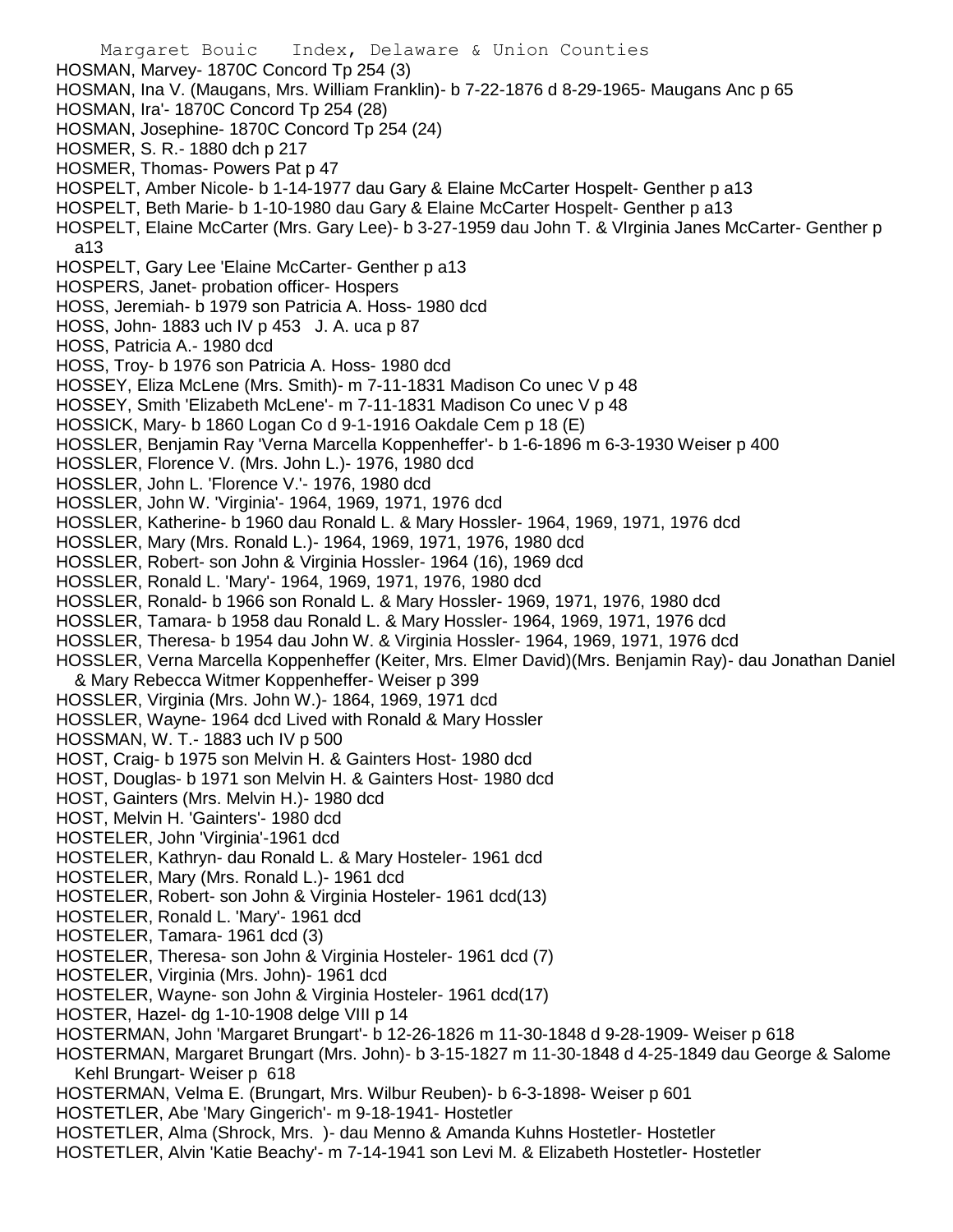Margaret Bouic Index, Delaware & Union Counties HOSTETLER, Amanda Kuhns (Mrs. Menno)- m 6-15-1941 - Hostetler HOSTETLER, Becky- dau Freeman & Mary Hostetler- Hostetler HOSTETLER, Betty (Sommers, Mrs. )- dau Levi M. & Elizabeth Hostetler- Hostetler HOSTETLER, Betty (Yutzy, Mrs. )- dau Menno & Amanda Kuhns Hostetler- Hostetler HOSTETLER, Brent- b 1965 son John & Rosie Hostetler- 1967, 1971 ucd HOSTETLER, Bruce- son Mose E. & Peggy Hostetler- Hostetler HOSTETLER, Calvin- b 1959 son Ervin & Fannie Hostetler- 1967, 1971, 1973, 1975, 1977, 1979, 1981 ucd HOSTETLER, Celestia- dau Levi M. & Elizabeth Hostetler- Hostetler HOSTETLER, Chadwick Eugene- b 8-14-1978 son Ferman L. & Miller Hostetler- Hostetler HOSTETLER, Dr. Claude B. 'Edith Bynner''Olive Agnes Harbert'- b 9-2-1882 d 1-5-1956 son C. E. & Elvira Bowers Hostetler- 1915 uch p 781; Bynner 3,4 HOSTETLER, Dale Freeman- son Freeman & Mary Hostetler- Hostetler- engaged to Kimberlee Yutzy HOSTETLER, Dan- son John M. & Lydia Troyer Hostetler- Hostetler HOSTETLER, David- Hostetler HOSTETLER, Deborah (Duggan, Mrs. )- dau Mose E. & Peggy Hostetler- Hostetler HOSTETLER, Denise Kay Beachy (Mrs. Larry E.)- m 1-24-1981 dau Homer & Lena Beachy- Hostetler HOSTETLER, Douglas 'Lillian Ann Wells'- m 6-19-1976 son Joe Hostetler- Hostetler HOSTETLER, D. P.- 1980 dcd HOSTETLER, Edith Bynner (Mrs. Dr. Claude B.)- b 2-4-1882 m 6-20-1908 d 2-24-1949 dg- dau Minnie Bynner- 1915 uch p 781; Bynner 3,4 HOSTETLER, Edna (Miller, Mrs. Joe,Jr.)- dau Mose M. & Fannie Kuhns Hostetler- Hostetler HOSTETLER, Eli F. 'Kathryn Helmuth'- Hostetler HOSTETLER, Elizabeth (Mrs. Levi M.)- Hostetler HOSTETLER, Elmo W. 'Norma F.'- Hostetler; 1976, 1980 dcd HOSTETLER, Elsie (Mrs. Mose)- 1971, 1973, 1975, 1977, 1979, 1981, 1991 ucd HOSTETLER, Emily Louise Heatwole (Mrs. D. Perry)- m 3-6-1982 dau Oren E. Heatwole- Hostetler HOSTETLER, Erma (Beachy, Mrs. )- dau Menno & Amanda Kuhns Hostetler- Hostetler HOSTETLER, Ervin 'Fannie'- son John M. & Lydia Troyer Hostetler- Hostetler; 1967, 1971, 1973, 1975, 1977, 1979, 1981 ucd HOSTETLER, Evelyn Mae Endersby (Mrs. Gay L.)- m 12-16-1978 dau Jack Endersby- Hostetler HOSTETLER, Fannie (Mrs. Erwin)- 1973, 1975, 1977, 1979, 1981 ucd HOSTETLER, Fannie Kuhns (Mrs. Mose)- Hostetler HOSTETLER, Fern Edna (Mrs. Vernon)- 1967, 1971, 1973, 1975 ucd HOSTETLER, Fred- 1980 dcd HOSTETLER, Fred- son Freeman & Mary Hostetler- Hostetler HOSTETLER, Ferman L. 'Mary Ellen Miller'- son Eli F. & Leona Hostetler- Hostetler HOSTETLER, Floyd- son Alvin L. & Katie Beachy Hostetler- Hostetler HOSTETLER, Frederick L. 'Tamara Sue Eberle'- m 1-23-1982 son Freeman & Mary Hostetler- Hostetler; 1991 ucd HOSTETLER, Freeman 'Mary'- b 10-5-1918 d 2-22-1986 Canaan AM Ch Cem- son Mose M. & Fannie Kuhns Hostetler- Hoste HOSTETLER, Gary L. 'Evelyn N. Endersby'- m 12-16-1978 son Menno & Amanda Kuhns Hostetler- Hostetler HOSTETLER, Gretchen Huntsberger, Mrs. )(Mrs. Van)( )- dau Fred G. & Mable Young Huntsberger- Maugans Anc p 171 HOSTETLER, Gregory Lynn- b 6-10-1984 son Robert & Tresa Gingerich Hostetler- Hostetler HOSTETLER, Heidi (Goodyear, Mrs. )- dau Mose E. & Peggy Hostetler- Hostetler HOSTETLER, Henry- son Freeman & Mary Hostetler- Hostetler HOSTETLER, James- b 1960 son Mose J. & Elsie Hostetler- 1977, 1979, 1981, 1983 ucd HOSTETLER, Janet- dau Rex & Lela Murphy Hostetler- Bynner 5; Thompson 6 HOSTETLER, Jeffrey Laynar- b 9-26-1978 son Nelson Hostetler- Hostetler HOSTETLER, Jenna Sue- (5-1989) dau Frederick L. & Tamara Sue Eberle Hostetler- Hostetler HOSTETLER, Joe E. 'Ruby'- 1980 dcd HOSTETLER, Joe- son Freeman & Mary Hostetler- Hostetler HOSTETLER, John E.- son Abe & Mary Gingerich Hostetler- Hostetler HOSTETLER, H. John- son Mose M. & Fannie Kuhns Hostetler- Hostetler HOSTETLER, ---(Helmuth, Mrs. Al)- dau John M. & Lydia Troyer Hostetler- Hostetler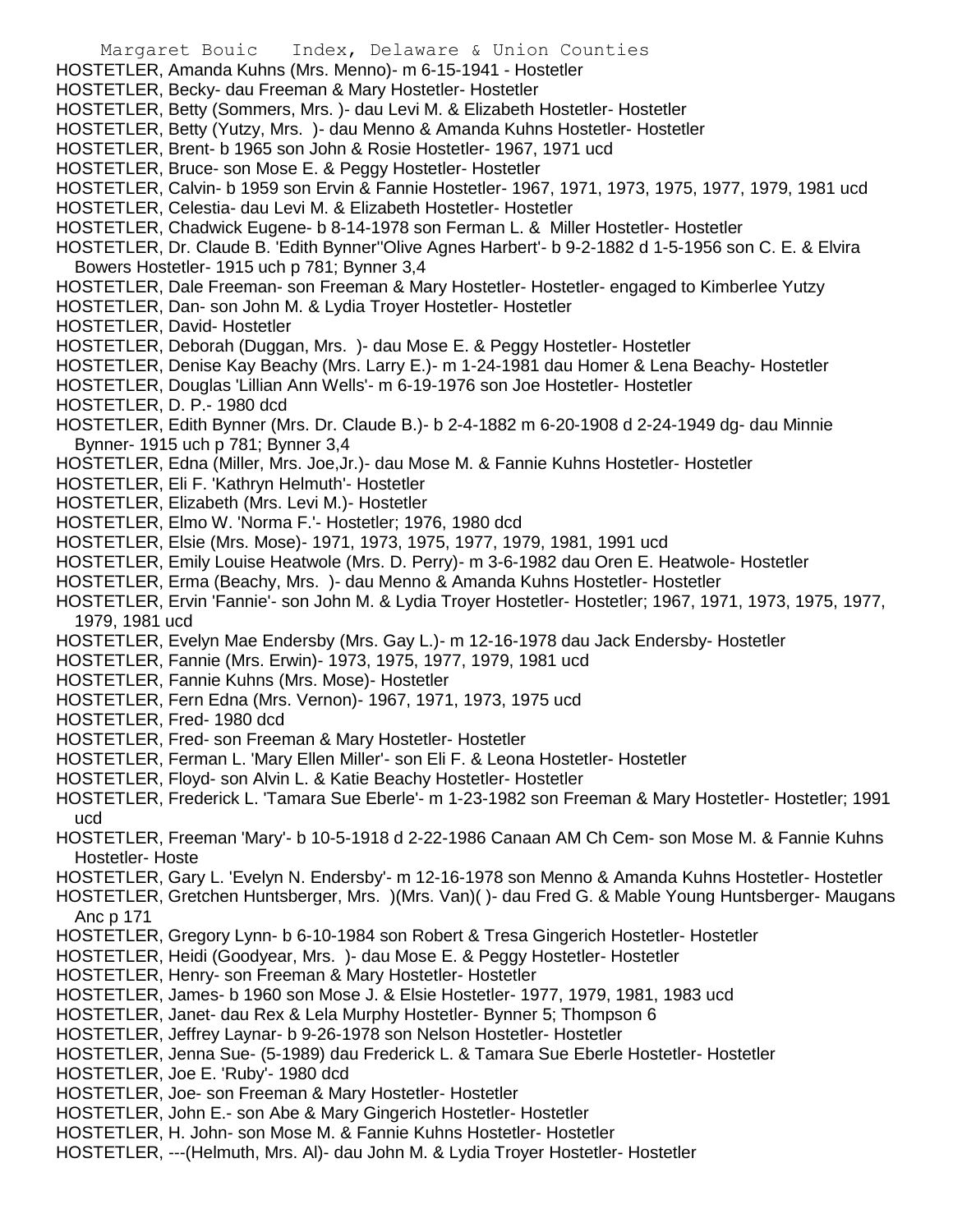- Margaret Bouic Index, Delaware & Union Counties HOSTETLER, John 'Rosie'- 1967, 1971 ucd HOSTETLER, Jonas- son Levi M. & Elizabeth Hostetler- Hostetler HOSTETLER, Judye (Davidson, Mes. )- dau Mose E. & Peggy Hostetler- Hostetler HOSTETLER, Katherine (Troyer, Mrs. )- dau Levi M. & Elizabeth Hostetler- Hostetler HOSTETLER, Kathryn Helmuth (Mrs. Eli)- dau Ben & Martha Hostetler Helmuth- Hostetler HOSTETLER, Kellie- dau Mose E. & Peggy Hostetler- Hostetler HOSTETLER, Kelsey Lynn- b 6-21-1982- dau Larry Eugene & Denise K. Beachy Hostetler- Hostetler HOSTETLER, Kenneth R.'Marilyn'- 1971 ucd HOSTETLER, Kenneth- b 1960 son Kenneth R. & Marilyn Hostetler- 1971 dcd HOSTETLER, Larry Eugene 'Denise Kay Beachy'- b 1959 m 1-24-1981 son Mose J. & Elsie Hostetler-Hostetler; 1977, 1979 ucd HOSTETLER, Laura (Maugans, Mrs. William Franklin)- d 1-28-1898 (24-8-4) Maugans Anc p 65 HOSTETLER, LaVerne- son Alvin L. & Katie Beachy Hostetler- Hostetler HOSTETLER, Leban- b 1962 son Ervin & Fannie Hostetler- 1967, 1971, 1973, 1975, 1977, 1979, 1981 ucd HOSTETLER, Lela Murphy (Mrs. Rex)- dau Pride & Ethel Morrison Murphy- Bynner 4,5; Thompson 5,6; unec VIII p 28 HOSTETLER, Leona Yutzy (Mrs. Philip)- dau Vernon E. & Minerva Hostetler- Hostetler HOSTETLER, Lester- son John M. & Lydia Troyer Hostetler- Hostetler HOSTETLER, Levi M. 'Elizabeth'- Hostetler HOSTETLER, Levi- son Levi M. & Elizabeth Hostetler- Hostetler HOSTETLER, Lillian Ann Wells (Mrs. Douglas)- m 6-19-1976 dau Edwin Wells- Hostetler HOSTETLER, Lincoln Scott- b 9-15-1991 son Roger & Sue Beachy Hostetler- Hostetler HOSTETLER, Linda M.- 1977 ucd HOSTETLER, Logan Ross- b 6-25-1991 son Larry Eugene & Denise Kay Beachy Hostetler- Hostetler HOSTETLER, Lydia Troyer (Mrs. John M.)- d 5-6-1978 (79) bur Old Order Amish Cem- Hostetler HOSTETLER, Marilyn (Mrs. Kenneth R.)- 1971 dcd HOSTETLER, Mark- 1980 dcd HOSTETLER, Mark- son Alvin & Katie Beachy Hostetler- Hostetler HOSTETLER, Mark S.- son Mose E. & Peggy Hostetler- Hostetler HOSTETLER, Martha- 1979, 1981, 1983 ucd HOSTETLER, Martha (Helmuth, Mrs. Ben)- dau Mose M. & Fannie Kuhns Hostetler- Hostetler HOSTETLER, Martha L.- 1977 ucd HOSTETLER, Martha (Yoder, Mrs. Mark)- dau Freeman & Mary Hostetler- Hostetler HOSTETLER, Mary Ann (Beach, Mrs. )- dau Levi M. & Elizabeth Hostetler- Hostetler HOSTETLER, Mary Ellen Miller (Mrs. Ferman)- dau Alvin & Lovina Miller- Hostetler HOSTETLER, Mary (Mrs. Freeman)- Hostetler HOSTETLER, Mary Gingerich (Mrs. Abe)- m 9-18-1941 Hostetler HOSTETLER, Mary (Neuenschwander, Mrs. )- dau Menno & Amanda Kuhns Hostetler- Hostetler HOSTETLER, Melonee Kay Farmwald (Mrs. Stephen D.)- m 5-28-1983 dau Alfred L. Farmwald- Hostetler HOSTETLER, Menno 'Amanda Kuhns'- son Levi M. & Elizabeth Hostetler- Hostetler HOSTETLER, Michael- b 1963 son Kenneth R. & Marilyn Hostetler - 1971 dcd HOSTETLER, J. Michael 'Pamela C. Kindrick'- m 8-5-1977 son H. John Hostetler- Hostetler HOSTETLER, Michelle Marie- b 8-9-1989 dau Fredrick L. & Tamara Sue Eberle Hostetler- Hostetler HOSTETLER, Milton- son Alvin & Katie Beachy Hostetler- Hostetler HOSTETLER, Miriam- b 1970 dau Erwin J. & Fannie Hostetler- 1975, 1977, 1979, 1981 ucd HOSTETLER, Morse- 1962, 1967 ucd HOSTETLER, Mose 'Elsie'- 1971, 1973, 1975, 1977, 1979, 1981, 1983, 1991 ucd HOSTETLER, Mose E. 'Peggy'- d 2-6-1986 (58) bur Notre Dame Cem- son Levi M. & Elizabeth Hostetler-**Hostetler** HOSTETLER, Mose J.- Hostetler HOSTETLER, Mose- son John M. & Lydia Troyer Hostetler- Hostetler HOSTETLER, Mose M. 'Fannie'- b 7-3-1890 d 4- 1979 Canaan AM Ch. Cem- son Mose & ELizabeth Weaver Hostetler- Hostetler HOSTETLER, Nathan Lee- b 7-21-1988 son Ferman & Mary Ellen Miller Hostetler- Hostetler HOSTETLER, Nelson ' Hostetler'- son Mary L. Hostetler- Hostetler
- HOSTETLER, Noah- son John M. & Lydia Troyer Hostetler- Hostetler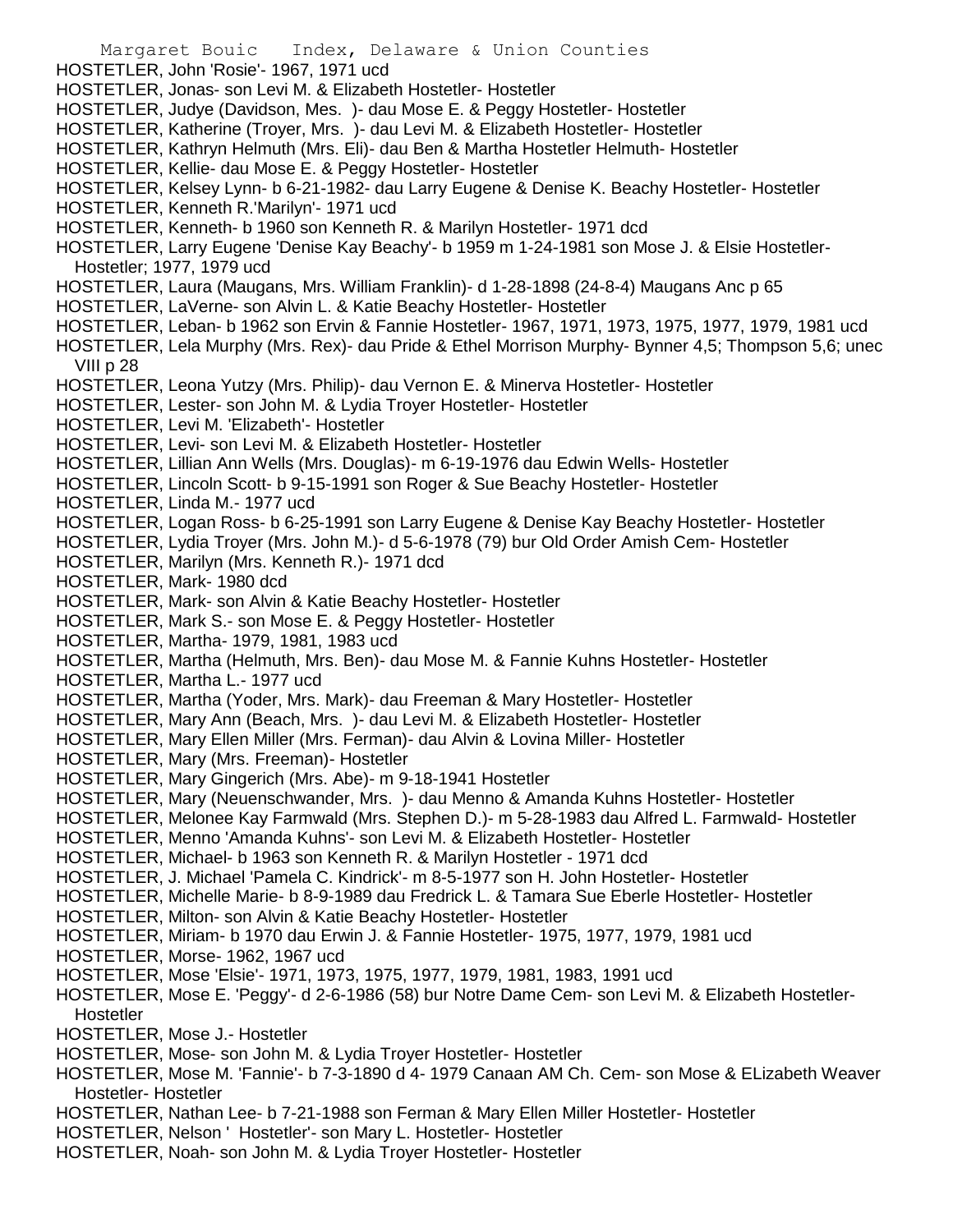- Margaret Bouic Index, Delaware & Union Counties HOSTETLER, Norma F. Haidet (Mrs. Elmo)- d 4-9-1970 (36) bur Ky- Hostetler
- HOSTETLER, Olive Agnes Harbert (Mrs. Claude)- dau William & Margaret Harbert- opc 510; Hostetler
- HOSTETLER, Orpha (Headings, Mrs. )- dau Levi M. & Elizabeth Hostetler- Hostetler
- HOSTETLER, Pamela C. Kindrick (Mrs. J. Michael)- m 8-3-1977 dau John H. Kindrick- Hostetler
- HOSTETLER, Paul- son Alvin & Katie Beachy Hostetler- Hostetler

HOSTETLER, D. Perry 'Emily Louise Heatwole'- m 3-6-1982 son Freeman & Mary Hostetler- Hostetler; 1980 dcd

- HOSTETLER, Philip 'Leona Yutzy'- son Menno & Amanda Kuhns Hostetler- Hostetler
- HOSTETLER, Ray- son Freeman & Mary Hostetler- Hostetler
- HOSTETLER, Regena- b 1968 dau Joe E. & Ruby Hostetler- 1980 dcd
- HOSTETLER, Renee Nicole (2 1/2-1989) dau Frederick L. & Tamara Sue Eberle Hostetler- Hostetler
- HOSTETLER, Rex 'Lela Murphy'- son Claude & Edith Bynner Hostetler- Bynner 4,5; Thompson 5,6
- HOSTETLER, Rhonda- b 1970 dau Joe E. & Ruby Hostetler- 1980 dcd
- HOSTETLER, Robert- son John & Virginia Hostetler- 1961 dcd (13)
- HOSTETLER, Robert 'Tresa'- son Menno & Amanda Kuhns Hostetler- Hostetler
- HOSTETLER, Roger 'Sue Beachy'- son Eli & Katherine Hostetler- Hostetler
- HOSTETLER, Ronald Eugene- d 7-16-1988 (15) son Philip & Leona Yutzy Hostetler- Hostetler
- HOSTETLER, Rose (Mrs. John)- 1967, 1971 ucd
- HOSTETLER, Rose- b 2-1853 mother-in-law of Richmond Willis- 1900C Paris Tp 116-119 p 7B (47,O,O,O) wid 1 ch
- HOSTETLER, Ruby (Mrs. Joe E.)- 1980 dcd
- HOSTETLER, Ruth- b 1972 dau Erwin J. & Fannie Hostetler- 1975, 1977, 1981 ucd
- HOSTETLER, Sharon (Martinez, Mrs. )- dau Menno & Amanda Kuhns Hostetler- Hostetler
- HOSTETLER, Sherri- b 1964 dau John & Rosie Hostetler- 1967, 1971 ucd
- HOSTETLER, Simon- son Levi M. & Elizabeth Hostetler- Hostetler
- HOSTETLER, Stephen Douglas 'Melonee Kay Farmwald'- b 7-18-1958 m 5-28-1983 (4th ch) son Mark Stanley Hostetler- Hostetler; mt
- HOSTETLER, Steven- son Abe & Mary Gingerich Hostetler- Hostetler
- HOSTETLER, Sue Beachy (Mrs. Roger)- dau Noah & Lovina Beachy- Hostetler
- HOSTETLER, Susan (Hershberger, Mrs. )- dau Menno & Amanda Kuhns Hostetler- Hostetler
- HOSTETLER, Tamara Sue Eberle (Mrs. Frederick L.)- m 1-23-1982 dau James M. Eberle- Hostetler; 1991 ucd
- HOSTETLER, Timothy- son Mose E. & Peggy Hostetler- Hostetler
- HOSTETLER, Titus- b 1968 son Erwin J. & Fannie Hostetler- 1975, 1977, 1979, 1981 ucd
- HOSTETLER, Tresa Gingerich (Mrs. Robert)- dau Alvin A. Gingerich- Hostetler
- HOSTETLER, Tyler Adam- b 7-11-1984 son Larry A. & Denise K. Beachy Hostetler- Hostetler
- HOSTETLER, Van 'Gretchen Huntsberger'' '- son Claude & Edith Bynner Hostetler- Bynner 4,5; Maugans Anc p 171
- HOSTETLER, Verba- dau John M. & Lydia Troyer Hostetler- Hostetler
- HOSTETLER, Vernon 'Fern Edna'- 1967, 1971, 1973, 1975 ucd
- HOSTETLER, Wilma (Miller, Mrs. )- dau Menno & Amanda Kuhns Hostetler- Hostetler
- HOSTETLER, Wilma (Yoder, Mrs. Ervin)- dau Freeman & Mary Hostetler- Hostetler
- HOSTETTER, Alpha (Wells, Mrs. Claude Sedric)- div- unec IV p 57; Fairfield-Stuart Bible
- HOSTETTER, Wanda Arlene (Blue, Mrs. Robert Powell)- dau Waldo & M. Coral Ward Hostetter- Hostetter; 1985 uch p 11
- HOSTETTER, Blanche (Mrs. Elmer Barr)- b 1880 d 1948 Claibourne Cem p 47
- HOSTETTER, Carol (Rausch, Mrs. )- dau Waldo & M. Carol Ward Hostetter- Hostetter
- HOSTETTER, Carolyn M.- b 2-1884 1900C Magnetic Springs 338-341 p 14A (16O,Va,Va)
- HOSTETLER, M. Coral Ward (Mrs. Waldo)- b 12-14-1893 d 12-14-1975 (82) bur near Port Washington- dau
- John H. & Henrietta Bogart Ward- Hostetter; 1985 uch p 11, 151; 1971, 1975 ucd
- HOSTETTER, Catherine (Ulrich, Mrs. Stanley Richter)- b 7-28-1867 m 9-15-1886 d 4-10-1956 Weiser p 43
- HOSTETTER, Earl- son William L. & Harriett C. Hostetter- 1961 dcd (17)
- HOSTETTER, Elmer Barr 'Blanche;- b 1882 d 1932 Claibourne Cem p 47
- HOSTETTER, Emma S. (Snyder, Mrs. Henry Strickler)- m 12-21-1881- Weiser p 111
- HOSTETTER, Glenn- son Waldo & M. Carol Hostetter- Hostetter
- HOSTETTER, Harriet C. (Mrs. William L.)- 1961 dcd
- HOSTETTER, John 'Virginia'- 1961 dcd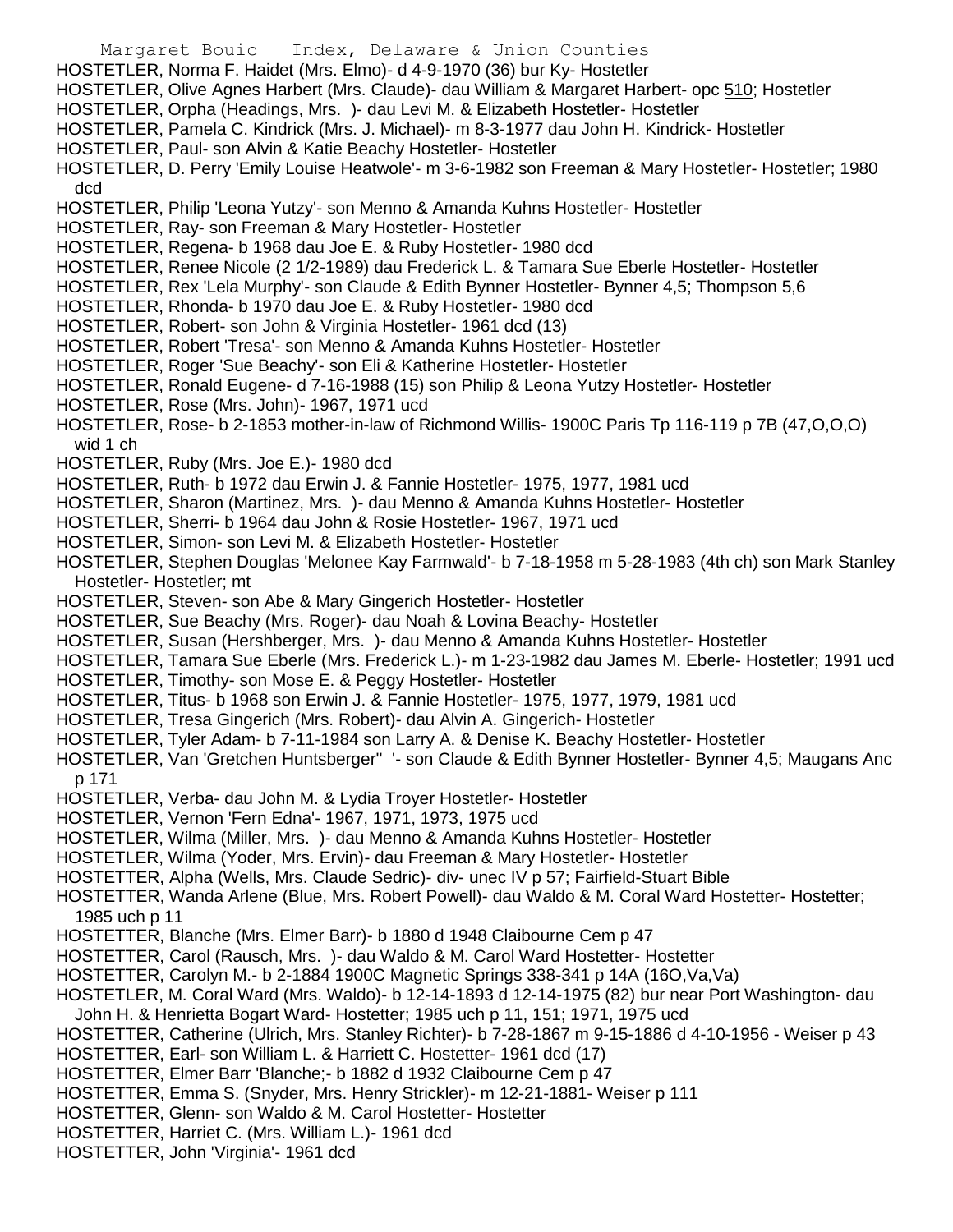Margaret Bouic Index, Delaware & Union Counties HOSTETTER, Linda M.- 1977 ucd HOSTETTER, Margaret Louise (Wurtsbaugh, Mrs.Howard)- m 8-10-1941 dau Waldo & M. Coral Ward Hostetter- Hostetter; 1985 uch p 151 HOSTETTER, Shirley R. (Mrs. William L.)- 1961 dcd HOSTETTER, Waldo 'M. Coral Ward'- d 1949- Hostetler; 1985 uch p 11, 151 HOSTETTER, William L. 'Harriet C.'- 1961 dcd HOSTETTER, William L. 'Shirley R.'- 1961 dcd HOSTETTLER, Mary A. (Hobbs, Mrs. Melvin T.)- m 6-24-1933- Hobbs; Hostettler HOSTLER, --Marysville p 21 HOSTLER, Caroline A.- member of Atwood family- granddau of John & Theresa Atwood- Genther p 232 HOSTLER, Edith Lowry (Mrs. )- Sbc p 38 HOTALING, Clark 'Marydane Leverett Miller'- m 11-24-1984 son Daniel Hotaling- Hotaling HOTALING, Dale- son Daniel D. Hotaling- Hotaling HOTALING, Daniel D.- Hotaling HOTALING, Donna- Scotch-Irish Weminar- delge I p 3 HOTALING, Maryjane Leverett Miller (Mrs. Clark)- m 11-24-1984 dau James W. Miller- Hotaling HOTCHKISS, "Addie" Hannah Adaline ()Griffith, Mrs. Richard)- dau Lyman & Sarah Ann Scott Hotchkiss- 1880 dch p 683; Scott 12 HOTCHKISS, Ann Lydia (Howison, Mrs. Allan Moore)- m 11-25-1885- Howison (300) HOTCHKISS, Ceryl 'Ferne Benjamin'- Hotchkiss HOTCHKISS, Ferne Benjamin (Mrs. Ceryl)- d 3-19-1984 (81) bur Grove City- Hotchkiss; 1976, 1980 dcd HOTCHKISS, Flora Amelia- d 1861 (21) Cheshire Cem Powell p 60b-dau Lyman & Sarah Ann Scott Hotchkiss- Scott 11 HOTCHKISS, Flora Ann- dau Lyman & Sarah Ann Scott Hotchkiss- 1850C Berkshire Tp 79 p 9 (10,Conn) HOTCHKISS, Georgie (Kiplinger, Mrs. Ward)- Weiser p 723 HOTCHKISS, Hannah A.- dau Lyman & Sarah Ann Scott Hotchkiss- 1850C Berkshire Tp 79 p 9 (1,O); 1870C Berkshire Tp 215 (20) HOTCHKISS, Lyman 'Sarah Ann Scott'- d 1850 (38) Cheshire Cem, Powell p 60b; Scott (2); 1880 dch p 683; dcw Bk 3 p 133; hadc p 16; CCC p 52; 1850C Berkshire Tp 79 p 9 (38,Conn) HOTHCLAW, Nancy D. Jones (Mrs. )- d 4-14-1833 (17y7m) dau F. C. Jones- Ohio State Gaz 4-18-1833- Reed Abst. p 20 HOTCHKISS, Rose Marie (Swagler, Mrs. James)- dau Ceryl & Ferne Hotchkiss- Hotchkiss HOTCHKISS, Sarah Ann (Kirk, Mrs. Charles H.)- m 10-9-1857 dcm; Pabst 3 p 29; 6 p 8; btp p 2 HOTCHKISS, Sarah Ann (Mrs. Lyman)- d 1870 (57) Cheshire Cem Powell p 60b- dau Clark & Flora Beckley Scott- Scott 2; dcw Bk 3 p 133; Pabst 1 p 55; 1850C Berkshire Tp 79 p 9 (36,Conn); 1870C Berkshire Tp 215 (56) HOTCHKINSON, Elizabeth (Mrs. George)- 1850C Orange Tp 1815 p 115 (40,O) HOTCHKINSON, George 'Elizabeth'- 1850C Orange Tp 1815 p 115 (37,Eng) HOTCHKINSON, George- son George & Elizabeth Hotchkinson- 1850C Orange Tp 1815 p 115 (5,O) HOTCHKINSON, Mary- dau George & Elizabeth Hotchkinson- 1850C Orange Tp 1815 p 115 (9,O) HOTCHKINSON, William- son George & ELizabeth Hotchkinson- 1850C Orange Tp 1815 p 115 (8,O) HOTHEM, Beth-b 1964 dau Neal M. & Janice Hothem- 1964, 1969, 1971, 1976 dcd HOTHEM, Diane- b 1962 dau Neal M. & Janice Hothem- 1964, 1969, 1971, 1976 dcd HOTHEM, Janice (Mrs. Neal M.)- 1964, 1969, 1971, 1976 dcd HOTHEM, Julia- b 1960 dau Neal M. & Janice Hothem- 1964, 1969, 1971, 1976 dcd HOTHEM, Neal M. 'Janice'- 1964, 1969, 1971, 1976 dcd HOTISTER?, Henry- b 1863 Un Co d 6-11-1919 Oakdale Cem I p 15 (E) HOTSENPILLER, Edwin E. 'Frances E.'-b 12-1832 1900C Magnetic Springs 340-343 p 14A (67,O,Va,Va)- m 8y HOTSENPILLER, Frances E. (Mrs. Edwin E.)- b 5-1849 1900C Magnetic Springs 340-343 p 14A (51,O,Vt,Vt) 1 ch m 8y HOTT, Carl A. 'Kimberly S.'- 1991 ucd HOTT, James- 1976 dcd HOTT, J. T.- hmp p 154, 158, 211 HOTT, Kimberly S. (Mrs. Carl A.)- 1991 ucd HOTTEL, Barbara (Keller, Mrs. George)- b 1730 dau Johannes Hottel- Shipps p 14, 15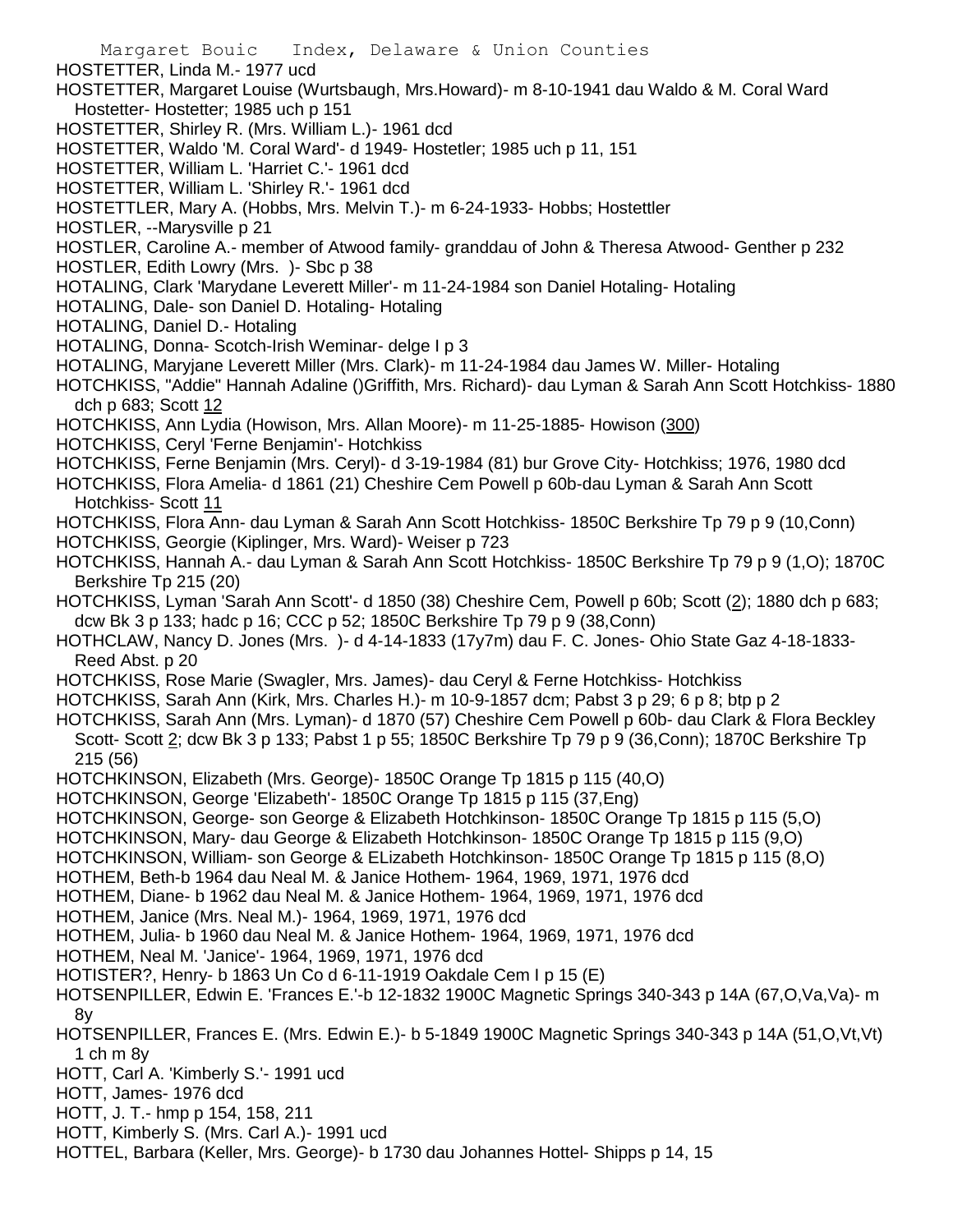Margaret Bouic Index, Delaware & Union Counties HOTTEL, Blanche (Mrs. Neil D.)- Hottel HOTTEL, Frank- b 1-1879 1900C Richwood 427-458 p 16B (21,O,O,O) HOTTEl, Johannes- b 1700 d 1760 Shipps p 14, 15 HOTTEL, Neil D. 'Blanche'- d 3-3-1972 (76)- Hottel HOTTEL, ---(GIvens, Mrs. Fay)- sister Neil D. Hottel- Hottel HOTTEN, ---Nash p 19, 58 HOTTEN, J. C.- Nash p 17 HOTTENSTEIN, Anna (Givens, Mrs. Charles)- m 9-16-1875 dau H. Percival & Harriet Richter Hottenstein-Weiser p 39 HOTTENSTEIN, Harriet Richter (Mrs.H. Percival)- b 8-21-1827 m 9-9-1845 d 3-29-1887 dau Peter & Elizabeth Hotstein Rihter- Weiser p 39 HOTTENSTEIN, Louisa (Atwood, Mrs. )- dau H. Percival & Harriet Richter Hottenstein- Weiser p 39 HOTTENSTEIN, H. Percival 'Harriet Richter'- m 9-9-1845- Weiser p 39 HOTTLE, C. Beatrice Downs (Kirby, Mrs. ) (Mrs. Clyde)- b 9-2-1906 d 4-28-1991 (84) Sunbury Mem. Pk.- dau George Washington & Lucretia A. Cozad Downs- Hottle; 1964, 1969, 1976, 1980 dcd HOTTLE, Charity B.- 1971 dcd HOTTLE, Clyde 'C. Beatrice Downs'- d 2-16-1970 (82) - bur Sunbury- Hottle; 1964, 1969 dcd Mr. & Mrs. Clyde- Sunbury p 52, 119, 144 HOTTLE, David- 1883 uch V p 292 HOTTLE, Mahala (Brobeck, Mrs. Henry)- b 3-12-1810 m 7-20-1830 1883 uch V p 292 HOTTMAN, Alfred- son Charles & Eliza Bowers Hottman- Hottman HOTTMAN, Charles 'Eliza Bowers'- Hottman HOTTMAN, Charles Henry 'Lillian DeBolt'- b 2-14-1874 d 2-9-1963 (88) bur Wyandot Co- son Charles & Eliza Bowers Hottman- Hottman HOTTMAN, ---(McDaniel, Mrs. Lawrence)- dau Charles Henry & Lillian DeBolt Hottman- Hottman HOTTMAN, Eliza Bowers (Mrs. Charles)- Hottman HOTTMAN, Eliza Bowers (Mrs. Charles Henry)- d 1928- Hottman HOTTMAN, Harold- son Charles Henry & Lillian DeBolt Hottman- Hottman HOTTMAN, Phyllis (Rardin, Mrs. William)- dau Charles Henry & Lillian DeBolt Hottman- Hottman HOTVEDT, Barbara Elizabeth Sala (Mrs. Kermit Orville)- b 5-20-1924 m 2-5-1943 dau Dr. Roland Otto & Margaret Catharine Anderson Sale- Weiser p 442 HOTVEDT, Catharine- b 5-31-1946 dau Kermit Orville & Barbara Elizabeth Sala Hotvedt- Weiser p 442 HOTVEDT, Kermit Orville 'Barbara Elizabeth Sala'- b 112-27-1914 m 2-5-1943 Weiser p 442 HOTVEDT, Lynne Sala- b 12-2-1944 ch Kermit Orville & Barbara Elizabeth Sala Hotvedt- Weiser p 442 HOTVEDT, Susan Margaret- b 7-18-1952 dau Kermit Orville & Barbara Elizabeth Sala Hotvedt- Weiser p 442 HOUCH, Bessie Mildred (Barnhill, Mrs. Levi Henry)- m 1914 Weiser p 461 HOUCH/HAUCK, Katharine- d 8-8-1851 (1-5-21) dau Peter & Eva Mayfield Cem Powell p 171 HOUCH, Orpha- 1949 dcd HOUCHARD, Ada Harris (Mrs. George)- Houchard HOUCHARD, Carolee (Mrs. John,Jr.)- Houchard; 1971, 1973, 1975 ucd HOUCHARD, Charleton 'Viola Winona Griffith'- dcc Judith Ellis Wrinkle see 3 HOUCHARD, Clary 'Emma'- Houchard HOUCHARD, Danielle- dau Douglas & Dee Dee Houchard-Houchard HOUCHARD, Darcie Jane- b 4-20-1986 dau Douglas & Dee Dee Vigar Houchard- Houchard HOUCHARD, David- b 1965 son John & Carolee Houchard- Houchard; 1971, 1973, 1975 ucd HOUCHARD, Denice Marie "Dee Dee" Vigar (Mrs. Douglas)- dau Richard & Rose Vigar- Houchard HOUCHARD, Douglas 'Dee Dee'- b 9-21-1958 son Clay & Emma Houchard- Houchard HOUCHARD, Dustin- son Douglas & Dee Dee Vigar Houchard- Houchard HOUCHARD, Edith Avery (Mrs. Riley)- m 3-11-1880 ucm 6671 HOUCHARD, Edwin- son Henry C. & Willa Houchard- Houchard HOUCHARD, Emma (Mrs. Clay)- Houchard HOUCHARD, George 'Ada Harris'- Houchard HOUCHARD, George Andrew- b 12-7-1946 d 1964 son John Eldon & Hazel M. Wilcox Houchard- Houchard HOUCHARD, Hazel M. Wilcox (Mrs. John Eldon)- Houchard HOUCHARD, Helen (Brown, Mrs. )- sister Henry C. Houchard- Houchard HOUCHARD, Henry C. 'Willa'- d 4-1-1972 (77) Oak Grove Cem- Houchard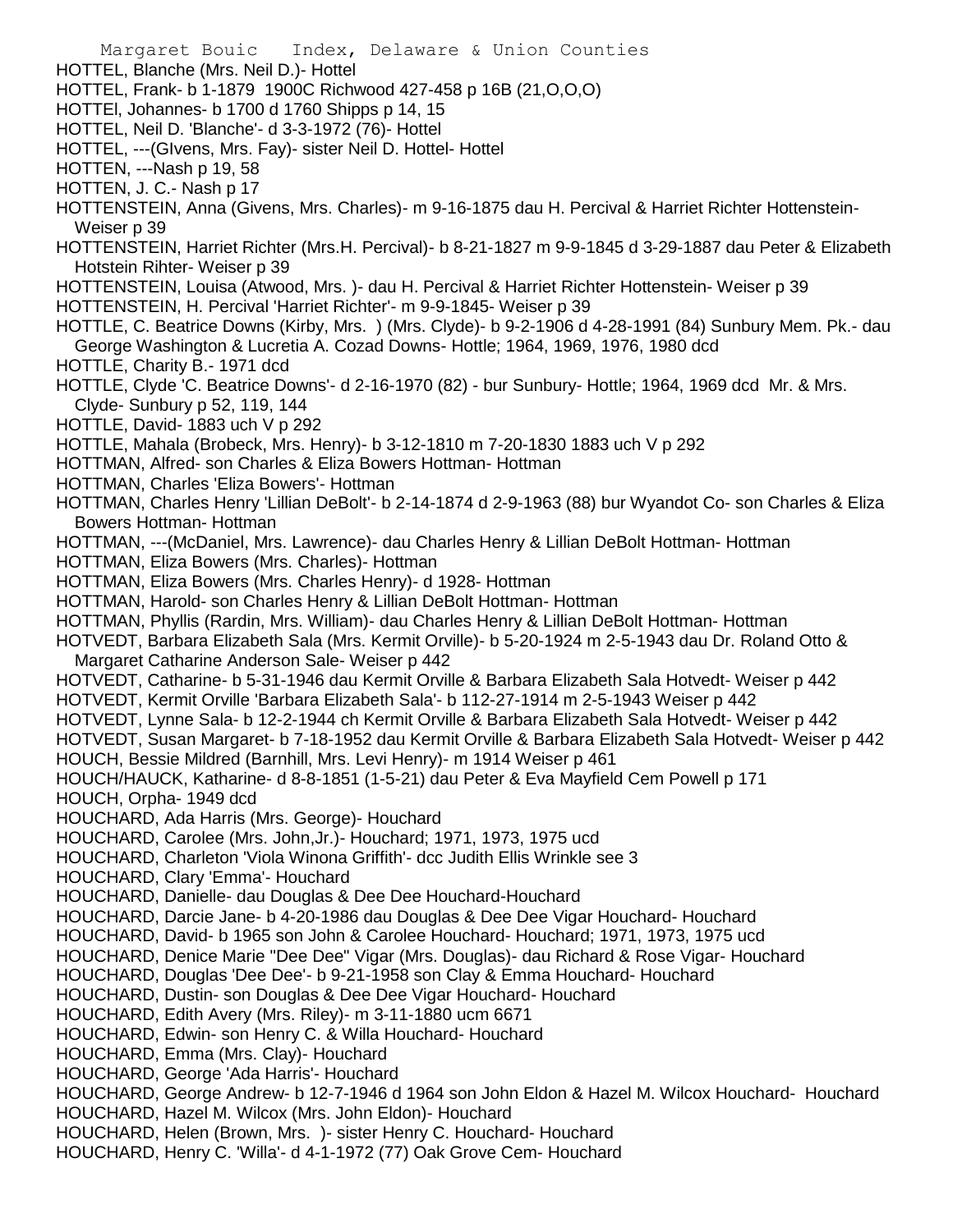- Margaret Bouic Index, Delaware & Union Counties HOUCHARD, Howard- son Henry C. & Willa Houchard- Houchard HOUCHARD, Isabel Temple (Mrs. Oren)- m 11-4-1876 ucm 5964; 1880C Washington Tp 188-195 p 20  $(22, 0, 0, 0)$ HOUCHARD, John- b 1963 son John & Carolee Houchard- Houchard; 1971, 1973, 1974 ucd HOUCHARD, John Eldon "Frenchy" 'Hazel M. Wilcox'- b 7-14-1907 d 9-29-1982 (75)- Forest Grove Cem- son George & Ada Harris Houchard- Houchard; 1985 uch p 24 HOUCHARD, John Emil,Jr. 'Carolee'- son John Eldon & Hazel M. Wilcox Houchard- Houchard; 1971, 1973, 1975 ucd HOUCHARD, Juan (Humbert, Mrs. Keith/Charles)- dau John Eldon & Hazel M. Wilcox Houchard- Houchard HOUCHARD, Julia (Kunze, Mrs. )- dau Henry C. & Willa Houchard- Houchard HOUCHARD, Maudie- dau Oren & Isabel Temple Houchard- 1880C Washington Tp 188-195 p 20 (3,O,O,O) HOUCHARD, Oren 'Isabel Temple'- m 11-4-1876 ucm 5964; 1880C Washington Tp 188-195 p 20 (31,O,France,NY) HOUCHARD, Riley 'Edith Avery'- m 3-11-1880 ucm 6671 HOUCHARD, Robert- 1880C Darby Tp 157 p 16 (25,O,O,O) HOUCHARD, Robert- son Henry C. & Willa Houchard- Houchard HOUCHARD, Viola Winona Griffiths (Mrs. Charleton)(Sparks, Mrs. C.)- b 11-8-1903 d 3-6-1938 dau Asa Oretus & Jennie Estella Davis Griffiths- dcc Judith Ellis Wrinkle see 3 HOUCHARD, Willa A. (Mrs. Henry C.)- b 3-25-1899 d 11-7-1988 (89) Oak Grove Cem- Houchard HOUCHIN, Alice (Stevens, Mrs. Virgil Claude)- m 6-18-1932- 1985 uch p 134 HOUCHIN, Carol- dau Frank Mason & Ruby Helen Carson Houchin- Houchin HOUCHIN, Carol (Mrs. William)- Houchin HOUCHIN, Daren "Scott"'Debra Sue Howald'- m 1-30-1993 son William & Carol Houchin- Houchin; Howald HOUCHIN, Debra Sue Howald (Mrs. Daren "Scott")- m 1-30-1993 dau Rodney & Mary Howald- Howald; Houchin HOUCHIN, Donald L.- Houchin HOUCHIN, Frances (Terpening, Mrs. )- dau Frank Mason & Ruby Helen Carson Houchin- Houchin HOUCHIN, Frank Mason 'Ruby Helen Carson'- d 9-26-1991 (87) Jerome Cem- Houchin HOUCHIN, John- brother Frank Mason Houchin- Houchin HOUCHIN, Ruby Helen Carson (Mrs. Frank Mason)- Houchin HOUCHIN, Sherry (Bagwell, Mrs. )- dau Frank Mason & Ruby Helen Carson Houchin- Houchin HOUCHIN, Tamara Kay (Lowe, Mrs. William Russell)- m 12-17-1977 dau Donald L. Houchin- Houchin HOUCHIN, Virginia (Coriell, Mrs. )- sister Frank Mason Houchin- Houchin HOUCHIN, William 'Carol'- Houchin HOUCK, Albert- brother Robert H. Houck- Houck HOUCK, Anna Heaffer (Mrs. )- dau George & Anna Weiser Heaffer- Weiser p 844 HOUCK, Ansel E, 'June E.'- 1961, 1969, 1971, 1976, 1980 dcd HOUCK, Carrie- b 1964 dau Fred M. & Jacqueline Houck- 1976, 1980 dcd HOUCK, Charlotte E. (Longbrake, Mrs. Louis)- b 1841 m 8-22-1869 dau Jacob E. & Eva Elbaugh Houck-Longbrake p 33, 334 HOUCK, Dina- dau Robert & Vickie Houck- Houck HOUCK, Edwin Dale- b 12-10-1918 Concord Tp son Ira Gordon & Lewna Mae Kerns Houck- dcb late HOUCK, Eileen (Siebold, Mrs. Phillip)- dau John William & Nora Crabbe Houck- Houck HOUCK, Elizabeth Graham (Mrs. James)- m 7-25-1841 dcm HOUCK, Eva Elbaugh (Mrs. Jacob E.)- Longbrake p 34, 37 HOUCK, Fred 'Jacqueline'- 1976, 1980 dcd HOUCK, Gordon- son Ansel E. & June E. Houck- 1961 dcd (12) HOUCK, Harold 'Helen Parthemore'- b 12-29-1917 son John William & Nora Crabbe Houck- Houck HOUCK, Helen Parthemore (Mrs. Harold)- Houck HOUCK, Ira Gordon 'Lewna Mae Kerns'- dcb late (Edwin Dale)(33-1918) HOUCK, Jacob E. 'Eva Elbaugh;- Longbrake p 34, 37 HOUCK, Jacqueline (Mrs. Fred)- 1976, 1980 dcd HOUCK, James 'Elizabeth Graham'- m 7-25-1841 dcm HOUCK, Jean (Bailey, Mrs. Stan)- dau John William & Nora Crabbe Houck- Houck HOUCK, John William 'Nora Crabbe'- Houck
- HOUCK, Joseph 'Minerva Edminster'- m 12-3-1846 dcm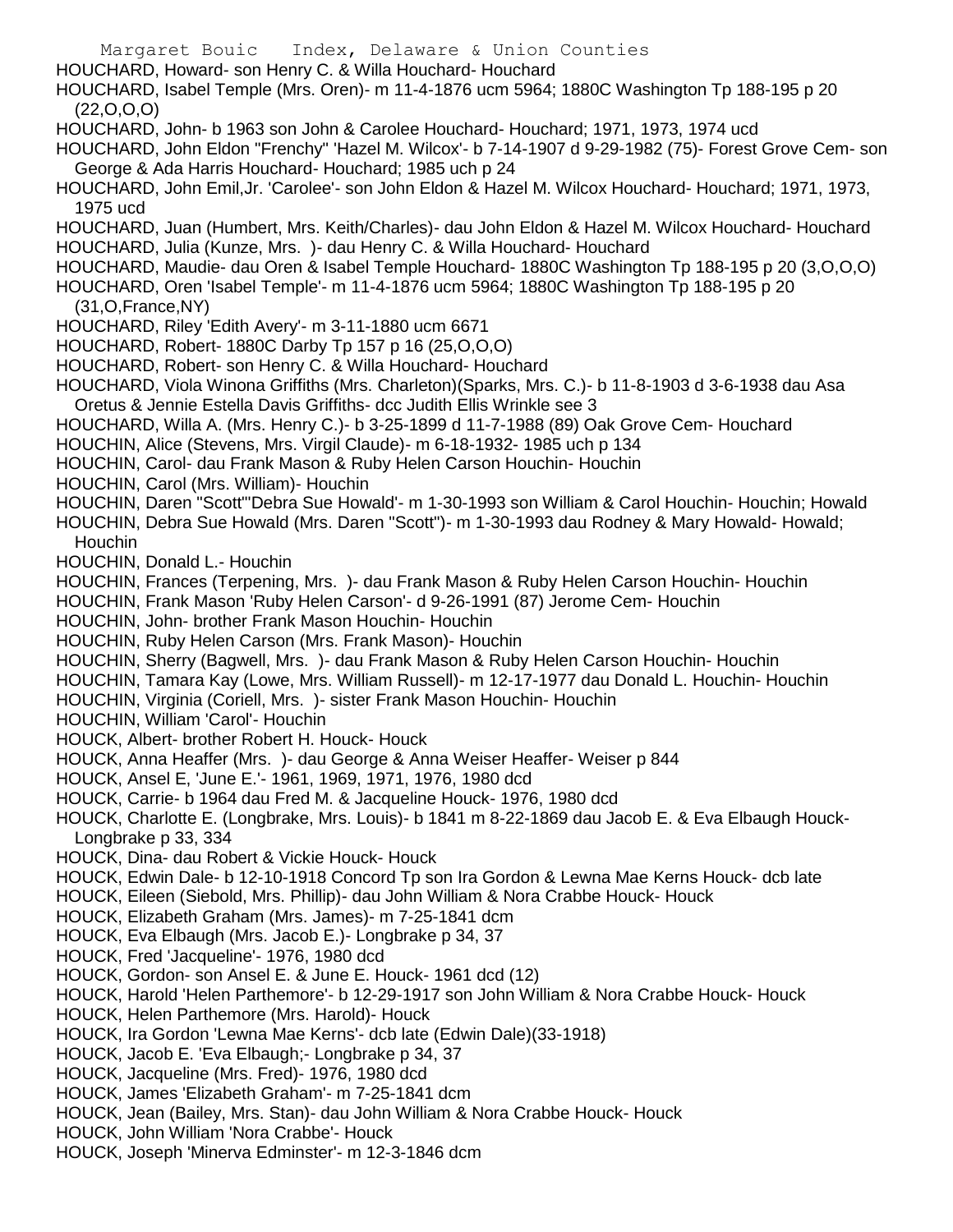Margaret Bouic Index, Delaware & Union Counties HOUCK, Judith/Judy (Smith, Mrs. )- dau Robert H. & Mildred A. Cutright Houck- Houck HOUCK, Julia Ann (Longbrake, Mrs. Perry M.)- b 7-14-1839 m 1-25-1858 d 2-9-1930 dau Jacob E. & Eva Elbaugh Houch- Longbrake p 29, 36, 37, 38 HOUCK, June E. (Mrs. Ansel E.)- 1961, 1976, 1980 dcd HOUCK, Kevin- b 1966 son Fred M. & Jacqueline Houck- 1976, 1980 dcd HOUCK, L.- 1908 dch p 312 HOUCK, Laura Louise- d 12-31-1966 (5) Oak Grove Cem dau William L. & Sandra Black Houck- Houck; 1964 dcd (3) HOUCK, Lewna Mae Kerns (Mrs. Ira Gordon)- dcb late (Edwin Dale)(33-1918) HOUCK, Mariam- 1977 ucd HOUCK, Mary Jean (Guy, Mrs. Louis)- dau John William & Nora Crabbe Houck- Houck HOUCK, Mary Williamson (Mrs. )- dau John & Rosannah Ely Williamson- delge I p 6 HOUCK, Maxine (Hart, Mrs. Jesse)- dau John William & Nora Crabbe Houck- Houck HOUCK, Mildred A. Cutright (Mrs. Robert H.)- d 3-15-1973 (50) Oak Grove Cem- Houck HOUCK, Mildred W. (Mrs. Paul W.)- 1962 ucd HOUCK, Minerva Edminster (Mrs. Joseph)- m 12-3-1846 dcm HOUCK, Minnie Cartmell (Mrs. William)- b 1873 d 1939 dau John & Jane Freshwater Cartmell- Freshwater p 92 HOUCK, Mrs. Moulton- delge IV p 43 HOUCK, Nancy (Thacker, Mrs. Dave)- dau Harold & Helen Parthemore Houck- Houck HOUCK, Nora Crabbe (Mrs. John William)- Houck HOUCK, Patty (Brake, Mrs. Dick)- dau Harold & Helen Parthemore Houck- Houck HOUCK, Patty (Mrs. Robert W.)- 1962 ucd HOUCK, Paul W. 'Mildred W.'- 1962 ucd HOUCK, Richard- 1967, 1971 ucd HOUCK, Robert Allen 'Victoria Louise Linville'- m 6-21-1969 son Robert H. & Mildred A. Cutright Houck-**Houck** HOUCK, Robert H. 'Mildred A. Cutright'- d 3-6-1984 (67) Oak Grove Cem- Houck HOUCK, Robert 'Vickie'- Houck HOUCK, Robert W. 'Patty'- 1962 ucd HOUCK, Ronald- son Ansel E. & June E. Houck- 1961 dcd (14) HOUCK, Sandra J. Black (Mrs. William L.)- 1964 dcd HOUCK, Sarah (Schoek, Mrs. Samuel Hamilton)- m 2-3-1851 ucm 1624 HOUCK, Tracy L.- dau Robert & Vickie Houck- Houck- engaged to Bradley Shaw HOUCK, Victoria Louise Linville (Mrs. Robert Allen)- m 6-21-1969 dau William Linville- Houck HOUCK, William L. 'Sandra J. Black'- 1964 dcd HOUCK, William 'Minnie Cartmell'- Freshwater p 92 HOUCK, William- son Robert H. & Mildred A. Cutright Houck- Houck HOUDASHELT, Ashley Kara- b 10-27-1984 dau Gary Houdashelt- Houdashelt HOUDASHELT, Cathy (Mrs. Paul)- Houdashelt HOUDASHELT, Claire (Mrs. James Glen,Jr.)- Houdashelt; 1975, 1977, 1979, 1981, 1o983, 1991 ucd HOUDASHELT, Christopher Allen- b 10-20-1983 son Richard Houdashelt- Houdashelt HOUDASHELT, Diana (Mrs. Richard A.)- 1977, 1979, 1981, 1983, 1991 ucd HOUDASHELT, Gary 'Robin'- son James & Mary G. Reid Houdashelt- Houdashelt; 1975 ucd HOUDASHELT, Glen 'Linda Johnston'- 1985 uch p 83 HOUDASHELT, James Glen,Jr. 'Claire'- son James & Mary G. Reid Houdashelt- Houdashelt; 1973, 1975, 1977, 1979, 1981, 1983, 1991 ucd HOUDASHELT, James- b 1970 son James Glen & Claire Houdashelt- 1973 ucd HOUDASHELT, Holly Ann- b 3-13-1980 dau Richard A. & Diana Houdashelt- Houdashelt; 1981, 1983 ucd HOUDASHELT, James G. 'Mary A. Reid'- d 6-23-1983 Oakdale Cem -Houdashelt; 1977, 1979, 1981 ucd HOUDASHELT, Linda Johnston (Mrs. Glen)(Baker, Mrs. Phil)- dau Donald Eugene & Cora Dell Sours Johnston- 1985 uch p 83 HOUDASHELT, Mary A. Reid (Mrs. James G.)- b 9-10-1919 d 3-11-1990 (70) Oakdale Cem dau Cecil M. & Verna Neff Reid- Houdashelt; 1977, 1979, 1981, 1983 ucd HOUDASHELT, Mary b 1966 dau James Glen,Jr. & Claire Houdashelt- 1973, 1975, 1977, 1979, 1981, 1983

ucd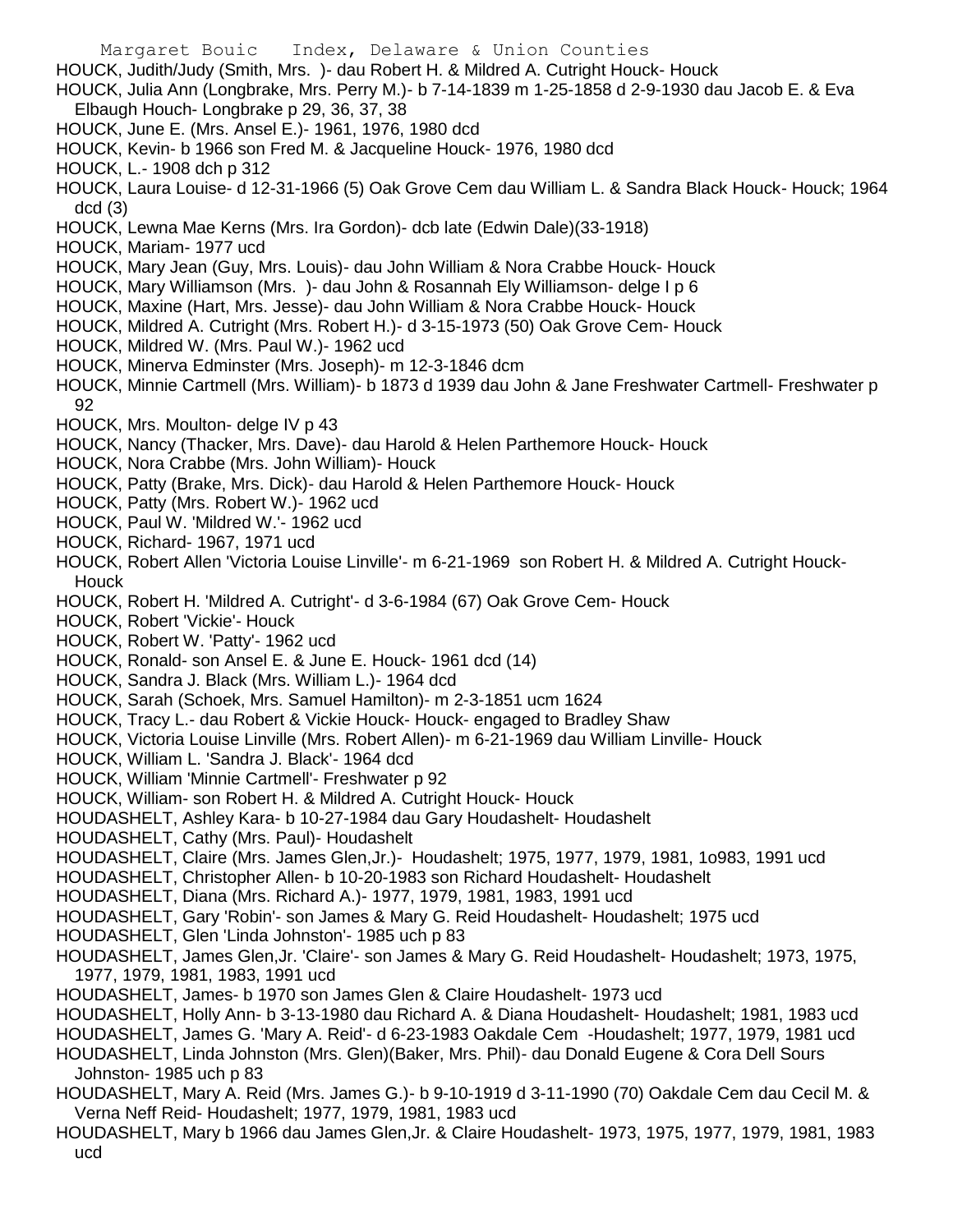Margaret Bouic Index, Delaware & Union Counties HOUDASHELT, Paul 'Cathy'- son James Glen & Mary A. Reid Houdashelt- Houdashelt HOUDASHELT, Richard A. 'Diana'- 1977, 1979, 1981, 1983, 1991 ucd HOUDASHELT, Richard "Pete" 'Robin''Virginia L.'- son James Glen & Mary A. Reid Houdashelt- Houdashelt; 1977, 1983, 1991 ucd HOUDASHELT, Robin (Mrs. Gary)- 1975, 1977 ucd HOUDASHELT, Timmy- b 1970 son James Glen,Jr. & Claire Houdashelt- 1977, 1979, 1981, 1983 ucd HOUDASHELT, Virginia L. (Mrs. Gary L.)- 1983, 1991 ucd HOUDASHELT, William "Bill"- b 1972 son James Glen & Claire J. Houdashelt- 1973, 1975, 1977, 1979, 1981, 1983 ucd HOUDEN, Sarah (Field, Mrs. Marshall)- m 5-6-1860 dcm; 1880 dch p 802; dumch p 342 HOUEYS, Susen-1880C Berlin Tp p 372C HOUGH, see HUFF HOUGH, ----(Mrs. Orasmus Daniel)(Mrs. Dr. Mcmillan)- 1908 dch p 713; Pabst 5 p 20 HOUGH, Adah- d 4-6-1973 (79) Oak Grove Cem- Hough HOUGH, Almeda- 1870C Trenton Tp 517 (22) HOUGH, Almon- son Bartlett & Evaline Hough- 1850C Trenton Tp 773 p 66 (8,O); 1870C Trenton Tp 517 (33) HOUGH, Arthur Hamilton- d 7-12-1836 (4m) Curtis Cem Powell p 133- son William & Sarah A. Hough HOUGH, B, heirs of-- Franklin Chronicle 3-6-1820; Reed Abst. p 33 HOUGH, Bartlett 'Eveline'- son James Hough- 1880 dch p 589; 1850C Trenton Tp 773 p 66 (39,Pa) HOUGH, Benjamin- 1883 uch V p 161; auditor; Powers p 284 HOUGH, Benson- son Leonard & Margie Russell Hough- Hough; 1961, 1964(15) dcd HOUGH, Benson Markel- b 12-24-1905 d 12-24-1917 Berkshire Cem Powell p 7- son Benson Walker & Edith B. Markel Hough- 1908 dch p 713; Hough; HOUGH, Benson Walker 'Edith B. Markel'- b 1875 d 1935 Berkshire Cem Powell p 7- son Leonard Samuel & Mary Linn Hough- 1880 dch p 684; 1908 dch p 117, 146, 338, 712, 713; Sunbury p 79, 114; Hough; delge III p 22, 72, VII p 24; dg 1-3-1902; Pabst 4 p 1, 17, 21 HOUGH, Betsey (Mitchell, Mrs. Marcus)- Powers Pat p 75 HOUGH, Betty (Smith, Mrs. David)- dau Guy B. & Velma Shults Hough- Hough HOUGH, C. A. (Mrs. N. J.)- dbg p 20; Powell p 100 HOUGH, Carl E.- son Leon T. & Lulu M. Hough- Hough HOUGH, Caroline- dau Bartlett & Eveline Hough- 1850C Trenton Tp 773 p 66 (2,O) HOUGH, Catherine- 1850C Trenton Tp 763 p 66 (44,Pa) HOUGH, Catherine- d 5-24-1981 (67) Berkshire Cem- dau Benson Walker & Edith B. Markel Hough- Hough HOUGH, Charles- 1880C Trenton Tp p 466A HOUGH, Charles- 1850C Trenton Tp 763 p 66 (5,); 1880C Trenton Tp p 465C HOUGH, Charles- brother Guy B. Hough- Hough HOUGH, Charles- d 11-5-1824 (14y) Curtis Cem Powell p 112- son Sylvester & Sally Hough HOUGH, Charlotte A. (Walker, Mrs. Benjamin B.)- dau Orasmus Daniel & Corintha Charlotte Thrall Hough-1880 dch p 684; Monnett p 17; 1908 dch p 713; 1850C Genoa Tp 286 p 30 (12,O) HOUGH, Charlotte M. (Mrs. Milton J.)- Olentany Gaz. 12-7-1855 Reed Abst p 157 HOUGH, Cindy- dau Ronnie J. & Dorothy L. Hough- 1964 dcd (6) HOUGH, Clara A. (Williams, Mrs. Otho H.)- m 8-31-1856 dcm -dau O. D. Hough dg; Reed Abst p 167 HOUGH, Clara (Henry, Mrs. )- sister Roy G. Hough- Hough HOUGH, Clara- d 1-31-1873 (4m) Berkshire Cem Powell p 7- dau Leonard Samuel & Mary Linn Hough- 1908 dch p 713 HOUGH, Clarissa Almira (Williams, Mrs. Otho H.)- b 7-5-1832 m 8-31-1856 d 11-15-1924 dcc Cynthia

Cummins 27; dcc Mary denison Cummins 11- dau Orsamus D. & Corintha Charlotte Thrall Hough- 1880 dch p 684; 1908 dch p 713; 1850C Genoa Tp 286 p 30 (18,O)

HOUGH, Corintha C.- b 1819 Oak Grove Cem Powell p 433

HOUGH, Corintha Charlotte Thrall (Mrs. Orsamus Daniel)- b 7-3-1812 d 4-1-1878 Berkshire Cem Powell p 7, 66; dcc Mary Denison Cummins 23; 1870C Berkshire Tp 209 (57) 1880 dch p 684; 1908 dch p 713; 1850C Genoa Tp 286 p 30 (38,O)

HOUGH, Dr. Daniel'Mary/Polly Barker'- b 11-2-1763 m 5-27-1784 d 9-18-1803 son Daniel & Violet Benton Hough- ped Sylvester Hough- 2; delge II p 42- grandfather of May Linn Hough- 1908 dch p 713; dcga p 26; Del Patron & Franklin Chron 10-21-1824

HOUGH, Daniel 'Violet Benton'- b 3-6-1721 m 11-29-1743 d 7-25-1768 son James & Sarah Mitchell Hough-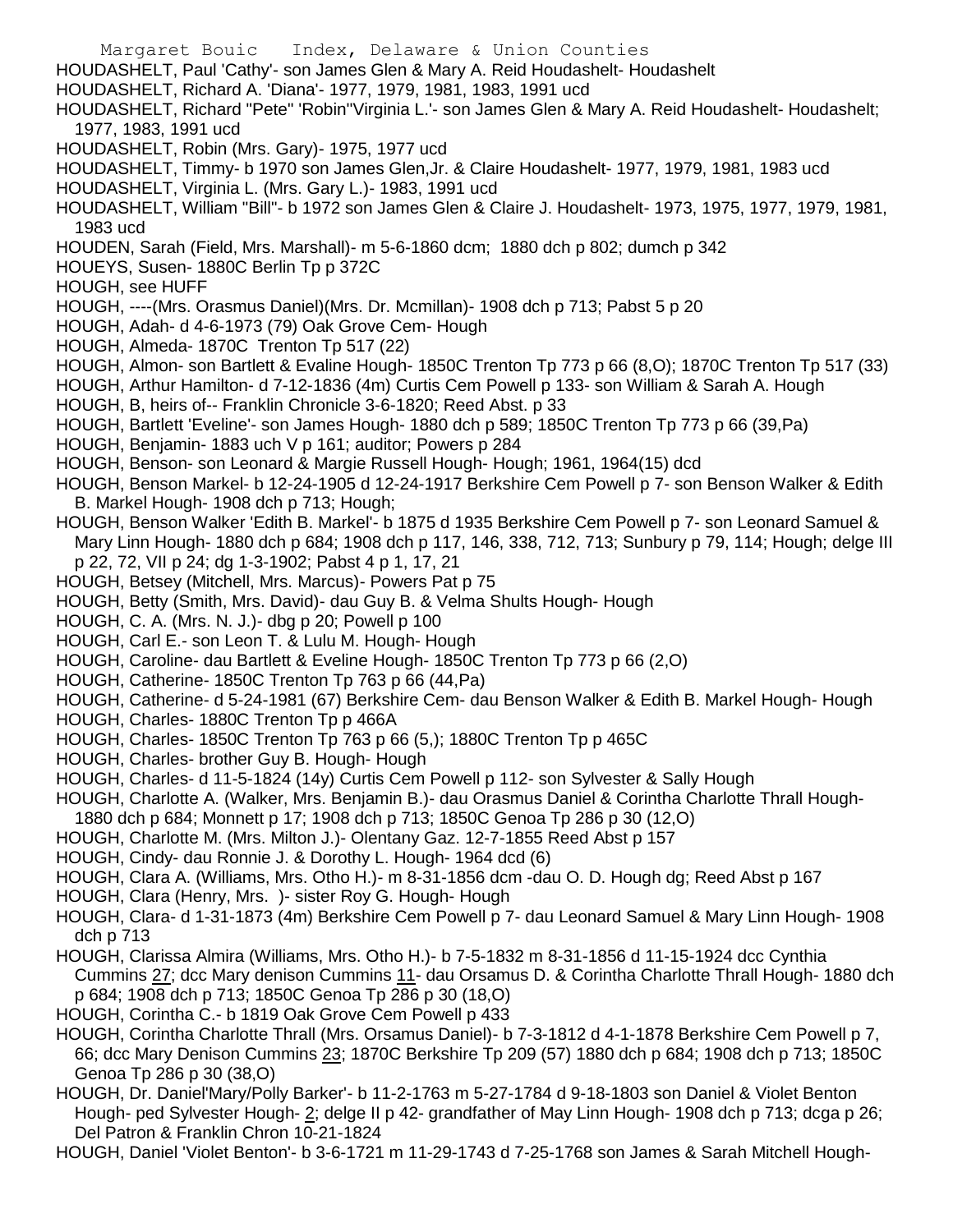ped Sylvester Hough 10; delge II p 42

- HOUGH, D. D.- Sunbury p 157
- HOUGH, Delia- dau Bartlett & Eveline Hough- 1850C Trenton Tp 773 p 66 (3,O)
- HOUGH, Donald- 1980 dcd, Harlem Tp
- HOUGH, Rev. Donald W.- Hough; Marysville p 20
- HOUGH, Dorothy L. (Mrs. Ronnie J.)- 1964 dcd
- HOUGH, Edith (Longberry, Mrs. Oney)- m 1889; unec IV p 28
- HOUGH, Edith B. Markel (Mrs. Benson W.)- d 6-2-1973 (94) Berkshire Cem dau Jeremiah Markel- 1908 dch p 713; Hough
- HOUGH, Elaine- dau Rev. Donald Hough- Hough
- HOUGH, Elbert- brother Guy B. Hough- Hough
- HOUGH, Elizabeth- 1850C Trenton Tp 763 p 66 (20,O)
- HOUGH, Elizabeth A. Garrett (Mrs. George W.)- m 11-24-1864 ucm 3647
- HOUGH, Emily- b 1972 dau Martin L. & Susan Hough- 1976, 1980 dcd
- HOUGH, Emily (Mrs. Merrill)- b 6-2-1811 d 5-3-1849 Trenton Cem Powell p 278
- HOUGH, Ensel- 1870C Trenton Tp 517 (11m)
- HOUGH, Estella E. Pierce (Mrs. Roy G.)- d 2-5-1972 (76) Bloomfield Cem- dau Gus Pierce- Hough; 1971 dcd
- HOUGH, Eveline (Mrs. Bartlett)- 1850C Trenton Tp 773 p 66 (37,Va)
- HOUGH, F.- Pabst 5 p 16
- HOUGH, Frances (Mrs. Lawrence)- Pabst 5 p 16
- HOUGH, Frank F.- Pabst 5 p 22
- HOUGH, Frank T.- son Lawrence & Frances Hough- Pabst 5 p 16
- HOUGH, Gene- son Roy & Estella Pierce Hough- Hough
- HOUGH, Georg D.- d 2-10-1840 (24y) Curtis Cem Powell p 113
- HOUGH, George- 1850C Trenton Tp 763 p 66 (22,O); 1880C Trenton Tp p 465C
- HOUGH, George Fletcher- d 12-2-1855 (3-4/1-10) Powell p 100 son Milton J. & Charlotte A. Hough- dbg p 20; Olentangy Gaz, Reed Abst p 157
- HOUGH, George W. 'Elizabeth A. Garrett'- m 11-24-1864 ucm 3647
- HOUGH, Guy B. 'Velma Shults'- d 10-16-1963(64) Ashley Union Cem- Hough
- HOUGH, Harley b 12-1876; 1900C Claibourne Tp 183-197 p 8B (23,O,O,O)
- HOUGH, Harriett- 1850C Trenton Tp 763 p 66 (8,O)
- HOUGH, Hazel (Nagel, Mrs. )- sister Roy G. Hough- Hough
- HOUGH, Helen E. (Mrs. )- d 12-19-1978 (89) mother of John Hough- Hough; 1976 dcd
- HOUGH, Homer- d 12-6-1845 (24-4-15) Curtis Cem Powell p 112
- HOUGH, J.- Chillicothe- unec X p 65
- HOUGH, Jack- son Roy Hough- Hough
- HOUGH, Jacob- unec XIII p 40
- HOUGH, James- brother Owen Hough- 1880 dch p 589; 1908 dch p 488; Pabst 6 p 28; 1850C Trenton Tp 763 p 66 (23,O); 1880C Trenton Tp 466A
- HOUGH, James 'Sarah Mitchell'- b 12-15-1688 m 7-9-1718 d 10-20-1740 son Samuel & Mary Bates Houghped Sylvester Hough- 8; delge II p 42
- HOUGH, Jane N.- 1850C Trenton Tp 763 p 66 (13,O); 1880C Delaware Town p 520C
- HOUGH, Jeffrey- son Ronnie J. & Dorothy L. Hough- 1964 dcd (5)
- HOUGH, Jennifer- dau Ronnie J. & Dorothy L. Hough- 1964 dcd (9m)
- HOUGH, Jill- b 1980 dau Martin L. & Susan Hough- 1971, 1976, 1980 dcd
- HOUGH, John- dcw Bk 4 p 253(28) appraiser
- HOUGH, John B. 'Olga B.'- 1976, 1980 dcd
- HOUGH, John- son Helen E. Hough- Hough
- HOUGH, Karl Martin- b 10-21-1977 son Linn Hough- Hough
- HOUGH, Kate (Jones, Mrs. Lyman T.)- m 8-31-1856 dau O. D. Hough- dg Reed Ab p 167
- HOUGH, Kerri- b 1973 dau Linn R. & Sharon Hough- Hough; 1976, 1980 dcd
- HOUGH, L.- Pabst 5 p 16
- HOUGH, Laura Pearl (Waters, Mrs. Ulysses Grant )- b 1-31-1879 m 1894 d 8-4-1924 dau Maurice F. & Margaret A. Harper- dcc Ardith Waters Leibold 5
- HOUGH, Lawrence 'Frances'- Pabst 5 p 16; 1850C Trenton Tp 763 p 66 (15,O)
- HOUGH, Lemuel 'Mary Jane Williamson'- m 8-1-1858 dcm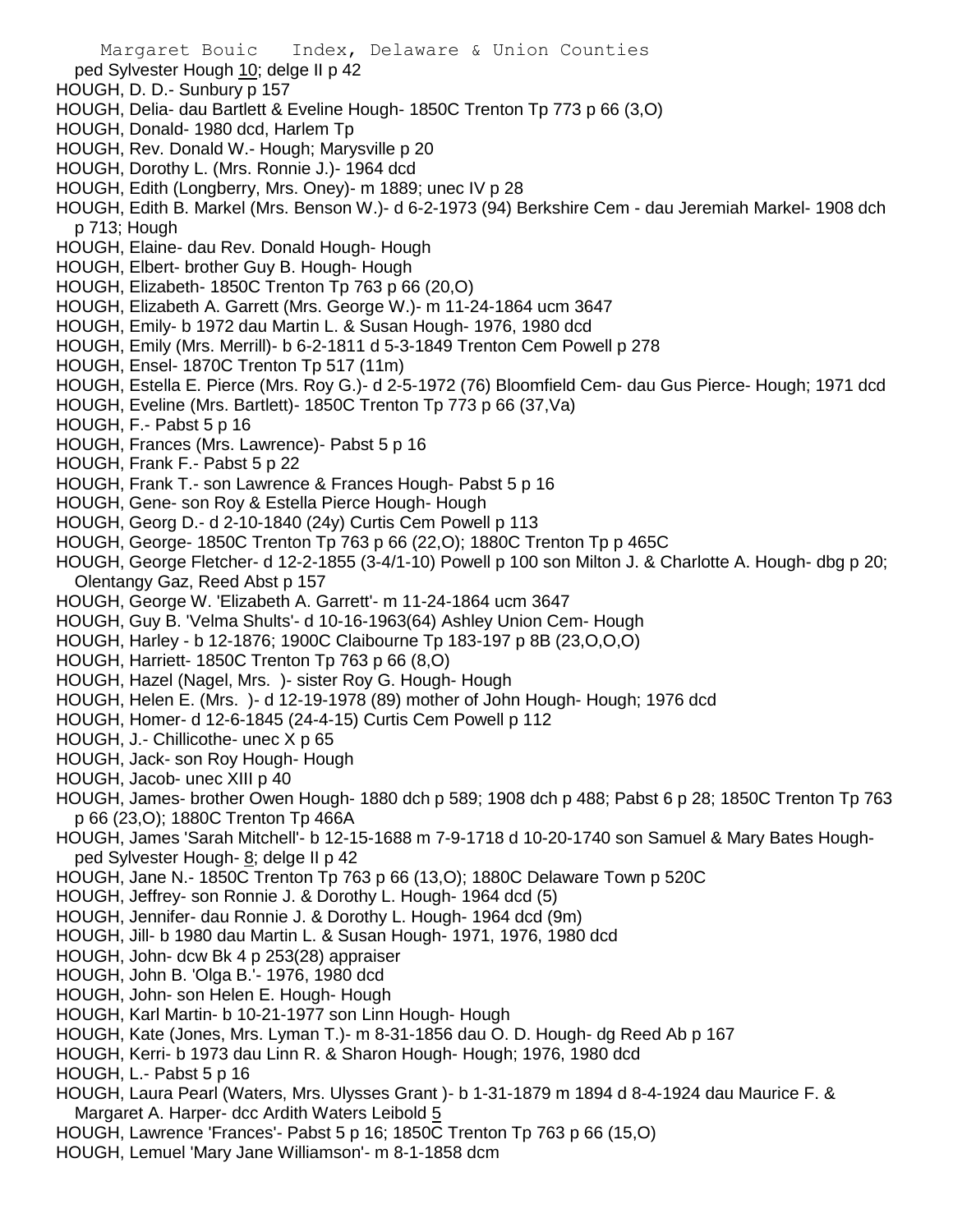- HOUGH, Leon R. 'Lulu M.'- b 1879 d 1937 Berkshire Cem Powell p 7;Hough; 1908 dch p 437
- HOUGH, Leonard- 1870C Berkshire Tp 209 (34)
- HOUGH, Leonard M.'Margie Russell'- m 12-25-1943- son Leon & Lulu M. Hough- Hough; 1961, 1964, 1969, 1971, 1976, 1980 dcd
- HOUGH, Leonard Samuel 'Mary Linn'- b 8-3-1835 d 4-5-1879 Berkshire Cem Powell p 7- son Orasmus Daniel & Corintha Charlotte Trall Hough- 1880 dch p 684; 1908 dch p 338, 712, 173; 1850C Genoa Tp 286 p 30 (15,O)
- HOUGH, Leonard T.- son Leaonard Samuel & Mary Linn Hough- 1908 dch p 713
- HOUGH, Leslie S. 'Sharon Cornell'- m 5-31-1969 son Rev. Donald Hough- Hough
- HOUGH, Lettie A. (Walker, Mrs. Benjamin B.)- m 10-15-1863 dcm
- HOUGH, Linn R. 'Sharon'- son Leonard & Margie Russell Hough- Hough; 1964, 1969, 1971, 1976, 1980 dcd
- HOUGH, Linn- b 1969 son Linn R. & Sharon Hough- 1971, 1976, 1980 dcd
- HOUGH, Lisa Jane (Butts, Mrs. Randy Allen)- b 1962 m 9-25-1982 dau Leonard M. & Margie Russell Hough-Hough; 1964, 1969, 1971, 1976, 1980 dcd
- HOUGH, Lori (Cantwell, Mrs. )- b 1964- dau Leonard & Margie Russell Hough- Hough; 1969, 1971, 1976, 109- dcd
- HOUGH, Lou Ann (Clark, Mrs. )- b 1953 dau Leonard M. & Margie Russell Hough- Hough; 1961, 1964, 1969, 1971 dcd
- HOUGH, Lulu M. (Mrs. Leon T.)- b 1881 d 4-7-1966 (84) Berkhsire Cem Powell p 7; 1961, 1964 dcd
- HOUGH, Mabel Ruth Kaley (Mrs. William J.)- b 4-14-1922 m 7-15-1953 dau Robert & Mabel Rodgers Kaley-Weiser p 456
- HOUGH, Mahala A. (Fontanell, Mrs. Benjamin)- m 9-1-1861 dcm
- HOUGH, Margaret A. Harper (Mrs. Maurice F.)- b 12-12-1856 m 4-1876 d 11-14-1892 dau Julius & Virginia Johnson Harper- dcc Ardith Waters Leibold 11
- HOUGH, Margie Katherine (Watts, Mrs. Jason Lawrence)- b 1870 m 11-21-1992 dau Linn R. & Sharon Hough-Hough; 1971, 1976, 1980 dcd
- HOUGH, Margie Russell (Mrs. Leonard M.)- 1961k 1964, 1969, 1971, 1976, 1980 dcd
- HOUGH, Marilla H. (Moore, Mrs. Virgil D.)- m 11-2-1841 dcm
- HOUGH, Martha- 1850C Trenton Tp 763 p 66 (1,O)
- HOUGH, Martha- dau Ronnie J. & Dorothy L. Pabst Hough- 1964 dcd (2)
- HOUGH, Martin L. 'Susan C.'- son Leonard & Margie Russell Hough- Hough; 1964(18), 1971, 1976, 1980 dcd
- HOUGH, Marty- b 1977 ch Linn R. & Sharon L. Hough- 1980 dcd
- HOUGH, Mary- 1870C Berkshire Tp 209 (24); 1880C Berkshire Tp p 414C
- HOUGH, Mary- 1850C Trenton Tp 763 p 66 (18,O)
- HOUGH, Mary Ann (Curtiss, Mrs. Leonard)- b 1-2-1813 d 1-28-1864 Curtis Cem Powell p 108- dau Sylvester & Sarah Williams Hough- 1880 dch p 848
- HOUGH, Mary/Polly Barker (Mrs. Daniel)- b 9-7-1765 Ct m 5-27-1784 d 3-20-1826 Curtis Cem ped Sylvester Hough- 3; delge II p 42
- HOUGH, Mary Bates (Mrs. Samuel)- b 1654 d 1685 ped Sylvester Hough- 17; delge II p 42
- HOUGH, Mary (Mrs. Daniel)(Foot, Mrs. Levi)- dcga p 26, Del Patron & Franklin Chron 10-21-1824
- HOUGH, Mary E.- dau Bartlett & Eveline Hough- 1850C Trenton Tp 773 p 66 (4,O)
- HOUGH, Mary Jane Williamson (Mrs. Lemuel)- m 8-1-1858 dcm
- HOUGH, Mary Jo- b 1966 dau Leonard M. & Margie Russell Hough- Hough; 1969, 1971, 1976, 1980 dcd
- HOUGH, Mary Linn (Mrs. Leonard Samuel)- b 11-12-1845 d 9-1-1900 Berkshire Cem Powell p 7- 1908 dch p 338, 712; 1880 dch p 684 granddau Dr. Daniel Hough
- HOUGH, Mary (Shafer, Mrs. James)- m 11-13-1859 dcm
- HOUGH, Maurice F. 'Margaret A. Harper'- b 1-26-1856 m 4-1876 d 1-3-1942 dcc Ardith Waters Leibold 10

HOUGH, Merrill 'Emily'- b 1809 d 1-2-1873? Trenton Cem Powell p 278; 1870C Trenton Tp 517 (61)

- HOUGH, Merrill 'Sarah'- Pabst 5 p 11, 13
- HOUGH, Milton J. 'Charlotte'- Olentangy Gazx. 12-7-1855 Reed Abst. p 157
- HOUGH, Nellie Dee- dau Lawrence & Frances Hough- Pabst 5 p 16
- HOUGH, Nellie- b 1977 dau Martin L. & Susan Hough- 1964, 1969, 1971 dcd
- HOUGH, N. J. 'C. A.'- dbg p 20, Powell p 100
- HOUGH, Olga B. (Mrs. John B.)- 1976, 1980 dcd
- HOUGH, Orpha M. (Mrs. William A.)- b 1883 d 1947 Price Cem dklm p 50
- HOUGH, Orsamus Daniel 'Corintha Thrall'' McMillan'- b 10-23-1808 m 9-3-1831 m(2) 4-15-1879 d 10-10-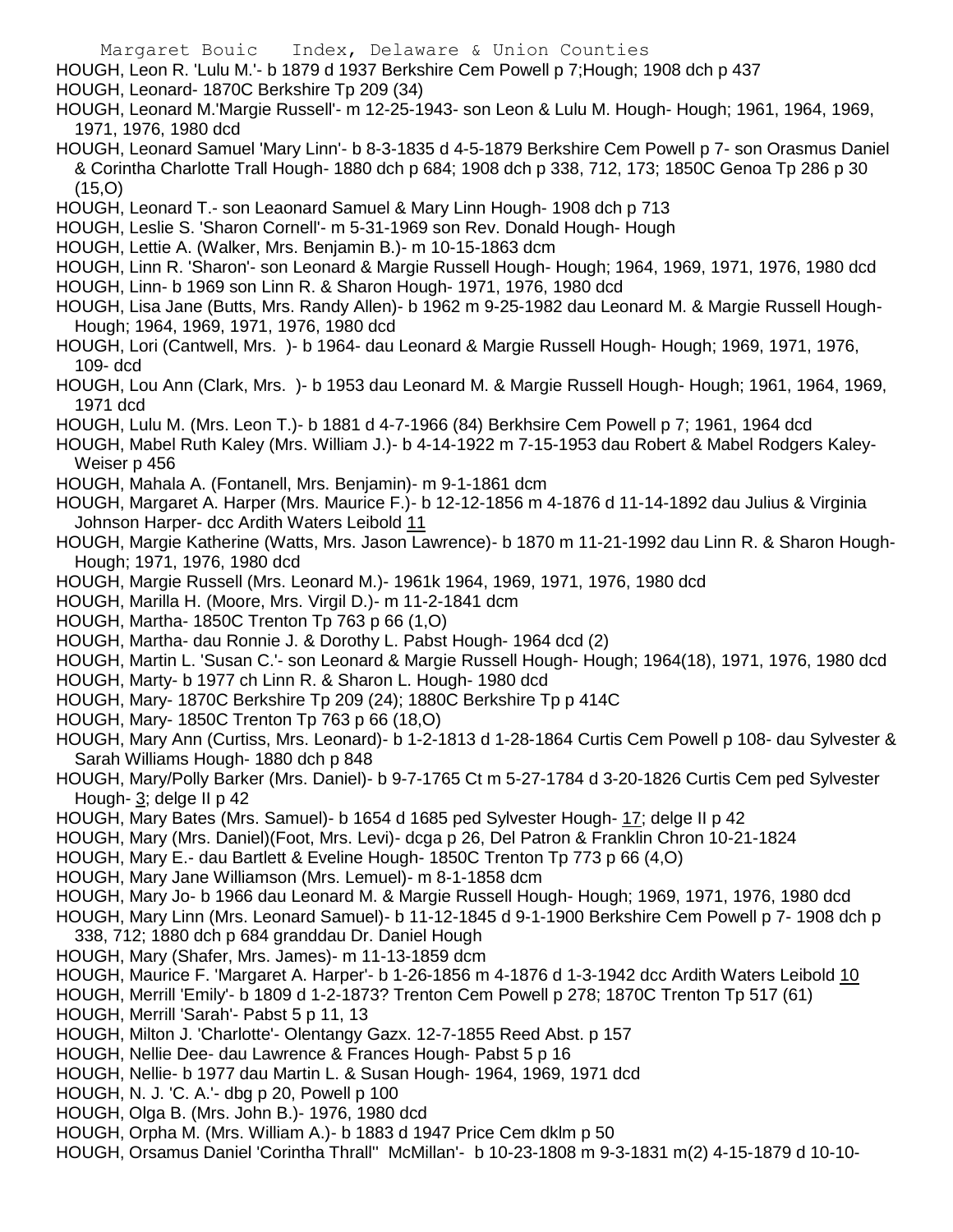1891 Powell p 7, 66 -son Dr. Sylvester & Sarah Williams Hough; dcc Mary Denison Cummins 22; 1880 dch p 204, 216, 218, 437, 438, 445, 449, 558, 611, 684; 1908 dch p 101, 159, 164, 266, 271, 712, 758; Pabst Pion I p 83, 94, 96, II p 151; hadc p 20, 26; CCC p 104 Brown Tp 11- dg 9-5-1856 Reed Abs. p 167; dg 10- 9-1891 Cryder Abs. p 69; delge VI p 35, IX p 29; dcw Bk 2 p 21; dcw Bk 4 p 201(22) guardian; 1840C Brown Tp (30-40); 1850C Genoa Tp 286 p 30 (41,Vt); 1870C Berkshire Tp 208 (61); 1880C Berkshire Tp p 424C

- HOUGH, Owen- brother James Hough- 1880 dch p 589; 1908 dch p 488; delge VIII p 52 Trenton Tp; 83-1880, dg 7-22-1880; 1850C Trenton Tp 763 p 66 (53,Pa)
- HOUGH, Peggy- dau Ronnie J. & Dorothy L. Hough- 1964 dcd (4)
- HOUGH, Ralph- brother Guy B. Hough- Hough
- HOUGH, Richard- son Rev. Donald Hough- Hough
- HOUGH, Ronnie J. 'Dorothy'- 1964 dcd
- HOUGH, Ronnie- son Ronnie J. & Dorothy Hough- 1964 dcd
- HOUGH, Roy G. 'Estella Pierce'- d 8-1-1973 (79) bur Bloomfield- Hough
- HOUGH, Sallie- delge VII p 24, dg 1-3-1902
- HOUGH, Samuel 'Mary Bates'- b 1652 d 1718 Ct. ped Sylvester Hough 16; delge II p 42
- HOUGH, Sanford- d 12-18-1845 (24-4-15) Curtis Cem Powell p 112
- HOUGH, Sarah- 1870C Trenton Tp 517 (56)
- HOUGH, Sarah A.- 1850C Trenton Tp 763 p 66 (10,O)
- HOUGH, Sarah A. (Mrs. William)- Powell p 113
- HOUGH, Sarah C. (Cornell, Mrs. William H.)- m 11-2-1841 dcm
- HOUGH, Sarah C.- b 10-8-1841 d 10-25-1843 (2y11d) Old Kilb Cem p 2; Berkshire Cem Powell p 7, 66 dau Orsamus D. & Corintha Charlotte Hough
- HOUGH, Sarah (Linn, Mrs. Walter)- d 1864; dumch p 493
- HOUGH, Sarah (Mrs. Merril)- Pabst 5 p 11, 13
- HOUGH, Sarah Mitchell (Mrs. James)- dau Michael & Sarah Catlin Mitchell- ped Sylvester Hough 9, delge II p 42
- HOUGH, Sarah Williams (Mrs. Sylvester)- d 10-1-1868 (82-8-16) Curtis Cem Powell p 112, 113- 1880 dch p 684; 1908 dch p 712; dcw Bk 2 p 21; 1840C Genoa Tp, delge III p 5, IV p 31, V p 73; 1850C Genoa Tp 286 p 30 (64,Ct)
- HOUGH, Scott- 1870C Berkshire Tp 207 (20)
- HOUGH, Sharon Cornell (Mrs. Leslie S.)- m 5-31-1969 dau Herbert Cornell- Hough
- HOUGH, Sharon- dau Rev. Donald Hough- Hough
- HOUGH, Sharon L. (Mrs. Linn R.)- Hough; 1969, 1971, 1976, 1980 dcd
- HOUGH, Sophronia- d 8-10-1820 (4y) dau Sylvester & Sally Hough- Curtis Cem Powell p 112
- HOUGH, Stanton- brother Guy B. Hough- Hough
- HOUGH, Stella E.- 1964, 1969 dcd
- HOUGH, Susan C. (Mrs. Martin L.)- 1971, 1976, 1980 dcd
- HOUGH, Sylvester- b 6-19-1785 d 2-28-1836 (50-8-9) Curtis Cem Powell p 112, 113- son Dr. Daniel & Mary/Polly Barker Hough- 1880 dch p 193, 607. 609. 848; 1908 dch p 132, 275, 454, 712; delge II p 42 (Ped 1), III p 5, V p 67, 73, VI p 8; dcw Bk 2 p 21; Pabst 6 p 34, 58; 1835 men p 29 #130 p 49 Genoa Tp; 1850C Genoa Tp 287 p 30 (25,O)
- HOUGH, Velma Schults (Mrs. Guy)(Stiffler, Mrs. Albert)- d 12-26-1981 (74) Ashley Cem- dau J. E. Shults; Hough; 1964, 1969, 1971, 1976 dcd
- HOUGH, Violet Benton (Mrs. Daniel)- bap 12-8-1723 m 11-29-1743 dau Caleb & Hannah Ensign Benton- ped Sylvester Hough 5; delge II p 42
- HOUGH, William- 1850C Troy Tp 2564 p 136 (17,Ky)
- HOUGH, William- 1835 men p 29 #132 p 49 Genoa Tp; 1840C Genoa Tp delge IV p 67
- HOUGH, William A. 'Orpha M.'- b 1883 d 1980 Price Cem djlm p 50; unec IV p 28
- HOUGH, William- son Helen E. Hough- Hough
- HOUGH, William J. 'Mabel Ruth Kaley'- b 6-6-1915 m 7-15-1953 Weiser p 456
- HOUGH, William Kilbourn- b 3-23-1834 d 9-12-1834 Berkshire Cem Powell p 7, 66- or d 9-12-1860 age 6 mos Old Kilb Cem p 2 son Orsamus D. & Corintha C. Hough
- HOUGH, William 'Sarah A.'- Curtis Cem Powell p p 113
- HOUGH, William- son Sylvester Hough- dcw Bk 2 p 21; Pabst 6 p 43, 54
- HOUGH, Wilma (Anderson, Mrs. )- dau Guy B. & Velma Schults Hough- Hough
- HOUGHAM, Alberten (Thomas, Mrs. D. D.)- m 1-18-1846 Madison Co unec X p 27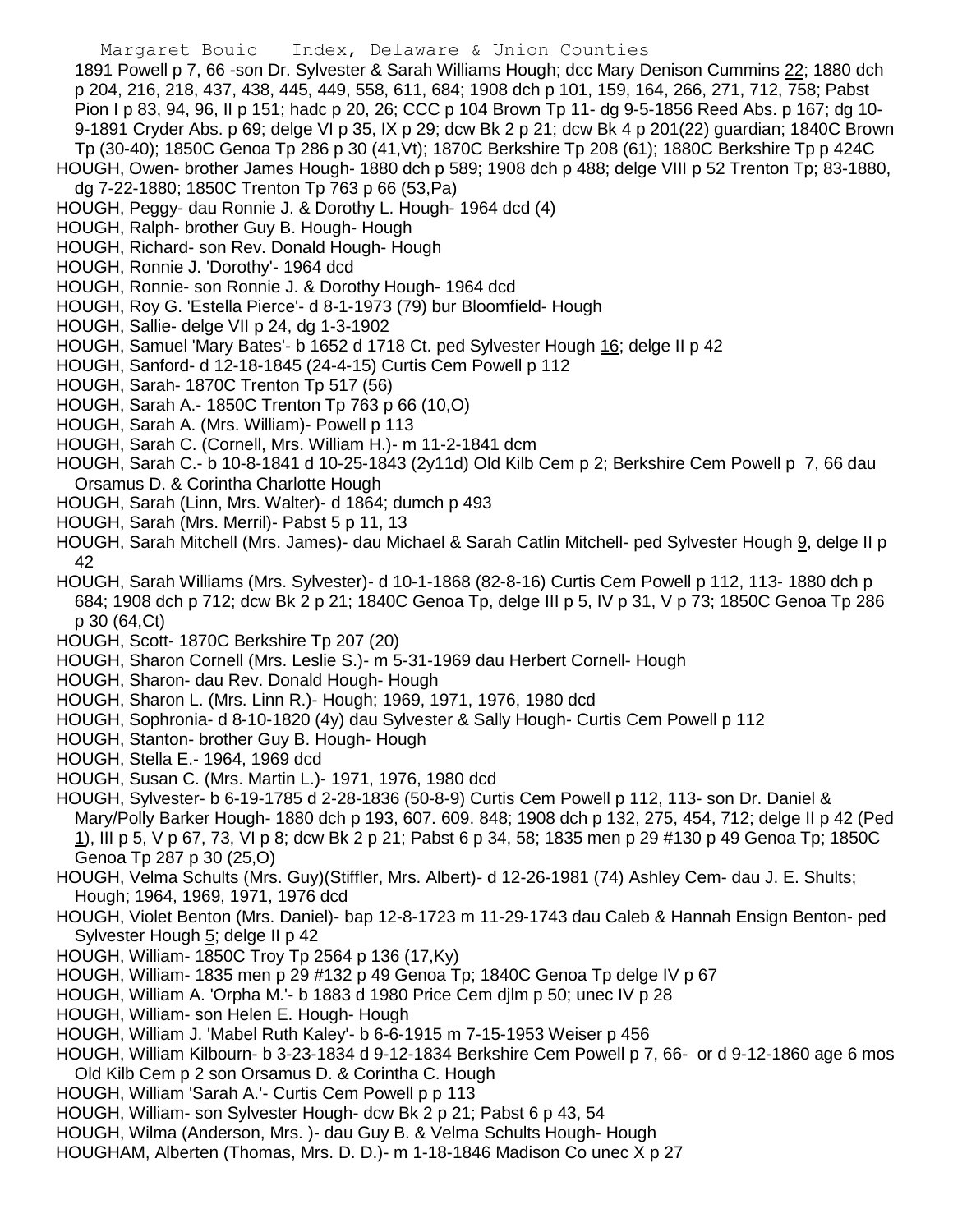- Margaret Bouic Index, Delaware & Union Counties HOUGHAM, Elizabeth L. Carmine (Mrs. Hiram H.)- m 10-13-1845 Madison Co unec X p 18 HOUGHAM, Hiram H. 'Elizabeth L. Carmine'- m 10-13-1845 Madison Co unec X p 18 HOUGHAN, Catharine (Allington, Mrs. David)- m 7-21-1822 unec IV p 63 HOUGHANOUT, Edward 'Hannah Morie Snell'- 1985 uch p 130 HOUGHANOUT, Hannah Morie Snell (Mrs. Edward)- dau Jacob & Eliza Caroline Meeker Snell- 1985 uch p 130 HOUGHES, Atterton- Powers Pat p 25 HOUGHLAND, Leona Fay- b 2-23-1957 dau William Fred Houghland- mt HOUGHLAND, Monalisa- Broadway cem lptw p 76 HOUGHAWOUT, Edward (changed to Howard)'Martha Ellen Weiser'- b 5-5-1856 m 12-26-1894 d 3-23-1936- Weiser p 286 HOUGHAWOUT, Martha Ellen Weiser (Mrs. Edward)- b 8-5-1856 m 12-26-1894 d 3-30-1946 dau David & Sarah Troutman Weiser- Weiser p 286 HOUGHTON, Rev. A. H.- Reed Abs. p 151 Olentangy Gaz 3-2-1855 HOUGHTON, Albert J.- b 1-1880 son Edward P. & Jennette Drew Houghton- 1883 uch V p 207; 1900C Richwood 1 p 1 (20,O,Eng,Eng) HOUGHTON, Arnold W.- b 4-1886 son Edward P. & Jennette Drew Houghton- 1900C Richwood 1 p 1 (14,O,Eng,Eng) HOUGHTON, Beatrice Hampton Josselyn/Joslin (Bosworth, Mrs. Benjamin)- d 1-6-1711 -Powers Pat p 79 HOUGHTON, David- b 1957 son Ralph & Marie Houghton- 1971 dcd HOUGHTON, David P. 'Debra J.'- 1991 ucd HOUGHTON, Debra J. (Mrs. David P.)- 1991 ucd HOUGHTON, Edward P. 'Jennette Drew'- b 4-14-1851 son Zachariah B. Houghton- 1915 uch p 266; 1883 uch V p 191, 207; 1900C Richwood 1 p 1 (49,Eng,Eng,Eng) m 30y; came to US 1871 HOUGHTON, Esther d 8-25-1982 (81) bur Leipsic- Houghton HOUGHTON, Eunice Kenyon (Thurston, Mrs. Ralph)(Mrs. Charles)- d 6-30-1963 bur Hollywood,FL- Houghton HOUGHTON, Frank- 1880C Oxford Tp p 388C HOUGHTON, Gertrude- dau Edward P. & Jennette Drew Houghton- 1883 uch V p 207 HOUGHTON, Harriet B.- sister Edward P. Houghton- 1900C Richwood 1 p 1 (58,Eng,Eng,Eng) HOUGHTON, Harriet- dau Edward P. & Jennette Drew Houghton- 1883 uch V p 207 HOUGHTON, E. Jean (Whitman, Mrs. )- dau Esther Houghton- Houghton HOUGHTON, Jennette Drew (Mrs. Edward P.)- dau Thomas Drew- to US 1871- 1883 uch V p 207; 1900C Richwood 1 p 1 (50,Eng,Eng,Eng) m 30y, 6 ch, 5 living HOUGHTON, John 'Beatrice Hampton'- Powers Pat p 79 HOUGHTON, Marie (Mrs. Ralph)- 1969, 1971, 1976, 1980 dcd HOUGHTON, Mary "Mollie"(Snyder, Mrs. Casper)- b 10-12-1809 d 1-14-1875 dau Richard & Mary Snook Houghton- Weiser p 549 HOUGHTON, Ralph 'Marie'- 1969, 1971, 1976, 1980 dcd HOUGHTON, Richard 'Mary Snook'- b 1772 d 1831 Weiser p 549 HOUGHTON, Rose H.- b 3-1877 dau Edward P. & Jeanette Drew Houghton- 1900C Richwood 1 p 1 (22,O,Eng,Eng) HOUGHTON, Mary Snook (Mrs. Richard)- Weiser p 549 HOUGHTON, Travis- b 1980 ch David P. & Debra J. Houghton- 1991 ucd HOUGHTON, Zachariah B.- b 10-1874 son Edward P. & Jennette Drew Houghton- 1883 uch V p 207; 1900C Richwood 1 p 1 (25,O,Eng,Eng) HOUK, ---Cahill (Mrs. )- 1915 uch p 1037 HOUK, Adaline- 1870C Berlin Tp 229 (40) HOUK, Albert - 1850C Berlin Tp 229 (8) HOUK, Rev. Arthur Barnes 'Shirley Jane Chambers'- b 7-24-1929 m 12-22-1950 son Arthur P. Houk- Maugans Anc p 138 HOUK, Arthur 'E. Irene Ziegler'- d 1981- Houk HOUK, Arthur P.- Maugans Anc p 138 HOUK, Barbara (Mrs. Robert W.)- 1977, 1979, 1981 ucd HOUK, Bob- son Leo Louis & Mary Louise Winters Houk- Houk HOUK, Catherine- dau Peter & Eve Houk- 1850C Marlborough Tp 77 p 185 (6/12,O)
- HOUK, Christianna (Mrs. John)- 1850C Delaware Tp 1390 p 98 (59,Ger)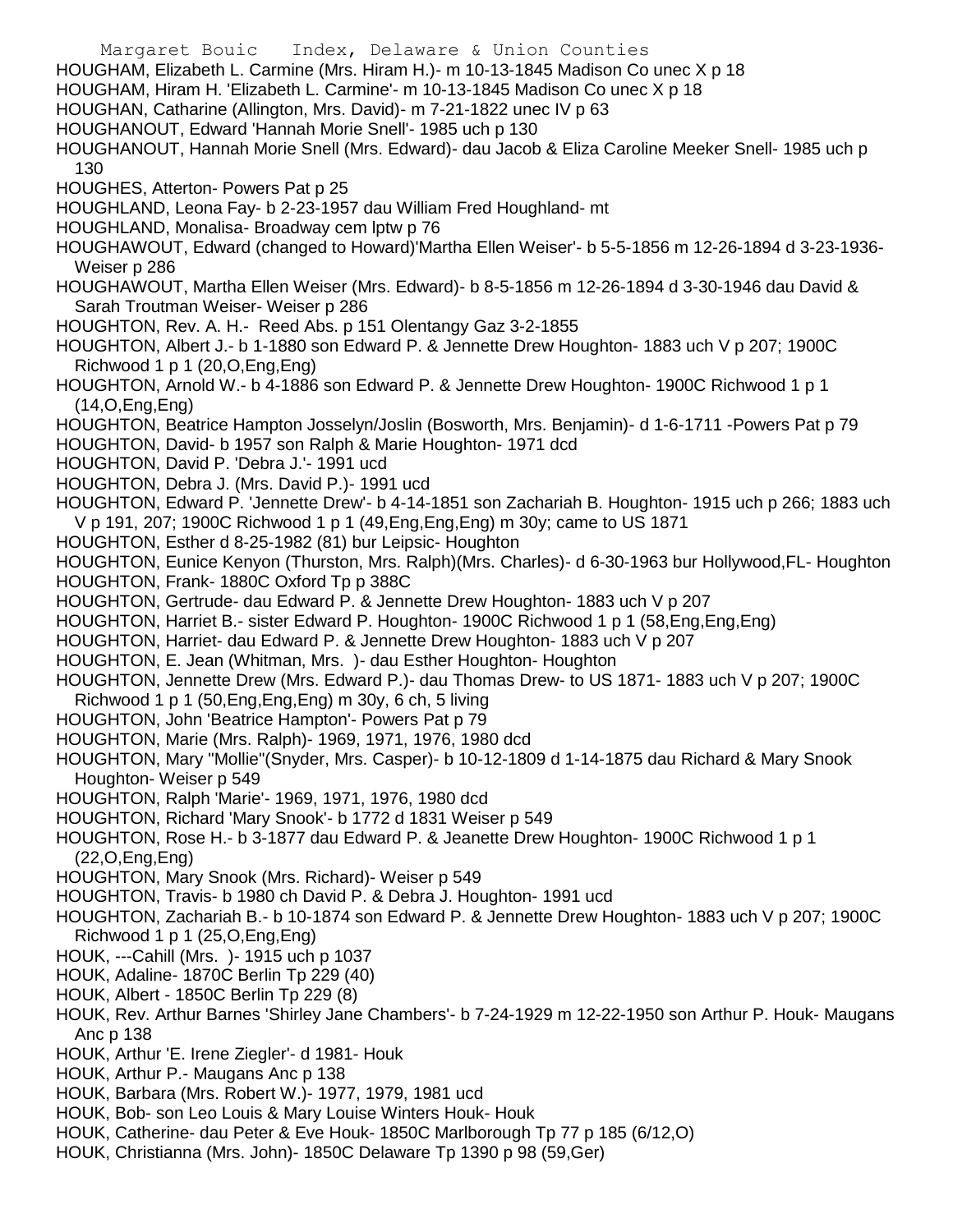HOUK, Christina- 1870C Delaware Tp 279 (78)

- HOUK, Cora Dutton (Mrs. William)- Houk
- HOUK, Dana (Mrs. Rex)- 1991 ucd
- HOUK, Daniel James- b 4-8-1959 son Rev. Arthur Barnes & Shirley Jane Chambers Houk- Maugans Anc p 138
- HOUK, David- 1915 uch p 497, 501; 1883 uch V p 587, 602
- HOUK, David Lee- b 9-9-1953 son Rev. Arthur Barnes & Shirley Jane Chambers Houk- Maugans Anc p 138 HOUK, David 'Mary Elizabeth Robinson'- m 1-1-1851dcm
- HOUK, Deborah Joy- b 1-22-1955 dau Rev. Arthur Barnes & Shirley Jane Chambers Houk- Maugans Anc p 139
- HOUK, Deborah (Schmidt, Mrs. )- dau Leo Louis & Mary Louise Winters Houk- Houk
- HOUK, Donna Mae (Wassenbeck, Mrs. )- dau William & Cora Dutton Houk- Houk
- HOUK, Etta Morrow (Mrs. W. H.)- m 10-21-1879 ucm 6569 dau J. A. & Elizabeth Storms Morrow- 1915 uch p 1089
- HOUK, Eve Shoff (Mrs. Peter)- m 12-24-1846 dcm; 1850C Marlborough Tp 77 p 185 (21,Ger)
- HOUK, Fern (Martin, Mrs. )- dau William & Cora Dutton Houk- Houk
- HOUK, Florence (Drake, Mrs. George)- dau William & Cora Dutton Houk- Houk
- HOUK, Frances H.- 1870C Berlin Tp 229 (10)
- HOUK, Frances Scharf (Mrs. William B.)- Houk
- HOUK, Fred- son William B. & Frances Scharf Houk- Houk
- HOUK, E. Irene Ziegler (Bushong, Mrs. W. Arthur)(Mrs. Arthur)- b 1-25-1918 d 12-20-1983 (65) Claibourne Cem- dau Orville J. & Edna P. Brown Ziegler- Houk
- HOUK, James- 1870C Berlin Tp 229 (51)
- HOUK, Jane- 1883 uch V p 577
- HOUK, Janice (Bowers, Mrs. )- dau Leo Louis & Mary Louise Winters Houk- Houk
- HOUK, Janice Lee(Price, Mrs. Gale)- m 9-17-19- dau Paul & Mildred Dutton Houk- Houk; 1949 ucd
- HOUK, Jennie (30-1914) Leesburg Tp uninf p 16
- HOUK, Jerry- son Leo Louis & Mary Louise Winters Houk- Houk
- HOUK, John 'Christianna'- 1850C Delaware Tp 1390 p 98 (49,Ger)- delge V p 34; 1870C Delaware Tp 279 (68)
- HOUK, Jonathan Paul- b 10-29-1963 son Rev. Arthur Barnes & Shirley Jane Chambers Houk- Maugans Anc p 139
- HOUK, Joseph- 1870C Berlin Tp 229 (5)
- HOUK, Kathy (Theil, Mrs. )- dau Leo Louis & Mary Louise Winters Houk- Houk
- HOUK, Leo Louis 'Mary Louise Winters'- b 10-12-1917 d 12-15-1992 (75) bur Brush Ridge,O.- twin son William B. & Frances Scharf Houk- Houk
- HOUK, Linda (Russell, Mrs. )- dau Leo Louise & Mary Louise Winters Houk- Houk
- HOUK, Lou/Lon- 1908 dch p 541; delge III p 35 trial
- HOUK, Marian- 1975 ucd
- HOUK, Mary Elizabeth Robinson (Mrs. David)- m 1-1-1851 dcm
- HOUK, Mary E.- dau Rachel Walker Houk- dumch p 139
- HOUK, Mary Louise Winters (Mrs. Leo Louis)- Houk
- HOUK, Mary (Shoup, Mrs. Louis)- m 3-30-1852 Holmes Co DAR Marriages
- HOUK, Mike- son Leo Louise & Mary Louise Winters Houk- Houk
- HOUK, Mildred M. Dutton (Mrs. Paul)- b 1910 m 12-31-1930 Claibourne Cem p 99- Houk; 1949, 1959, 1967, 1971, 1973, 1975, 1983 ucd
- HOUK, Patty Warner (Mrs. Robert W.)- b 12-29-1932 div 1973 dau Arthur & Ellen Potts Warner- 1985 uch p 142, 176; 1949, 1959, 1967, 1979, 1981, 1991 ucd
- HOUK, Paul W.'Mildred Dutton' b 12-4-1909 m 12-31-1930 d 5-6-1985 Claibourne Cem p 99 son William & Cora Dutton Houk- Houk; 1949, 1959, 1967, 1971, 1973, 1975, 1983, 1991 ucd
- HOUK, Peter 'Eve Shoff'- m 12-24-1846 dcm; 1850C Marlborough Tp 77 p 185 (30,Ger)
- HOUK, Peter- son Peter & Eve Shoff Houk- 1850C Marlborough Tp 77 p 185 (2,O)
- HOUK, Phyllis (Creis, Mrs. )- dau Leo Louis & Mary Louise Winters Houk- Houk
- HOUK, Rachel Walker (Mrs. )(Metzger, Mrs. Joseph)- dumch p 139
- HOUK, Rex 'Dana'- 1991 ucd
- HOUK, Richard- son William B. & Frances Scharf Houk- Houk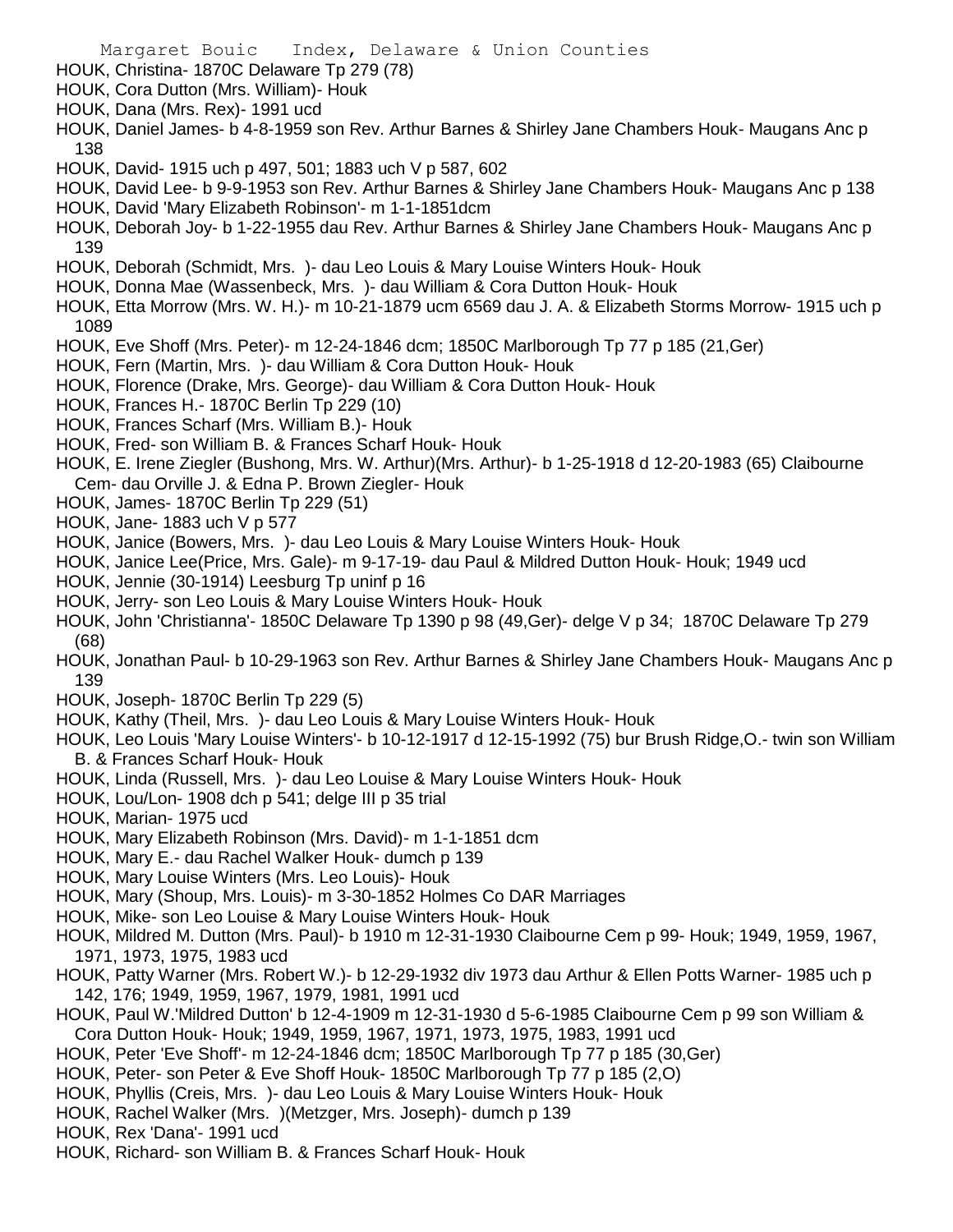- HOUK, Ricky- 1880C Brown Tp p 381C
- HOUK, Robert W. 'Barbara'- 1977, 1979, 1981 ucd

HOUK, Robert W.'Patty Warner'- b 9-2-1932 m 12-27-1953 div 1973 d 12-8-1993 (61) Claibourne Cem- son Paul & Mildred Dutton Houk- Houk; 1985 uch p 142; 1949, 1959, 1967, 1979, 1981, 1983, 1991 ucd HOUK, Ruth Ann- b 12-29-1951 dau Rev. Arthur Barnes & Shirley Jane Chambers Houk- Maugans Anc p 139 HOUK, Shirley Jane Chambers (Mrs. Rev. Arthur Barnes)- b 7-8-1923 m 12-22-1950 dau Lester William & Eda Corwin Stout Chambers- Maugans Anc p 138

- HOUK, W. H. 'Etta Morrow'- m 10-21-1879 ucm 6569; 1915 uch p 1089
- HOUK, William B. 'Frances Scharf'- Houk
- HOUK, William 'Cora Dutton'- Houk

HOULE, Doris Jane McKitrick (Mrs. William W.) b 1923 m 1947 dau Herbert Earl & Pearl McKee McKitrick - McKitrick p 211

- HOULE, Douglas Worthen- b 1952 son William W. & Doris Jane McKitrick Houle- McKitrick p 211
- HOULE, Frank- McKitrick p 211
- HOULE, Kathleen Anne- b 1955 dau William W. & Doris Jane McKitrick Houle- McKitrick p 211
- HOULE, William W. 'Doris Jane McKitrick '- b 1924 m 1947 son Frank Houle= McKitrick p 211
- HOULTON, Grace Woolridge, Mrs. Roy Edgar)- b 9-1-1900 m 8-2-1923- Weiser p 111
- HOULTS, Rose Houser (Mrs. William)- Pabst 3 p 30, 6 p 10
- HOULTS, Sarah Stephens (Mrs. Stephen)- m 11-1848 Pabst 8 p 49, 50
- HOULTS, Stephen 'Sarah Stephens'- m 11-1848; Pabst 8 p 49
- HOULTS, William 'Rose Houser'- Pabst 3 p 30, 6 p 10
- HOUNIHAN, Amelia- 1870C Delaware Town p 286 (21)
- HOUNIHAN, Anna V.- 1870C Delaware Town p 286 (2)
- HOUNIHAN, Paul- 1870C Delaware Town p 286 (29)
- HOUNSHELL. Chris- b 1968 ch Ronald & Mary Hounshell- 1979 ucd
- HOUNSHELL, Mary (Mrs. Ronald)- 1979 ucd
- HOUNSHELL, Ronald 'Mary'- 1979 ucd
- HOUNSHELL, Tonya- b 1966 dau Ronald & Mary Hounshell- 1979 ucd
- HOUNSON, Gladys Fern (McDougal, Mrs. Ronald)- b 3-15-1885 m 6-19-1913- Nash p 264
- HOUNSON, Leona Ethel (Blake, Mrs. William E.)- b 12-10-1890 dau William & Sophia Strickland Hounson-Nash p 274
- HOUNSON, Pauline Dawn (Hasty, Mrs. Edward)- b 3-21-1906 dau William & Sophia Strickland Hounson-Nash p 264
- HOUNSON, Sophia Strickland (Mrs. William)- dau George Arnold & Matilda Nash Strickland- Nash p 262, 264
- HOUNSON, William 'Sophia Strickland'- Nash p 262, 264
- HOUPT, May R.- b 1875 d 1907 Claibourne Cem p 10
- HOURD, Nancy- 1860C Union Tp 624-629 p 87 (53,O)
- HOURD, William- 1860C Union Tp 624-629 p 87 (20,O) prob son of Nancy
- HOURN, Kitty- 1880C Delaware Town p 542A
- HOURNING, Sophia (Sebring, Mrs. Fulkard)- delge III p 37
- HOUS, Julie- 1908 dch p 431
- HOUSE, Mr. d during year dg 1-25-1889 Cyrder Abstact p 216
- HOUSE, Addie- dau John & Frances V. House- 1880C Scioto Tp 293-312 (1,O,Md,Pa)
- HOUSE, Ann- unec XII p 47, librarian
- HOUSE, Anna (Hepner, Mrs. William H.)- Weiser p 366
- HOUSE, Anna M.- dau John & Frances V. House- 1880C Scioto Tp 293-312 (10,O,Md,Pa)
- HOUSE, Arietta Rhodes (Mrs. John Clements)- b 7-18-1832 m 10-12-1854 d 2-15-1896 dau John & Rachel Shaw Rhodes- ped Leora Hatton Betsch 15; delge III p 53
- HOUSE, Augustus Farlin- 1908 dch p 234, 235
- HOUSE, Barbara Lynne (Burdette, Mrs. Brian Charles)- b 1964 m 9-16-1989 dau Walter & Janet House-House; 1969, 1971, 1976, 1980 dcd
- HOUSE, M. Belle (George, Mrs. Davis P.)- b 7-22-1857 m 6-18-1882 d 12-13-1934 dau John Clements & Arietta Rhodes House- ped Leora Hatton Betsch 7; delge III p 53
- HOUSE, Benjamin A.- 1880C Orange Tp p 351A
- HOUSE, Benton- son John & Frances V. House- 1880C Scioto Tp 293-312 (8,O,Md,Pa)
- HOUSE, Beverly R. (Gottridge, Mrs. Philip Louis)- m 9-1-1979 dau Howard House- House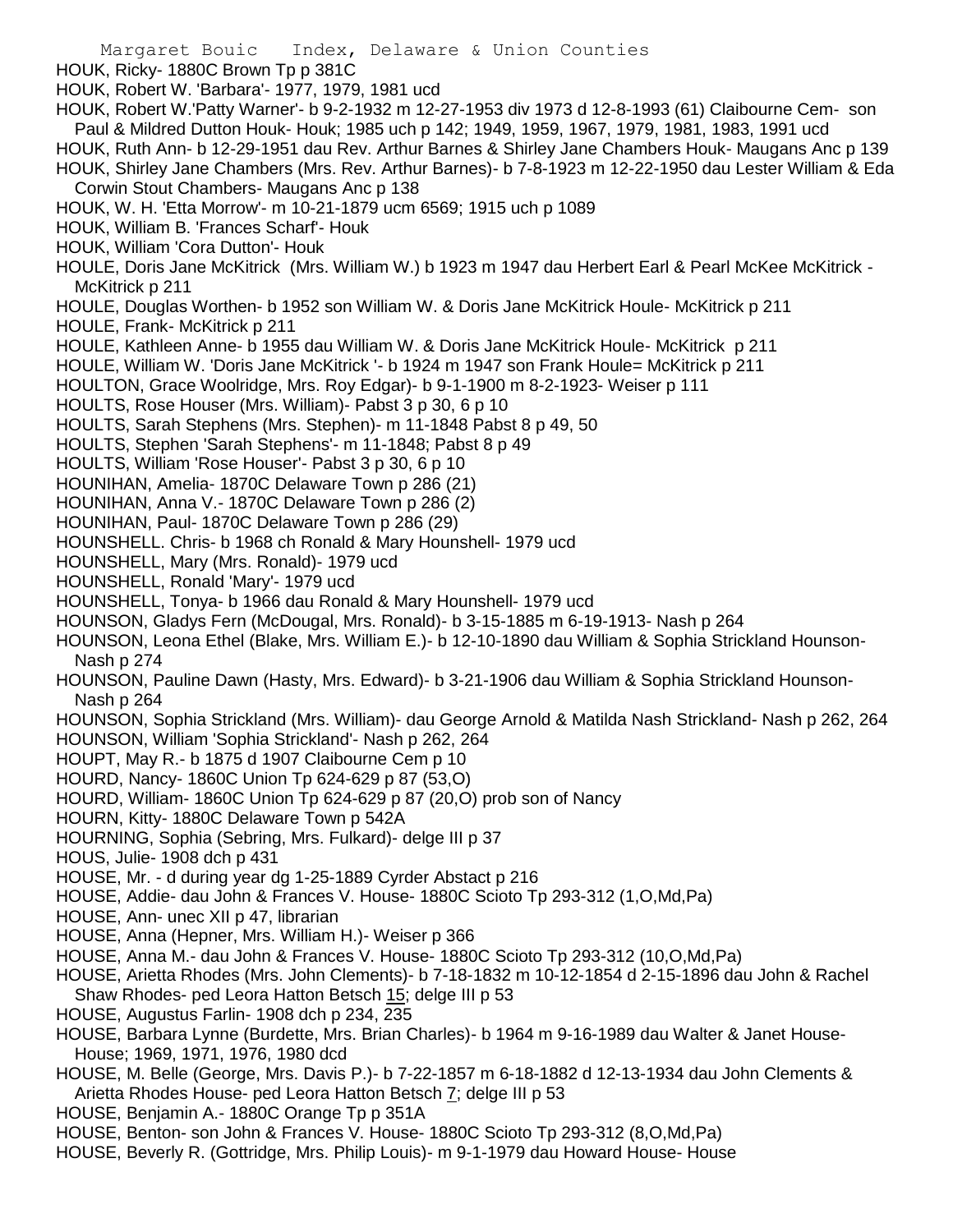Margaret Bouic Index, Delaware & Union Counties HOUSE, Charles- son Earl & Margery E. House- House HOUSE, Charles E.- son John & Frances V. House- 1880C Scioto Tp 293-312 (11,O,Md,Pa) HOUSE, Cint- dg 2-14-1908 delge VIII p 14 HOUSE, Daniel- b 1963 son Walter B. & Janet I. House- 1964, 1969, 1971, 1976, 1980 dcd HOUSE, Earl F.'Margery E.'- d 1974- House; 1961, 1964, 1969, 1971 dcd HOUSE, Elizabeth Baier (Mrs. John Humerick)- b 9-28-1814 d 9-1-1865 dau John & Elizabeth Hunnicutt Baierped Dorothy Humerickhouse 9; delge III p 54 HOUSE, Elizabeth (Lynch, Mrs. Matthias)- dumch p 472 HOUSE, Elizabeth (Sutton, Mrs. John)- dcc Maxson Greene 3203 HOUSE, Elizah- 1835 men p 41 #67 p 73 Marlborough Tp HOUSE, Evelyn Waugh (Mrs. Warren)- m 1-1-1944- House HOUSE, Fannie Alice Silveous (Mrs. Samuel)(Bucklew, Mrs. Roy)- d 3-12-1987 (84) Oak Grove Cem- House HOUSE, Florra- dau John & Frances V. House- 1880C Scioto Tp 293-312 (4,O,Md,Pa) HOUTZ, Frances (Mrs. John)- 1880C Scioto Tp 293-312 (32,Pa,Pa,Pa) HOUSE, Frank 'Grace Burton'- d 2-28-1967 (60) Marengo Cem- House HOUSE, Gene- son Frank & Grace Burton House- House HOUSE, George- dumch p 191 HOUSE, Grace Burton (Mrs. Frank)- House HOUSE, Hallie (Shoemaker, Mrs. Carl)- sister Russell D. House- House HOUSE, Harriet (Loveland, Mrs. Seymour Chapman)- b 1831 ped Selma Ford Peterson #41 11; unec IV p 31 HOUSE, Judge H. D.- d 1-5-1960 (86) Oak Grove Cem- House HOUSE, ---(Cummins, Mrs. Harry)- dau Judge H. D. House- House HOUSE, Howard- House HOUSE, Ira- d 11-22-1822 (28) Troy Tp -dcga p 7, Del Patron & Frank. Chron. HOUSE, Irene Pauley (Mrs. John Daniel)- House HOUSE, Rev. Irwin- d Thurs. dg 5-27-1875, brother-in-law of Prof. Wm. G. Williams- Cryder Abs p 5 HOUSE, Isaac Clinton- b 1874 d 1946 Bokescreek Cem p 60; dg 11-9-1946 HOUSE, James- son Frank & Grace Burton House- House HOUSE, James- b 1969 son James W. & Nancy L. House- 1971, 1976 dcd HOUSE, James W.'Nancy L.'- 1969, 1971, 1976, 1980 dcd HOUSE, Janet- dau Howard House- House HOUSE, Janet I. (Mrs. Walter)- House; 1961, 1964 1969, 1971, 1976, 1980 dcd HOUSE, J. G. W.'Susan'- Un Al p 87 HOUSE, Joan (Hutchisson, Mrs. Delbert Joseph)- Hutchisson p 60 HOUSE, Joan (Wentz, Mrs. John D.)- dau Russell D. & Mary Ella Evans House- House HOUSE, Joe R. 'Carrie Nadine Maugans' m 6-8-1946 div 6-1954 Howison (1894); Maugans Anc p 16 HOUSE, John Clements 'Arietta Rhodes'- b 9-17-1832 m 10-12-1854 d 4-25-1910 son Richard & Mary Dean Clements- ped Leora Hatton Besch 14; delge III p 53 HOUSE, John Daniel 'Irene Pauley'- b 1-11-1931 d 4-19-1989 (58) McConnelsville Cem- son Samuel & Fannie Alice Silveous House- House; Bucklew HOUSE, John 'Frances V.'- 1880C Scioto Tp 293-312 (42,Md,Md,Md) HOUSE, John Daniel,Jr.- son John Daniel & Irene Pauley House- House HOUSE, John R.- son Russell D. & Mary Ella Evans House- House HOUSE, John- b 1961 son Walter B. & Janet I. House- 1964, 1969, 1971, 1976 dcd HOUSE, Julia A.- b 1876 d 1944 Bokescreek Cem p 60 HOUSE, Kathleen- principal Trinity School- House HOUSE, LaVonne (Weiser, Mrs. Warren Grove,Jr.)- b 11-7-1922 m 9-15-1944 div- Weiser p 500 HOUSE, Lucy (Dillingham, Mrs. James)- m 1-21-1837 dcm HOUSE, Margery E. (Mrs. Earl F.)- d 3-26-1986 (89) Oak Grove Cem- House; 1961, 1964, 1969, 1971, 1976, 1980 dcd

- HOUSE, Mary (Anderson, Mrs. )- dau John Daniel & Irene Pauley House- House
- HOUSE, Mary Dean Clements (Mrs. Richard)- b 9-14-1806 m 3-2-1830- d 7-5-1874 ped Leora Hatton Betsch 29; delge III p 53
- HOUSE, Mary Ella Evans (Mrs. Russell D.)- House
- HOUSE, Carrie Nadine Maugans (Manley, Mrs. Robert)(Mrs. Joe R.)(Stanley, Mrs. William)- b 9-3-1915 m(1) 9-1937 div (2) 6-8-1946 div 6-1954 dau Joseph Adonis & Lena Ellen Russell Maugans; Howison 1845;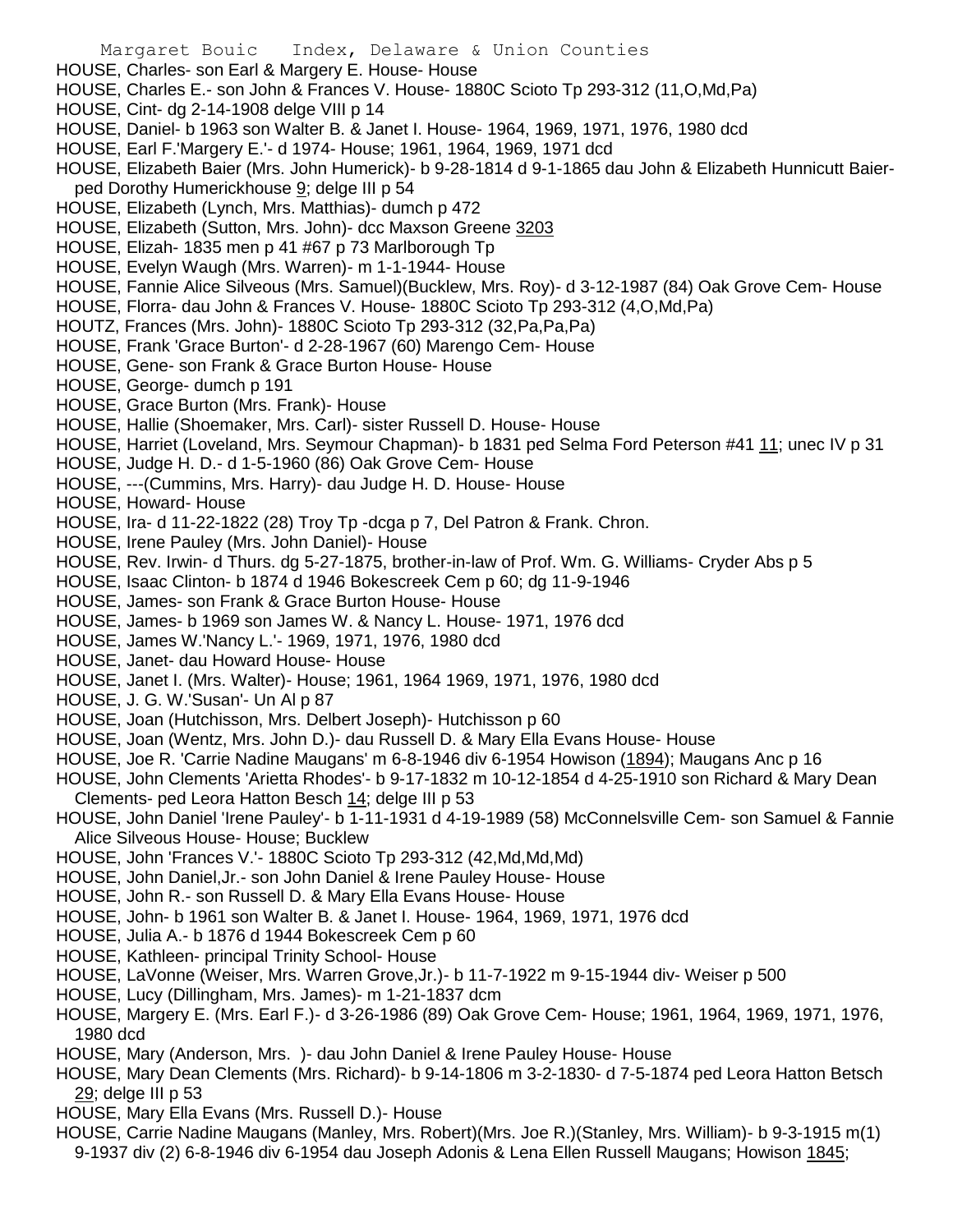Margaret Bouic Index, Delaware & Union Counties Maugans Anc p 16- 1964, 1969, 1971 dcd HOUSE, Nancy (Mrs. James W.)- 1971, 1976, 1980 dcd HOUSE, Nancy (Weiser, Mrs. John)- m 4-8-1841 dcm HOUSE, Nina (Kincaid, Mrs. )- sister Frank House- House HOUSE, Raymond- 1915 uch p 446 HOUSE, Richard 'Mary Dean Clements'- b 1-8-1798 m 3-2-1830- d 11-224-1884 ped Leora Hatton Betsch 28; delge III p 53; dumch p 341 HOUSE, Robin- b 1966 ch James W. & Nancy L. House- 1969, 1971 dcd HOUSE, Russell D. 'Mary Ella Evans'- d 4-7-1973 (75) bur Arcadia- House HOUSE, Samuel A.- son Samuel & Fannie Alice Silveous House- House; Bucklew HOUSE, Samuel 'Fannie Alice Silveous'- d 1933- House; Bucklew HOUSE, Sarah Baldwin (Mrs. William B.)- m 6-3-1821 dcga p 14 Franklin Chron.; Reed Abst p 29 HOUSE, Steve- 1980 dcd HOUSE, Sue (Sanner, Mrs. )- dau John Daniel & Irene Pauley House- House HOUSE, Susan (Mrs. J. G. W.)- d 10-10-1838 (31-8-26) Broderick Cem- Un Al p 87 HOUSE, Thomas E.- son Samuel & Fannie Alice Silveous House- House; Bucklew HOUSE, T. P.- uca p 103 HOUSE, Vita/Vida (Nauman, Mrs. )-dau Samuel & Fannie Alice Silveous House- House HOUSE, Walter B.'Janet'- son Frank & Grace Burton House- House; 1961, 1964, 1969, 1971, 1976, 1980 dcd HOUSE, Warren 'Evelyn Waugh'- m 1-1-1944- House HOUSE, Warren- son Russell D. & Mary Ella Evans House- House HOUSE, William B. 'Sarah Baldwin'- m 6-3-1821 dcga p 14 Franklin Chron.; Reed Abstract p 29 HOUSEHOLDER, Alvin 'Jessie May Hagar'- m 1937 d 1937- Householder HOUSEHOLDER, Ann (Mrs. Charles)- 1971, 1973, 1975, 1977, 1979, 1981, 1983, 1991 ucd HOUSEHOLDER, Brian Kenneth- b 2-21-1872 son John W. & Kay Mulder Householder- Genther p a8 HOUSEHOLDER, Charles 'Ann'- 1971, 1973, 1975, 1977 ucd HOUSEHOLDER, Charles L. 'Georgetta R.'- 1979, 1983, 1991 ucd HOUSEHOLDER, Dorothy Taylor (Mrs. Roland L.)- b 5-7-1910 Price Cem djlm p 48- dau Emery B. & Ada Davis Taylor- Genther p a2, a71; 1985 uch p 110; 1961, 1964, 1969 dcd HOUSEHOLDER, Georgetta R. (Mrs. Charles L.)\_- 1983, 1991 ucd HOUSEHOLDER, James- b 1974 son Charles & Ann E. Householder- 1975, 1977, 1979, 1981, 1991 ucd HOUSEHOLDEER, James E. V 'Jeanne Wolford'- son James E. Householder IV- Householder HOUSEHOLDER, Jason (7-1991) son James E. V. & Jeanne Wolford Householder- Householder HOUSEHOLDER, Jeanne Wolford (Mrs. James E.)- dau Ronald & Vicki Barry Wolford- Householder HOUSEHOLDER, Jessica- b 7-17-1991 dau James E. V & Jeanne Wolford Householder HOUSEHOLDER, Jessie May Hagar (Mrs. Alvin)(Parish, Mrs. Charles)- b 9-22-1881 m 1900 (2) 1948 d(87) bur Bremen- dau Abner & Lavina Hager- Householder HOUSEHOLDER, Jimmy- (1 1/2-1991) son James E. V. & Jeanne Wolford Householder- Householder HOUSEHOLDER, John Wesley 'Kay Mulder'- b 1-24-1939 m 1-28-1967 son Roland & Dorothy Taylor Householder- Genther p a7; 1961 dcd HOUSEHOLDER, Kay Mulder (Mrs. John Wesley)- m 1-28-1967- Genther p a7 HOUSEHOLDER, Margaret Ann (Jones, Mrs. Kent Lewis)- b 8-28-1943 m 5-28-1966 dau Roland & Dorothy Taylor Householder- Householder; Genther p a8 HOUSEHOLDER, Marilyn Mae (Gross, Mrs. William)- b 12-24-1941 m 6-8-1963 dau Roland & Dorothy Taylor Householder- Genther p a7; 1961 dcd HOUSEHOLDER, Roland L. 'Dorothy Taylor'- b 4-12-1904 Price Cem djlm p 48; son Alvin & Jessie May Hagar Householder- Householder; Genther p a7; 1961, 1964, 1969 dcd HOUSEHOLDER, Rosanna (Ewing, Mrs. Alexander)- m 7-18-1822; unec IX p 63 HOUSEHOLDER, Scott- b 1977 son Charles L. & Georgetta R. Householder- 19973, 1991 ucd HOUSEHOLDER, Spencer- b 1973 son Charles & Anna Householder- 1975, 1977, 1979, 1981, 1991 ucd HOUSEHOLDER, Tammy- b 1975 ch Charles L. & Georgetta R. Householder- 1983, 1991 ucd HOUSEL, Eleanore-(4-1913) dau Rev.Thomas H. & Mary Beal Housel- Housel HOUSEL, Hope- d 5-1965 dau Rev. Thomas H. & Mary Beal Housel- (10-1913)- Housel HOUSEL, Mary Beal (Mrs. Rev. Thomas H.)- Housel HOUSEL, Rev. Thomas Hiram 'Mary Beal'- d 10-1913 bur Bucyrus- Housel; pmc p 2; wsc Grah p 58, 62, 63 HOUSEMAN and HOUSMAN are interchangeable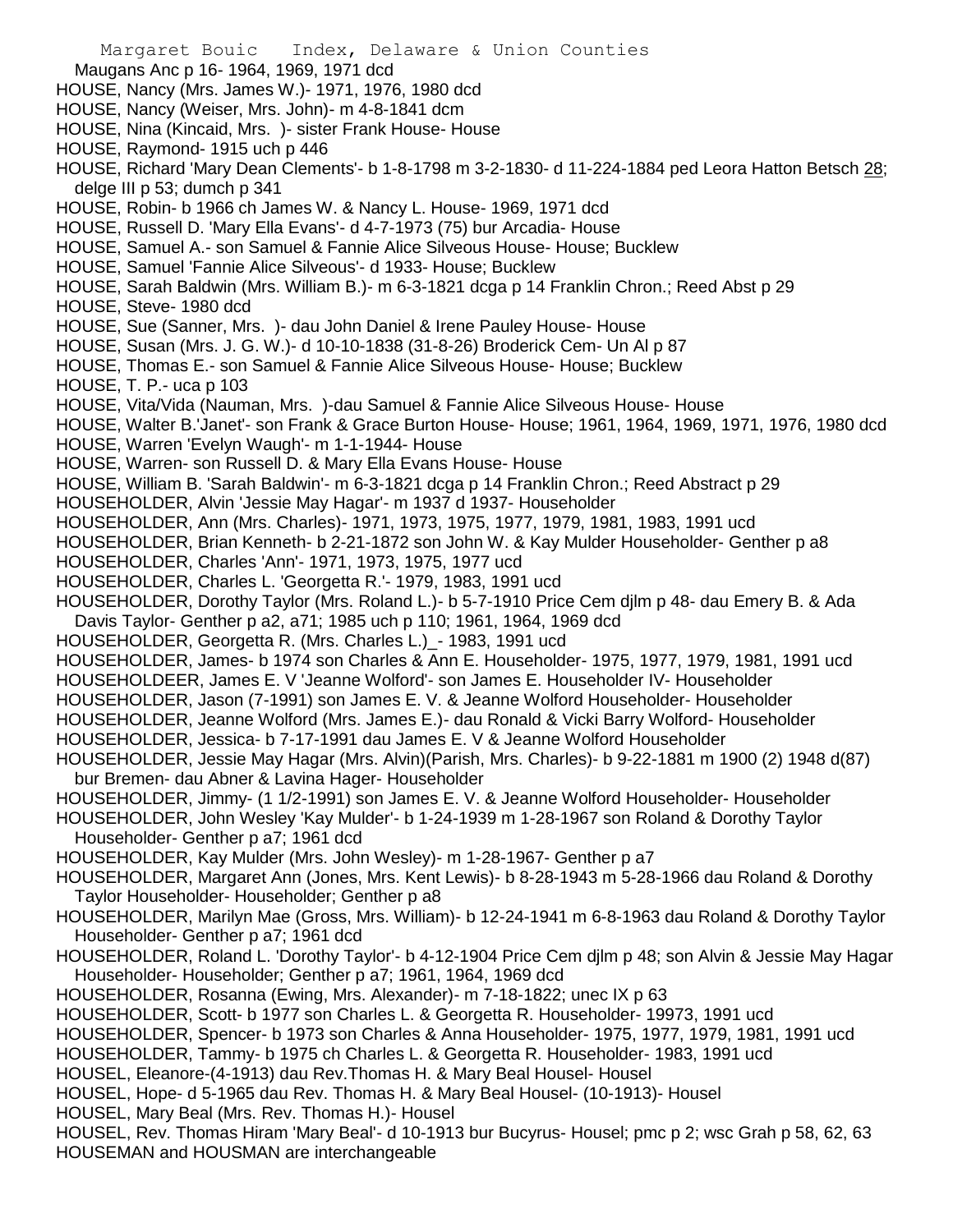- Margaret Bouic Index, Delaware & Union Counties HOUSEMAN, Albert Leroy 'Marietta Roush'- son George W. & Martha J. McBride Houseman- 1870C Leesburg
- Tp 175-182 p 21 (9,O); dcb late (Grover Fay); 1880C Scioto Tp 29-30 (18,O,O,O)
- HOUSEMAN, Alice Beard (Mrs. Otho)- (23-1900) m 5-3-1900 dcm dau John & Sarah Pounds Beard

HOUSEMAN, Annie M.- dau George W. & Martha J. McBride Houseman- 1860C Leesburg Tp 491 (2,O); 1870C Leesb. Tp 175-182 p 21 (12,O)

- HOUSEMAN, Barbara (Colwell, Mrs. Clarence)- dau Willard P. & Mary Housman- Housman
- HOUSEMAN, Berton 'Mary Foster'- m 7-28-1933 Madison Co unec VII p 10
- HOUSEMAN, C. A.- son George W. & M. R. Houseman- 1880C Scioto Tp 29 (6,O,O,O)
- HOUSEMAN, Cindy (Embrey, Mrs. Douglas)- dau Willard & Mary Houseman- Housman; 1964 dcd (12)
- HOUSEMAN, Danny- son Delmar Stanford & Zetta Mae Houseman- Houseman
- HOUSEMAN, Delmer Stanford 'Zetta Mae'- b 1902 d 1946 New Millcreek Cem p 25- son Ben & Pearl Lute Houseman/Housman
- HOUSEMAN, Den 'Pearl Lute'- Huntley 9,10
- HOUSEMAN, Diane (Sheets, Mrs. )- dau Rita Houseman- Houseman
- HOUSMAN, Doris (Stout, Mrs. )- dau Otho & Alice Beard Housman- Housman
- HOUSEMAN, Edith Pearl Lute (Mrs. Henry Denman/Den)- b 9-2-1882 d 1-9-1960 bur Fairview Cem-Houseman; dg 2-14-1951
- HOUSEMAN, Elizabeth Thompson (Mrs. William)- 1908 dch p 892
- HOUSEMAN, Ellen- dau Delmar Stanford & Zetta Mae Houseman- Houseman
- HOUSEMAN, Emma I. (Young, Mrs. Henry Clay)- dau William & Elizabeth Thompson Houseman- 1908 dch p 892
- HOUSMAN, Esther Marie b 7-8-1906 d 11-18-1991 (85) Oak Grove Cem dau Otho & Alice Beard Housman-Housman
- HOUSEMAN, George W. 'Martha J. McBride'- m 1856- Cowgill p 17; 1860C Leesburg Tp 491 (25,O); 1870C Leesb. Tp 175-182 p 21 (34,O); 1880C Scioto Tp 29 p 279C (44,O,O,O)
- HOUSEMAN, Harry- son Delmar Stanford & Zetta Mae Houseman- Houseman
- HOUSEMAN, Helen M. (Mrs. Robert A.)- 1973, 1975, 1977, 1979, 1981, 1983, 1991 ucd
- HOUSEMAN, Henry Denman 'Edith'- b 1877 d 2-14-1951(73) Fairview Cem -son George W. & Martha E.
- Houseman- Sbc p 37; Housman; 1880C Scioto Tp 29 (2,O,O,O); dg 2-14-1951
- HOUSEMAN, Jim- b 1953 son Willard P. & Mary J. Houseman- Housman; 1964, 1971 dcd
- HOUSEMAN, John'Sarilda Stephens' lic 2-7-1857 ucm 2522
- HOUSEMAN, Karen (Smith, Mrs. William)- dau Willard P. & Mary J. Houseman- Housman; 1964 dcd (17)
- HOUSEMAN, Lin/Lucinda- dau George W. & M. E. Houseman- 1870C Leesburg Tp 175-182 p 22 (7,O); 1880C Scioto Tp 29 (16,O,O,O)
- HOUSEMAN, Martha J. McBride (Mrs. George W.)- Cowgill p 17; 1860C Leesburg Tp 491 (22,O); 1870C Leesb. Tp 175-182 p 21 (32,O; 1880C Scioto Tp 29
- HOUSEMAN, Martha M. (Rodgers, Mrs. Granville)- m 9-21-1849 Madison Co unec XI p 45
- HOUSEMAN, Mary Ellen Dilsaver (Mrs. William Alvin)- Cowgill p 17
- HOUSEMAN, Mary Foster (Mrs. Berton)- m 7-28-1833 Madison Co unec VII p 10
- HOUSEMAN, Mary J. (Mrs. Jim)- 1971 dcd
- HOUSEMAN, Mary J. (Mrs. Willard P.)- 1964, 1969, 1976, 1980 dcd
- HOUSEMAN, Mary S.- dau George W. & Martha E. Houseman- 1870C Leesburg Tp 175-182 p 22 (4,O); 1880C Scioto Tp 29 (13,O,O,O)
- HOUSEMAN, Miner M.- dau George W. & Martha E. Houseman- 1880C Scioto Tp 29 (4,O,O,O)
- HOUSEMAN, Minnie (Milligan, Mrs. Edward)- Milligan (4)
- HOUSEMAN, Minnie (Schiller, Mrs. )- sister Henry Denman Houseman- Housman; dg 2-14-1951
- HOUSEMAN, Nancy (Anderson, Mrs. )- dau Rita Houseman- Houseman
- HOUSEMAN, Otho Owen- b 1869 d 1919 New Millcreek Cem p 6; son George W. & Martha E. Houseman-1880C Scioto Tp 29 (11,O,O,O)
- HOUSEMAN, Edith Pearl Lute (Mrs. Den)- dau Harry & Abbie Davis Lute- opc 396; Sbc p 37; Huntley 9,10

HOUSEMAN, Sarah Nevada Newhouse (Mrs. William Alvin)- b 2-13-1873 m 1-27-1909 d 7-16-1940 bur near Mansfield, O.- Newhouse p 43, 13172; Cowgill p 17

- HOUSEMAN, Otho 'Alice Beard'- m 5-3-1900 dcm son George & Martha McBride Houseman- 1870C Leesburg Tp 175-182 p 22 (1,O)
- HOUSEMAN, Patricia (Tignor, Mrs. )- dau Rita Houseman- Houseman
- HOUSEMAN, Rita (Mrs. )- d 6-14-1977 (53) bur Leesburg, Fla- Houseman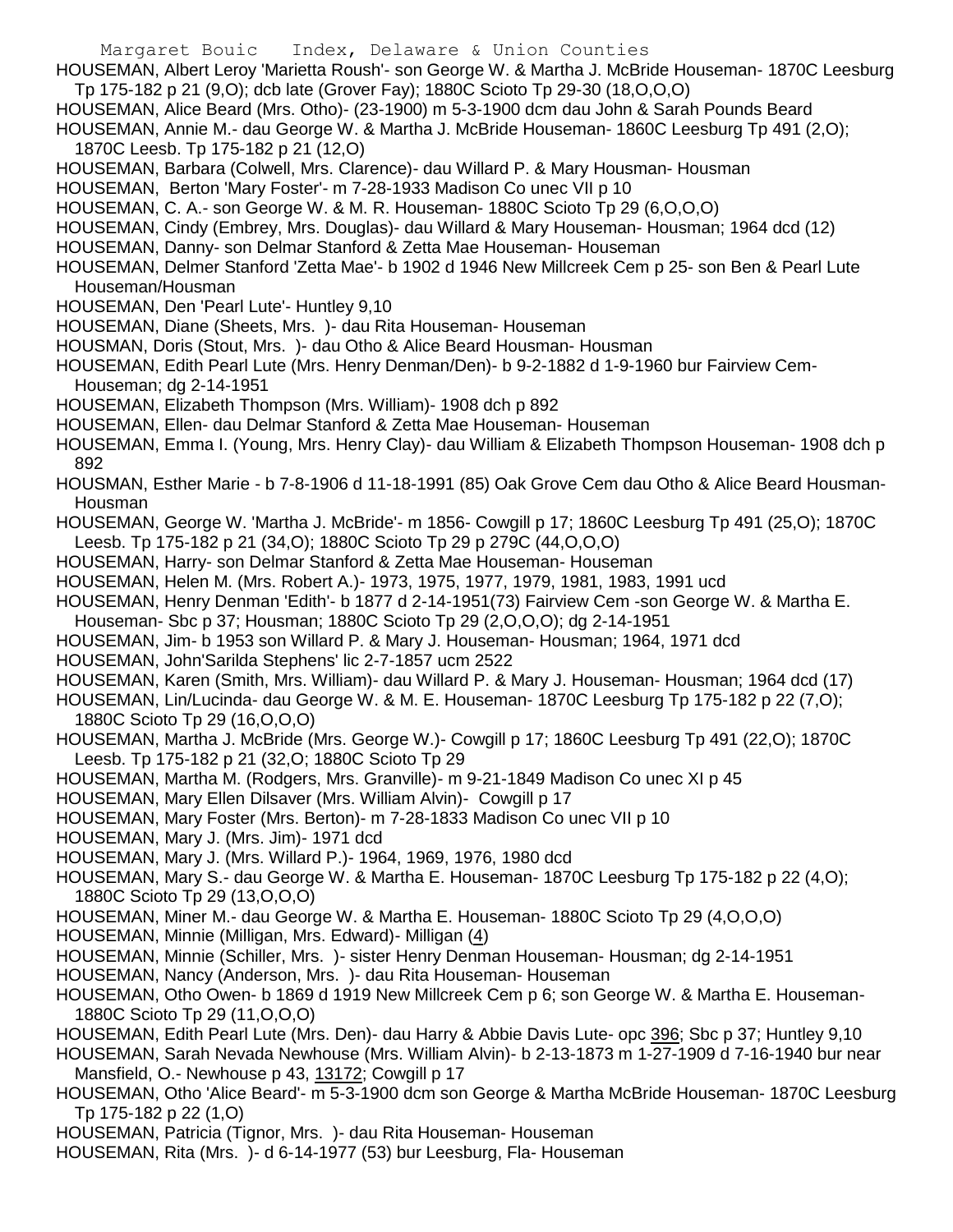- Margaret Bouic Index, Delaware & Union Counties HOUSEMAN, Robert A. 'Helen M.'- 1973, 1975, 1977, 1981, 1983 ucd HOUSEMAN, Sarilda Stephens (Mrs. John)- lic 2-7-1857 ucm 2522 HOUSEMAN, Theresa (Organ, Mrs. Randy)- b 1959 dau Robert A. & Helen Houseman- Housman; 1967, 1971, 1973, 1975, 1977 ucd HOUSEMAN, W. A.- dg 1-7-1908 delge VIII p 14 HOUSEMAN, William Alvin 'Mary Ellen Dilsaver''Sarah Nevada Newhouse'- b 3-15-1857 m(2) 1-27-1909 d 9- 5-1937 son George W. & Martha McBride Houseman- Cowgill p 17; 1860C Leesburg Tp 491 (3,O); 1870C Leesb. Tp 175-182 p 21 (13,O); 1880C Scioto Tp 21 p 278A (23,O,O,O); delge IV p 1i HOUSEMAN, William 'Elizabeth Thompson'- 1908 dch p 892 HOUSEMAN, Williard P. 'Mary J.'-d 6-25-1984 (65) Fairview Cem- son Den & Pearl Lute Houseman- Huntley 10; 1964, 1969, 1971, 1976, 1980 dcd HOUSEMAN, Yvonne (Fetters, Mrs. Earl)- dau Delmar Stanford & Zetta Mae Houseman- Houseman HOUSMAN, --1915 uch p 414 see Houseman, names interchanged often HOUSMAN, ---(Hite, Mrs. T. A.)- sister Henry Denman Housman- dg 2-14-1951 HOUSMAN, Ann E.- 1850C Delaware Tp 1375 p 97 (16,Va) HOUSMAN, Cecile- 1964 dcd (Shawnee Hills) HOUSMAN, Charles Edward- b 2-20-1931 son Grover Faye & Reva Blush Zurcher Housman- dcb late; Housman HOUSMAN, Dan 'Mary Lou' -Housman HOUSMAN, Donald F.- son Grover & Reva Zurcher Housman- Housman HOUSMAN, Dorothy A. (Garger, Mrs. )- dau Grover & Reva Zurcher Housman- Housman HOUSMAN, Eleanor R.(Sheets, Mrs. )- dau Grover & Reva Zurcher Housman- Housman HOUSMAN, Ellen Jones (Smith, Mrs. John)- adopted by Paul & Doris Jones Housman HOUSMAN, Grover Faye 'Reva Blush Zurcher'- b 8-10-1888 (42-1931) d 4-6-1969 (80) -son Albert Lreoy & Marietta Roush Housman- dcb late (Charles Edward); Housman; 1961, 1964 dcd HOUSMAN, Harold T.- son Grover & Reba B. Zurcher Housman- Housman HOUSMAN, Helen Dodd (Mrs. Robert)- Housman; 1867, 1971 dcd HOUSMAN, Harold- son Grover & Reva Zurcher Housman- Housman HOUSMAN, Harry 'Donna'- adopted by -- Maraschky- Housman HOUSMAN, James E.- son Grover & Reva Zurcher Housman- Housman HOUSMAN, John Frederick- son Grover F. & Reva B. Zurcher Housman- Housman HOUSMAN, Letticia (Briton, Mrs. John)- m 5-4-1820 unec IV p 52 HOUSMAN, Louisa J. Wood (Mrs. William)- m 9-23-1856 ucm 2462 HOUSMAN, Lucinda- 1880C Thompson Tp p 297A HOUSMAN, Marietta Roush (Mrs. Albert Leroy)- (20-1888) dcb late (Grover Fay) HOUSMAN, Martha- Pabst 3 p 12, 19 HOUSMAN, Martha J.- 1850C Delaware Tp 1375 p 197 (14,Va) HOUSMAN, Martha (LaHae, Mrs. )- dau Grover & Reva Zurcher Housman- Housman HOUSMAN, Mary (Daniels, Mrs. )- dau Grover & Reva Zurcher Housman- Housman HOUSMAN, Mary E.- Pabst 3 p 14 HOUSMAN, Mary L. (Daniels, Mrs. )- dau Grover & Reva B. Zurcher Housman- Housman HOUSMAN, Mary Lou (Mrs. Don)- Housman HOUSTON, Mary (Reves, Mrs. Thomas)- m 3-28-1815 Madison Co unec VII p 10 HOUSMAN, Reva Blush Zurcher (Mrs. Grover Faye)- d 3-12-1971 (73) bur Thompson Chapel-(33-1931) dcb late (Charles Edward)- Housman; 1961, 1964 dcd HOUSMAN, Richard E.- son Grover & Reva Zurcher Housman- Housman HOUSMAN, Robert A'Helen Dodd'- b 3-7-1921 d 10-22-1989 (68) bur Mt. Herman- son Grover & Reva Zurcher Housman- Housman; 1967, 1971 ucd HOUSMAN, Robert F.- 1850C Delaware Tp 1375 p 97 (42,Va) HOUSMAN, Stephen Leroy- son Grover & Reva Zurcher Housman- Housman HOUSMAN, Treena (Blue, Mrs. Larry)- b 1951 dau Robert & Helen Dodd Housman- Housman; 1967, 1971 ucd HOUSMAN, William A.- Pabst 3 p 14
- HOUSMAN, William 'Louisa J. Wood;- m 9-23-1856 ucm 2462
- HOUSEND, Alvina- dau Edwin & Sarah Housend- 1850C Delaware Tp 1388 p 98 (10,O)
- HOUSEND, Ann- dau Edwin & Sarah Housend- 1850C Delaware Tp 1388 p 98 (5,O)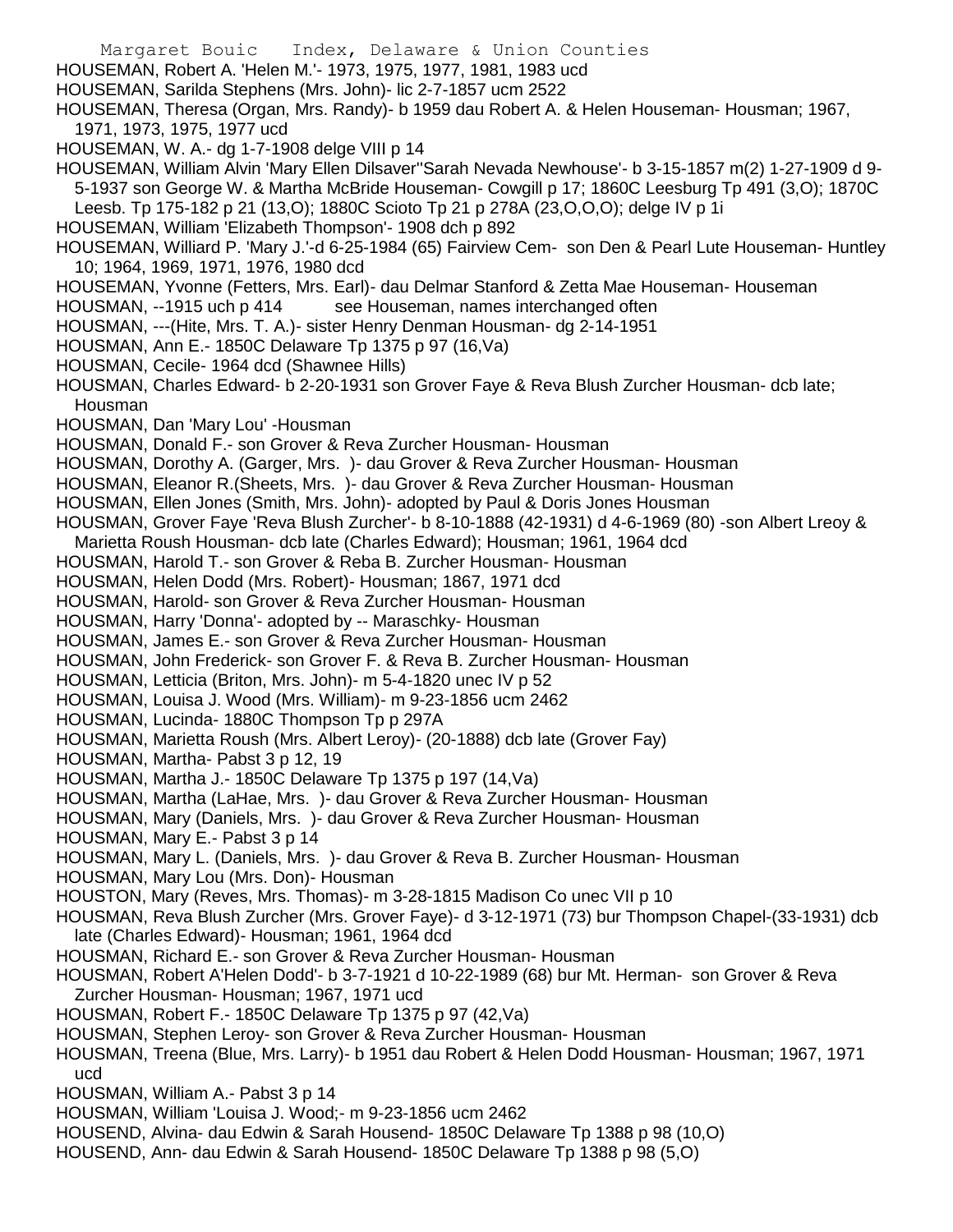- Margaret Bouic Index, Delaware & Union Counties HOUSEND, Edwin 'Sarah'- 1850C Delaware Tp 1388 p 98 ((41,Va) HOUSEND, Mary- dau Edwin & Sarah Housend- 1850C Delaware Tp 1388 p 98 (7,O) HOUSEND, Sarah (Mrs. Edwin)- 1850C Delaware Tp 1388 p 98 (37,Va) HOUSENWORTH, Frederick 'Ursula J. Scribner'- m 1-7-1839 dcm HOUSENWORTH, Mrs. Sophronia- unclaimed letter- delge VII p 10 HOUSENWORTH, Ursula J. Scribner (Mrs. Frederick)- m 1-7-1839 dcm HOUSER, --hjt p 39 see Hauser HOUSER, Mrs. Al- dau of Mrs. Sawyer- dg 9-23-1886 Cryder Abst. p 139 HOUSER, Aldes- 1880C Berkshire Tp p 413A HOUSER, Alice (Mrs. Ervin)- Houser HOUSER, Amy- dau Robert G. & Nancy S. Houser- 1976, 1980 dcd HOUSER, Ann- Treasurer DCGS- delge I p 1,2,10,15, 21, 24, 32, II p 36, III p 8, 17, 1i, 3i, 10; IV p 16, 80, VI p 30, IX p 31 HOUSER, Ann- dau George H. & Ruana Houser- 1850C Berkshire Tp 38 p 5 (10,O) HOUSER, Ann Luhmann (Mrs. Charles)- Houser HOUSER, Anna Marie (Mrs. Walter C.)- b 1916 Milford Cem Un Al p 50; 1949, 1959, 1962, 1967, 1977, 1979, 1981, 1983 ucd HOUSER, Anne Marie Vining (Reed, Mrs. Fred)(Graves, Mrs. Floyd)(Mrs. L. J.)- dau John & Letitia Mae Felkner Vining- Hutchisson p 24 HOUSER, Bernie- brother Ervin Houser- Houser HOUSER, Beth- b 1968 dau Robert G. & Nancy S. Houser- 1976, 1980 dcd HOUSER, Caroline- 1870C Berkhisre Tp 214 (20) HOUSER, Carrie- (11-1979) dau Charles & Ann Houser- Houser- engaged to Gregory Alan Babbitt HOUSER, Charles 'Ann'- Houser HOUSER, Chris (15-1979)- son Charles & Ann Houser- Houser HOUSER, Clare W. - b 6-11-1981 984) bur Arlington- Houser HOUSER, Craig (19-1979)- son Charles & Ann Houser- Houser HOUSER, Daniel Fye 'Sarah Sabine Wagner'- b 12-25-1867 m 3-21-1894 d 5-29-1944- Weiser p 779 HOUSER, David- brother Walter Houser- Houser HOUSER, David W.- son William P. Houser- Houser HOUSER, Don E. 'Patricia' son John & Verna Houser- Houser; 1959, 1962, 1971, 1973, 1975, 1977, 1979, 1981, 1983, 1991 ucd HOUSER, Dorothy (Mrs. )- Houser mother of Rev. Larry N. Houser HOUSER, Dorothy E. Harris (Mrs. )- b 7-4-1886 d 2-17/14-1918 Milford Cem -Un Al p 36; Houser HOUSER, Earl 'Myrtle Steckman'- b 8-19-1893 m 10-6-1950 d 10-25-1957- Weiser p 675 HOUSER, Elizabeth Huffman- m 6-8-1865 ucm 3735
- HOUSER, Elizabeth- dau George H. & Ruana Houser- 1850C Berkshire Tp 38 p 5 (13,O)
- HOUSER, Elmina- 1860C Berlin tp 221 (13)
- HOUSER, Enos 'Sarah Miller'- 1908 dch p 734; 1870C Berlin Tp 221 (18)
- HOUSER, Eric-b 1970 son Don E. & Patricia Houser- Houser; 1971, 1973, 1975, 1977, 1979, 1981, 1983, 1991 ucd
- HOUSER, Ervin 'Alice'- d 5-31-1960- Houser; Marysville p 49
- HOUSER, Frances A. Vollrath (Mrs. Robert)- 1967 ucd; see Hauser
- HOUSER, George H.- 1915 uch p 525; 1883 uch V p 14,15,72, 361; 1830C Milclreek Tp 382 (20-30)
- HOUSER, George Hamline- son George H. & Ruana Houser- 1850C Berkshire Tp 38 p 5 (5,O)
- HOUSER, George H. 'Ruanna'- 1850C Berkshire Tp 38 p 5 (36,O)
- HOUSER, Gideon d Thurs. dg 7-15-1886 father-in-law of Robert Seeley- Cryder Abst. p 135; 1870C Berlin Tp 221 (50); 1880C Berkshire Tp p 362A
- HOUSER, Gideon 'Wilhelmina Stallman'- m 5-1844 d 7-8-1866 Pabst 8 p 49, 50
- HOUSER, Gilbert R. 'Sophia Adams'- b 1862 d 1939 Milford Cem Un Al p 54; Houser
- HOUSER, Henry- 1870C Berlin Tp 221 (9); 1880C Berkshire Tp 417A
- HOUSER, Hope A. (Mrs. Michael J.)- 1991 ucd
- HOUSER, Ida M. (Piatt, Mrs. Eugene C.)- b 4-10-1886 m 10-4-1905- Nash p 320
- HOUSER, J.- uca p 31, 49, 65
- HOUSER, Jacob Friedrich- b 8-3-1874 d 8-19-1874 (16d) St. Johns Cem DJ p 59; son J. & E see Hauser
- HOUSER, James Daniel- b 10-19-1938 son Paul Wagner & Sara Lenker Houser- Weiser p 780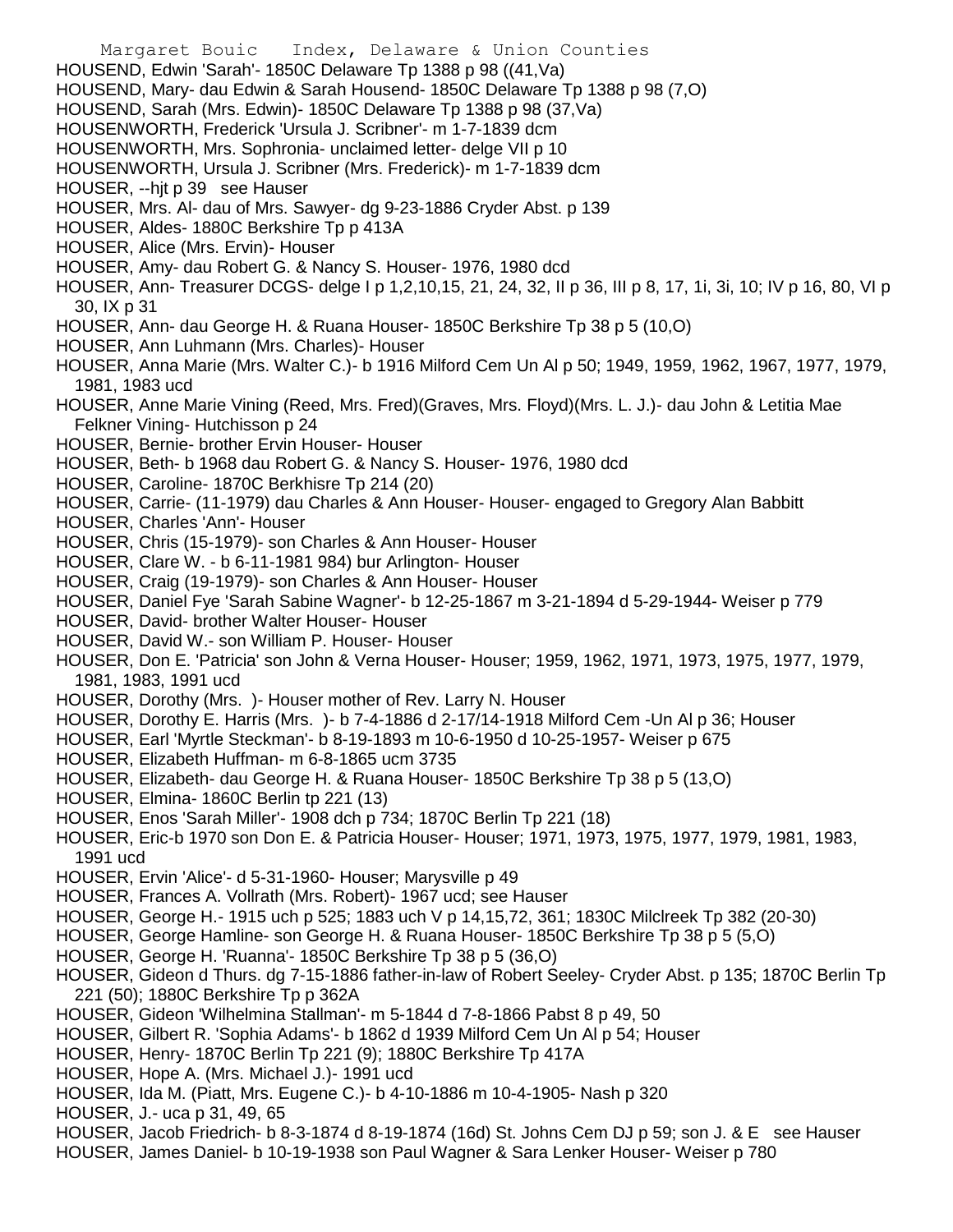Margaret Bouic Index, Delaware & Union Counties HOUSER, James- son George H. & Ruana Houser- 1850C Berkshire Tp 38 p 5 (2,O) HOUSER, Jane- dau George H. & Ruana Houser- 1850C Berkhsire Tp 38 p 5 (16,O) HOUSER, Janett- Pabst 5 p 17 HOUSER, Jeffrey Lee- b 1954 son Walter & Anna Houser- Houser; 1959, 1962, 1967 ucd HOUSER, Jennie (McCampbell, Mrs. George W.)- Mitchell (112816) HOUSER, Joanne- dau Ervin & Alice Houser- Houser HOUSER, John- uca p 23 HOUSER, Mrs. John- 1975 ucd HOUSER, John 'Elizabeth Huffman'- m 6-8-1865 ucm 3735 HOUSER, John- son Gilbert Houser- Houser HOUSER, John K.- 1830C Paris Tp 425 p 292 (30-40) HOUSER, John L.'Verne'- b 1912 d 1971 Milford Cem Un Al p 54; 1959, 1962, 1967, 1971 ucd HOUSER, Dr. John W.- son Clare W. Houser- Houser HOUSER, Joseph Walter- b 2-14-1985 son Jeffrey Lee Houser- Houser HOUSER, Kristin- dau Rev. Larry N. & Mary Ann Houser- Houser; 1964 dcd HOUSER, Kyle- son Rev. Larry N. & Mary Ann Houser- Houser; 1964 dcd HOUSER, Rev. Larry N.'Mary Ann'- d 11-18-1977 (43) bur Lancaster- son Dorothy Houser- Houser; 1964 dcd HOUSER, Laura- 1880C Marlborough Tp p 344C HOUSER, Laura- b 1963 dau Robert G. & Nancy S. Houser- 1976, 1980 dcd HOUSER, Laura (Mrs. Sylvester)- m 2-5-1880 Pabst 8 p 52, 53, 62 HOUSER, Leltah- dau Rev. Larry N. & Mary Ann Houser- Houser HOUSER, Lisa Donne (Anderson, Mrs. David Hal)- m 6-24-1989 dau Don E. & Patricia Houser- Houser; 1971, 1973, 1975, 1977, 1979, 1981, 1983 ucd HOUSER, L. J. 'Anne Marie Vining'- Hutchisson p 24 HOUSER, Maggie- aunt of Samuel & Sylvia Dunfee- 1880C Unionville 201 p 22 (-.O,O,O) HOUSER, Malinda- 1880C Brown Tp p 385A HOUSER, Martha R.- b 1872 d 1958 Milford Cem Un Al p 54 HOUSER, Mary Ann (Mrs. Rev. Larry N.)- Houser; 1964 dcd HOUSER, Mary- dau George H. & Rusana Houser- 1850C Berkshire Tp 38 p 5 (12,O) HOUSER, Melvin- b 1954 infant son Walter C. & Anna Marie Houser- Un Al p 50; Milford Cem HOUSER, Michael J. 'Hope A.'- 1991 ucd HOUSER, Myrtle Steckman Wise (Mrs. Earl)- b 1-2-1892 m 10-5-1950 dau George F. & Mary Alice Weiser Wise- Weiser p 675 HOUSER, Nancy- 1850C Berkshire Tp 38 p 5 (24,O) HOUSER, Nancy S. (Mrs. Robert G.)- 1976, 1980 dcd HOUSER, Opal Longbrake (Mrs. William P.)- Houser HOUSER, Pat- 1850C Delaware Tp 1388 p 98 ( HOUSER, Patricia (Mrs. Don E.)- 1971, 1973, 1975, 1977, 1979, 1981, 1983, 1991 ucd HOUSER, Paul Wagner 'Sara Lenker'- b 12-5-1898 m 2-21-1924 son Daniel Fye & Sarah Sabina Wagner Houser- Weiser p 780 HOUSER, Rebecca- 1967 ucd see Hauser HOUSER, Richard- 1981 ucd HOUSER, Robert- unec VIII p 29; grad Watkins HS p 1934 HOUSER, Dr. Robert G.'Nancy S.'- son Clare W. Houser- Houser; 1976, 1980 dcd HOUSER, Robert- b 1970 son Robert G. & Nancy S. Houser- 1976, 1980 dcd HOUSER, Rose (Hoults, Mrs. William)- Pabst 3 p 30, 6 p 10 HOUSER, Roselia M.- 1870C Berlin Tp 221 (16) HOUSER, Ruana (Mrs. George H.)- 1850C Berkshire Tp 38 p 5 (34,Md) HOUSER, Sara Lenker (Mrs. Paul Wagner)- b 7-3-1901 m 2-21-1924- Weiser p 780 HOUSER, Sarah Jane (Elliott, Mrs. James)- dumch p 808 HOUSER, Sarah Sabina Wagner (Mrs. Daniel Fye)- b 7-27-1867 m 3-21-1894 d 112-27-1950 dau Adam Yeager & Susanna Wagner Houser- Weiser p 779

- HOUSER, Sarah Miller (Mrs. Enos)- dau Henry & Angelina Brower Miller- 1908 dch p 734
- HOUSER, Sophia Adams (Mrs. Gilbert)- b 1868 d 1953 Milford Cem Un Al p 38; Houser
- HOUSER, Sylvester 'Laura'- m 2-5-1880; Pabst 8 p 52, 53, 55, 62, 65; 1870C Berlin Tp 221 (14)
- HOUSER, Theresa (Mrs. Alick)- d 1-9-1885 (39) Galena Cem Powell p 20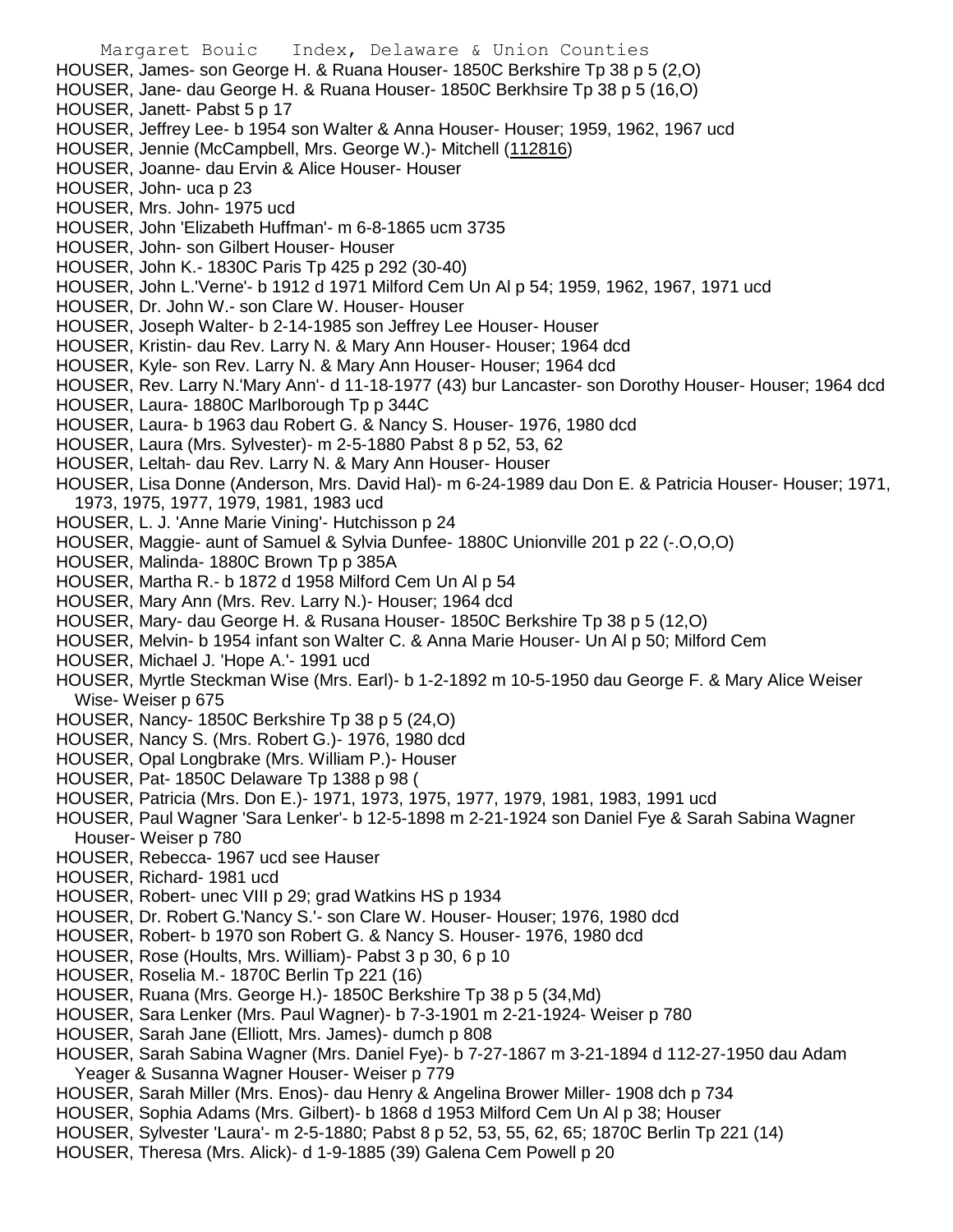Margaret Bouic Index, Delaware & Union Counties HOUSER, Vaughn- son William P. Houser- Houser HOUSER, Verna M.(Mrs. John)- b 1915 Milford Cem Un Al p 54; 1959, 1962, 1967, 1971 ucd HOUSER, Walter C. 'Anna Marie'- b 1914 m 5-1938- Houser; Un Al p 50 Milford Cem; son William P. Houser-1949, 1959, 1962, 1967, 1977, 1979, 1981, 1983 ucd HOUSER, Wilhelmina Stattman (Mrs. Gideon)- m 5-1844; Pabst 8 p 49, 50 HOUSER, William- son George H. & Ruana Houser- 1850C Berkshire Tp 38 p 5 (2,O) HOUSER, William P. 'Dorothy Harris''Opal Longbrake'- b 7-30-1885 d 4-5-1962 Milford Cem Un Al p 38- son Gilbert & Sophia Adams Houser- Houser HOUSEWORTH, Mrs. - d 2-4-1884 dg 2-6-1884 Troy Tp Cryder Abst. p 91 HOUSEWORTH, Mrs. d Friday dg 9-27-1887 bur Waldo Cem- Cryder Abs p 164 HOUSEWORTH, Almira- 1870C Oxford Tp 434 (3) HOUSEWORTH, Bessie (Fout, Mrs. )- dau Daniel & Susie A. Willey Houseworth- Houseworth HOUSEWORTH, Catherine (Weiser, Mrs. Isaac)- b 6-10-1831 m 12-8-1848 d 6-22-1881- Weiser p 814 HOUSEWORTH, Daniel 'Susie A. Willey'- d 1-115-1965 bur Marlborough Cem son Edward & Theresa Coleman Houseworth- Schultz p 8; Houseworth HOUSEWORTH, Delilah- dau Solomon & Maline Houseworth- 1850C Oxford Tp 2688 p 152 (9,O) HOUSEWORTH, Dorand- ch William & Sophrinia Felky Houseworth- 1850C Oxford Tp 2685 p 152 (4,Va) HOUSEWORTH, Doren- 1908 dch p 396 HOUSEWORTH, Doressa- dau Sophronia Houseworth- dcw Bk 4 p 441 (47) HOUSEWORTH, Dorina- dau William & Sophrinia Felky Houseworth- 1850C Oxford Tp 2685 p 152 (4,Va) HOUSEWORTH, Dudely- son Jonathan & Rebecca Houseworth- 1850C Troy Tp 2645 p 138 (2,O) HOUSEWORTH, Edward P.-b 1847 d 1910 Marlborough Cem p 172 son Solomon & Malina Houseworth-1850C Oxford Tp 2688 p 152 (3,O); 1880C Oxford Tp p 388C HOUSEWORTH, Edward 'Theresa Coleman'- 1880 dch p 789; 1908 dch p 396, 867; Schultz p 8 HOUSEWORTH, Elizabeth- dau Frederick & Orsilla Houseworth- 1850C Oxford Tp 2691 p 152 (3.O) HOUSEWORTH, Elizabeth- dau Jonathan & Rebecca Houseworth- 1850C Troy Tp 2645 p 138 (5,O) HOUSEWORTH, Elizabeth Scribner (Mrs. George)- m 1-8-1837 dcm HOUSEWORTH, Erastus- son Solomon & Malina Houseworth- 1850C Oxford Tp 2688 p 152 (25,O) HOUSEWORTH, Eunice D. (Bryan, Mrs. John)- m 8-21-1858 dcm HOUSEWORTH, Fanny- 1850C Brown Tp 2990 p 163 (44,Pa) HOUSEWORTH, Frederick 'Orsilla/Ursula'- 1850C Oxford Tp 1691 p 152 (36,O); Powell p 296 HOUSEWORTH, George- 1908 dch p 396, 476;1880 dch p 538; CCC Oxford Tp 1849; hadc p 42; Ashley Cem Powell p 187; 1870C Oxford Tp 436 (26) HOUSEWORTH, George 'Elizabeth Scribner'- m 1-8-1837 dcm HOUSEWORTH, George 'Mary Jane Sherman'- m 8-19-1865 dcm HOUSEWORTH, George- son William & Sophrinia Felky Houseworth- 1850C Oxford Tp 2685 p 152 (6,Va); dcw Bk 4 p 441(47) HOUSEWORTH, Gerold 'Nancy'- son Homer & Margaret Spanizek Houseworth- Milligan VI p 2 HOUSEWORTH, Harmon- d 1-18-1853 or 6-1-1853 (5m) Marlborough Cem p 146 son F. & Ursula Houseworth; Powell p 296 HOUSEWORTH, Henry- son Frederick & Orsilla Houseworth- 1850C Oxford Tp 2691 p 152 (5,O); 1880 dch p 522; 1908 dch p 396 HOUSEWORTH, Homer 'Margaret Apanizek'- Milligan p 1 HOUSEWORTH, Isaac- son Jonathan & Rebecca Houseworth- delge VI p 74; hadc p 20; CCC 1849 Brown Tp; 1850C Troy Tp 2645 p 138 (3,O) HOUSEWORTH, Israel- delge VI p 74; 1840C Marlborough Tp 250 (60-70); 1850C Brown Tp 2990 p 163 (76,Pa) HOUSEWORTH, Jacob- delge VI p 74; son Solomon & Maline Houseworth- 1850C Oxford Tp 2688 p 152 (7,O); 1870C Oxford Tp 434 (26); 1880C Oxford Tp p 388C HOUSEWORTH, John H.- son Frederick & Orsilla Houseworth- 1850C Oxford Tp 2691 p 152 (1,O) HOUSEWORTH, Jonathan 'Rebecca'- 1850C Troy Tp 1645 p 135 (31,Pa) HOUSEWORTH, June (Baldwin, Mrs. )- dau Daniel & Susie A. Willey Houseworth- Houseworth HOUSEWORTH, Linda- dau Gerold & Nancy Houseworth- Milligan VI p 2 HOUSEWORTH, Lydia (Phelky, Mrs. Crawford)- m 3-4-1840 dcm HOUSEWORTH, Mamie Heinlen (Mrs. Presley)- Schultz p 8 HOUSEWORTH, Margaret Spanizek (Mrs. Homer)- dau Anthony & Stella Milligan Spanizek- Milligan V p 1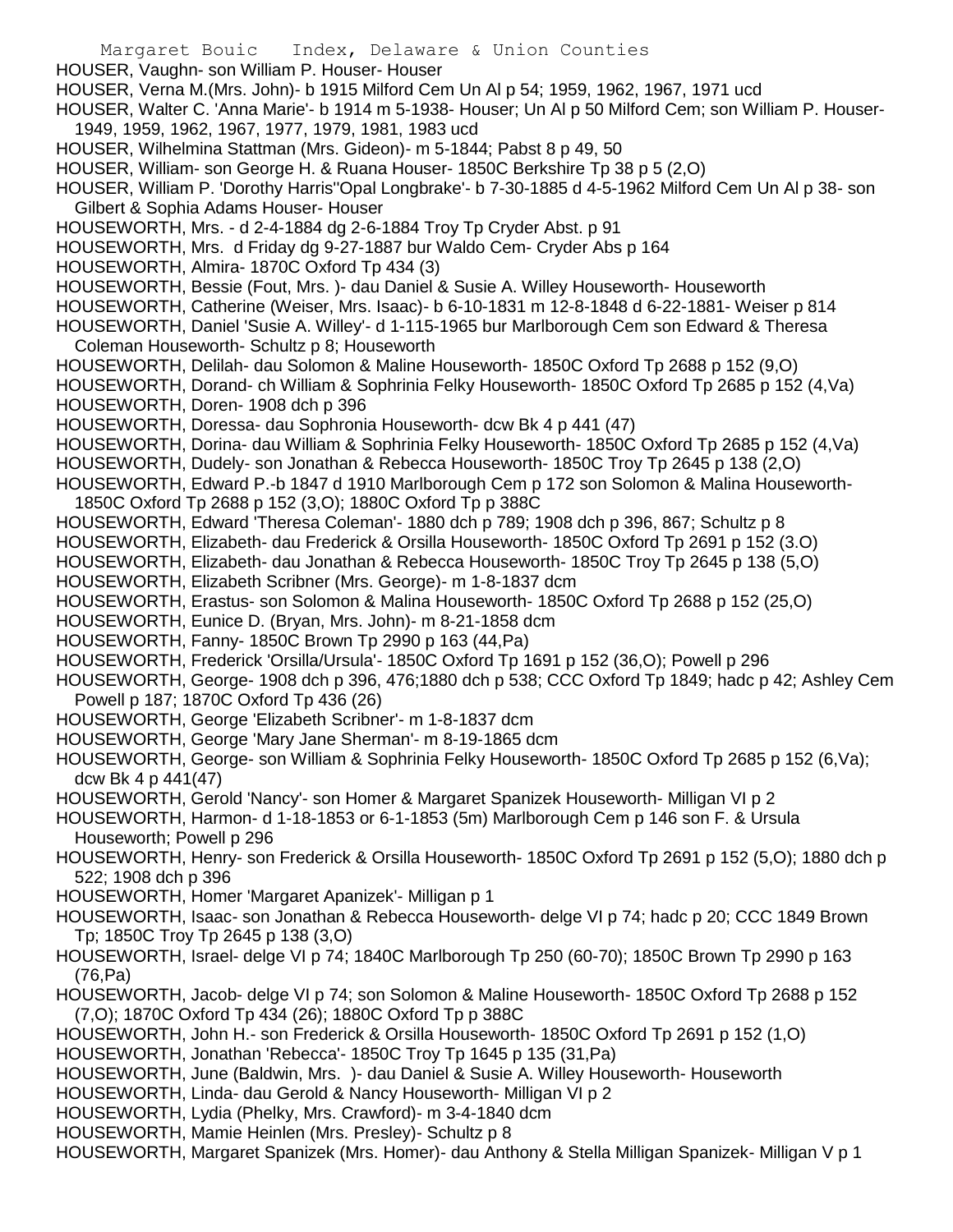Margaret Bouic Index, Delaware & Union Counties HOUSEWORTH, Mary A.- dau Frederick & Orsilla Houseworth- 1850C Oxford Tp 2691 p 152 (9,O) HOUSEWORTH, Mary Ann- dau Jonathan & Rebecca Houseworth- 1850C Troy Tp 2645 p 135 (11,O) HOUSEWORTH, Mary Ann (Houseworth, Mrs. Nelson)- m 7-12-1859 dcm HOUSEWORTH, Malina/Malinda (Byxbe (Mrs. Solomon)- m 3-2-1836 dcm; 1850C Oxford Tp 2688 p 152 (45,O); 1870C Oxford Tp 434 (59) HOUSEWORTH, Melina- ch Solomon & Malina Houseworth- 1850C Oxford Tp 2688 p 152 (9/12,O) HOUSEWORTH, Melissa (Smith, Mrs. Wesley)- m 10-23-1865 dcm HOUSEWORTH, Molissa (Smith, Mrs. )- dau William & Sophrinia Felky Houseworth- dcw Bk 4 p 441(47); 1850C Oxford Tp 2685 p 152 (2,Va) HOUSEWORTH, Nancy (Cline, Mrs. Isaac)- m 2-22-1838 dcm HOUSEWORTH, Nancy- dau F. & Ursula Houseworth- d 8-30-1856 Marlborough Cem p 147 HOUSEWORTH, Nancy (Mrs. Gerold)- Milligan VI p 2 HOUSEWORTH, Nelson 'Mary Ann Houseworth'- m 7-12-1859 dcm HOUSEWORTH, Nelson- son Solomon & Malina Houseworth- 1850C Oxfrod Tp 2688 p 152 (14,O) HOUSEWORTH, Orsilla/Ursula (Mrs. Frederick)- 1850C Oxford Tp 2691 p 152 (26,O); Powell p 296 HOUSEWORTH, Parthena (Filkey, Mrs. Sidney)- m 11-14-1865 dcm; dau Solomon & Malina Houseworth-1850C Oxford Tp 2688 p 152 (5,O) HOUSEWORTH, Polly (Newcomer, Mrs. Samuel)- m 1826 Knox Co- delge VI p 74 HOUSEWORTH, Presley 'Mamie Heinlen'- son Edward & Theresa Coleman Houseworth- Schultz p 8 HOUSEWORTH, Rachael (Stratton, Mrs. Isaac G.)- m 9-23-1847 dcm HOUSEWORTH, Rebecca- 1850C Brown Tp 2990 p 163 (20,Pa) HOUSEWORTH, Rebecca- 1850C Brown Tp 2816 p 157 (19,O) HOUSEWORTH, Rebecca (Mrs. Jonathan)- 1850C Troy Tp 2645 p 135 (31,O) HOUSEWORTH, Reuben- son Solomon & Malina Houseworth- 1850C Oxford Tp 2688 p 152 (21,O) HOUSEWORTH, Samantha- dau Jonathan & Rebecca Houseworth- 1850C Troy Tp 2645 p 138 (2,O) HOUSEWORTH, Samantha (McLish, Mrs. Jacob)- m 11-25-1847 dcm HOUSEWORTH, Sarah J.- dau Jonathan & Rebecca Houseworth- 1850C Troy Tp 2645 p 138 (10,O) HOUSEWORTH, Sarah M.- dau F. & Ursula Houseworth- d 5-20-1854 (15m)- Marlborough Cem p 147; Powell p 296 HOUSEWORTH, Solomon 'Malinda Byxbe' m 3-2-1836 dcm; delge VI p 74; 1850C Oxford Tp 2688 p 152 (38,Unk); 1870C Oxford Tp 434 (59) HOUSEWORTH, Sophrinia Felky (Mrs. William)- m 8-4-1841 dcm; 1850C Oxford Tp 2685 p 152 (28,Va); will dcw Bk 4 p 41 (47) (1869) HOUSEWORTH, Susie A. Willey (Mrs. Daniel)- d 1-15-1965 Marlborough Cem- Houseworth; Schultz p 8; 1961, 1964 dcd HOUSEWORTH, Theresa Coleman (Mrs. Edward)- dau Henry & Sarah Schultz Coleman- 1880 dch p 789; 1908 dch p 867; Schultz p 8 HOUSEWORTH, Valet- dau Jonathan & Rebecca Houseworth- 1850C Troy Tp 2645 p 138 (7,O) HOUSEWORTH, Verne- b 2-5-1897 d 10-6-1918 Marlborough Cem p 171- son Presley & Mamie Heinlen Houseworth- Schultz p 8 HOUSEWORTH, William 'Sophrinia Felky'- m 8-4-1841 dcm; 1850C Oxford Tp 2685 p 152 (30,Va) HOUSEWRIGHT, Delila (Patterson, Mrs. A. J.)- b 10-6-1858 d 3-3-1934 dau Gipson Martin & Susannah Felkner Housewright- Hutchisson p 27, 28 HOUSEWRIGHT, Gipson Martin 'Susannah Felkner'- b 1830 m 1852 d 1886 Hutchisson p 27, 28 HOUSEWRIGHT, Susannah Felkner (Mrs. Gipson Martin)- b 1830 m 1852 d 1920 dau George & Susan Wininger Felkner- Hutchisson p 27, 28 HOUSIER, Robert H. 'Suzanne'- 1976 dcd HOUSIER, Suzanne (Mrs. Robert H.)- 1976 dcd HOUSHELDER, Elizabeth (Bond, Mrs. Benjamin)- m 7-24-1819 unec IV p 51 HOUSLER, Alicia (Mrs. Mike)- Housler HOUSLER, Barbara (Mrs. )- Housler HOUSLER, Jamey Bradbury (Mrs. T. Jay)- Housler HOUSLER, T. Jay 'Jamey Bradbury'- Housler HOUSLER, Kenneth James- b 8-14-1988 son T. Jay & Jamey Bradbury Housler- Housler HOUSLER, Mike 'Alicia'- son Barbara Houselr- Housler HOUSLER, Zachary Michael- b 5-17-1988 son Mike & Alicia Housler- Housler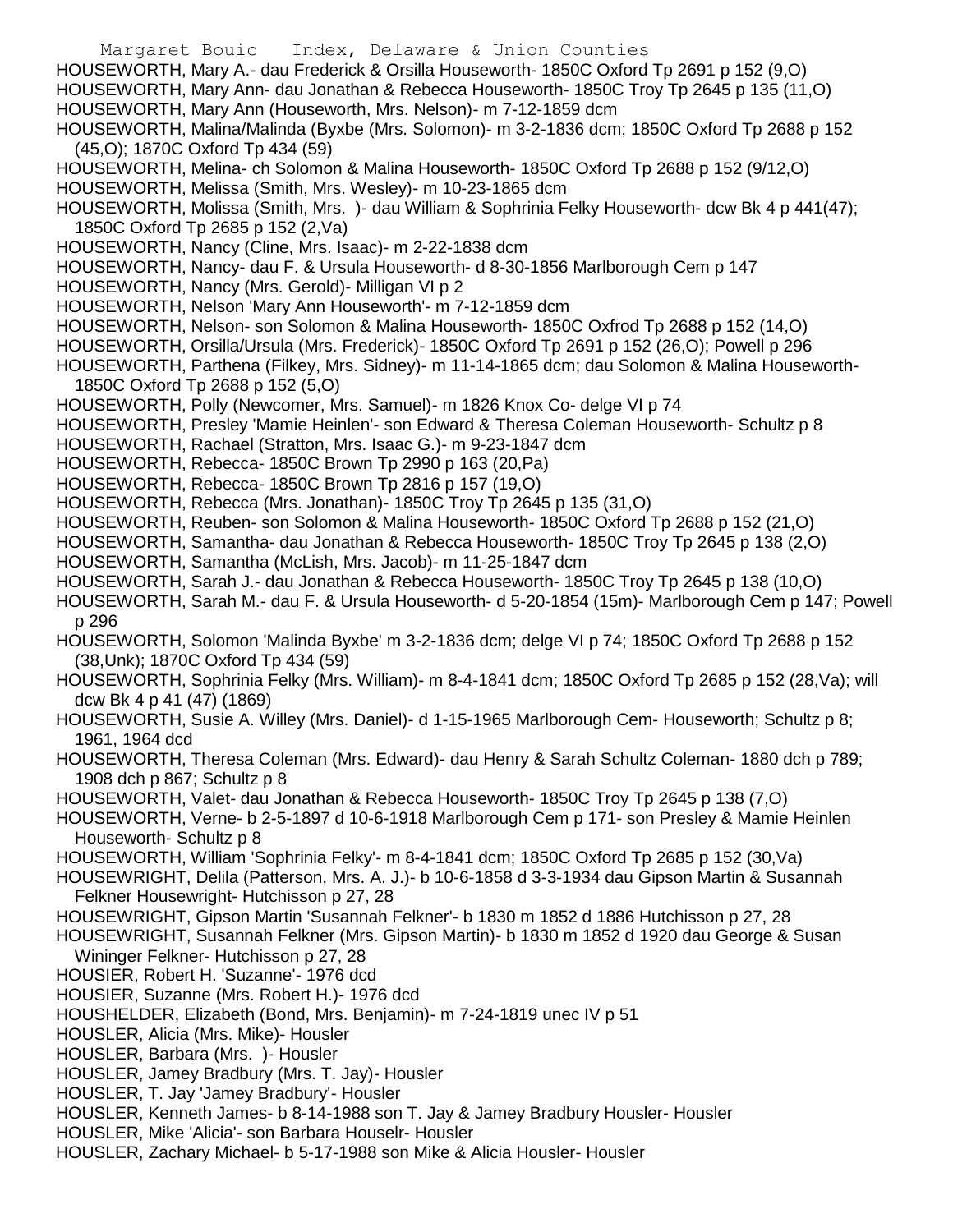- HOUSLEY, Edwin L.- 1908 dch p 414
- HOUSMAN, see HOUSEMAN the names are interchangeable, so shown closely
- HOUSTON, A. 'E. A.'- DJ p 94.
- HOUSTLE, Alice (Shields, Mrs. Alfred W.)- Shields 3
- HOUSTON, --- hmp p 88
- HOUSTON, ---(Baldwin, Mrs. Ralph)- dau Guy N. & Mayme Winsor Houston- Houston
- HOUSTON, ---Reed (Mrs. Paul)- sister George Reed- 1883 uch V p 164; 1915 uch p 388
- HOUSTON, ---(Ringer/Rengler, Mrs. William)- dau Guy N. & Mayme Winsor Houston- dg 9-8-1952; Houston
- HOUSTON, ---Robinson (Mrs. )- dau Rev. James Robinson & 3rd wife- hmp p 379
- HOUSTON, Alexander- son Christopher & Hannah Sabine Houston- 1883 uch IV p 557, V p 126; 1850C Marysville 519-568 p 41 (8,O,Irel,O); 1870C Marysville 55 p 6 (8,O)
- HOUSTON, Alexander- son James & Mary McKitrick Houston- McKitrick p 66
- HOUSTON, Alice- d 3-8-1931 (67) Oakdale Cem 4322 (C68)
- HOUSTON, Ann (Phifer, Mrs. Albert R.)- m 6-5-1847 Madison Co unec X p 63
- HOUSTON, Anna B.- b 1898 d 1973 Jerome IOOF Cem D p 109
- HOUSTON, Anna Christine- b 4-1871 dau Christopher & Hannah Sabina Houston- 1883 uch V p 136; 1880C Marysville 519-568 p 41 (9,O,Irel,O)
- HOUSTON, Archie- b 5-12-1864 d 1908 son Christopher & Hannah Sabine Houston- 1883 uch V p 136;
- 1870C Marysville 55 p 6 (7,O); 1880C Marysville 519-568 p 41 (9,O,Irel,O)
- HOUSTON, C.- unec IV p 10; uca p 24, 62, 65, 70; unec II p 47
- HOUSTON, Chester- DJ p 12
- HOUSTON, Christine- 1915 uch p 541
- HOUSTON, Christopher 'Hannah Sabine'- b 3-13-1829 Irel m 3-26-1861 ucm 3166 d 2-9-1892 Oakdale Cem 712 (60F) I p 71 (D-R1-17) -1883 uch III p 329, V p 57, 136; 1915 uch p 144, 152; Houston; 1870C Marysville 55 p 6 (40,Irel); 1880C Marysville 519-568 p 41 (50,Irel,Irel,Irel)
- HOUSTON, Daniel 'Sarah'- 1860C Darby Tp 387-389 p 55 (29,O)
- HOUSTON, Daniel Thomas- b 8-20-1980 son Thomas & Denise Ann Lashley Houston- Houston
- HOUSTON, Denise Ann Lashley (Mrs.Thomas)(Altizer, Mrs. Randy E.)- m 4-14-1990 dau William & Marjorie Lashley- Houston
- HOUSTON, Dorothy (Baldwin, Mrs. )- dau Guy N. & Mayme Houston- dg 9-8-1952
- HOUSTON, E. A. (Mrs. A.)- DJ p 94
- HOUSTON, E. L.- Houston
- HOUSTON, Elizabeth (Hume, Mrs. Robert)- m 4-8-1830; Madison Co unec V p 40
- HOUSTON, Elizabeth Rogers (Mrs. John W.)- m 12-26-1835 dcm; 1870C Orange Tp 418 (55)
- HOUSTON, Emma- 1870C Orange Tp 418 (7)
- HOUSTON, Eugene N.- son Guy N. & Mayme Winsor Houston- Houston; dg 9-8-1952
- HOUSTON, Fanny (25-1897)- Paris Tp uninf p 10
- HOUSTON, Frank 'Nancy Tappan'- hmp p 313
- HOUSTON, Frederick -b 3-23-1867 son Christopher & Hannah Sabine Houston- Houston; 1883 uch V p 136; 1870C Marysville 55 p 6 (4,O); 1880C Marysville 519-568 p 41 (14,O,Irel,O)
- HOUSTON, Gracea Baird (Kull, Mrs. Paul)(Mrs. Howard)- b 10-27-1904 m 11-26-1925 (2) 1-7-1978 d 4-14-
- 1989 (84)Oakdale Cem dau Charles & Amelia Baker Baird- Houston; Marysville p 59
- HOUSTON, Grace (Biamonte, Mrs. Francesco)- d 1959 Houston
- HOUSTON, J. Green- 1870C Orange Tp 418 (17)
- HOUSTON, Gregory K. 'Julianne R. Weiser'- m 6-18-1984 son E. L. Houston- Houston
- HOUSTON, Guy 'Mayme Winsor'- d 9-8-1952 (Sat.)(73)- Houston
- HOUSTON, Hannah Sabine (Mrs. Christopher)- b 2-21-1837 m 3-26-1861 ucm 3166 d 10-16-1926 (88) Oakdale Cem 3858 (D60) I p 71 (D-R1-7) -dau John F. & Euphemia Clement Sabine Houston- 1883 uch V p
- 136; Houston; 1870C Marysville 55 p 6 (32,O); 1880C Marysville 519-568 p 41 (45,O,Vt,NY)
- HOUSTON, Henry F.- 1870C Orange Tp 418 (20)
- HOUSTON, Howard 'Gracea Baird'- m 1--7-1978 d 2-21-1985- Houston
- HOUSTON, James 'Mary McKitrick'- McKitrick p 66
- HOUSTON, Jane- dau James & Mary McKitrick Houston- McKitrick p 66
- HOUSTON, J. M. Esquire- b 5-22-1811 Ky m 1834 d (68)
- HOUSTON, John- son James & Mary McKitrick Houston- McKitrick p 66
- HOUSTON, John W. 'Elizabeth Rogers'- m 12-26-1835 dcm; 1870C Orange Tp 418 (56); 1880C Orange Tp p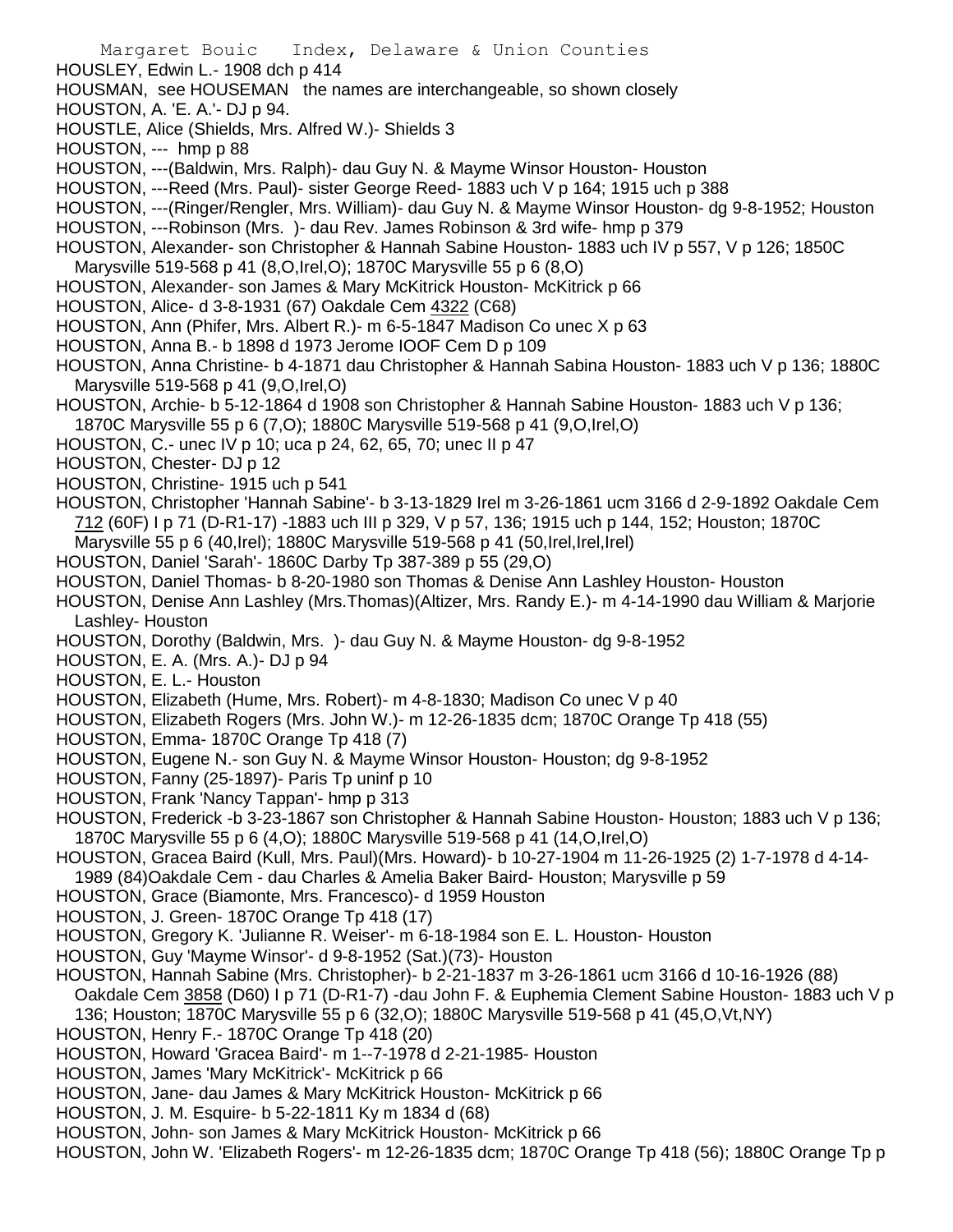- 249A HOUSTON, Joyce (Butterball, Mrs. Donald)- dau Howard Houston- Houston HOUSTON, Dr. J. T.- unec XII p 32 HOUSTON, Julieanne R. Weiser (Mrs. Gregory K.)- m 6-18-1984 dau Mr. & Mrs. B. H. Witsberger- Houston HOUSTON, J. W.- uca p 75, 79 HOUSTON, Louis 'Minnie Blue'- 1985 uch p 11 HOUSTON, Louise- DJ p 120 HOUSTON, Margaret A. Brisband (Mrs. )- dau John Brisband- 1915 uch p 1037 HOUSTON, Margaret- 1870C Orange Tp 418 (13) HOUSTON, Martha- dau James & Mary McKitrick Houston- McKitrick p 66 HOUSTON, Mary Ann (Coomer, Mrs. Ira)- m 1829 dau Thomas Houston- 1880 morch p 652; Powell p 346 HOUSTON, Mary C.- dau Daniel & Sarah Houston- 1860C Darby Tp 387-389 p 56 (1,O) HOUSTON, Mary McKitrick (Mrs. James)(Campbell, Mrs. Robert)- b 1798 d 1833 dau Alexander & Martha Blakeney McKitrick - McKitrick p 66 HOUSTON, Mary M.- d 9-30-1854 (1-7-20) New Calif. Cem DJ p 94 dau A. & E. A. HOUSTON, Minnie Blue (Mrs. Louis)- dau Alan Ray & Icie Disbennett Blue- 1985 uch p 11 HOUSTON, Nancy E.- dau Daniel & Sarah Houston- 1860C Darby Tp 387\389 p 56 (2,O) HOUSTON, Nancy Tappan (Mrs. Frank)- hmp p 313 HOUSTON, Nellie- 1870C Orange Tp 418 (1) HOUSTON, Noah- 1870C Orange Tp 418 (25) HOUSTON, Nora- 1870C Orange Tp 418 (3) HOUSTON, Paul ' Reed'- 1883 uch V p 164; 1915 uch p 388 HOUSTON, Rebecca- 1870C Orange Tp 418 (27) HOUSTON, Robert- son Thomas & Denise Ann Lashley Houston- Houston HOUSTON, Samuel- b 1824 d 1849 son James & Mary McKitrick Houston- McKitrick p 66 HOUSTON, Sarah A. (Mrs. Daniel)- 1860C Darby Tp 387-389 p 56 (25,O) HOUSTON, Sarah E. (Mrs. Daniel)- 1860C Darby Tp 387-389 p 56 (15,O) HOUSTON, Thomas- 1835 men p 45 #59 p 81 Oxford Tp Powell p 346 HOUSTON, Thomas- 1880 morch p 652 Thomas G.- 1975, 1977 ucd HOUSTON, Thomas 'Denise Ann Lashley'- son Gregory Houston- Houston HOUSTON, Rev. William- son Frank & Nancy Tappan Houston- hmp p 31, picture 166, 312 HOUSWORTH/HOWSWORTH, Mary (Croy, Mrs. John)- m 3-16-1842 ucm 783; unec V p 59 HOUT, Ada M. (Mrs. Gary L.)- 1959 ucd HOUT, Cynthia Sommers (Mrs. Michael Gary)- m 8-23-1975 dau Harold H. Sommers-- Hout HOUT, Gary L. 'Ada M.'- 1959 ucd HOUT, Michael- son Gary L. & Ada M. Hout- 1959 ucd (6) HOUT, Michael Gary 'Cynthia Sommers'- m 8-23-1975 - Hout HOUT, Patti- dau Gary L. & Ada M. Hout- 1959 ucd (3) HOUT, Susan Jane (Nash, Mrs. Carl Gregg)- m 10-22-1983 dau Mr. & Mrs. Robert Durrett- Hout HOUTON, Sarah S. (Butler, Mrs. Edwin T.)- m 2-15-1855 Olentangy Gaz 3-2-1855; Reed Abs p 15 HOUTS, David- bestman Lowe-Hall wedding- Longbrake p 55 HOUTS, Elizabeth (Wyand, Mrs. )(Mrs. John)- m 12-13-1842 unec XII p 55, Logan Co HOUTS, John 'Mrs. Elizabeth Wyand'- m 12-13-1842 unec XII p 55, Logan Co HOUTS, Joseph d 10-18-1861; 1883 uch IV p 468 HOUTZ, Anna Cordella- stepdau Edward Houtz- 1880C Scioto Tp 311 (7/12,O,O,O)) HOUTZ, Bernice Mae (Copenhaver, Mrs. Donald Allen)- b 6-13-1920 m 6-28-1947- Weiser p 345 HOUTZ, Charles G.- b 1869 d 2-1926 New Millcreek Cem p 8 -son Tobias Edward & Lucinda Smart Houtz-Maugans Anc p 6; 1880C Scioto Tp 311(10,O) HOUTZ, Charlotte Yohe (Mrs. William)- b 7-19-1930 dau Ira & Gertrude Taggart Yohe- Weiser p 450 HOUTZ, Cora Alice (Huntley, Mrs. Elmer Charles)(Runnels, Mrs. Marion)- b 6-1-1865 d 2-17-1947 dau David & Malinda Maugans Houtz- Maugans Anc p 9,10; see opc 210; 1880 dch p 726; 1908 dch p 804; 1870C Scioto Tp (5,O); 1880C Sc. Tp 171-180 (15,O,Md,Md)
	- HOUTZ, David Gideon 'Mary'- b 1858 d 1945 New Millcreek Cem p 17 Powell p 251- son David & Malinda Maugans Houtz- Maugans Anc p 9; 1880 dch p 726; 1870C Scioto Tp 9 p 275C (12,O)
	- HOUTZ, David J.- b Sept. 1879 son Gideon & Mary J. Houtz- 1880C Scioto Tp 172-181 (8/12,O,O,O)
	- HOUTZ, David R. 'Malinda Maugans'- b 3-25-1820 m 6-27-1841 dcm d 6-19-1917 New Millcreek Cem p 29-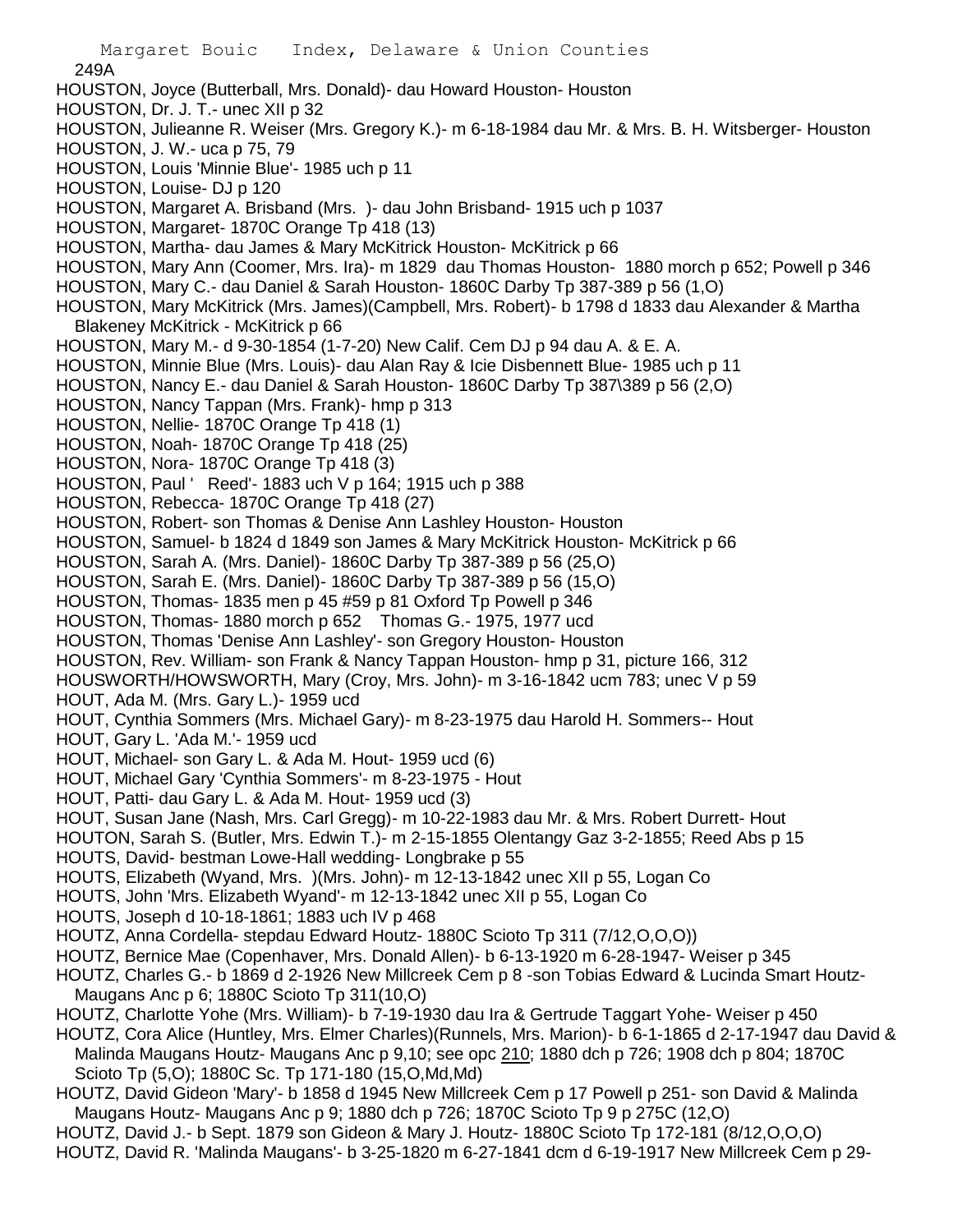son Henry & Elizabeth Frantz Houtz- dcq Roy Weaver 6; hadc p 50; Maugans Anc p 5; 1880 dch p 726; 1908 dch p 396; delge IV p 23, dg 2-1-1861, 11-1-1861 Cryder Abst p 15; 1850C Scioto Tp 2296 (30,O); 1870C Sc Tp 9 (12,O); 1880C Sc Tp p 285C

- HOUTZ, Edward 'Rebecca'- 1880C Scioto Tp 311 p 292A (33, O,Va,Va)
- HOUTZ, Elizabeth Frantz (Mrs. Henry)- d 1842 1880 dch p 726; Maugans Anc p 5
- HOUTZ, Frances A.- d 10-4-1876 (14-5-19) New Millcreek Cem p 12, Powell p 255; ch of David & Malinda Maugans Houtz- Maugans Anc p 9; 1880 dch p 726; 1870C Scioto Tp 9 (7,O)
- HOUTZ, Hattie C/M. (Mrs. Henry C.)- b 1857 d 1911 Bokescreek Cem p 61; Maugans Anc p 6; 1880C Sciot Tp 237-254 (23,O,York,O)
- HOUTZ, Henry C. 'M/Hattie C. Hill'- b 1849 d 1920 Bokescreek Cem p 61- son David & Malinda Maugans Houtz- Maugans Anc p 6; 1880 dch p 726; 1850C Scioto Tp 2296 (1,O); 1870C Sc Tp 9 (21,O); 1880C Sc.Tp 237-254 (31,O,O,Md);
- HOUTZ, Henry 'Elizabeth Frantz'- d 1824 1880 dch p 726; Maugans Anc p 5
- HOUTZ, Joseph M.- d 10-16-1861 (19-5-19) son David & Malinda Maugans Houtz- Maugans Anc p 6; 1880 dch p 826; hjt p 193, 203; 1850C Scioto Tp 2296 (8,O); dg 11-1-1861 Cryder Abst. p 18
- HOUTZ, Latrelle M.- b July 1879- ch Henry c. & Mattie C. Hill Houtz- Maugans Anc p 6; 1880C Scioto Tp 237- 254 (10/12,O)
- HOUTZ, Laura G.- dau or stepdau of Tobias Edward & Rebecca Smith Houtz- Maugans Anc p 6
- HOUTZ, John Leroy- b 1-7-1877 son Tobias Edward & Rebecca Jane Smith Houtz- dcb late; Maugans Anc p 6; 1880C Scioto Tp 311 (3,O,O,O)
- HOUTZ, Lucinda E. (Mrs. E.)- d 4-16-1871 (24-6-12) New Millcreek Cem p 8
- HOUTZ, Lucinda Smart (Mrs. Tobias Edward)- d 4-16-1871 (27-6-1)- Maugans Anc p 6
- HOUTZ, Lydia A. (Phillians, Mrs. John)- b 1853 m 12-17-1874 d 1-9-1938 dau David & Malinda Maugans Houtz- Maugans Anc p 6,7; Phillians 1,2; 1880 dch p 726; 1870C Scioto Tp 9 (17,O)
- HOUTZ, Malinda (Liggett, Mrs. Joseph J.)(Bonner, Mrs. )- b 1847 m(1) 10-4-1864 dcm d 1928 New Millcreek Cem p 17- dau David & Malinda Maugans Houtz- Maugans Anc p 6; 1880 dch p 826; 1850C Scioto Tp 2296 (3,O)
- HOUTZ, Malinda Maugans (Mrs. David)- b 4-30-1821 m 6-27-1841 dcm d 5-19-1902 New Millcreek Cem p 29 dau Joseph & Sarah Horine Maugans- Maugans Anc p 5; dcq Roy Weaver 7; dg 2-1-1851, 11-1-1861 Cryder Abst p 15
- HOUTZ, Margaret E.- d 3-10-1857 (10m22d) New Millcreek Cem p 12; Powell p 255 dau David & Malinda Maugans Houtz- Maugans Anc p 9; 1880 dch p 726
- HOUTZ, Martha Jane d 1-30-1861 (8m4d) New Millcreek Cem p 12, Powell p 255; dau David & Malinda Maugans Houtz- 1880 dch p 726; Maugans Anc p 9
- HOUTZ, Martin J.- b 1854 d 6-4-1855 (7m) New Millcreek Cem p 12, Powell p 255 son David & Malinda Maugans Houtz- Maugans Anc p 6; dg 2-1-1861 Cryder Ab p 15
- HOUTZ, Mary E. (Weaver, Mrs. Emmanuel Secrist)- b 1851 d 2-16-1943 dau David & Malinda Maugans Houtz- Maugans Anc p 6; Weaver (12921); dcq Roy Weaver 3; 1883 uch V p 726; 1870C Scioto Tp 9 (18,O)
- HOUTZ, Mary J. (Mrs. Gideon)- Maugans Anc p 9; 1880C Scioto Tp 172 (22,O,O,Md)
- HOUTZ, Rebecca Jane Smith (Mrs. Edward)- dau John & Indiana Smith- dcb late (John Leroy)- Maugans Anc p 6; 1880C Scioto Tp 311 (38,O,O,O)
- HOUTZ, Sarah Catherine- d 10-19-1861 (18y10d) New Millcreek Cem p 12, 17, Powell p 255; 1880 dch p 726; Maugans Anc p 6; dg 11-1-1861 Cryder Abst.
- HOUTZ, Tobias Edward'Lucinda Smart''Rebecca Smith;- b 3-8-1845 d 11-18-1928 New Millcreek Cem p 17; 1880 dch p 726; dcb late (John Leroy)(31-1877); 1850C Scioto Tp 2296 (4,O)
- HOUTZ, William 'Charlotte Yohe'- b 7-3-1927- Weiser p 450
- HOUVER, Peter K.- Church, Liberty Tp- unec VIII p 31, 32
- HOVATTER, Michael A. 'Peggy L.'- 1991 ucd
- HOVATTER, Peggy L. (Mrs. Michael A.)- 1991 ucd
- HOVATTER, Shane- b 1980 son Michael A. & Peggy L. Hovatter- 1991 ucd
- HOVDA, Christina Marie- dau Stephen & Vicki Hovda- Hovda- engaged to Kevin Wayne Quist
- HOVDA, Stephen 'Vicki'- Hovda
- HOVDA, Vicki (Mrs. Stephen)- Hovda
- HOVELL, George 'Mary Harvey'- 1915 uch p 709
- HOVELL, Lizzie (Van Camp, Mrs. George)- dau George & Mary Harvey Hovell- 1915 uch p 709
- HOVELL, Mary Harvey (Crawford, Mrs. George)(Mrs. George)- 1915 uch p 709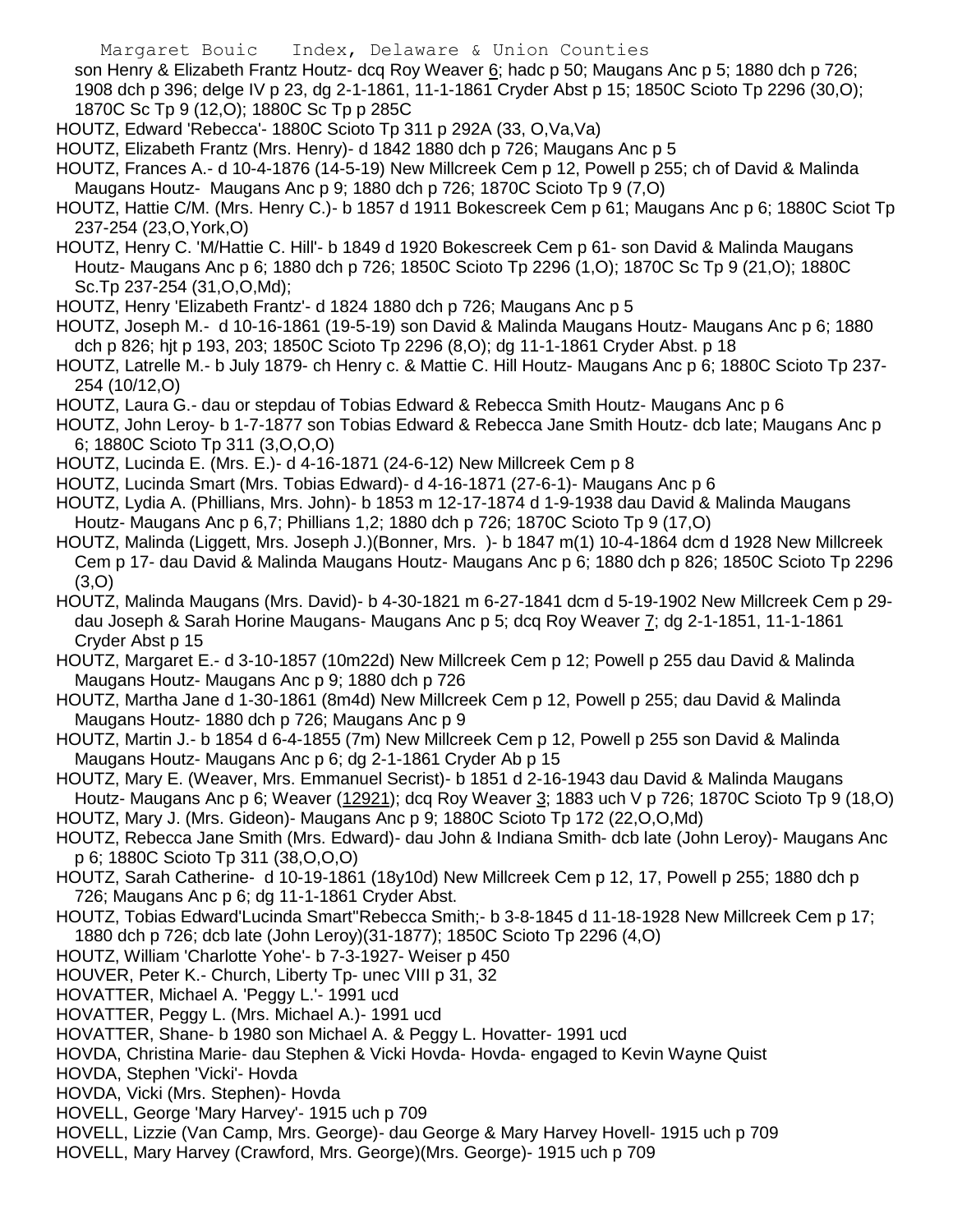- Margaret Bouic Index, Delaware & Union Counties HOVENSACK, Anetta A.- dau John & Emma E. Hovensack- 1870C Washington Tp 65-62 p 9 (3,O) HOVENSACK, Emma E. (Mrs. John)- 1870C Washington Tp 65-62 p 9 (22,Pa) HOVENSACK, Henry H.- son John & Emma E. Hovensack- 1870C Washington Tp 65-62 p 9 (4,O) HOVENSACK, Isaac K.- son John Hovensack- 1870C Washington Tp 65-62 p 9 (14,O) HOVENSACK, John 'Emma'- 1870C Washington Tp 65-62 p 9 (37, Pa) HOVENSACK, John W.- son John & Emma E. Hovensack- 1870C Washington Tp 65-62 p 9 (1,O) HOVENSACK, Lincoln C.- b 5-1870 son John & Emma E. Hovensack- 1870C Washington Tp 65-62 p 9  $(1/12, O)$ HOVER, see Hoover HOVER, --family of Ted K. Clifton #290 unec X p 49 HOVER, Mrs. - 1967 ucd HOVER, Dorothy V. (Bushong, Mrs. Walter Fremont)- b 2-14-1930 m 2-14-1950- Genther p 58 HOVER, E.- unec XII p 6 HOVER, Julia (Page, Mrs. Dennis)- unec XII p 15 HOVER, Kenneth 'Ruth'- 1980 dcd HOVER, Joshua- 1860C Paris Tp 1997-1207 (64,NJ) HOVER, Lydia A.- dau Mary M. Hover- 1860C Liberty Tp 1011-1021 p 139 (11,O) HOVER, Mary M.- 1860C Liberty Tp Un Co 1011-1021 p 139 (31,Vt) HOVER, Ruth (Mrs. Kenneth)- 1980 dcd HOVER, Sarah A.- 1860C Liberty Tp 1012-1022 p 139 (72, Pa) HOVER, William B.- 1880C Delaware Town p 490C HOVER, William O.- son Mary M. Hover- 1860C Liberty Tp Un Co 1012-1022 p 139 (8,O) HOVEY, Rev.- Pabst 8 p 54 HOVEY, Abigail Andrews (Mrs. Daniel)- m 1641 dau Robert & Elizabeth Andrews- Powers Pat p 2,4 HOVEY, Abigail (Ayres, Mrs. John)- dau Daniel & Abigail Andrews Hovey- Powers Pat p 4 HOVEY, Benjamin- Pabst 1 p 6; Powers Pat p 1150, 151 HOVEY, Bertha (Davis, Mrs. )- sister Hilliard D. Hovey- Hovey; Pabst 2 p 63; delge VIII p 61 HOVEY, Dale Allen- son Hilliard D. & Margaret C. Kirchner Hovey- Hovey HOVEY, Dan H.- 1850C Brown Tp 2828 p 157 (22,Vt) HOVEY, Daniel 'Abigail Andrews'- bap 8-9-1618; Powers Pat p 2,4 HOVEY, Daniel- son Daniel & Rebecca Hovey- Powers Pat p 1 HOVEY, Daniel 'Rebecca'- b about 1642 d 5-1695 son Daniel & Abigail Andrews Hovey- Powers Pat p 11,2,4 HOVEY, Dorinda Pierce (Mrs. Samuel B.)- m 10-28-1843 dcm HOVEY, Edmund- 1820C Union Tp 151 (18-26) HOVEY, Edward- 1883 uch V p 198 HOVEY, Eliza Brown (Mrs. Harvey)- m 5-1-1824 ucm 62; 1883 ucy III p 284, V p 403 HOVEY, Eliza Carpenter (Brown, Mrs. George)(Mrs. Harvey)(Burnham, Mrs. Harvey)- 1883 uch V p 175 HOVEY, Eliza (Burnham, Mrs. Harvey)- m 11-17-1825 ucm 99 HOVEY, Elizabeth- dau Daniel & Rebecca Hovey- Powers Pat p 1 HOVEY, Elizabeth (Mrs. )(Main, Mrs. Joshua)- Powers Pat p 117; Asp (42) HOVEY, Esther Treadwell (Mrs. Daniel)- b 3-21-1641 m 10-8-1666 d 1-1730 dau Thomas Treadwell- Powers Pat p 2 HOVEY, Frances M. (Boyles, Mrs. )- dau Hilliard D. & Margaret C. Kirchner Hovey- Hovey HOVEY, Frank T.- son Hilliard D. & Margaret C. Kirchner Hovey- Hovey HOVEY, Hannah Pratt (Mrs. Joseph)- m 5-31-1677- Powers Pat p 4 HOVEY, Hannah (Wheat, Mrs. Dr. Samuel)- dau Joseph & Mary Marrett Hovey- Powers Pat p 4 HOVEY, Hardin- d 6-11-1825 (29) Milford Cem Un Al p 92; 1883 uch V p 198; 1820C Union Tp 150 (16-26) HOVEY, Harry J.- son Hilliard D. & Margaret C. Kirchner Hovey- Hovey; Pabst 2 p 100 HOVEY, Harvey 'Eliza Carpenter'- 1883 uch V p 175, 176, 403; uca p 18 HOVEY, Hilla- Pabst 2 p 63; delge VIII p 61 HOVEY, Hilliard D. 'Margaret C. Kirchner'- d 1-12-1963 (87) Oak Grove- Hovey HOVEY, Rev. Horace C.- Powers Pat p 4
- HOVEY, James- son Daniel & Abigail Andrews Hovey- Powers Pat p 4
- HOVEY, James- son James Hovey- Powers Pat p 4
- HOVEY, John- son Daniel & Abigail Andrews Hovey- Powers Pat p 4
- HOVEY, Joseph,Sr. 'Hannah Pratt'- b 1653 m 5-31-1677 d 1693 son Daniel & Abigail Andrews Hovey- Powers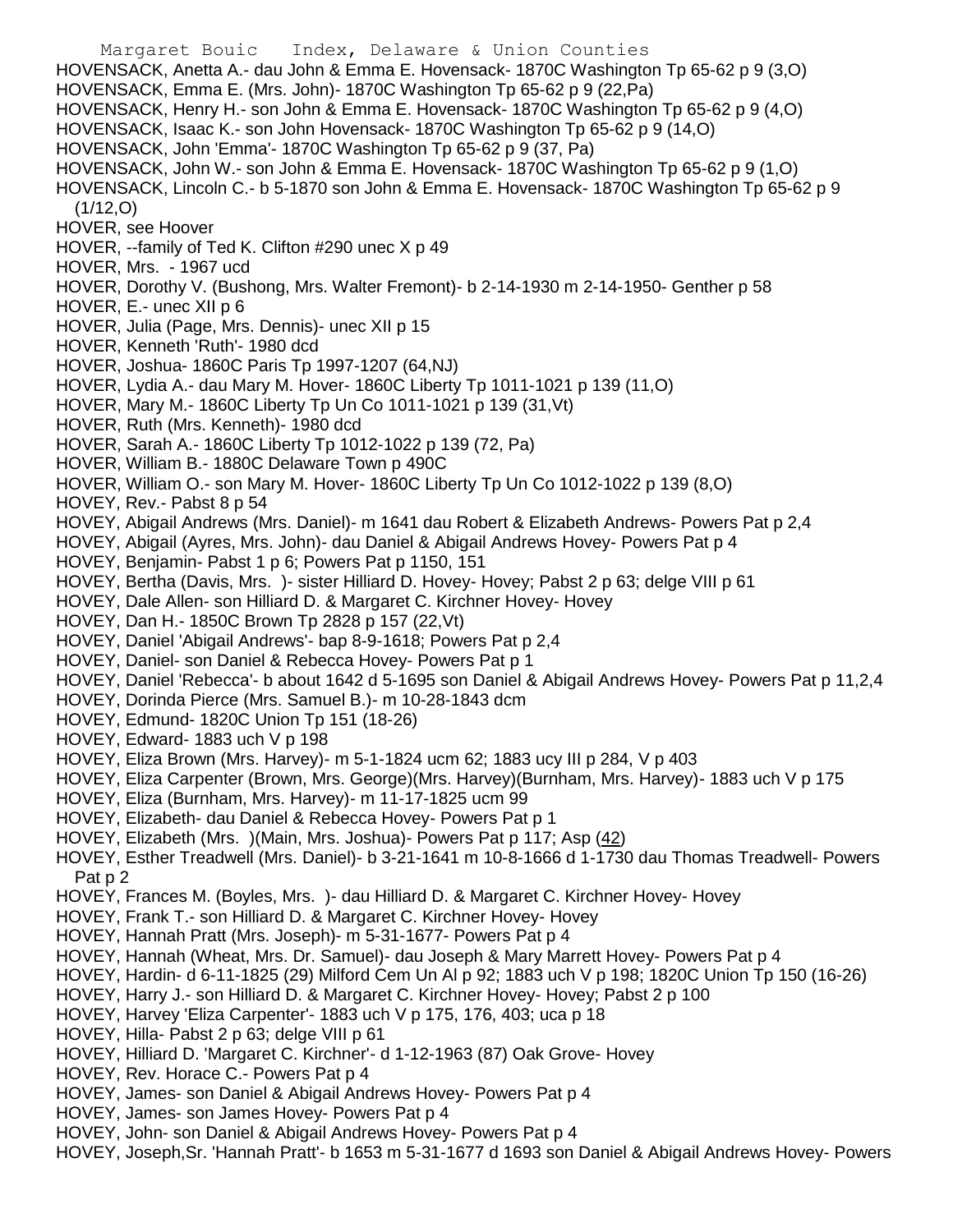Pat p 4

- HOVEY, Joseph- son James Hovey- Powers Pat p 4
- HOVEY, Joseph 'Mary Marrett'- d 1735 son Joseph & Hannah Pratt Hovey- Powers Pat p 4
- HOVEY, Lurey- 1880C Delaware Town p 525C
- HOVEY, Margaret C. Kirchner (Mrs. Hilliard D.)- d 7-27-1959 (80) Oak Grove Cem- Hovey
- HOVEY, Mary (or covey?) (Maine, Mrs. Sebbeus) Asp (119)
- HOVEY, Mary Marett (Mrs. Joseph)- m 12-10-1702 dau John Marrett- Powers Pat p 4
- HOVEY, Matthew- Probably son Daniel & Abigail Andrews Hovey- Powers Pat p 4
- HOVEY, Nathaniel- probably son Daniel & Abigail Andrews Hovey- Powers Pat p 4
- HOVEY, Rachel Comer (Mrs. Samuel T.)- m 1-10-1825 ucm 84; 1883 uch III p 284, V p 184; 1830C Union Tp 206 p 287 (20-30)
- HOVEY, Rebecca Andrrews (Mrs. Daniel)- m c 1641 dau Robert & Elizabeth Franklin Andrews- Powers Pat p 1
- HOVEY, Richard- d 5-7-1636/7 (62) Powers Pat p 1,4
- HOVEY, S.- 1850C Delaware Town 1125 p 86 (52,Conn)
- HOVEY, Sally (Burnham, Mrs. Josiah)- d 1803 ped Loraine Miller Heider #106 21; unec VII p 29
- HOVEY, Samuel B. 'Dorinda Pierce'- m 10-28-1843 dcm
- HOVEY, Samuel T. 'Rachel Comer'- m 1-10-1825 ucm 84; 1883 uch III p 284, V 184, 197; 1830C Union Tp 206 p 287 (20-30)
- HOVEY, Sophia- b 1795 d 1863 Oak Grove Powell p 433
- HOVEY, Sophia Blinn- will dcw Bk 4 p 119(14) 1863 sister of Henry Blinn
- HOVEY, Thankful (Mrs. Joseph)- d 5-13-1791 (89) Powers Pat p 4
- HOVEY, Thomas- son Daniel & Abigail Andrews Hovey- Powers Pat p 4
- HOVEY, William- uca p 53
- HOVIS, Berniece (Sump, Mrs. )- dau Edna Mary Hovis- Hovis
- HOVIS, Beulah (Luptak, Mrs. )- dau Edna Mary Hovis- Hovis
- HOVIS, David- son Donald & Linda L. Oberle Hovis- Hovis
- HOVIS, Don Dios- b 1959 ch Edward & Kathryn T. Hovis- 1964, 1971 dcd
- HOVIS, Donald L.- son Kenneth H. & Ruth Hovis- 1961 dcd (15)
- HOVIS, Donald 'Linda L. Oberle'- Hovis
- HOVIS, Donald II- son Donald & Linda L. Oberle Hovis- Hovis
- HOVIS, Ed 'Katherine J.'- 1961, 1964, 1969, 1971, 1976 dcd
- HOVIS, Edna Mary (Mrs. )- d 9-13-1970 (77) Green Mound Cem, Kilbourne- Hovis; 1961, 1964, 1969 dcd
- HOVIS, Evelyn (Adams, Mrs. )- dau Edna Mary Hovis- Hovis
- HOVIS, Katherine J. (Mrs. Ed)- 1961, 1964, 1969, 1971 dcd
- HOVIS, Kenneth H. 'Ruth H.'- son Edna Mary Hovis- Hovis; 1961, 1964, 1969, 1971, 1976 dcd
- HOVIS, Linda L. Oberle (Mrs. Donald)- b 9-30-1945 d 4-29-1993 (47) bur St. Mary Cem- dau Clinton & Marie Levings Oberle- Hovis
- HOVIS, Michael- son Donald & Linda L. Oberle Hovis- Hovis
- HOVIS, Mildred (Webster, Mrs. )- dau Edna Mary Hovis- Hovis
- HOVIS, Ruth H. (Mrs. Kenneth H.)- 1961, 1964, 1969, 1971, 1976 dcd
- HOVY, John- dcw Bk 4 p 220(24) witness , p 250(28) witness
- HOW, Almira (Ray, Mrs. Joseph)- m 1-1-1823 Madison Co unec IV p 63
- HOW, Eber- 1820C Sunbury Tp; 1880C Brown Tp p 382B (55,O)
- HOW, John- Pabst 6 p 68, 70, 71, 73, 75
- HOW, Rev. Joseph- Pabst 8 p 83
- HOW, Lorinda Jones (Mrs. William)- m 1-6-1848 dcm
- HOW, Mary Ann (Hatch, Mrs. Erastus)- m 1-19-1847 dcm
- HOW, Nancy Ann (Melvin, Mrs. Madison)- m 11-10-1850 Madison Co unec XI p 46
- HOW, William 'Lorinda Jones'- m 1-6-1848 dcm
- HOWALD, Alfred- delge VIII p 26, dg 5-31-1895
- HOWALD, Andrew 'Fannie Lantz'- b 12-2-1801 d 1868 dcc Paul Barrett 14; 1908 dch p 605, 845; dcw Bk 4 p 411(43) will 1868; delge VII p 39, V p 52; 1850C Marlborough Tp 48 p 184 (41,Ger)
- HOWALD, Andrew- b 1971 son James L. & Judy A. Howald- Howald; 1976, 1980 dcd- engaged to Lydia Jane Sayre
- HOWALD, Ann (Hayslip, Mrs. )- dau Lawrence & Mildred Middleton Howald- Howald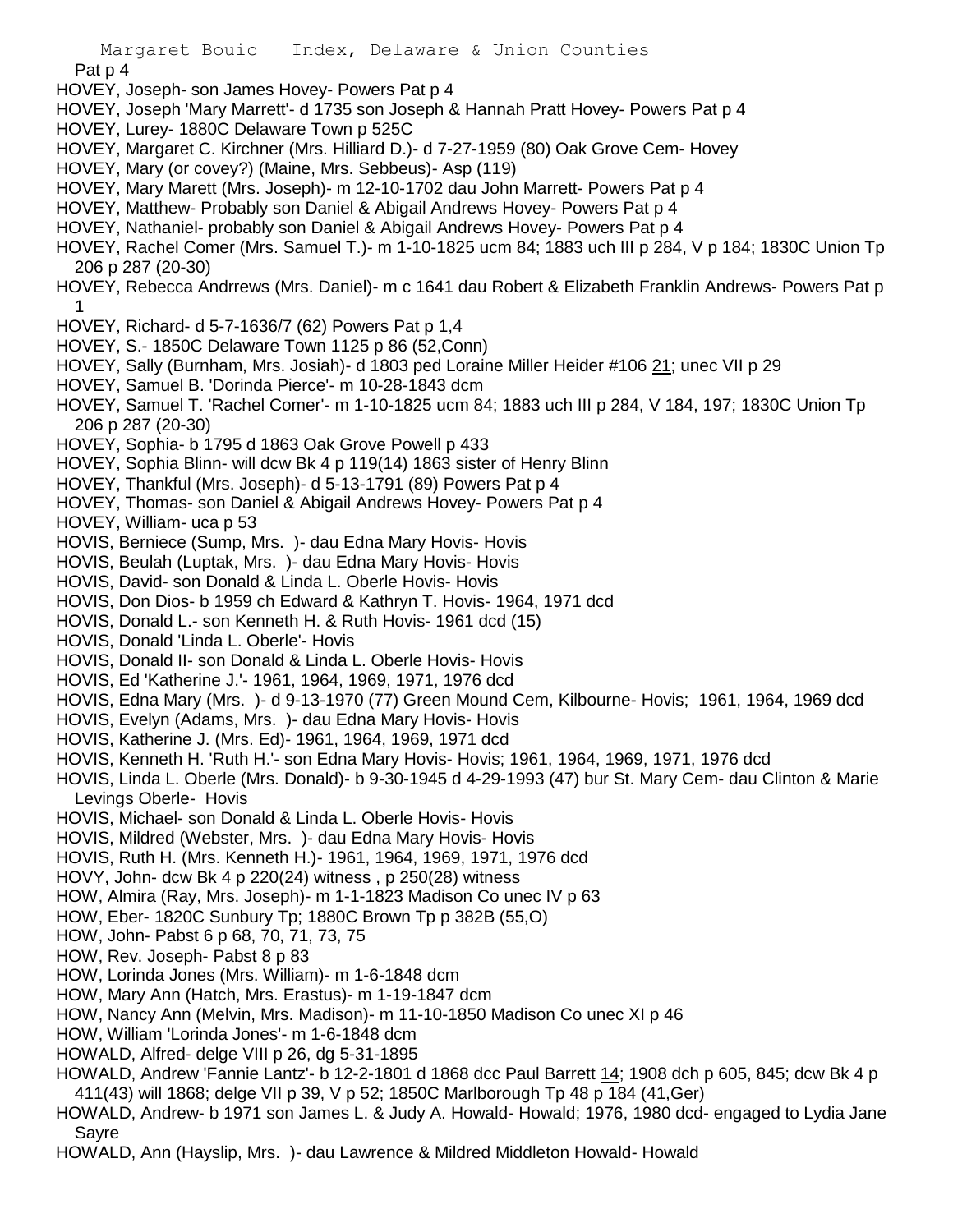- HOWALD, Anna (Mrs. James)- Howald
- HOWALD, Anna Marie- b 10-15-1969- dau Donald & Nancy Ellen Milligan Howald- Milligan VI p 5, VII p 8
- HOWALD, Anna M.- b 1874 d 1944 Marlborough Cem p 196
- HOWALD, Arne Tsubasa- b 2-26-1974 son Larry Howald- Howald
- HOWALD, Bernice Shults (Mrs. Robert W.)- m 10-14-1929 Howald; 1961, 1964, 1969, 1971, 1976, 1980 dcd HOWALD, Betsy Lynn- adopted dau Frank & Martha Griffiths Howald- Howald
- HOWALD, Beverly Ann (Fritzley, Mrs. Scott)- b 12-3-1963 m 6-30-1984 dau Donald & Nancy Ellen Milligan Howald- Milligan VI p 5; VII p 8
- HOWALD, Beverly Ann (Allegri, Mrs. Christopher William)- b 1955 m 7-27-1988 dau Ralph J. & Mary Davidson Howald- Howald; 1969, 1971 dcd
- HOWALD, Brenda (Mrs. Stanley)- Howald
- HOWALD, Carol- b 1959 ch Charles W. & Patricia L. Howald- 1961, 1964, 1969, 1971, 1976 dcd
- HOWALD, Charles- 1870C Marlborough Tp 410 (3)
- HOWALD, Charles- b 1959 son Charles W. & Patricia L. Howald- 1961, 1964, 1969, 1971, 1976 dcd
- HOWALD, Charles- son Robert & Bernice Shults Howald- Howald
- HOWALD, Charles W. 'Patricia L.'- Howald; 1961, 1964, 1969, 197, 1976, 1980 dcd
- HOWALD, Charlie- son Jacob & Nancy Mayfield Howald- Marlborough Cem p 196
- HOWALD, Charlou (Mrs. Paul L.)- 1961, 1969, 1971, 1976, 1980 dcd
- HOWALD, Colin James- b 11-8-1990 son Stanley & Brenda Howald- Howald
- HOWALD, Cynthia Ellen Sherman (Mrs. John Corwin) (37-1913) dcb late (Oliver Corwin)
- HOWALD, Daniel A.- son Lester G. & Loma Howald- 1961(7)m 1964, 1969, 1971 dcd
- HOWALD, Darrell Aaron- b 9-4-1971 son Fred W. & Milena Denman Howald- Howald
- HOWALD, David A.'Pearline Moore'- m 3-12-1967 son Lester G. & Loma Howald- Howald; 1961(17), 1964 dcd HOWALD, Debra Sue- b 2-3-192 dau Rodney & Mary Ellen Hedges Howald- dcc Ivan Hedges 1; 1976, 1980
- dcd
- HOWALD, Don- son Robert & Bernice Shults Howald- Howald
- HOWALD, Donald Lee 'Nancy Ellen Milligan'- b 9-19-1940 m 3-26-1961 son Robert W. Howald- Milligan V p 5
- HOWALD, Dorothy Mabel Mayes (Mrs. Ralph J.)- b 1-17-1905 m 6-16-1926 d 9-24-1980 Price Cem djlm p 68 dau Edson & Maud Sherrick Mayes- Howald; 1949, 1959, 1962, 1967, 1971, 1973, 1975, 1977, 1979 ucd
- HOWALD, Elizabeth- dau Andrew & Fannie Lantz Howald- dcw Bk 4 p 411(43); 1850C Marlborough Tp 48 p 184 (15,Ger)
- HOWALD, Ellen (Mrs. John C.)- dg 4-27-1947
- HOWALD, Ellen S.- b 1876 Marlborough Cem p 196
- HOWALD, Fannie Lantz (Mrs. Andrew)- dcc Paul Barrett 15; 1908 dch p 605, 845; dcw Bk 4 p 411 (43); 1850C Marlborough Tp 48 p 184 (34,Ger); 1880C Mlb Tp p 342C
- HOWALD, Fanny- 1870C Marlborough Tp 410 (53)
- HOWALD, Florence Barrett (Mrs. William)- dau John & Alice Lettia Main- Asp 2397ab
- HOWALD, Dr. Frank E.- son Jacob & Nancy Mayfield Howald- 1880 dch p 839; 1908 dch p 359, 845; Fowler p 84; 1870C Marlborough Tp 410 (9)
- HOWALD, Frank 'Martha Griffiths'- son Robert & Bernice Shults Howald- Howald; 1961 dcd
- HOWALD, J. Fred 'Harriet Ann Weiser'- son Andrew & Fannie Lantz Howald- 1908 dch p 605; 1880C Marlborough Tp p 346C; Weiser p 93
- HOWALD, Fred- son Lester G. & Loma Howald- Howald; dg 2-7-1908 delge VIII p 14; 1961(13), 1964, 1969 dcd
- HOWALD, Frederic- 1870C Marlborough Tp 410 (29)
- HOWALD, Frederick- son Andrew & Fannie Lantz Howald- dcw Bk 4 p 411(43); 1850C Marlborough Tp 48 p 184 (2,O)
- HOWALD, George- son Andrew & Fannie Lantz Howald- dcw Bk 4 p 411(43)
- HOWALD, George- son Jacob & Nancy Mayfield Howald- Marlborough Cem p 196; 1870C Marlborough Tp 410 (21)
- HOWALD, Harriet Ann Weiser (Mrs. J. Fred)- b 9-7-1851 dau Solomon B. & Esther Werlein Howald Weiser-Weiser p 93; 1908 dch p 606
- HOWALD, Jacob 'Nancy Mayfield'- b 1838 m 12-25-1860 dcm son Andrew & Fannie Lantz Howald; 1908 dch p 396, 845; hadc p 109; dcw Bk 4 p 411 (43) exec; 1850C Mlb. Tp 48 p 184 (12,Ger); 1870C Marlborough Tp 410 (21); 1880C Mlb Tp p 342C
- HOWALD, James A.- b 1865 d 1949 Marlborough Cem p 196- son Jacob & Nancy Mayfield Howald- 1908 dch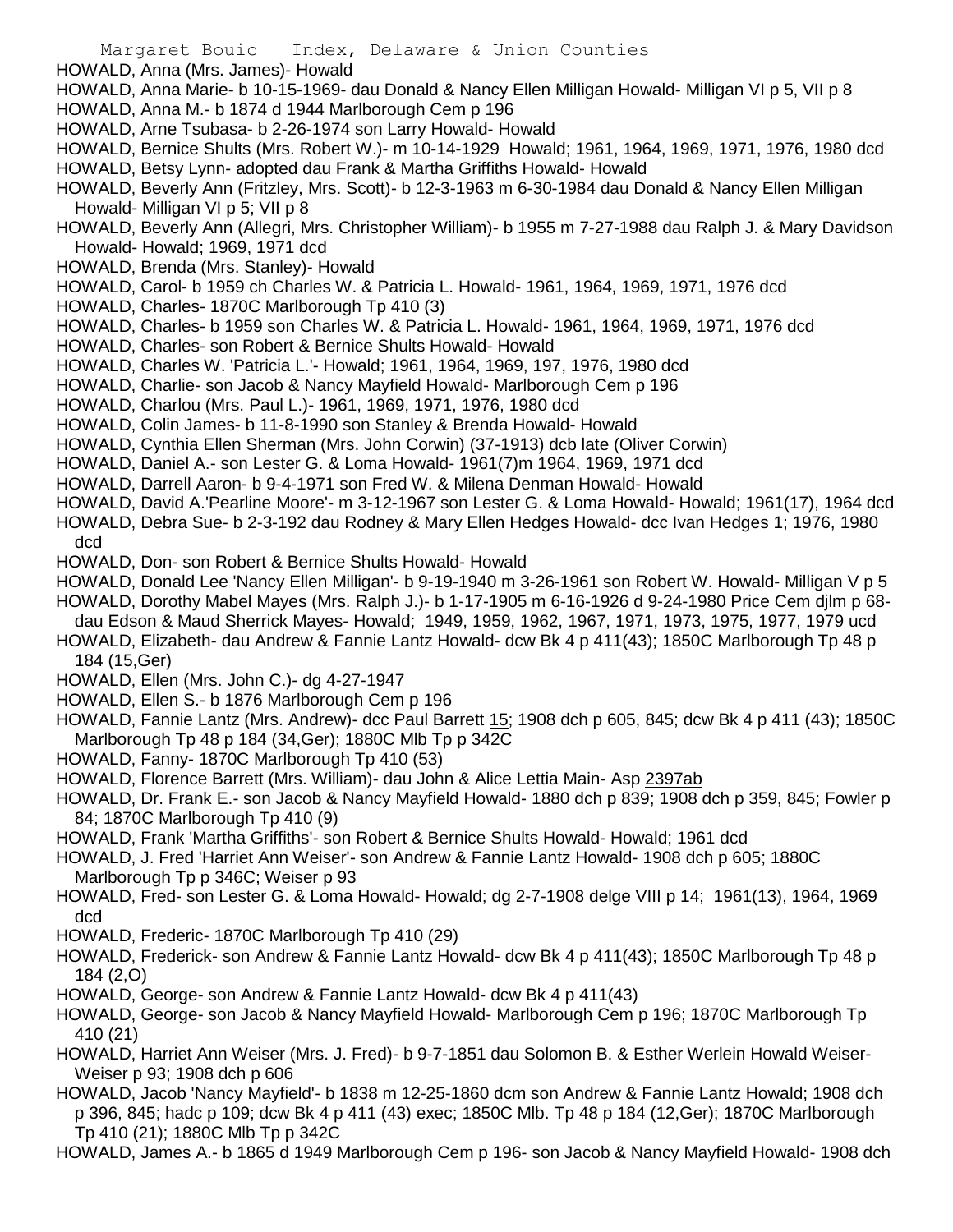- p 845; 1870C Marlborough Tp 410 (5)
- HOWALD, James A.- brother John Corwin Howald- dg 4-27-1947
- HOWALD, James 'Anna'- Howald
- HOWARD, James 'Carla'- son Ralph & Carolyn Howard- Howard
- HOWALD, James- b 1971 son James L. & Judith Howald- 1971 dcd
- HOWALD, James L. 'Judith Ann Jones'- m 9-12-1969 son Lawrence & Mildred Howald- Howald; 1971, 1976, 1980 dcd
- HOWALD, James- son Lawrence J. & Mildred L. Middleton Howald- Howald; 1961 dcd (18)
- HOWALD, James- b 1972 son Robert Jr. & Vickie Howald 1973, 1975, 1977, 1979, 1981, 1983, 1991 ucd
- HOWALD, Jane- b 1959 dau Robert E. & Natalie Howald- 1975, 1977 ucd
- HOWALD, Janice- b 1963 dau Charles W. & Patricia L. Howald- 1964, 1969, 1971, 1976, 1980 dcd
- HOWALD, Jo (Mrs. Ralph)- Howard
- HOWALD, Jodi Eileen- b 9-25-1971 dau David & Pearline Moore Howald- Howald
- HOWALD, Joe- probably son Robert & Natalie Howald- 1973 ucd
- HOWALD, John Corwin 'Ellen'- b 1862 d 4-27-1947 Marlborough Cem p 196 son Jacob & Nancy Mayfield Howald- 1908 dch p 845; dcb late (50-1913) (Oliver Corwin) 1870C Marlborough Tp 410 (7)
- HOWALD, John George 'Mary J. Phillips'- m 4-16-1874 Devore Bible- unec IX p 42
- HOWALD, John- b 1951 son Lawrence J. & Mildred Middleton Howald- Howald; 1961, 1964, 1969, 1980 dcd
- HOWALD, John M. 'Lois Fisher'- m 9-15-1972 son Lawrence Howald- Howald
- HOWALD, Joseph L. 'Kathleen'- 1975, 1977, 1979, 1981, 1983, 1991 ucd
- HOWALD, Joseph- b 1979 son Joseph L. & Kathleen Howald- 1979, 1981, 1983 ucd
- HOWALD, Joshua- b 1978 son Robert E. Howald,Jr.- 1991 ucd
- HOWALD, Judy A. (Mrs. James L.)- Howald; 1969, 1971 dcd
- HOWALD, Judith Anne Jones (Mrs. James L.)\_- m 9-12-1969 dau Lewis R. Jones, Jr.- Howald; 1980 dcd
- HOWALD, Julia L.(Merritt, Mrs. Edgar L.)- b 1962 m 12-1-1984 dau Charles W. & Patricia L. Howald- 1964, 1969, 1971, 1976, 1980 dcd
- HOWALD, Karen (Hedges, Mrs. )- b 1952 dau Lawrence J. & Mildred Middleton Howald- Howald; 1961, 1964, 1969 dcd
- HOWARD, Kari (Mrs. William)- Howard
- HOWALD, Kathleen (Mrs. Joseph L.)- 1975, 197, 1979, 1981, 1983, 1991 ucd
- HOWALD, Kathy- b 1974 dau Rodney E. & Mary E. Howald- 1976, 1980 dcd
- HOWALD, Lance- b 1974 son Robert,Jr. & Vickie Howald- 1975, 1977, 1979, 1983 ucd
- HOWALD, Larry- son Lawrence J. & Mildred Middleton Howald- Howald
- HOWALD, Lawrence J. 'Mildred Middleton'- m 8-15-1930 son James & Anna Mae Williams Howald- Howald; 1961, 1964, 1969, 1971, 1976, 1980 dcd
- HOWALD, Lenna V. Robertson (Moore, Mrs.Blanchard)(Mrs. Ralph)- b 1-28-1909 d 12-29-1984 (75) Claibourne Cem- dau Robert & Mollie Fields Robertson- Howald
- HOWALD, Lester G. 'Loma E. Denzer'- m 10-16-1942 d 12-14-1984 (72)- Mayfield Cem- Howald; 1961, 1964, 1969, 1971, 1976, 1980 dcd
- HOWALD, Linda- dau Lester G. & Loma E. Howald- 1961 dcd(14)
- HOWALD, Linda Lou (Hedges, Mrs. Lyle J.)- m 6-20-1968 or 9-10-1967 dcc William Hedges 1; dau Lester & Loma Howald- Howald; 1964 dcd
- HOWALD, Lisa- b 1965 dau Paul L. & Charlou Howald- 1969, 1971, 1976, 1980 dcd
- HOWALD, Lois E. Fisher (Mrs. John M.)- m 9-15-1972 dau Howard Fisher- Howald
- HOWALD, Loma E. Denzer (Mrs. Lester G.)- m 10-16-1942 d 10-14-1983 (67) Mayfield Cem- Howald; 1961, 1964, 1969, 1971, 1976, 1980 dcd
- HOWALD, Louise (Fogle, Mrs. Emanuel)- d 5-1-1974 Howald; 1985 uch p 51
- HOWALD, Margaret (Heimlich, Mrs. Charles)- dau Robert & Bernice Shults Howald- Howald
- HOWALD, Marilyn (Ludwig, Mrs.Robert)- dau Robert & Bernice Shults Howald- Howald
- HOWALD, Martha Pauline Griffiths (Mrs. Frank W.)- b 6-26-1934 dau William Alvin & Ruby Elizabeth Bumgartner Griffiths- dcc Vera Griffiths Hedges 1; 1961 dcd
- HOWALD, Mary- dau Andrew & Fanny Lantz Howald- 1850C Marlborough Tp 48 p 184 (9,Ger)
- HOWALD, Mary Ellen Hedges (Mrs. Rodney Eugene)- b 4-22-1945 m 4-6-1968 dau Ivan Ira & Vera Mae Griffiths Hedges- dcc Ivan Hedges 1; 1971, 1976, 1980 dcd
- HOWALD, Mary Ellen Milligan (Mrs. Donald Lee)- dau Gailord E. Milligan- Milligan 3
- HOWALD, Mary Kathryn- b 8-7-1974 dau Ronald & Mary Ellen Hedges Howard- dcc Ivan Hedges 1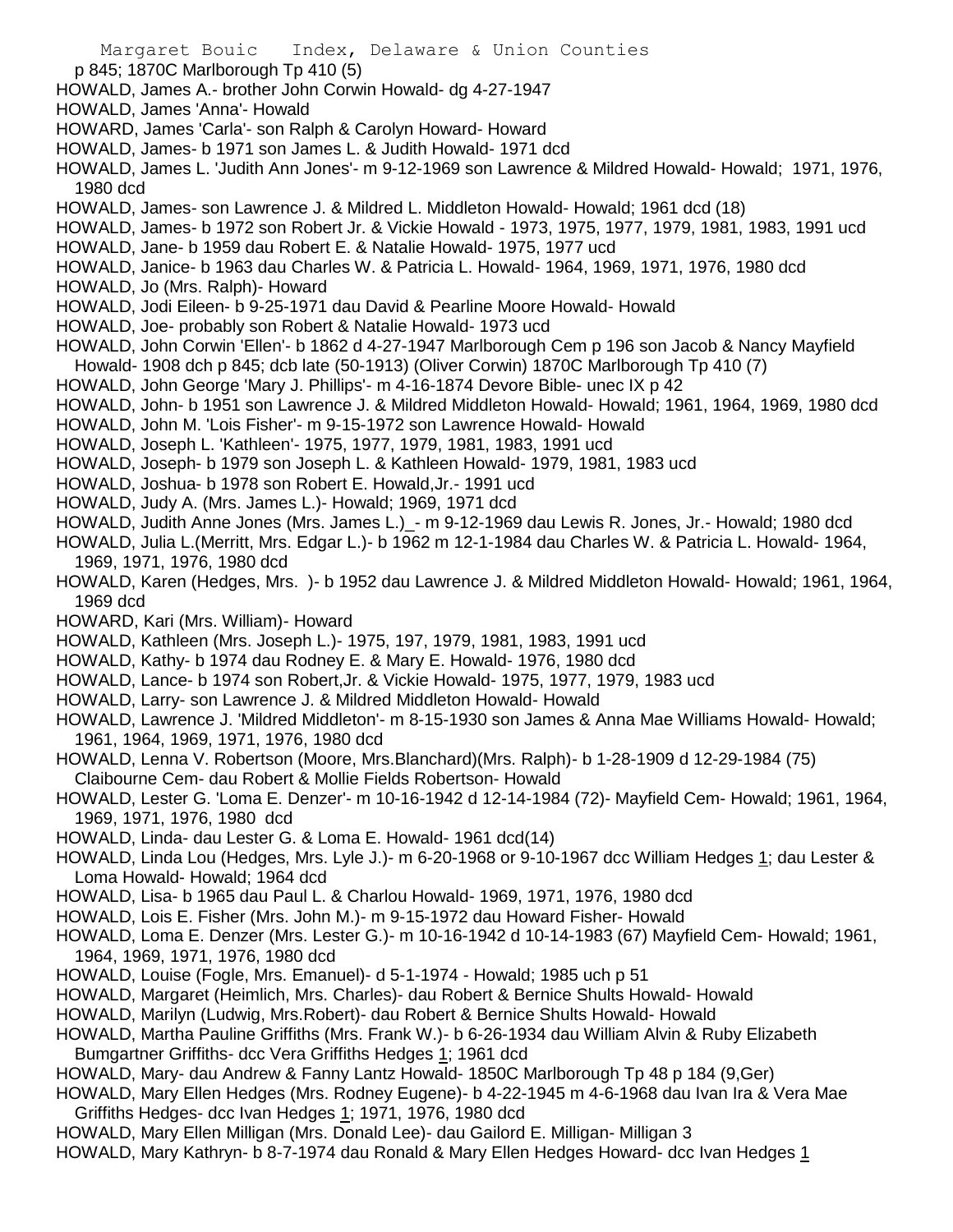- Margaret Bouic Index, Delaware & Union Counties
- HOWALD, Mary Keefe- b 1880 d 1914 Oak Grove Cem Powell p 434
- HOWALD, Mary J. Phillips (Mrs. John George)- b 7-11-1853 m 4-16-1874 Devore Bible- unec IX p 42
- HOWALD, Mary (Mayfield, Mrs. David)- m 6-18-1859 dcm
- HOWALD, Mary (Mrs. Ralph J.,Jr.)- 1969, 1971, 1976, 1980 dcd
- HOWALD, Maude E. (Wilcox, Mrs. J. L.)- dau J. F. & Harriet Weiser Howald- 1908 dch p 606
- HOWALD, Mildred Middleton (Mrs. Lawrence J.)- m 8-15-1930 dau James & Londa Middleton- Howald; 1961, 1964, 1969, 1971, 1976, 1980 dcd
- HOWALD, Nancy A. Mayfield (Mrs. Jacob)- b 1838 m 12-25-1860 dcm d 1930 Marlborough Cem p 196 dau James Mayfield- 1870C Mlb Tp 410 (31); 1908 dch p 845
- HOWALD, Nancy Ellen Milligan (Mrs. Donald Lee)- b 11-10-1940 m 3-26-1961 dau Gailard E. & Doris Miller Milligan- Milligan V p 3, VI p 5
- HOWALD, Nancy- b 1961 dau Robert E. & Natalie Howald- 1975, 1977, 1979 ucd
- HOWALD, Nancy (Schultz, Mrs. )- dau Lawrence & Mildred Middleton Howald- Howald
- HOWALD, Natalie (Mrs. Robert)- 1973, 1975, 1977, 1979, 1981, 1991 ucd
- HOWALD, Nettie Irene (Detwiler, Mrs. Frank)- dau J. F. & Harriet Weiser Howald- 1908 dch p 606
- HOWALD, Oliver Corwin- b 5-11-1913 son John Corwin & Cynthia Ellen Sherman- dcb late
- HOWALD, Ona (Randolph, Mrs. )- dau Lawrence & Mildred Middleton Howald- Howald
- HOWALD, Patricia Ann (Rice, Mrs. Victor Clark)- b 7-9-1966 dau Robert W. Howald- Howald
- HOWALD, Patricia L. (Mrs. Charles W.)- Howald; 1961, 1964, 1969, 1971, 1976, 1980 dcd
- HOWALD, Paul L. 'Charlou'- 1961, 1969, 1971, 1976, 1980 dcd
- HOWALD, Paul- son Ralph J. & Dorothy Mayes Howald- Howald; 1949, 1959 ucd
- HOWALD, Pearline (Mrs. David)- dau Isaac Moore- Howald
- HOWALD, Ralph J. 'Dorothy Mabel Mayes''Lenna V. Robertson'- b 2-19-1904 d 2-12-1994 (89) Price Cem djlm p 68 son James A. & Anna Mae Williams Howald; Howald; 1949, 1959, 1962, 1967, 1971, 1973, 1975, 1977, 1979, 1983, 1991 ucd
- HOWALD, Ralph J.,Jr 'Mary Davidson'- m 4-25-1954 son Ralph & Dorothy Mabel Mayes Howald; Howald; 1949, 1969, 1971, 1976, 1980 dcd
- HOWALD, Robert- 1969 dcd
- HOWALD, Robert A.- Howald; 1981, 1983 ucd
- HOWALD, Robert E.,Jr. 'Carolyn R. Chapman'- 1991 ucd
- HOWARD, Robert E.- son Ralph J. & Dorothy Mayes Howald- Howald
- HOWALD, Robert- son James & Anna Mae Williams Howald- Howald
- HOWALD, Robert,Jr. 'Vickie'- 1973, 1975, 1977, 1979, 1981, 1983 ucd
- HOWALD, Robert 'Natalie'- 1973, 1975, 1977, 1979, 1981, 1991 ucd
- HOWALD, Robert W. 'Bernice'- 1961, 1964, 1969, 1971, 1976, 1980 dcd
- HOWALD, Roberta (Rice, Mrs.Victor)- dau Robert W. & Bernice Shults Howald- Howald; 1961(16), 1964 dcd
- HOWALD, Rodney E. 'Mary E.'- son Lawrence J. & Mildred Middleton Howald- Howald; 1961(15),1964, 1971, 1976, 1980 dcd
- HOWALD, Rosa/Rosann (Weiser, Mrs. George)- b 8-26-1845 m 11-2-1862 d 8-14-1932 dau Andrew & Fannie Lantz Howald- dcc Paul Barret  $\overline{I}$ ; dcw Bk 4 p 411 (43);
- 1850C Marlborough Tp 48 p 184 (9,Ger)
- HOWALD, Sharon/Sharen (Hunt, Mrs. )- b 1952 dau Lawrence J. & Mildred Middleton Howald- Howald; 1961, 1964, 1969, 1971, 1976 dcd
- HOWALD, Stanley 'Brenda'- b 1958 son Ralph J. & Mary Davidson Howald- Howald; 1969, 1971, 1976 dcd
- HOWALD, Tim- son David & Pearline Moore Howald- Howald
- HOWALD, Verena (Mrs. Andrew)- b 10-23-1814 d 10-3-1891 Mayfield Cem Powell p 174
- HOWALD, Vickie (Mrs. Robert,Jr.)- 1973, 1975, 1977, 1979, 1981, 1983 ucd
- HOWALD, Mrs. W. A.- d 2-1914- Howald
- HOWALD, William A.- b 1875 d 1918 Soldier Marlborough Cem p 187
- HOWALD, William A.- son J. F. & Hattie Weiser Howald- 1908 dch p 606
- HOWALD, William 'Florence Barrett'- Asp (2397ab)
- HOWALD, Willie- son Jacob & Nancy Mayfield Howald- Marlborough Cem p 196; 1870C Marlborough Tp 410 (11m)
- HOWALS, Leise (Borden, Mrs. Martin)- m 4-17-1853 dcm
- HOWARD, & ANDREWS- delge IV p 65, 66
- HOWARD, & COX- delge V p 52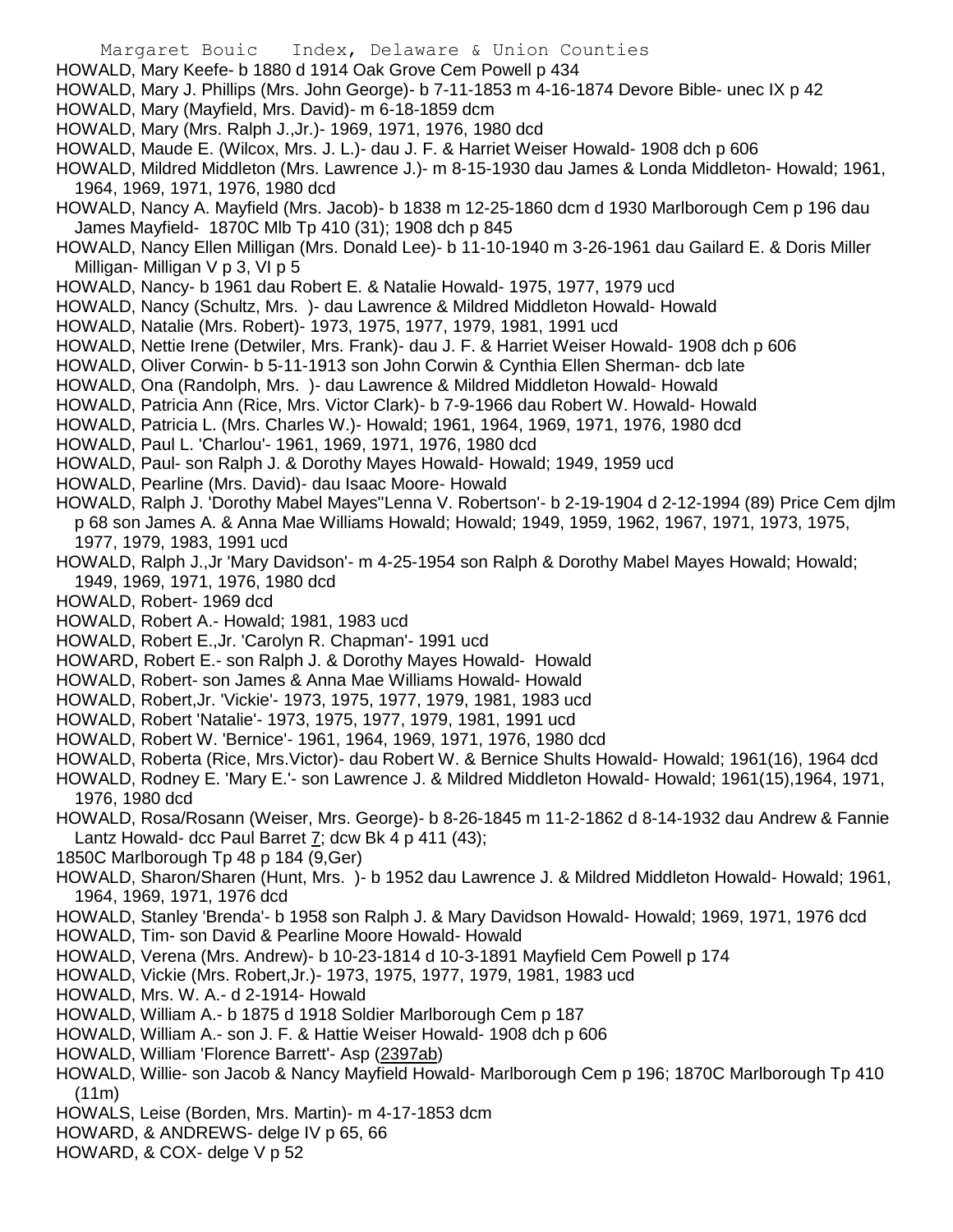- HOWARD, KING & CO- delge VII p 9
- HOWARD & McCullough- unec V p 53; delge V p 35
- HOWARD, ---1908 dch p 87, 89; 1915 uch p 464; CCC p 91; family of Rev. Frank Spindler #105; unec V p 14, VI p 14; family of Howard Fogle #198 unec XI p 13, Larry Newhouse, delge IV p 58
- HOWARD, Abia- 1880C Liberty Tp Delaware Co p 317C
- HOWARD, A. 'Lucy V. Fullington'- 1883 uch V p 204
- HOWARD, Ada b 3-1893 dau Edw--& Louise Howard- 1900C Liberty Tp Un Co 51 p 3A 97,O,O,O)
- HOWARD, Adaline- 1870C Brown Tp 241 (24)
- HOWARD, Dr. Adams Bailey- 1908 dch p 235
- HOWARD, Aimee- b 1976 dau John W. & Donna L. Howard- 1980 dcd
- HOWARD, Albert 'Blanche B. Kirby'- b 8-1897 m 10-1-1918 d 4-14-1965 Claibourne Cem p 58- son George M. & Allie Howard- Howard; 1900C Claibourne Yp 200-214 p 9A (2,O,O,O); 1949, 1959, 1983 ucd
- HOWARD, Albert C.- 1908 dch p 396
- HOWARD, Aletha C. (Mrs. ) d 5-10-1984 (85) Oak Grove Cem- Howard
- HOWARD, Alfred C.- b 1839 d 1874 Oak Grove Cem Powell p 432; 1870C Delaware Town 341 (31)
- HOWARD, Alice- b 1859 d 1940 Marengo Cem Powell p 376
- HOWARD, Alice- b 1867 d 1942 Oakdale Cem I p 137 (F-R7-6)
- HOWARD, Alice B.- b 1878 d 1956 Milford Cem Un Al p 68
- HOWARD, Alice (Cox, Mrs. Joseph Winston)- dau John Wesley & Regecca Trickey Howard- Newhouse p 94; 1880C Scioto Tp 329 (O.O,Va)
- HOWARD, Alice Hunt (Mrs. Cone)- b 2-11-1875 d 10-26-1945 Milford Cem Un Al p 34 -dau Asa & Elizabeth Hunt- 1915 uch p 737; 1900C Allen Tp 93-97 p 5A (25,O,O,O)
- HOWARD, Alice Josephine- dau David Oliver & Emma Babbet Howard- Newhouse p 95
- HOWARD, Alice K. (Mrs. Ralph A.)- d 8-4-1983 (87)- bur Wisc- Howard
- HOWARD, Alice Lucille- b 6-21-1947 dau Frank William & Ruth Ragscale Howard Rausch 17432 III p 303
- HOWARD, Alice Sina (Stubbs, Mrs. William Albert)- b 6-19-1896 m 10-14-1919 dau Delbert & Emma Katherine Rausch- Rausch 1741 II p 276
- HOWARD, Allie Bulen (Mrs. George M.)- b 9-1873 d 1952 Claibourne Cem p 87; 1900C Claibourne Tp 200- 214 p 9A (26,O,O,O) m 5y, 2 ch
- HOWARD, Allison- b 1978 ch John & Lisa A. Howard- 1979, 1981 ucd
- HOWARD, Alma Jean (Mrs. Fred J.)- Howard; 1964, 1969, 1971, 1976, 1980 dcd
- HOWARD, Amanda (Eaton, Mrs. Ted)- dau Wilson & Anna B. Schreck Howard- Howard
- HOWARD, Amelia Babcock (Mrs. Charles L.)- b 3-20-1841 dau Simon Milton & Celia Kellogg Babcock- Asp 494-2
- HOWARD, Anastasia Dawne Marie- b 2-18-199?- dau Ron & Bettikay Kuhn Howard- Howard
- HOWARD, Ancie- ch William McDonald & Lucy McMullen Howard- 1883 uch V p 207
- HOWARD, Andy- son Witten & Juanita Howard- 1961 dcd (13)
- HOWARD, Angel-b 1968 dau Witten & Rose Marie Howard- Howard; 1971 dcd
- HOWARD, Angela- b 1968/9 dau Harold L. & Mary E. Howard- 1971, 1973, 1975, 1977, 1979, 1983 ucd
- HOWARD, Angela Marie (Shelley, Mrs. Deron Blane)- dau David E. & Betty Howard- Howard
- HOWARD, Anita L. (Mrs. Edward C.)- 1964 dcd
- HOWARD, Ann Eliza- Pabst 2 p 102
- HOWARD, Ann- d 8-9-1833 dau Horton Howard- dcga p 61 Ohio St. Gaz. cholera
- HOWARD, Ann (Ims, Mrs. James Meredith)- Weiser p 27
- HOWARD, Ann McMillen (Mrs. John)- m 2-13-1845 Madison Co unec X p 17
- HOWARD, Anna- Berkshire Tp 1961, 1964 dcd
- HOWARD, Anna- 1870C Brown Tp 238 (19)
- HOWARD, Anna- b 1874 Oak Grove Cem Powell p 432
- HOWARD, Anna D.- 1870C Berkshire Tp 216 (29)
- HOWARD, Anna E. (Mrs. )- Pabst 2 p 99
- HOWARD, Anna E.- 1870C Berkshire Tp 216 (7)
- HOWARD, Anna Fay- b 112-27-1877 d 1-11-1901 dau Mitchell C. & Catherine Elizabeth Thompson Howard-Pabst Pion II p 246
- HOWARD, Anna (Mrs. Frances D.)- 1860C Scioto Tp 852 (19)
- HOWARD, Anna Gundy (Harvey, Mrs. James)(Mrs. )- d 11-16-1975 dau Robert & Olive B. Bell Gundy-Howard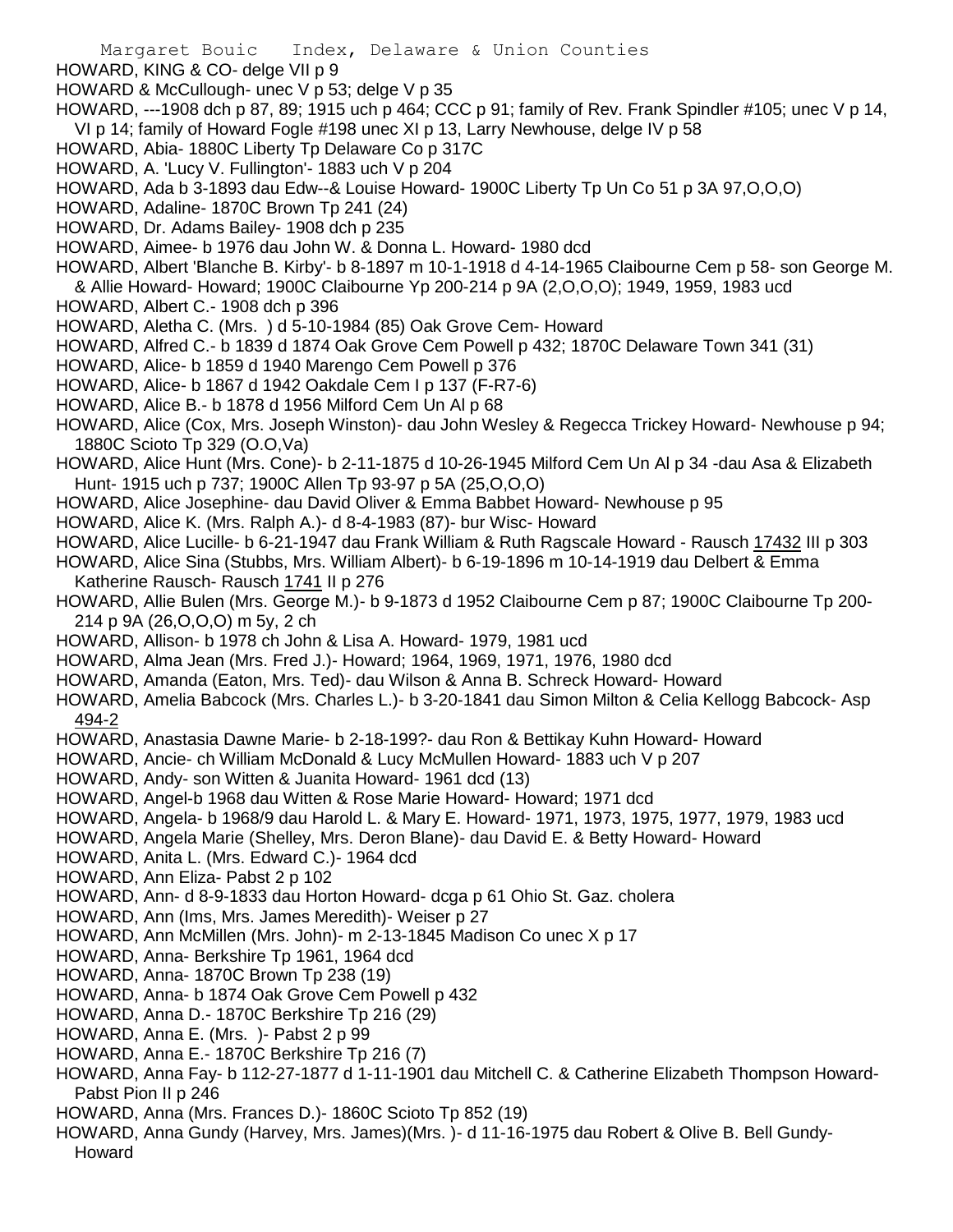- Margaret Bouic Index, Delaware & Union Counties
- HOWARD, Anna (Mrs. Isaac) d Mass. 1-1-1852 (57) Africe Cem p 179
- HOWARD, Anna Lee (McManus, Mrs. )- dau Nolie & Nancy Fulton Howard- Howard
- HOWARD, Anna Mae Bowers (Mrs. Warren Edward)- b 10-12-1918 m 4-17-1938- Weiser p 336
- HOWARD, Anna Schreck (Mrs. Wilson)- d 4-28-1964 (84) Berkshire Cem- Howard
- HOWARD, Anna Smith (Mrs. Harvey A.)- m 4-12-1836 dcm d 3-4-1837 (18-7-17) dcb p 19 dau Abraham & Betsy Smith Howard- Powell p 99
- HOWARD, Anna (Vance, Mrs. William)- m 4-15-1857 ucm 2548; 1860C Leesburg Tp 454 (29,O); unec XII p 19
- HOWARD, Annabel Rodenfels (Mrs. David)- dau Herman & Ethel Ann Chambers Rodenfels- Maugans Anc p 138; - 1961, 1964, 1969, 1971, 1976, 1980 dcd
- HOWARD, Anne- dau Jeremiah & Catherine Howard- 1850C Delaware Town 962 p 76 (12,O)
- HOWARD, Annie Black (Mrs. Jacob)- Newhouse p 94 see Rosanna
- HOWARD, Annie Dean (Mrs. Robert W.?)- b 1898 d 1956 Milford Cem Un Al p 67; 1949 ucd
- HOWARD, Anos 'Rachel Kirkley'- m 12-22-1825 Madison Co unec V p 16
- HOWARD, Ansedall- dau Jeremiah & Catherine Howard- 1850C Delaware Town 962 p 76 (7,O)
- HOWARD, Anson 'Lucy Virginia Fullington'- b 1853 m 9-28-1876 ucm 5938 d 1913 Milford Cem Un Al p 31; 1915 uch p 687
- HOWARD, Anson 'Olive Pearl'- b 1781 m 1812 d 1849; 1915 uch p 183, 543, 666; 1883 uch III p 367, V p 33, 188, 196, 403; dumch p 87; 1820C Union Tp 152 (26-45); Marysville p 11; unec III p 21
- HOWARD, Anson Pearl- b 1901 son Anson & Olive Pearl Howard- 1915 uch p 666; uca p 17, 18
- HOWARD, April- b 1976 dau Howard J. & Rhonda Howard- 1981, 1983, 1991 ucd
- HOWARD, April- dau Witten & Rose Marie Howard- Howard
- HOWARD, Arnette- b 1950 dau George R. & Delores G. Williams Howard- 1962(11), 1967 ucd
- HOWARD, Arthur- Oak Grove Cem Powell p 432
- HOWARD, Auttie- Howard
- HOWARD, Barbara (Stiffler, Mrs. )- dau Harry W. & Jeannette Howard- Howard
- HOWARD, Barrie Lynn (Chittenden, Mrs.Edward George)- m 8-24-1985 dau David E. & Bonnie Howard-Howard
- HOWARD, Basil "Buz" 'Christine'- b 3-24-1928 d 11-15-1992 (64) Berkshire Cem- son Oscar J. & Ella May Fling or Wanda Howard- Howard; 1964, 1969 dcd
- HOWARD, Bernard Wilson 'Harriet Ott'- m 1-28-1956 son Oscar & Ella Howard- Howard; 1969, 1971, 1976, 1980 dcd
- HOWARD, Bernard E.'Maria S. Moore'- son Bernard Wilson & Harriet Ott Howard- Howard; 1964, 1969, 1971, 1976, 1980 dcd
- HOWARD, Berne- ch Charles Howard- (1906) delge VII p 30
- HOWARD, Bernice (Mrs. Jarvie)- 1971 dcd
- HOWARD, Bernice Rise- b 1892 d 1969 Milford Cem Un Al p 68
- HOWARD, Bertha- dau Witten & Rose Marie Howard- Howard
- HOWARD, Beryl Harrison 'Phyllis Ann Urschel'- b 3-1-1928 m 9-23-1945- Weiser p 336
- HOWARD, Beth Ann (Feenstra, Mrs. Christopher Kenyon)- b 1967 m 5-13-1989- dau Ted E. & Sue Wells Howard- Howard; Gregory; 1967, 1971, 1973, 1975, 1977, 1979, 1981, 1983 ucd
- HOWARD, Bethmar (Merkle, Mrs. Peter)- b 12-19-1898 m 5-29-1928 d 10-10-1964 Milford Cem Un Al p 34 dau Cone & Alice Hunt Howard- Howard; 1915 uch p 737; 1900C Allen Tp 93-97 p 5A (1,O,O,O)
- HOWARD, Betsey- d 9-10-1843 (1y8m) Sunbury Cem dau Wm. H. & Sarah Howard- Powell p 37
- HOWARD, Betsey (Mrs. William H.)- Powell p 37
- HOWARD, Bettikay Kuhn (Mrs. Ron)- Howard dau Mike & Norma Kuhn- Howard
- HOWARD, Betty (Mrs. David E.)- Howard
- HOWARD, Betty (Hall, Mrs. Roy)- sister Fred J. Howard- Howard
- HOWARD, Betty (Mrs. Samuel)- 1969, 1971 dcd
- HOWARD, Beverly Ann- b 6-21-1943 dau Warren Edward & Anna Mae Bowers Howard- Weiser p 336
- HOWARD, Bill- b 1951 son Basil & Christine Howard- 1964, 1969 dcd
- HOWARD, Blanche B. Kirby (Mrs. Albert)- b 2-15-1896 m 10-1-1918 d 12-14-1990 (94) Claibourne Cem p 58 dau Frank & Carrie Griffith Kirby- Howard; 1949, 1959, 1971, 1973, 1975, 1977, 1979, 1981, 1983 ucd
- HOWARD, Bonnie (Mrs. David E.)(Steck, Mrs. )- Howard
- HOWARD, Bonnie Louise-b 1952 dau Donald M. & Eileen Howard- Howard; 1959, 1962, 1967, 1971 ucdengaged to John Thomas Stanisic,Jr.
- HOWARD, Bonnie Sue- dau John H. & Gladys Pounds Howard- Howard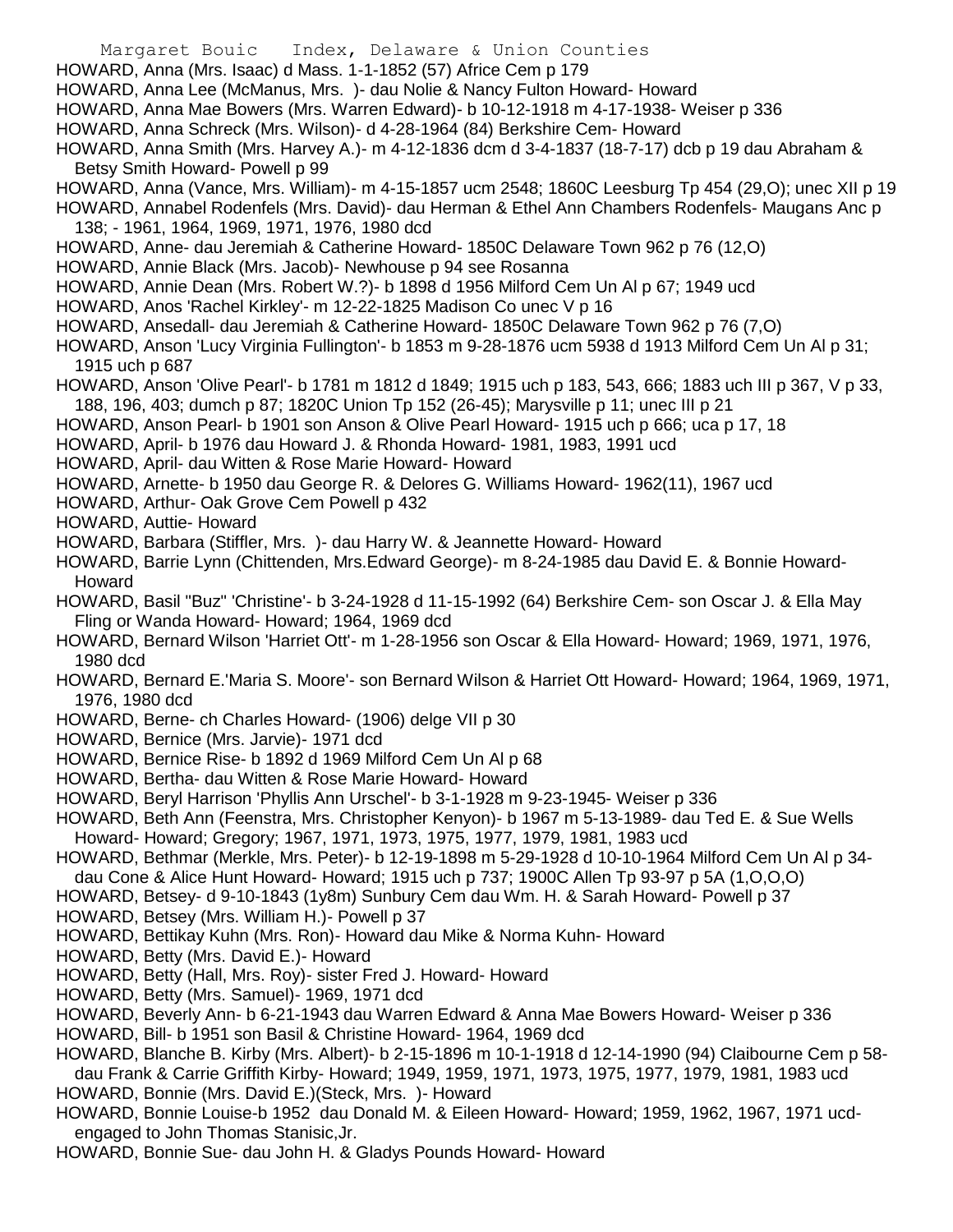- Margaret Bouic Index, Delaware & Union Counties HOWARD, Capt. C.- dcga p 29 Del Patron & Fr Chron 6-23-1825 HOWARD, Hon. Caleb- b Thomaston, Maine d 3-9/15-1870 (75) Zanesville- Cryder Abst p 79 HOWARD, Caleb 'Elizabeth French'- m 2-22-1837 dcm HOWARD, Caleb 'Melissa Griswold'- delge IX p 29, 45, 53, 60 HOWARD, Caleb 'Electa Griswold'- Pabst 7 p 53; 1880 dch p 312, 319, 328, 390, 392, 393, 411; 1908 dch p 109, 144, 154, 242, 274, 298, 450, 869; hadc p 58; Powers Pat p 191, 193; dcga p 8, 19 Del Pat & Fr Cron 11-27-1822; delge IV p 11, 26, V p 34, 67, VII p 21, 22, 27, VIII p 65; 1850C Delaware Town 950 p 76 (55,Me) hadc p 58 HOWARD, Calvin- b 12-1824- 1900C Claibourne Tp 200-2214 p 9A (75,O,unk,O) father of George M. Howard HOWARD, Calvin- brother Henry Howard- dg 1-19-1894; Cryder Ab p 149 HOWARD, --- (Mrs. Calvin) dg 1-19-1894 Cryder Abs. p 149 HOWARD, Candy- b 1969 dau Edward S. & Mary L. Howard- 1971, 1973, 1975, 1977, 1979, 1981, 1983 ucd HOWARD, Carla (Mrs. James)- Howard HOWARD, Carol (Browning, Mrs. )- dau Harry & Jeannette Howard- Howard HOWARD, Carol Lynn (Schaefer, Mrs. Stephen A.)- m 12-28-1974 dau Cone Howard,Jr.- Howard HOWARD, Carol (Mrs. Paul)- Howard HOWARD, Carolin- dau Wesley & Rebecca Trickey Howard- 1880C Scioto Tp 329 (14,O,O,Va) HOWARD, Caroline- d 11-10-1862 (5-9-14) Devenport Cem Powell p 328, 329- dau Seymour & Eliza Jarvis Howard HOWARD, Carolyn- b 1949 dau Cone & Catherine S. Howard- 1959, 1962, 1967 ucd HOWARD, Carolyn (Mrs. Ralph)- Olentangy school- Howard; 1964, 1969, 1971, 1976 dcd HOWARD, Carolyn R. Chapman (Mrs. Robert E.,Jr.)- 1991 ucd HOWARD, Carrie Lillian- dau Elijah & Minnie C. Carson Howard- 1908 dch p 615 HOWARD, Carver- d 5-22-1846 (1y2m) son William H. & Sarah Howard- Sunbury Cem Powell p 37 HOWARD, Catharine Barr (Mrs. Charles H.)- b 12-8-1845 d 1-18-1929 Powell Cem Powell p 163
	- HOWARD, Catherine Elizabeth Thompson (Mrs. Mitchell C.)- b 3-27-1840 m 12-5-1861 d 12-8-1923 dau John Wilmot & Mary Crowell Freeman Thompson- Pabst Pion II p 246
	- HOWARD, Catherine (Mrs. Henry)- 1908 dch p 869
	- HOWARD, Catherine (Mrs. Jeremia)- 1850C Delaware Town 962 p 76 (16,O)
	- HOWARD, Catherine J. (Mrs. Robert)- 1975, 1977, 1979, 1981, 1983 ucd
	- HOWARD, Catherine Southard (Mrs. Cone)- 1949, 1959, 1962, 1967, 1971, 1973, 1975, 1977, 1979, 1981, 1982, 1991 ucd
	- HOWARD, Catherine (Smith, Mrs. J. H.)- dau Henry & Catherine Thomson Howard- 1908 dch p 870
	- HOWARD, Catherine Thomson (Mrs. Henry)- m 11-5-1851 dcm dau William Thomson- 1908 dch p 870
	- HOWARD, C. Bln(?) son Caleb & Electa Griswold Howard- 1850C Delaware Town 950 p 786 (12,O)
	- HOWARD, Cecil- son Walter & Jenny Foust Howard- Howard
	- HOWARD, Celestia- dau Seymour & Eliza Jarvis Howard- Devernport Cem Powell p 328, 329
	- HOWARD, Chad Everett 'Beth'- b 4-5-1975 son Ted E. & Sue Wells Howard- Howard; 1975, 1977, 1979, 1981, 1983, 1991 ucd
	- HOWARD, Chaloh- Powers Pat p 153; delge IX p 25
	- HOWARD, Charlene (McKay, Mrs. Robert Allen)- m 6-1-1963 dau Ted D. & Mary E. Howard- Howard; 1959, 1962 ucd (16)
	- HOWARD, Charles, The Earl of Nottingham- Powers Pat p 256
	- HOWARD, Charles A.- d 2-28-1888 (18-10-25) Marengo Cem Powell p 376
	- HOWARD, Charles- father of Berne & Faye Howard- delge VII p 30
	- HOWARD, Charles- son Edward C. & Anita L. Howard- 1964 dcd (9)
	- HOWARD, Charles H. 'Catharine Barr'- b 6-28-1843 d 2-16-1929 Powell Cem- Powell p 163
	- HOWARD, Charles Henry- son Henry & Catherine Thomson Howard- 1908 dch p 870
	- HOWARD, Charles L. 'Amelia Babcock'- Asp (494-2)
	- HOWARD, Charles M. 'Lucy Reichenken'- son Nathan & Helen M. Hathaway Howard- dumch p 163; 1883 uch V p 476; 1915 uch p 736; 1870C Allen Tp 214-206 p 14 (6,O); 1880C Allen Tp 108-117 p 12 (16,O,O,O)
	- HOWARD, Charles Newton- b 7-20-1865 son Mitchell C. & Catherine Elizabeth Thompson Howard- Pabst Pion Ii p 246
	- HOWARD, Charles Philllip- d 1829 son Anson & Olive Pearl Howard- 1915 uch p 666
	- HOWARD, Charles- son Thomas & Rosa Thompson Howard- Howard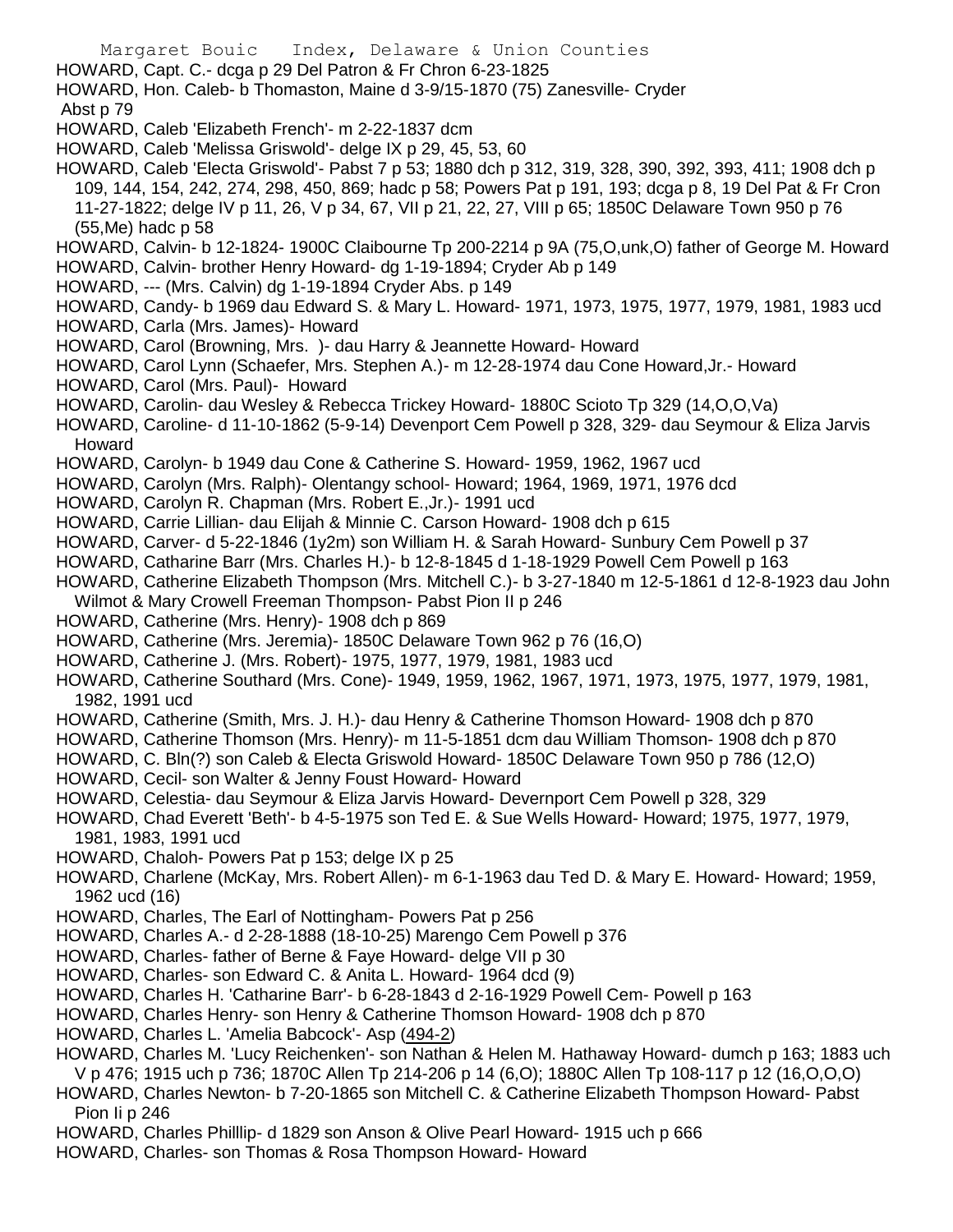- Margaret Bouic Index, Delaware & Union Counties
- HOWARD, Charlie- d 1888 Pagetown dg 1-25-1889 Cryder Abst. p 216
- HOWARD, Chester- d 12-29-1857 (22/72-7-12) Westfield Bapt. Cem Powell p 350
- HOWARD, Chester- son Thomas & Rosa Thompson Howard- Howard
- HOWARD, Christina (Smith, Mrs. )- 1883 uch V p 447
- HOWARD, Christine (Mrs. Basil)- Howard; 1964, 1969, 1976 dcd
- HOWARD, Clara Belle (Reigel, Mrs. )- dau Frank Clay & Florence B. Howard- Howard
- HOWARD, Clara Belle (Riegle, Mrs. )- dau Florence Belle Howard- Howard
- HOWARD, Clara S.- 1870C Berkshire Tp 216 (8m)
- HOWARD, Clarence E.- b 1879 d 5-31-1951 York Tp Cem p 72
- HOWARD, Clarence- son Edna Smith Howard- Howard
- HOWARD, Clarene (Mrs. Dale)- Schultz p 6
- HOWARD, Claude- delge VII p 30 (1906)
- HOWARD, Clifford Hannah 'Hazel Lavone Gebhart'- b 11-26-1896 m 1-28-1938 d 1-27-1955 Weiser p 728
- HOWARD, Clifford V.- b 1894 d 10-7-1909 York Tp Cem p 72
- HOWARD, Clynard- son Thomas & Rosa Thompson Howard- Howard
- HOWARD, D. Colleen (Fleshman, Mrs. Edward)- b 1958 dau Fred J. & Alma Jean Howard- Howard; 19964, 1969, 1971 dcd
- HOWARD, Cone 'Alice Hunt'- b 5-21-1865 d 9-15-1937 Milford Cem Un Al p 34- son Nathan & Helen Hathaway Howard -dumch p 163; 1915 uch p 392, 736, picture 737, 1063; 1883 uch V p 476; 1870C Allen Tp 214-206 p 14 (5,O); 1880C Allen Tp 108-117 p 12 (15,O,O,O); 1900C Allen Tp 93-97 p 5A (35,O,O,O); unec III p 18
- HOWARD, Cone,Jr. 'Kathryn'- b 10-22-1906 d 8-22-1952 Milford Cem Un Al p 34 son Cone & Alice Hunt Howard; 1915 uch p 737
- HOWARD, Connie Sue- b 4-9-1946 dau Beryl Harrison & Phyllis Ann Urschel Howard- Weiser p 712
- HOWARD, Corinne (McCullough, Mrs. John F.)- dau John Wesley & Rebecca Trickey Howard- Newhouse p 94
- HOWARD, Curtis R.'Joy E.;- son Witten G. & Goldie/Juanita Howard- 1961(12), 1964, 1969, 1976 dcd HOWARD, Cynthia L. (Mrs. Fred J.)- 1980 dcd
- HOWARD, Dale 'Clarene Morehouse'- son John & Georgia Schultz Howard- Schultz p 6
- HOWARD, Dana- b 1891 d 2-28-1905 (13y3m) Oakdale Cem 1946 (99-F) I p 137 (F-R7-6)
- HOWARD, Daniel- b 1966 son Ronald E. & Susan Howard- 1967 ucd
- HOWARD, Daniel W.- son Jeremiah & Catherine Howard- 1850C Delaware Town 962 p 76 (15,O)
- HOWARD, Dannie Ray- b 7-2-1958 son John Howard,Jr.- (2nd ch) mt
- HOWARD, Danny- b 1957 son Dave E. & Annabel M. Howard- 1969, 1971 dcd
- HOWARD, Danny- son Donald Eugene & Margaret Howard- Howard
- HOWARD, Darcie Faye (Triplett, Mrs. Timothy)- m 1982 dau Noel & Carol Jane Rausch Howard- Howard; Rausch 14(10)214 III p 291
- HOWARD, David 'Annabel Rodenfels'- Maugans Anc p 138; 1961, 1964, 1969, 1971, 1976, 1980 dcd
- HOWARD, David E. 'Betty'- b 2-22-1937 d 8-7-1993 (56) Ashley Cem- son Robert Leslie & Mary Edgell Howard- Howard
- HOWARD, David- b 1956 son Fred J. & Alma J. Howard- 1964, 1969, 1971 dcd
- HOWARD, David Henry- son David Oliver & Emma Babbet Howard- Newhouse p 95
- HOWARD, David Kirk- son David E. Howard- Howard
- HOWARD, David M. 'Penny'- 1980 dcd
- HOWARD, David Oliver 'Emma Babbet'- son John Wesley & Rebecca Trickey Howard- Newhouse p 95
- HOWARD, David Oliver- son Icom & Pleasant Jackson Howard- Newhouse p 94
- HOWARD, David- b 1958 son Robert D. & Gwen P. Howard- 1964, 1969, 1971 ucd
- HOWARD, David 'Sarah'- 1850C Liberty Tp Del Co 1566 p 105 (39,Va)
- HOWARD, David 'Sarah Pratt'- b 1808 d 1894 Powell Cem Powell p 163- son John & Lucretia Davis Howard-1880 dch p 664
- HOWARD, Davis- 1870C Liberty Tp Del Co 401 (60);1880C Lib. Tp Del Co p 316A
- HOWARD, Deacon- Powers Pat p 223
- HOWARD, Deborah (Mrs. Levi)- d 1-10-1894 (60-9-27) Marengo cem Powell p 376
- HOWARD, Deborah- b 1958 dau Ronald E. & Genevieve Howard- 1971 ucd
- HOWARD, Delbert 'Emma Katherine Rausch'- b 1867 d 1945 Oakdale Cem II p 34 (G-R3-20); Rausch (174) II p 278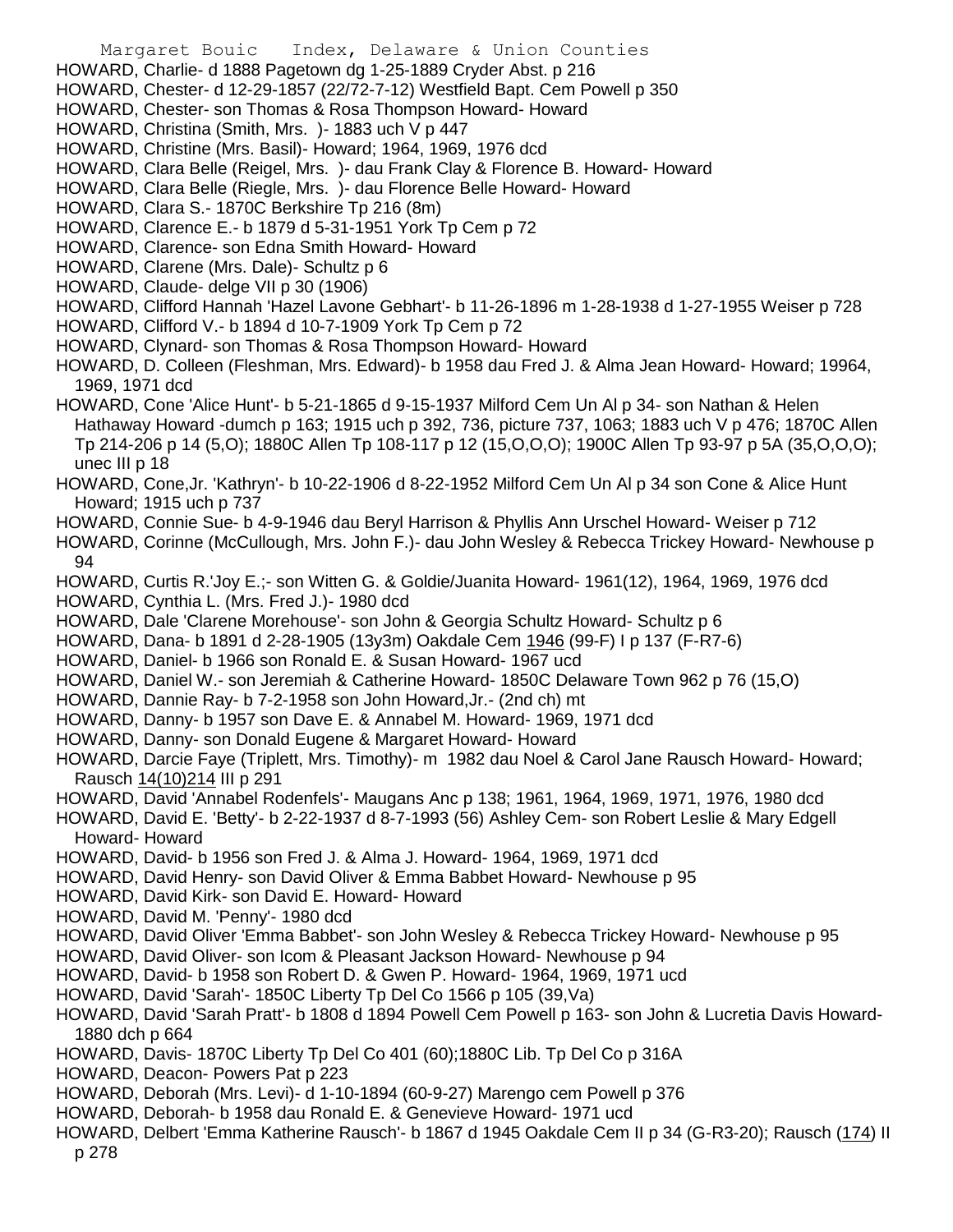- Margaret Bouic Index, Delaware & Union Counties HOWARD, Della M. (Garnett, Mrs. W. M.)- dau Jacob & Annie Black Howard- Newhouse p 94 HOWARD, Della May Keller (Mrs. Pearl H.)- b 4-20-1869 d 5-8-1957 Forest Grove Cem- dau John & Didana Sanderson Keller- Howard; 1900C Jerome Tp 234-243 p 10B (31,O,O,O) m 9y 2 ch HOWARD, Delores W. Grellavon (Mrs. George R.)- b 1933 d 4-7-1963 (30) Oakdale Cem II p 125 (K-R8-23)- Howard; 1962 ucd HOWARD, Denice (Mrs. Jack)- 1980 dcd HOWARD, Denise- b 1956 ch Harold L. & Mary E. Howard- 1967, 1971, 1973 ucd HOWARD, Derek- son Frank & Howard Howard- Howard HOWARD, Donald Eugene 'Margaret'- d -30-1969 (36) Glendale Cem son Walter Howard- Howard HOWARD, Donald M."Ted"'Eileen'- son Riley & Susan Justice Howard- Howard; 1949, 1959, 1962, 1967, 1971 ucd HOWARD, Donald Richard- son Richard T. & Clara Louise Forester Howard- Newhouse p 95 HOWARD, Donna J. (Mrs. John W.)- 1971, 1980 dcd HOWARD, Doris Gertrude- dau David Oliver & Emma Babbet Howard- Newhouse p 95 HOWARD, Dorotha- dau David & Sarah Howard- 1850C Liberty Tp Del Co 1566 p 105 (9,O) HOWARD, Dorotha Ann (Rhodes, Mrs. William M.)- m 9-16-1858 dcm HOWARD, Dorothy- dau Jacob & Rosanna Black Howard- Freshwater p 111 HOWARD, Doster 'Jane McBride'- Howard HOWARD, Douglas- b 10-1862 1900C Jerome Tp 319-338 p 14B (37,O,O,O) HOWARD, Douglas- son Willen G. & Goldie/Juanita Howard- 1961(9), 1964 dcd HOWARD, Dwight Vern- b -10-1883 son Mitchell C. & Catherine Elizabeth Thompson Howard- Pabst Pion IIp 246 HOWARD, --- child of E. Howard d flux Sun. dg 9-7-1888 Cryder Ab p 203 HOWARD, E. D.- Pabst Pion II p 234 HOWARD, Edgar- d 9-27-1964 (33) Howard HOWARD, Edith M. (Mrs. Edward L.)- b 1900 d 1978 Oakdale Cem II p 114 (K-R3-14) HOWARD, Edna (Mrs. )- d 8-29-1959 (65)- bur Athens- Howard HOWARD, Edna F.(Deal, Mrs.Clyde)- b 3-10-1892 d 9-8-1988 (96) Forest Grove cem- dau Pearl & Della Mae Keller Howard- Howard; 1900C Jerome Tp 234-243 p 10B (8,O,O,Ks) HOWARD, Edna M. (Smart, Mrs. )(Mrs. George)- d 7-19-1965 (67) Millcreek Cem- Howard; 1964 dcd HOWARD, Edna (Smith Mrs. )- d 1949- dau Oscar & Ella May Fling Howard- Howard HOWARD, Edward (was Houghawout) 'Martha Ellen Weiser'- b 5-5-1856 m 12-26-1894 d 3-23-1936- Weiser p 286 HOWARD, Edward- 1840C Genoa Tp delge IV p 67 HOWARD, Edward D. 'Nancy L. Clark;- m 3-19-1839 dcm; dcw Bk 4 p 228 (25) exec, p 356(37) exec. HOWARD, Edward- son Cone & Catherine Howard- 1949 ucd HOWARD, Edward C. 'Anita'- 1964 dcd HOWARD, Edward Davenport- b 3-1-1868 son Mitchell C. & Catherine Elizabeth Thompson Howard- Pabst Pion II p 246 HOWARD, Edward L. 'Edith M.'- b 1901 Oakdale Cem II p 114 (K-R3-14)
- HOWARD, Edw--- 'Louise'- b 2-1865 -1900C Liberty Tp Un Co 51 p B2 (35,O,O,O) m 13y
- HOWARD, Edward 'Pamala'- 1991 ucd
- HOWARD, Edward S. 'Mary L.'- 1959, 1967, 1971, 1973, 1975, 1979 ucd
- HOWARD, Eileen (Mrs. Donald M.)- Howard; 1949, 1959, 1962, 1967, 1971 ucd
- HOWARD, Eleanor (Jennings, Mrs. Russell)- dau Lee I. & Mabel A. Howard- Howard
- HOWARD, Electa Griswold (Mrs. Caleb)- dau Ezra Griswold- 1908 dch p 869; 1850C Delaware Town 950 p 76 (39,Va)
- HOWARD, Eli 'Peggy A.'- 1971 ucd
- HOWARD, Eli- b 1962 son Eli & Peggy A. Howard- 1971 icd
- HOWARD, Eligh- 1980 dcd
- HOWARD, Elijah 'Minnie C. Carson'- 1908 dch p 615
- HOWARD, Elinor (Haines, Mrs. )- dau Robert Leslie & Mary Edgell Howard- Howard
- HOWARD, Elisha Submitta- 1883 uch V p 554
- HOWARD, Eliza- 1870C Delaware Town 324 (42)
- HOWARD, Eliza Jarvis (Mrs. Seymour)- m 4-4-1847 dcm; Powell p 328, 329
- HOWARD, Eliza (Mrs. Solomon)- dbg p 15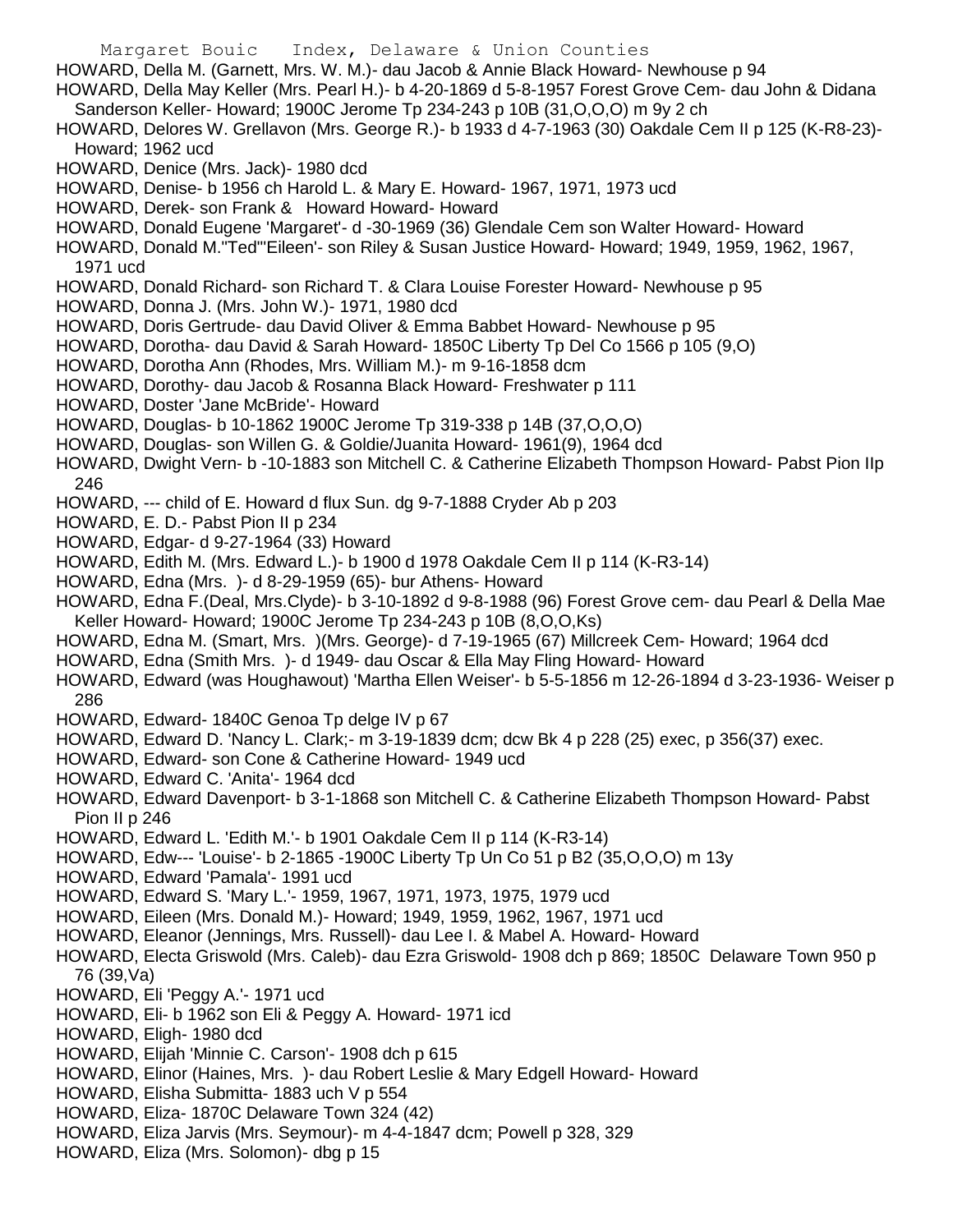- HOWARD, Elizabeth A.- 1869 wsc p 6; Pabst 8 p 17
- HOWARD, Elizabeth Ann- dau Caleb & Electa Griswold Howard- 1850C Delaware Town 950 p 76 (6,O)
- HOWARD, Elizabeth E. (Barringer, Mrs. William)- m 11-26-1857 dcm
- HOWARD, Elizabeth French (Mrs. Caleb)- m 2-22-1837 dcm
- HOWARD, Elizabeth (Smith, Mrs. J. H.)- dau Henry & Catherine Thomson Howard- 1908 dch p 870
- HOWARD, Ella (Smith, Mrs. Phillip)- dau Bernard W. & Harriet Ott Howard- Howard
- HOWARD, Ella May Fling (Mrs. Oscar)- Howard
- HOWARD, Ella Mae Keller (Mrs. Pearl)- Howard
- HOWARD, Ellen- dau David & Sarah Howard- 1850C Liberty Tp 156 p 105 (12,O)
- HOWARD, Emily Griswold (Lamb, Mrs. Reuben A.)- m 10-21-1839 dcm- dau Caleb & Melissa Griswold Howard- delge IX p 45
- HOWARD, Emily (Maffitt, Mrs. John)- m 4-30-1835 dcm
- HOWARD, Emma- b 7-8-1875 d 4-1-1967 (91) York Cem- dau Doster & Jane McBride- Howard; 1959 ucd
- HOWARD, Emma A.- 1880C Liberty Tp Del Co p 306A
- HOWARD, Emma Babbet (Mrs. David Oliver)- Newhouse p 95
- HOWARD, Emma Jane (Mrs. I. N.)- d 8-21-1894 (44-10-28) Jerome Cem DJ p 98
- HOWARD, Emma Katherine Rausch (Mrs. Delbert)- b 3-30-1871 d 4-6-1931 dau Johan Peter & Elizabeth Scheiderer Rausch- Rausch 174 II p 278 Oakdale Cem II p 34 (G-R3-20)
- HOWARD, Emma M. (Mrs. Francis Leroy)- b 1871 d 12-5-1941 York Tp Cem p 83
- HOWARD, Emma Maude- adopted dau Nathan & Helen M. Hathaway Howard- dumch p 163
- HOWARD, Emma R.- d 4-6-1931 (61) Oakdale Cem 4329 (G-80)
- HOWARD, Dr. Ephraim- Nash p 185
- HOWARD, Ercil- dau Cone & Alice Hunt Howard- 1915 uch p 737
- HOWARD, Ercil Katherine (Casey, Mrs. Calvin Lewis)- m 8-15-1962 dau Cone &Katherine Southard Howard-Howard; 1959 ucd
- HOWARD, Eric- b 1970 son Ted E. & Sue Wells Howard- Howard; Gregory; 1971, 1973, 1975, 1977, 1979, 1981, 1983 ucd
- HOWARD, E. R. 'S. A.'- d 3-27-1890 (34-7-27) Marengo Cem Powell p 375
- HOWARD, Estella- dau Wesley & Rebecca Trickey Howard- 1880C Scioto Tp 329
- HOWARD, Esther (Mrs. Harry V.)- Howard
- HOWARD, Esther (Mrs. Harvey)- 1850C Delaware Town 1018 p 80 (35,O)
- HOWARD, Esther (Morrison, Mrs. Eldon)- dau Clyde & Edna Howard Deal- Howard
- HOWARD, Euna Smith (Mrs. Otto M.)- dumch p 163
- HOWARD, Eva (Kitchen, Mrs. )- dau Thomas & Rosa Thompson Howard- Howard
- HOWARD, Eva Pearl (Crump, Mrs. Heber James)- m 10-29-1913 McKitrick p 165
- HOWARD, Evelyn M. (Mrs. John C.)- b 1893 d 1960 Milford Cem Un Al p 69
- HOWARD, F.-teamster- delgge IX p 53
- HOWARD, Fannie (Howland, Mrs. Charles)- dau Henry & Catherine Thomson Howard- 1908 dch p 870
- HOWARD, Fannie- dau Nolie & Nancy Fulton Howard- Howard
- HOWARD, Fannie (Mrs. William)- Un Al p 83
- HOWARD, Fanny Fern- b 11-30-1873 dau Mitchell C. & Catherine Elizabeth Thompson Howard- Pabst Pion II p 246
- HOWARD, Fay (Mrs. Robert)- 1961 dcd
- HOWARD, Faye- ch of Charles Howard- delge VII p 30
- HOWARD, Fern V. (Depp,Mrs. Edgar L.)- m 1921 unec IV p 28
- HOWARD, Fidelia Terrell (Mrs. George W.)- m 9-26-1965 dcm
- HOWARD, Fleming- son Thomas & Rosa Thompson Howard- Howard
- HOWARD, Flo (Gallion, Mrs. Curtis)- sister Fred J. Howard-
- HOWARD, Flora (Hastings, Mrs. )- dau Thomas & Rosa Thompson Howard- Howard
- HOWARD, Florence Belle (Mrs.Frank Clay)- d 12-12-1977 (88) Fancher Cem- Pabst Howard; 1961, 1964 dcd
- HOWARD, Florence (Maine, Mrs. George)- Asp (2158)
- HOWARD, Florence (Paul, Mrs. )- dau Ralph Z. & Alice K. Howard- Howard
- HOWARD, Frances E.- dau Jeremiah & Catherine Howard- 1850C Delaware Town 962 p 76 (5,O)
- HOWARD, Frances- dau Francis D. & Anna Howard- 1860C Scioto Tp 852 (1/12)
- HOWARD, Francis D.'Anna'- 1860C Scioto Tp 852 (22); 1870C Berkshire Tp 216 (33); 1880C Delaware Town p 499A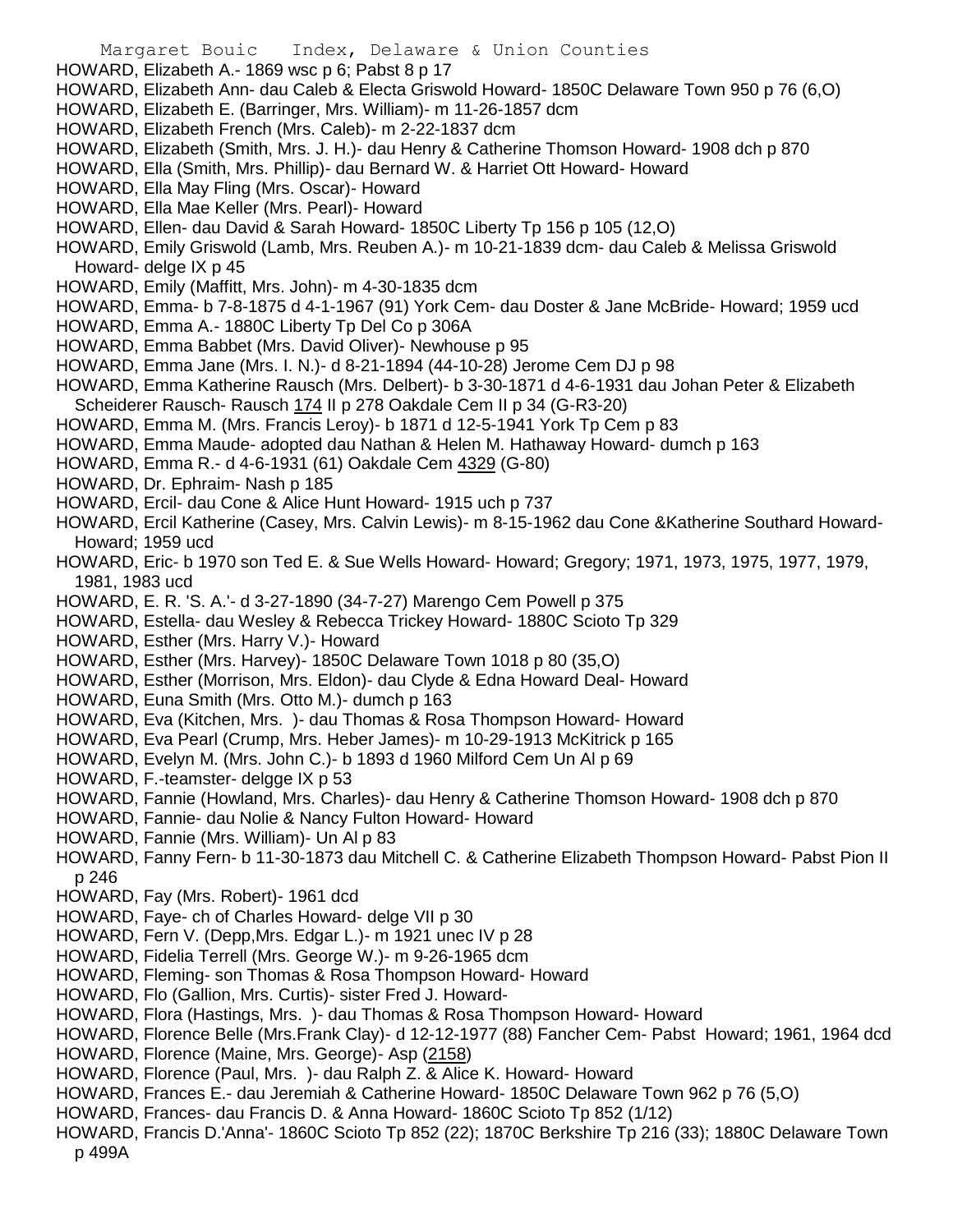Margaret Bouic Index, Delaware & Union Counties HOWARD, Francis- b 11-1893 son Pearl H. & Della Howard- 1900C Jerome Tp 234-243 p 10B (6,O,O,Ks) HOWARD, Francis Leroy- b 1871 d 12-5-1941 York Tp Cem p 83 HOWARD, Frank Clay 'Florence B.'- d 11-2-1968 (84) Fancher Cem- Howard; 1961, 1964 dcd HOWARD, Frank B.- 1908 dch p 396 HOWARD, Frank- b 11-1890 son Edw-- & Louis Howard- 1900C Liberty Tp Un C0 51 p 3A (9,O,O,O) HOWARD, Frank 'Susan Howard'- b 1951 son Ted & Mary E. Howard- Howard; 1959, 1962, 1967, 1971, 1973, 1979, 1981 ucd HOWARD, Frank R. 'Margery Wheelock';- son Jacob & Annie Black Howard- Newhouse p 94; Freshwater p 111 HOWARD, Frank William 'Ruth Ragsdale'- b 3-23-1911 m 1934 son Delbert & Emma Katherine Rausch Howard- Rausch 1743 III p 303 HOWARD, Franklin E.- son Jeremiah & Catherine Howard- 1850C Delaware Town 962 p 76 95,O) HOWARD, Fred J. 'Alma Jean'- d 8-10-1983 (56) Galena Cem; 1961, 1965, 1969, 1971, 1980 dcd HOWARD, Fred J. 'Cynthia L.'- 1965, 1980 dcd HOWARD, Fred L.-b 1962 son Fred J. & Alma Jean Howard- Howard; 1964, 1969, 1980 dcd HOWARD, Freda (Ball, Mrs. Duran)- sister Fred J. Howard- Howard HOWARD, Freda M. (Mrs. Ralph)- 1961, 1964, 1969, 1971, 1976, 1980 dcd HOWARD, Fredonia Elvira- dau Joseph Howard- d Tiffin (6m) dcga p 61 9-12-1833 HOWARD, Gail (Harraway, Mrs. Charles)- dau Richard & Grace Harper Howard- Howard HOWARD, Gary- son Richard & Linda Howard- Howard HOWARD, Genevieve (Mrs. Ronald E.)- 1971 ucd HOWARD, George- 1870C Delaware Town 324 (45) HOWARD, George- 1969, 1971, 1976 dcd County Home Rd HOWARD, George- 1870C Delaware Town 324 (8) HOWARD, George- 1870C Concord Tp 260 (26) HOWARD, George- b 10-19-1925 d 3-21-1945 Ger Claibourne Cem p 58 son Albert & Blanche Howard HOWARD, George 'Edna M. Smart'- Howard HOWARD, George L.- son Wilson & Anna B. Schreck Howard- Howard HOWARD, George Lee- d 5-5-1980 (78) Berkshire Cem brother Ralph Howard- Howard HOWARD, George M. 'Allie Bulen'- b 5-1864 d 1947 Claibourne Cem p 87- 1900C Claibourne Tp 200-214 p 98 (36,O,O,Wales) HOWARD, George N.- 1869 wsc p 6; Pabst 8 p 17 HOWARD, George Pearl d 1855 son Anson & Olive Pearl Howard- 1915 uch p 66 HOWARD, George R. 'Delores W.'Janice L. Evans'- b 1925 d 1-1101994 (68) Oakdale Cem II p 125 (K-R8-23) son Nolie & Nancy Fulton Hull- Hull; 1962, 1967, 1971, 1973, 1975, 1977, 1979, 1981, 1983, 1991 ucd HOWARD, George T. 'Edna'- 1964 dcd HOWARD, George W.- 1880C Delaware Town p 482C HOWARD, George W. 'Fidelia Terrell'- m 9-26-1865 dcm HOWARD, George W. 'Lucy Ann Collum'- m 8-7-1862 dcm

HOWARD, Georgia Schultz (Mrs. John)- Schultz p 6

HOWARD, Gerald Randolph 'Norma Iris Rodriguez'- b 1952 m 9-8-1973 son George R. & Delores Williams Howard- Howard; 1962, 1967, 1971 ucd

HOWARD, Gerald William- b 4-9-1939 son Clifford Hannah & Hazel Lavone Gebhart Howard- Weiser p 728

HOWARD, Gertrude (Etchen, Mrs. William John)- dau John Wesley & Rebecca Trickey Howard- Newhouse p 95; 1880C Scioto Tp 319

- HOWARD, Gladys Fay Lake (Mrs. John S.)- b 10-3-1898 d 6-25-1990 (91) Fairview Cem- dau John & Eva Violet Dye Lake- Howard; 1961, 1964, 1969, 1971 dcd; 1973. 1975, 1977, 1981, 1983 ucd
- HOWARD, Gladys Pounds (Mrs. John H.)- Howard
- HOWARD, Glenn- d 5-1978 (85) Forest Grove Cem- Howard
- HOWARD, Gloria- dau Paul M. Howard- Howard
- HOWARD, Goldie W. (Mrs. Witten G.)- 1964 dcd
- HOWARD, Grace- Grad Delaware HS 1884; delge VII p 6; 1870C Delaware Town 324 (3)
- HOWARD, Grace Harper (Mrs. Richard)- dau J. A. Harper- Howard
- HOWARD, Grace (Helvie, Mrs. George H.)- dau John Wesley & Rebecca Trickey Howard- Newhouse p 95; 1880C Scioto Tp 329 (3,O,O,Va)
- HOWARD, Grace (Lawhon, Mrs. Floyd)- dau Oscar & Ella May Fling Howard- Howard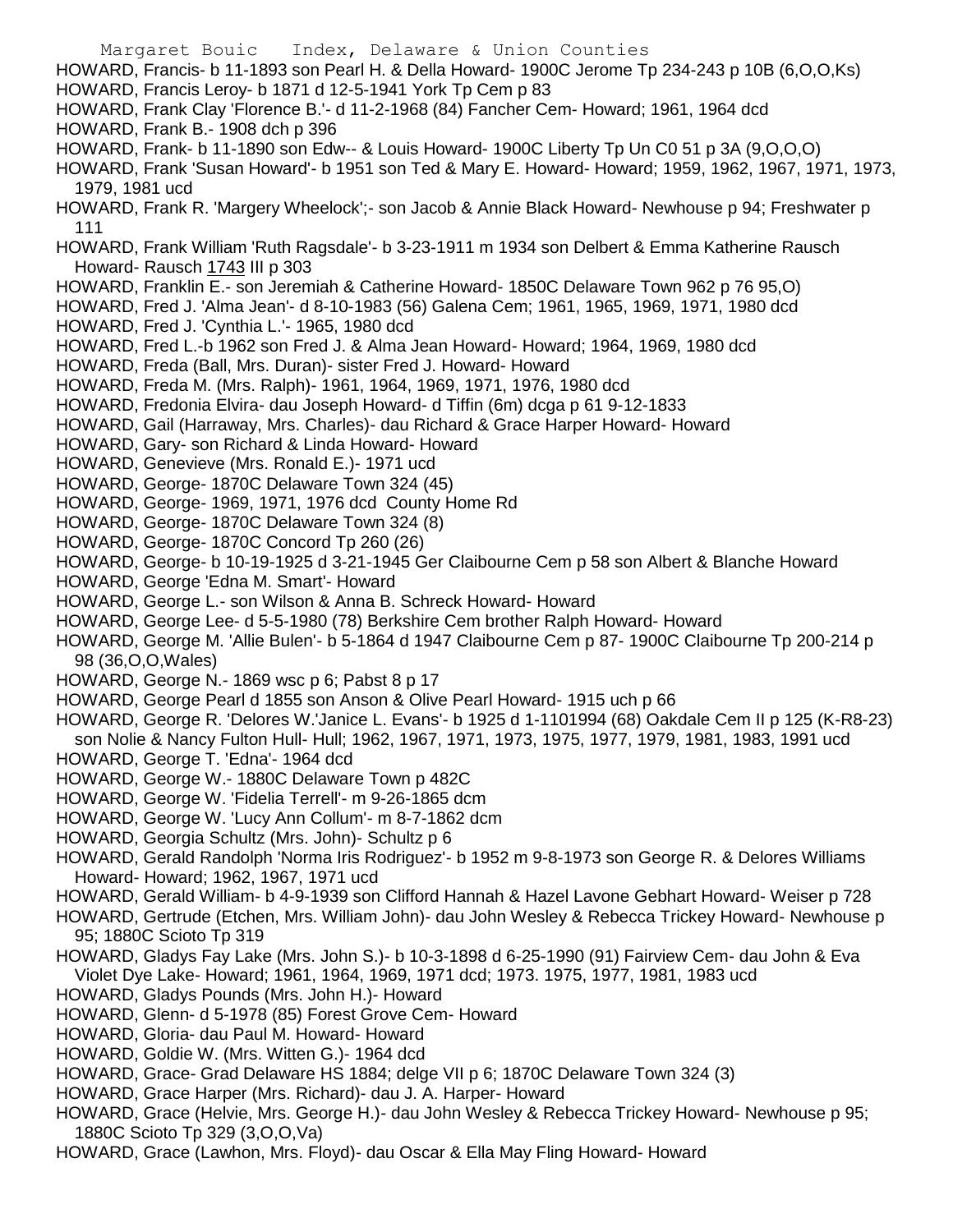Margaret Bouic Index, Delaware & Union Counties HOWARD, Grace (Leonard, Mrs. Wilber N.)- 1908 dch p 373; Fowler p 107 HOWARD, Gregory- son Robert D. Howard- Howard- engaged to Dyanna Miller HOWARD, Gregory A.'Saundra M. Griffith'- b 1965 m 8-30-1986 son Ted & Sue Wells Howard- Howard; 1967, 1971, 1973, 1975, 1977, 1979, 1991 ucd

- HOWARD, Grove 'Ruth Smith'- m 9-10-1837 dcm
- HOWARD, Sgt. G. W.- Co D. Marengo Cem Powell p 376

HOWARD, Gwendolyn P. (Mrs. Robert D.)- Howard postmaster at Ashley 1980' 1964, 1969, 1971, 1976, 1980 dcd

- HOWARD, H.- Pabst 6 p 61; uca p 39 (Union Tp)
- HOWARD, H.A. 'M. J.'- dg 9-14-1866 Cryder Ab p 57
- HOWARD, Hannah- Pabst 8 p 85
- HOWARD, Harmon 'Mary Ann Frederick'- m 5-8-1834 dcga p 63 Ohio St. Gaz.; 1835 men p 26 #265 p 43 Delaware Tp
- HOWARD, Harold C.- son Frank R. & Margery Wheelock Howard- Howard
- HOWARD, Harold 'Hazel Malick'- Weiser p 570
- HOWARD, Harold Leroy "Jim"'Mary E.'- son Riley & Susan Justice Howard- Howard; 1967, 1971, 1973, 1975, 1977, 1979, 1983, 1991 ucd
- HOWARD, Harriet A. (Mrs. Bernard Wilson)- Howard; 1964, 1969, 1971, 1976, 1980 dcd
- HOWARD, Harriet E.- b 9-1896 dau Cone & Alice Hunt Howard- 1900C Allen Tp 93-97 p 5A (3,O,O,O)
- HOWARD, Harriet Lemora- d 1-16-1830 (2m11d) dau Joseph Howard- dcga p 49 Del Pat & Fr. Chronicle
- HOWARD, Harriet L. (Mann, Mrs. Edward)- m 11-8-1859 ucm 2945 d 1861 dau William & Nancy McDonald Howard- dumch p 155, 162; 1883 uch V p 207, 476; 1850C Union Tp 1261-1279 p 189 (16,O); unec IV p 28
- HOWARD, Harriet Ott (Mrs. Bernard)- m 1-28-1956- dau John & Helen Ott- Howard
- HOWARD, Harry A.- 1835 men p 25 #247 p 42 Delaware Tp
- HOWARD, Harry 'Laura Baker'- Howard
- HOWARD, Harry V. 'Esther'- Howard
- HOWARD, Harry W.'Jeannette'- b 7-31-1911 m 5-13-1932 d 1-10-1993 (81) Ashley Union Cem- son Walter & Jenny Foust Howard- Howard; 1964, 1969, 1971, 1976. 109- dcd
- HOWARD, Harvey A. 'Anna Smith'-m 4-12-1836 dcm; Powell p 99; dbg p 19
- HOWARD, Harvey 'Esther'- 1850C Delaware Town 1018 p 80 (38,Vt)
- HOWARD, Hatson- Pabst Pion I p 108
- HOWARD, Hattie- b 7-9-1861 d 9-12-1862 Milford Cem Un Al p 15 dau Nathan & & Helen Hathaway Howarddumch p 163; 1883 uch V p 476
- HOWARD, Hazel Lavone Gebhart (Mrs. Clifford Hanna)- b 5-9-1913 m 1-28-1938 dau William Ernest & Olie Catherine Cook Gebhart- Weiser p 728
- HOWARD, Hazel Malick (Mrs. Harold)- dau Henry Clay & Mary Snyder Malick- Weiser p 570
- HOWARD, Helen (Davis/David, Mrs. )- dau Walter & Jenny Foust Howard- Howard
- HOWARD, Helen (Harrington, Mrs. )- dau Harry & Jeannette Howard- Howard
- HOWARD, Helen Hathaway (Mrs. Nathan)- b 5-17-1839 m 9-21-1859 ucm 2924 d 6-1892- Milford Cem Un Al
	- p 15- dau Ebenezer & Mary Hopkins Hathaway- dumch p 74, 163; 1915 uch p 736; 1883 uch V p 476;
	- 1870C Allen Tp 214-206 p 14 (30,O); 1880C Allen Tp 108-117 p 12 (40,O,O,O)
- HOWARD, Helen Lincoln (Mrs. Paul S.)- Howard
- HOWARD, Helen Louise (Nelson, Mrs. Samuel McCartney)- m 6-27-1935- Weiser p 448
- HOWARD, Helen- dau Nathan & Helen Hathaway Howard- 1915 uch p 736
- HOWARD, Helen- b 1970 dau Witten & Rose Marie Howard- Howard; 1971 dcd
- HOWARD, Henry- brother Calvin Howard- dg 1-19-1894 Cryder Ab. p 149
- HOWARD, Henry 'Catherine Thomson';- m 11-5-1851 dcm son Caleb & Electa Griswold Howard; 1908 dch p 869, 870
- HOWARD, Hilda Hazel (Newhouse, Mrs. Byron Leroy)- Newhouse (134554)(113554)
- HOWARD, Hilda (Judy, Mrs. Frank/Harry A.)- dau Delbert & Emma Katherine Rausch Howard- Rausch 1742 III p 303
- HOWARD, Hiram 'Lydia Heinlen'- 1908 dch p 693
- HOWARD, H. M. 'O.P.'0 Powell p 329
- HOWARD, --d 7-18-1856 inf. son of H. M. & O. P. Howard- Devenport Cem Powell p 329
- HOWARD, Holly Jean- b 1-2-1953 dau Noel & Carol Jane Rausch Howard- Rausch 14(10)212 III p 291
- HOWARD, Holly Katherine- b 3-4-1985 dau Robert D. Howard- Howard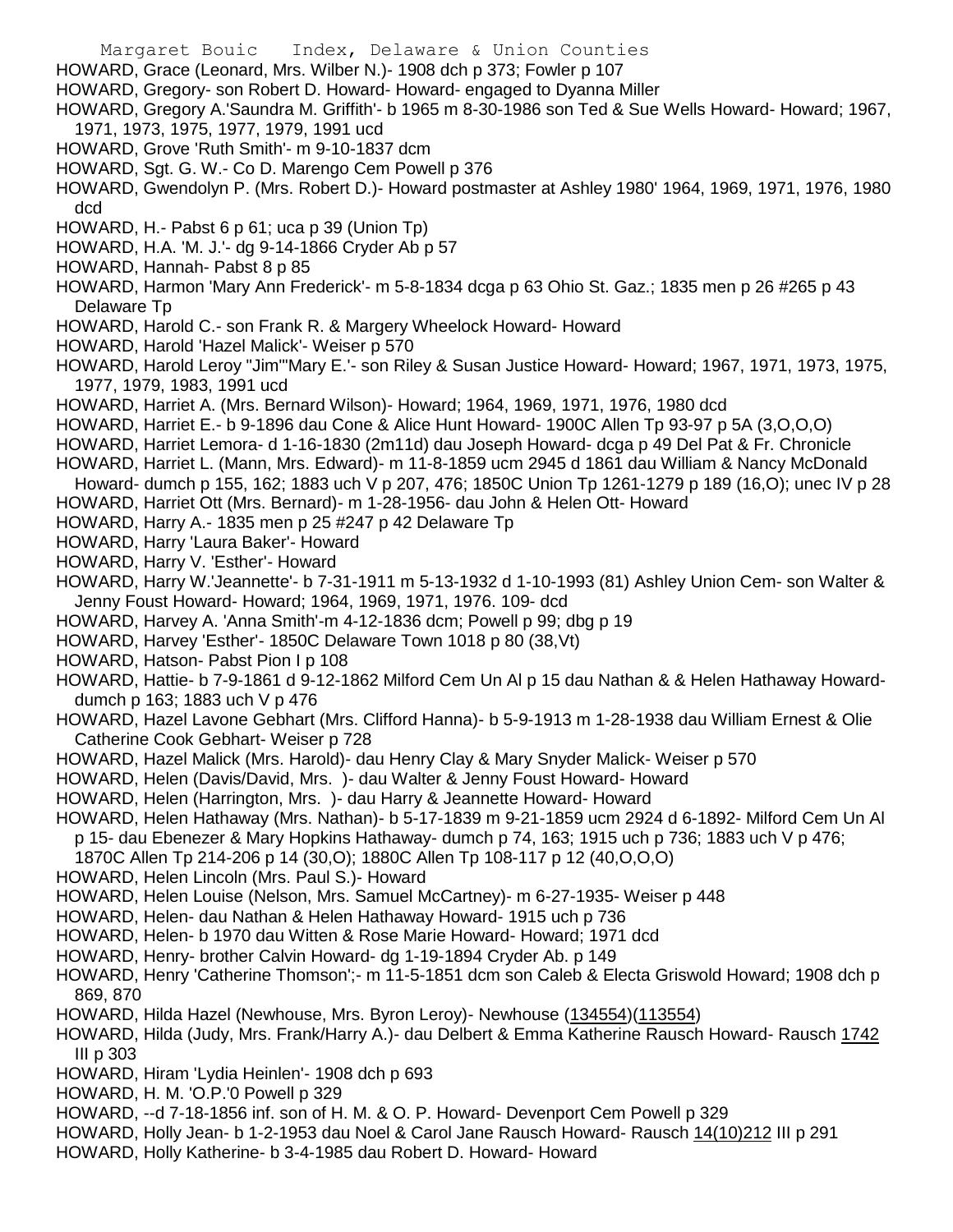Margaret Bouic Index, Delaware & Union Counties HOWARD, Holly Sue(Lennert, Mrs. Robert N.)- m 6-19-1976 dau Noel L. & Jane R. Howard- Howard HOWARD, Homer- b 12-22-1875 son Mitchell C. & Catherine Elizabeth Thompson Howard- Pabst Pion II p 246 HOWARD, Horton- Quaker- dcga p 61 Ohio St. Gaz. 9-12-1833; delge IX p 53 HOWARD, Horton- 1820C Delaware Town; Cherington p 2; 1880 dch p 230, 319, 328; 1908 dch p 109, 343; Fowler p 16; Pabst 8 p 82, 83, 84, 89; dcga p 39 Del Pat & Franklin Ch 10-18-1827 HOWARD, Horton- 1860C Liberty Tp Un Co 1084-1094 p 148 (9,O); lived with George & Hannah Smith HOWARD, Howard J. 'Rhonda'- 1981, 1983, 1991 ucd HOWARD, Icom 'Pleasant Jackson'- Newhouse p 94 HOWARD, I. N. 'Emma Jane'- DJ p 98 HOWARD, Ina (Ireland, Mrs. )- dau Wilson & Anna B. Schreck Howard- Howard Howard- Howard HOWARD, I.N. 'Naioma' Powell p 156 HOWARD, Ira (40-1945) Paris Tp uninf p 27 HOWARD, Irene A. (Mrs. Robert E.)- 1969 dcd HOWARD, Irene (Boggs, Mrs. )- dau Thomas & Rosa Thompson Howard- Howard HOWARD, Irene (Mrs. Paul)- 1964 dcd HOWARD, Isaac- 1880C Concord Tp p 266A HOWARD, Isaac 'Anna'- d 3-12-1865 (81) Africa Cem Powell p 170 HOWARD, Isaac- son David & Sarah Howard- 1850C Liberty Tp Del Co 1566 p 105 (5,O) HOWARD, Isaac 'Laura Payne'- m 1-30-1840 dcm HOWARD, Isaac N.- 1870C Liberty Tp Del Co 401 (25) HOWARD, Isaac N.- son Jeremiah & Catherine Howard- 1850C Delaware Town 962 (9,O) HOWARD, Isabella- dau Jeremiah & Catherine Howard- 1850C Delaware Town 962 p 76 (10,O) HOWARD, Isem M.- 1835 men p 55 #58 p 101 Scioto Tp HOWARD, Iva (Hall, Mrs. )- dau Thomas & Rosa Thompson Howard- Howard HOWARD, J.- Marengo Cem- Powell p 377 HOWARD, J.- 1979 ucd, Jerome Tp HOWARD, Jack 'Denice'- 1980 dcd HOWARD, Jack Lee- son John H. & Gladys Pounds Howard- Howard HOWARD, Jacob 'Annie Black'- son John Wesley & Rebecca Trickey Howard- Newhouse p 94; Freshwater p 111; 1880 Scioto Tp 329 (15,O,O,Va) HOWARD, Jacqueline (Fritz, Mrs. Robert)- dau James E. & Mary Moses Howard- Howard HOWARD, James- Pabst 7 p 27 HOWARD, James 'Anna Gundy'- d 1938- Howard HOWARD, James Cleveland- son John Wesley & Rebecca Trickey Howard- Newhouse p 94 HOWARD, James D.- b 1902 d 10-26-1950 York Cem p 89 HOWARD, James D.- son James R. & Jeannette Howard- Howard HOWARD, James E. 'Jenny'- 1964 dcd HOWARD, James E. 'Mary Moses'- d 10-26-1985 (77) Oak Grove Cem- Howard HOWARD, James N. 'Joy M.'- 1964, 1969, 1971, 1976, 1980 dcd HOWARD, James- son Paul M. Howard- Howard HOWARD, James-b 1953 son Ralph A. & Carolyn Howard- Howard. 1964, 1969, 1971 dcd- engaged to Carla Hunsaker- Howard HOWARD, James R. 'Jeannette'- son Harry V. & Esther Howard- Howard HOWARD, James- son Sam & Ruth Shuttleworth Howard- Howard HOWARD, James Warren- b 8-12-1944 son Warren Edward & Anna Mae Bowers Howard- Weiser p 336 HOWARD, James- b 1970 son William O. & Jeanine Howard- 1976, 1980 dcd HOWARD, Jane- Pabst 8 p 60 HOWARD, Jane (Mrs. )- d Tues dg 8-31-1894 Cryder Abs p 178, 179 HOWARD, Jane Kent (Jones, Mrs. Isaac)(Mrs. Newton)- dau Elijah & Charlotte Norris Kent- 1908 dch p 626 HOWARD, Jane McBride (Mrs. Doster)- Howard HOWARD, Jane R. (Mrs. Noel L.)- Howard

- HOWARD, Jane (Mrs. Timothy A.)- 1983 ucd
- HOWARD, Janet (Fulton, Mrs. )- dau Ralph A. & Alice K. Howard- Howard
- HOWARD, Janet L. (Hubbard, Mrs. Carl W.)- b 196-dau Fred J. & Alma Jean Howard- Howard; 1964, 1969,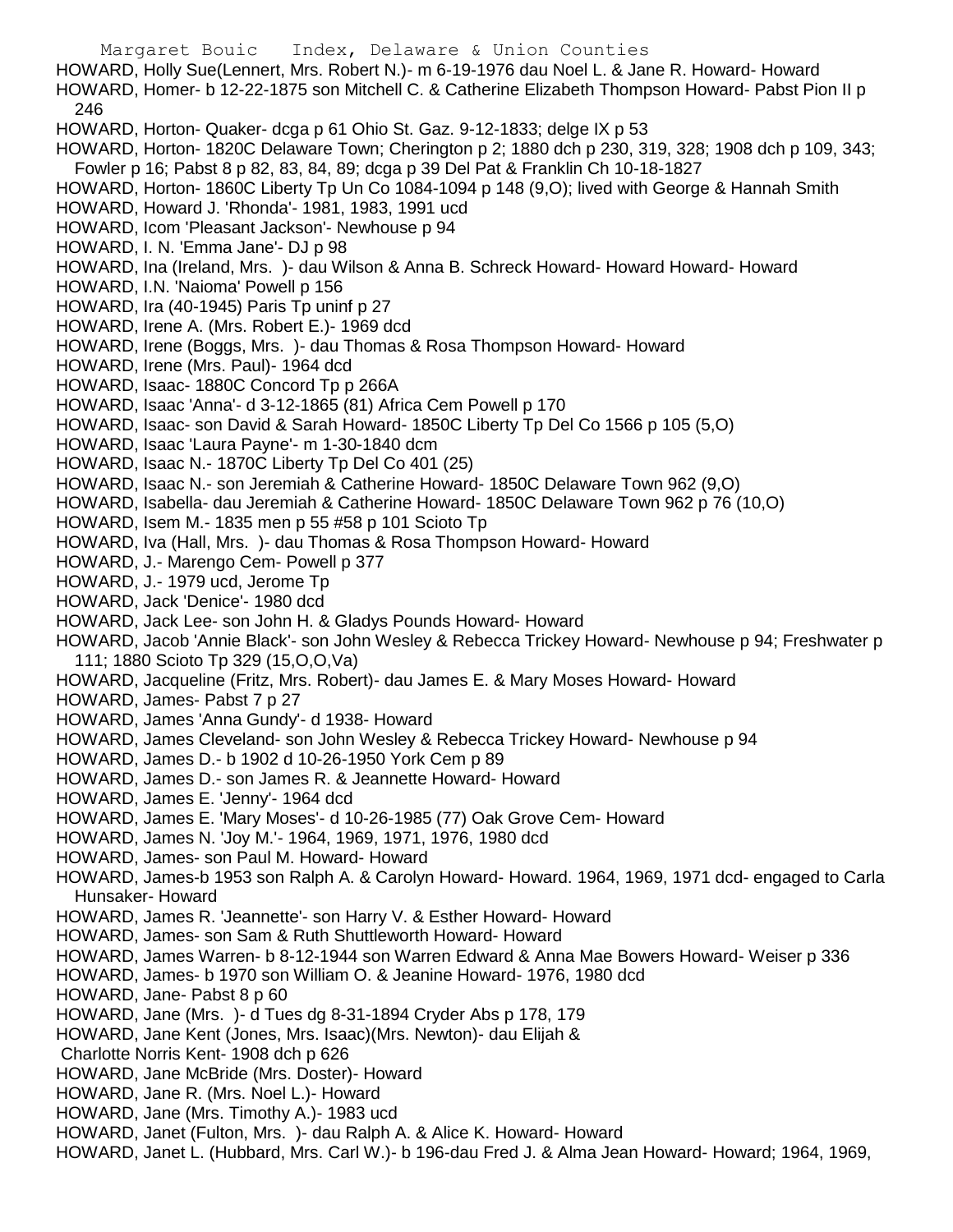1976, 1980 dcd

- HOWARD, Janice (Mrs. George R.)- 1973, 1975, 1977, 1979, 1981, 1991 ucd
- HOWARD, Janice Lee Evans (Mrs. George Ray)- m 2-27-1971 dau Howard Evans- Evans
- HOWARD, Jarvie 'Bernice'- 1971 dcd
- HOWARD, Jason Daniel- b 6-7-1987 son Bernie & Maria Howard- Howard
- HOWARD, Jason- b 1977 son Fred J. & Alma Jean Howard- 1980 dcd
- HOWARD, Jason- b 1977 son William O. & Jeanine S. Howard- 1980 dcd
- HOWARD, Jayne (Slaughter, Mrs. Paul Lee)- b 1952 m 7-17-1971 dau Ted & Mary E. Howard- 1959, 1962(10), 1967, 1971 ucd
- HOWARD, Jean (Baughman, Mrs. Homer)- dau Lee I. & Mabel A. Howard- Howard
- HOWARD, Jean (Young, Mrs. )- dau Thomas & Rosa Thompson Howard- Howard
- HOWARD, Jeanine S. (Mrs. William O.)- 1971, 1976, 1980 dcd
- HOWARD, Jeannette (Mrs. Harry)- m 5-13-1932- Howard; 1964, 1969, 1971, 1976, 1980 dcd
- HOWARD, Jeannette (Mrs. James R.)- Howard
- HOWARD, Jeff- b 1963 son John Jr. & Ruth Howard- 1964, 1969 dcd
- HOWARD, Jeffery- b 1962 son John W. & Donna Howard- 1971, 1980 dcd
- HOWARD, Jeffrey Ivan- b 1952 son Robert D. & Gwen P. Howard- Howard; 1964, 1969, 1971, 1976 dcdengaged to Esther Cummings
- HOWARD, Jeffrey- b 1960 son Virginia K. Howard- 1969 dcd
- HOWARD, Jehiel 'Sally Maria'- Powell p 350
- HOWARD, J. Elmer 'Mary Frances'- b 1869 d 7-9-1911 York Tp Cem p 72
- HOWARD, Jenette Cook (Mrs. Joseph)- m 4-1-1825 dcga p 28 Del Pat & Fr Chron
- HOWARD, Jennie- 1870C Delaware Town 324 (11); 1869 wsc p 12; Pabst 8 p 24
- HOWARD, Jennie Foust (Mrs. Walter)- m 9-3-1910 d 7-20-1973 (82) Ashley Cem- Howard; 1969, 1971 dcd
- HOWARD, Jennifer- b 1969 dau Louis L. & Jerry L. Howard- 1971 ucd
- HOWARD, Jenny Foust (Mrs. Walter)- Howard
- HOWARD, Jenny (Mrs. James)- 1964 dcd
- HOWARD, Jenny S.- 1870C Delaware Town 341 (29)
- HOWARD, Jeremiah 'Catherine'- Poe p 23; dcw Bk 3 p 72 will; Powers Pat p 265; 1850C Delaware Town 962 p 76 (38,O)
- HOWARD, Jerry L. (Mrs. Louis L.)- 1971 ucd
- HOWARD, Jesse Benton- ch David Oliver & Emma Babbet Howard- Newhouse p 95
- HOWARD, Jessie- ch Henry & Catherine Thomson Howard- 1908 dch p 870
- HOWARD, Jim- b 1960 son Harold L. & Mary E. Howard- 1973 ucd
- HOWARD, J. M.- Main Reunion 1892; delge Vi p 48
- HOWARD, J. N.- Powell p 170 Liberty Tp
- HOWARD, J. N.- ch Caleb & Electa Griswold Howard- 1850C Delaware Town 950 p 76 (10,O)
- HOWARD, Joann (Hartley, Mrs. )- dau Thomas & Rosa Thompson Howard- Howard
- HOWARD, Joanne- dau James E. & Mary Moses Howard- Howard
- HOWARD, John- 1820C Big Rock Tp
- HOWARD, John- b 1865 (black)- 1900C Allen Tp 113-117 p 6A (34,O,Va,Va)
- HOWARD, John A. 'Monnie'- 1969, 1971 dcd
- HOWARD, John -b 1951 son Ted D. & Mary E. Howard- 1959, 1962, 1967, 1971, 1973 ucd
- HOWARD, John Carlton 'Evelyn M.''Olivia Miesse'- b 12-26-1897 m(2) 1962 d 2-28-1967 Milford Cem- Un Al p 69
- HOWARD, John C.- b 7-13-1870 d 1940 Milford Cem Un Al p 67 son William & Lucy McMullen Howarddumch p 156; 1883 uch V p 207; 1880C Union Tp 169 p 28 (10,O,O,O)
- HOWARD, John Daniel- son David Oliver & Emma Babbet Howard- Newhouse p 95
- HOWARD, John E.- Rev. Soldier d 10-12-1827 Baltimore (76) dcga p 40 Del Pat & Franklin Chronicle
- 
- HOWARD, John- b 6-1888 son Edw--& Louise Howard- 1900C Liberty Tp Un Co 51 p 3A (11,O,O,O)
- HOWARD, John 'Georgia Schultz'- Schultz p 6
- HOWARD, John- son John & Georgia Schultz- Schultz p 6
- HOWARD, John 'Lisa Beightler'- m 10-12-1974 son Ted D. Howard- Howard; 1977, 1979, 1981, 1991 ucd
- HOWARD, John- b 1964 son Louis L. & Jerry Howard- 1971 ucd
- HOWARD, John 'Lucretia Davis'- 1880 dch p 664
- HOWARD, John S. 'Gladys Fay Lake'- d 11-1-1968 Howard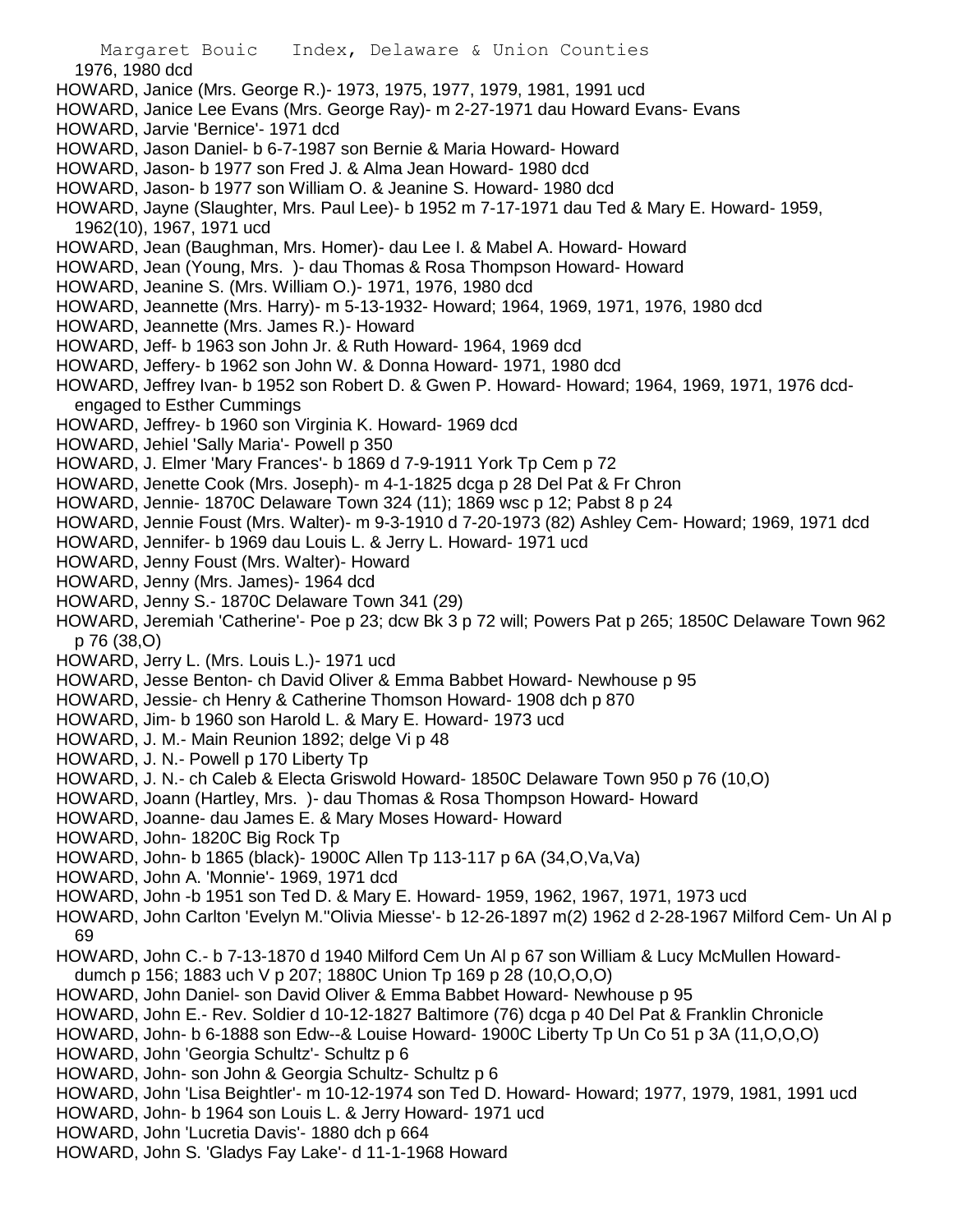HOWARD, John Howard'Gladys Pounds'- b 9-21-1926 d 4-17-1993 (66) Fairview Mem. Pk.- son John S. & Gladys Fay Lake Howard- Howard

- HOWARD, John M. 'Nancy A. Blumenschein'- m 4-28-1973 son Bernice Conkle- Howard;DJ p 73
- HOWARD, John 'Mary A.' d 10-25-1895 (76-6-8) Marengo cem Powell p 376
- HOWARD, John M.- d 6-10-1882 (1-4-14) son E. R. & S. A. Howard- Marengo Cem Powell p 375
- HOWARD, --d 11-9-1875 infant son of John & Nancy St. John's Cem DJ p 73
- HOWARD, John R. 'Mary L. McKnight'- son Riley & Susan Justice Howard- Howard
- HOWARD, John 'Mary Martin'- b 1683 son William Howard- dumch p 162; 1883 uch V p 476
- HOWARD, John, Jr 'Ruth'- son John W. & Winifred J. Howard- 1961, 1964, 1969 dcd
- HOWARD, John S. 'Gladys'- d 11-1-1968 (82) Howard; 1961, 1964 dcd
- HOWARD, John 'Sarah Bennett'- b 2-15-1715 m 1/6-1740 d 6-16-1789 son John & Mary Martin Howarddumch p 162; 1883 uch V p 476
- HOWARD, John W. 'Donna J.'- 1971, 1980 dcd
- HOWARD, John W.- son Frank Clay & Florence B. Howard- Howard
- HOWARD, John W. 'Rebecca Mckinnie'- b 1840 d 1900 Milford Cem Un Al p 62
- HOWARD, John Wesley 'Rebecca Trickey' son Icom & Pleasant Jackson Howard- Newhouse p 94; 1850C Scioto Tp 2494 (3,O)
- HOWARD, John Wilmot- b 8-17-1871 son Mitchell C. & Catherine Elizabeth Thompson Howard- Pabst Pion Ii p 246
- HOWARD, John W. 'Winifred'- 1961, 1964 dcd
- HOWARD, JoRene Gunn (Mrs. Ralph)- dau Jones Gunn- Howard
- HOWARD, Joseph- lawyer- delge IX p 53
- HOWARD, Joseph- 1826 Bennington Tp delge V p 37
- HOWARD, Joseph C.- 1870C Berkshire Tp 216 (3)
- HOWARD, Joseph 'Jenette Cook'- m 4-1-1825; Pabst 8 p 83, 87, 88; dcga p 28 Del Pat & Fr Chronicle
- HOWARD, Joseph 'Pheroby J. Patterson'- dcga p 16 Franklin Chron 10-17-1821
- HOWARD, Josiah- Civil War- Westfield Tp Powell p 368
- HOWARD, Joy E. (Mrs. Curtis R.)- 1976 dcd
- HOWARD, Joy M. (Mrs. James N.)- 1964, 1969, 1971, 1976, 1980 dcd
- HOWARD, Juanita (Mrs. Witten)- 1961 dcd
- HOWARD, Judith Ann Warren (Mrs. Wayne L.)- m 3-20-1970 dau William Warren- Howard
- HOWARD, Julia Griswold (Little, Mrs. Charles Otis)- dau Henry & Catherine Thomson Howard- 1908 dch p 869; ffd p 9
- HOWARD, Julie (Mrs Paul)- Howard
- HOWARD, Justin David- b 12-23-1975 son John & Lisa Beightler Howard- Howard; 1977, 1979, 1981 ucd
- HOWARD, Karen Lee Moore (Mrs. William A.)- m 8-11-1973 dau Robert K.Moore- Howard
- HOWARD, Karen Rebecca- dau Autie Howard- Howard- engaged to Randy Eugene Holycross
- HOWARD, Kate E. Thompson (Mrs. Mitchel C.)- m 12-5-1861 dcm; Pabst 3 p 29, 6 p 9
- HOWARD, Kate Mitchell- b 8-7-1880 d 4-18-1899 dau Mitchell C. & Catherine Elizabeth Thomson Howard-Pabst Pion II p 246
- HOWARD, Katherine (Bush, Mrs. )- sister Fred J. Howard- Howard
- HOWARD, Kathleen M. (Mrs. Richard R.)- 1991 ucd
- HOWARD, Kathryn Cheney (Mrs. Max S.)(Gabriel, Mrs. Glenn)- d 8-5-1983 bur Woodstock Cem- Howard; Gabriel
- HOWARD, Kathryn K.(Edwards, Mrs. Carl)- m 4-27-1957 dau Riley & Susan Justice Howard- Howard
- HOWARD, Kathryn (Howard, Mrs. Carl)- dau Riley & Susan Justice Howard- Howard
- HOWARD, Katrina (Hamilton, Mrs. Paul)- sister Fred J. Howard- Howard
- HOWARD, Kaye Diann Hein (Mrs. Paul H.)- m 9-16-1978 dau Lowell Hein- Howard; 1991 ucd
- HOWARD, Keidi- son George R. Howard- Howard
- HOWARD, Keith- b 1955 son George & Delores Howard- 1962, 1967, 1971, 1973, 1975, 1977 ucd
- HOWARD, Keith- son Thomas & Rosa Thompson Howard- Howard
- HOWARD, Kendal Kristine- dau Lawrence W. & Kim Howard- Howard
- HOWARD, Kendra- dau Lonnie Lee & --Staley Howard- Howard (10-1985)
- HOWARD, Kenneth Lee- b 5-15-1985 son Lonnie Lee & --Staley Howard- Howard
- HOWARD, Kenneth- son Thomas & Rosa Thompson Howard- Howard
- HOWARD, Kevin- b 1955 son George R. & Janice Howard- 1973 ucd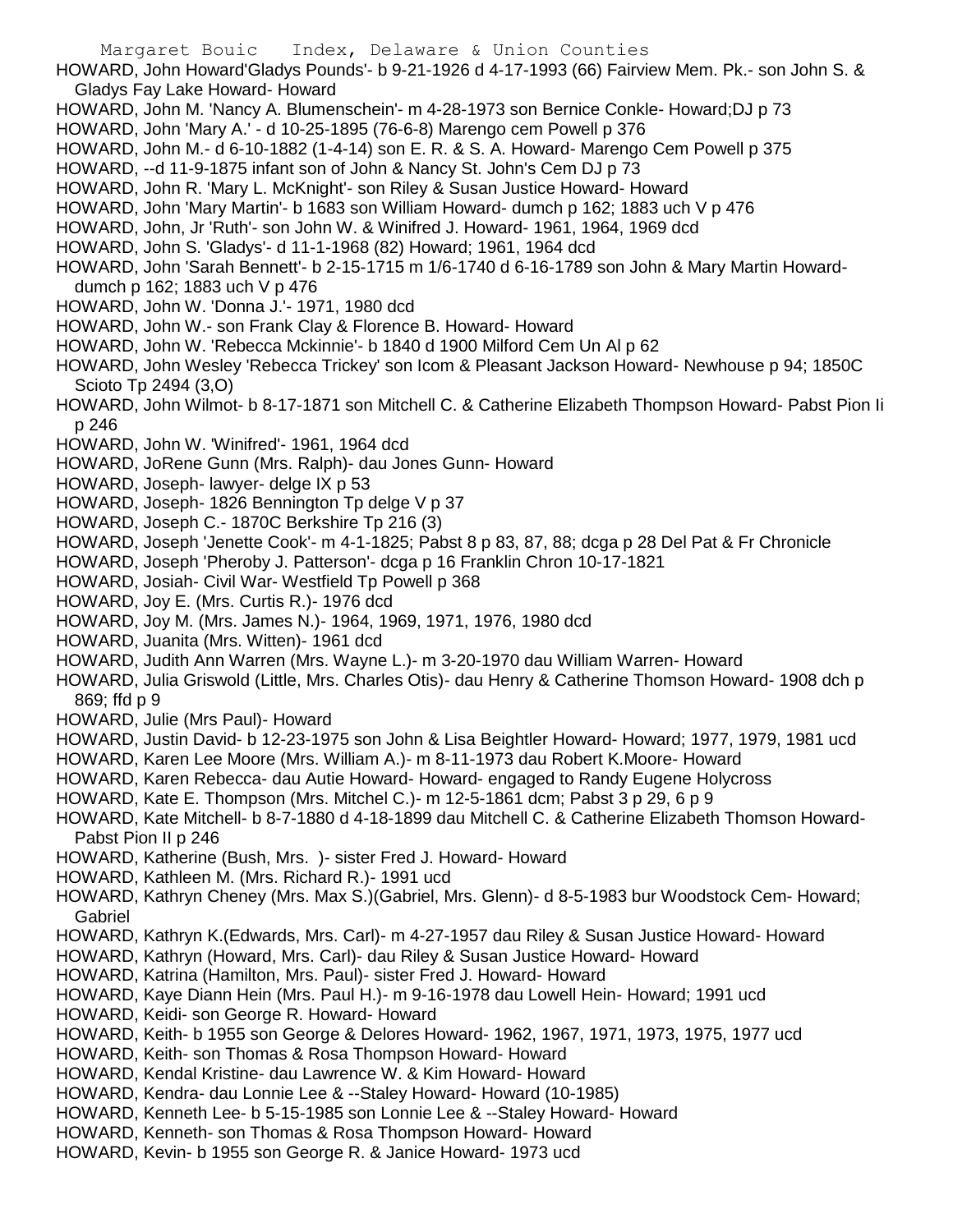- Margaret Bouic Index, Delaware & Union Counties HOWARD, Kevin- son Samuel & Betty Howard- 1969, 1971 dcd HOWARD, Kim- son Edw. C. & Anita L. Howard- 1964 dcd (6) HOWARD, Kim- ch George R. & Delores Howard- 1962, 1991 ucd HOWARD, Kim (Mrs. Lawrence W.)- Howard HOWARD, Laura Baker (Mrs. Harry)- Howard HOWARD, Laura (Ackison, Mrs. Huey)- sister Fred J. Howard- Howard HOWARD, Laura Belle (Heidman, Mrs. Frank Henry)- b 10-14-1867 m 5-1-1890 d 2-24-1952- Weiser p 243, 244 HOWARD, Laura Payne (Mrs. Isaac)- m 1-30-1840 dcm HOWARD, Lawrence W. 'Kim'- d 2-26-1990 (23) son James R. & Jeannette Howard- Howard HOWARD, Leah- b 1980 dau Howard J. & Rhonda Howard- 1981, 1983, 1991 ucd HOWARD, Lee Ann- b 6-9-1960 dau Richard L. Howard- Howard; 1964 dcd HOWARD, Lee I. 'Mabel A.'- d 2-26-1974 (75) bur Sunbury- Howard; 1969 dcd HOWARD, Lela (Kenney, Mrs. )- dau George & Edna M. Smart Howard- Howard HOWARD, Leonard 'Mariah Chilston'- b NY 3-17-1803 m 10-28-1825 d 11-6-1889 (86-7-20) oldest son Levi & Mary Howard- dg 11-15-1889 Cryder Abs. p 250; hadc p 44 HOWARD, Lesley Ann- b 12-22-1974 dau John M. & Blumenschein Howard- Howard HOWARD, Lenore (Gordon, Mrs. )(Kerr, Mrs. David)- b 7-24-1924 d 3-27-1988 (63) Woodstock Cem- dau Paul S. & Helen Lincoln Howard- Howard HOWARD, Lettia- 1880C Liberty Tp Del Co p 317C HOWARD, Levi 'Deborah'- d 4-28-1885 (59-2-21) Marengo Cem; Powell p 376 HOWARD, Levi 'Mary Stratton'- b 3-3-1782 d 3-28-1852 (70y25d) Devernport Cem Powell p 329, 333; dg 11- 15-1889 Cryder Abs. p 250 HOWARD, Levi 'Vesty A.'- Powell p 314 HOWARD, Levi W.- b 5-11-1852 (3m) Devenport Cem Powell p 328, 329- son Seymour & Eliza Jarvis Howard HOWARD, Lillian M. (Mrs. James D.)- b 1902 York Tp Cem p 89 HOWARD, Lillian R. (Mrs. )- d 12-22-1972 (79) Berkshire Cem -Howard HOWARD, Linda- dau John W. & Winifred Howard- 1961, 1964(17) dcd HOWARD, Linda (Mrs. Richard)(Shrigley, Mrs. Gary)- Howard HOWARD, Lisa A. Beightler (Mrs. John)- dau Louis Beightler- Howard; 1977, 1979, 1981, 1991 ucd HOWARD, Lisa- b 1966 dau Louis L. & Jerry L. Howard- 1971 ucd HOWARD, Lois- dau John A. Howard- Howard HOWARD, Lois (Nichols, Mrs. )- dau Paul S. & Helen Lincoln Howard- Howard HOWARD, Lonnie Lee- son John R. & Mary L. McKnight Howard- Howard HOWARD, Lora- b 1964 dau Ronald E. & Susan C. Howard- 1967 ucd HOWARD, Loretta (McCumber, Mrs. )- dau Witten & Rose Marie Howard- Howard HOWARD, Louis L. 'Jerry L.'- 1971 ucd HOWARD, Louise (Belt, Mrs. Tom)- dau Ralph A. & Alice K. Howard- Howard HOWARD, Louise (Mrs. Edw--) b 5-1865; 1900C Liberty Tp Un Co 51 p 3A (35,O,Ger,Ger) HOWARD, Luci Kaitlin- b 2-23-1988 dau Paul & Kaye Diann Hein Howard- Howard HOWARD, Lucia (Wood, Mrs. )- dau Robert C. & Lucille Howard- Howard HOWARD, Lucille (Mrs. )- stepmother of Fred J. Howard- Howard HOWARD, Lucille (Mrs. Robert C.)- Howard HOWARD, Lucretia Davis (Mrs. John)- 1880 dch p 664 HOWARD, Lucy Ann Collum (Mrs. George W.)- m 8-7-1862 dcm HOWARD, Lucy Eliza- b 12-3-1842 d 10-3-1843 dbg p 15, Powell p 96 HOWARD, Lucy- dau Jacob & Rosanna Black Howard- Freshwater p 111 HOWARD, Lucy McMullan (Mrs. William McDonald)- b 5-7-1842 m 1-1-1866 ucm 3890 d 8-29-1897 Milford Cem Un Al p 15- dau John & Lucy Matthews McMullan- 1883 uch V p 207; dumch p 156; 1870C Union Tp 50 p 7 (28,O); 1880C Union Tp 169 p 28 (37,O,Irel,O) HOWARD, Lucy- b 1988 dau Paul H. & Kaye Howard- 1991 ucd HOWARD, Lucy Reichenken (Mrs. Charles M.)- dumch p 163 HOWARD, Lucy Virginia Fullington (Mrs. Anson)- b 1854 m 9-28-1876 ucm 5938 d 1936 Milford Cem, Un Al p 31; dau James & Eliza H. McMullin Fullington- 1915 uch p 687; 1883 uch V p 204;
- HOWARD, Luella Ester- dau Richard T. & Clara Louise Forester Howard- Newhouse p 95
- HOWARD, Lulu A.- b 1869 d 6-23-1888 (19y) Oakdale Cem 399 I p 173 (C-52) dau William & Mary J. Howard-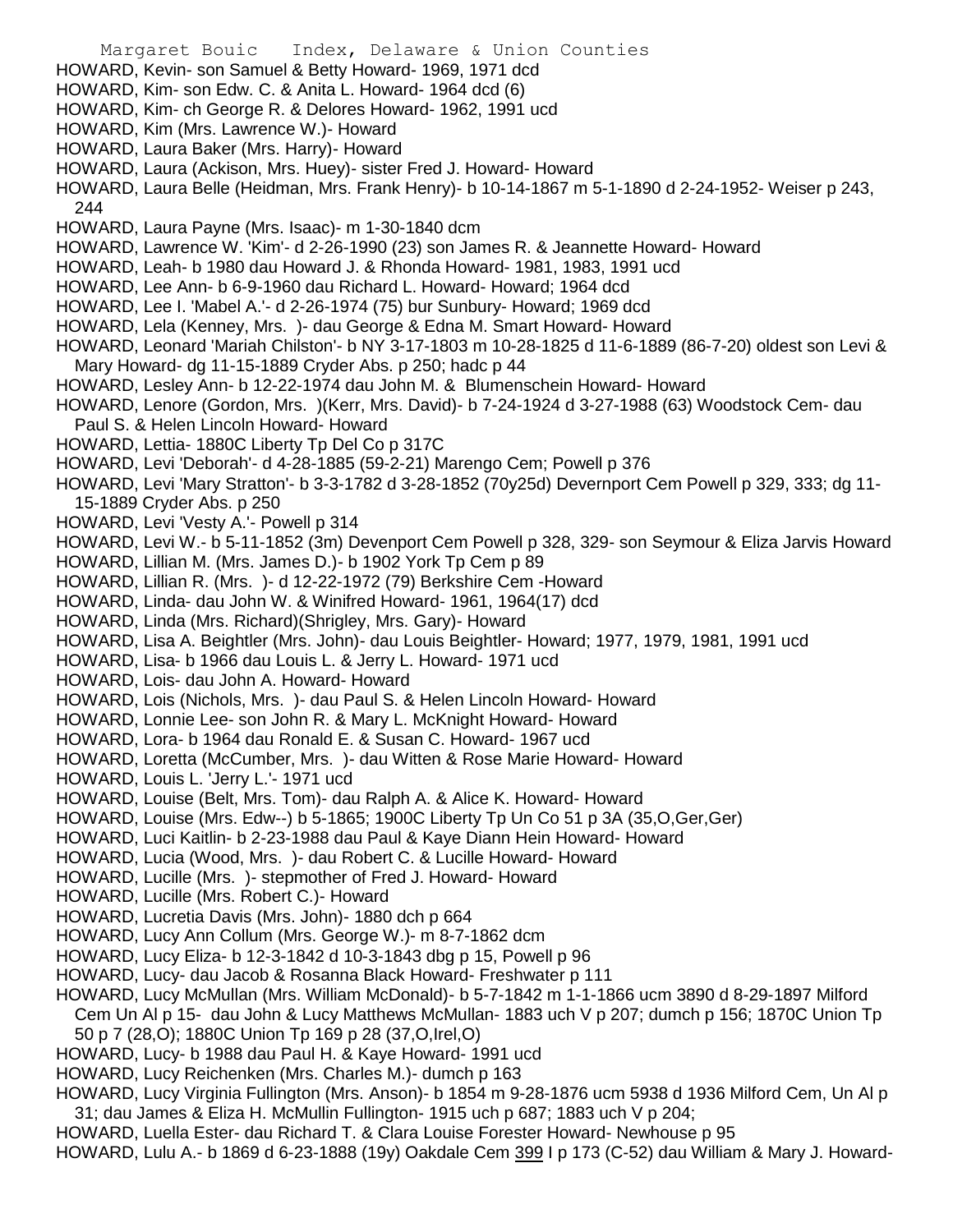Margaret Bouic Index, Delaware & Union Counties 1880C Marysville 435-480 p 33 (11,O,NY,Pa) HOWARD, Lydia Heinlen (Mrs. Hiram)- dau Jacob & Mary Wittenberg Heinlen- 1908 dch p 693 HOWARD, Lyn- dau John R. & Mary L. McKnight Howard- Howard HOWARD, Lynn- 1971 ucd HOWARD, M.-Marengo Cem Powell p 377 HOWARD, Mabel A. (Mrs. Lee I.)- Howard; 1976, 1980 dcd HOWARD, Maggie Gardner (Mrs. John W.)- dau Washington & Mary Wiseman Howard- dumch p 330 HOWARD, Malissa- b 1836 Oak Grove Cem Powell p 433 HOWARD, M. Ancie- b 10-20-1877 ch William & Lucy McMullen Howard- dumch p 156 HOWARD, Margaret- 1980 dcd Concord Tp HOWARD, Margaret- 1850C Trenton Tp 743 p 64 (16,O) HOWARD, Margaret (Caldwell, Mrs. Thomas C.)- m 11-11-1852 dcm HOWARD, Margaret (Cannon, Mrs. )- dau Sam & Ruth Shuttleworth Howard- Howard HOWARD, Margaret (Mrs. Donald Eugene)- Howard HOWARD, Margaret- b 1958 dau Eli & Peggy Howard- 1971 ucd HOWARD, Margaret Jane (Hard, Mrs. Horace)- 1985 uch p 66 HOWARD, Margaret (Shields, Mrs. Carrington)- Shields 3 HOWARD, Margery Wheelock (Mrs. Frank R.)- Newhouse p 94 HOWARD, Maria S. Moore (Mrs. Bernie)- Howard HOWARD, Mariah Chilston (Mrs. Leonard)- m 10-28-1825 dg 11-15-1889 Cryder Ab p 250 HOWARD, Marie (Donovan, mrs. Jerome,Sr.)- dau Wilson & Anna B. Schreck Howard- Howard HOWARD, Marilyn-b 1955 dau Ralph & Carolyn Howard- Howard; 1964, 1969, 1971, 1976 dcd HOWARD, Martha Ellen Weiser (Mrs. Edward)- b 8-5-1856 m 12-26-1894 d 3-30-1946 dau David & Sarah Troutman Weiser- Weiser p 286 HOWARD, Martha Jean (Rausch, Mrs. Richard)- b 11-23-1924 m 6-17-1945 Rausch (11451) III p 262 HOWARD, Marvin- son Edna Smith Howard- Howard HOWARD, Mary- 1880C Delaware Town p 547A HOWARD, Mary- b 1854 d 1-31-1903 (49) Oakdale Cem 1602 (99F) I p 137 (F-R7-6) HOWARD, Mary A. (Mrs. John)- d 6-28-1901 983-6-4) Marengo Cem Powell p 376 HOWARD, Mary Ann Frederick (Mrs. Harmon)- m 5-8-1834 dcga p 63 Ohio St. Gaz HOWARD, Mary Ann (Gardner, Mrs. Nelson)- m 12-5-1837 dcm HOWARD, Mary Ann (Lane, Mrs. Henry Harlen)- 1985 uch p 87 HOWARD, Mary (Carr, Mrs. Jay Blanc)- Maugans Anc p 32 HOWARD, Mary Edgell (Mrs. Robert Leslie)(Schwab, Mrs. Leroy)- Howard HOWARD, Mary E. (Mrs. Harold)- 1991 ucd HOWARD, Mary Elizabeth (Ellison, Mrs. Joel)- b 1826 d 2-13-1885 dcc Annie Kay Chorpenning 13 HOWARD, Mary Elizabeth (Kincaid, Mrs. Kenneth E.)- Cowgill p 20 HOWARD, Mary Ella (Quinn, Mrs. )- dau Frank Clay Howard- Howard HOWARD, Mary Estill- b 12-10-1862 d 3-24-1882 dau Mitchell C. & Catherine Elizabeth Thompson Howard-Pabst Pion II p 246 HOWARD, Mary E. (Mrs. Ted D.)- 1949, 1959, 1962, 1967, 1971, 1973, 1975, 1977, 1979, 1981, 1983 ucd HOWARD, Mary Evans - dau William W. Evans- dcw Bk 2 p 32 HOWARD, Mary Frances (Mrs. J. Elmer?)- b 1870 d 6-21-1963 York Tp Cem p 72 HOWARD, Mary (Grimes, Mrs. Henry)- b 12-22-1823 d 6-5-1896 SR Oakdale Cem II p 12 (B-R7-11) HOWARD, Mary (Mrs. Harold L.)- Howard HOWARD, Mary- dau Henry & Catherine Thomson Howard- 1908 dch p 870 HOWARD, Mary J.(Mrs. Thomas D.)- b 1849 d 1937 York Tp Cem p 83 HOWARD, Mary Jane (Mrs. William M.)- b 11-25-1834 Philadelphia d 8-28-1895 Oakdale Cem I p 173 (C-52) HOWARD, Mary J. Reynolds (Mrs. William)- 1883 uch V p 644; 1880C Marysville 435-480 p 33 (46,Pa,Pa,Pa) HOWARD, Mary L. (Mrs. Edward S.)- 1967, 1971, 1973, 1975, 1979, 1981, 1983 ucd HOWARD, Mary (Little, Mrs. Harvey D.)- m 10-1827 Columbus dau Horton Howard- dcga p 39 Del Pat & Fr Ch

- HOWARD, Mary L. McKnight (Mrs. John R.)- Howard
- HOWARD, Mary Kerns (Mrs. Frank)- Howard
- HOWARD, Mary L. Whitney (Mrs. Verne) dau George E. & Mary Whitney- Howard; 1962, 1967, 1971, 1977, 1979 ucd
- HOWARD, Mary Martin (Mrs. John)- b 2-22-1713- dumch p 162; 1883 uch V p 476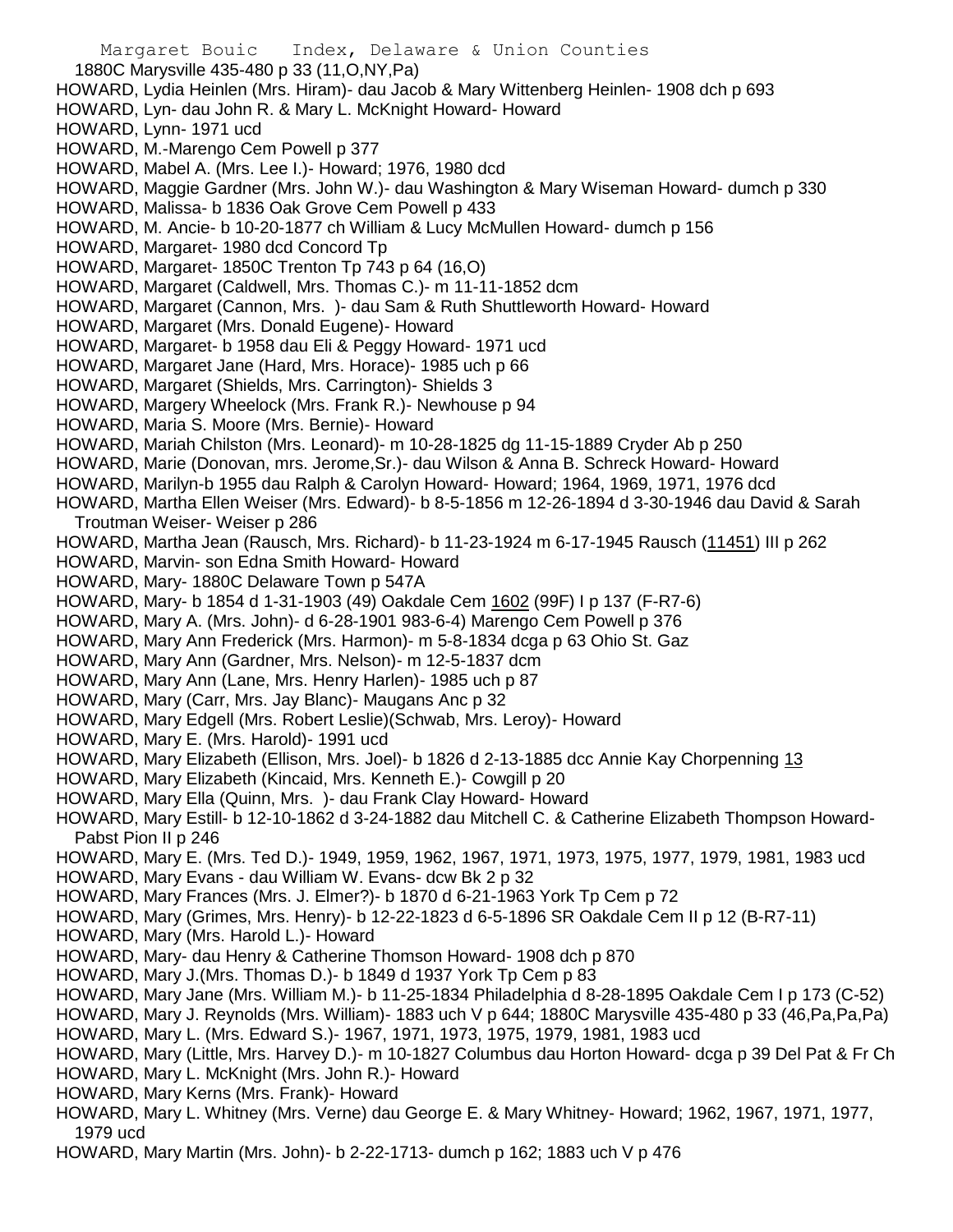Margaret Bouic Index, Delaware & Union Counties HOWARD, Mary Moses (Mrs. James E.)- Howard HOWARD, Lady Mary (Scott, Mrs. Sir William) dau Charles Howard- Powers Pat p 256 HOWARD, Mary N.- dau William & Lucy McMullen Howard- 1880C Union Tp 169 p 28 (2,O,O,O) HOWARD, Mary- d 2-26-1950 (9m21d) Devenport Cem- dau Seymour & Eliza Jarvis Howard- Powell p 328, 329 HOWARD, Mary Snider (Mrs. Rally)- son Philip & Mary Burns Snider- dumch p 14 HOWARD, Mary (Stalder, Mrs. Casper)- b 5-1815 m 12-15-1836- 1915 uch p 964, 965; 1883 uch V p 554 HOWARD, Mary Stratton (Mrs. Levi)- b 9-14-1870 d 1857/1847 (76-8-13) Devenport Cem Powell p 329, 333; dg 11-15-1889 Cryder Abs p 250 HOWARD, Mary (Wilson, Mrs. Christopher)- delge VI p 26 HOWARD, Mary Whitney (Mrs. Verne)- dau George E. Whitney- Howard; 1959, 1967, 1973, 1975, 1983, 1991 ucd HOWARD, Mary Y. (Mrs. Morgan)- d 10-10-1885 (36-6-25) Marengo cem Powell p 376 HOWARD, Maryella (Quinn, Mrs )- dau Florence Belle Howard- Howard HOWARD, Mattie- 1870C Concord Tp 260 (23) HOWARD, Maud- d 14th dg 1-29-1882 Cryder Abst p 83 HOWARD, Max D.- son Fred J. & Alma Jean Howard- Howard; 1976 dcd HOWARD, Max E.- brother Fred J. Howard- Howard HOWARD, Max S.'Kathryn Cheney'- d 2-7-1966(69) bur Woodstock- Howard HOWARD, Maxine (Betts, Mrs. )- dau Thomas & Rosa Thompson Howard- Howard HOWARD, May- b 1976 dau David M. & Penny P. Howard- 1980 dcd HOWARD, Melanie- b 1966 dau Bernard W. & Harriet Ott Howard- Howard; 1969, 1971, 1976, 1980 dcd HOWARD, Melissa Griswold (Mrs. Caleb)- dau Ezra & Ruth Roberts Griswold- delge IX p 45 HOWARD, Mrs. Merrill- delge IX p 61 HOWARD, Michael Alan- b 4-13-1952 son Beryl Harrison & Phyllis Ann Urschel Howard- Weiser p 712 HOWARD, Michael- son Ron & Bettikay Kuhn Howard- Howard HOWARD, Michael- son Samuel & Betty Howard- 1969, 1971 dcd HOWARD, Mike- son Edw. C. & Anita Howard- 1964 dccd (7) HOWARD, Millicent (Brand, Mrs. )- dau Robert C. & Lucille Howard- Howard HOWARD, Minnie C. Carson (Mrs. Elijah)- adopted dau Cicero T. & Carrie Yeend Carson- 1908 dch p 615 HOWARD, Mitchell C.- d 4-20-1840 (21) Africe Cem Powell p 179 son Isaac & Anna Howard HOWARD, Mitchell C.'Kate E. Thompson'- m 12-5-1861 dcm; Pabst 3 p 29, 6 p 9, Pabst Pion II p 246 HOWARD, M. J.(Mrs. H. A.)- dg 9-14-1866 dg Cryder Abs. HOWARD, Moni- b 1955 ch James N. & Joy M. Howard- 1964, 1969, 1971 dcd HOWARD, Monie (Pack,Mrs. Roy)- b 10-23-1912 1985 uch p 41 HOWARD, Monnie (Mrs. John A.)- 1969, 1971 dcd HOWARD, Morgan 'Mary Y.'- b 1845 d 1929 OVI; Marengo Cem Powell p 376 HOWARD, Mousie (Jenkins, Mrs. )- sister Fred J. Howard- Howard HOWARD, Mr.- 1985 uch p 163 HOWARD, Myrtle B.- b 1878 d 4-16-1959 York Cem p 72 HOWARD, Naioma (Mrs. I. M.)- b 1853 d 1906 Old Liberty Chyd Powell p 156 HOWARD, Nanaj- 1840C Union Tp 615 (50-600 HOWARD, Nancy A. Blumenschein (Mrs. John M.)- m 4-28-1973 dau Arthur Blumenschein- Howard; Dj p 73 HOWARD, Nancy Fulton (Mrs. Nolie)- Howard HOWARD, Nancy (Julian, Mrs. Richard K.)- b 8-11-1936 dau Frank William & Ruth Ragsdale Howard- Rausch 17431 III p 303 HOWARD, Nancy L. Clark (Mrs. Edward D.)- m 3-19-1839 dcm HOWARD, Nancy McDonald (Mrs. William)-b 1807 Ross Co.m 1830/1 d 2-15-1876(68-7-26) Milford Cem Un Al p 15 dau Thomas & Charity Teeters McDonald- mt 3 p 22, 28;unec III p 58, 61; 1883 uch V p 167, 207, 476; dumch p 155, 161; 1915 uch p 736; 1850C Union Tp 1261-1279 p 189 (43,O); 1870C Union Tp 51 p 7 (63,O); unec XIII p 47

HOWARD, Nathan- son Charles M. & Lucy Reichenker Howard- dumch p 74, 163

HOWARD, Nathan 'Helen Hathaway'- b 9-21-1831 m 9-21-1859 ucm 2924 d 2-6-1903 son William & Nancy McDonald Howard- dumch p 155; 1883 uch III p 372, IV p 483, V picture p 161; 162, 163, 207, picture 235, 289, 323, 331, 462, 471, 476; 1915 uch p 120, 133, 460, 736; mt 3 p 22; 1850C Union Tp 1261-1279 p 189 (18,O); 1870C Allen Tp 214-206 p 14 (38,O); 1880C Allen Tp 108-117 p 11 (48,O,Conn,O); 1900C Allen Tp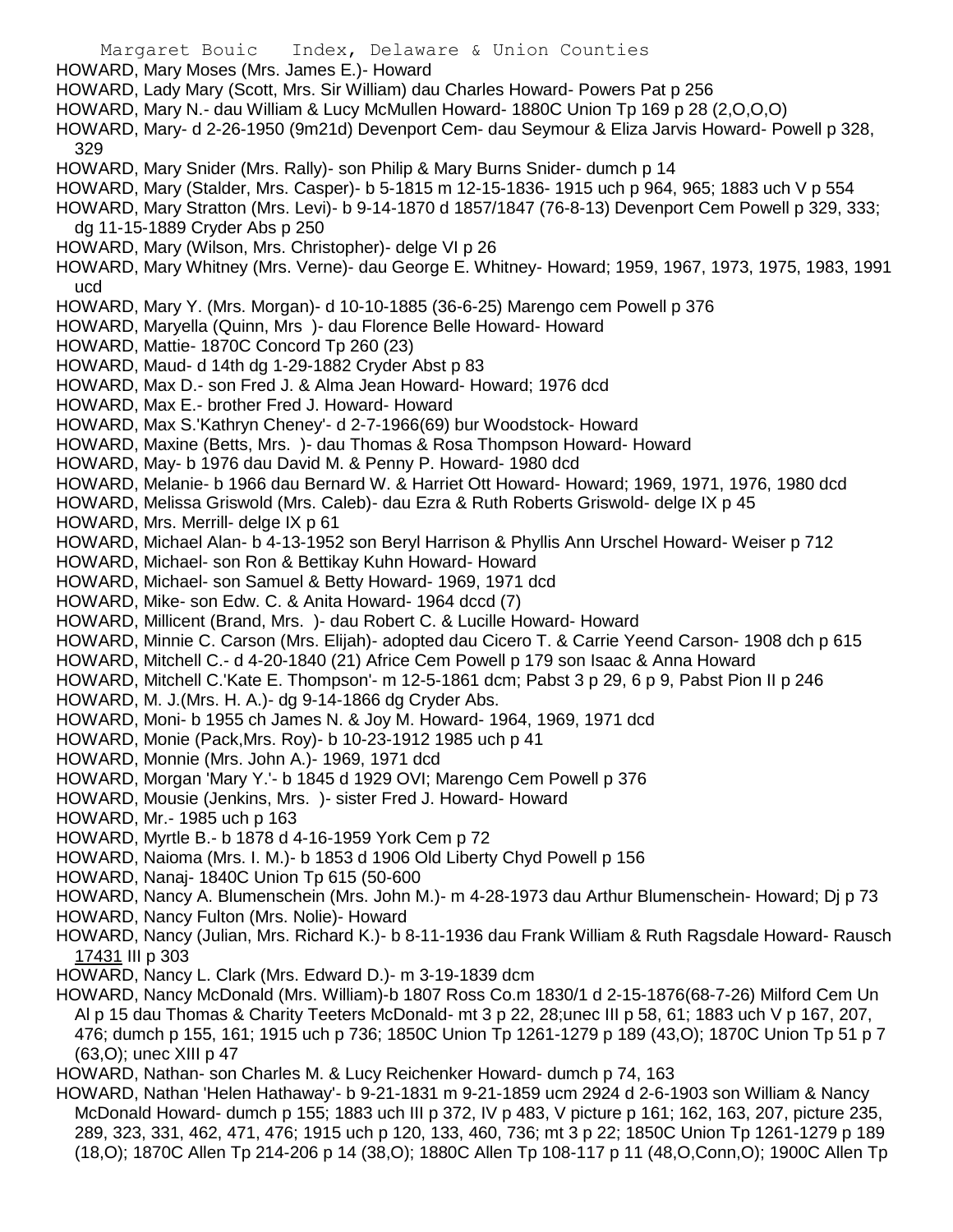- Margaret Bouic Index, Delaware & Union Counties
- 93-97 p 5A (68,O,Conn,Conn); uca p 21, 39, 46, 52, 58
- HOWARD, Nathan S.'Sheryl Ann Cochran'- son Cone & Catherine Southard Howard- Howard; 1949 ucd
- HOWARD, Nathan- b 1953 son James N. & Joy M. Howard- 1964, 1969, 1971 dcd
- HOWARD, Neal A.- b 1957 son Ralph H. & Freda Howard- 1961, 1964, 1971, 1976 dcd
- HOWARD, Nelson- son Charles M. & Lucy Reichenker Howard- dumch p 163
- HOWARD, Newton 'Jane Kent'- 1908 dch p 396, 626
- HOWARD, Nicholas- b 1951 son Cone & Catherine Howard- 1959, 1962, 1967 ucd
- HOWARD, Nicole (Ross, Mrs. )- dau David E. Howard- Howard
- HOWARD, N. K. (Mrs. E. D.)- dg 7-5-1861 Cryder Abst. p 17
- HOWARD, Noel Lincoln 'Carol Jane Rausch'- b 6-17-1928 m 1950 d 6-20-1976 (48) son Paul & Helen Howard- Howard; Rausch (14(10)21)
- HOWARD, Nolie 'Nancy Fulton'- Howard
- HOWARD, Norma- 1969, 1971 dcd
- HOWARD, Norman- b 1846 Milford Cem Un Al p 65
- HOWARD, Olive- 1870C Delaware Town 324 (16); 1869 wsc 11; Pabst 8 p 23
- HOWARD, Olive Pearl (Mrs. Anson)- m 1812 d 1860- 1915 uch p 666; 1883 uch V p 188; 1820C Union Tp 152 (26-45)
- HOWARD, Olive Pearl (Moulton, Mrs. Rowland C.)- dau Anson & Olive Pearl Howard- 1915 uch p 666
- HOWARD, Olivia Miesse (Mrs. John Carlton)- m 1962- Howard
- HOWARD, Ollie (Bell, Mrs. )- sister Lee I. Howard- Howard
- HOWARD, Gen. O. O.- Fowler p 122
- HOWARD, O. P. (Mrs. H. M.)- Powell p 329
- HOWARD, Orman F.- 1870C Berkshire Tp 216 (9)
- HOWARD, Orra E.- b 2-24-1883 d 11-18-1902 Powell Cem Powell p 163
- HOWARD, Oscar J. 'Wanda''Ella May Fling'- d 6-4-1968 (64) Berkshire Cem- Howard
- Howard 1961, 1964 dcd
- HOWARD, Otto N. 'Euna Smith;- son Nathan & Helen Hathaway Howard- dumch p 163; 1915 uch p 736; 1883 uch V p 476; 1870C Allen Tp 214-206 p 14 (2,O); 1880C Allen Tp 108-117 p 12 (12,O,O,O)
- HOWARD, Pamala (Mrs. Edward)- 1991 ucd
- HOWARD, Pamela (Moneyham, Mrs. )- dau Robert C. & Lucille Howard -Howard
- HOWARD, Patricia Ann- b 4-15-1954 dau Beryl Harrison & Phyllis Ann Urschel Howard- Weiser p 712
- HOWARD, Patricia (Lehner, Mrs. James Ellis)- dau Max S. & Kathryn Howard- Howard; Weiser p 239
- HOWARD, Patricia (Mrs. Robert E.)- 1976 dcd
- HOWARD, Paul- 1971, 1976 dcd Delaware Tp
- HOWARD, Paul 'Carol'- Delaware policeman- Howard
- HOWARD, Paul H. 'Kaye Diann Hein'- m 9-16-1978- son Altamae Kandel- Howard; 1991 ucd
- HOWARD, Paul 'Irene'- 1964 dcd Shawnee Hills
- HOWARD, Paul 'Julie'- b 1958 son Ralph & Carolyn Howard- Howard; 1964, 1969, 1971, 1976 dcd
- HOWARD, Paul M. b 6-18-1924 d 8-28-1992 (68) bur Webbville- son Thomas & Rosa Thompson Howard-Howard
- HOWARD, Paul- son Paul M. Howard- Howard
- HOWARD, Paul S. 'Helen Lincoln'- Howard
- HOWARD, Paul 'Vicki'- 1980 dcd
- HOWARD, Pearl- son Anson Howard- 1915 uch p 543; 1883 uch V p 33
- HOWARD, Pearl 'Della May Keller'- b 4-1838 d 1919- Howard; 1900C Jerome Tp 234-243 p 10B (42,Ks,O,O) m 9y
- HOWARD, Pearl 'Ella Mae Keller'- Howard
- HOWARD, Penny P. (Mrs. David M.)- 1980 dcd
- HOWARD, Peggy A. (Mrs. Eli)- 1971 ucd
- HOWARD, Pern- son Edna Smith Howard- Howard
- HOWARD, Perry E.- d 8-26-1848 (5m26d) Devenport Cem Powell p 328, 329 son Seymour & Eliza Jarvis Howard-
- HOWARD, Pharoby J. Patterson (Mrs. Joseph)- d 10-16-1821 (21) dau Anslem & Minerva Patterson- dcga p 16 Franklin Chron
- HOWARD, Phoebe Fuller (Mrs. William)- b 7-15-1759 d 12-3-1806- dumch p 155; 1883 uch V p 476
- HOWARD, Phyllis Ann Urschel (Mrs. Beryl Harrison)- b 12-16-1928 m 9-23-1945 dau Edgar Wilson & Vera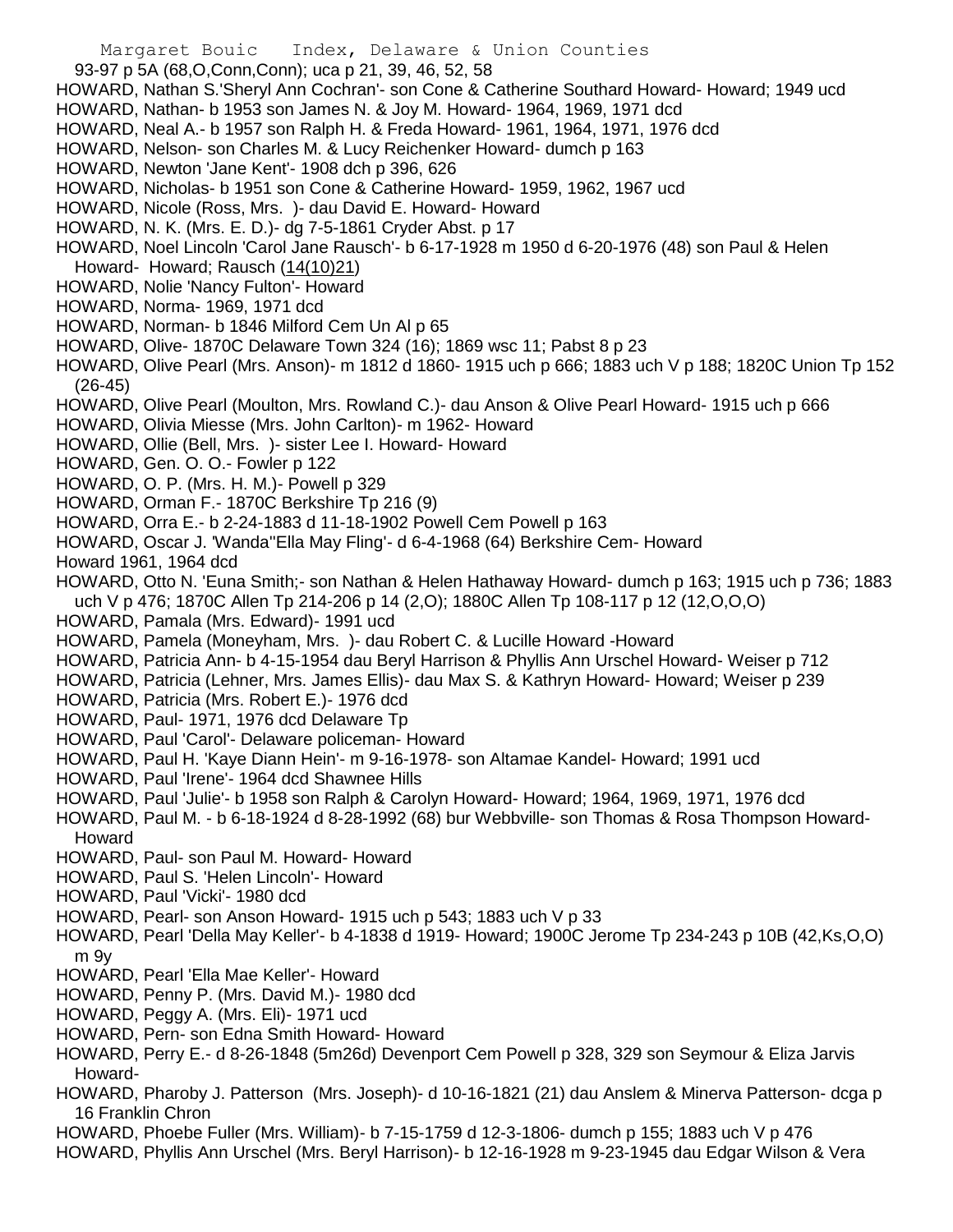- Corine Reiling Urschel- Weiser p 712
- HOWARD, Phyllis- dau Paul M. Howard- Howard
- HOWARD, Pleasant Ann Jackson (Mrs. Ixom)- dau John & Eura Newhouse Jackson- Newhouse p 95 147 HOWARD, Polly- delge IX p 62
- HOWARD, Pretia Ann- d 11-22-1836/1876 dau G. & M. Westfield Bapt. Cem Powell p 350
- HOWARD, Putnam B.- 1880c Delaware Town p 509A
- HOWARD, Rachel b 1978 dau Howard J. & Rhonda Howard- 1981, 1983, 1991 ucd
- HOWARD, Rachel (Ingram, Mrs. Haymond)- m 12-17-1891- 1915 uch p 842
- HOWARD, Rachel Kirkley (Mrs. Amos)- m 12-22-1825 Madison Co unec V p 16
- HOWARD, Rally 'Mary Snider'- dumch p 14
- HOWARD, Ralph A. 'Alice K.'- Howard
- HOWARD, Ralph A. 'Carolyn'- Howard; 1964, 1969, 1971, 1976, 1980 dcd
- HOWARD, Ralph H. 'Freda'- 1961, 1964, 1969, 1971, 1976, 1980 dcd
- HOWARD, Ralph H.- son Wilson & Anna B. Schreck Howard- Howard
- HOWARD, Ralph- son Ralph A. & Alice K. Howard- Howard
- HOWARD, Ralph 'JoRene Gunn'- son Ralph & Carolyn Howard- Howard; 1964(14), 1969, 1971 dcd
- HOWARD, Ray S. d 5-2-1987 (62) Forest Grove Cem son Edna Smith Howard- Howard
- HOWARD, Rebecca "Becky"- b 1954 dau Harold L. & Mary E. Howard- 1967, 1971, 1973 ucd
- HOWARD, Rebecca McKinnie (Mrs. John W.)- b 1846 d 1919 Milford Cem Un Al p 62; 1900C Paris Tp 22 p 2A (53,-,Va,Va,)- m 35y
- HOWARD, Rebecca Trickey (Mrs. John Wesley)(McKinnie, Mrs. John D.)- m 6-9-1864 dcm; Newhouse p 94; 1880C Scioto Tp 329 (33,O,Va,Va)
- HOWARD, Regina- b 1956 dau Ronald E. & Genevieve Howard- 1971 ucd
- HOWARD, Rhoba M.- 1870C Brown Tp 241 (60)
- HOWARD, Rhonda (Mrs. Howard J.)- 1981, 1983, 1991 ucd
- HOWARD, Richard 'Grace Harper'- Howard
- HOWARD, ---(Jordan, Mrs. Rev. George)- dau Richard & Grace Harper Howard- Howard
- HOWARD, Richard E. b 7-25-1954 son John R. & Mary L. McKnight Howard- Howard
- HOWARD, Richard 'Linda'- Howard
- HOWARD, Richard "Huck"- son Harry W. & Jeannette Howard- Howard
- HOWARD, Richard L.- Howard
- HOWARD, Richard R. 'Kathleen M.'- 1991 ucd
- HOWARD, Richard T. 'Clara Louise Forester'- son John Wesley & Rebecca Trickey Howard- Newhouse p 95
- HOWARD, Riley 'Susan Justice'- b 11-8-1893 d 5-9-1979 (85) Oakdale Cem I p 12, II p 149 (M-R15-7)- son
- Pearl & Della Mae Keller Howard- Howard
- HOWARD, Rita Lynn- b 9-4-1980 dau John M. & --Blmenschein Howard- Howard
- HOWARD, Prof. R. L.- unec III p 28
- HOWARD, Robert C. 'Lucille'- b 9-20-1904 d 9-9-1983 (78) son Harry & Laura Baker Howard- Howard; 1973, 1975, 1977, 1979, 1981 ucd
- HOWARD, Robert D.- father of Gregory Howard- Howard
- HOWARD, Robert- son Dale & Clarine Morehouse Howard- Schultz p 5; dpc p 93
- HOWARD, Robert- son Edward & Pamala Howard- 1991 ucd
- HOWARD, Robert E. 'Irene A.'- 1969 dcd
- HOWARD, Robert E. 'Patricia'- 1976 dcd
- HOWARD, Robert 'Fay'- 1961 dcd Liberty Tp
- HOWARD, Robert F. 'Catherine J.'- 1975, 1977, 1979, 1981, 1983 ucd
- HOWARD, Robert D.'Gwendolyn P.'- Howard; 1964, 1969, 1971, 1976, 1980 dcd
- HOWARD, Robert Kent- son David E. Howard- Howard; 1961 (13), 1964 dcd
- HOWARD, Robert Leslie 'Mary Edgell'- Howard
- HOWARD, Robert- son Paul & Irene Howard- 1864(14)( 1971 dcd Shawnee Hills
- HOWARD, Robert- son Ralph A. & Alice K. Howard- Howard
- HOWARD, Robert- b 1963 son Robert F. & Catherine Howard- 1975, 1977, 1979, 1981 ucd
- HOWARD, Robert,Jr.- son Robert D. & Gwendolyn Howard- 1964 dcd (14)
- HOWARD, Robert Russell,II 'Geraldine'- d 6-11-1978 (38)- son Mary Bell Aolen- Howard
- HOWARD, Robert R.,Jr.- son Robert R. Howard- Howard; 1983 ucd
- HOWARD, Robert W. 'Annie Dean'- b 1895 d 1964 Milford Cem Un Al p 67; 1949, 1959, 1962 ucd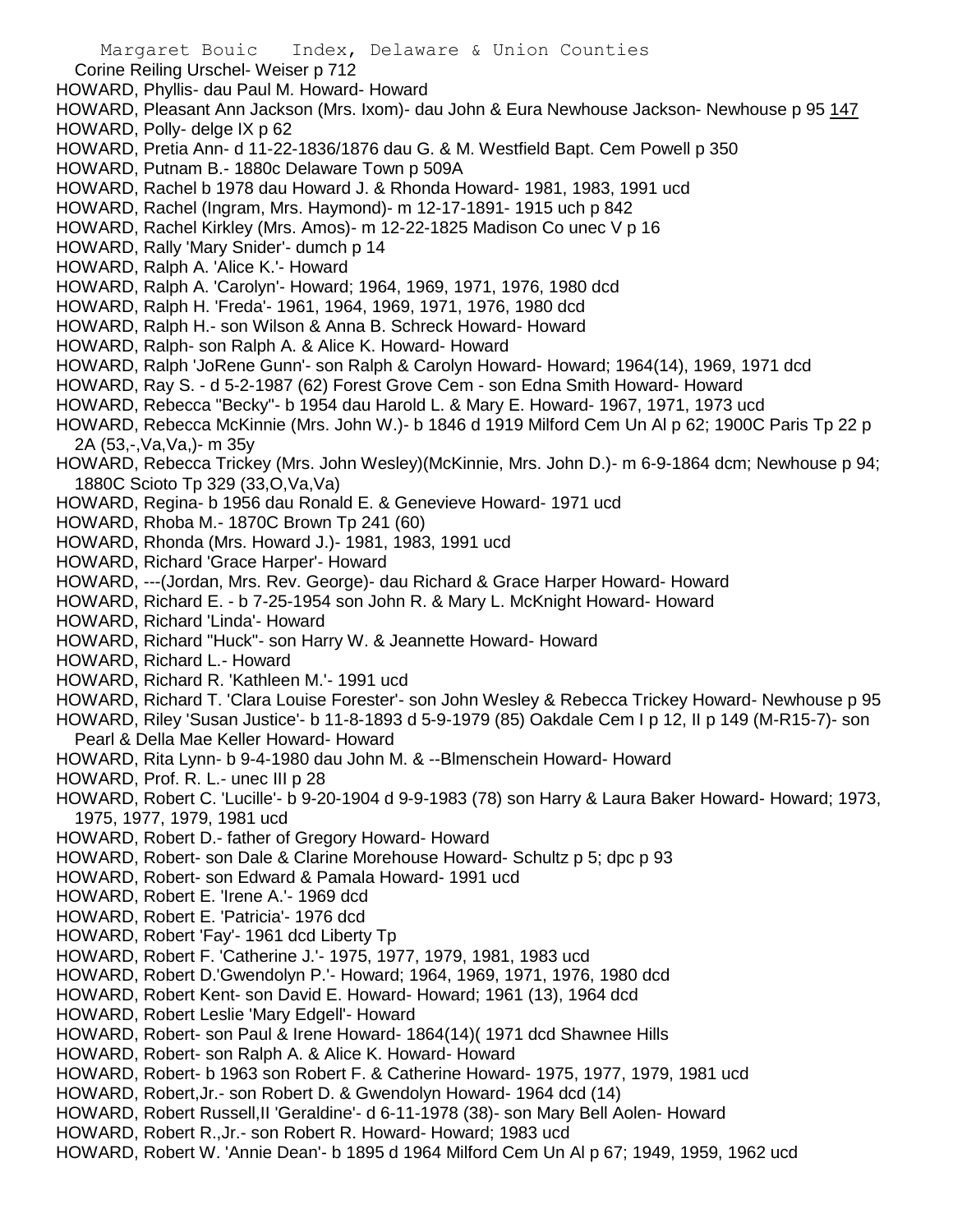Margaret Bouic Index, Delaware & Union Counties HOWARD, Robin- son Samuel A. & Ruth Shuttleworth Howard- Howard; 1961(18), 1964 dcd HOWARD, Roger- son Donald Eugene & Margaret Howard- Howard HOWARD, Roger- b 1977 son Eligh Howard- 1980 dcd HOWARD, Rolla M.- b 1858 d 8-4-1930 (72) Oakdale Cem 4264 (F99)I p 137 (F-R7-6) son William & Mary J. Howard- 1880C Marysville 435-480 p 33 (21,O,NY,Pa) HOWARD, Rolla M.- HOWARD, Ron 'Bettikay Kuhn'- son Ron & Jane Howard- Howard HOWARD, Ron 'Jane'- son John & June Howard- Howard HOWARD, Ronald D.- b 1954 son Fred J. & Alma Jean Howard- Howard; 1964, 1969, 1971 dcd HOWARD, Ronald E. 'Genevieve F.'- 1971 ucd HOWARD, Ronald E. 'Susan C.'- 1967 ucd HOWARD, Rosa Thompson (Mrs. Thomas)- Howard HOWARD, Rosalie Margerite (Sterrett, Mrs. David Witmer)- m 9-28-1938 dau Warren Edward & Anna Mae Bowers Howard- Weiser p 336 HOWARD, Rosanna Black (Mrs. Jake)- b 3-17-1868 dau Robert & Mary Freshwaer Black- Freshwater p 111 HOWARD, Rose Ella (Smith, Mrs. Phil L.)- b 1958 m 2-25-1977 dau Bernard W. & Harriet A. Howard- Howard; 1969, 1971, 1976 dcd HOWARD, Rose Marie (Mrs.Witten)- b 9-22-1942 d 8-1-1993 (50)- Howard; 1971 dcd HOWARD, Ruby- dau Jacob & Rosanna Black Howard- Freshwater p 111 HOWARD, Russell E.-b 2-2-1931 d 4-1941 Oakdale Cem I p 12 (EE-R16)- son Riley & Susan B. Justice Howard- Howard HOWARD, Ruth (Curtis, Mrs.Alfred) dau Walter L. & Jenny Foust Howard- Howard HOWARD, Ruth (Mrs. John H.)- 1964, 1969 dcd HOWARD, Ruth (Kiplinger, Mrs. Edward)- Weiser p 263 HOWARD, Ruth (Parrott, Mrs. Edwin)- dau Ralph A. & Alice K. Howard- Howard HOWARD, Ruth Ragsdale (Mrs. Frank William)- b 1-24-1911 m 1934- Rausch (1743) II p 276 HOWARD, Ruth Shuttleworth (Mrs. Sam)- b 11-21-1914 d 11-10-1991 (76) - dau Hugh & Mae Dennis Shuttleworth- Howard; 1961, 1964, 1969, 1971, 1976 dcd HOWARD, Ruth Smith (Mrs. Grove)- m 9-10-1837 dcm HOWARD, Ruthella- dau Bernard Wilson & Harriett A. Howard- 1964 dcd(5) HOWARD, Sally (Givens, Mrs. )- dau Max S. & Kathryn Howard- Howard HOWARD, S.- 1983 ucd HOWARD, S.- 1857 Peru Tp, delge V p 300, VI p 31 HOWARD, Sally Maria (Mrs. Jehiel)- d 9-4-1868 (51-7-4) Westfield Bapt. Cem Powell p 350 HOWARD, Samuel A. R. 'Ruth Shuttleworth'- Howard; 1961, 1964, 1969, 1971, 1976, 1980 dcd HOWARD, Samuel- 1820C Sunbury Tp; Pabst 5 p 2 HOWARD, Samuel- 1880C Liberty Tp p 317C HOWARD, Samuel 'Betty;- 1969, 1971 dcd HOWARD, Samuel- b 1958 son Samuel & Betty Howard- 1971 dcd HOWARD, Samuel- brother Stella Howard- Aldrich HOWARD, Sandra- b 1953 dau Donald N. & Eileen Howard- 1959, 1962, 1967 ucd HOWARD, Sandra Kaye Popp (Mrs. Stephen Michael)- m 7-16-1977 dau Janet E. Popp- Howard HOWARD, Sandra Kay (Liedtke, Mrs. Richard Leonard)- b 1953 m 12-16-1972 dau Donald M. & Eileen Howard- Howard; 1967, 1971 ucd HOWARD, Sara Katherine- b 12-9-1977 dau John M. & Blumenschein Howard- Howard HOWARD, Sarah A.- 1870C Liberty Tp 401 (63) HOWARD, Sarah Bennett (Mrs. John)- b 10-21-1722 m 1/6-8-1740 d 3-19-1812- dumch p 162; 1883 uch V p 476 HOWARD, Sarah Brown (Mrs. William)- m 12-16-1840 dcm HOWARD, Sarah (Mrs. David)- 1850C Liberty Tp Del Co 1566 p 105 (44,Va) HOWARD, Sarah S. (Dyer, Mrs. James)- m 6-17-1860 dcm HOWARD, Sarah (Hubbell, Mrs. Ephraim)- m 7-18-1838 dcm HOWARD, Sarah (Hanville, Mrs. James)- m 1-26-1848 dcm HOWARD, Sarah Pratt (Mrs. Davis)- b 1805 d 1887 Powell Cem,Powell p 63; 1880 dch p 665

- HOWARD, Sarah S. (Sherman, Mrs. Eli)- m 4-22-1863 dcm
- HOWARD, Saundra M. Griffith (Mrs. Gregory)- m 8-30-1986 dau Ed & Carol Griffith- Howard; 1991 ucd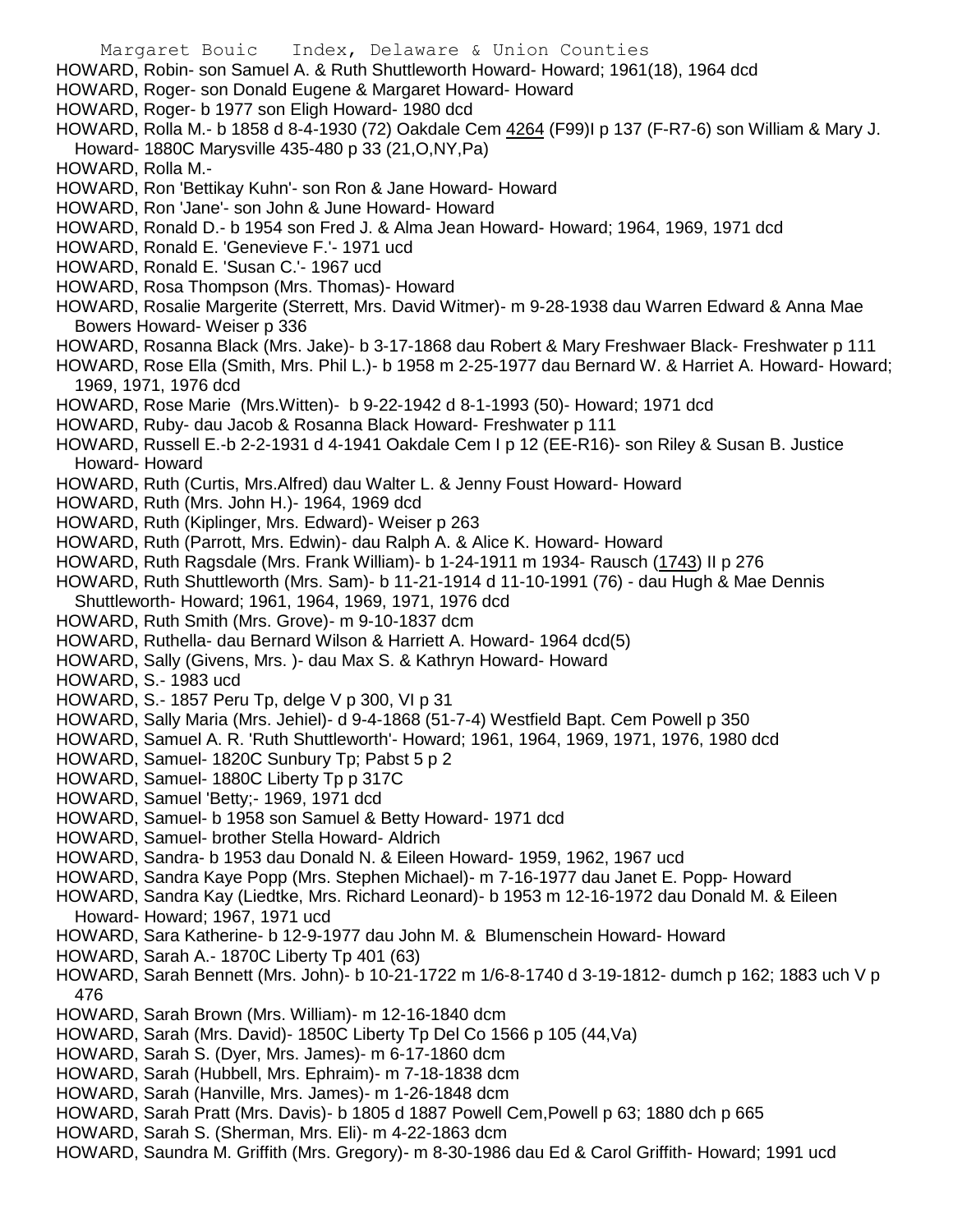HOWARD, Seymour 'Eliza Jarvis'- b 1-3-1823 m 4-4-1847 dcm son Levi & Mary Stratton Howard; Powell p 328, 329, 333

- HOWARD, Mrs. S. F.-W.C.T.U.- unec III p 58
- HOWARD, Sharon (Hawkins, Mrs. )- dau George R. Howard- Howard
- HOWARD, Shelby Leann- b 2-19-1992 dau Greg & Saundra Griffith Howard- Howard
- HOWARD, Shelley Lynne (Pultz, Mrs. John F.)- m 4-16-1983 dau Noel L. & Jane Rausch Howard- Howard' Rausch 14(10)213 III p 291
- HOWARD, Sheryl Ann Cochran (Mrs. Nathan S.)- m 11-22-1961 dau Paul B. Cochran- Howard
- HOWARD, Solomon 'Eliza'- dbg p 15
- HOWARD, Mrs. Dr. Solomon- died- dg 9-11-1888 Cryder Abst. p 203
- HOWARD, Rev. Solomon- 1880 dch p 371, 374; 1908 dch p 219, 220; dg 9-11-1888 Cryder Abstract p 203
- HOWARD, Stella (Aldrich, Mrs. James B.)- Aldrich
- HOWARD, Stella (Bennett, Mrs. Jesse G.)- dau John Wesley & Rebecca Trickey Howard- Newhouse p 94; 1880C Scioto Tp 329-352 (7,O,O,Va)
- HOWARD, Stephen Michael 'Sandra Kay Popp'- b 12-29-1951 m 7-16-1977 son Noel L. & Jane Rausch Howard- Howard; Rausch 14(10)211 III p 291
- HOWARD, Submitta (Mrs. Elisha)- 1883 uch V p 554
- HOWARD, Sue Ann (Wallace, Mrs. Donald Eugene)- m 8-13-1967 dau Donald M. Howard- Howard
- HOWARD, Sue- dau Donald N. & Eileen Howard- 1959(12), 1962 ucd
- HOWARD, Susan B. Justice (Mrs. Riley)- b 2-12-1905 m 6-24-1925 d 9-18-1991 986) Oakdale Cem I p 12, II p 149 (M-R15-7)- Howard
- HOWARD, Susan C. (Mrs. Ronald E.)- 1967 ucd
- HOWARD, Susan (Howard, Mrs. Frank)- m 5-19-1973 dau Verne & Mary W. Howard- Howard; 1959(7), 1962, 1971, 1973, 1981 ucd
- HOWARD, Susannah- d 8-20-1846 910y) dau Wm. H. & Betsey Howard- Sunbury Cem Powell p 37
- HOWARD, Susie Green (Mrs. Thomas W. II)- m 121-16-1989 dau Ronald Green- Howard
- HOWARD, Sue Wells (Mrs. Ted)(Myers, Mrs. )-dau Ray & Dian Gregory Wells; Howard; Gregory; 1967, 1971, 1973, 1975, 1977, 1979, 1981, 1983 ucd
- HOWARD, Taffy- b 1966 d 5-12-1988 (21) car accident- dau Edward S. & Mary L. Howard- Howard; 1967, 1971, 1973, 1975, 1977, 1979, 1971, 1973 ucd
- HOWARD, Tamara (Atzenhoefer, Mrs. Dnnie)- Atzenhoefer;
- HOWARD, Tamara- b 7-14-1958 dau Harold Leroy & Mary E. Howard- 1967, 1971, 1973, 1975 ucd
- HOWARD, Tamara-b 1972 dau Paul M.& Vicki Howard- Howard; 1980 dcd
- HOWARD, Ted D.'Mary'- Howard; m 1939- Howard; 1949, 1959 , 1962, 1967, 1971, 1973, 1975, 1977, 1979, 1981, 1983, 1991 ucd
- HOWARD, Ted E. A. ;'Sue Wells;- son Ted D. & Mary E. Howard- Howard; 1949, 1959(15), 1962, 1967, 1971, 1973, 1975, 1977, 1979, 1991 ucd
- HOWARD, Teresa- b 1874 d 1958 Milford Cem Un Al p 68
- HOWARD, Thelma- 1969 dcd Genoa Tp
- HOWARD, Thelma (Berry, Mrs. )- Howard
- HOWARD, Theodore P.- son J. & M. Westfield Baptist Cem- Powell p 350
- HOWARD, Theresa- dau Robert Russell Howard II- Howard
- HOWARD, Thomas- b c 1600 d 4-15-1686 dumch p 162; 1883 uch V p 476
- HOWARD, Thomas D.- b 1947 d 5-9-1925 York Tp Cem p 83
- HOWARD, Thomas Lee- b 4-8-1958 son Beryl Harrison & Phyllis Ann Urschel Howard- Weiser p 712
- HOWARD, Thomas R.- son Wesley & Rebecca Howard- 1880c Sciot Tp 329-352 (5,O,O,Va)
- HOWARD, Thomas 'Rosa Thompson'- Howard
- HOWARD, Thomas W. II 'Susie Green'- m 12-16-1989 son Thomas Howard- Howard
- HOWARD, Tim- b 1966 son John W. & Donna Howard- 1971, 1980 dcd
- HOWARD, Tim- b 1966 son John Jr. & Ruth A. Howard- 1969 dcd
- HOWARD, Timothy-1827 Delaware Tp delge V p 67
- HOWARD, Timothy A. 'Jane'- 1983 ucd
- HOWARD, Timothy- b 1962 son Harold L. & Mary E. Howard- 1967, 1971, 1975, 1977, 1979 ucd
- HOWARD, Timothy- son Witten & Rose Marie Howard- Howard
- HOWARD, Tony- b 1957 son Ralph & Fred Howard- 1969 dcd
- HOWARD, Tracy- b 1973 son Fred J. & Cynthia Howard- 1980 dcd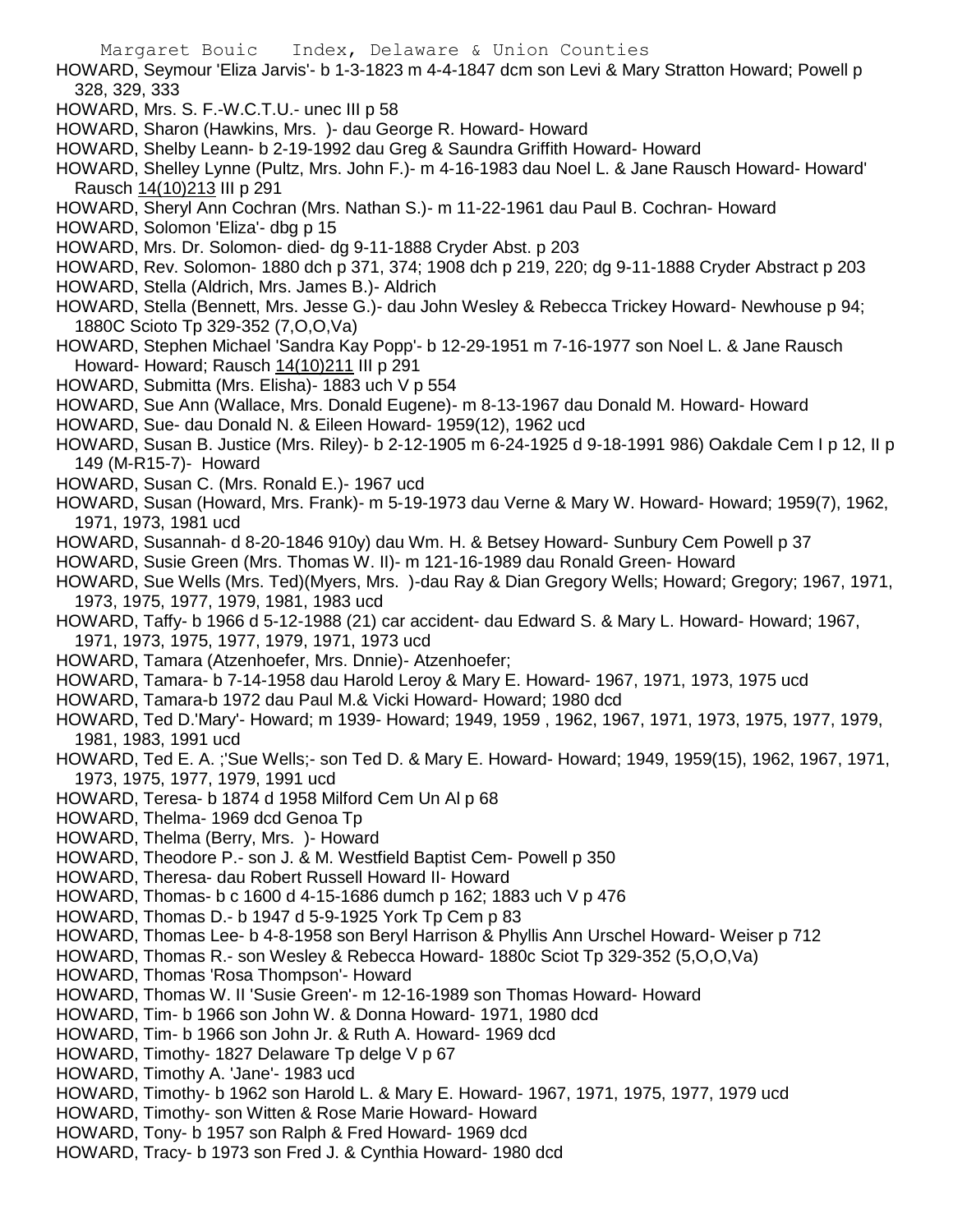- Margaret Bouic Index, Delaware & Union Counties HOWARD, Tracy- ch Robert & Catherine J. Howard- 1977, 1979, 1981, 1983 ucd HOWARD, Trimble- unclaimed letter- unec VI p 26 HOWARD, Troy- b 1976 son Paul & Vicki Howard- 1980 dcd HOWARD, Urcil- see Ercil - ch Cone & Katherine Howard- 1949 ucd HOWARD, Velma (Wallace, Mrs. - dau Edna Smith Howard- Howard HOWARD, Venitia Garwood (Mrs. William F.)- b 1869 m 10-2-1891 d 1915 Milford Cem Un Al p 67- dumch p 156 HOWARD, Verdie- b 7-1895 dau George M. & Allie Howard- 1900C Claibourne Tp 200-214 p 9A (9,O,O,O) HOWARD, Verne 'Mary Whitney'- b 10-20-1908 d 12-17-1954 Milford Cem Un Al p 48 son Cone & Alice Hunt Howard- 1915 uch p 737, 747 HOWARD, Vernie- son Edna Smith Howard- Howard HOWARD, Vesty A. (Mrs. Levi)- d 1855 (45-7-24) Wilson Cem Powell p 314 HOWARD, Vicki- dau James R. & Jeannette Howard- Howard HOWARD, Vicki (Mrs. Paul)- 1980 dcd HOWARD, Virginia Fullington (Mrs. Anson?)- b 1854 d 1936 Milford Cem Un Al p 3 see Lucy HOWARD, Virginia (Galbraith, Mrs. Charles Kenneth)- b 1901 d 1965 Milford Cem Un Al p 66 HOWARD, Virginia K.- 1969 dcd HOWARD, Virginia (Theisen, Mrs. Donald)- dau John Carlton & Evelyn Howard- Howard HOWARD, Virginius- son Lillian R. Howard- Howard HOWARD, ---(Mrs. W.)(Blunt, Mrs. Richard)- Nash p 62 HOWARD, Walter L. 'Jenny Foust'- m 9-3-1910 d 6-18-1972 (84) bur Ashley Un. Cem.- Howard; 1971 dcd HOWARD, Walter- brother Stella Howard- see Aldrich HOWARD, Walter W.- b 10-24-1872 d 1952 Milford Cem Un Al p 68- son William & Lucy McMullan Howarddumch p 156; 1883 uch V p 207; 1880C Union Tp 169 p 28 (7,O,O,O) HOWARD, Wanda (Mrs. Oscar J.)- Howard HOWARD, Warren Edward 'Anna Mae Bowers'- b 7-14-1918 m 4-17-1938 son Helen Cardella Kocher- Weiser p 336 HOWARD, Warren- son Robert Leslie & Mary Edgell Howard- Howard HOWARD, Watson- son Thomas & Rosa Thompson Howard- Howard HOWARD, Wayne L. 'Judith Ann Warren'- m 3-20-1970- Howard HOWARD, Wayne- son Ralph & Fred Howard- 1961(16), 1964, 1969 dcd HOWARD, Wendy Jane (Iden, Mrs. Damon Loring)- m 10-4-1986 dau Noel L. & Jane R. Howard- Howard HOWARD, Wesley 'Rebecca'- 1880C Scioto Tp 329-352 p 293C (40,O,-,-) HOWARD, ---(Wilgus, Mrs. Howard)- dau Doster & Jane McBride Howard- Howard HOWARD, William- 1883 uch IV p 535 HOWARD, William- d 11-6-1910 (80y2m) Oakdale Cem 2337(160C) HOWARD, William A. 'Karen Lee Moore'- m 8-11-1973 son Ralph A. Howard- Howard HOWARD, William 'Fannie'- Hathaway Cem Un al p 83 HOWARD, William F. 'Venitia Garwood'- b 6-22-1868 m 10-2-1891 Milford Cem Un Al p 67- son William & Lucy McMullen Howard- dumch p 156; 1883 uch V p 207 HOWARD, William- d 9-10-1866 only ch of H. A. & M. J. Howard- dg 9-14-1866 Cryder Abst. p 57 HOWARD, William H.- 1870C Brown Tp 241 (29) HOWARD, William H.- d 10-29-1846 (43) Sunbury Cem Powell p 37 HOWARD, William H. 'Sarah'- Powell p 37 HOWARD, William "Bill" Kari'- son Ralph & Carolyn Howard- Howard HOWARD, William McDonald 'Lucy McMullan'- b 10-20-1839 m 1-1-1866 ucm 3890 d 6-12-1917 Milford Cem Un Al p 15 son William & Nancy McDonald Howard- 1883 uch V p 207; dumch p 155, 156; uca p 25, 39, 46, 56; mt 3 p 22; 1850C Union Tp 1261-1279 p 189 (10,O); 1870C Union Tp 50 p 7 (30,O); 1880C Union Tp 169 p 28 (40,O,Conn,O)
- HOWARD, William M.'Mary Jane Reynolds'- b -31-1830 Washington Co,Pa d 11-6-1910 Oakdale Cem I p 173 (C-52); 1883 uch V p 644; 1880C Marysville 435-480 p 33 (49,NY,NY,NY)
- HOWARD, William 'Nancy McDonald'- b 6-18-1802 m 1830 d 6-10-1839 Milford Cem Un Al p 15- son William & Phoebe Fuller Howard- dumch p 155, 161; 1915 uch p 736; 1883 uch V p 167, 207, 476; mt 3 p 22; unec III p 46
- HOWARD, William O.'Jennie S.'- son Basil & Christine Howard- Howard; 1971, 1976, 1980 dcd
- HOWARD, William P.- d Cleveland- dg 10-7-1859 Cryder Abst. p 8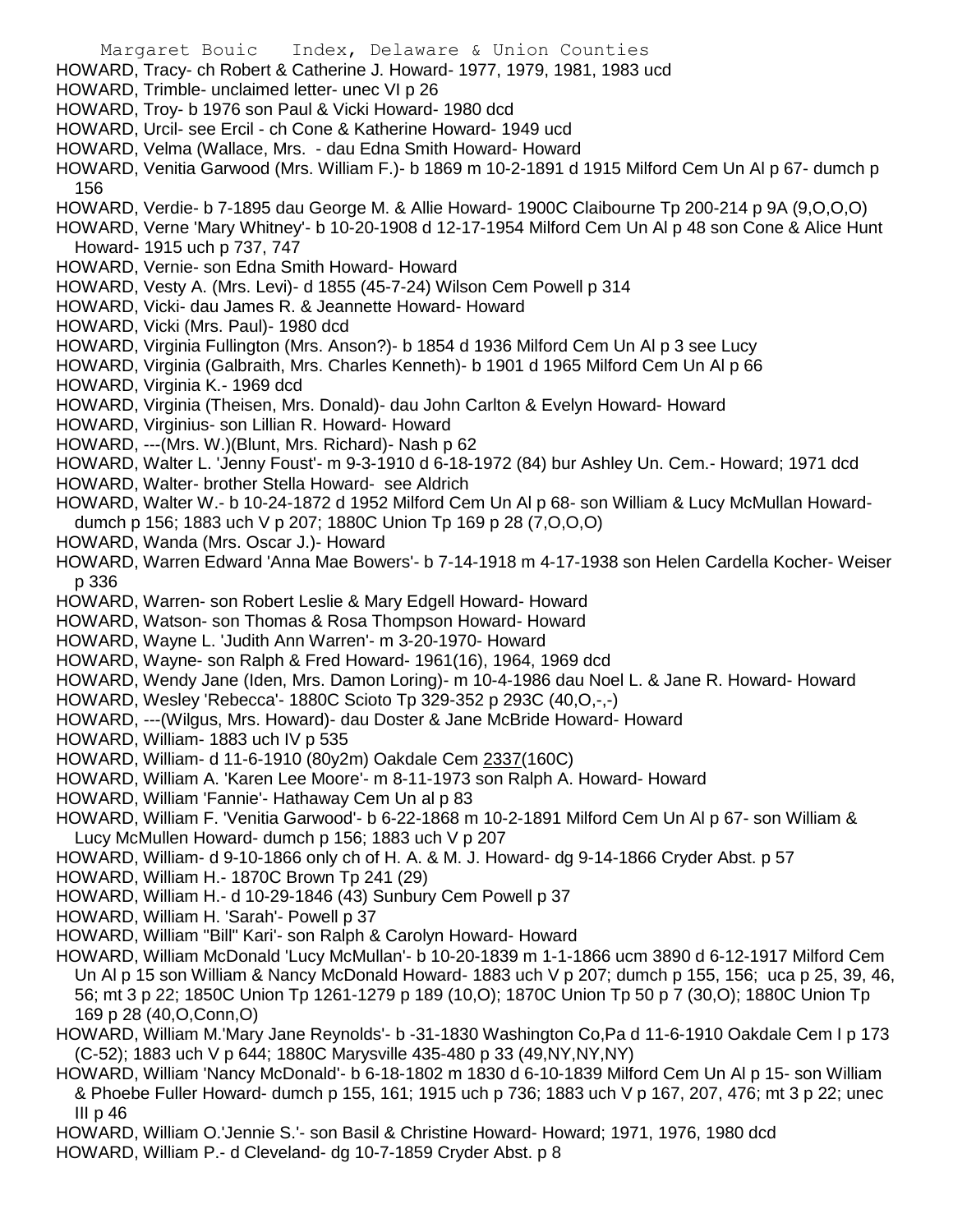Margaret Bouic Index, Delaware & Union Counties HOWARD, William P.- son Caleb & Electa Griswold Howard- 1850C Delaware Town 950 p 76 (21,O) HOWARD, William 'Phoebe Fuller'- b 1-18-1749 d 7-18-1822 son John & Sarah Bennett Howard- dumch p 155; 1883 uch V p 476 HOWARD, William- b 1951 son Ralph & Carolyn Howard- 1964, 1969, 1971 dcd HOWARD, William 'Sarah Brown'- m 12-16-1840 dcm HOWARD, William- b 1634 d 7-25-1709 son Thomas Howard- dumch p 161; 1883 uch V p 476 HOWARD, William- d 7-1825 (4-11-10) Hathaway Cem Un Al p 83- son William & Fannie Howard HOWARD, Williard E.- 1870C Brown Tp 241 (2) HOWARD, Willie E.- d 6-22-1861 (4y7m) youngest son E. D. & N. L. Howard- dg 7-5-1861 Cryder Abs. p 17 HOWARD, Wilma- dau Witten & Juanita Howard- 1961(8), 1964 dcd HOWARD, Wilson 'Harriet'- brother Basil Howard- Howard; 1964 dcd HOWARD, Winifred (Mrs. John W.)- 1961, 1964 dcd HOWARD, Witten 'Rose Marie''Goldie W.''Juanita'-brother Fred J. Howard- Howard; 1961, 1964, 1971 dcd HOWARD, Witten,Jr. -b 1967 son Witten & Rose Marie/Goldie W. Howard- Howard; 1964, 1971 dcd HOWARD, Zachary Benjamin - b 4-19-1977 son Frank & Howard Howard- Howard HOWARD, Zoda (Mills, Mrs. P. R.)- b 1855 m 1874 d 4-28-1918 Oakdale Cem I p 173 (C-52)- dau William & Mary J. Reynolds Howard- 1883 uch V p 644 HOWARDS, ---Pabst 1 p 33 HOWATSON, Edith Agnes McKitrick (Mrs Wm. John)- dau Thomas George & Sarah agnes Colter McKitrick - McKitrick p 446 HOWATSON, Wm. John 'Edith Agnes McKitrick - McKitrick p 446 HOWDEN, D.- 1980 dcd Weiser p 442 HOWE, ---1915 uch p 502; Nash p 193 HOWE, Dr.- 1908 dch p 372; Poe p 13; wsc Grah p 21 HOWE, Aaron- son Eber & Cynthia Rose Howe- 1880 dch p 840; Pabst Pion I p 209; Barbuto letter HOWE, Abigail (Willis, Mrs. Asa)- 1880 dch p 840; Willis 1 HOWE, Abraham- d Sat. dg 5-3-1883 Cryder Abstact p 81, 82; Oak Grove Powell p 43; 1869 wsc p 6; Pabst 8 p 17; 1870C Delaware Town 290 (65) HOWE, --(Whitlock, Mrs. Prof)- dau Abraham Howe- dg 5-3-1883 Cryder Ab p 81 HOWE, Abram- 1880C Delaware Town p 486C HOWE, Admiral- Nash p 151 HOWE, Alivera- dau John & Mercy Howe- 1850C Berkshire Tp 272 p 28 (4,O) HOWE, Andy Clark- b 11-12-1981 son Steven Clark & Sheila Marie Caldwell Howe- Howe HOWE, Anna- 1870C Delaware Town 290 (61) HOWE, Anna L.- dau Eber & Cynthia Rose Howe- 1880 dch p 840; Barbuto letter HOWE, Anne- (Thompson, Mrs. Bishop) dg 5-3-1883; 1869 wsc p 6; Pabst 8 p 17 HOWE, Asberry- ch Eber & Cynthia Rose Howe- 1880 dch p 840; Barbuto letter HOWE, Barbara Jean Russell (Mrs. Gary)- dau Donald Russell- Howe HOWE, Benjamin- 1915 uch p 901 HOWE, Betty A. (Corbin, Mrs. )- dau Jesse & Mina Howe- Howe HOWE, Brent- 1980 dcd HOWE, Brian Richard- b 12-20-1979 son Gary & Barbara Jean Russell Howe- Howe HOWE, Catherine- dau Jesse & Mina Howe- Howe HOWE, Chester 'Louise Mart'- son Cyrus & Maggie Kehl Howe- Weiser p 619 HOWE, Chris- son Ralph & Diana Howe- Howe HOWE, Clarence- son Cyrus & Maggie Kehl Howe- Weiser p 619 HOWE, Clayton D. 'Linda A.'- 1973 ucd HOWE, Clayton 'Lizzie Fox'- son Cyrus & Maggie Kehl Howe- Weiser p 618 HOWE, Connie (Mrs. Russ)- Howe

- HOWE, Cynthia Rose (Mrs. Eber)- b 7-9-1786 dau Jacob & Liza Rose; 1880 dch p 839; dcq Cleo Landon Scott 27; 1850C Trenton Tp 734 p 64 (64,NY)
- HOWE, Cyrus 'Maggie Kehl'- Weiser p 618
- HOWE, David- son Abraham Howe dg 5-3-1883 d 18 mos. ago Cryder Ab p 52; dg 2-16-1882 Cryder Ab p 65
- HOWE, David H.- 1870C Delaware Town 309 (26)
- HOWE, David M.- 1908 dch p 396, 372; 1880 dch p 302
- HOWE, Mrs. Capt. David M. died dg 2-28-1873 Cryder Abst p 105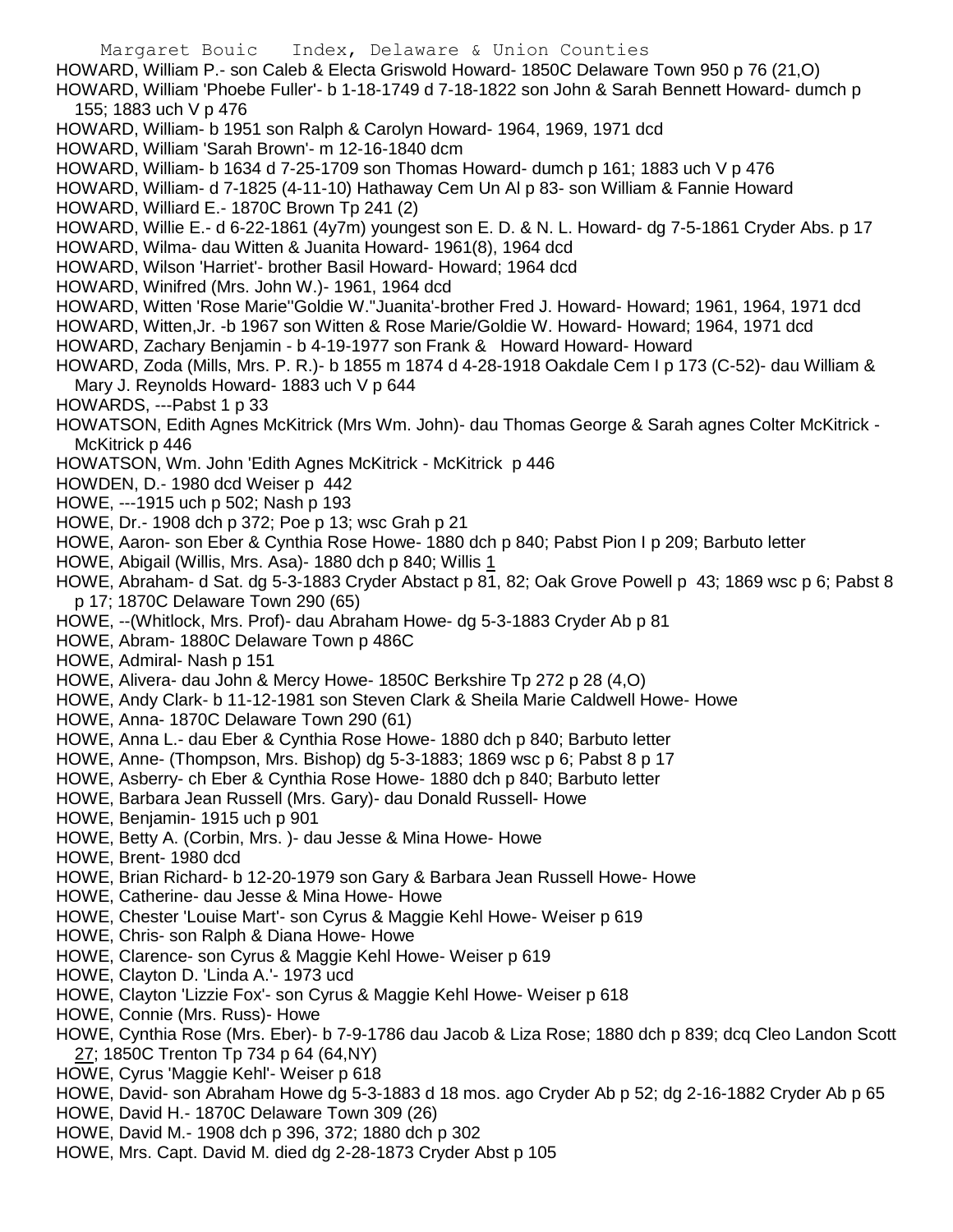- HOWE, Diana (Mrs. Ralph)- Howe
- HOWE, Diantha (Mrs. Mark)- Nancy Barbuto letter
- HOWE, Dorothy- dau George R. & Lillie Davis Howe- 1915 uch p 1010
- HOWE, E.- 1850C Delaware Town 1125 p 86 (54,Conn)
- HOWE, Eber Andrus 'Cynthia Rose'- b 5-26-1784 NY m 10-17-1802 son Timothy & Elsie Howe- Sunbury Tp 1826- delge VII p 48; dcq Cleo Landon Scott 26; 1880 dch p 839, 840; 1850C Trenton Tp 734 p 64 (66,NY); Barbuto letter
- HOWE, Eber D.-son Eber & Cynthia Rose Howe- 1880 dch p 840; 1850C Trenton Tp 734 p 64 (25,O); 1870C Brown Tp 106-109 p 294 (46,O); Barbuto letter
- HOWE, Edwin C.- Howe
- HOWE, Elbert D.- b 4-1899 son George & Mary Howe- 1900C Richwood 279-293 p 11A (1,O,O,O)
- HOWE, Elbert 'Elizabeth'- m 7-1869 son George R. & Lillie Davis Howe- 1915 uch p 1010; 1870C Richwood 84-79 p 9 (24,O)
- HOWE, Eleanor Richardson (Mrs. Julius)(Mrs. Seldon)- 1915 uch p 1009, 1010- dau John & Fanny Richardson
- HOWE, Eliza (Betsy)- b 1816 dau Eber Andrus & Cynthia Rose Howe- Nancy Barbuto letter
- HOWE, Elizabeth (Cochrell, Mrs. James,Sr.)- b 6-13-1812 dau Eber & Cynthia Rose Howe- 1880 dch p 839; dcq Cleo Landon Scott 13; 1850C Trenton Tp 734 p 64 (25,O); Barbuto letter
- HOWE, Elizabeth Gum (Mrs. J. E.)- m 1869 dau Jacob M. & Mary Martin Gum- 1915 uch p 891, 1010; 1883 uch V p 635; 1880C Richwood 250-265 p 23 (29,O,O,O)
- HOWE, Elizabeth Jones (Mrs. William R.)- m 9-7-1851 dcm
- HOWE, Elizabeth (Lashmutto, Mrs. Nelson D.)- m 3-22-1820 Madison Co unec IV p 51
- HOWE, Elizabeth Gum (Mrs. Elbert) b 1-1851 m 7-1867- 1870C Richwood 84-79 p 9 (19,O); 1900C Richwood 256-270 p 10A (49,O,O,O)
- HOWE, Elizabeth- b 12-22-1848 d 9-9-1850 Sunbury Cem Powell p 42 dau W. R. & L. A.
- HOWE, Elsie- dau Eber & Cynthia Rose Howe- 1880 dch p 840; Barbuto letter
- HOWE, Emily F. (Tuttle, Mrs. Leonard R.)- m 11-20-1839 dcm dau Emily Howe- dcw Bk 4 p 119(14)
- HOWE, Emily- 1870C Delaware Town 294 (76)
- HOWE, Emily- sister Sophia Blinn Hovey- dcw Bk 4 p 119(14)
- HOWE, Florence (Minnich, Mrs. )- dau Jesse & Mina Howe- Howe
- HOWE, Francis Garey- Oak Grove Cem Powell p 433
- HOWE, Frank- b 1963 son Clayton D. & Linda A. Howe- 1973, 1979 ucd
- HOWE, Gary 'Barbara Jean Russell'- son Frank Howe- Howe
- HOWE, Gary Eugene 'Gerry'- b 7-26-1941 d 4-23-1992- cremated- son Catherine Beckely- Howe
- HOWE, George 'Mary'- b 5-1872 1900C Richwood 279-293 p 11A (28,O,O,O) m 6y
- HOWE, George R. 'Lillie Davis'- son John Elbert & Elizabeth Gum Howe- 1915 uch p 1010; 1883 uch V p 635; 1880C Richwood 250-265 p 23 (8,O,O,O)
- HOWE, Gerry (Mrs. Gary)- Howe
- HOWE, Guy- son Gary & Gerry Howe- Howe
- HOWE, Harry- 1870C Delaware Town 290 (30)
- HOWE, Henry- (historian)- delge II p 31, IV p 46
- HOWE, Henry- d Monday dg 4-12-1883 (42) son Abram Howe- Cryder Ab. p 81
- HOWE, Hiram- unclaimed letter unec XII p 58; E. Liberty
- HOWE, Irene (Rabie, Mrs. )- dau Cyrus & Maggie Kehl Howe- Weiser p 618
- HOWE, Isabella- dau Clayton & Lizzie Fox Howe- Weiser p 618
- HOWE, James W. 'Marjorie J. Heavlin'- m 5-25-1940; 1961, 1964, 1969, 1971, 1976, 1980 dcd
- HOWE, Janet (Benedict, Mrs. )- dau James & Marjorie Heavlin Howe- Howe
- HOWE, Jesse 'Mina'- Howe
- HOWE, Jim- son Gary & Gerry Howe- Howe
- HOWE, John- 1880C Radnor Tp p 478A
- HOWE, John- son Eber & Cynthia Rose Howe- 1880 dch p 840
- HOWE, John Elbert 'Elizabeth Gum'- b 9-26-1845 m 1869 son Julius &
- Eleanor Richardson Howe- 1883 uch V p 598, 604, 635; 1915 uch p 891, 1009,. 1010; 1880C Richwood 250- 265 p 23 (35,O,Vt,O); 1900C Richwood 256-270 p 10A (54,O,Ct,O)
- HOWE, John 'Mary'- dcc Eulalie Cook Greene 771
- HOWE, John 'Mary Heron'- McKitrick p 221
- HOWE, John 'Mercy Cockrell'- m 11-11-1838 dcm; 1850C Berkhsire Tp 272 p 28 (32,O)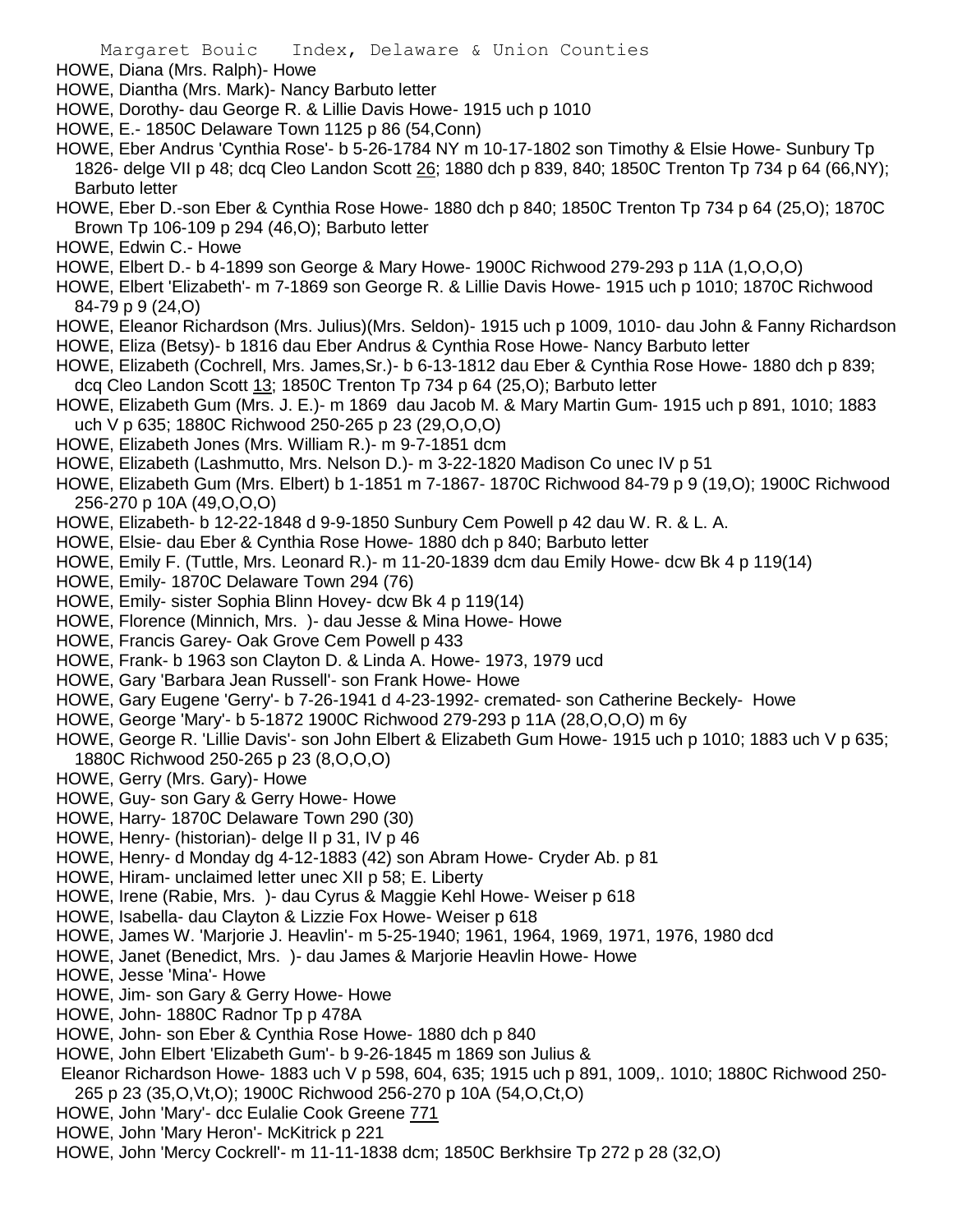- HOWE, Judson E.- 1983 ucd
- HOWE, Julia Ann- dau John & Mercy Cockrell Howe- 1850C Berkshire Tp 272 p 28 (9,O)
- HOWE, Julia (Quinters, Mrs. Harry)- dau Cyrus & Maggie Kehl Howe- Weiser p 618
- HOWE, Julius 'Eleanor Richardson'- d 1846 son Samuel & Mary Rosebrook Howe- 1915 uch p 1009
- HOWE, Lewis Stanley 'Violet Marie Reese- 1985 uch p 114; 1983 ucd
- HOWE, Lillie Davis (Mrs. George R.)- 1915 uch p 1010
- HOWE, Linda A. (Mrs. Clayton D.)- 1973 ucd
- HOWE, Linda (Calhoun, Mrs. David)- dau James & Marjorie Heavlin Howe- Howe; 1961 (15), 1964 dcd
- HOWE, Lizzie Fox (Mrs. Clayton)- Weiser p 618
- HOWE, L. J.- 1870C Delaware Town 309 (21)
- HOWE, Lorinda A. (Mrs. William R.)- b 10-4-1829 d 4-20-1851 Sunbury Cem Powell p 42
- HOWE, Louise Mart (Mrs. Chester)- Weiser p 619
- HOWE, Luke- son Rebecca Howe- 1983 ucd
- HOWE, Maggie Kehl (Mrs. Cyrus)- dau Jacob & ELizabeth Fehr Kehl- Weiser p 618
- HOWE, Mariah- 1850C Scioto Tp 2366 (30,NY)
- HOWE, Marjorie J. Heavlin (Mrs. James W.)- m 5-25-1940- Howe; 1961, 1964, 1969, 1971, 1976, 1980 dcd
- HOWE, Mark 'Diantha'- b 1825 son Eber & Cynthia Rose Howe- 1880 dch p 840; Barbuto letter
- HOWE, Martha (Whitlock, Mrs. William F.)- m 8-2-1865 dcm
- HOWE, Mary (Mrs. George)- 1900C Richwood 279-293 p 11A (27,O,O,O) m 6y
- HOWE, Mary (Mrs. John)- dcc Eulalie Cook Greene 770
- HOWE, Mary Heron (Mrs. John)- d 1-9-1854 (73) dau Francis & Jane Cowan Heron- McKitrick p 221
- HOWE, Mary Jones (Mrs. Sidney)- dau Nicholas & ELizabeth Warner Jones- 1908 dch p 689
- HOWE, Mary Rosebrook (Mrs. Samuel)- b 1771- 1915 uch p 1010
- HOWE, Mercey Cockrell (Mrs. John)- b 1818 m 11-11-1838 dcm; Barbuto letter- 1850C Berkshire Tp 272 p 28 (32,O)
- HOWE, Millard F.- son John & Marcy Howe- 1850c Bershire Tp 272 p 28 (1,O)
- HOWE, Nathan- son Eber & Cynthia Rose Howe- 1880 dch p 840; Barbuto letter
- HOWE, Ned E.- son George & Mary Howe- 1900C Richwood 279 p 11A (3,O,O,O)
- HOWE, Ned- son George R. & Lillie Davis Howe- 1915 uch p 1010
- HOWE, Nina (Howe, Mrs. Jesse)- d 3-7-1960 (77) bur Caledonia- Howe
- HOWE, Patty (Stimmel, Mrs. James R.)- Longbrake p 51
- HOWE, Penny (Independence) M. (McKittrick, Mrs. Milo Eber)- McKitrick p 386
- HOWE, Philetus- 'Eliza Laycock'- b 1814 m 12-29-1836 son Eber & Cynthia Rose Howe- 1880 dch p 840; Barbuto letter
- HOWE, Philetus- d 8-3-1832 (13y) Sunbury Cem Powell p 43- son John & Mercy Cockrell Howe- 1850C Berkshire Tp 272 p 28 (10,O)
- HOWE, Pyrena L.- ch John & Mercy Cockrell Howe- 1850C Berkshire Tp 272 p 28 (7,O)
- HOWE, Ralph 'Diana'- Howe
- HOWE, Rebecca- 1983 ucd
- HOWE, Robert James 'Victoria Lynn Irelan'- m 4-20-1985 son Elaine Howe- Howe
- HOWE, Rosa L.- dau Seldon & Eleanor Richardson Howe- 1915 uch p 1010
- HOWE, Russ 'Connie'- Howe
- HOWE, Samuel 'Mary Rosebrook'- b 1756; 1915 uch p 1009
- HOWE, Sarah (Ward, Mrs. Samuel)- b 9-25-1644 m 6-6-1667 d 8-11-1707 dau John & Mary Howe- dcc Eulalie Cook Greene 385
- HOWE, Seldon 'Eleanor Richardson'- son Samuel & Mary Rosebrook Howe- 1915 uch p 1010
- HOWE, Seldon N.- son Seldon & Eleanor Richardson Howe- 1915 uch p 1010
- HOWE, Sheila Marie Caldwell (Mrs. Steven C.)- m 6-2-1979 dau Ova E. Caldwell- Howe
- HOWE, Sidney 'Mary Jones'- 1908 dch p 689
- HOWE, Steven- son James & Marjoire Heavlin Howe- Howe; 1961, 1964(16) dcd
- HOWE, Steven Clark 'Sheila Marie Caldwell'- m 6-2-1979 son Edwin C. Howe- Howe
- HOWE, Steven- b 1965 son Clayton D. & Linda A. Howe- 1973 ucd
- HOWE, Susan Elizabeth Springmeyer (Mrs. William P.IV)- m 12-29-1981 dau Leonard H. Springmeyer.Jr-Howe
- HOWE, Susan (Williams, Mrs. Asa)- dumch p 417
- HOWE, Rev,. T. D.- 1883 uch V p 496, 578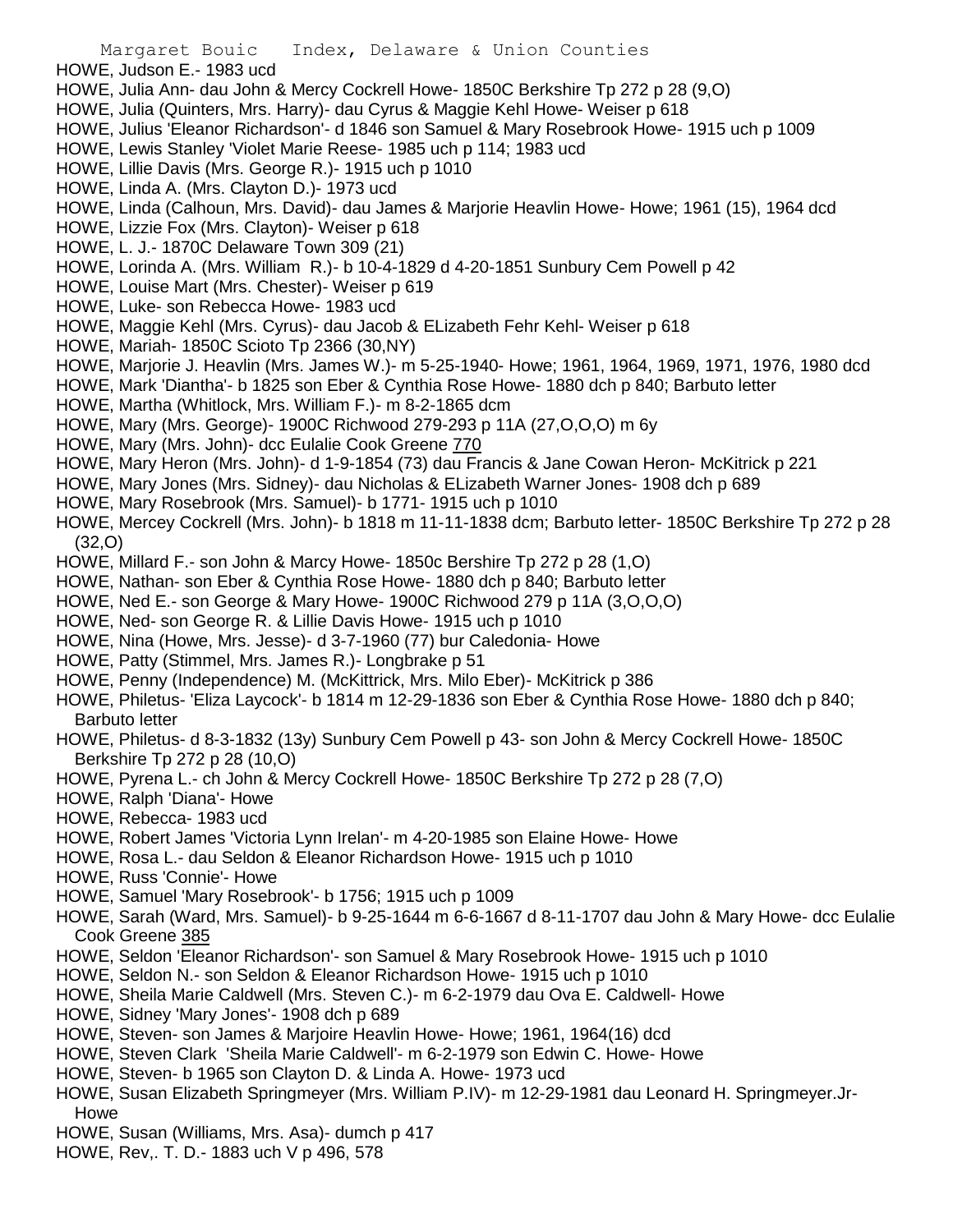- Margaret Bouic Index, Delaware & Union Counties HOWE, Tedariah- 1850c Scioto Tp 2370 (6,O)- female HOWE, T. J. E.- son John Elbert & Elizabeth Gum Howe- 1900C Richwood 256-270 p 10A (15,O,O,O) HOWE, Victoria Lynn Irelan (Mrs. Robert James)- m 4-20-1985 dau Victor D. & Judy Irelan- Howe HOWE, Violet Marie Reece (Mrs. Lewis Stanley)- dau Mervin & Leona Wilson Reece- 1985 uch p 114; 1983 ucd HOWE, Sir William- Powers p 157 HOWE, William- 1870C Delaware Town 290 (32) HOWE, William- son Abraham Howe- dg 5-3-1883 Cryder Abs p 81 HOWE, William P. III- Howe HOWE, William P. IV 'Susan Elizabeth Springmeyer'- m 12-29-1981 son William P. Springmeyer III- Howe HOWE, William R. 'Elizabeth Jones'- m 9-7-1851 dcm HOWE, William R. 'Lorinda A.'- Powell p 42 HOWECK, Jacob- Pabst 7 p 3 HOWEL, ---Powell p 203 HOWEL, Dr. David- 1850C Delaware Town 1176 p 88 (45,Del) HOWEL, Margaret- 1850C Delaware Town 1176 p 88 (28,Pa) HOWEL. Obediah- Sunbury Tp- delge VIII p 55 HOWELL, , Abner- son John & Mary Peart Howell- Powell p 323 HOWELL, --(Evans, Mrs. Paul)- dau Frank O. & Margaret Howell- dg 6-26-1952 HOWELL, ---(Hughes, Mrs. Orvelle)- sister Frank O. Howell- Howell HOWELL, Alice Rhoades (Mrs. )- dau Wm. Y. Rhoades- dg 7-28-1893 Cryder. Ab p 129 HOWELL, Alvania (Akers, Mrs. Jobie)- b 7-2-1908 d 8-5-1989 Forest Grove Cem dau Anthony & Larcenia Howell- Howell HOWELL, Angela- dau Samuel Howell- 1985 uch p 94 HOWELL, Anthony - son M. Howell- 1981 ucd HOWELL, Anthony 'Larcenia'- Howell HOWELL, Aretta Estella (Maguire, Mrs. John M.)- b 6-26-1865 m 11-6-1894 d 6-26-1952 dau Marion & Sevilla Russell Howell- ped Richard Nelson 15; delge V p 68 HOWELL, Arnold- 1870C Berkshire Tp 210 (30) HOWELL, Basil- brother James L. Howell,Sr.- Howell HOWELL, Benjamin- son John & Mary Peart Howell- Powell p 323 HOWELL, Betty Mae Bunnell (Mrs. Robert Marvin)- b 5-3-1921 div- Cowgill p 71 HOWELL, Betty (Mrs. Charles G.)- 1976 dcd HOWELL, Betty (Grimes, Mrs. )- dau Homer,Sr. & Gertrude Clark Howell- Howell HOWELL, Betty (Mrs. James L,Sr)- Howell HOWELL, Betty (Stumbo, Mrs. Hatfield- dau Lee & Clercie Orsborn Howell- Howell HOWELL, Bunalen- 1959 ucd HOWELL, Cameron Eli 'Nettie May Ward'- b 1-22-1876 m 8-26-1896 div 11-18-1913 Cowgill p 70 HOWELL, Caroline Garnett (Mrs. Rev. Dewey)- d 5-10-1979 (84) bur Arcadia- Howell HOWELL, Caroline (Plumb, Mrs. Charles)- m 10-9-1836 dcm HOWELL, Cary/Cory- b 1968 ch Otto & Mary Howell- 1973, 1975, 1977, 1979, 1981, 1983 ucd HOWELL, Catherine Louise- b 4-19-1966 dau Charles Emerson & Johann Catherine McKittrick Howell-McKitrick p 184 HOWELL, Catherine Spicer (Mrs. William)- dau Jonathan & Levinah Spicer- dumch p 205 HOWELL, Charles- d 12-1-1838(21) Berlin Tp House Cem Powell p 48 HOWELL, Charles Edwin- b 4-28-1968 son Charles Emerson & Johann Catherine McKittrick Howell- McKitrick p 184 HOWELL, Charles Emerson 'Johann Catherine McKittrick'- b 2-28-1944 m 9-4-1965 son C. E. & Betty Howell-McKitrick p 184 HOWELL, Charles G. 'Betty'- 1976 dcd HOWELL, Christina (Browning, Mrs. )- dau Lee & Clercie Orsborn Howell- Howell HOWELL, Clarence Orval 'Wanda Violet Holdcraft''Mattie E. Settles Shofner'- b 3-16-1897 m 3-16-1896 (2) 7- 2-1919 d 6-10-1981 son Carmeron Eli & Nettie may Ward Howell- Cowgill p 70
- HOWELL, Claudia L. Packman (Mrs. John R.)- b 7-23-1962 m 2-14-1986 d 6-7-1992 (29) Woodstock Cemdau Roger P. & Grace Sinclair Packman- Howell
- HOWELL, Clayton D. 'Linda'- 1975, 1977, 1979, 1981, 1983, 1991 ucd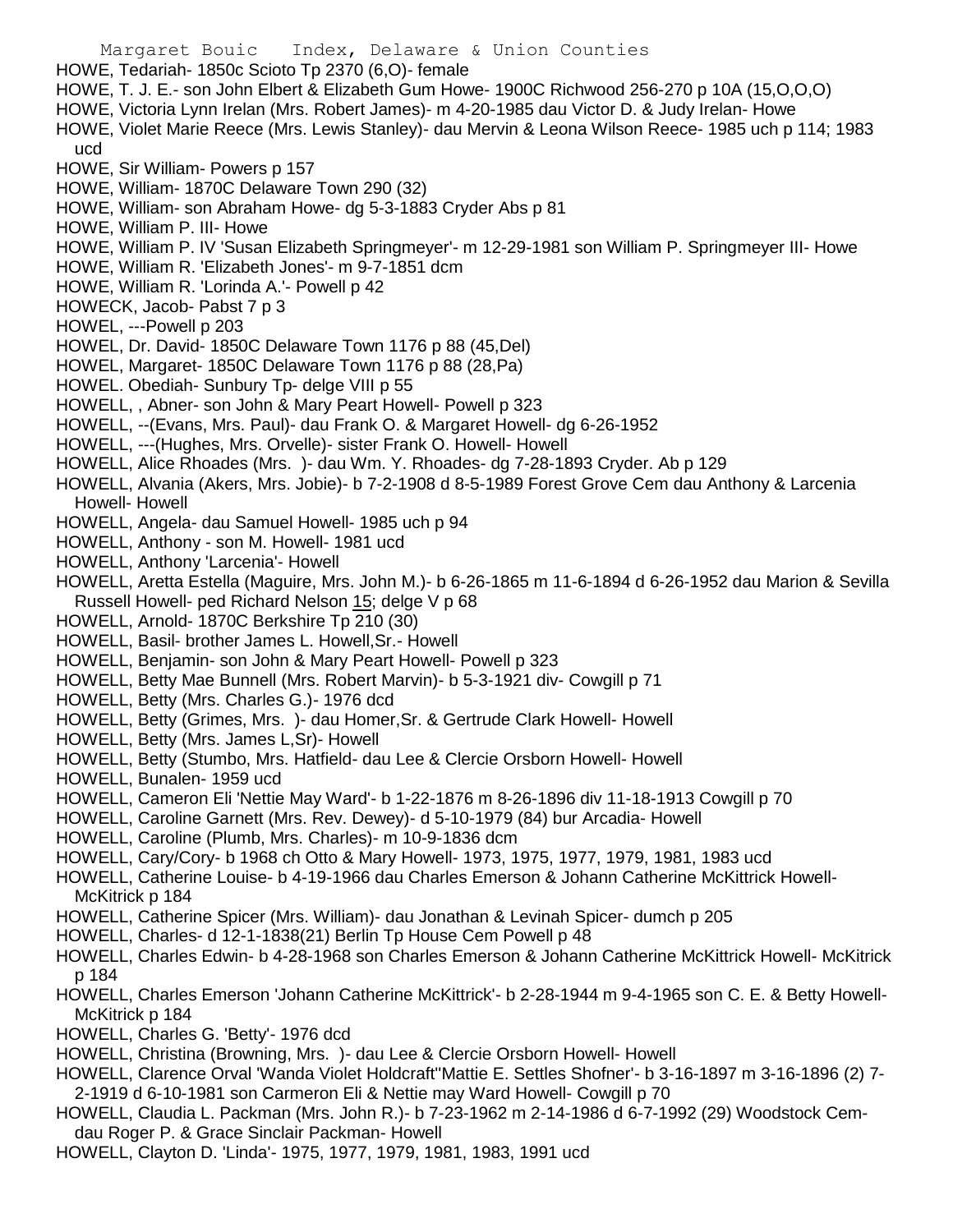HOWELL, Clayton- son Homer,Sr. & Gertrude Clark Howell- Howell

HOWELL, Clercie Orsborn (Mrs. Lee)- b 8-3-1922 d 5-21-1980 (57) Plumwood Cem- dau Joe & Ollie Johnson Orsborn- Howell

- HOWELL, Dr. David 'Margaret W. McIntire'- m 2-17-1843- McIntire (13); dg 11-20-1857 Reed Abs. p 178
- HOWELL, Daniel- son M. Howell- 1981 ucd
- HOWELL, Danny Joe- b 6-16-1963 son Robert Marvin & Betty Mae Bunnell Howell- Cowgill p 71
- HOWELL, Danny- son Norman & Yvonne Clark Howell- Howell
- HOWELL, Darlene- dau Samuel Howell- 1985 uch p 94
- HOWELL, David L.- d 1-29-1972 (52) bur Maple Grove Cem- son Homer Sr. & Gertrude Clark Howell- Howell
- HOWELL, David 'Matilda Calloway'- Howell
- HOWELL, Delilah (Simmons, Mrs. Lewis)- 1985 uch p 128
- HOWELL, Delmar- brother James L. Howell,Sr- Howell
- HOWELL, Rev. Dewey 'Caroline Garnett'- Howell
- HOWELL, Dr. D. W.- d 6-19-1863 dg 7-17-1863 Cryder Ab p 33; 1880 dch p 235, 558; 1908 dch p 349; delge IX p 60
- HOWELL, Ed 'Melia Kern'- Howell
- HOWELL, Eda I. (Jenkins, Mrs. Thomas)- dau Jesse & Hannah James Howell- dumch p 157
- HOWELL, Edley- son Clayton D. & Linda A. Howell- 1991 ucd
- HOWELL, Eleanor Margaret Mutrynowski (Mrs. Harry)(Sells, Mrs. Thomas)- b 4-8-1916 -Cowgill p 71
- HOWELL, Elias 'Eliza Pierson'- son Luther & Mary Young Howell- dcq William Cross 18; dumch p 118
- HOWELL, Eliza Ann (Mrs. Dr. J. G.)- d 2-23-1854; mt 4-12-1854
- HOWELL, Eliza Pierson (Mrs. Elias)- dau George & Anna Marsh Pierson- dcq William Cross 19
- HOWELL, Elizabeth- d 2-27-1920(6m) Oakdale Cem I p 58 (E-R60-5)
- HOWELL, Eric- b 1972 son Clayton D. & Linda Howell- 1977, 1979, 1971, 1981, 1991 ucd
- HOWELL, Esther (Cor, Mrs. Moses,Jr.)- 1915 uch p 902; 1883 uch V p 471
- HOWELL, Eunice (Mrs. Roy)- Howell
- HOWELL, Florence May (Crapo, -) div (Mott, Mrs. O. V.)- b 11-3-1878 dau Carmeron Eli & Nettie May Ward Howell- Cowgill p 71
- HOWELL, Frank- b 1963 son Clayton & Linda Howell- 1975, 1977, 1979, 1981, 1983, 1991 ucd
- HOWELL, Frank O. 'Margaret'- d 6-26-1952 dg (74) Union Cem
- HOWELL, Gary Linn- b 3-16-1957 son Marvin Francis & Robin June Barber Howell- Cowgill p 71
- HOWELL, George 'Phebe Cath. Buck'- d 3-2-1872 (62-4-20 Alum Creek Friends Cem Powell p 337; hadc p 44, Peru Tp
- HOWELL, Gertrude Clark (Mrs. Homer,Sr.)- Howell
- HOWELL, Greg- b 1975 son Clayton D. & Linda Howell- 1975, 1977, 1979, 1981, 1983, 1991 ucd
- HOWELL, H.- Harlem Tp 1976 dcd
- HOWELL, Hannah James (Mrs. Jesse)- dumch p 157
- HOWELL, Harold- son Lee & Clercie Orsborn Howell- Howell
- HOWELL, Harry Dale- b 7-22-1941 son Harry & Eleanor Margaret Mutrynowski Howell Cowgill p 72
- HOWELL, Harry 'Eleanor Margaret Mutrynowski'- b 3-17-1905 m 6-6-1936 d 7-10-1941 son Cameron Eli & Nettie May Ward Howell- Cowgill p 71
- HOWELL, Hattie Irene (Stahl, Mrs. Lawrence Franklin) div (Koons, Mrs. Donald)- dau Cameron Eli & Nettie May Ward Howell- Cowgill p 71
- HOWELL, Hazel Marie (Smith, Mrs. Fay E.)- b 1-20-1901 m 9-29-1919 d 12-30-1942 dau Cameron Eli & Nettie May Ward Howell- Cowgill p 71
- HOWELL, Helen- 1980 dcd
- HOWELL, Heletha (Paranteau, Mrs. )- sister James L. Howell,Sr.- Howell
- HOWELL, Homer,Sr. 'Gertrude Clark'- b 1-10-1891 m 1914 d 1-23-1971 bur Maple Grove Cem- son David & Matilda Calloway Howell- Howell
- HOWELL, Homer,Jr.- son Homer,Sr. & Gertrude Clark Howell- Howell
- HOWELL, Homer- son Lee & Clercie Orsborn Howell- Howell
- HOWELL, Irma (Belt, Mrs. Rolla C.)- b 1897 d 1968 Oakdale Cem II (M-R5-17)
- HOWELL, James- Nash p 228
- HOWELL, James L.Sr 'Betty'- d 4-14-1976 (64)- Howell
- HOWELL, James L.Jr- son James L.,Sr. & Betty Howell- Howell
- HOWELL, James- son Paul & Ola Howell- Howell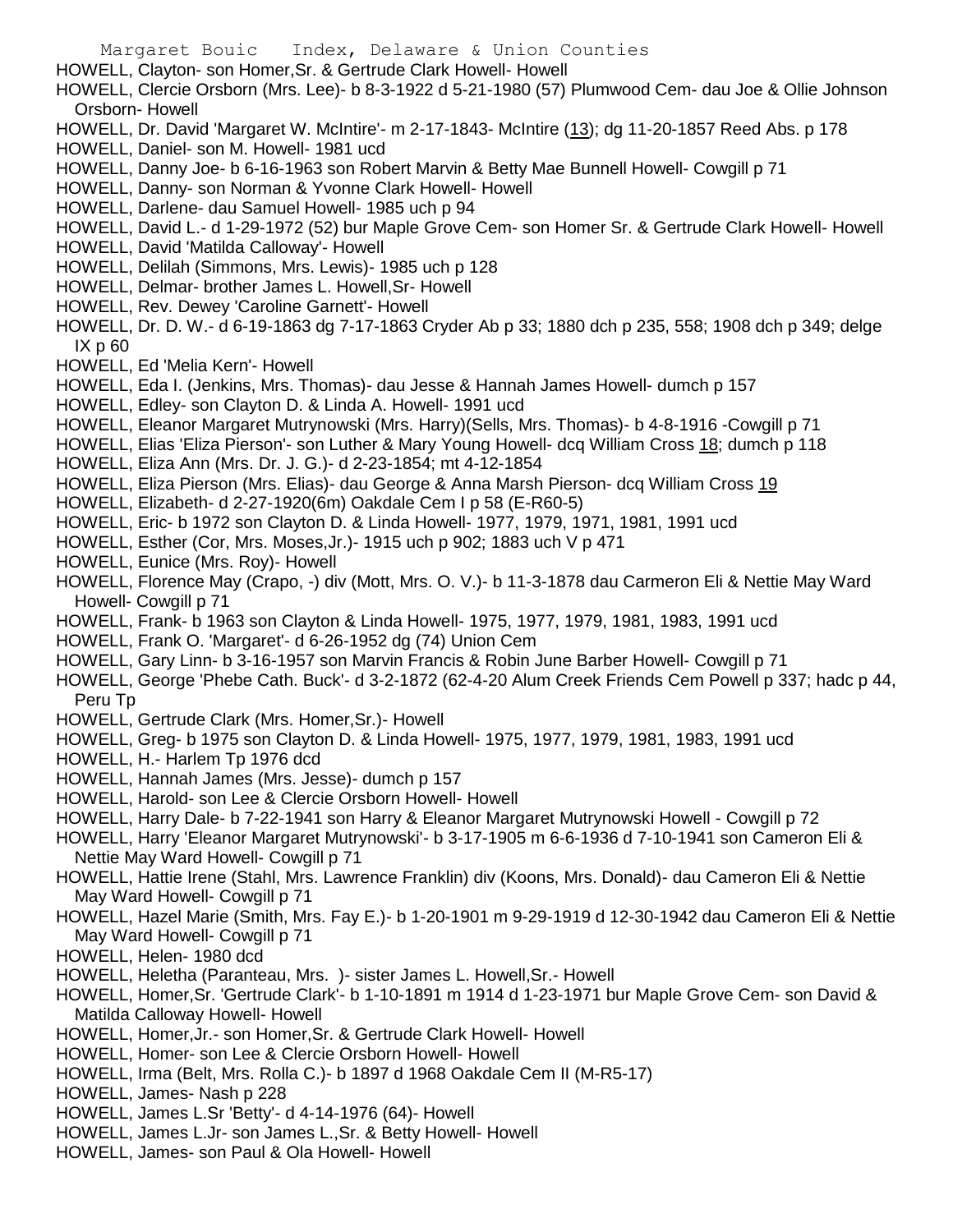- HOWELL, Jane Elizabeth- adopted dau Dr. D. & Margaret W. Howell- d 11-14-1857 dg 11-20-1857 Reed Abst p 178
- HOWELL, Jane- dau James L.Sr & Betty Howell- Howell
- HOWELL, Jeremiah James- b 4-22-1988 son Ed & Melia Kern Howell- Howell
- HOWELL, Jesse 'Hannah James'- dumch p 157
- HOWELL, Jesse- son John & Mary Peart Howell- Powell p 323
- HOWELL, Dr. J. G. 'Eliza Ann'- mt 4-12-1854
- HOWELL, Johann Catherine McKittrick (Mrs. Charles Emerson)- b 11-19-1945 m 9-4-1965 dau John Angus & Sophia Catherine Hinrichs McKittrick- McKitrick p 184
- HOWELL, John D. 'Wanda R.'- d 1-22-1985 (51) Oak Grove Cem- son Paul & Ola Howell- Howell; 1969, 1971, 1976, 1980 dcd
- HOWELL, John 'Mary Peart'- Powell p 323
- HOWELL, John R. 'Claudia L. Packman'- m 2-14-1986- Howell
- HOWELL, John R.,Jr.- son John R. & Claudia L. Packman Howell- Howell
- HOWELL, Jos.- 1976, 1980 dcd
- HOWELL, Joseph H. 'Marsha McKittrick'- McKitrick p 408
- HOWELL, Joshua- son M. Howell- 1981 ucd
- HOWELL, Joyce (Hochreiter, Mrs. )- dau Paul & Ola Howell- Howell
- HOWELL, Karen S. (Mrs. Kermitt)- 1976 dcd
- HOWELL, Kenneth 'Marie Ball'- m 10-1961- Howell
- HOWELL, Kermitt 'Karen S.'- 1976 dcd
- HOWELL, Larcenia (Mrs. Anthony)- Howell
- HOWELL, Lee 'Clercie Orsborn'- Howell
- HOWELL, Leona May- b 8-14-1916 d 9-5-1916 dau Clarence Orval & Wanda Violet Holdcraft Howell- Cowgill p 71
- HOWELL, Leonard- son Homer,Sr. & Gertrude Clark Howell- Howell
- HOWELL, Leota (Stevens, Mrs. )- dau Homer,Sr. & Gertrude Clark Howell- Howell
- HOWELL, Lewis- son John & Mary Peart Howell- Powell p 323
- HOWELL, Linda (Mrs. Clayton D.)- 1975, 1977, 1979, 1981, 1983, 1991 ucd
- HOWELL, Linda Lee (Bailey, Mrs. Rollin C.)- dau Allen J. Howell- Rausch (16927)
- HOWELL, Lulu (Hoffert, Mrs. Franklin Jacob)- Weiser p 708
- HOWELL, Luther 'Mary Young'- son Stephen & Martha Day Lum Howell- dcq Wm. Cross 36
- HOWELL, Madison ' McKirgan'- Hutchisson p 44, 50
- HOWELL, Mae E.- b 1886 d 1911 (on Logan Stone)- Milford Cem Un Al p 29
- HOWELL, Mainard- brother James L. Howell,Sr.- Howell
- HOWELL, Margaret (Mrs. Frank O.)- dg 6-26-1952
- HOWELL, Margaret McIntire (Mrs. Dr. David)- b 3-1818 m 2-17-1843 d 1893 dau William & Martha Downs McIntire- McIntire 13
- HOWELL, Margaret W. (Mrs. Dr. D.)- dg 11-20-1857 Reed Abs. p 178
- HOWELL, Maria- dau John & Mary Peart Howell- Powell p 323
- HOWELL, Marie Ball (Mrs. Kenneth)- m 10-1961- Howell
- HOWELL, Marilyn (Smith, Mrs. )- dau Paul & Ola Howell- Howell
- HOWELL, Marion 'Sevilla Russell'- ped Richard Nelson 30; delge V p 68
- HOWELL, Marjorie (Bayless, Mrs. Delbert)- dau Homer,Sr. & Gertrude Clark Howell- Howell
- HOWELL, Marsha McKittrick (Mrs. Joseph H.)- dau Thomas J. & Janet Fox McKittrick- McKitrick p 408
- HOWELL, Martha Day Lum (Mrs. Stephen)- dcq William Cross 73
- HOWELL, Marvin Francis 'Robin June Barber'- b 9-13-1955 m 8-5-1874 son Robert Marvin & Betty Mae Bunnell Howell- Cowgill p 71
- HOWELL, Mary Angeline Lucas (Mrs. Samuel Thomas)- m 2-3-1979 dau Howard B. Lucas- Howell
- HOWELL, Mary Belle (Hickey, Mrs. Leo H.)(Smith, Mrs. Lauck)- b 8-5-1902 m 12-30-1922 d 6-1984 dau Cameron Eli & Nettie May Ward Howell- Cowgill p 71
- HOWELL, Mary E. (Coe, Mrs. Moses)- b 1829 d 11-25-1868 Oakdale Cem I p 114 (F-R4-6)
- HOWELL, Mary Frances Gibson (Mrs. Robert Marvin)- b 4-3-1933 m 2-6-1953 d 7-25-1977- Cowgill p 71
- HOWELL, Mary (Hensel, Mrs. George)- b 1800 d 9-26-1871- 1883 uch V p 312; unec VIII p 26
- HOWELL, Mary- dau John & Mary Peart Howell- Powell p 323
- HOWELL, Mary Lucas (Mrs. Samuel)- dau Howard & Martha "Tillie" Davis Howell- 1985 uch p 94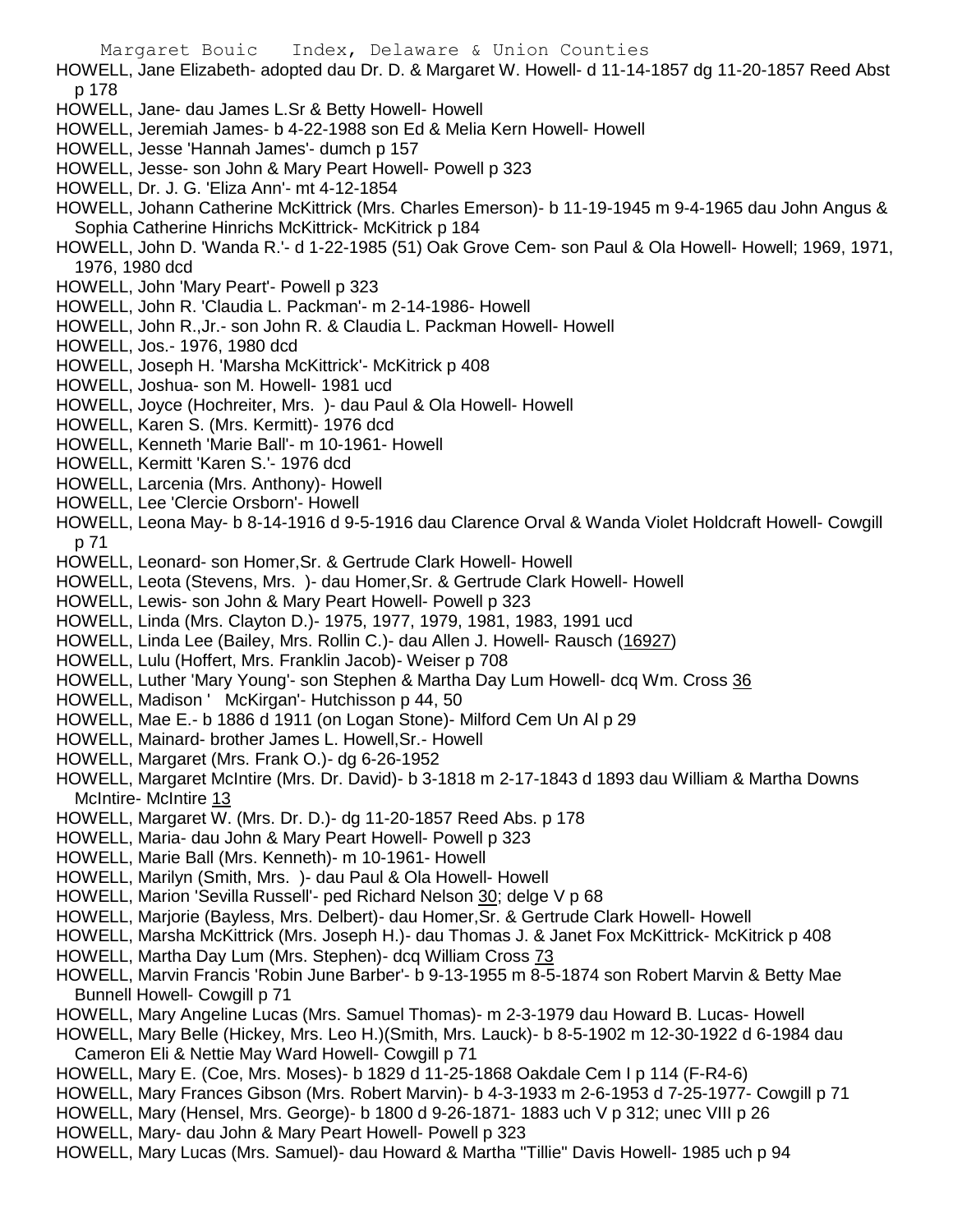- Margaret Bouic Index, Delaware & Union Counties
- HOWELL, Mary (Mrs. Otto)- 1973, 1975, 1977, 1979, 1981, 1983, 1991 ucd
- HOWELL, Mary Peart (Mrs. John)- Powell p 323
- HOWELL, Mary Young (Mrs. Luther)- dau Moses & Rosanna Fore Young- dcq William Cross 37
- HOWELL, Matilda Calloway (Mrs. David)- Howell
- HOWELL, Mattie E. Settles (Shofner, Mrs. )(Mrs. Clarence Orval)- b 6-1-1894 m 7-2-1919 d 7-28-1976 dau Joseph & Cassander T. Jackson Settles- Cowgill p 71
- HOWELL, Meda- b 1897 d 6-20-1917 Oakdale Cem I p 34 (E-R32-7)
- HOWELL, Melia Kern (Mrs. Ed)- dau James & Carole Kern- Howell
- HOWELL, Melvina (Pelton, Mrs. )- dau Anthony & Larcenia Howell- Howell
- HOWELL, Nettie May Ward (Mrs. Cameron Eli)(Trego, Mrs. Lee Dixon)(Peters, Mrs. Frank W.)- b 2-18-1881 m
- (1) 8-29-1896 div 11-18-1913 (2) 3-7-1914- dau William Lemuel & Martha Jane Swartz Ward- Cowgill p 70
- HOWELL, Norma (Lindner, Mrs. )- dau Paul & Ola Howell- Howell
- HOWELL, Norman 'Yvonne Clark'- Howell
- HOWELL, Obidiah- 1810 delge IIp 37, VII p 62
- HOWELL, Ola (Mrs. Paul)- Howell
- HOWELL, Otto L,Sr.'Zelma M.'- Howell
- HOWELL, Dr. Otto L,Jr.'Mary L.'- son Otto L.,Sr & Zelma M. Howell- Howell; dentist; 1971, 1973, 1975, 1977, 1979, 1981, 1983, 1991 ucd
- HOWELL, Patricia (Rassmussen, Mrs. )- dau Paul & Ola Howell- Howell
- HOWELL, Paul 'Ola'- Howell
- HOWELL, Phebe Young (Cross, Mrs. Daniel Gosnell)- b 12-20-1812 m 11-23-1830 dau Elias & Eliza Pierson Howell- dcq Wm. Cross 9; dumch p 118; 1915 uch p 657; unec VII p 14
- HOWELL, Phoebe Andrews (Mrs. )- dau Erastus & Polly Freeman Andrews- dumch p 456
- HOWELL, Phebe Cath. Buck (Mrs. George)- dau Andrew Buck- Powell p 337
- HOWELL, Phillip- son Norman & Yvonne Clark Howell- Howell
- HOWELL, Priscilla (Weiser, Mrs. William Franklin)- b 1879 d 1959 Weiser p 773
- HOWELL, Randall- son John Dd. & Wanda Howell- Howell; 1969, 1971, 1976 dcd
- HOWELL, Robert Marvin 'Betty Mae Bunnell'- b 3-28-1921 m 6-25-1943 d 10-17-1982 son Clarence Orval & Wanda Violet Holdcraft Howell- Cowgill p 71
- HOWELL, Robin June Barber (Mrs. Marvin Francis)- b 9-4-1954 dau Charles E. & Edith Lucille Clark Barber-Cowgill p 71
- HOWELL, Ronald Lee- b 1-31-1947 son Robert Marvin & Betty Mae Bunnell Howell- Cowgill p 71
- HOWELL, Rose Marie (Younga, Mrs. August Albert)- b 8-29-1937 m 9-15-1956 dau Harry & Eleanor Margaret Mutrynowshi Howell- Cowgill p 72
- HOWELL, Roy 'Eunice'- d 2-1-1979 (69) bur Marion- Howell
- HOWELL, Sadie (Slone, Mrs. )- dau Anthony & Larcenia Howell- Howell
- HOWELL, Sarah (Coe, Mrs. Moses)- dau Benjamin Howell- 1915 uch p 901
- HOWELL, Scott- son M. Howell- 1981 ucd
- HOWELL, Samuael- 1835 men p 46 #57 p 84 Orange Tp
- HOWELL, Samuel Thomas 'Mary Angeline Lucas'- m 2-3-1979 son John Howell,Sr- Howell; 1985 uch p 94
- HOWELL, Scott- b 1962 son Dr. Otto L. & Mary A. Howell- 1973, 1975, 1977, 1979 ucd
- HOWELL, Sevella Russell (Mrs. Marion)- ped Richard Nelson 31- delge V p 68
- HOWELL, Sharon (Stults, Mrs. Phin T.)- m 5-31-1962 dau Mrs. Gayle Saylor- Howell
- HOWELL, Stephen- b 1956 son John D. & Wanda Howell- Howell; 1969, 1971, 1976 dcd
- HOWELL, Stephen 'Martha Day Lum'- dcq William Cross 72
- HOWELL, Steven- son Clayton & Linda Howell- 1973, 1977, 1981, 1983, 1991 ucd
- HOWELL, Suzanne- dau James L.Sr. & Betty Howell- Howell
- HOWELL, Teresa- b 1961 dau Otto L. & Mary L. Howell- 1973, 1975, 1977, 1979 ucd
- HOWELL, Terry- b 1964 ch Dr. Otto L & Mary L. Howell- 1973, 1975, 1977, 1979, 1981, 1983 ucd
- HOWELL, Tom- son Anthony & Larcenia Howell- Howell
- HOWELL, Trudy Ann (Rocamontes, Mrs. Gilbert L.)- b 1-1-1959 m 4-6-1975 div 2-8-1983 dau Robert Marvin & Betty Mae Bunnell Howell- Cowgill p 71
- HOWELL, Velora (Donaldson, Mrs. )- dau Homer,Sr. & Gertrude Clark Howell- Howell
- HOWELL, Walter- 1937- uninf p 24
- HOWELL, Walter- d 4-17-1918 (3y11m) Oakdale Cem I p 58 (E-R60-5)
- HOWELL, -- infant dau d 11-7-1918 (5m) Oakdale Cem I p 58 (E-R60-5)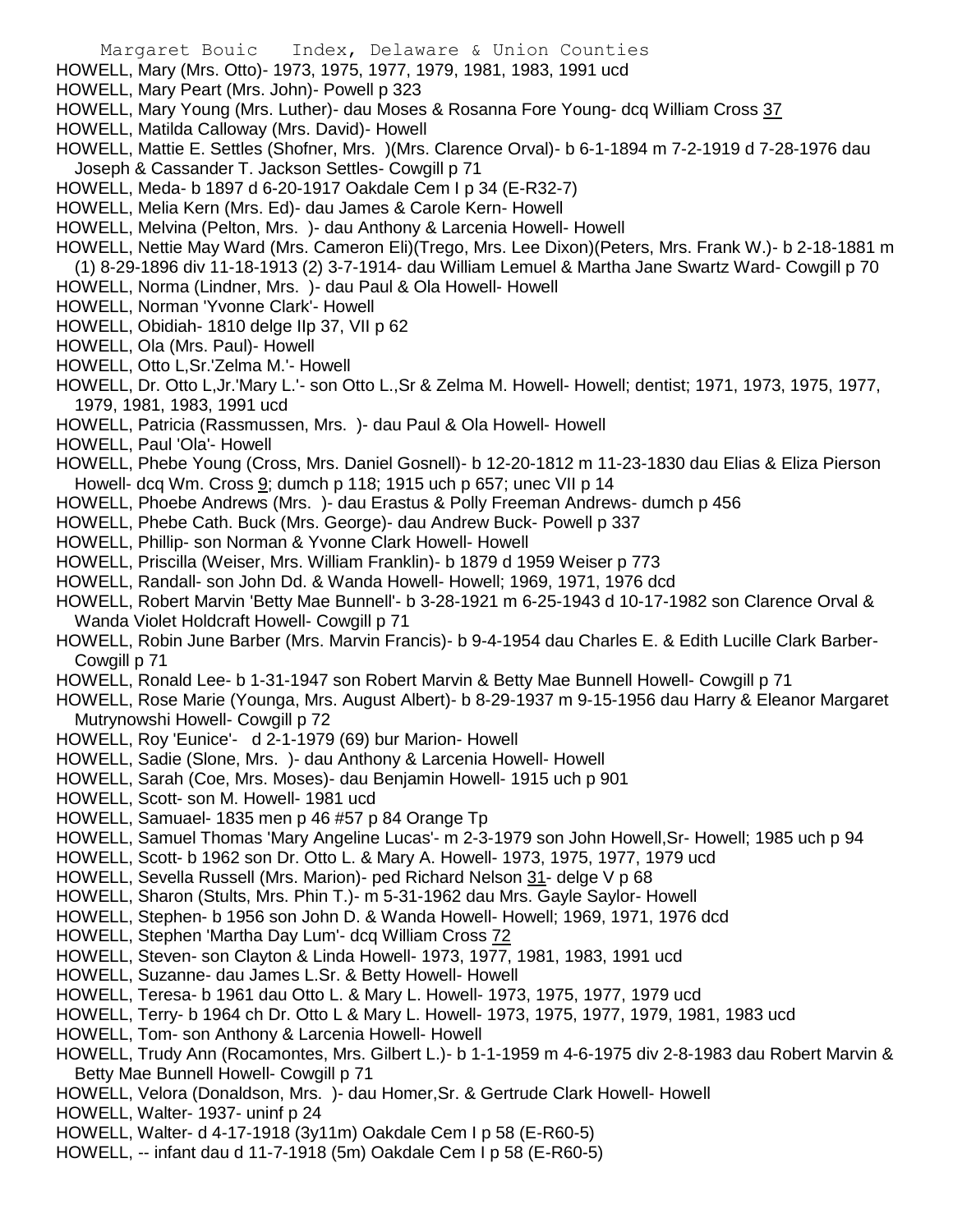- HOWELL, Wanda R.(Mrs. John D.)- Howell; 1969, 1971, 1976, 1980 dcd
- HOWELL, Wanda Violet Holdcraft (Mrs. Clarence Orval)- b 8-22-1894 m 3-16-1916 d 1-8-1918 dau John & Emma Jane Smith Holdcraft- Cowgill p 71
- HOWELL, William 'Catherine Spicer'- dumch p 205
- HOWELL, William- son James L.Sr. & Betty Howell- Howell
- HOWELL, Yvonne Clark (Mrs. Norman)- d 1-22-1990 (54) bur Oxnard,Cal. dau Charles T. & Lizzie Patrick Clark- Howell
- HOWELL, Zelma M. (Mrs. Otto L,Sr.)- b 12-19-1976 (68) bur Muskogee, Mich- Howell
- HOWELLS, Dr.- brother-in-law of Dr. William McIntyre- Fowler p 48, 77
- HOWELLS, Alexander- b 5-25-1993 son David & Rachel Howells- Howells
- HOWELLS, David 'Rachel'- Howells
- HOWELLS, Donald- brother Fred W. Howells- Howells
- HOWELLS, Dr. D. W.- Fowler p 49
- HOWELLS, Fred W.- d 4-27-1980 (66) bur Girard,O.- Howells
- HOWELLS, Kenneth- brother Fred W. Howells- Howells
- HOWELLS, James- 1880C Concord Tp p 270A
- HOWELLS, Jean Betty (Fister, Mrs. Joseph Baker)- b 8-30-1922 m 9-20-1941 Weiser p 137
- HOWELLS, Rachel (Mrs. David)- Howells
- HOWELLS, Rick- son Fred W. Howells- Howells
- HOWELLS, Salianne (Powell, Mrs. Edward)- dau Fred W. Howells- Howells
- HOWELLS, Stephen- dg 6-7-1889 Cryder Ab p 233
- HOWELLS, Thomas- son Fred W. Howells- Howells
- HOWELLS, William- son Fred W. Howells- Howells
- HOWER, Alice Harriet- b 11-3-1890 dau Asher Morden & Lydia Hester Ulrich Hower- Weiser p 50
- HOWER, Alma Rosalie (Musser, Mrs. Robert William)- b 2-11-1931 m 4-1-1950 dau Charles Ulrich & Dorothy Beatrice Oberlin Hower- Weiser p 50
- HOWER, Asher Morden 'Lydia Hester Ulrich'- b 9-17-1857 m 9-17-1889 d 8-12-1934- Weiser p 49
- HOWER, Catherine Ulrich (Fritz, Mrs. Warren)- b 2-20-1897 dau Asher Morden & Lydia Hester Ulrich Hower-Weiser p 50
- HOWER, Charles Frederick- b 6-5-1935 son Charles Ulrich & Dorothy Beatrice Oberlin Hower Weiser p 50
- HOWER, Charles Ulrich 'Dorothy Beatrice Oberlin'- b 2-15-1899 m 10-1-1923 son Asher Morden & Lydia Hester Ulrich Hower- Weiser p 50
- HOWER, Dorothy Beatrice Oberlin (Mrs. Charles Ulrich)- b 5-23-1902 m 10-1-1923 Weiser p 50
- HOWER, Helen Rebecca- b 7-16-1895 d 6-18-1897 dau Asher Morden & Lydia Hester Ulrich Hower- Weiser p 50
- HOWER, Lydia Hester Ulrich (Mrs. Asher Morden)- b 4-20-1858 m 9-17-1889 d 4-13-1939 dau Jonathan K. & Harriet Bergstresser Ulrich- Weiser p 49
- HOWER, Neil Henry- b 7-16-1943 d 7-17-1943 son Charles Ulrich & Dorothy Beatrice Oberlin Hower- Weiser p 50
- HOWER, Peggie Lucille (Schaffer, Mrs. Robert James)- b 6-28-1924 m 12-20-1952 dau Charles Ulrich & Dorothy Beatrice Oberlin Hower- Weiser p 50
- HOWER, Susan (Miller, Mrs. Michael)- 1880 dch p 851
- HOWES, Beverly (Mrs. James E.Jr)- 1976, 1980 dcd
- HOWES, Francis 'Ruth Roberts'- m 12-28-1837 dcm
- HOWES, James E.Jr.'Beverly'- 1976, 1980 dcd
- HOWES, Lisa- b 1961 dau James E. Jr. & Beverly Howes- 1976 dcd
- HOWES, Luve (Stain, Mrs. James)- m 7-24-1851 dcm
- HOWES, Michael- b 1957 son James E.Jr. & Beverly Howes- 1976 dcd
- HOWES, Ruth Roberts (Mrs. Francis)- m 12-28-1837 dcm- dau John Roberts- dcw Bk 4 p 303(32)
- HOWEY, Anabel Edelblute (Mrs. Edward Fay)- b 8-25-1934 m 4-19-1953 dau John Harold & Clara Louise Loveless Edelblute- dcq Annabel Edelblute 1; Clara Loveless Edelblute 1; Loveless p 5; Bean 7,8; Carr (11422122); Ferguson 1(11)652; Wilson 11652; Pounds 5,6; Freshwater p 209; Longbrake p 94; Bean 7,8; 1961, 1964, 1976 dcd; dcc Cinda Howey 3
- HOWEY, Ann (Maine, Mrs. George/Joseph D.)- m 8-9-1857 dau Thomas & Adeline D. Mallory Howey- Asp (2158), (1396)
- HOWEY, Blanche V. Johnston (Mrs. Clyde L.)- b 3-30-1891 m 3-31-1908 d 1978- dau Frank & Hattie L.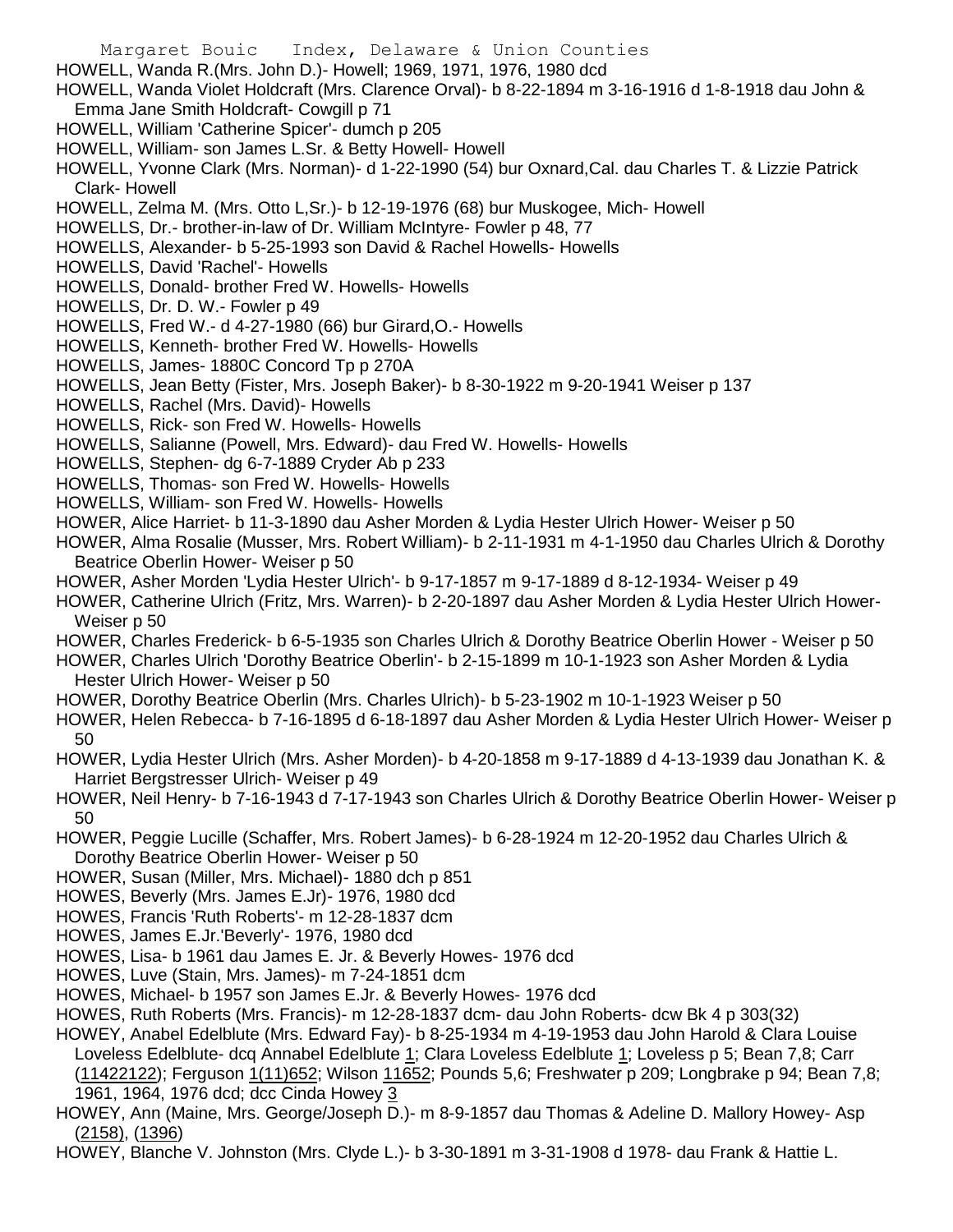Pounds Johnston- Bean 6,7; Longbrake p 94; Freshwater p 209; Maugans Anc p 93; Pounds 4,5; Carr (1142212); dcc Cinda Howey 5

- HOWEY, Cinda Lou (Thomas, Mrs. Roger E.)- b 8-20-1960 m 6-9-1990 adopted dau Edward Fay & Anabel Edelblute Howey- dcc Cinda Howey 1; 1961, 1964, 1976 dcd; Longbrake p 94; Carr 114221223; Freshwater p 209
- HOWEY, Clyde L. 'Blanche Johnston'- b 8-29-1886 m 3-31-1908 d 1947 son Milo & Marietta A. Liggett Howey-1908 dch p 554; Bean 6,7; Carr 1142212; Pounds 4,5; Maugans Anc p 93; Freshwater p 209; Longbrake p 94; dcc Cinda Howey 4
- HOWEY, Dorothy- b 9-10-1902 d 2-6-1903 New Millcreek Cem p 31 dau Milo & Marieet A. Liggett Howey Maugans Anc p 93
- HOWEY, William Earl- b 10-10-1881 ucb son Milo & Marietta A. Liggett Howey- Bean 6; Carr 1142211; 1908 dch p 554; 1900C Dover Tp 108-110 p B5 (18,O,O,O)
- HOWEY, Edward Fay 'Anabel Edelblute'- b 10-19-1925 m 4-19-1953 son Clyde L. & Blanche Johnson Howeydcq Anabel Edelblute Howey (1); Bean 7,8; Carr 11422122; Ferguson (1(11)652) Wilson (11652); Freshwater p 209; Longbrake p 94; Loveless p 5; 1961, 1964, 1976 dcd; dcc Cinda Howey 2
- HOWEY, Eliza A.(Mrs. William A.)- b 2-24-1822 d 6-3-1899 (77-3-9) Buxton Cem djlm p 5- dcc Cinda Howey 17; 1883 uch V p 3743; 1860C Dover Tp 214-208 p 122 (38,O); 1870C Dover Tp 140-142 p 18 (47,Pa); 1880C Dover Tp 120-124 p 31 (58,Pa,Pa,Pa)
- HOWEY, Hannah (Freshwater, Mrs. William Henry)- Freshwater p 81, 87
- HOWEY, Herbert- b 9-1894 son Milo & Mary J. Howey- 1900C Dover Tp 122-124 p 6A (5,O,O,O)
- HOWEY, Jacob- brother Jane Rutherford- Rutherford
- HOWEY, James R. G.- 1852- unec IV p 82
- HOWEY, James 'Sarah'- 1883 uch V p 292; unec III p 10, 28
- HOWEY, Jane (Bishop, Mrs. Landon)- b 8-27-1822 m 10-17-1844 dau James & Sarah Howey- 1883 uch V p 292
- HOWEY, Jane (Rutherford, Mrs. Vinton)- d 9-5-1953 (800 sister Jacob Howey- Rutherford
- HOWEY, John D.- dcw Bk 4 p 354(37), witness, surety
- HOWEY, Rev J. D.- lpc p 13, 23; hmp p 58, 147, 231; Pabst 8 p 51
- HOWEY, John Edward/Edwin- b 3-8-1955 d 4-11-1960 son Edward Fay & Anabel Edelblute Howey- dcc Cinda Howey 1; Longbnrake p 94; Carr 114221222; Wilson 116522; Ferguson 1(11) 6522; Loveless p 5; Bean 8; dcc Anabel Edelbute Howey 1
- HOWEY, John R.- 1880C Delaware Town p 505C
- HOWEY, Karen Margaret (Tobin, Mrs. Richard Walsh)- dau Paul E. Howey- Howey
- HOWEY, Katherine E. (Mrs. O. W.)- d 1-25-1968 (87) St. Mary's Cem- Howey
- HOWEY, Kathleen Susan- b 2-17-1954 d 4-12-1960 dau Edward Fay & Anabel Edelblute Howey- dcc Cinda Howey 1; Carr 114221221; Ferguson 1(11)6521; Wilson 116521; Pounds 6; Freshwater p 209; Loveless p 5; Bean 8
- HOWEY, Marietta A. Liggett (Mrs. Milo L.)- b 5-31-1857 d 9-9-1888 New Millcreek Cem p 31- dau Milton & Anna Carr Liggett- dcc Cinda Howey 9; Carr 114221; Bean 196; 1908 dch p 554; 1908 dch p 728; Maugans Anc p 93; 1880C Dover Tp 7 p 19 (23,O,Pa)
- HOWEY, Marilla (Scott, Mrs. Milo M.)- Scott (10)
- HOWEY, Mary Ann (Dunlap, Mrs. Samuel)- m 2-4-1773 Pa- Powers p 108
- HOWEY, Mary J. (Mrs. Milo)- b 9-1864 1900c Dover Tp 122-124 p 6A (35,o,O,O) m 9y, 2 ch
- HOWEY, Mathias C.- 1880C Delaware Town p 511A
- HOWEY, Milo L.'Marietta A. Liggett'- b 4-17-1852 d 5-30-1917 New Millcreek Cem p 31- son William A. & Eliza Howey- dcc Cinda Howey 8; Carr (114221); 1883 uch III p 339, V p 364, 371; 1908 dch p 554; Maugans Anc p 93; uca p 22; Bean (196); 1860C Dover Tp 214-208 (8,O); 1870C Dover Tp 140-142 p 18 (18,O); 1880C Dover Tp 7 p 19 (28,O,O,Pa)
- HOWEY, O. W. 'Katherine E.'- Howey
- HOWEY, Paul E.- Howey
- HOWEY, Paul M.- son Paul E. Howey- Howey
- HOWEY, Paul- son Paul M. Howey- Howey
- HOWEY, Philip- son Paul M. Howey- Howey
- HOWEY, ---b 10-16-1972 son Paul M. Howey- Howey
- HOWEY, ---b 10-16-1972 dau Paul M. Howey- Howey
- HOWEY, Sarah (Mrs. James)- 1883 uch V p 292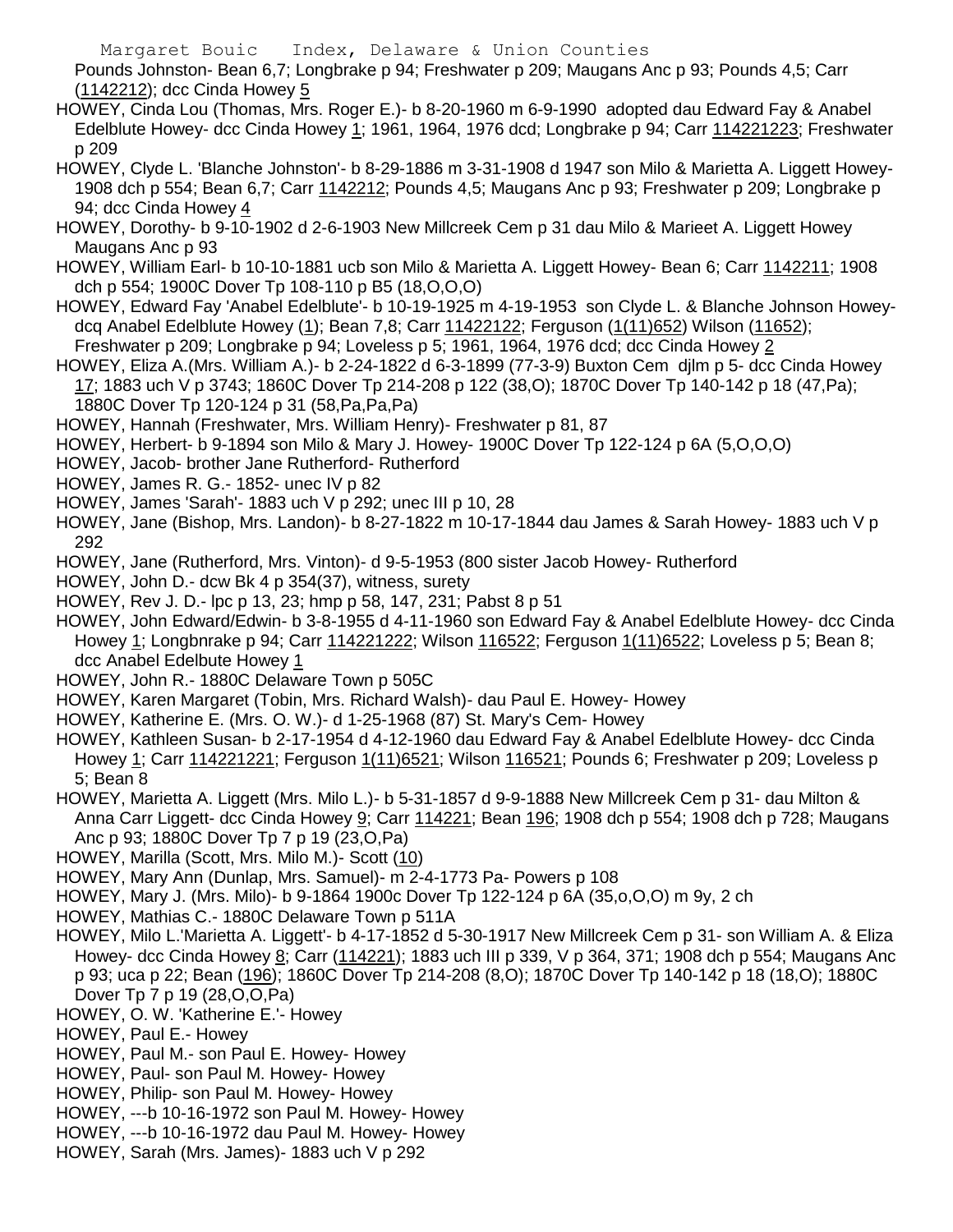- HOWEY, Sarah J. (Griffith, Mrs. Jahew A.)- m 12-14-1876 ucm 5989 dau William & Eliza A. Howey- 1850C Dover Tp 810-826 p 122 (2,O); 1860C Dover Tp 214-208 (12,O); 1870C Dover Tp 140-142 p 18 (21,O)
- HOWEY, Scott Alan- b 1-15-1963 adopted son Edward F. & Annabel Edelblute Howey- Longbrake p 94; Freshwater p 209; 1964, 1976 dcd; dcc Cinda Howey 1
- HOWEY, Thomas 'Adeline D. Mallory'- Asp p 131
- HOWEY, Vera Ann (Rittenhouse, Mrs. Bernard)- b 5-1879 dau Milo L. & Marietta A. Liggett Howey- 1880C Dover Tp 78 p 19 (19, O, O, Pa); Carr 1142213; Howey
- HOWEY, William A. 'Eliza Ann'- b 10-18-1816 d 10-13-1884(67-11-25) Buxton Cem djlm p 5; dcc Cinda Howey 16; 1883 uch V p 358, 361, 364, 371; uca p 5; 1850C Dover Tp 810-826 (33,O); 1860C Dover Tp 214-208 (43,O0; 1870C Dover Tp 140-142 p 18 (53,O)
- HOWEY, William Douglas- d 10-15-1864 (3-4-2) Buxton Cem djlm p 5 son William A. & Eliza A. Howey
- HOWIE, Naomi (Stotts, Mrs. Walter Jack)- b 6-17- m 1940 Rausch (18231) III p 306
- HOWIG, Evaline- 1870C Concord Tp 258 (30)
- HOWIG, John R.- 1870C Concord Tp 258 (24)
- HOWIG, Nelson- 1870C Concord Tp 258 (4)
- HOWIG, Phenn- 1870C Concord Tp 258 (2)
- HOWISON, ---family of Shirley Hooker #126 unec X p 13, XI p 13 p 13, V p 2, VI p 14; family of Louise Howison #159 unec V p 2
- HOWISON, Mrs. 1880 dch p 363; 1908 dch p 197
- HOWISON, Adelaide Frances (Marshall, Mrs. John D.)- 7-13-1842 m 12-13-1873 d 10-13-1895 dau Henry & Juliet Virginia Jackson Howison-Howison 189
- HOWISON, Agnes McCoubrey- b 1867 d 1044 Claibourne Cem p 52
- HOWISON, Albert Harding 'Inex Moseley'- b 3-13-1878 m 2-26-1910 son Albert Wallace & Mary Banks Moore Howison- Howison313; H & D p 46, 47
- HOWISON, Albert Wallace 'Mary Banks Moore'- b 1-24-1826 d 11-20-1879 son Alexander II & Margaret Luttrell Howison- Howison 80; H & B p 46, 47
- HOWISON, Albert Wesley 'Rebecca Kirby'- b 6-2-1854 m 10-7-1875 ucm 5760 d 1932 Claibourne Cem p 74- Howison 495- son Charles Oscar & Mary Sophia Foos Howison- mt 3 p 17; 1880C Claibourne Tp 8-9 p 1 (26,O,Pa,O); 1900C Claib. Tp 131- 140 p 5B (44,O,Va,O)
- HOWISON, Albina (Cadwallader, Mrs. David)(Hamilton, Mrs. Stephen)- b 3-18-1837 m(1) 3-22-1855 dcm d 11- 15-1900- dau Edwin & Sarah Colvin Howison- Howison 181
- HOWISON, Alexander ' Haldane'- son John & Jane Moubray Howison- Howison p 1
- HOWISON, Alexander I 'Anna Garland'- b 11-18-1773 m 1799 d 1825- son Stephenson & Mary Brooke Howison- Howison 9
- HOWISON, Alexander II ' Griffin'- b 10-23-1811 d 2-28-1896- son Alexander I. & Anne Garland Howison-Howison 41
- HOWISON, Alexander Banks 'Lee Harris'- b 10-8-1870 m 3-11-1896 son Albert Wallace & Mary Banks Moore Howison- Howison 311; H & B p 46, 47
- HOWISON, Alfred H.- b 5-19-1877 d 7-31-1879 son John Henry & Mary A. Adams Howison- Howison 516
- HOWISON, Alice Maria Fitzgerald (Mrs. James Benjamin)- b 5-24-1872 d 9-20- 1893- Howison (85); H & B p 55
- HOWISON, Alice M. (Brown, Mrs. Charles Francisco)- b 5-17-1894 m 12-15-1920- dau James Ficklen & Alice P. Jackson Howison- Howison 838
- HOWISON, Alice P. Jackson (Mrs. James Ficklen)- m 10-15-1890- Howison (304)
- HOWISON, Alice (Wemyss, Mrs. Albert Parrich)- b 4-3-1887 m 9-5-1911 dau James Benjamin & Alice Maria Fitzgerald Howison- Howison 323; H & B p 55, 56
- HOWISON, Allen b 10-16-1894 d 6-6-1975 Claibourne Cem, Grave reg. Army
- HOWISON, Allen Drew- b 1-21-1896 son William Thomas & Laura Flanagin Howison- Howison 870; H & B p 46, 48
- HOWISON, Allen 'Jane M. Dogan'- b 10-27-1797 m 1-3-1828 d 4-26-1876 dau James & Catharine Allen Howison- Howison 15; H & B p 40
- HOWISON, Allen Moore 'Anne Lydia Hotchkiss'- b 7-24-1855 m 11-25-1885 son Samuel Scott & Ann Ficklen Howison- Howison 300
- HOWISON, Allen S.'Nellie Mae Stump'- b 10-1890 d 1975 Claibourne Cem p 83 son Albert Wesley & Rebecca Kirby Howison- 1900C Claibourne Tp 131-140 p 5B (9,O,O,O)
- HOWISON, Allen Puller- b 6-10-1848 d 1-18-1927 son James II & Amanda Farrar Howison- Howison 87; H &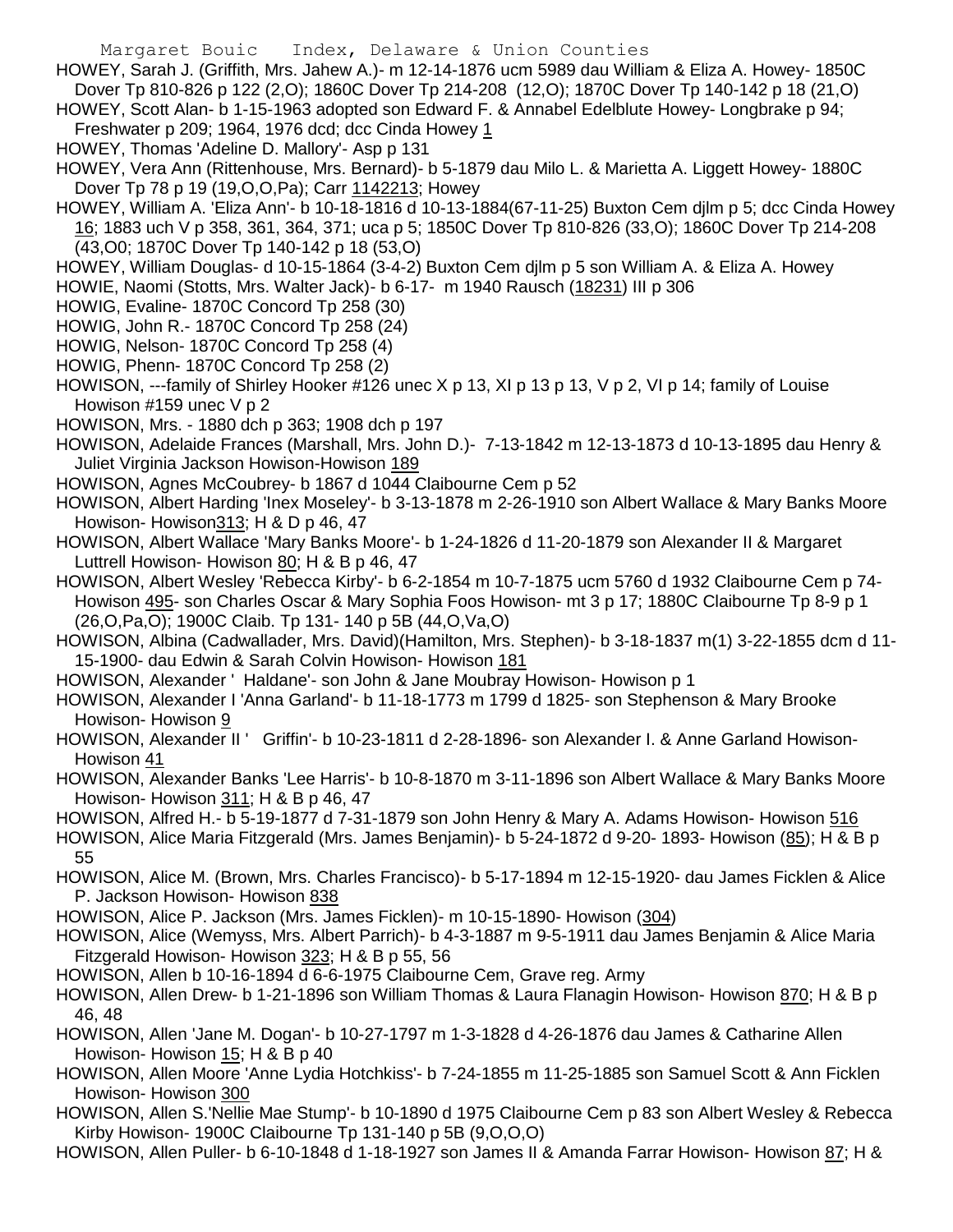D p 55

HOWISON, Allen T. 'Margaret Fling;- b 12-12-1880 m 1906- son Samuel & Martha Jane Fitton Howison-Howison 234

- HOWISON, Althea Watkins (Mrs. Stpehen LeRoy)- Howison (1178)
- HOWISON, Alverita- b 6-30-1907 dau Cecil Boyce & Nina Miller Howison- Howison 863; H & D p 46, 47
- HOWISON, Alvinia (Cadwallader, Mrs. Dvid T.)- m 3-22-1855 Olentangy Gz. Reed Abst. p 152
- HOWISON, Amanda- b 1836 dau Stephen III & Jane Davis Howison- Howison 57
- HOWISON, Amanda Farrar (Mrs. James II-\_ b 6-22-1815 d 9-1866 Howison (19)

HOWISON, Amanda J. (Blair, Mrs. Frank)- b 1-10-1863 dau John Henry & Mary A. Adams Howison- Howison 510

HOWISON, Aminda (Griffith, Mrs. Charles O.)- m 3-1-1908 dau William Burrell & Mary Kirby Howison-Howison 530; 1900C Claibourne Tp 117-126 p 5B (20,O,Va,Pa)

HOWISON, Andrea- b 2-2-1967 son John Charles & Charlene Jane Gibson Howison- Carr 114461121; 1969, 1971, 1976, 1980 dcd

HOWISON, Andrew- son George Howison- Howison p 1

HOWISON, Andrew Jackson 'Eva Clark;- b 9-3-1847 m 12-8-1890 son Henry & Juliet Virginia Jackson Howison- Howison 191

HOWISON, Andrew Jackson II 'Ida I. Nice'- son Edward Tyler & Margaret B. Shearer Howison- Howison 619

HOWISON, Angelina A. (Treese, Mrs. John H.)- b 12-26-1869 m 1-23-1892- dau John Henry & Mary A. Adams Howison- Howison 513

HOWISON, Anna/Margaret Ann McMillen (Mrs. Jeese L.) - b 1870 m 9-15-1893 Fairview Cem p 17; Dau Robert Jr. & Margaret Ann Dodds McMiller- 1908 dch p 431; opc B48; Dodds 3; 1880C Scioto Tp 136 (10,O,Pa,O)

HOWISON, Anna Macoubrey-b Irel. d 12-13-1944 (76) Claibourne Tp uninf p 26

- HOWISON, Anna Powers (Bruner, Mrs. Harry C.,Jr.)- dau Edward Tyler & Margaret B. Shearer Howison-Howison 620
- HOWISON, Anna (Shortridge, Mrs. William)- b 10-1-1845 m 11-10-1872 d 1916- dau Edwin & Sarah Colvin Howison- Howison 184
- HOWISON, Annie Weedon (Mrs. Charles Grandison)- d 3-15-1887 dau Austin & Mary Trone Weedon-Howison(22),117

HOWISON, Ann Comfort- b 6-17-1889 d 9-30-1889 dau Allan Moore & Anne Lydia Hotchkiss Howison-Howison 835

HOWISON, Ann Eliza- b 11-29- 1856 d 8-14-1857 dau Samuel Scott & Ann Ficklen Howison- Howison 301 HOWISON,Ann Wood (Mrs. John) Howison (1); dcw Eugene David 241

- HOWISON, Ann Wood (Calvert, Mrs. Landon)- b 6-8-1766 m 1-30-1787 d 12-28-1845 dau Stephenson & Mary Brooks Howison- Howison 6
- HOWISON, Anna Bovey (Mrs. Lewellyn)(Beecher, Mrs. Lyman W.)- b 9-13-1882 m 10-11-1903 d 6-13-1962 New Millcreek Cem p 44- dau William & Nellie Rowland Bovey- 1908 dch p 504; opc 386; Bovey 3,4; Howison (552); Maugans Anc p 50

HOWISON, Anne Garland (Mrs. Alexander I)(Morgan, Mrs. Daniel)- dau Dr. William Garland- Howison (9) HOWISON, Anne Lydia Hotchkiss (Mrs. Allen Moore)- m 11-25-1885- Howison (300)

- HOWISON, Anne Moore (Reddick, Mrs. Joseph H.)- b 9-28-1871 m 1-24-1891 dau Samuel Scott & Ann Ficklen Howison- Howison 306
- HowisonAnn Ficklen (Mrs. Samuel Scott)- Howison (71)
- HOWISON, Ann Garland (Green, Mrs. Jacob)- b 10-21-1819 m cor. 1-1-1843 d 3-19-1869- Howison 44

HOWISON, Annie Lee (Rozell,Mrs. Morgan)- b 10-25-1885 m 11-19-1908 dau Neil McCoul & Fanny Clatterbuck Howison- Howison 804

- HOWISON, Ann (McIntosch, Mrs. Jesse)- d 1864 dau James & Catherine Allen Howison- Howison 18; H & B p 40, 55
- HOWISON, Antoinette Virginia (Laws, Mrs. Benjamin Rush)- b 11-27-1836 m 12-21-1858 d 1903 bur Ark. dau Stephen IV 7 Mary Jackson Howison- Howison 178
- HOWISON, April Laura- b 1924- dau Allen Drew Howison- Howison 1613; H & D p 48
- HOWISON, Arabelle (Norton, Mrs. Howard R.\_)- b 12-11-1869 m 10-23-1889 dau Samuel & Martha Jane Fitton Howison- Howison 229
- HOWISON, Arel 'Beatrice Cameron'- b 12-26-1867 son Charles Thomas & Victoria Swartz Howison- 1880C Scioto Tp 20 (13,O,O,O)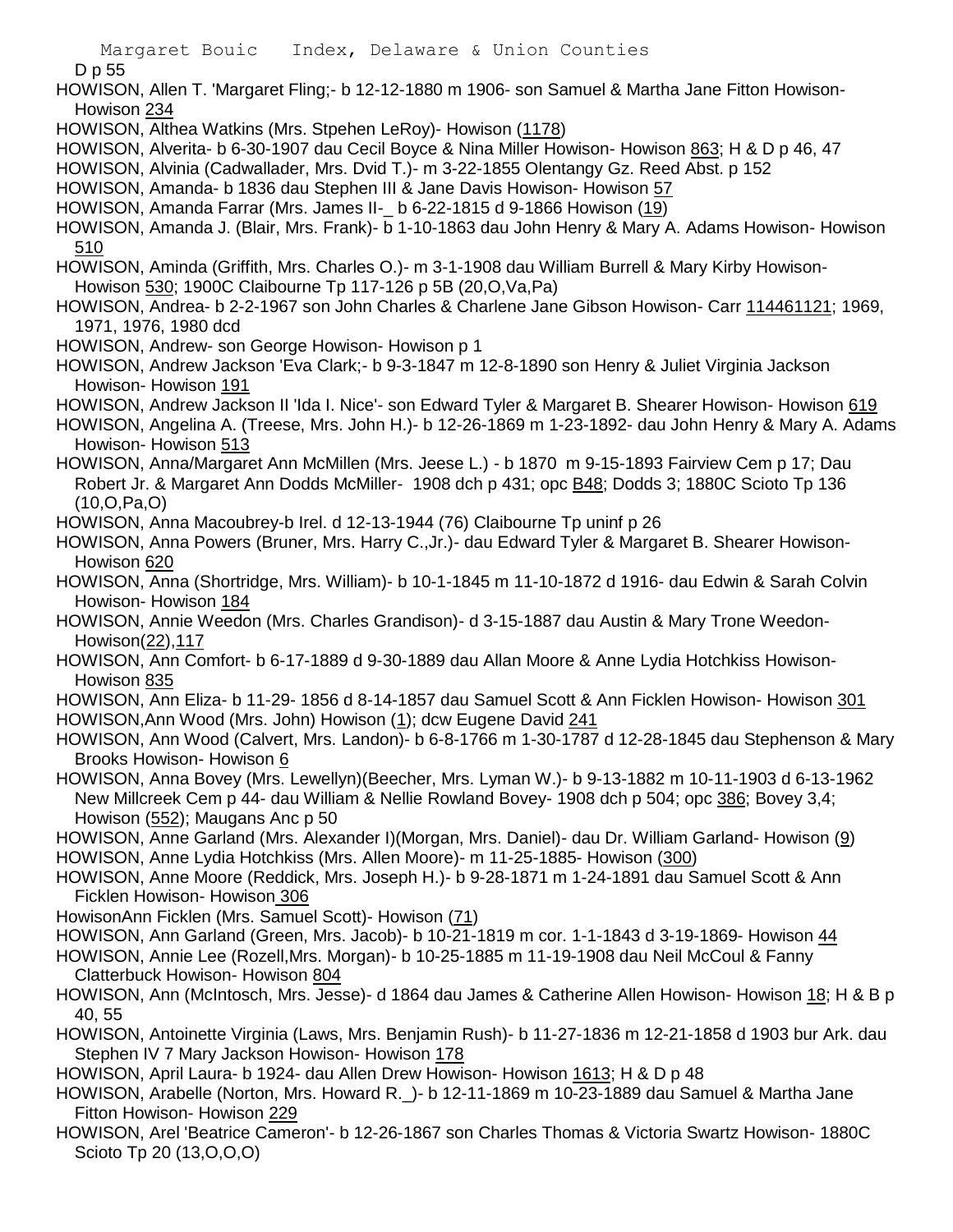- Margaret Bouic Index, Delaware & Union Counties
- HOWISON, Arlington Boyd 'Elizabeth Eastman'- b 1-25-1907 m 7-2-1934 son Lee Arlington & Elizabeth Romoser Howison- Howison 1172; 1985 uch p 44, 77
- HOWISON, Arminda (Griffith, Mrs. Charles)- 1985 uch p 63
- HOWISON, Artie V. (Sapp, Mrs. G. N.) b 2-23-1870 m 5-1-1888 dau Rev. Marshall & Mary E. Spees Howison-Howison 560
- HOWISON, Barbara Bell Roberts (Mrs. William Lee)- m 6-19-1965 dau Russell & Lavon Lightle Roberts- 1985 uch p 77
- HOWISON, Barbara Jean- b 3-22-1925 dau Charles Neal & Helen L. Lawrence Howison- Howison 1937 HOWISON, Beatrice Cameron (Mrs. Arel)- Howison (549)
- HOWISON, Beatrice Sage (Mrs. Elmer Clifton)- m 6-27-1916 Howison (1277); Richey 7; Newhouse p 60 HOWISON, Bell Curry (Mrs. Edwin)- Howison (520)
- HOWISON, Belle (Mrs. James Allen)- delge VIII p 68
- HOWISON, Bernice- b 6-23-1904 dau Edwin & Minnie Davis Howison- Howison 747
- HOWISON, Bernice- b 4-16-1900 dau Walter G. & Cora Boyd Howison- Howison 1202
- HOWISON, Bernice Mary- b 2-2-1907 dau Scott & Lettie M. High Howison- Howison
- 1762
- HOWISON, Bessie Baldwin (Boyle, Mrs. Samuel Alexander)- m 1886 dau Edward Tyler & Margaret B. Shearer Howison- Howison 616
- HOWISON, Bessie Butler (Parris Mrs. Albion Keith)- b 12-2-1856 m 4-25-1882 d 1-4-1915 dau Henry & Juliet Virginia Jackson Howison- Howison 192
- HOWISON, Bessie (Mrs. Vernie)- Howison; 1975, 1977, 1979, 1981, 1983 ucd
- HOWISON, Blanch (Rehl, Mrs. Frederick)- b 1-27-1888 m 9-14-1912 dau Herry Winter & Mary Elizabeth Warren Howison- Howison 1275; Newhouse p 60
- HOWISON, Bonnie Louise- b 11-4-1922 dau Charles Thomas II & Grace Estell Howison- Howison 1274 HOWISON, Brent- son Wade Winfield & Evelyn Howison- Howison
- HOWISON, Burrell 'Mary Kirby'- m 6-25-1868 ucm 4399
- HOWISON, Calle Bertha Ault (Mrs. Lee)- m 6-29-1905 Howison (1163)
- HOWISON, Carissa Walker (Mrs. Henry Fitzgerald)- m 11-6-1892- Howison (319); H & D p 55
- HOWISON, Carl Miller- b 6-13-1901 son Cecil Boyce & Nina Miller Howison- Howison 861; H & B p 46, 47
- HOWISON, Carole (Agler, Mrs. Brent)- dau Thomas Lowell & Jeanne Purkey Howison- Carr 1144611111
- HOWISON, Catherine Allen (Mrs. James I.)- m 12-24-1795 d 1-24-1842- Howison (5); H & D p 40
- HOWISON, Catherine Allen- b 11-11-1870 dau Charles Grandison & Annie Weedon Howison- Howison 92
- HOWISON, Catherine (Carnall, Mrs. Thomas)- b 3-26-1834 d 7-9-1872 dau Stephen IV & Mary Jackson Howison- Howison 177
- HOWISON, Catherine Moore- b 9-22-1851 d 9-6-1854 dau Samuel Scott & Ann Ficklen Howison- Howison 297
- HOWISON, Catherine Muncaster (Mrs. Stephen III)- b 1780 m 1800 HOWISON, (10<sup>)</sup>; dcq Eugene David 61; ped Shirley Thomas Hooker 19; delge III p 50
- HOWISON, Cecil Boyce 'Nina Miller'- b 3-28-1874 m 1-19-1898 son Albert Wallace & Mary Banks Moore Howison- Howison 312; H & B p 46, 47
- HOWISON, Charlene Jolen Gibson (Mrs. John)- dau James E. Gibson- Howison 126;Carr 11446112; 1969, 1971, 1976, 1980 dcd
- HOWISON, Charles 'Emma Case' b 10-24-1866 m 9-19-1889 son Joshua Haywood & Mary Knachel Howison-Howison 521
- HOWISON, Charles Francis- b 8-19-1914 son Charles Thomas II & Grace Estel Howison- Howison 1273
- HOWISON, Charles Grandison 'Elizabeth Weedon''Annie Weedon'- b 1-3-1814 d 6-23-1895 son James & Catherine Allen Howison- Howison 22
- HOWISON, Charles Lyman- b 6-6-1884 son James Benjamin & Alice Marie Fitzgerald Howison- Howison 322; H & D p 58
- HOWISON, Charles Neal 'Helen L. Lawrence'- b 4-2-1902 son Scott & Lettie M. High Howison- Howison 1761 HOWISON, Charles Oscar 'Mary Sophia Foos'- b 5-21-1826 m 10-30-1851 (M10-20-1851 dcm) d 9-30-1908
- Howison 159; 1985 uch p 42, 76, 95, 149; uca p 87; ped Bonnie Hornbeck Hamblin #71 12, unec VI p 27 HOWISON, Charles Robert 'Hallie Lewis'- b 4-1864 son Robert Brooke & Mary E. Kelley Howison- Howison 223
- HOWISON, Charles Thomas II "Grace Estell'- b 12-28-1888 m 10-11-1913 son Charles Thomas & Miriam Victoria Swartz Howison- Howison 557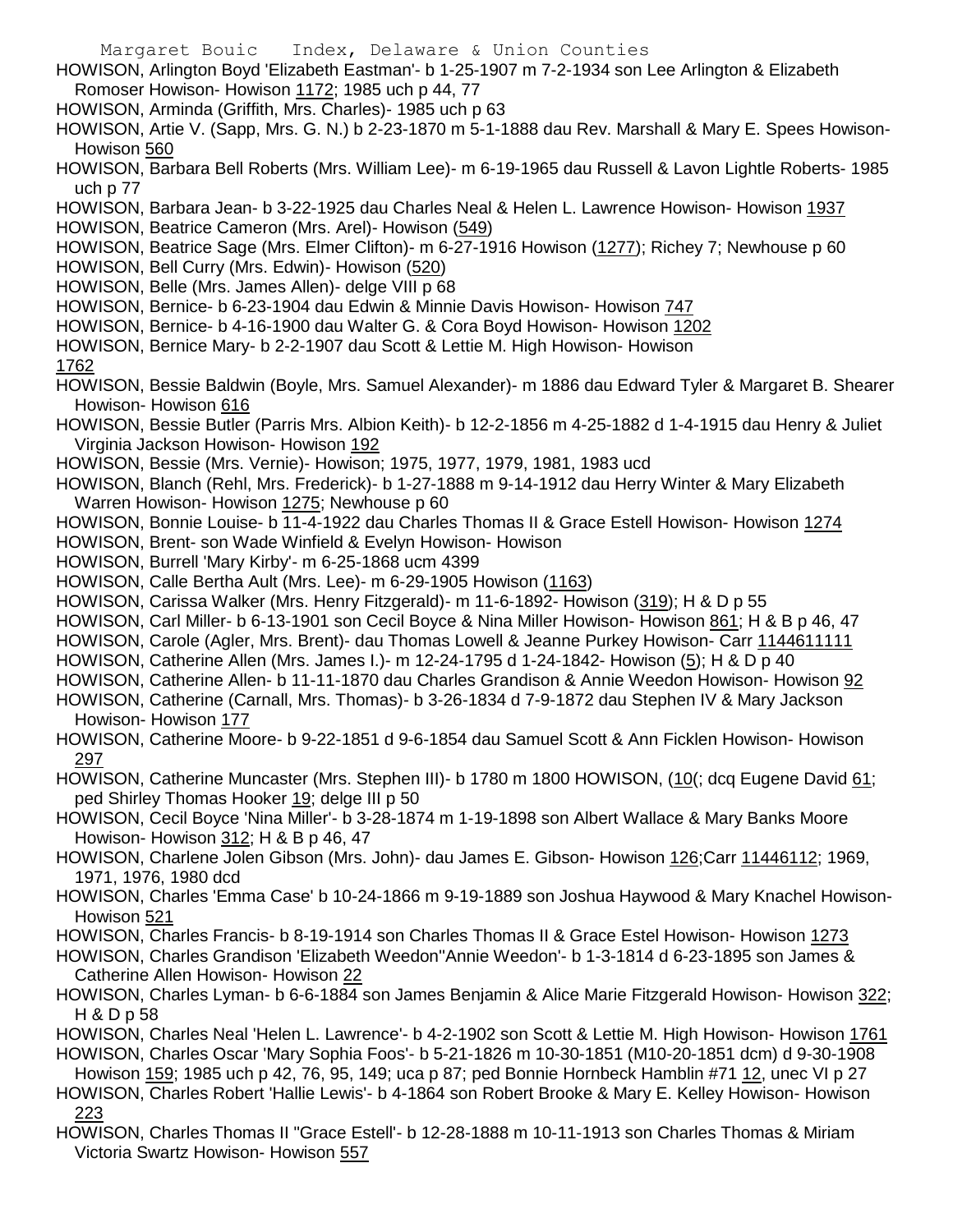- Margaret Bouic Index, Delaware & Union Counties HOWISON, Charles Thomas 'Miriam Victoria Swartz'- b 7-24-1837 m 9-7 or 8-1864 dcm d 2-7-1924 delge VIII p 68; dcb late (Myrtle Gwendolyn); Maugans Anc p 50 HOWISON, Charles Wallace 'Iva Foutz'- b 5-28-1867 m 3-1-1905 son Albert Wallace & Mary Banks Moore Howison- Howison 310; H & B p 46, 47 HOWISON, Charles- son William & Margaret Mitchel Howison- Howison p 1 HOWISON, Charles William 'Sophia Weisel'- b 8-23-1856 d 11-6-1881 son Charles Oscar & Mary Sophia Foos Howison- Howison 496; 1880C Claibourne Tp 7-8 p 1 (23,O,Va,O) HOWISON, Charles William II- b 12-18-1881 d 7-26-1889 son Charles William & Sophia Weisel Howison-Howison 1165 HOWISON, Charles William- son Lee Arlington & ELizabeth Romoser Howison- Howison 1176; 1985 uch p 77 HOWISON, Clara C. French (Mrs. James II)- m 1-23-1895- Howison (85); H & B p 55 HOWISON, Clarence 'Ruby Ladow'- d 9-2-1961 bur Prospect- son Edwin & Bell Currey Howison- Howison 1208 HOWISON, Claude Frederick- b 3-31-1904 son Stephen & Lulu Davis Howison- Howison 755 HOWISON, Clifton Kirby- b 3-30-1917 son Elmer Clifton & Beatrice Sage Howison- Howison 1803; Richey 7; Newhouse; Warren 5 HOWISON, C. O. 'Mary S. Foos;- m 9-30-1851 Olentangy Gaz.- Reed Abst. p 112 HOWISON, Cora Boyd (Mrs. Walter G.)- m 12-23-1897 d 1-20-1915- Howison (514); delge V p 300 HOWISON, Cora A. Merritt (Mrs. George)- b 1873 m 5-23-1889 d 1939 Price Cem djlm p 41; unec IV p 54- Howison (522) HOWISON, Curtis Boyce- b 6-6-1910 son Cecil Boyce & Mina Miller Howison- Howison 864; H & B p 46, 47 HOWISON, David Arlington 'Vicki Severingen'- b 11-22-1942 m 6-22-1962 son Arlington & Elizabeth Eastman Howison- 1985 uch p 44 HOWISON, David Arlington,Jr.- son David Arlington & Vicki Severingen Howison- 1985 uch p 44 HOWISON, Delores Dale Howell (Mrs. jack Lee)- m 9-2-1961= Howison (1791-1) HOWISON, DeWitt 'Viola Tullett Ranchman'0 b 2-10-1872 m 1900 son Rev. Marshall & Mary E. Spees Howison- Howison 561 HOWISON, Dorothy L.-= b 12-27-1911 dau Charles Robert & Hallie lewis Howison- Howison 734 HOWISON, Earl Lee- b 4-18-1909 son Lee & Callie Bertha Ault Howison- Howison 1758 HOWISON, Edith Laura Wood(s) (Mrs. Sanford Harrison)- b 1883 m 1903 d 5-21-1958 Claibourne Cem p 73; Howison (501); 1985 uch p 149; ped Bonnie Hornbeck Hamblin #71 7, unec VI p 27 HOWISON, Edith (Wilkins, Mrs. )- dau George & Dora Merritt Howison- Howison 1214 HOWISON, Edna Margaret- b 1-22-1929 dau James Ficklen II & Edna Russell Howison- Howison 1607 HOWISON, Edna Moore- b 12-10-1895 dau Neil McCoul II & Fanny Clatterbuck Howison- Howison (809) HOWISON, Edna Russell (Mrs. James Ficklen)- m 4-27-1927- Howison (840) HOWISON, Edna Tyler (Binns, Mrs. Joseph H. Mann)- dau Edward Tyler & Margaret E. Shearer Howison-Howison 621 HOWISON, Edward- son John & Ann Lee Howison- Howison 263 HOWISON, Edward- son Samuel & Helen Rose Moore Howison- Howison 72 HOWISON, Edward Rodmoan- d inf. b 1897 son Edward Tyler & Margaret B. Shearer Howison- Howison 622 HOWISON, Edward Tyler 'Margaret B. Shearer'- b 2-14-1845 m 1869 d 8-15-1915 bur Philadelphia- son Henry & Juliet Virginia Jackson Howison- Howison 190 HOWISON, Edward Tyler II- d 1875 age 5y son Edward Tyler & Margaret B. Shearer Howison- Howison 618 HOWISON, Edwin 'Bell Curry'- b 5-29-1863 son Joshua Haywood & Mary Knachel Howison- Howison 520 HOWISON, Edwin Brooke- b 1838 d age 6m- son Robert E. & Eliza Holmes Howison- Howison 76 HOWISON, Edwin 'Minnie Davis'- b 8-8-1867 m 1892 d 12-29-1920 son Samuel & Martha Jane Fitton Howison- Howison 227 HOWISON, Edwin 'Sarah Colvin'- b 1808 m 1833 d 5-26-1892 son Stephen III & Catherine Muncaster Howison- Howison 48 HOWISON, Edwin- b 1957 son Steve W. & Shirley Howison- 1964, 1969, 1971, 1976 dcd HOWISON, Eleanor Estep (Mrs. Robert D.)- m 1815 d 1822- Howison (14) HOWISON, Eleanor Jackson (Witherspoon, Mrs. Leslie)- b 12-25-1876 m 11-1-1905 dau John Worden & Ridie Coffin Howison- Howison 614 HOWISON, Eleanor Joyce (Webb, Mrs. Robert)- m 8-30-1959 dau Arlington & Elizabeth Eastman Howison-1985 uch p 44
- HOWISON, Eliza Holmes (Mrs. Robert D.)- m 1833- Howison (14)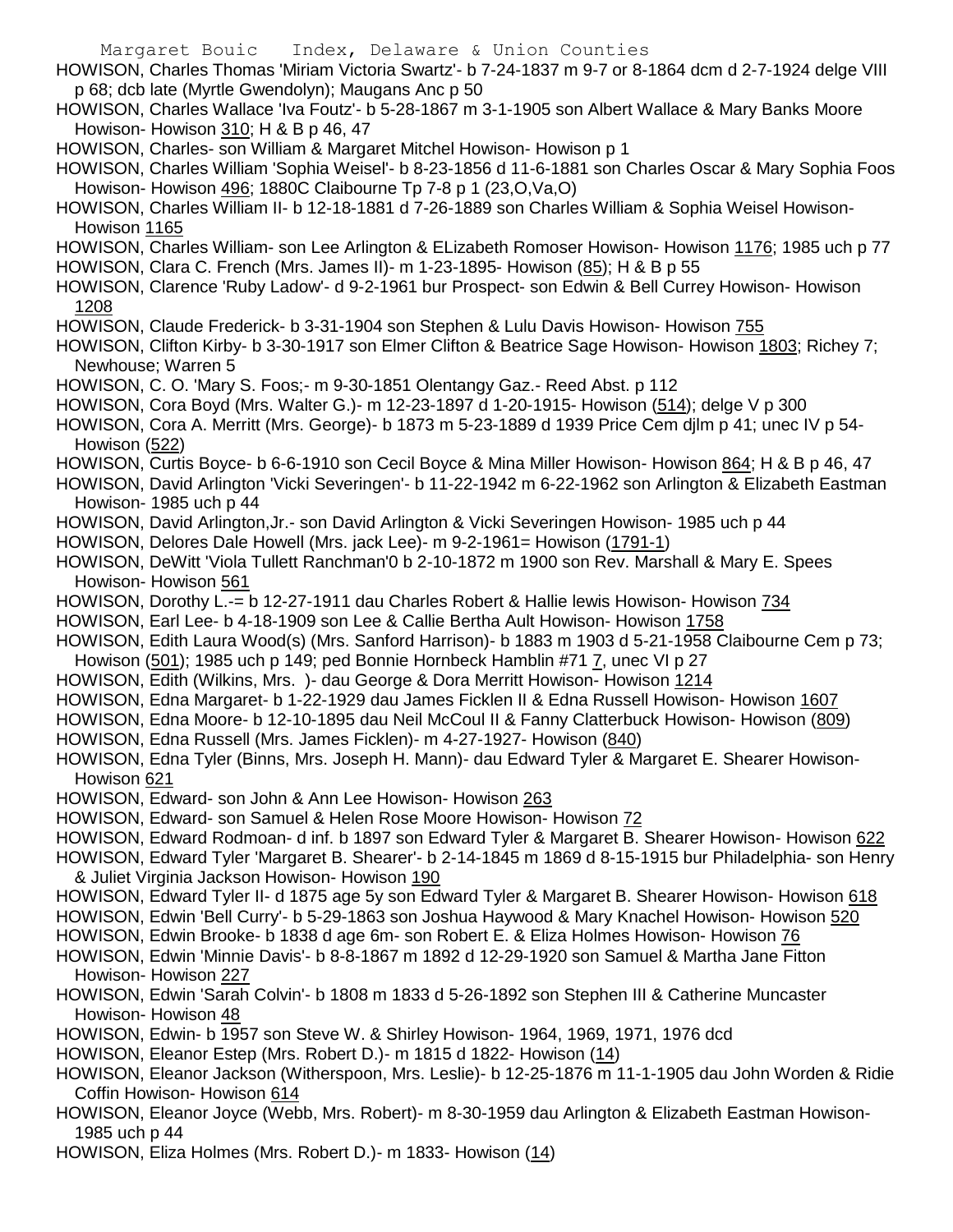- HOWISON, Elizabeth Eastman (Mrs. Arlington)- b 2-4-1910 m 7-2-1934 dau Jacob & Emma Martin Eastman-1985 uch p 44
- HOWISON, Elizabeth- dau James II & Amanda Farrer Howison- Howison 88
- HOWISON, Elizabeth (McCluer, Mrs. Herman C.)- b 11-29-1982 m 6-28-1911 dau Neil McCoul & Fanny Clatterbuck Howison- Howison 803
- HOWISON, Elizabeth (Mooney, Mrs. William Edgar)- b 4-5-1871 m 4-2-1896 son Samuel & Martha Jane Fitton Howison- Howison 230
- HOWISON, Elizabeth (Murray, Mrs. William)- dau John & Janet Maubray Howison- Howison p 1
- HOWISON, Elizabeth Romoser (Mrs. Lee Arlington)- m 4-23-1906 d 9-10-1940 1985 uch p 77; Howison (498)
- HOWISON, Elizabeth- dau Samuel & Helen Rose Moore Howison- Howison 73
- HOWISON, Elizabeth- b 1832 d 12-5-1910 dau Stephen III & Jane Davis Howison- Howison 55
- HOWISON, Mary Elizabeth Warren (Mrs. H arry Winter)- dau Robert W. & Nancy Richey Warren- Howison (558); Newhouse p 60; Richey 5,6; Warren 2,3
- HOWISON, Elizabeth Weedon (Mrs. Charles Grandison)- Howison (22)
- HOWISON, Ella Carnall (Newton, Mrs. Joseph H.)- b 10-19-1882 m 11-22- dau Samuel & Martha Jane Fitton Howison- Howison 235
- HOWISON, Ellen Douglas- b 11-5-1852 d 12-4-1861 dau Samuel Scott & Ann Ficklen Howison- Howison 298
- HOWISON, Ellen Moore (Christian, Mrs. Robert Elmore)- b 10-10-1894 m 8-29-1918 dau Allen Moore & Anne Lydia Hotchkiss Howison- Howison 836
- HOWISON, Elmer Clifton 'Beatrice Sage'- b 11-21-1891 m 6-27-1916 son Harry Winter & Mary Elizabeth Warren Howison- Howison 1277; Newhouse p 60; Richey 6,7
- HOWISON, Elivra Ann Moore (Mrs. Thomas Fenton)- m 1-28-1848 dau John Banks Moore- Howison (82); H & D p 46, 48
- HOWISON, Elthea- 1961, 1964, 1969, 1971, 1976, 1980 dcd
- HOWISON, Emily- dau Alexander II & Griffin Howison- Howison 150
- HOWISON, Emma Case (Mrs. Charles)- m 9-19-1889- Howison (521)
- HOWISON, Emma (Kayser, Mrs. Isaac)- b 2-13-1845 m 1879 d 8-28-1925 dau James II & Amanda Farrer Howison- Howison 86; H & B p 56
- HOWISON, Emma Knox- b 5-28-1880 dau James Benjamin & Alice Maria Fitzgerald Howison- Howison 320; H & D p 55
- HOWISON, Enola Belle (Willey, Mrs. Clarence H.)- b 11-13-1891 m 9-17-1913 d 3-10-1919- Weiser p 26
- HOWISON, Estella May (Rush, Mrs. D. Lawrence)- b 8-17-1904 m 8-18-1920 dau Sanford Harrison & Edith Woods Howison- Howison 1180; 1985 uch p 149
- HOWISON, Ethel Brey (Mrs. Ludien Lee)- Howison (872); H & D p 49
- HOWISON, Eula Hart (Mrs. Lucien Lee)- m 9-20-1899 d 8-18-1920 Howison (872); H & B p 49
- HOWISON, Eunice (Dismukes, Mrs. Paul Porter)- b 7-23-1875 m 3-17-1895 d 4-6-1897 dau James Benjamin & Alice Maria Fitzgerald Howison- Howison 318; H & B p 49
- HOWISON, Eva Clark (Mrs. Andrew Jackson)- m 12-8-1890- Howison (191)
- HOWISON, Fannie (Colvin, Mrs. Richard)- b 7-1811 m 1830 d 7-1901 dau Stephen III & Catherine Muncaster Howison- Howison 50
- HOWISON, Fannie (Jackson, Mrs. William)- m 10-1869 m 1-1899 dau Robert Brooke Howison- Howison 224
- HOWISON, Fanny Clatterbuck (Mrs. Neil McCoul)- m 11-30-1881 dau Will Payne & Lizzie Humphreys Clatterbuck- Howison (267)
- HOWISON, Flora Schultz (Mrs. Thomas E.)- m 1-11-1888 d 4-10-1915 Howison 512
- HOWISON, Flossie Fisher (Mrs. Willard)- m 3-15-1915- Howison (585)
- HOWISON, Frances Virginia (Bishop, Mrs. William R.)- b 9-20-1887 dau Neil McCoul II & Fanny Clatterbuck Howison- Howison 805
- HOWISON, Frank- son Alexander II & -Griffin Howison- Howison 153
- HOWISON, Fred- 1880C Union Tp 54 p 10 (21,O,Pa,Pa)
- HOWISON, Geneva/Genevieve Marie (Hornbeck, Mrs. Marvin)- b 11-25-1908 m 6-25-1925 dau Sanford Harrison & Edtih Woods Howison- Howison 1182; ped Bonnie Hornbeck Hamblin #71 3- unec VI p 27; 1985 uch p 149
- HOWISON, Georgia Anna- b 12-30-1921 dau Willard & Flossie Fisher Howison- Howison 1344
- HOWISON, George- son James Howison- Howison p 1
- HOWISON, George 'Cora Merritt'- b 7-11-1869 m 5-23-1889 d 10-19-1901 Price Cem djlm p 41- son Joshua Haywood & Mary Knachel Howison- Howison 522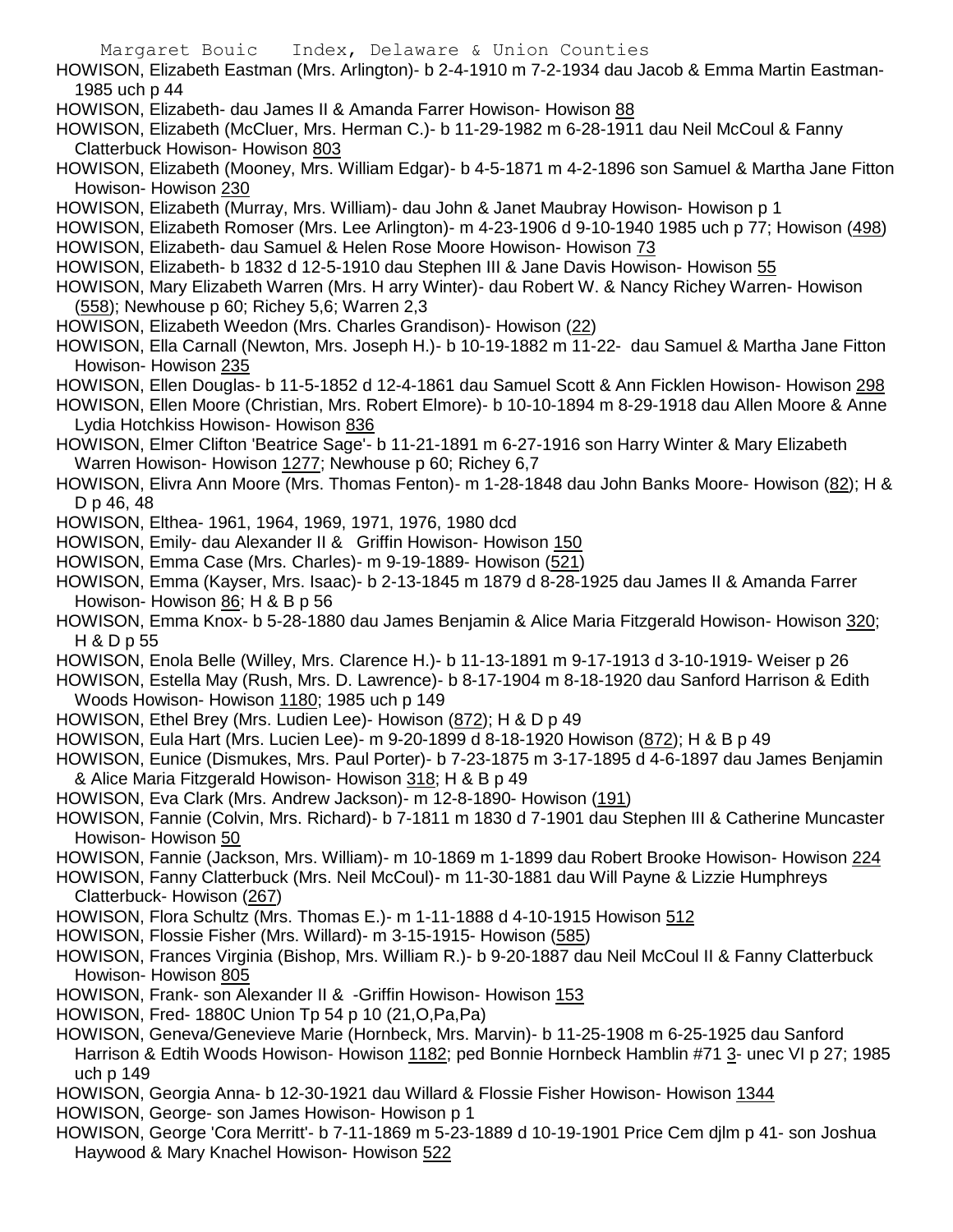HOWISON, George Holmes 'Lois Thompson Caswell;- b 11-29-1834 m 1863 d 12-31-1916 son Robert C. & Eliza Holmes Howison- Howison 75

HOWISON, George- b 1840 d 2-16-1868 (22-10-5) Newhouse Cem p 4 Powell p 259; son Sanford & Melissa Fleming Howison- Howison 171

HOWISON, George Wallace- b 4-15-1902 d age 5y son Alexander Banks Howison- Howison 859; H & B p 46, 47

- HOWISON, George William 'Mary Humphreys''Rebecca Humphreys'- b 2-1-1831 m 1856 son Alexander II & Margaret Lutrell Howison- Howison 83; H. & B p 46, 49
- HOWISON, George William- b 11-3-1879 d 6-2-1901 son Samuel William & Margaret Williams Howison-Howison 583
- HOWISON, Gladys (Eckert, Mrs. Fred)(Elwell, Mrs. William)- b 7-11-1874 m(1) 1-10-1901 dau Rev. Marshall & Mary E. Spees Howison- Howison 562; delge VI p 68
- HOWISON, Gladys- d inf. dau John Henry Boyd & Lucy Cratty Howison- Howison 1170
- HOWISON, Goldie Garrett (Mrs. Warren)- m 12-15-1909- Howison (1276)
- HOWISON, Grace Estell (Mrs. Charles Thomas)- m 10-11-1913- Howison (557)
- HOWISON, Graham Henry- b 5-13-1928 son William Clatterbuck & Raviah Curren Howison- Howison 1588
- HOWISON, Hallie Lewise (Mrs. Charles Robert)- Howison (223)
- HOWISON, Dr. Hancock Lee 'Margaret Howison'- b 10-13-1847 m 8-13-1874 (58) son John & Ann Lee Howison- Howison 264, (315)
- HOWISON, Hancock Luther- b 8-23-1906 son John William & Minnie DeBerry Howison- Howison 1617; H & B p 50
- HOWISON, Hannah Johnson Middleton (Mrs. Henry Lycurgus)- m 10-3-1865= Howison (187)
- HOWISON, Hariet- dau Alexander Ii & -Griffin Howison- Howison 149
- HOWISON, Harriet E. (Love, Mrs. John S.)- b 10-27-1834 m -4-1876 d 8-19-1894 dau Allen & Jane M. Dogan Howison- Howison 78
- HOWISON, Harriet G. (Mitchell, mrs. George)- b 3-23-1802 d 1838 dau Alexander I. & Anne Garland Howison-Howison 38
- HOWISON, Harriet Tolliver (Jones, Mrs. David N.)- m 12-28-1858 dcm- dau William G. & Sinah E. Posey Virsh Howison- Howison 147
- HOWISON, Harry Winter 'Mary Elizabeth Warren'- b 10-8-1864 m 8-4-1885 son Rev. Marshall & Mary E. Spees Howison- Howison 558; Newhouse p 60; Warren 2,3; Richey 5,6
- HOWISON, Hattie (King, Mrs. George S.)- b 1869 m 9-1893 dau Robert Brooke Howison- Howison 225
- HOWISON, Hazel I. Staley (Mrs. Vern W.)- b 12-1-1897 m 12-23-1918 d 5-24-1964 Claibourne Cem p 89- dau A. T. & Hester J. Middleton Staley- Howison (1171)
- HOWISON, Helen- b 1-1-1896 dau Edwin & Minnie Davis Howison- Howison 745
- HOWISON, Helen Elizabeth- b 5-23-1921 dau John William & Minnie DeBerry Howison- Howison 1620; H & B p 50
- HOWISON, Helen Judith- b 10-29-1848 d 3-22-1920 dau Robert Reid & Mary Elizabeth Graham Howison-Howison 294
- HOWISON, Helen Liggett (Mrs. Homer Llewellyn)- b 8-3-1908 m 8-25-1936 dau Odell & Belva Long Liggett-Howison (1265); Farnum 9, 10; Long 5,6; Carr 1144611; 1961, 1964, 1969, 1971, 1976, 1980 dcd
- HOWISON, Helen L. Lawrence (Mrs. Charles Neal)- Howison- (1761)
- HOWISON, Helen Louise (Smith, Mrs. Lester)(Brooks, Mrs. George)- b 5-30-1924 dau Lucien Lee & Eula Hart Howison- Howison 1616; H & B p 49, 50
- HOWISON, Helen McDonald (Rinehart, Mrs. John)- dau John & Ann Lee Howison- Howison 265
- HOWISON, Helen Margaret (DeBerry, Mrs. Dr. Marvin)- b 9-3-1879 m 10-15-1903 d 11-1932 dau Dr. Hancock Lee & Margaret Howison Howison- Howison 873; H & B p 46, 50
- HOWISON, Helen Marjorie (Davis, Mrs. Alvin)- b 4-1899 m 1923 dau Charles Robert & Hallie Lewis Howison-Howison 732
- HOWISON, Helen Rose Moore (Mrs. Samuel)- b 1784 m 1801 dau Edward & Helen McDonald Moore-Howison (11)
- HOWISON, Helen (Thorburn, Mrs. Robert D.)- b 1817 dau Samuel & Helen Rose Moore Howison- Howison 68 HOWISON, Henreitta L.- b 1-25-1865 d 9-9-1895 dau John Henry & Mary A. Adams Howison- Howison 511
- HOWISON, Henry- b 7-23-1873 son Edward Tyler & Margaret B. Shearer Howison- Howison 617
- HOWISON, Henry Fitzgerald 'Carissa Walker'- b 6-24-1877 m 11-6-1892 son James Benjamin & Alice Maria Fitzgerald Howison- Howison 319; H & D p 55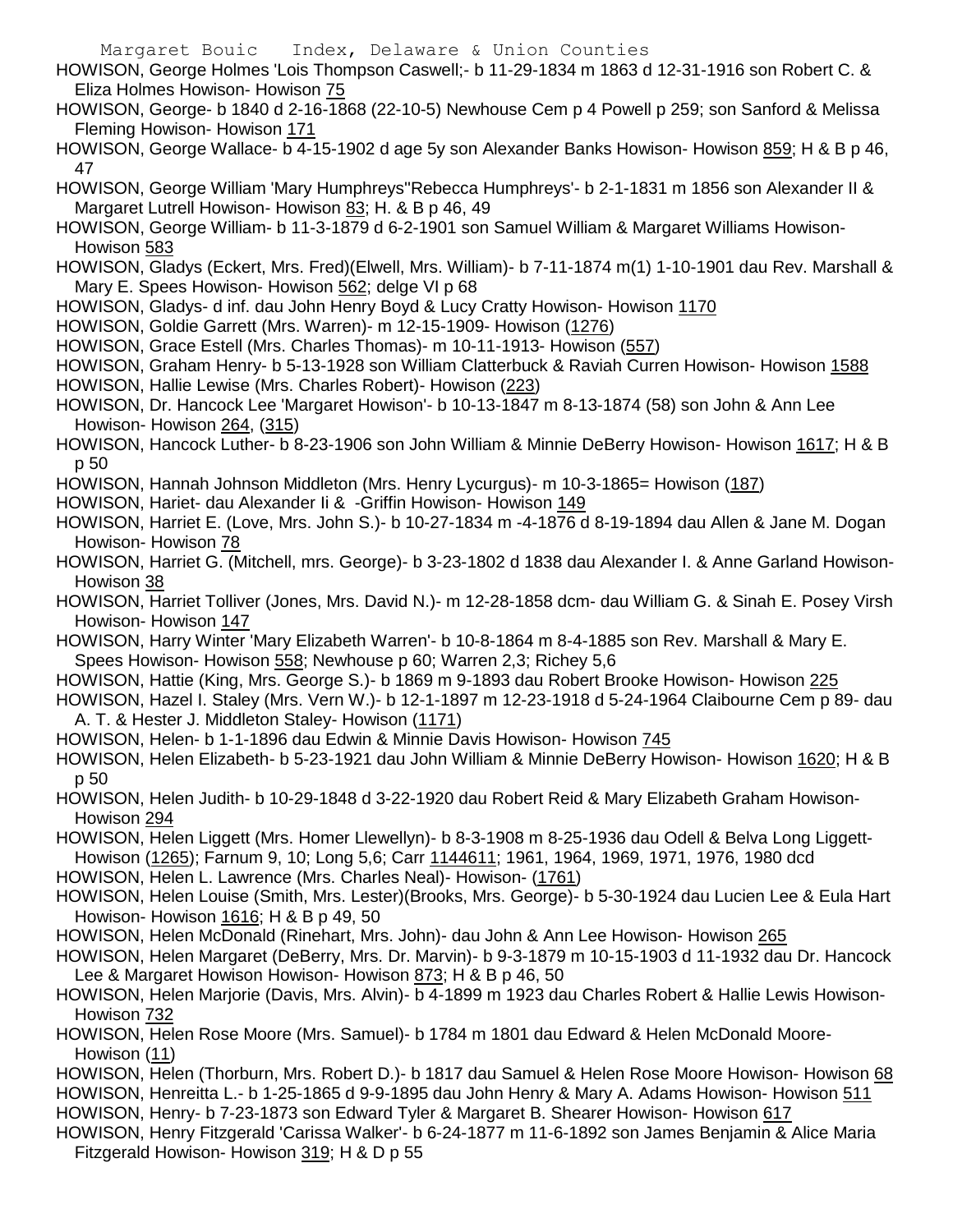- Margaret Bouic Index, Delaware & Union Counties HOWISON, Henry 'Juliet Virginia Jackson'- b 8-28-1809 m 5-22-1832 d 12-14-1850 son Stephen III & Catherine Muncaster Howison- Howison 49 HOWISON, Henry Lycurgus 'Hannah Johnson Middleton'- b 10-10-1837 m 10-3-1865 d 12-1914 son Henry & Juliet Virginia Jackson Howison- Howison 187 HOWISON, Homer Llewellyn 'Helen Liggett'- b 1-7-1908 m 8-25-1936 son William Harvey & Zelda Adeline Fish Howison- Howison 1265; Carr (1144611); Long 5,6; Farnum 9,10; 1961, 1964, 1969, 1971, 1976, 1980 dcd HOWISON, Ida I. Nice (Mrs. Andrew Jackson II)- m 1905- Howison (619) HOWISON, Ina (Dennison, Mrs. John)- d 2-15-1920 dau Edwin & Bell Curry Howison- Howison 1209 HOWISON, Inez Moseley (Mrs. Albert Hardin)- m 2-26-1910 d 7-14-1914- Howison (313); H & B p 46, 47 HOWISON, Isabella- Pabst 3 p 16 HOWISON, Isabella Peterson (Mrs. James A.)- m 4-26-1860 dcm HOWISON, Iva Delton- b 3-28-1881 d 6-9-1883 dau John Henry & Mary A. Adams Howison- Howison 517 HOWISON, Iva Foutz (Mrs. Charles Wallace)- m 3-1-1905- Howison (310)
- HOWISON, Iva Marie- dau Thomas E. & Flora Schultz Howison- Howison 1194
- HOWISON, Ivy M.- b 1876 d 1941 Claibourne Cem p 28
- HOWISON, Jack Lee 'Delores Dale Howell'- m 9-2-1961 son Merritt L. & Mildred Howison- Howison 1791-1
- HOWISON, Jack Warren- b 2-8-1919 son Robert Marshall & Mary Kunzi Howison- Howison 1806
- HOWISON, James- hmp p 61
- HOWISON, James A.- 1880C Delaware Town p 487A
- HOWISON, James A. 'Isabella Peterson'- m 4-26-1860 dcm
- HOWISON, James- son Alexander II & Griffin Howison- Howison 151
- HOWISON, James 'Alison'- son Alexander & --Huldane Howison- Howison p 1
- HOWISON, James Allen 'Belle'- son Sanford & Melissa Fleming Howison- Howison 168; delge VIII p 68
- HOWISON, James II 'Amanda Farrar'- b 7-3-1804 son James & Catherine Allen Howison- Howison 19; H & B p 40, 55
- HOWISON, James Arthur- b 1-17-1917 son Willard & Flossie Fisher Howison- Howison 1347
- HOWISON, James Benjamin 'Alice Maria Fitzgerald''Clara D. French'- b 10-21-140 m(1) 5-24-1872 (2) 1-12- 1895 d 3-1-1905 son James II & Amanda Farrer Howison- Howison 85; H & B p 55
- HOWISON, James Benjamin II- b 8-25-1889 d 3-25-1890 son James Benjamin & Alice Maria Fitzgerald Howison- Howison 324
- HOWISON, James F.- b 4-18-1934 son James Ficklen II & Edna Russell Howison- Howison 1609
- HOWISON, James Ficklen 'Alice P. Jackson''Mary Anderson'- b 7-24-1867 m(1) 10-15-1890 (2) 112-18-1907 son Samuel Scott Howison- Howison 304
- HOWISON, James Ficklen II 'Edna Russell'- b 10-3-1898 m 4-27-1927 son James Ficklen & Alice P. Jackson Howison- Howison 840
- HOWISON, James I. 'Catherine Allen;- b 3-24-1764 m 12-24-1795 d 9-28-1828- son Stephenson & Mary Brooke Howison- Howison 5; H & B p 40
- HOWISON, James- son John Howison- Howison p 1
- HOWISON, James Ludwell- b 1-15-1825 d 8-27-1847 bur Missouri- son Alexander II & Margaret Lutrell Howison- Howison 79; not m; H & B p 46, 47
- HOWISON, James- son Richard Howison- Howison 89
- HOWISON, James 'Sally Murry'' Odenheim'- b 1819 son Samuel & Helen Rose Moore Howison- Howison 69
- HOWISON, James- b 1816 son Stephenson III & Catherine Muncaster Howison- Howison 52
- HOWISON, James- b 1962 son Steve W. & Shirley Howison- 1964, 1969, 1971, 1976 dcd
- HOWISON, Jane Beale (Howitz, Mrs. Alfred)- m 8-7-1907 dau John & Lucy Rawlings Howison- Howison 268a
- HOWISON, Jane Briggs (Beale, Mrs. William Chruchill)- b 1815 dau Samuel & Helen Rose Moore Howison-Howison 67
- HOWISON, Jane Davis (Keyes, Mrs. )(Mrs. Stephen III)- Howison (10)
- HOWISON, Jane M. Dogan (Mrs. Allen)- m 1-3-1828- Howison (15); H & B p 40
- HOWISON, Janet (Criglar, Mrs. Reuben)- m 10-12-1801 m 2-9-1826 d 1857 dau James & Catherine Allen Howison- Howison 17; H & B p 40, 55
- HOWISON, Janet Moubray (Mrs. John)- Howison p 1
- HOWISON, Jeanne Sue Purkey (Mrs. Thomas Lowell)- m 8-23-1959 dau D. Ray & Margaret Gotter Purkey-Long 6,7; Carr(11446111); Howison 12651
- HOWISON, Jeffrey- son David & Vicki Severingen Howison- 1985 uch p 44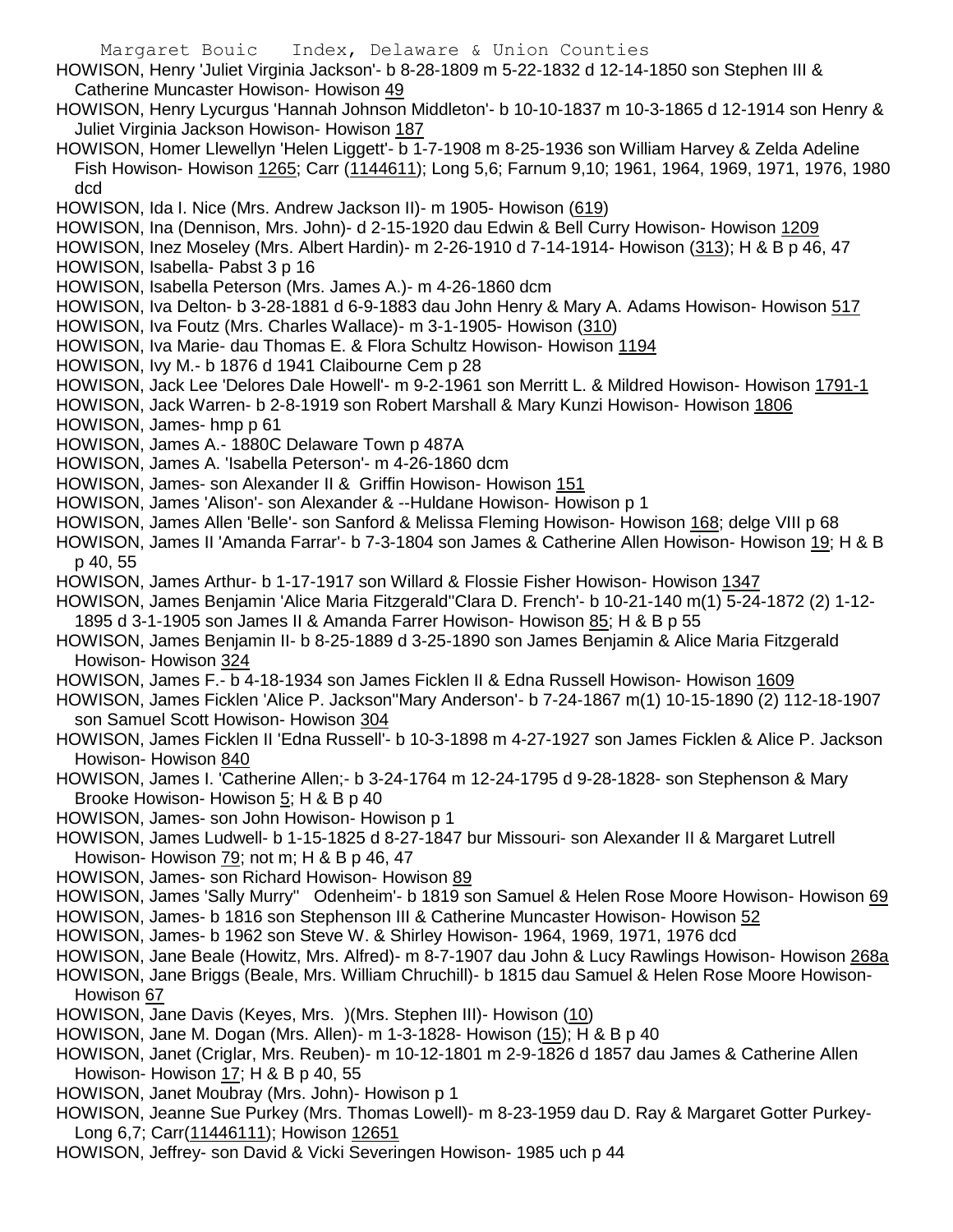HOWISON, Jesse Llewellyn 'Anna McMillen'- b 6-29-1865 m 9-15-1893 son Charles Thomas & Victoria Swartz Howison- Howison 548; Dodds (266);1908 dch p 431; 1880C Scioto Tp 20 (14,O,O,O)

- HOWISON, J. H.- uca p 87 Claibourne Tp
- HOWISON, Joan- b 10-10-1926 dau Charles Neal & Helen L. Lawrence Howison- Howison 1938
- HOWISON, John- Burgess of Edinburgh- 1450 A. D.- Howison p 1
- HOWISON, John of Braehead- 1575 A. D.- Howison p 1
- HOWISON, John son Alexander II & -- Griffin Howison- Howison 152
- HOWISON, John 'Anna Lee'- b 1809 son Samuel & Helen Rose Moore Howison- Howison 65
- HOWISON, John 'Ann Wood'- Howison 1;dcq Eugene Davis 240; 1908 dch p 491; 1985 uch p 77
- HOWISON, John Charles 'Charlene Jolen Gibson'- b 8-12-1943 m 1965 son Homer Llewellyn & Helen Liggett Howison- Carr 11446112; Howison 12652; 1964, 1969, 1971, 1976, 1980 dcd
- HOWISON, John Comfort- b 11-13-1886 d 11-13-1886 son Allen Moore & Anne Lydia Hotchkiss Howison-Howison 834
- HOWISON, John Edward- b 9-1925 son Raymor & Marie Schrenker Howison- Howison 1538
- HOWISON, John 'Elizabeth Crauford'- son William & Margaret Mitchel Howison-
- Howison p 1
- HOWISON, John Henry Boyd 'Lucy Cratty'- b 12-3-1862 m 3-1-1887 d 10-25-1925- Howison 502; 1900C Claibourne Tp 135-145 p 5B (37,O,Va,O)
- HOWISON, John Henry 'Mary A. Adams'- b 8-9-1830 m 3-28-1861 d 1-25-1905 son John Wood & Louisa Victoria Cormel Howison- Howison 161
- HOWISON, John- son John & Ann Lee Howison- Howison 262
- HOWISON, John ' ''' 'b 8-25-1759 son Stephenson & Mary Brooke Howison- Howison 3
- HOWISON, John McCoul- b 1-11-1925 son William Clatterbuck & Raviah Curren Howison- Howison 1587
- HOWISON, John P.- delge V p 200; Thompson Tp 1910
- HOWISON, John Samuel- d age 3 son Samuel & Martha Jane Fitton Howison- Howison 238
- HOWISON, John William II- b 11-15-1913 son John William & Minnie DeBerry Howison- Howison 1619; H & B p 50
- HOWISON, John William 'Minnie DeBerry'- b 2-17-1882 m 6-5-1905 son Dr. Hancock Lee & Margaret Howison Howison- Howison 874
- HOWISON, John Wood 'Louisa Victoria Cormell;- b 11-16-1801 d 4-21-1865 son Stephen III & Catherine Muncaster Howison- Howison 45; 1985 uch p 76, 95, 149; ped Bonnie Hornbeck Hamblin #71 24; unec VI p 27
- HOWISON, John Worden 'Ridie M. Coffin' b 1-20-1841 m 9-19-1872 d 6-22-1905 son Henry & Juliet Virginia Jackson Howison- Howison 188
- HOWISON, Josephine- d age 10 dau Samuel & Martha Jane Fitton Howison- Howison 236
- HOWISON, Joshua Haywood 'Mary Knachol'- b 4-25-1833 m 1859 d 8-5-1898 son John Wood & Louisa Victoria Cormell Howison- Howison 162; unec IV p 54; 1880C Thompson Tp p 303A
- HOWISON, Julia Ann (Shoup, Mrs. james T.)- b 10-224-1830 m 12-28-1854 dcm d 8-18-1871 Bokescreek Cem p 58- dau Sanford & Louisa Leechman Howison- Howison 166
- HOWISON, Julia Weedon (Mrs. Robert Brooke)- Howison (58)
- HOWISON, Juliet Virginia Jackson (Mrs. Henry)- b 9-19-1814 m 5-22-1832 d 2-12-1897 dau Capt. John F. Jackson- Howison (49)
- HOWISON, June Pet Williams (Mrs. Lee Hart)- m 12-24-1924- Howison 1614; H & B p 49
- HOWISON, Kate (Cobb, Mrs. Manuel Earl)- Cobb
- HOWISON, Laura Flanagin (Mrs. William Thomas Allen)- m 5-9-1883 d 1-13-1927 Ark.- dau Harris Flanagin-Howison (314); H & B p 46, 48
- HOWISON, Laura- dau Joshua Haywood & Mary Knachel Howison- Howison 518
- HOWISON, Laura Virginia- b 2-20-1835 d 6-24-1927 not m- Howison 186
- HOWISON, Laura (Winters, Mrs. Dr. O. W.- b 2-22-1885 m 9-20-1904 dau Samuel William & Margaret Williams Howison- Howison 584
- HOWISON, Lee 'Calle Bertha Ault'- b 10-22-1878 m 6-29-1905- Howison 1163; 1880C Claibourne Tp 7-8 p 1 (1,O,O,O)
- HOWISON, Lee Harris (Mrs. Alexander Banks)- m 3-11-18967- Howison (311; H & B p 46, 47
- HOWISON, Lee Hart 'June Pet Williams'- b 11-29-1900 m 12-24-1924 son Lucien Lee & Eula Hart Howison-Howison 1614; H & B p 49
- HOWISON, Leo Arlington 'Elizabeth Romoser'- b 10-1-1865 m 4-23-1906 d 9-19-1926 son Charles Oscar &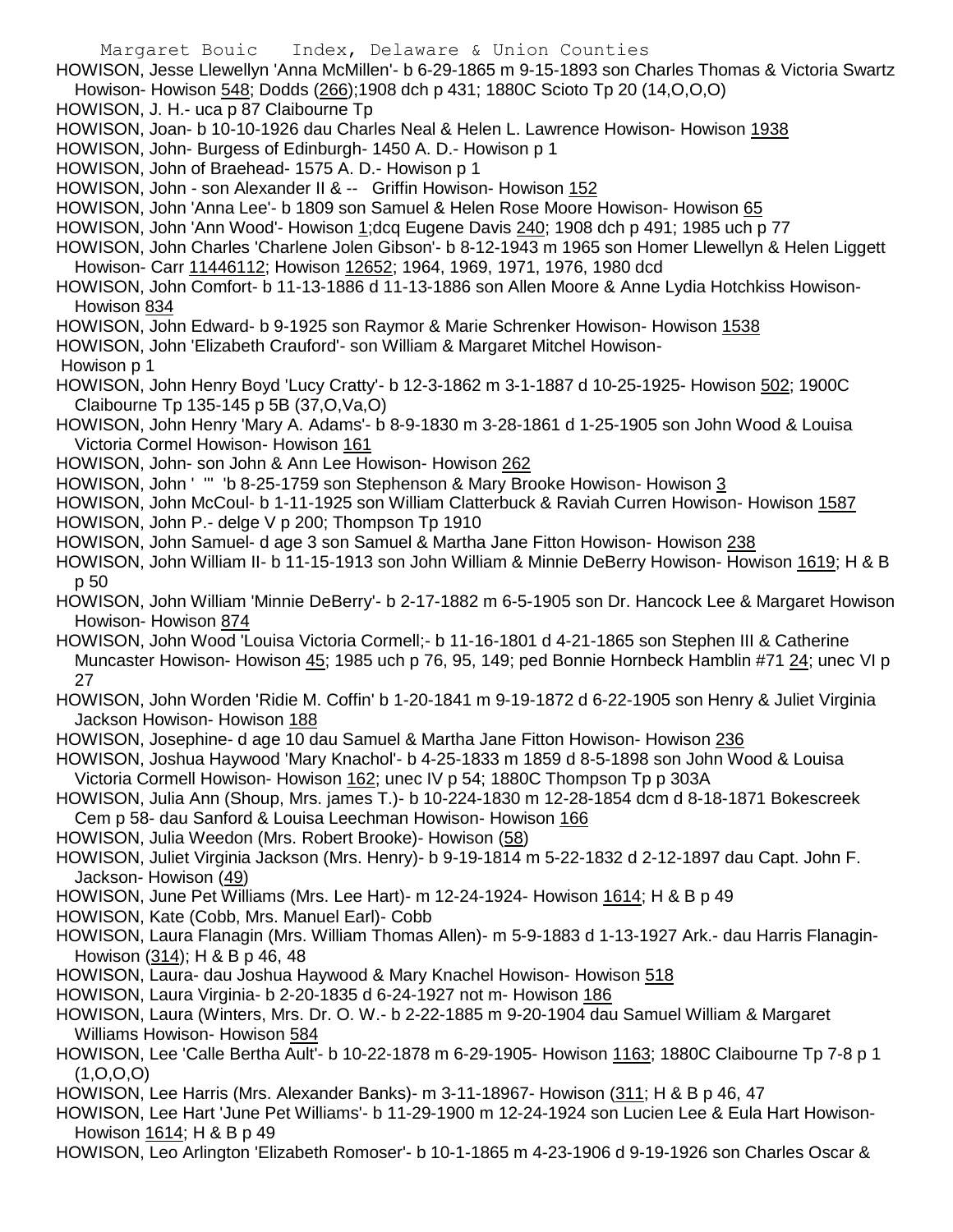Margaret Bouic Index, Delaware & Union Counties Mary Sophia Foos Howison- Howison 498; 1985 uch p 77 HOWISON, Leona Southwick (Mrs. Ralph)- m 8-24-1912 d 8-26-1971- Howison (1211)

HOWISON, LeRoy 'Olive Wornstaff'- d 8-26-1971 (81) son George & Cora Meritt Howison- Howison 1212; 1961, 1964, 1969, 1971 dcd

HOWISON, Lettie J.- Marlborough Cem p 187

HOWISON, Lettie M. High (Mrs. Scott)- m 6-20-1901- Howison (1164)

HOWISON, L. Hampton- b d 3-13-1878 son Albert Wallace & Mary Banks Moore Howison- H & B p 46, 47 HOWISON, Lizzie Gum (Howe, Mrs. John Elbert)- m 7-3-1869 dau Jacob &

Mary Martin Gum- 1915 uch p 1010

HOWISON, Llewellyn 'Margaret Ann Bovey'- b 3-7-1876 m 10-11-1903 New Millcreek Cem p 44- son Charles Thomas & Victoria Swartz Howison- 1908 dch p 504; Maugans Anc p 50; Howison 552;Bovey 3; 1880C Scioto Tp 20 (4,O,O,O)

HOWISON, Lois Dean- b 6-21-1913 dau Albert Harding & Inez Moseley Howison- Howison 869; H & B p 46, 47

HOWISON, Lois Thompson Caswell (Mrs. George Holmes)- m 1863- Howison (75)

HOWISON, Lottie Porterfield (Mrs. Neil)- Howison (519)

HOWISON, Loudy McIntosh (Mrs. Robert Brooke)- Howison (58)

HOWISON, Louella/Luella (Hall, Mrs. Jabez)- b 7-19-1866 m 3-30-1887 dau Rev. Marshall & Mary E. Spees Howison- Howison 559

HOWISON, Louisa Ann (Van Brimmer, Mrs. Joseph)- b 11-4-1851 dau Sanford & Melissa Fleming Howison-Howison 175; delge VIII p 68

HOWISON, Louisa Leechman (Mrs. Sanford)- d 6-10-1833; dcq Eugene David 31; Howison (46)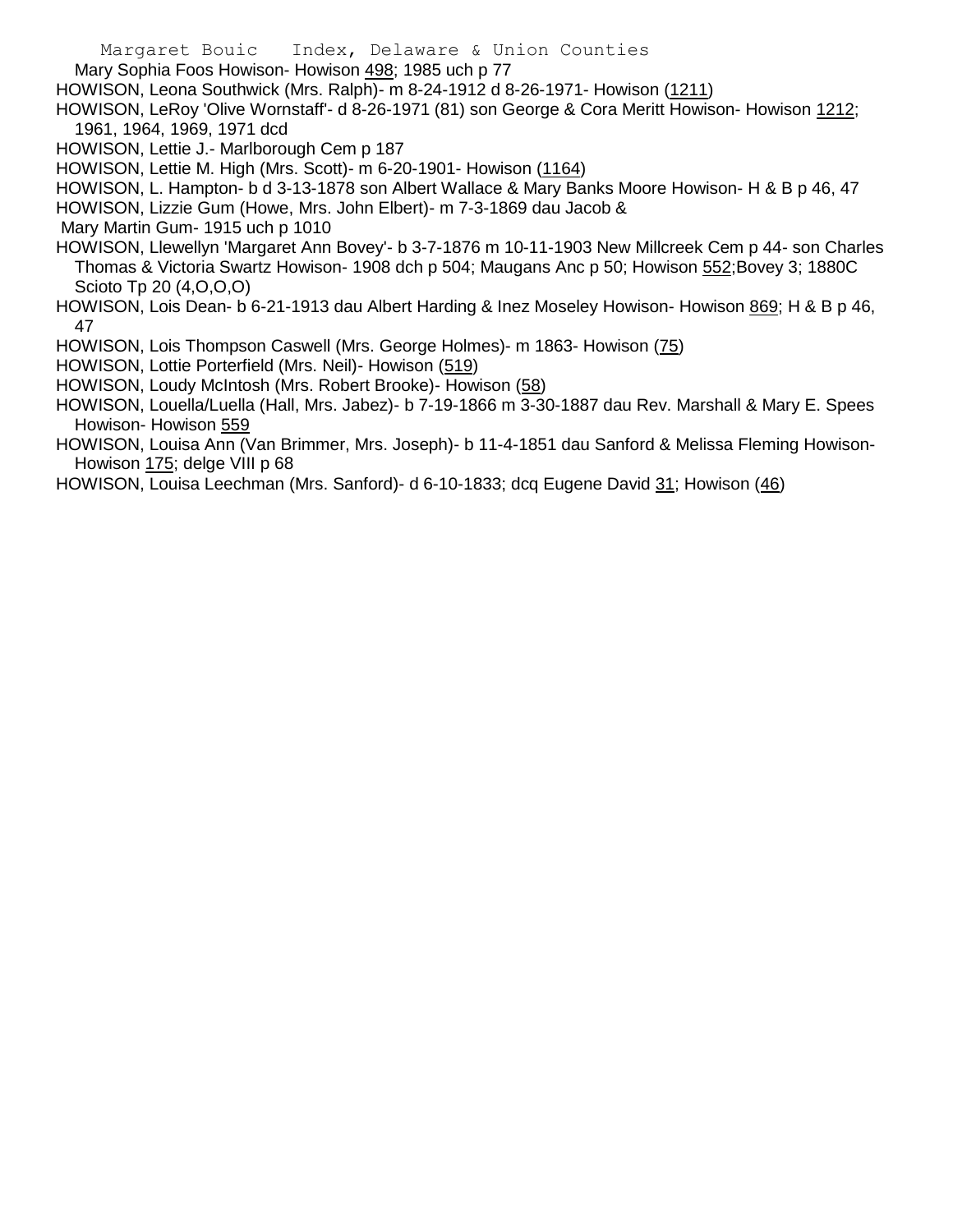Margaret Bouic Index, Delaware & Union Counties

HOWISON, Louisa Maria (Randall, Mrs. Charles)- b 5-26-1838 m 10-22/17-1861 dcm d 1-19-1879 dau John Wood & Louisa Victoria Cormell Howison- Howison 163 HOWISON, Louisa Victoria Cormell (Mrs. John Wood)- d 4-20-1884- ped Bonnie Hornbeck Hamblin #71 25, unec VI p 27; 1985 uch p 76, 95, 149; Howison (45)

HOWISON, Louisa Victoria (Mathers, Mrs. Joseph)- b 8-8-1868 m 4-8-1901 d 9-29-1960 Claibourne Cem dau Charles Oscar & Mary Sophia Foos Howison- Howison 499; 1985 uch p 95, 149

HOWISON, Louisa Virginia- b 3-18-1915 dau Leo Arlington & Elizabeth Romoser Howison- Howison 1175; 1985 uch p 77

HOWISON, Louisa Calughton (Mrs. Samuel Scott)- Howison (71)

HOWISON, Hester Louise Rambo (Mrs. Marion Owen)- b 5-23-1913 m 4-14-1934 d 1-30-1993 dau Dr. Joseph Seymour & Kate Frazier Rambo- 1985 uch p 77, 176; unec VI p 6, VIII p 1, 11, 61, IX p 40, X p 2, XIII p 9; delge I p 11, 21, II p 33, 40, III p 13, 15, 41, 42, IV p 74; 1977, 1979, 1981, 983, 1991 ucd

HOWISON, Lucian Lee 'Eula Hart''Ethel Brey'- b 11-14-1876 m(1) 9-20-1899 son Dr. Hancock Lee & Margaret Howison Howison- Howison 872; H & B 46, 49

HOWISON, Lucile Elizabeth- b 9-1-1907 dau Charles Wallace & Iva Foutz Howison- Howison 856; H & B p 46, 47; 1900C Claibourne Tp 135-145 p 6A (34,Ill,O,O)

HOWISON, Lucille- b 3-9-1906 dau Walter G. & Cora Boyde Howison- Howison 1203

HOWISON, Lucretia (Barnes, Mrs. Thomas)- b 10-23-1843 m 1-8-1865 son Stephen III & Jane Keyes Howison- Howison 60

HOWISON, Lucy Cratty (Mrs. Henry Boyd)- m 3-1-1887- Howison (502)

HOWISON, Lucy Rawlings (Mrs. John)- Howison (65)

HOWISON, Ludwell Lee- son John & Ann Lee Howison- Howison 266

HOWISON, Ludwell Lee II- b 12-3-1881 son Ludwell Howison- Howison 801

HOWISON, Lulu Davis (Mrs. Stephen Howison V)- m 5-12-1898 sister Minnie Davis- Howison (232)

HOWISON, M.- 1983 ucd

HOWISON, Mabel Ditson (Mrs. Richard Craufurd)- m 1908- Howison (91)

HOWISON, Maggie Ellen (Phillips, Mrs. Rev. Charles Banks)- b 9-26-1870 m 8-24-1890 dau Charles Thomas & Victoria Swartz Howison- Howison 550; 1880C Scioto Tp 20 (10,O,O,O)

HOWISON, Marbrey Frederick- b 3-11-1918 son Warren & Goldie Garrett Howison- Howison 1801

HOWISON, Margaret Alice- b 3-19-1908 dau John William & Minnie DeBerry Howison- Howison 1618; H & B p 50

HOWISON, Margaret Ann Bovey (Mrs. Llewellyn)(Beecher, Mrs. L. W.)- see Anna

HOWISON, Margaret Ann McMillen- b 1870 d 1958 dau Robert & Margaret Ann Dodds McMillen- dcc Harold Mcmillen, see 2

HOWISON, Margaret E. Shearer (Mrs. Edward Tyler)- m 1869 Howison (190)

HOWISON, Margaret Fleming (Coleman, Mrs. Hawes, Jr.)- b 12-10-1908 m 5-11-1931 dau James Ficklen & Mary Anderson Howison- Howison 843

HOWISON, Margaret Fling (Mrs. Allen T.)- m 1906- Howison 843

HOWISON, Margaret (Mrs. Dr. Hancock Lee)- m 8-13-1874 d 3-8-1927 dau George William & Rebecca Humphreys Howison- Howison 315, (264)

HOWISON, Margaret Jane (Welsh, Mrs. William Wesley)- b 7-9-1845 m 12-3-1866 d 1935 Newhouse Cem p 4- dau Sanford & Melissa Fleming Howison- Howison 173; delge VIII p 68

HOWISON, Margaret Lutrell (Mrs. Alexander II) m 12-25-1823- Howison (16); H & B p 40, 46, 47, 53

HOWISON, Margaret Mitchel (Mrs. William)- dau John Mitchel- Howison p 1

HOWISON, Margaret Norton (Smith, Mrs. James Brookes)- b 8-13-1885 m 8-16-1910 dau Samuel Graham & Nannie Norton Howison- Howison 831

HOWISON, Margaret Virginia- b 5-10-1910 dau Charles Wallace & Iva Foutz Howison- Howison 857; H & B p 46, 47

HOWISON, Ann Margaret Williams (Mrs. Samuel William)- m 12-20-1878- Howison (176); delge VIII p 68

HOWISON, Marguerite- delge VII p 24; dg 1-3-1902

HOWISON, Marie Schrenker (Mrs. Raynor)- m 4-1923- Howison (46)

HOWISON, Marietta (Morrison, Mrs. John L.)- m 4-24-1960 dau LeRoy Howison- Howison

HOWISON, Marion Love- ch James Ficklen & Alice P. Jackson Howison- Howison 837

HOWISON, Marion Love (Smith, Mrs. Dr. William W.)- b 3-6-1854 m 1-27-1876 dau Samuel Scott & Ann Ficklen Howison- Howison 299

HOWISON, Marion Owen 'Hester Louise Rambo'- b 7-2-1908 m 4-14-1934 d 9-5-1989 (81)- son Lee Arlington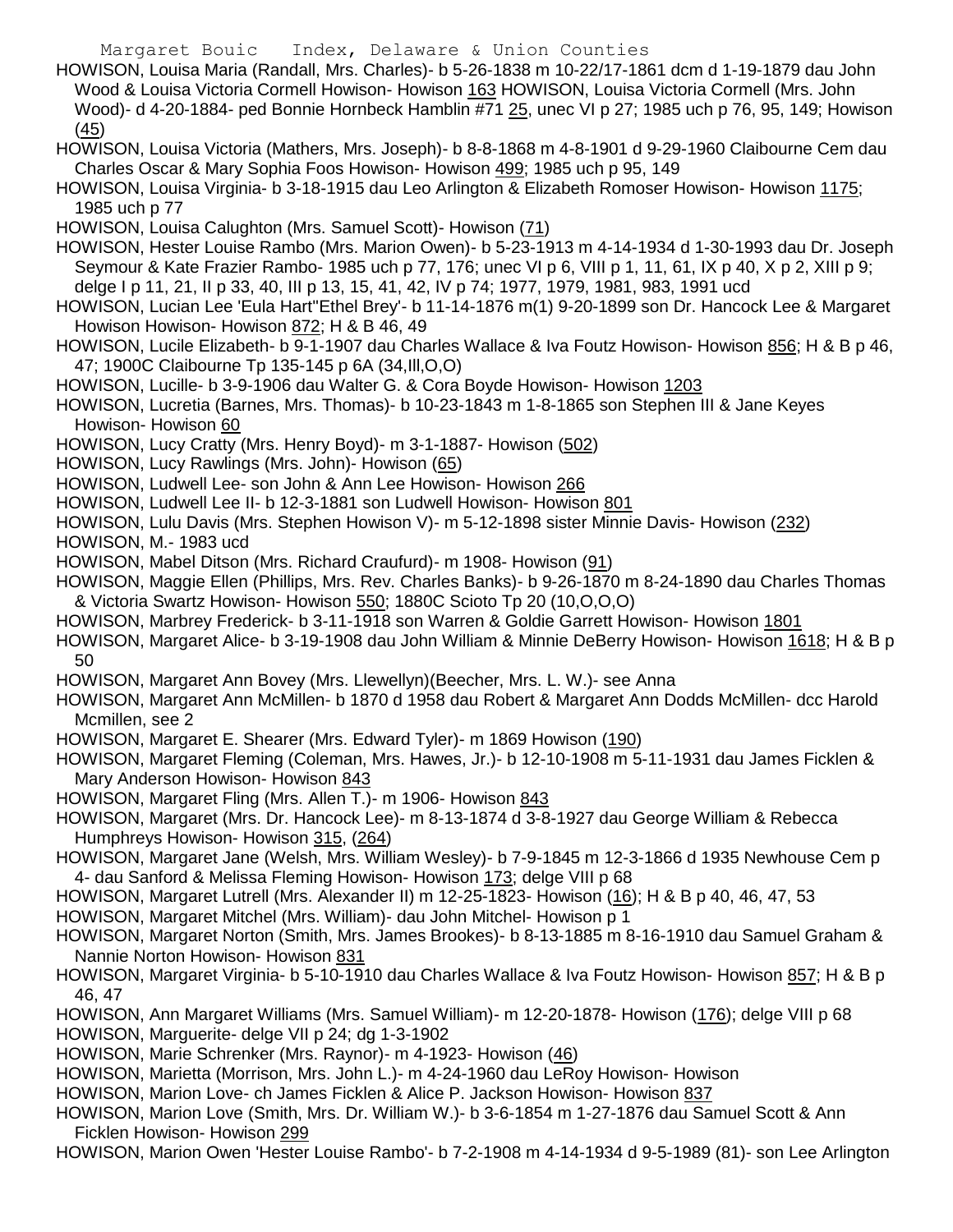Margaret Bouic Index, Delaware & Union Counties

& Elizabeth Remoser Howison- Howison 1173; unec VIII p 2, 61; 1985 uch p 76, 77, 181; 1971, 1973, 1975, 1977, 1979, 1981 ucd

HOWISON, Marion (Sterling, Mrs. Richard)- b 1812 dau Samuel & Helen Rose Moore Howison- Howison 66 HOWISON, Marjorie (Dunlap, Mrs. Raymond Burr)- b 10-10-1878 m 1-8-1903 dcm dau Charles Thomas &

Victoria Swartz Howison- Howison 553; 1908 dch p 832; 1880C Scioto Tp 20 (1,O,O,O)

HOWISON, Rev. Marshall 'Mary E. Spees'- b 5-29-1839 m 11-8-1863 dcm d 9-11-1919 son Sanford & Melissa Fleming Howison- 1880 dch p 489; Howison 170; delge VI p 68, VIII p 68

HOWISON, Marshall II- b 12-2-1909 d inf. son DeWitt & Viola Tullett Howison- Howison 1290

HOWISON, Martha Ellen (Fraser, Mrs. William)- b 5-23-1834 d 4-5-1909 dau Stephen III & Jane Davis Howison- Howison 56

HOWISON, Martha Jane Fitton (Mrs. Samuel) m 1866 d 8-29-1909 Howison (59)

HOWISON, Martha Jo (May, Mrs. James H.)- b 2-16-1947 m 7-19-1969/8 div m(2)dau Homer Llewellyn & Helen Liggett Howison- Howison 12653; Carr 11446113; Long 6;1964, 1969 dcd

HOWISON, Martha (Keene, Mrs. Charles F.)- b 5-1876 m 10-1905 dau Samuel & Martha Jane Fitton Howison-Howison 233

HOWISON, Martha Randolph (Moore, Mrs. George W.)- b 7-4-1815 m 8-2-1838 d 10-11-1909 dau Alexander I & Anne Garland Howison- Howison 43

HOWISON, Martha Virginia- b 2-9-1911 dau Lee & Callie Bertha Ault Howison- Howison 1759

HOWISON, Martha Young (Mrs. Alexander)- dau William Young- Howison p 1

HOWISON, Mary A. Adams (Mrs. John Henry)- b 10-2-1840 m 3-28-1861 d 1919- Howison (161)

HOWISON, Mary Anderson (Mrs. James Ficklen)- m 12-18-1907- Howison (304)

HOWISON, Mary Ann (Potts, Mrs. John)- b 1-24-1779 dau Stephenson & Mary Brooke Howison- Howison 12

HOWISON, Mary Anne- dau Thomas Lowell & Jeanne Purkey Howison- Carr 11446111

HOWISON, Mary Banks Moore (Mrs. Albert Wallace)- Howison (80); H & B p 46, 47

HOWISON, Mary Brooke (Mrs. Stephenson)- d 10-11-1909 dau Basil & Dorothy Raney Brooke Howison-Howison (2); dcq Eugene David

HOWISON, Mary Brooke (Stewart, Mrs. James)- m 1847 dau Alexander I & Anne Garland Howison- Howison 40

HOWISON, Mary C. Almendinger (Mrs. Stephen Alanthan)- m 4-18-1899 d 3-10-1916 Howison (500); 1900C Claibourne Tp 129-135 p 6A (-,O,O,Ger)

HOWISON, Mary Catherine (Green, Mrs. McDuff)- m 11-2-1859 dau Allen &

Jane M. Dogan Howison- Howison 77

HOWISON, Mary Catherine (Lawrence, Mrs. John)- b 10-24-1828 m 1-22-1857 d 6-24-1894 dau John Wood & Louisa Victoria Cormell Howison- Howison 160

HOWISON, Mary Elizabeth Graham (Ms. Robert Reid)- Howison (70)

HOWISON, Mary Elizabeth- b 2-21-1908 dau Lee & Callie Bertha Ault Howison- Howison 1757

HOWISON, Mary Ellen (Evans, Mrs. William F.)- m 3-17-1896- Howison (529)

HOWISON, Mary E. Spees (Mrs. Marshall)- m 11-8-1863 dcm Howison (170); delge VIII p 68

HOWISON, Mary Evelyn Williams (Mrs. Wade Winfield)- b 2-11-1918 d -16-1990 twin dau Hosea H. & Merle Irene Schenck Williams -Howison

HOWISON, Mary (Fisher, Mrs. )- dau Richard Howison- Howison 90

HOWISON, Mary Gaines (Hodges, Mrs. James B.)- b 2-10-1849 dau Sanford & Melissa Fleming Howison-Howison 174; 1908 dch p 581,picture 579; 1880 dch p 755

HOWISON, Mary Graham- b 8-10-1915 d 6-29-1917 dau Samuel & Nannie Morton Howison- Howison 832

HOWISON, Mary Humphreys (Mrs. George William)- m 1856 dau William Humphreys- Howison (83); H & B p 46, 49

HOWISON, Mary Jackson (Laws, Mrs. Samuel M.)- b 6-20-1843 m 12-15-1868 d 9-24-1872 dau Stephen IV & Mary Jackson Howison- Howison 179

HOWISON, Mary Jackson (Mrs. Stephen IV)- b 1810 dau Major George W. Jackson- Howison (47)

HOWISON, Mary Jane (Wright, Mrs. Ludwell)(Reeves, Mrs. Courtney)(Kelley, Mrs. James C.)- b 7-19-1828 m(1) 1851 (2)1860 d 1-1-1914 dau Stephen III & Catherine Muncaster Howison- Howison 53

HOWISON, Mary Kirby (Mrs. William Burrell)- b 8-19-1945 m 6-25-1868 ucm 4399 d 4-4-1909 Claibourne Cem

p 77; Howison (164); 1900C Claibourne Tp 117-126 p 5B (54,O,Md,O); m 32 y, 2 ch

HOWISON, Mary Knachol (Mrs. Joshua Haywood)- m 1859 d 10-3-1887- Howison (162)

HOWISON, Mary Kunzi (Mrs. Robert Marshall)- m 3-5-1914- Howison (1278)

HOWISON, Mary Lee- b 11-13-1910 dau Albert Harding & Inez Moseley Howison- Howison 868; H & B p 46,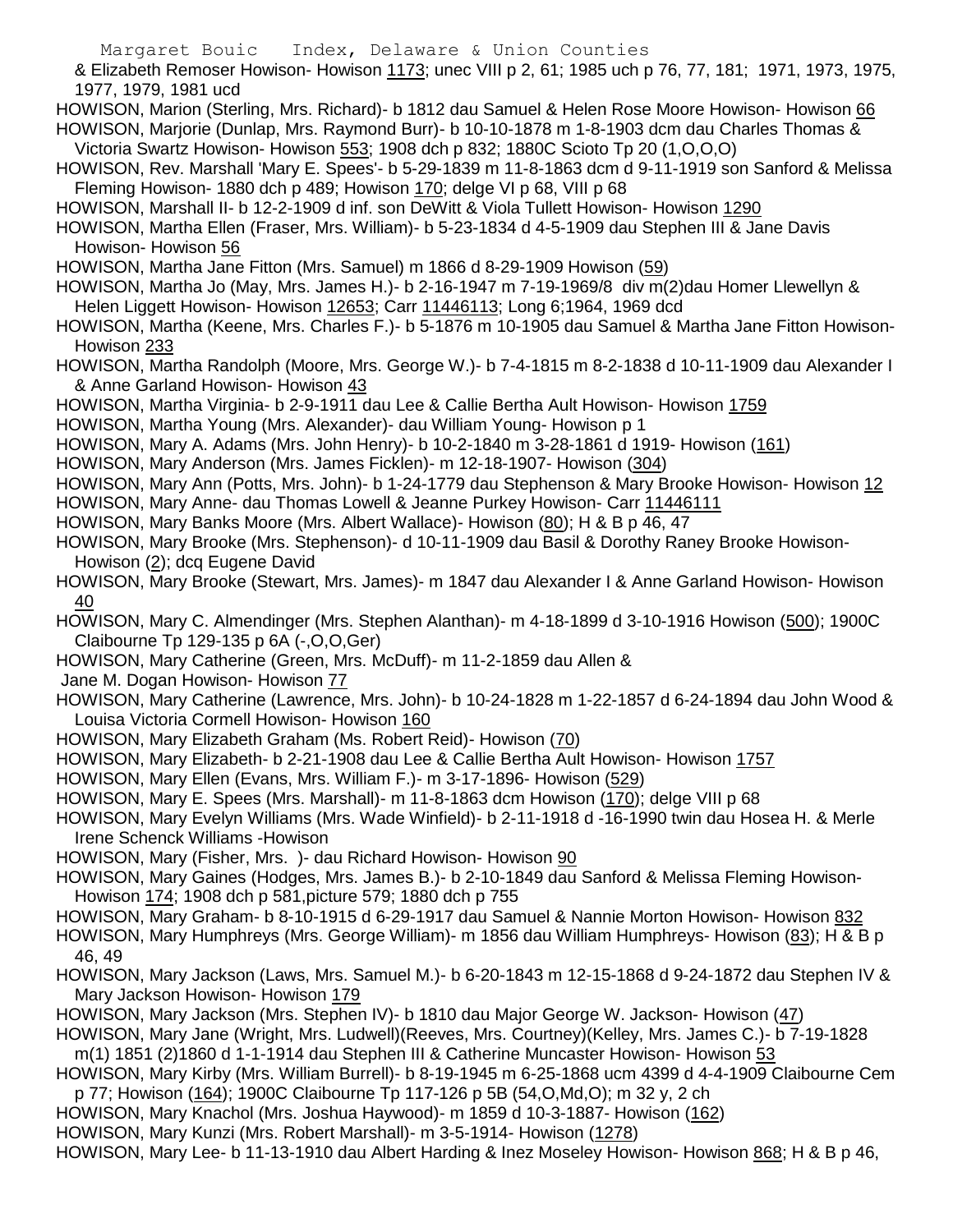447

- HOWISON, Mary (Lester, Mrs. William)- b 1-7-1843 m 7-20-1862 dau Edwin & Sarah Colvin Howison-Howison 183
- HOWISON, Mary Rebecca (McCain, Ms. Clifford)- b 9-7-1886 m 9-12-1909 dau Dr. Hancock Lee & Margaret Howison Howison- Howison 876; H & B p 50
- HOWISON, Mary- b 3-3-1859 dau Robert Reid & Mary Elizabeth Graham Howison- Howison 296 HOWISON, Mary Scott- dau John & Lucy Rawlings Howison- Howison 268b
- HOWISON, Mary Sophia Foos (Mrs. Charles Oscar)- m 9-30-1851 Olentangy Gaz. 11-7-1851 Reed Abst p 112; m 10-27-1851 dau William & Mary Ann Boyd Foos- 1985 uch p 76, 95, 149; Howison (159); ped Bonnie Hornbeck Hamblin #71 13; unec VI p 27
- HOWISON, Mary (Wilkinson, Mrs. John Smitly)- b 1-23-1861 dau George Harrison & Mary Humphreys Howison- Howison 317; H & B p 46, 51
- HOWISON, Marygold- b 4-15-1914 dau Warren & Goldie Garrett Howison- Howison 1800
- HOWISON, Matt- b 1970 son John Charles & Charlene Gibson Howison- 1971, 1976, 1980 dcd
- HOWISON, Mattie- b 2-28-1872 d 10-5-1873 dau George William & Rebecca Humphries Howison- H & B p 53
- HOWISON, Maude (Cooper, Mrs. William)- dau James Allen Howison- Howison 547
- HOWISON, Maude (Hitchings, Mrs. )- b 8-27-1886 m 1926 dau Samuel & Martha Jane Fitton Howison-Howison 237
- HOWISON, Maxwell- b 1-10-1917 son Clarence & Ruby Ladow Howison- Howison 1787
- HOWISON, Melissa Fleming (Mrs. Sanford)- b 1815 d 5-6-1894 Bokescreek Cem p 57- dau James Lighfoot Fleming; dcc Virginia Harsh Mitchell 31; dg 5-8- & 5-11-1894; Powell p 234, 259; delge VIII p 68
- HOWISON, Melvin Christian- b d 4-16-1914 son Cecil Boyce & Nina Miller Howison- Howison 867; H & B p 46, 47
- HOWISON, Merritt Lee 'Mildred' d 6-5-1959 (45) son LeRoy & Olive Wornstaff Howison- Howison 1791
- HOWISON, Mildred (Mrs. Merritt L.)- Howison (1791)
- HOWISON, Mildred Pryor- b d 4-16-1914 dau Cecil Boyce & Nina Miller Howison- Howison 866; H & B 46, 47

HOWISON, Millie (Miller, Mrs. W. E.)- b 11-1883 m 1903 dau Robert Brooke & Julia Weedon Howison-Howison 226

- HOWISON, Minna Coffin (Coale, Mrs. Dr. R. dorsey)- b 7-14-1873 m 1892 d 10-11-1911 dau John Warden & Riddie Coffin Howison- Howison 613
- HOWISON, Minnie Davis (Mrs. Edwin)- m 1892- Howison (227)
- HOWISON, Minnie DeBerry (Mrs. John William)- dau Luther DeBerry- Howison (874); H & B p 50
- HOWISON, Minnie (Giese, Mrs. John)- b 7-25-1850 m 1-31-1874 dau Edwin & Sarah Colvin Howison-Howison 185
- HOWISON, Minnie (Polson, Mrs. Carl Angus)- b 5-15-1881 m 5-25-1913 dau Charles Thomas & Victoria Swartz Howison- Howison 55
- HOWISON, Minnie (Mrs. Ray)- b 11-9-1884 d 6-27-1976 Claibourne Cem p 53; 1949 ucd
- HOWISON, Myrtle (Stone, Mrs. John Pearl)- b 2-7-1886 m 6-9-1912 dau Charles Thomas & Victoria Swartz Howison- Howison 556; dcb late
- HOWISON, Nancy Ann- b 11-6-1930 dau James Ficklen II & Edna Russell Howison- Howison 1608
- HOWISON, Nancy Thorburn (Scott, Mrs. James Jackson,Jr.)- b 4-6-1902 m 9-16-1922 dau James Ficklen & Alice P. Jackson Howison- Howison 841
- HOWISON, Nannie McPhail (Waring, Mrs. Patrick Garrick)- dau John & Ann Lee Howison- Howison 268 HOWISON, Nannie Morton (Mrs. Samuel Graham)- Howison (295)
- HOWISON, Nannie Watkins (Stephens, Mrs. Wallace) b 4-21-1894 dau Samuel Graham & Nannie Morton Howison- Howison 833
- HOWISON, Naomi Audrey- b 12-19-1922 dau Robert Marshall & Mary Kunzi Howison- Howison 1807
- HOWISON, Neil 'Lottie Porterfield'- b 9-25-1860 Marlborough Cem p 187 son Joshua Haywood & Mary Knachol Howison- Howison 519
- HOWISON, Neil McCoul- b 1805 d 1848 son Samuel & Helen Rose Moore Howison- Howison 63
- HOWISON, Neil McCoul II 'Fanny Clatterbuck'- b 8-7-1853 m 11-30-1881 d 11-21-1921 son John & Ann Lee Howison- Howison 267
- HOWISON, Neil McCoul III- b 8-25-1889 d 8-1-1890 son Neil McCoul II & Fanny Clatterbuck Howison-Howison 806
- HOWISON, Nellie- b 4-6-1884 d 1-16-1886 dau Charles Thomas & Victoria Swartz Howison- Howison 555 HOWISON, Nellie Mae Stump (Mrs. Allen)- b 9-9-1886/5 m 1938 d 9-6-1973 Claibourne Cem p 83 dau William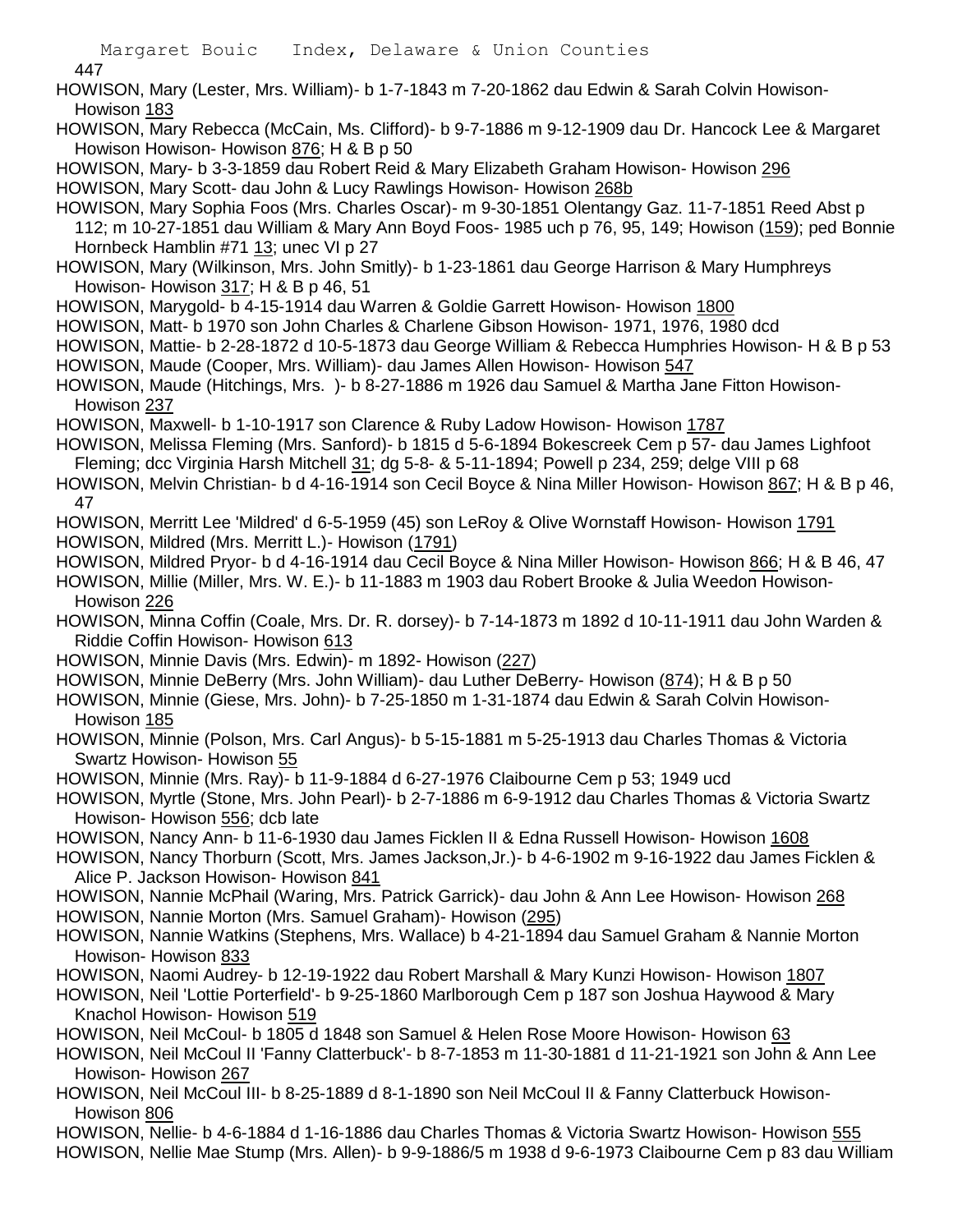Margaret Bouic Index, Delaware & Union Counties & Sarah Casey Stump Howison- Howison (321?) HOWISON, Nina Miller (Mrs. Cecil Boyce)- m 1-19-1898- Howison (312); H & B 46, 47 HOWISON, Nola Porterfield (Willey, Mrs. Clarence H.)- d 3-10-1919 dau Neil & Lottie Porterfield Howison-Howison 1207 HOWISON, O. B. (Mrs. J. H.)- unec IV p 54 HOWISON, Oleta- b 8-22-1904 dau Cecil Boyce & Nina Miller Howison- Howison 862; H & B p 46, 47 HOWISON, Olive Wornstaff (Mrs. LeRoy)- Howison (1212);delge III p 2; 1961, 1964, 1969, 1971, 1976. 1980 dcd HOWISON, Oliver W. 'Irma Daniels'- b 7-27-1878 m 12-1906 d 12-24-1962 son Albert Wesley & Rebecca Kirby Howison- Howison 1159; 1880C Claibourne Tp 8-9 p 1 (10/12, O, O, O); 1900C Claib. Tp 131-140 p 5B  $(20, 0, 0, 0)$ HOWISON, Opal Irene- b 2-15-1899 dau Cecil Boyce & Nina Miller Howison- Howison 860; H & B p 46, 47 HOWISON, Orpha Viola (Johnson, Mrs. Ray C.)- b 8-15-1882 m 3-22-1904 dau Albert Wesley & Rebecca Kirby Howison- Howison 1160; 1900C Claibourne Tp 131-140 p 5B (17,O,O,O) HOWISON, Orville Suggett- b 3-7-1912 son Charles Wallace & Eva Foutz Howison- Howison 858; H & B p 46, 47 HOWISON, Parker Alexander Posey- d age 19 son William G. & Sinah E. Posey Howison- Howison 146 HOWISON, Pauline Eva (Wood, Mrs. Ralph)- b 5-11-1908 m 8-21-1926 dau Sanford & Edith Woods Howison-Howison 1181; 1985 uch p 149 HOWISON, Pearl (Bryant, Mrs. Frank)- d 10-27-1916 dau George & Cora Merritt Howison- Howison 1213 HOWISON, Priscilla Jane- b 3-23-1919 dau Willard & FLossie Fisher Howison- Howison- 1343 HOWISON, Ralph Fling- b 12-6-1910 son Allen T. & Margaret Fling Howison- Howison 759 HOWISON, Ralph 'Leona Sothwick'- m 8-24-1912 son Charles & Emma Case Howison- Howison 1211 HOWISON, Ralph Rusk- b 7-19-1912 son Cecil Boyce & Nina Miller Howison- Howison 865; H & B p 46, 47 HOWISON, Raviah Curren (Mrs. William Clatterbuck)- m 11-18-1922- Howison (807) HOWISON, Ray D 'Minnie'- b 8-3-1886 d 10-17-1952 Claibourne Cem p 53- son Albert Wesley & Rebecca Kirby Howison- 1900C Claibourne Tp 131-140 p 5B (13,O,O,O); 1949 ucd HOWISON, Ray- son James Allen Howison- Howison 546 HOWISON, Raynor 'Marie Schrenker'- b 12-17-1899 m 4-1923 son Edwin & Minnie Davis Howison- Howison 746 HOWISON, Rebecca (Mrs. A. W.)- 1880C Claibourne Tp 8-9 p 1 (26,O,O,O) HOWISON, Rebecca (Harvey, Mrs. William D.)- b 8-20-1893 m 12-15-1915 dau Neil McCoul II & Fanny Clatterbuck Howison- Howison 808 HOWISON, Rebecca Humphreys (Mrs. George William)(Keeling, Mrs. S. C.)- m(2) 12-5-1883 d 6-10-1917 (72) H & B 46, 49 HOWISON, Rebecca Kirby (Mrs. Albert Wesley)- b 1853 m 10-7-1875/7 ucm 5760 d 3-19-1923 Claibourne Cem p 74 - 1900C Claibourne Tp 131-140 p 5B (46,O,O,O); 5 ch 4 living- Howison (495) HOWISON, Richard Craufurd 'Mabel Ditson'- son Charles Grandison & Annie Weedon Howison- Howison 91 HOWISON, Richard- son James & Catherine Allen Howison- Howison 21 HOWISON, Richard Lucien- b 2--7-1839 d 10-18-1861 Ark. son Alexander II & Margaret Lutrell Howison-Howison 84 HOWISON, Richard- b 1-22-1924 son Raynor & Marie Schrenker Howison- Howison 1537 HOWISON, Richard- son Thomas Lowell & Jeanne Purkey Howison- Carr 114461112 HOWISON, Robert Alexander- b 1-8-1828 d 9-4-1850 son Alexander II & Margaret Luttrell Howison- Howison 81; H & B p 46, 48 HOWISON, Robert Brooke 'Mary E. Kelley''Loudy McIntosh''Julia Weedon'- b 9-15-1838 m(1) 1862 d 4-23- 1907 son Stephen III & Jane Davis Howison- Howison 58 HOWISON, Robert Brooke II- b 6-18-1902 son Charles Robert & Hallie Lewis Howison- Howison 733 HOWISON, Robert Cooke 'Susan Forney Johnson'- b 11-7-1869 son Samuel Scott & Ann Ficklen Howison-Howison 105 HOWISON, Robert Cooke II- b 7-26-1915 son Robert Cooke & Susan Forney Johnson Howison- Howison 844 HOWISON, Robert D. 'Eleanor Estep''Eliza Holmes'- b 11-24-1787 m(1) 1815 (2) 1833 d 1844 son Stephenson & Mary Brooke Howison- Howison 14 HOWISON, Robert Jackson- b 2-1906 d age 9y son James Ficklen & Alice P. Jackson Howison- Howison 842 HOWISON, Robert II- son James & Catherine Allen Howison- Howison 20 HOWISON, Robert Marshall 'Mary Kunzi'- b 5-22-1894 m 3-5-1914 son Harry Winter & Mary Elizabeth Warren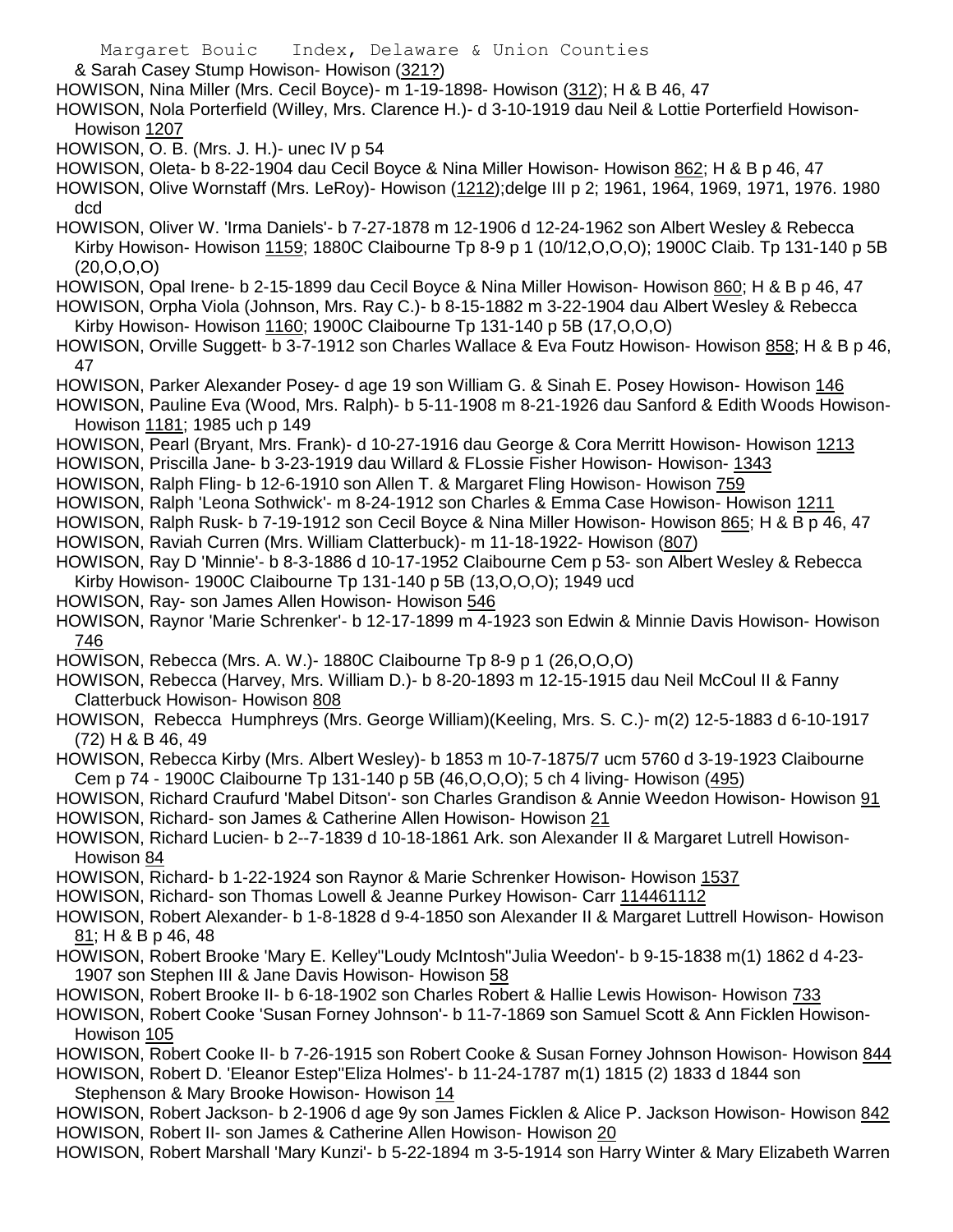Margaret Bouic Index, Delaware & Union Counties Howison- Howison 1278; Newhouse p 60 HOWISON, Robert Marshall- b 1-17-1917 son Robert Marshall & Mary Kunzi Howison- Howison 1805 HOWISON, Robert Reid 'Mary Elizabeth Graham'- b 6-22-1820 son Samuel & Helen Rose Moore Howison-Howison 70 HOWISON, Robert- b 12-1-1905 son Thomas E. & Flora Schultz Howison- Howison 1197 HOWISON, Roy Dale- b 8-2-1920 d WWII son LeRoy & Olive Wornstaff Howison- Howison 1792 HOWISON, Ruby LaDow (Mrs. Clarence)- dau Milton Wilbur & VInnie McCarney LaDow- Howison (1208); 1915 uch p 566 HOWISON, Russell- son Thomas Lowell & Jeanne Purkey Howison- Carr 114461113 HOWISON, Ruth Marguerite (Kyle, Mrs. Lawrence)- b 5-3-1909 dau Stephen Alanthan & Mary C. Almendinger Howison- Howison 1179 HOWISON, Sallie Odenheim Murry (Mrs. James)- dau Bishop Odenheim Howison- Howison (69) HOWISON, Samuel Graham 'Nannie Morton'- b 5-7-1850 m 11-13-1884 son Robert Reid & Mary Elizabeth Graham Howison- Howison 295 HOWISON, Samuel 'Helen Rose Moore'- b 1-23-1779 m 1801 d 1945 son Stephenson & Mary Brooke Howison- Howison 11 HOWISON, Samuel 'Martha Jane Fitton'- b 7-20-1841 d 10-25-1913 son Stephen III & Jane Davis Howison-Howison 59 HOWISON, Samuel Scott 'Ann Ficklen''Louise Calughton'- b 1825 son Samuel & Helen Rose Moore Howison-Howison 71 HOWISON, Samuel William 'Margaret Williams'- b 4-12-1853 m 12-20-1878 d 11-28-1898 son Sanford & Melissa Fleming Howison- Howison 176; delge VIII p 68; 1880C Radnor Tp p 476A HOWISON, Sanford Frederick- b 10-14-1909 son Lee Arlington & Elizabeth Romoser Howison- Howison 1174; 1985 uch p 77 HOWISON, Sanford Harrison 'Edith Woods'- b 8-8-1873 m 1903 d 8-7-1928 Claibourne Cem p 73 son Charles Oscar & Mary Sophia Foos Howison- Howison 501; 1985 uch p 149; ped Bonnie Hornbeck Hamblin #71 6; unec VI p 27 HOWISON, Sanford 'Louisa Leechman''Melissa Fleming'- b 8-30-1806 or 6-18-1802 m(1) 1829 d 4-19-1891 (84-6-20) Bokescreek Cem. Powell p 234, 259- son Stephen III & Catherine Muncaster Howison-Howison46; dcc Virginia Harsh Mitchell 30; delge VIII p 68; dg 4-24-1891, dg 5-8-1894 Cryder Ab. p 53, 167; 1880C Radnor Tp p 475C HOWISON, Sarah Ann- b 5-27-1813 d 6-8-1889 dau Alexander I & Anne Garland Howison- Howison 42 HOWISON, Sarah Ann (DeBerry, Mrs. Henry)- b 10-29-1889 dau Dr. Hancock Lee & Margaret Howison-Howison 877; H & B p 46, 50 HOWISON, Sarah Ann (Trone, Mrs. Peter)- b 1-18-1769 dau Stephenson & Mary Brooke Howison- Howison 7 HOWISON, Sarah A. (Thomas, Mrs. Benjamin F.)(Ward, Mrs. William P.)- b 2-6-1814 m 6-1836 d 11-5-1884 dau Stephen II & Catherine Muncaster Howison- Howison 51; ped Shirley Thomas Hooker 9; unec VIII p 44; delge III p 50 HOWISON, Sarah Colvin (Mrs. Edwin)- m 1833 d 3-27-1905 bur Cal. Howison (48) HOWISON, Sarah Evaline (Streets, Mrs. Bruce A.)- b 3-1-1875 m 3-26-1901 dau John Henry & Mary A. Adams Howison- Howison 515 HOWISON, Sarah Frances (Snider, Mrs. Leonard)- b 1-2-1833 m 1852 dau Sanford & Louise Leechman Howison- Howison 167; dcq Eugene David 15 HOWISON, Sarah Jane- b 1-16-1859 d 11-5-1928 dau George William & Mary Humphreys Howison- Howison 316; H. & B p 51 HOWISON, Sarah J. Baldwin (Mrs. Stephen Garland)- b 1848 m 12-25-1868 d 1930 Claibourne Cem p 50 - Howison (165) HOWISON, S. B.- 1910 Thompson Tp delge V p 200 HOWISON, Scott 'Lettie M. High'- b 6-18-1880 m 6-20-1901 son Charles W. & Sophia Weisel Howison-Howison 1164 HOWISON, Sharon Kay (Chatterji, Mrs. Jujit Kumar)- b 4-28-1941 m 6-30-1968 dau Marion Owen & Louise Rambo Howison- 1985 uch p 78 HOWISON, Shirley (Mrs. Stephen W.)- 1964, 1969, 1971, 1976, 1980 dcd HOWISON, Sinah E. Posey Virch (Mrs. William G.)- m 5-7-1833- Howison (39) HOWISON, Sinia (Morgan, Mrs. William)- m 3-14-1861 dcm HOWISON, Sophia- b 1800 dy dau Alexander I & Anne Garland Howison Howison 37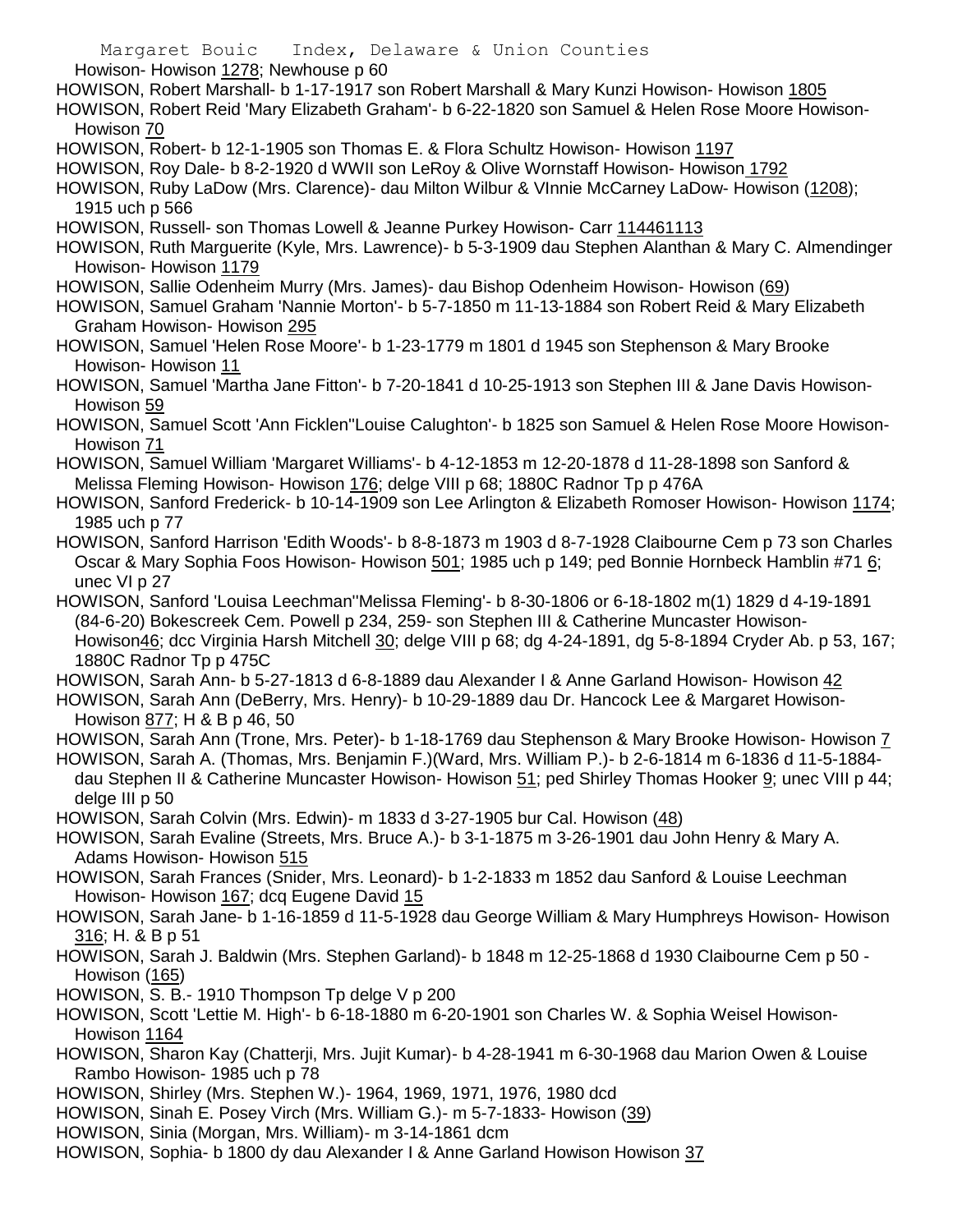HOWISON, Mary Sophia (Mary Sophia Foos)(Mrs. Charles Oscar)- m 10-30-1851 dcm d 11-17-1909- Howison (159) HOWISON, Sophia Weisel (Mrs. Charles William)- d 1-20-19260 Howison (496); 1880C Claibourne Tp 7-8 p 1 (24,O,Pa,Pa) HOWISON, Stephen Alanthan 'Mary C. Almendinger'- b 4-26-1871 m 4-18-1899 son Charles Oscar & Mary Sophia Foos Howison- Howison 500; 1900C Claibourne Tp 129-138 p 69 (-,O,Va,O) HOWISON, Stephen III 'Catherine Muncaster''Jane Davis'- b 1-20-1776 d 3-1-1862 son Stephenson & Mary Brooke Howison- Howison 10; ped Shirley Thomas Hooker 18; delge III p 50 HOWISON, Stephen Garland 'Sarah Baldwin'- b 8-9-1840 m 12-25-1868 d 9-15-1917 Claibourne Cem b 50 son John Wood & Louisa Victoria Cormell Howison- Howison 165; uca p 87; 1880C Thompson Tp p 303A HOWISON, Stephen II- b 3-24-1771 son Stephenson & Mary Brooke Howison- Howison 8 HOWISON, Stephen- b 1955 son Stephen W. & Shirley Howison- 1964, 1969, 1971, 1976 dcd HOWISON, Stephen V 'Lulu Davis'- b 6-19-1874 m 5-12-1898 son Samuel & Martha Jane Fitton Howison-Howison 232 HOWISON, Stephen IV 'Mary Jackson'- b 1805 d 2-26-1862 son Stephen III & Catherine Muncaster Howison-Howison 47 HOWISON, Stephen IV- d age 14y son Stephen IV & Mary Jackson Howison- Howison 180 HOWISON, Stephen W. 'Shirley;- 1964, 1969, 1971, 1976 dcd HOWISON, Stephenson 'Mary Brooke- b 1-31-1736 d 2-1-1815 son John & Anna Wood Howison- Howison 2; dcq Eugene David HOWISON, Susan Davenport- b 1-16-1859 d 4-6-1877 dau Samuel Scott & Ann Ficklen Howison- Howison 302 HOWISON, Susan Forney Johnson (Mrs. Robert Cooke)- Howison (305) HOWISON, Susanna (Ratcliffe, Mrs. James E.)- b 3-18-1850 m 7-23-1874 d 10-22-1918 dau Stephen III & Jane Davis Howison- Howison 61 HOWISON, Susie Catherine (Allen, Mrs. J. B.)- b 10-24-1860 d 7-8-1910 dau Charles Oscar & Mary Sophia Foos Howison- Howison 497; 1985 uch p 42 HOWISON, Susie- dau Thomas E. & FLora Schultz Howison- Howison 1195 HOWISON, Tam- choir, Stone Church- Powers p 246 HOWISON, T. H.- 1880 dch p 509 HOWISON, Thelma- dau George & Cora Merritt Howison- Howison 1215 HOWISON, Thelma Joan- b 2-3-1921 dau Waren & Goldie Garrett Howison- Howison 1802 HOWISON, Thelma Virginia (Myers, Mrs. L. Donald)- b 10-28-1900 m 8-4-1923 dau Stephen & Lulu Davis Howison- Howison 754 HOWISON, Thomas- 1880C Scioto Tp p 278A; delge IV p 1i, 1890 HOWISON, Thomas E. 'Flora Schultz'- b 2-16-1867 m 1-11-1888 son John Henry & Mary A. Adams Howison-Howison 512 HOWISON, Thomas Fenton 'Elvia Ann Moore'- b 5-17-1829 m 1-28-1848 d 5-24-1852 son Alexander II & Margaet Luttrell Howison- Howison 82; H & B p 46, 48 HOWISON, Thomas Lowell 'Jeanne Purkey'- b 11-9-1937 son Homer Llewellyn & Helen Ligget Howison- Carr 11446111; Long 6,7; Farnum 6,7 HOWISON, Thomas- b 2-2-1830 bur Near Prospect- son Stephen III & Jane Davis Howison- Howison 54 HOWISON, Thomas- b 1960 son Stephen W. & Shirley Howison- 1964, 1969, 1971, 1976, 1980 dcd HOWISON, Verena Arabell- b 2-1898 dau Charles Robert & Hallie Lewis Howison- Howison 731 HOWISON, Verne W. 'Hazel I. Staley'- b 9-13-1898 m, 12-23-1918 d 1977 Claibourne Cem p 89 son John Henry Boyd & Lucy Cratty Howison- Howison 1171 HOWISON, Vernie 'Bessie'- 1975, 1977 ucd HOWISON, Vickie Severingen (Mrs. David Arlington)- m 6-22-1962- 1985 uch p 44 HOWISON, Victoria (Lester, Mrs. William)- b 3-16-1871 m 7-12-1866 dau Edwin & Sarah Colvin Howison-Howison 182 HOWISON, Miriam Victoria Swartz (Mrs. Charles Thomas) b 12-24-1845 m 9-8-1864 dcm d 4-7-1911 Howison (169); Maugans Anc p 50; delge VIII p 68; dcb late (Myrtle) HOWISON, Viola Tullett (Mrs. DeWitt)- m 1900- Howison (561) HOWISON, Virginia Ellen (Colvin, Mrs. Izaiah Zebulon)- b 1-13-1843 or 12-19-1843 m 4-8-1858 d 6-1-1891 (48y5m) Bokescreek Cem p 57 Powell p 234- dau Sanford & Melissa Fleming Howison- dcc Virginia Harsh

Margaret Bouic Index, Delaware & Union Counties

Mitchell 15; Howison 172; delge VIII p 68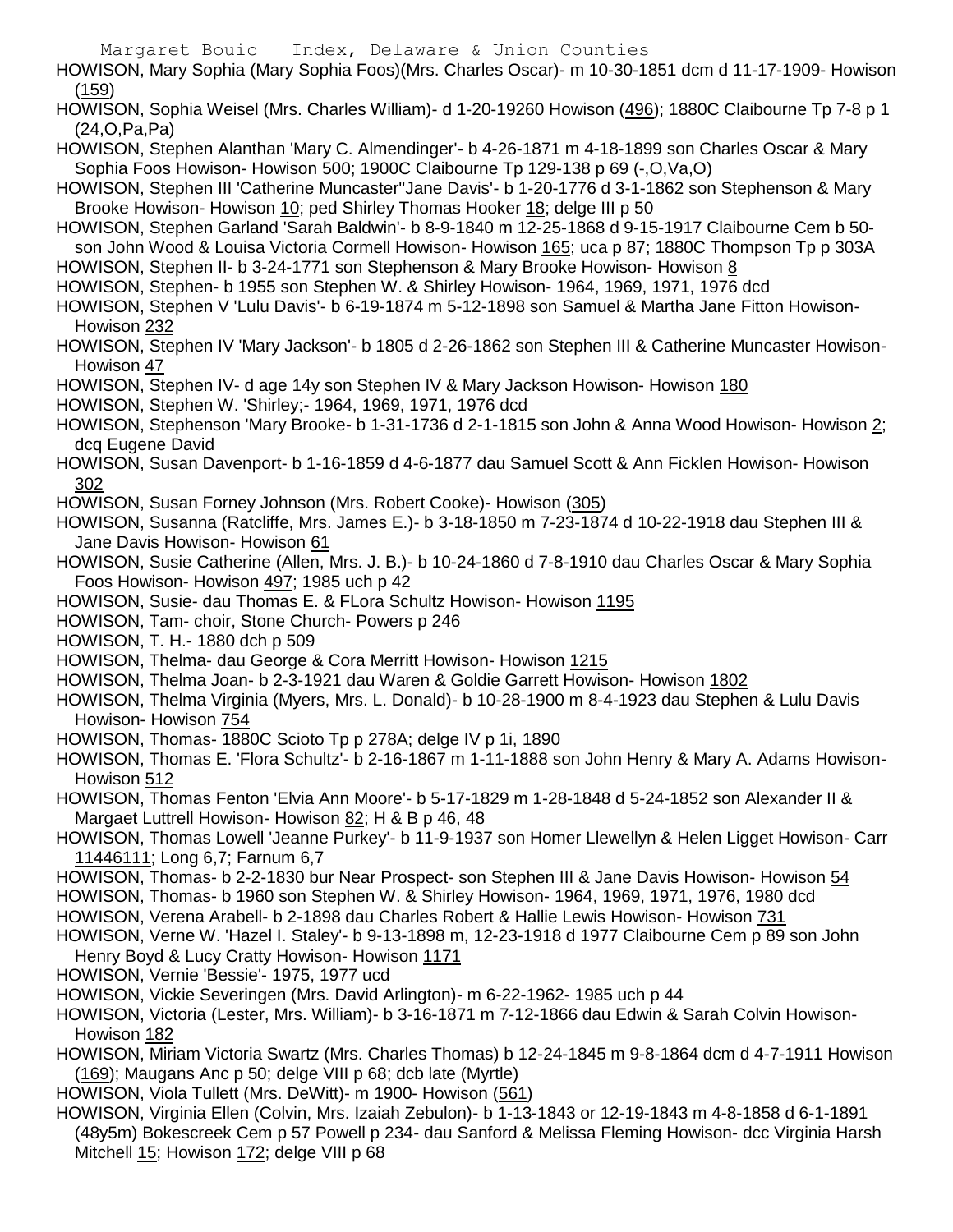Margaret Bouic Index, Delaware & Union Counties HOWISON, Virginia Estella (Lapsley, Mrs. Samuel)(Metcalf, Mrs. Wayne Carr)- b 8-25-1895 m(1) 2-24-1922 (2) 8-10-1930 dau James Ficklen & Alice P. Jackson Howison- Howison 839 HOWISON, Virginia (Smeltzer, Mrs. Homer)- b 8-24-1894 m 2-1912 dau Thomas E. & Flora Schultz Howison-Howison 1196 HOWISON, Wade Brent- son Wade Winfield & Mary Evelyn Williams Howison- Howison HOWISON, Wade Winfield 'Mary Evelyn Williams'- b 1-29-1903 d 1985 son William Harvey & Zelda Adeline Fish Howison- Howison 1264; Fish 3 HOWISON, Wallace V.- b 9-1890 son John Henry Boyd & Lucinda/Lucy A. Cratty Howison- 1900C Claibourne Tp 135-145 p 6A (-,O,O,Ill) HOWISON, Walter G. 'Cora Boyd'- b 11-12-1872 m 12-23-1897 son John Henry & Mary A. Adams Howison-Howison 514; delge V p 200 HOWISON, Warren Garrett- b 5-22-1911 son Warren & Goldie Garrett Howison- Howison 1799 HOWISON, Warren'Goldie Garrett'- b 10-15-1889 m 12-15-1909 son Harry Winter & Mary Elizabeth Warren Howison- Howison 1276; Newhouse p 60; Warren 4; Richey 6 HOWISON, Wilbur- b 5-6-1908 son Stephen & Lulu Davis Howison- Howison 756 HOWISON, Willard 'Flossie Fisher'- b 7-31-1889 m 3-15-1915 son Samuel William & Margaret Williams Howison- Howison 585 HOWISON, William- 1880C Thompson Tp p 303A HOWISON, William Albert- b 3-5-1906 son Charles Wallace & Iva Foutz Howison- Howison 855; H & B p 49 HOWISON, William Allen- b 1-22-1892 son Lucine Lee & Eula Hart Howison- Howison 1615; H & B p 49 HOWISON, William Ault- b 2-11-1912 son Lee & Callie Bertha Ault Howison- Howison 1760 HOWISON, William Burrell 'Mary Kirby;- b 8-7-1829 m 6-25-1868 or b 1840 d 1912 Claibourne Cem p 76- son John Wood & Louisa Cormell Howison - Howison 164; 1900C Claibourne Tp 117-126 p 5B (59,Va,Va,Va,) uca p 87 HOWISON, William Clatterbuck 'Raviah Curren'- b 7-21-1891 m 11-18-1922 son Neil McCoul II & Fanny Clatterbuck Howison- Howison 807 HOWISON, William G. 'Sinah E. Posey'- b 8-14-1803 m 5-7-1833 d 1956 son Alexander I & Anne Garland Howison- Howison 39 HOWISON, William Hardy- b 12-1890 son Ludwell Lee Howison- Howison 802 HOWISON, William Harvey 'Zelda Adeline Fish;- b 6-29-1873 m 1-1-1902 Bokescreek Cem p 62- son Charles Thomas & Victoria Swartz Howison- Howison 551; Fish 2,3; 1880C Scioto Tp 20 (6,O,O,O); delge VII p 24 HOWISON, William Henry- b 6-13-1860 d 5-10-1864 son Samuel Scott & Anne Ficklen Howison- Howison 303 HOWISON, William Lee "Bill"Rambo 'Barbara Belle Roberts'- b 2-1-1937 m 6-19-1965 son Marion Owen & Louise Rambo Howison- 1985 uch p 77 HOWISON, William 'Margart Mitchel'- son Alexander & Martha Young Howison- Howison p 1 HOWISON, William- b 1803 d 1849 son Samuel & Helen Rose Moore Howison- Howison 62 HOWISON, William- b 11-4-1761 son Stephenson & Mary Brooke Howison- Howison 4 HOWISON, William II- b 1-1-1782 son Stephenson & Mary Brooke Howison- Howison 13 HOWISON, William- b 1964 son Stephen W. & Shirley Howison- 1964, 1969, 1971, 1976 dcd HOWISON, William Thomas Allen 'Laura Flanagin'- b 5-5-1850 m 5-9-1883 d 1-5-1930 son Thomas Fenton & Elvira Ann Moore Howison- Howison 314; H & B p 46, 48 HOWISON, William Wallace- b 3-7-1920 son Arel & Beatrice Cameron Howison- Howison 1258 HOWISON, Wilma Ruth- b 1-1-1915 dau Robert Marshall & Mary Kunzi Howison- Howison 1804 HOWISON, Winfield S.- 1908 dch p 414 HOWISON, Winter- see Harry Winter HOWISON, W. L.- 1883 ucy I V p 466, 535; uca p 104 HOWISON, Zelda Adeline Fish (Mrs. William Harvey)- m 1-1-1903 dau Solomon S. & Delilah Jones Fish- Fish 2,3; Howison (551) HOWISTER, Amelia- 1870C Scioto Tp 490 (24) HOWISTER, Anna- 1870C Scioto Tp 490 (1) HOWISTER, Emma- 1870C Scioto Tp 492 (17) HOWISTER, female- 1870C Scioto Tp 493 (5m)

- HOWISTER, George- 1870C Scioto Tp 493 (32)
- HOWISTER, Hennie- 1870C Scioto Tp 490 (26)
- HOWISTER, Jennie- 1870C Scioto Tp 492 (10)
- HOWISTER, John- 1870C Scioto Tp 493 (5)